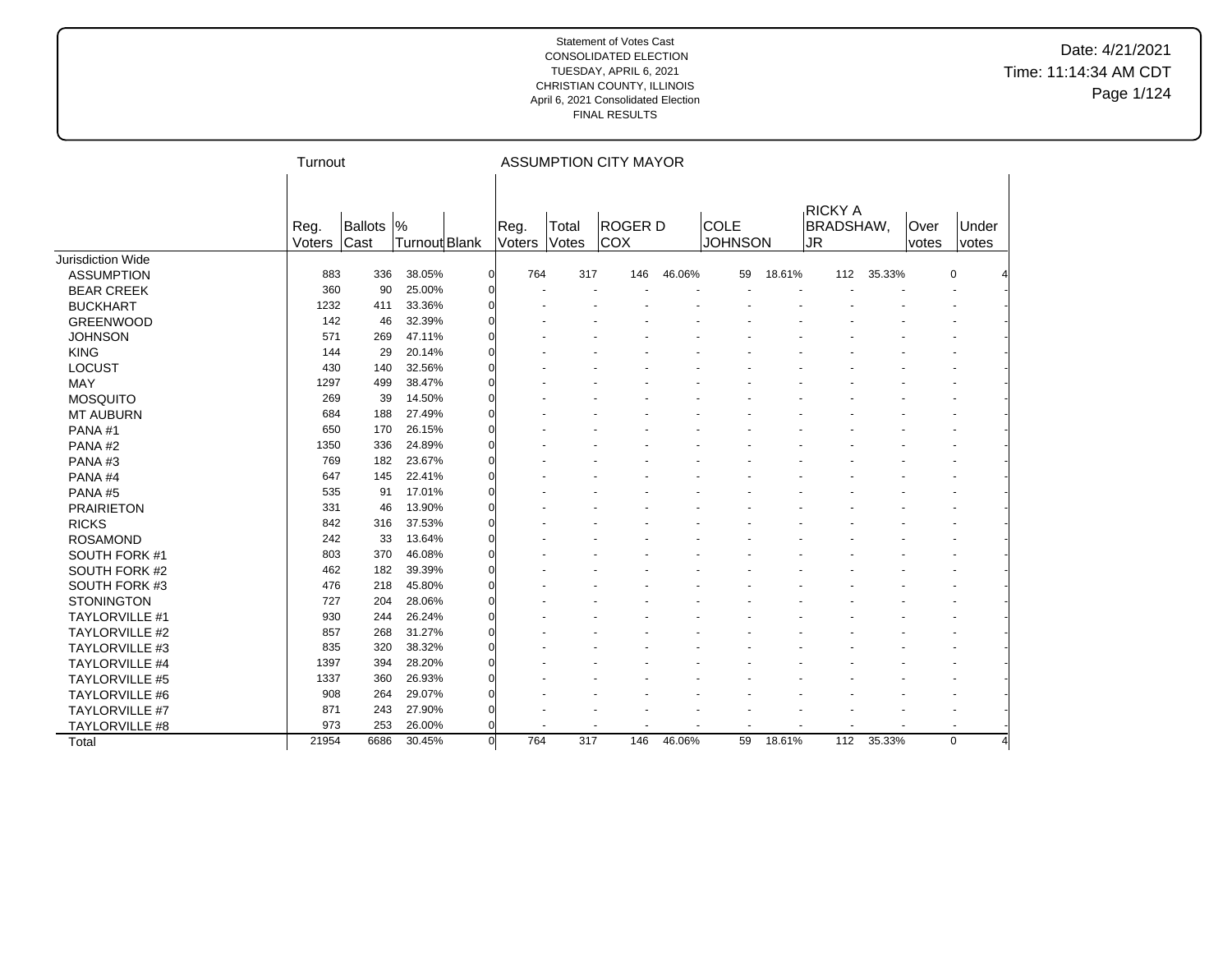|                       |                |                | <b>ASSUMPTION CITY CLERK</b> |             |                      |                |                |                | <b>ASSUMPTION CITY TREASURER</b> |             |               |                       |
|-----------------------|----------------|----------------|------------------------------|-------------|----------------------|----------------|----------------|----------------|----------------------------------|-------------|---------------|-----------------------|
|                       | Reg.<br>Voters | Total<br>Votes | <b>JANET</b><br>WALLER       |             | Over<br><i>votes</i> | Under<br>votes | Reg.<br>Voters | Total<br>Votes | <b>DEBBIE</b><br><b>DAMERY</b>   |             | Over<br>votes | Under<br><i>votes</i> |
| Jurisdiction Wide     |                |                |                              |             |                      |                |                |                |                                  |             |               |                       |
| <b>ASSUMPTION</b>     | 764            | 271            |                              | 271 100.00% | 0                    | 50             | 764            | 273            |                                  | 273 100.00% |               | $\pmb{0}$<br>48       |
| <b>BEAR CREEK</b>     |                |                |                              |             |                      |                |                |                |                                  |             |               |                       |
| <b>BUCKHART</b>       |                |                |                              |             |                      |                |                |                |                                  |             |               |                       |
| <b>GREENWOOD</b>      |                |                |                              |             |                      |                |                |                |                                  |             |               |                       |
| <b>JOHNSON</b>        |                |                |                              |             |                      |                |                |                |                                  |             |               |                       |
| <b>KING</b>           |                |                |                              |             |                      |                |                |                |                                  |             |               |                       |
| LOCUST                |                |                |                              |             |                      |                |                |                |                                  |             |               |                       |
| <b>MAY</b>            |                |                |                              |             |                      |                |                |                |                                  |             |               |                       |
| <b>MOSQUITO</b>       |                |                |                              |             |                      |                |                |                |                                  |             |               |                       |
| <b>MT AUBURN</b>      |                |                |                              |             |                      |                |                |                |                                  |             |               |                       |
| PANA#1                |                |                |                              |             |                      |                |                |                |                                  |             |               |                       |
| PANA#2                |                |                |                              |             |                      |                |                |                |                                  |             |               |                       |
| PANA#3                |                |                |                              |             |                      |                |                |                |                                  |             |               |                       |
| PANA#4                |                |                |                              |             |                      |                |                |                |                                  |             |               |                       |
| PANA#5                |                |                |                              |             |                      |                |                |                |                                  |             |               |                       |
| <b>PRAIRIETON</b>     |                |                |                              |             |                      |                |                |                |                                  |             |               |                       |
| <b>RICKS</b>          |                |                |                              |             |                      |                |                |                |                                  |             |               |                       |
| <b>ROSAMOND</b>       |                |                |                              |             |                      |                |                |                |                                  |             |               |                       |
| SOUTH FORK #1         |                |                |                              |             |                      |                |                |                |                                  |             |               |                       |
| SOUTH FORK #2         |                |                |                              |             |                      |                |                |                |                                  |             |               |                       |
| SOUTH FORK #3         |                |                |                              |             |                      |                |                |                |                                  |             |               |                       |
| <b>STONINGTON</b>     |                |                |                              |             |                      |                |                |                |                                  |             |               |                       |
| TAYLORVILLE #1        |                |                |                              |             |                      |                |                |                |                                  |             |               |                       |
| <b>TAYLORVILLE #2</b> |                |                |                              |             |                      |                |                |                |                                  |             |               |                       |
| TAYLORVILLE #3        |                |                |                              |             |                      |                |                |                |                                  |             |               |                       |
| <b>TAYLORVILLE #4</b> |                |                |                              |             |                      |                |                |                |                                  |             |               |                       |
| <b>TAYLORVILLE #5</b> |                |                |                              |             |                      |                |                |                |                                  |             |               |                       |
| TAYLORVILLE #6        |                |                |                              |             |                      |                |                |                |                                  |             |               |                       |
| TAYLORVILLE #7        |                |                |                              |             |                      |                |                |                |                                  |             |               |                       |
| TAYLORVILLE #8        |                |                |                              |             | $\blacksquare$       |                |                |                |                                  |             |               |                       |
| Total                 | 764            | 271            |                              | 271 100.00% | $\mathbf 0$          | 50             | 764            | 273            |                                  | 273 100.00% |               | $\Omega$<br>48        |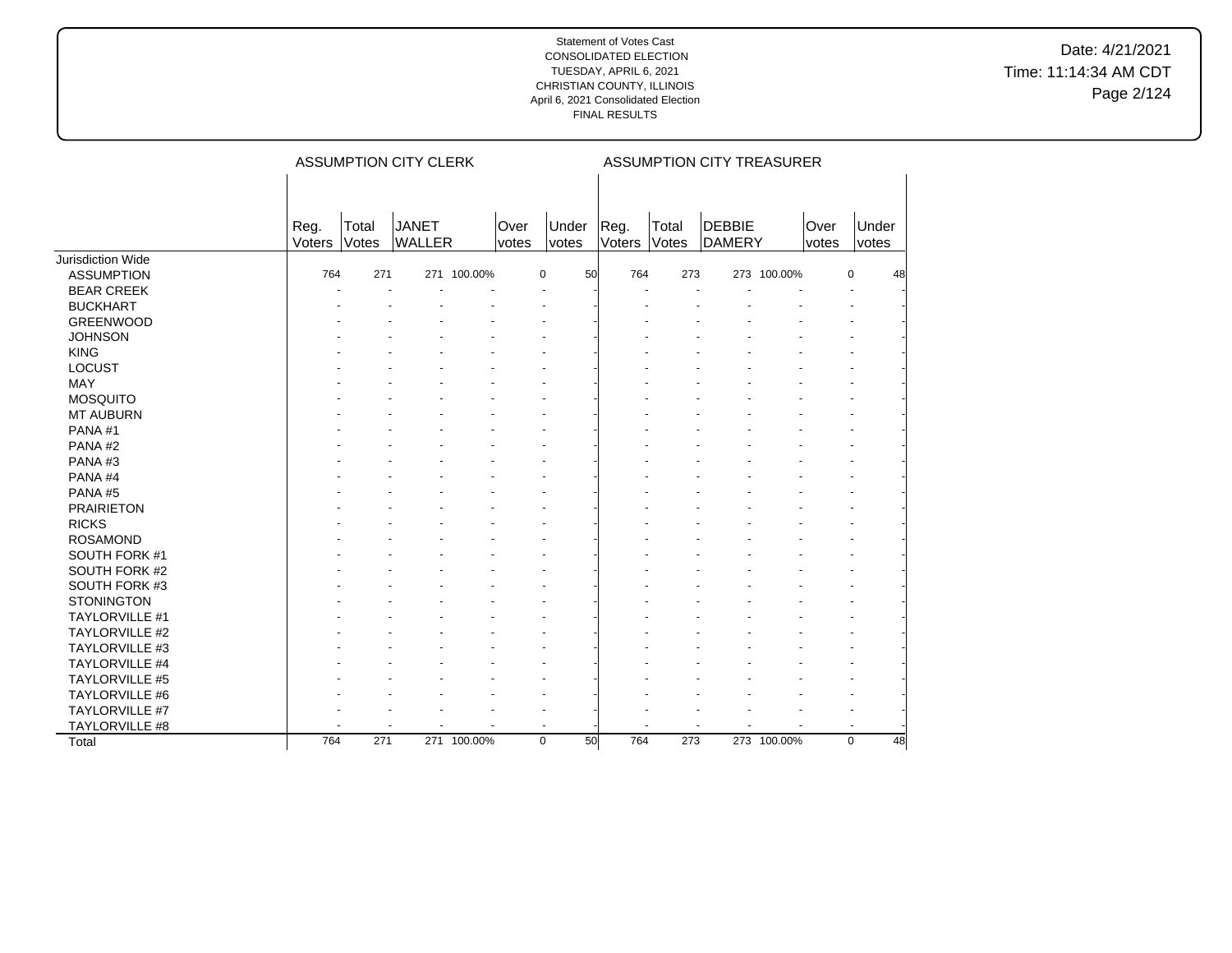Date: 4/21/2021 Time: 11:14:34 AM CDT Page 3/124

|                       | <b>YEAR TERM</b> |                      | ASSUMPTION CITY WARD 1 ALDERMAN 4- |            |                      |                       | <b>UNEXPIRED 2 YEAR TERM</b> | ASSUMPTION CITY WARD 1 ALDERMAN |                         |            |                      |                          |
|-----------------------|------------------|----------------------|------------------------------------|------------|----------------------|-----------------------|------------------------------|---------------------------------|-------------------------|------------|----------------------|--------------------------|
|                       | Reg.<br>Voters   | Total<br>Votes       | DEREK PAGE                         |            | Over<br><i>votes</i> | Under<br><i>votes</i> | Reg.<br>Voters               | Total<br>Votes                  | MELODY<br><b>STUART</b> |            | Over<br><i>votes</i> | Under<br>votes           |
| Jurisdiction Wide     |                  |                      |                                    |            |                      |                       |                              |                                 |                         |            |                      |                          |
| <b>ASSUMPTION</b>     | 231              | 65                   |                                    | 65 100.00% | 0                    | 27                    | 231                          | 70                              |                         | 70 100.00% |                      | 0<br>22                  |
| <b>BEAR CREEK</b>     |                  | $\ddot{\phantom{1}}$ |                                    |            |                      |                       |                              |                                 |                         |            |                      | $\overline{\phantom{a}}$ |
| <b>BUCKHART</b>       |                  |                      |                                    |            |                      |                       |                              |                                 |                         |            |                      |                          |
| <b>GREENWOOD</b>      |                  |                      |                                    |            |                      |                       |                              |                                 |                         |            |                      |                          |
| <b>JOHNSON</b>        |                  |                      |                                    |            |                      |                       |                              |                                 |                         |            |                      |                          |
| <b>KING</b>           |                  |                      |                                    |            |                      |                       |                              |                                 |                         |            |                      |                          |
| <b>LOCUST</b>         |                  |                      |                                    |            |                      |                       |                              |                                 |                         |            |                      |                          |
| <b>MAY</b>            |                  |                      |                                    |            |                      |                       |                              |                                 |                         |            |                      |                          |
| <b>MOSQUITO</b>       |                  |                      |                                    |            |                      |                       |                              |                                 |                         |            |                      |                          |
| <b>MT AUBURN</b>      |                  |                      |                                    |            |                      |                       |                              |                                 |                         |            |                      |                          |
| PANA#1                |                  |                      |                                    |            |                      |                       |                              |                                 |                         |            |                      |                          |
| PANA#2                |                  |                      |                                    |            |                      |                       |                              |                                 |                         |            |                      |                          |
| PANA#3                |                  |                      |                                    |            |                      |                       |                              |                                 |                         |            |                      |                          |
| PANA#4                |                  |                      |                                    |            |                      |                       |                              |                                 |                         |            |                      |                          |
| PANA#5                |                  |                      |                                    |            |                      |                       |                              |                                 |                         |            |                      |                          |
| <b>PRAIRIETON</b>     |                  |                      |                                    |            |                      |                       |                              |                                 |                         |            |                      |                          |
| <b>RICKS</b>          |                  |                      |                                    |            |                      |                       |                              |                                 |                         |            |                      |                          |
| <b>ROSAMOND</b>       |                  |                      |                                    |            |                      |                       |                              |                                 |                         |            |                      |                          |
| SOUTH FORK #1         |                  |                      |                                    |            |                      |                       |                              |                                 |                         |            |                      |                          |
| SOUTH FORK #2         |                  |                      |                                    |            |                      |                       |                              |                                 |                         |            |                      |                          |
| SOUTH FORK #3         |                  |                      |                                    |            |                      |                       |                              |                                 |                         |            |                      |                          |
| <b>STONINGTON</b>     |                  |                      |                                    |            |                      |                       |                              |                                 |                         |            |                      |                          |
| TAYLORVILLE #1        |                  |                      |                                    |            |                      |                       |                              |                                 |                         |            |                      |                          |
| <b>TAYLORVILLE #2</b> |                  |                      |                                    |            |                      |                       |                              |                                 |                         |            |                      |                          |
| TAYLORVILLE #3        |                  |                      |                                    |            |                      |                       |                              |                                 |                         |            |                      |                          |
| <b>TAYLORVILLE #4</b> |                  |                      |                                    |            |                      |                       |                              |                                 |                         |            |                      |                          |
| <b>TAYLORVILLE #5</b> |                  |                      |                                    |            |                      |                       |                              |                                 |                         |            |                      |                          |
| TAYLORVILLE #6        |                  |                      |                                    |            |                      |                       |                              |                                 |                         |            |                      |                          |
| TAYLORVILLE #7        |                  |                      |                                    |            |                      |                       |                              |                                 |                         |            |                      |                          |
| TAYLORVILLE #8        |                  |                      |                                    |            | $\blacksquare$       |                       |                              |                                 |                         |            |                      |                          |
| Total                 | 231              | 65                   |                                    | 65 100.00% | $\mathbf 0$          | 27                    | 231                          | $\overline{70}$                 |                         | 70 100.00% | $\Omega$             | $\overline{22}$          |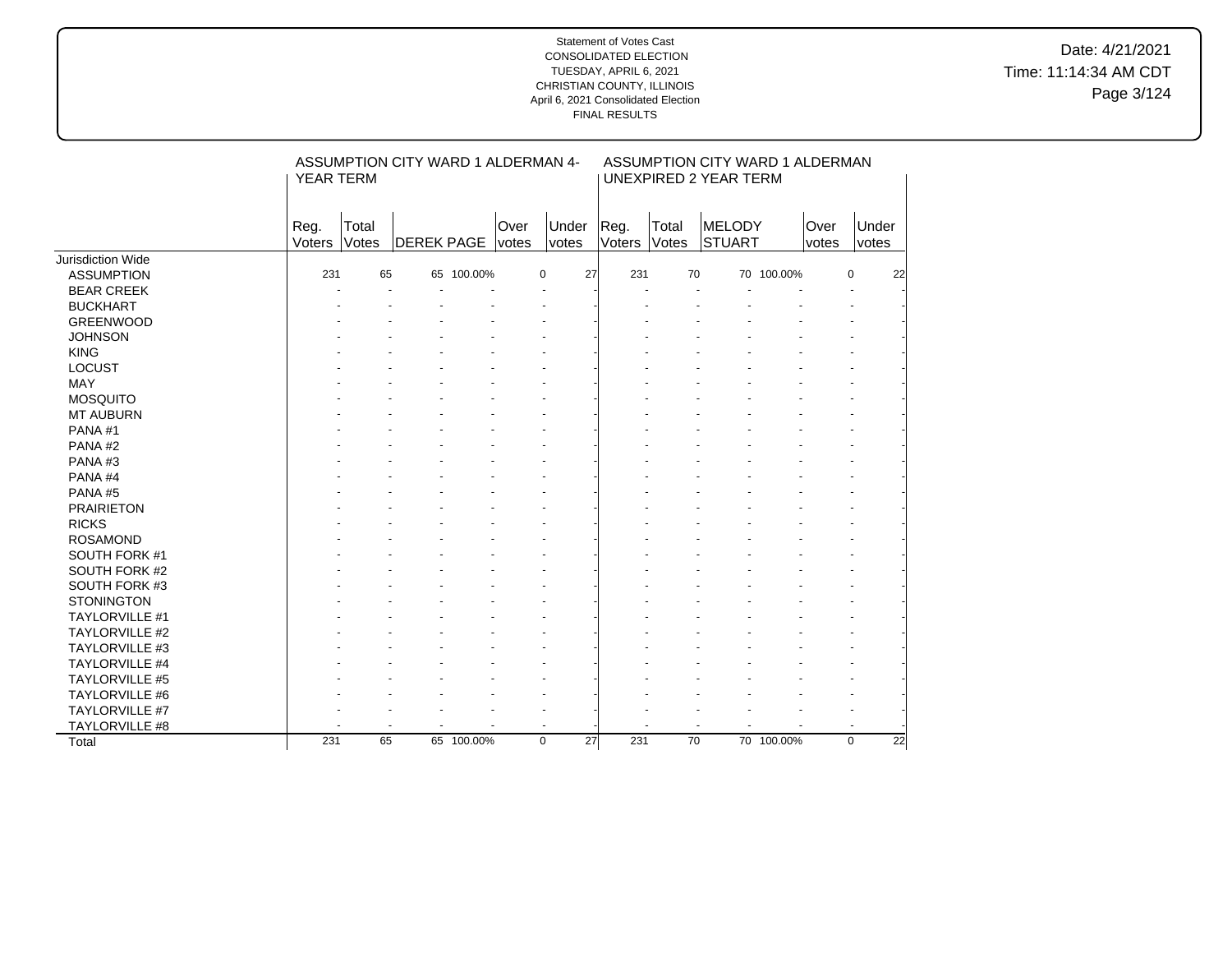|                       |                |                | ASSUMPTION CITY WARD 2 ALDERMAN |        |                |        |               |                      |                       |                | ASSUMPTION CITY WARD 3 ALDERMAN |        |                     |        |               |                |
|-----------------------|----------------|----------------|---------------------------------|--------|----------------|--------|---------------|----------------------|-----------------------|----------------|---------------------------------|--------|---------------------|--------|---------------|----------------|
|                       | Reg.<br>Voters | Total<br>Votes | <b>KANDICE E</b><br>SMITH       |        | JOE<br>COCHRAN |        | Over<br>votes | Under<br>votes       | Reg.<br>Voters        | Total<br>Votes | SELENA<br><b>REED</b>           |        | <b>FELICIA KING</b> |        | Over<br>votes | Under<br>votes |
| Jurisdiction Wide     |                |                |                                 |        |                |        |               |                      |                       |                |                                 |        |                     |        |               |                |
| <b>ASSUMPTION</b>     | 259            | 123            | 55                              | 44.72% | 68             | 55.28% |               | $\mathbf 0$          | 274                   | 101            | 63                              | 62.38% | 38                  | 37.62% |               | 0              |
| <b>BEAR CREEK</b>     |                |                |                                 |        |                |        |               |                      |                       |                |                                 |        |                     |        |               |                |
| <b>BUCKHART</b>       |                |                |                                 |        |                |        |               |                      |                       |                |                                 |        |                     |        |               |                |
| <b>GREENWOOD</b>      |                |                |                                 |        |                |        |               |                      |                       |                |                                 |        |                     |        |               |                |
| <b>JOHNSON</b>        |                |                |                                 |        |                |        |               |                      |                       |                |                                 |        |                     |        |               |                |
| <b>KING</b>           |                |                |                                 |        |                |        |               |                      |                       |                |                                 |        |                     |        |               |                |
| LOCUST                |                |                |                                 |        |                |        |               |                      |                       |                |                                 |        |                     |        |               |                |
| MAY                   |                |                |                                 |        |                |        |               |                      |                       |                |                                 |        |                     |        |               |                |
| <b>MOSQUITO</b>       |                |                |                                 |        |                |        |               |                      |                       |                |                                 |        |                     |        |               |                |
| <b>MT AUBURN</b>      |                |                |                                 |        |                |        |               |                      |                       |                |                                 |        |                     |        |               |                |
| PANA#1                |                |                |                                 |        |                |        |               |                      |                       |                |                                 |        |                     |        |               |                |
| PANA#2                |                |                |                                 |        |                |        |               |                      |                       |                |                                 |        |                     |        |               |                |
| PANA#3                |                |                |                                 |        |                |        |               |                      |                       |                |                                 |        |                     |        |               |                |
| PANA#4                |                |                |                                 |        |                |        |               |                      |                       |                |                                 |        |                     |        |               |                |
| PANA#5                |                |                |                                 |        |                |        |               |                      |                       |                |                                 |        |                     |        |               |                |
| <b>PRAIRIETON</b>     |                |                |                                 |        |                |        |               |                      |                       |                |                                 |        |                     |        |               |                |
| <b>RICKS</b>          |                |                |                                 |        |                |        |               |                      |                       |                |                                 |        |                     |        |               |                |
| <b>ROSAMOND</b>       |                |                |                                 |        |                |        |               |                      |                       |                |                                 |        |                     |        |               |                |
| SOUTH FORK #1         |                |                |                                 |        |                |        |               |                      |                       |                |                                 |        |                     |        |               |                |
| SOUTH FORK #2         |                |                |                                 |        |                |        |               |                      |                       |                |                                 |        |                     |        |               |                |
| SOUTH FORK #3         |                |                |                                 |        |                |        |               |                      |                       |                |                                 |        |                     |        |               |                |
| <b>STONINGTON</b>     |                |                |                                 |        |                |        |               |                      |                       |                |                                 |        |                     |        |               |                |
| <b>TAYLORVILLE #1</b> |                |                |                                 |        |                |        |               |                      |                       |                |                                 |        |                     |        |               |                |
| <b>TAYLORVILLE #2</b> |                |                |                                 |        |                |        |               |                      |                       |                |                                 |        |                     |        |               |                |
| TAYLORVILLE #3        |                |                |                                 |        |                |        |               |                      |                       |                |                                 |        |                     |        |               |                |
| TAYLORVILLE #4        |                |                |                                 |        |                |        |               |                      |                       |                |                                 |        |                     |        |               |                |
| TAYLORVILLE #5        |                |                |                                 |        |                |        |               |                      |                       |                |                                 |        |                     |        |               |                |
| TAYLORVILLE #6        |                |                |                                 |        |                |        |               |                      |                       |                |                                 |        |                     |        |               |                |
| TAYLORVILLE #7        |                |                |                                 |        |                |        |               |                      |                       |                |                                 |        |                     |        |               |                |
| TAYLORVILLE #8        |                |                |                                 |        | ÷              |        |               | $\ddot{\phantom{1}}$ |                       |                | $\ddot{\phantom{1}}$            |        |                     |        |               |                |
| Total                 | 259            | 123            | 55                              | 44.72% | 68             | 55.28% |               | $\mathbf 0$          | 274<br>$\overline{2}$ | 101            | 63                              | 62.38% | 38                  | 37.62% |               | $\mathbf 0$    |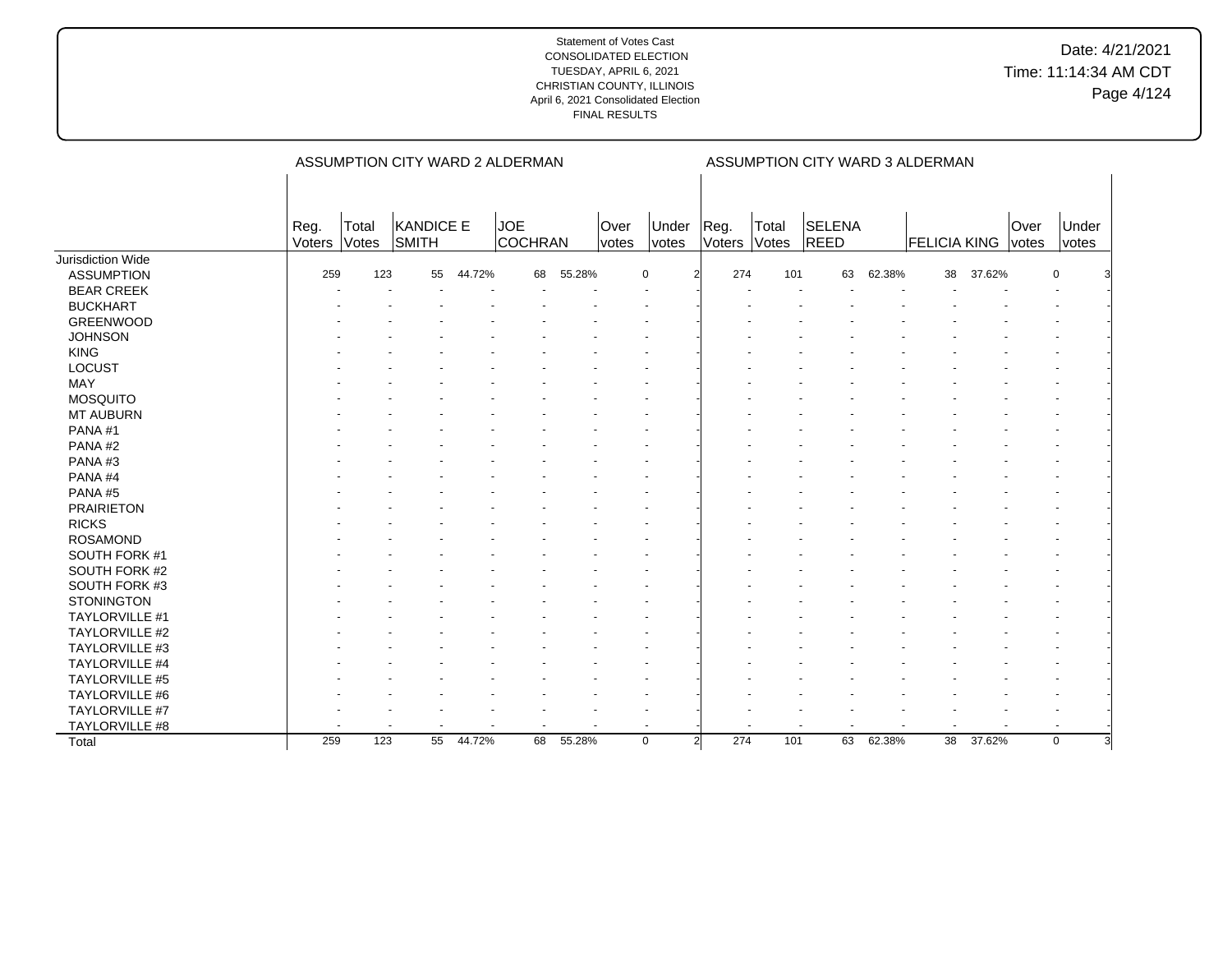|                       |        | PANA CITY MAYOR |        |        |              |        |                 |        |              |                   |        | PANA CITY CLERK          |                    |             |       |                                |
|-----------------------|--------|-----------------|--------|--------|--------------|--------|-----------------|--------|--------------|-------------------|--------|--------------------------|--------------------|-------------|-------|--------------------------------|
|                       | Reg.   | Total           | NATHAN |        | STEVE        |        |                 |        | Over         | Under             | Reg.   | Total                    |                    |             | Over  | Under                          |
| Jurisdiction Wide     | Voters | Votes           | PASTOR |        | <b>SCOTT</b> |        | <b>ROD HELM</b> |        | <i>votes</i> | votes             | Voters | Votes                    | <b>TERRY KLEIN</b> |             | votes | votes                          |
|                       |        |                 |        |        |              |        |                 |        |              |                   |        |                          |                    |             |       |                                |
| <b>ASSUMPTION</b>     |        |                 |        |        |              |        |                 |        |              |                   |        |                          |                    |             |       |                                |
| <b>BEAR CREEK</b>     |        |                 |        |        |              |        |                 |        |              |                   |        |                          |                    |             |       |                                |
| <b>BUCKHART</b>       |        |                 |        |        |              |        |                 |        |              |                   |        |                          |                    |             |       |                                |
| <b>GREENWOOD</b>      |        |                 |        |        |              |        |                 |        |              |                   |        |                          |                    |             |       |                                |
| <b>JOHNSON</b>        |        |                 |        |        |              |        |                 |        |              |                   |        |                          |                    |             |       |                                |
| <b>KING</b>           |        |                 |        |        |              |        |                 |        |              |                   |        |                          |                    |             |       |                                |
| LOCUST                |        |                 |        |        |              |        |                 |        |              |                   |        |                          |                    |             |       |                                |
| MAY                   |        |                 |        |        |              |        |                 |        |              |                   |        |                          |                    |             |       |                                |
| <b>MOSQUITO</b>       |        |                 |        |        |              |        |                 |        |              |                   |        |                          |                    |             |       |                                |
| <b>MT AUBURN</b>      |        |                 |        |        |              |        |                 |        |              |                   |        |                          |                    |             |       |                                |
| PANA#1                | 609    | 168             | 125    | 74.40% | 32           | 19.05% | 11              | 6.55%  |              | $\mathbf 0$       | 609    | 157                      | 157                | 100.00%     |       | 0<br>12                        |
| PANA#2                | 1064   | 298             | 215    | 72.15% | 61           | 20.47% | 22              | 7.38%  |              | $\mathbf 0$       | 1064   | 268                      |                    | 268 100.00% |       | 34<br>0                        |
| PANA#3                | 705    | 163             | 109    | 66.87% | 41           | 25.15% | 13              | 7.98%  |              | 0                 | 705    | 149                      | 149                | 100.00%     |       | 15<br>$\mathbf 0$              |
| PANA#4                | 474    | 111             | 67     | 60.36% | 41           | 36.94% | 3               | 2.70%  |              | $\mathbf 0$       | 474    | 101                      | 101                | 100.00%     |       | 0<br>11                        |
| PANA#5                | 426    | 71              | 43     | 60.56% | 14           | 19.72% | 14              | 19.72% |              | $\Omega$          | 426    | 62                       |                    | 62 100.00%  |       | 0<br>12                        |
| <b>PRAIRIETON</b>     |        |                 |        |        |              |        |                 |        |              |                   |        |                          |                    |             |       |                                |
| <b>RICKS</b>          |        |                 |        |        |              |        |                 |        |              |                   |        |                          |                    |             |       |                                |
| <b>ROSAMOND</b>       |        |                 |        |        |              |        |                 |        |              |                   |        |                          |                    |             |       |                                |
| SOUTH FORK #1         |        |                 |        |        |              |        |                 |        |              |                   |        |                          |                    |             |       |                                |
| SOUTH FORK #2         |        |                 |        |        |              |        |                 |        |              |                   |        |                          |                    |             |       |                                |
| SOUTH FORK #3         |        |                 |        |        |              |        |                 |        |              |                   |        |                          |                    |             |       |                                |
| <b>STONINGTON</b>     |        |                 |        |        |              |        |                 |        |              |                   |        |                          |                    |             |       |                                |
| TAYLORVILLE #1        |        |                 |        |        |              |        |                 |        |              |                   |        |                          |                    |             |       |                                |
| <b>TAYLORVILLE #2</b> |        |                 |        |        |              |        |                 |        |              |                   |        |                          |                    |             |       |                                |
| TAYLORVILLE #3        |        |                 |        |        |              |        |                 |        |              |                   |        |                          |                    |             |       |                                |
| <b>TAYLORVILLE #4</b> |        |                 |        |        |              |        |                 |        |              |                   |        |                          |                    |             |       |                                |
| <b>TAYLORVILLE #5</b> |        |                 |        |        |              |        |                 |        |              |                   |        |                          |                    |             |       |                                |
| TAYLORVILLE #6        |        |                 |        |        |              |        |                 |        |              |                   |        |                          |                    |             |       |                                |
| TAYLORVILLE #7        |        |                 |        |        |              |        |                 |        |              |                   |        |                          |                    |             |       |                                |
| <b>TAYLORVILLE #8</b> |        |                 |        |        | ÷            |        |                 |        |              |                   |        | $\overline{\phantom{a}}$ |                    |             |       |                                |
| Total                 | 3278   | 811             | 559    | 68.93% | 189          | 23.30% | 63              | 7.77%  |              | 10<br>$\mathbf 0$ | 3278   | 737                      |                    | 737 100.00% |       | $\mathbf 0$<br>$\overline{84}$ |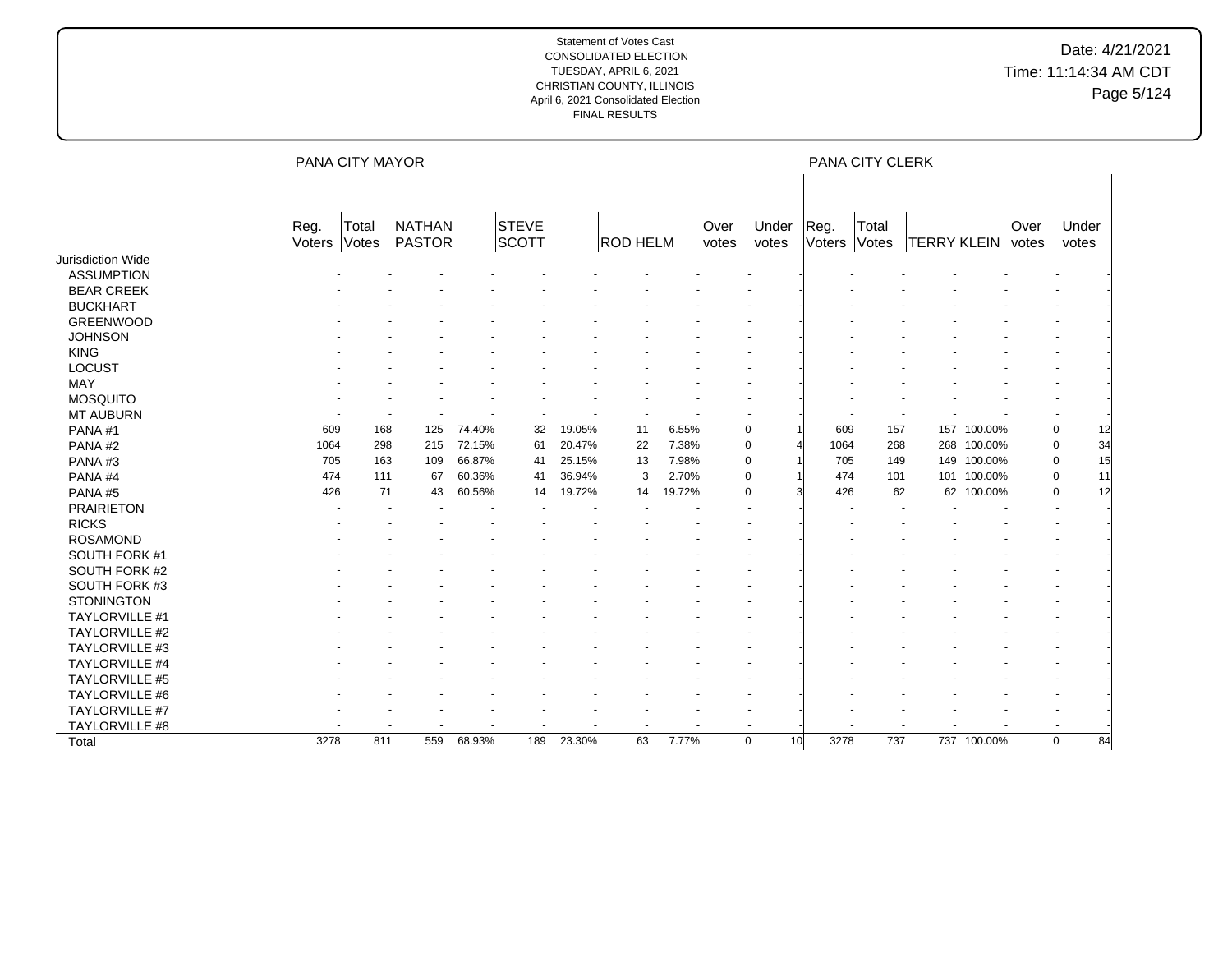Date: 4/21/2021 Time: 11:14:34 AM CDT Page 6/124

|                       |                |                | PANA CITY TREASURER                            |             |               |                          |     |                |                | PANA CITY WARD 1 ALDERMAN |             |               |                       |    |
|-----------------------|----------------|----------------|------------------------------------------------|-------------|---------------|--------------------------|-----|----------------|----------------|---------------------------|-------------|---------------|-----------------------|----|
|                       | Reg.<br>Voters | Total<br>Votes | <b>FLORIAN</b><br>"PETE" L.<br><b>SCHERZER</b> |             | Over<br>votes | Under<br>votes           |     | Reg.<br>Voters | Total<br>Votes | TIMOTHY E.<br>EDDY        |             | Over<br>votes | Under<br><i>votes</i> |    |
| Jurisdiction Wide     |                |                |                                                |             |               |                          |     |                |                |                           |             |               |                       |    |
| <b>ASSUMPTION</b>     |                |                |                                                |             |               |                          |     |                |                |                           |             |               |                       |    |
| <b>BEAR CREEK</b>     |                |                |                                                |             |               |                          |     |                |                |                           |             |               |                       |    |
| <b>BUCKHART</b>       |                |                |                                                |             |               |                          |     |                |                |                           |             |               |                       |    |
| <b>GREENWOOD</b>      |                |                |                                                |             |               |                          |     |                |                |                           |             |               |                       |    |
| <b>JOHNSON</b>        |                |                |                                                |             |               |                          |     |                |                |                           |             |               |                       |    |
| <b>KING</b>           |                |                |                                                |             |               |                          |     |                |                |                           |             |               |                       |    |
| <b>LOCUST</b>         |                |                |                                                |             |               |                          |     |                |                |                           |             |               |                       |    |
| MAY                   |                |                |                                                |             |               |                          |     |                |                |                           |             |               |                       |    |
| <b>MOSQUITO</b>       |                |                |                                                |             |               |                          |     |                |                |                           |             |               |                       |    |
| <b>MT AUBURN</b>      |                |                |                                                |             |               |                          |     |                |                |                           |             |               |                       |    |
| PANA#1                | 609            | 153            |                                                | 153 100.00% |               | 0                        | 16  | 609            | 151            |                           | 151 100.00% |               | $\mathbf 0$           | 18 |
| PANA#2                | 1064           | 261            |                                                | 261 100.00% |               | $\mathbf 0$              | 41  | 276            | 61             |                           | 61 100.00%  |               | $\mathbf 0$           | 8  |
| PANA#3                | 705            | 148            |                                                | 148 100.00% |               | $\mathbf 0$              | 16  |                |                |                           |             |               |                       |    |
| PANA#4                | 474            | 96             |                                                | 96 100.00%  |               | $\mathbf 0$              | 16  |                |                |                           |             |               |                       |    |
| PANA#5                | 426            | 60             | 60                                             | 100.00%     |               | $\mathbf 0$              | 14  |                |                |                           |             |               |                       |    |
| <b>PRAIRIETON</b>     |                |                |                                                |             |               |                          |     |                |                |                           |             |               |                       |    |
| <b>RICKS</b>          |                |                |                                                |             |               |                          |     |                |                |                           |             |               |                       |    |
| <b>ROSAMOND</b>       |                |                |                                                |             |               |                          |     |                |                |                           |             |               |                       |    |
| SOUTH FORK #1         |                |                |                                                |             |               |                          |     |                |                |                           |             |               |                       |    |
| SOUTH FORK #2         |                |                |                                                |             |               |                          |     |                |                |                           |             |               |                       |    |
| SOUTH FORK #3         |                |                |                                                |             |               |                          |     |                |                |                           |             |               |                       |    |
| <b>STONINGTON</b>     |                |                |                                                |             |               |                          |     |                |                |                           |             |               |                       |    |
| <b>TAYLORVILLE #1</b> |                |                |                                                |             |               |                          |     |                |                |                           |             |               |                       |    |
| <b>TAYLORVILLE #2</b> |                |                |                                                |             |               |                          |     |                |                |                           |             |               |                       |    |
| <b>TAYLORVILLE #3</b> |                |                |                                                |             |               |                          |     |                |                |                           |             |               |                       |    |
| TAYLORVILLE #4        |                |                |                                                |             |               |                          |     |                |                |                           |             |               |                       |    |
| <b>TAYLORVILLE #5</b> |                |                |                                                |             |               |                          |     |                |                |                           |             |               |                       |    |
| <b>TAYLORVILLE #6</b> |                |                |                                                |             |               |                          |     |                |                |                           |             |               |                       |    |
| TAYLORVILLE #7        |                |                |                                                |             |               |                          |     |                |                |                           |             |               |                       |    |
| TAYLORVILLE #8        |                |                |                                                |             |               | $\overline{\phantom{a}}$ |     |                |                |                           |             |               |                       |    |
| Total                 | 3278           | 718            |                                                | 718 100.00% |               | $\mathbf 0$              | 103 | 885            | 212            |                           | 212 100.00% |               | $\Omega$              | 26 |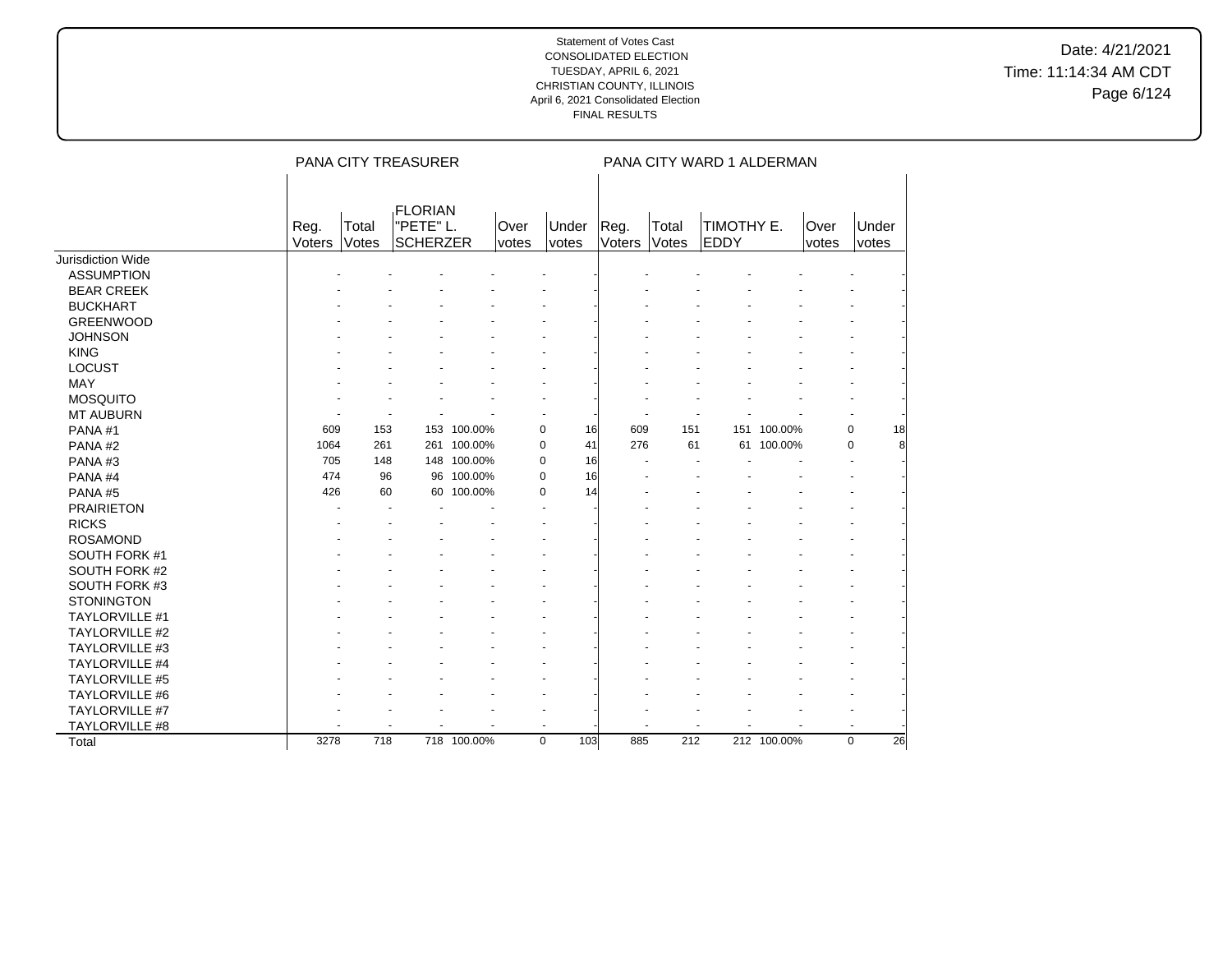Date: 4/21/2021 Time: 11:14:34 AM CDT Page 7/124

|                       | <b>TERM</b>    |                | PANA CITY WARD 2 ALDERMAN 4-YEAR |             |               |                |                |                | PANA CITY WARD 2 ALDERMAN<br><b>UNEXPIRED 2 YEAR TERM</b> |             |               |                   |  |
|-----------------------|----------------|----------------|----------------------------------|-------------|---------------|----------------|----------------|----------------|-----------------------------------------------------------|-------------|---------------|-------------------|--|
|                       | Reg.<br>Voters | Total<br>Votes | GLENN<br><b>SCHNEIDER</b>        |             | Over<br>votes | Under<br>votes | Reg.<br>Voters | Total<br>Votes | <b>KATHERINE</b><br>A. STEPHENS                           |             | Over<br>votes | Under<br>votes    |  |
| Jurisdiction Wide     |                |                |                                  |             |               |                |                |                |                                                           |             |               |                   |  |
| <b>ASSUMPTION</b>     |                |                |                                  |             |               |                |                |                |                                                           |             |               |                   |  |
| <b>BEAR CREEK</b>     |                |                |                                  |             |               |                |                |                |                                                           |             |               |                   |  |
| <b>BUCKHART</b>       |                |                |                                  |             |               |                |                |                |                                                           |             |               |                   |  |
| <b>GREENWOOD</b>      |                |                |                                  |             |               |                |                |                |                                                           |             |               |                   |  |
| <b>JOHNSON</b>        |                |                |                                  |             |               |                |                |                |                                                           |             |               |                   |  |
| <b>KING</b>           |                |                |                                  |             |               |                |                |                |                                                           |             |               |                   |  |
| <b>LOCUST</b>         |                |                |                                  |             |               |                |                |                |                                                           |             |               |                   |  |
| <b>MAY</b>            |                |                |                                  |             |               |                |                |                |                                                           |             |               |                   |  |
| <b>MOSQUITO</b>       |                |                |                                  |             |               |                |                |                |                                                           |             |               |                   |  |
| <b>MT AUBURN</b>      |                |                |                                  |             |               |                |                |                |                                                           |             |               |                   |  |
| PANA#1                |                |                |                                  |             |               |                |                |                |                                                           |             |               |                   |  |
| PANA#2                | 788            | 194            |                                  | 194 100.00% | $\Omega$      | 39             | 788            | 188            |                                                           | 188 100.00% |               | $\mathbf 0$<br>45 |  |
| PANA#3                |                |                |                                  |             |               |                |                |                |                                                           |             |               | $\overline{a}$    |  |
| PANA#4                |                |                |                                  |             |               |                |                |                |                                                           |             |               |                   |  |
| PANA#5                |                |                |                                  |             |               |                |                |                |                                                           |             |               |                   |  |
| <b>PRAIRIETON</b>     |                |                |                                  |             |               |                |                |                |                                                           |             |               |                   |  |
| <b>RICKS</b>          |                |                |                                  |             |               |                |                |                |                                                           |             |               |                   |  |
| <b>ROSAMOND</b>       |                |                |                                  |             |               |                |                |                |                                                           |             |               |                   |  |
| SOUTH FORK #1         |                |                |                                  |             |               |                |                |                |                                                           |             |               |                   |  |
| SOUTH FORK #2         |                |                |                                  |             |               |                |                |                |                                                           |             |               |                   |  |
| SOUTH FORK #3         |                |                |                                  |             |               |                |                |                |                                                           |             |               |                   |  |
| <b>STONINGTON</b>     |                |                |                                  |             |               |                |                |                |                                                           |             |               |                   |  |
| <b>TAYLORVILLE #1</b> |                |                |                                  |             |               |                |                |                |                                                           |             |               |                   |  |
| TAYLORVILLE #2        |                |                |                                  |             |               |                |                |                |                                                           |             |               |                   |  |
| TAYLORVILLE #3        |                |                |                                  |             |               |                |                |                |                                                           |             |               |                   |  |
| TAYLORVILLE #4        |                |                |                                  |             |               |                |                |                |                                                           |             |               |                   |  |
| TAYLORVILLE #5        |                |                |                                  |             |               |                |                |                |                                                           |             |               |                   |  |
| TAYLORVILLE #6        |                |                |                                  |             |               |                |                |                |                                                           |             |               |                   |  |
| TAYLORVILLE #7        |                |                |                                  |             |               |                |                |                |                                                           |             |               |                   |  |
| TAYLORVILLE #8        |                |                |                                  |             |               |                |                |                |                                                           |             |               |                   |  |
| Total                 | 788            | 194            |                                  | 194 100.00% | $\mathbf 0$   | 39             | 788            | 188            |                                                           | 188 100.00% |               | 45<br>$\mathbf 0$ |  |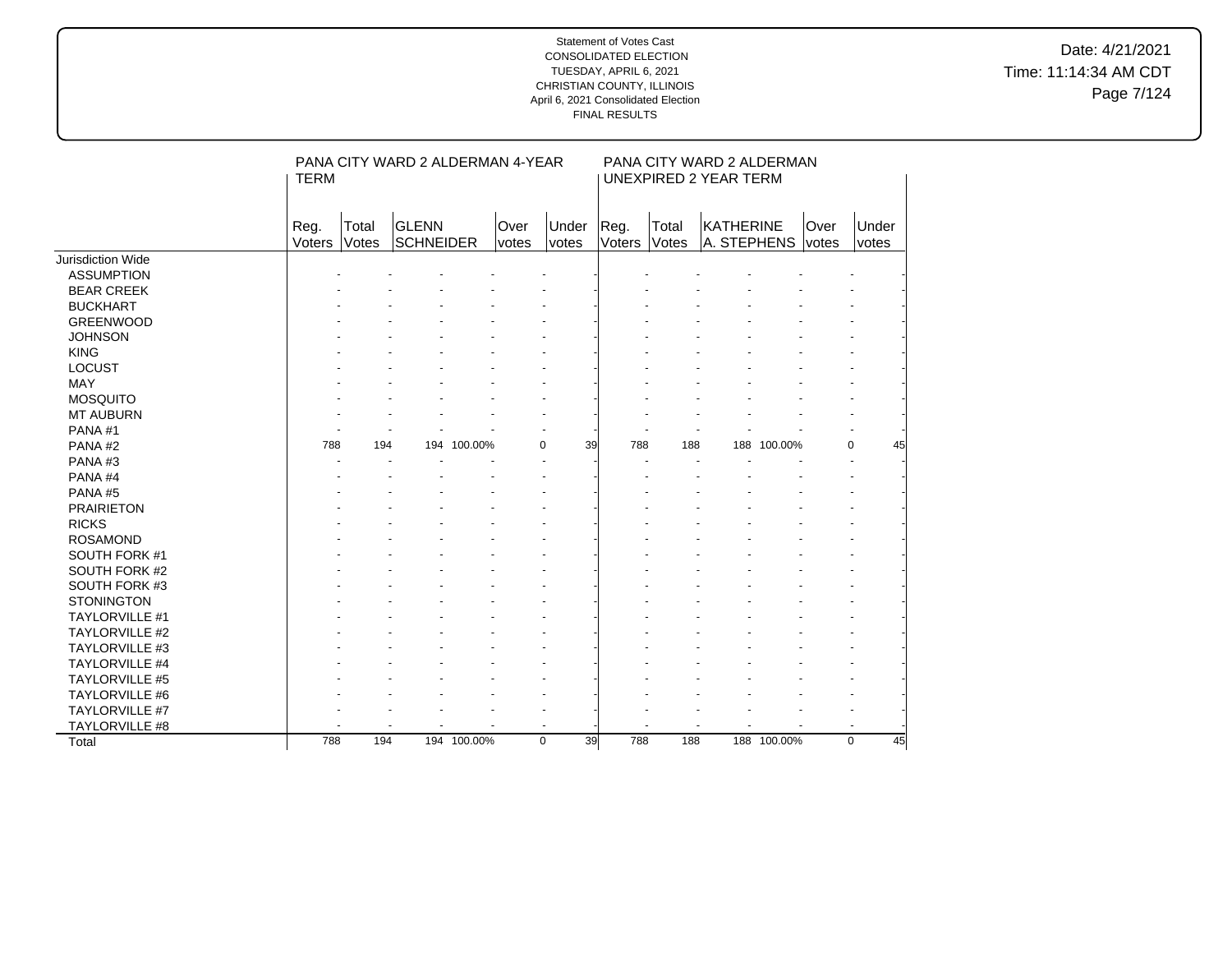# Date: 4/21/2021 Time: 11:14:34 AM CDT Page 8/124

|                       |                | PANA CITY WARD 3 ALDERMAN |                                         |             |                |                       |                |                          | PANA CITY WARD 4 ALDERMAN                  |                          |                          |        |               |                |
|-----------------------|----------------|---------------------------|-----------------------------------------|-------------|----------------|-----------------------|----------------|--------------------------|--------------------------------------------|--------------------------|--------------------------|--------|---------------|----------------|
|                       | Reg.<br>Voters | Total<br>Votes            | <b>JERIC</b><br><b>HORSTHEMK</b><br>IE. |             | Over<br>votes  | Under<br><i>votes</i> | Reg.<br>Voters | Total<br>Votes           | ROY G.<br>WELBURN                          |                          | <b>KENT SIMS</b>         |        | Over<br>votes | Under<br>votes |
| Jurisdiction Wide     |                |                           |                                         |             |                |                       |                |                          |                                            |                          |                          |        |               |                |
| <b>ASSUMPTION</b>     |                |                           |                                         |             |                |                       |                |                          |                                            |                          |                          |        |               |                |
| <b>BEAR CREEK</b>     |                |                           |                                         |             |                |                       |                |                          |                                            |                          |                          |        |               |                |
| <b>BUCKHART</b>       |                |                           |                                         |             |                |                       |                |                          |                                            |                          |                          |        |               |                |
| <b>GREENWOOD</b>      |                |                           |                                         |             |                |                       |                |                          |                                            |                          |                          |        |               |                |
| <b>JOHNSON</b>        |                |                           |                                         |             |                |                       |                |                          |                                            |                          |                          |        |               |                |
| <b>KING</b>           |                |                           |                                         |             |                |                       |                |                          |                                            |                          |                          |        |               |                |
| <b>LOCUST</b>         |                |                           |                                         |             |                |                       |                |                          |                                            |                          |                          |        |               |                |
| <b>MAY</b>            |                |                           |                                         |             |                |                       |                |                          |                                            |                          |                          |        |               |                |
| <b>MOSQUITO</b>       |                |                           |                                         |             |                |                       |                |                          |                                            |                          |                          |        |               |                |
| MT AUBURN             |                |                           |                                         |             |                |                       |                |                          |                                            |                          |                          |        |               |                |
| PANA#1                |                |                           |                                         |             |                |                       |                |                          |                                            |                          |                          |        |               |                |
| PANA#2                |                |                           |                                         |             |                |                       |                |                          |                                            |                          |                          |        |               |                |
| PANA#3                | 705            | 141                       |                                         | 141 100.00% | $\mathbf 0$    | 23                    |                |                          |                                            |                          |                          |        |               |                |
| PANA#4                | 122            | 17                        |                                         | 17 100.00%  | 0              | $\Delta$              | 352            |                          | 91<br>$\mathbf{1}$                         | 1.10%                    | 90                       | 98.90% |               | $\pmb{0}$<br>0 |
| PANA#5                |                |                           |                                         |             |                |                       | 426            |                          | 73<br>19                                   | 26.03%                   | 54                       | 73.97% |               | $\pmb{0}$      |
| <b>PRAIRIETON</b>     |                |                           |                                         |             |                |                       |                |                          |                                            |                          |                          |        |               |                |
| <b>RICKS</b>          |                |                           |                                         |             |                |                       |                |                          |                                            |                          |                          |        |               |                |
| <b>ROSAMOND</b>       |                |                           |                                         |             |                |                       |                |                          |                                            |                          |                          |        |               |                |
| SOUTH FORK #1         |                |                           |                                         |             |                |                       |                |                          |                                            |                          |                          |        |               |                |
| SOUTH FORK #2         |                |                           |                                         |             |                |                       |                |                          |                                            |                          |                          |        |               |                |
| SOUTH FORK #3         |                |                           |                                         |             |                |                       |                |                          |                                            |                          |                          |        |               |                |
| <b>STONINGTON</b>     |                |                           |                                         |             |                |                       |                |                          |                                            |                          |                          |        |               |                |
| <b>TAYLORVILLE #1</b> |                |                           |                                         |             |                |                       |                |                          |                                            |                          |                          |        |               |                |
| <b>TAYLORVILLE #2</b> |                |                           |                                         |             |                |                       |                |                          |                                            |                          |                          |        |               |                |
| TAYLORVILLE #3        |                |                           |                                         |             |                |                       |                |                          |                                            |                          |                          |        |               |                |
| TAYLORVILLE #4        |                |                           |                                         |             |                |                       |                |                          |                                            |                          |                          |        |               |                |
| <b>TAYLORVILLE #5</b> |                |                           |                                         |             |                |                       |                |                          |                                            |                          |                          |        |               |                |
| TAYLORVILLE #6        |                |                           |                                         |             |                |                       |                |                          |                                            |                          |                          |        |               |                |
| TAYLORVILLE #7        |                |                           |                                         |             |                |                       |                |                          |                                            |                          |                          |        |               |                |
| TAYLORVILLE #8        |                | $\overline{\phantom{a}}$  |                                         |             | $\blacksquare$ |                       |                | $\overline{\phantom{a}}$ | $\blacksquare$<br>$\overline{\phantom{a}}$ | $\overline{\phantom{a}}$ | $\overline{\phantom{a}}$ |        |               | $\blacksquare$ |
| Total                 | 827            | 158                       |                                         | 158 100.00% | $\mathbf 0$    | 27                    | 778            | 164                      | 20                                         | 12.20%                   | 144                      | 87.80% |               | $\mathbf 0$    |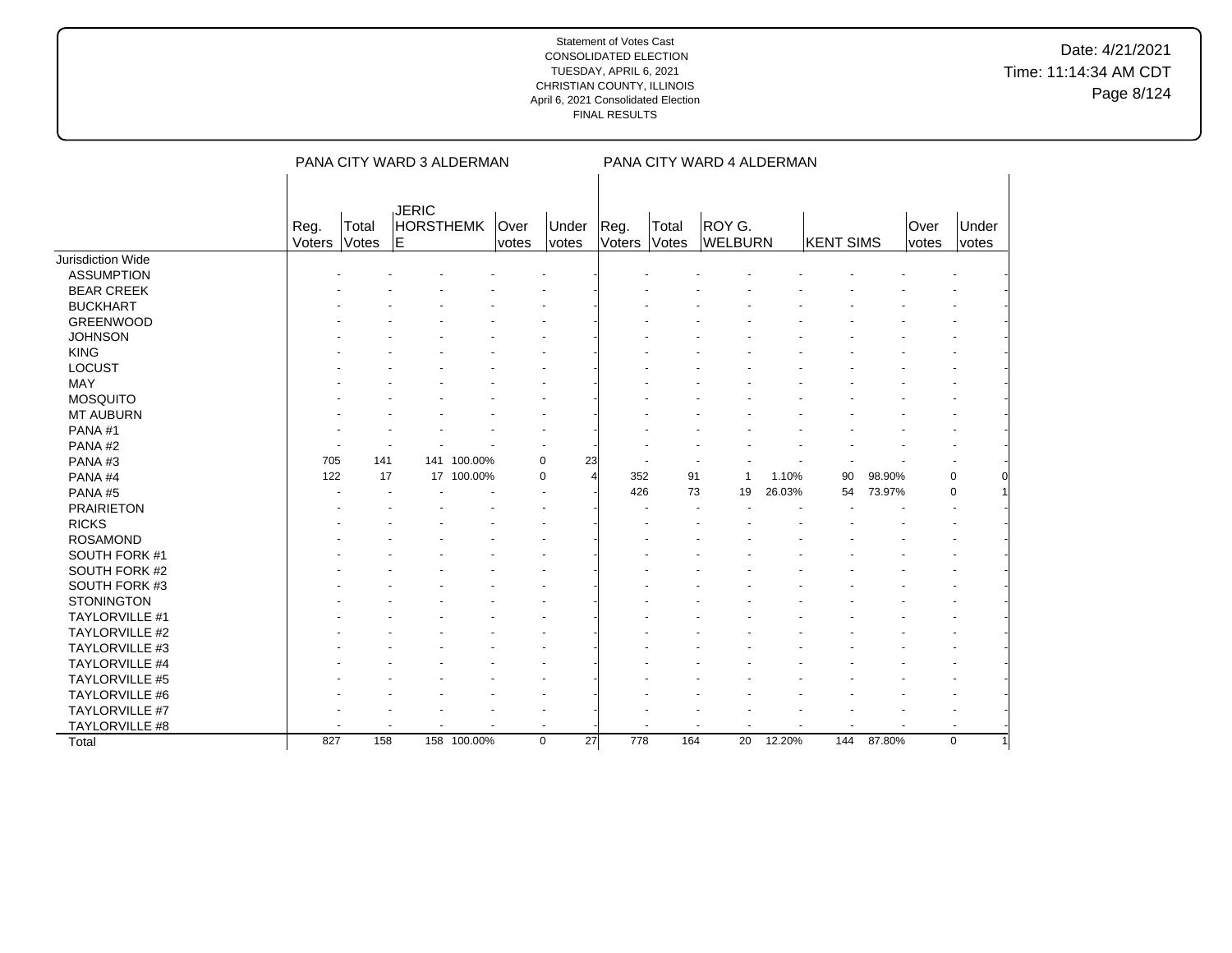|                       |                          |                          | <b>TAYLORVILLE CITY MAYOR</b>    |        |                                |        |               |                    |                        |                | <b>TAYLORVILLE CITY CLERK</b> |              |               |                |     |
|-----------------------|--------------------------|--------------------------|----------------------------------|--------|--------------------------------|--------|---------------|--------------------|------------------------|----------------|-------------------------------|--------------|---------------|----------------|-----|
|                       | Reg.<br>Voters           | Total<br>Votes           | <b>BILL</b><br>NEWBERRY<br>(IND) |        | <b>BRUCE J.</b><br>BARRY (IND) |        | Over<br>votes | Under<br>votes     | Reg.<br>Voters         | Total<br>Votes | <b>JULIE LILLY</b><br>(IND)   |              | Over<br>votes | Under<br>votes |     |
| Jurisdiction Wide     |                          |                          |                                  |        |                                |        |               |                    |                        |                |                               |              |               |                |     |
| <b>ASSUMPTION</b>     |                          |                          |                                  |        |                                |        |               |                    |                        |                |                               |              |               |                |     |
| <b>BEAR CREEK</b>     |                          |                          |                                  |        |                                |        |               |                    |                        |                |                               |              |               |                |     |
| <b>BUCKHART</b>       |                          |                          |                                  |        |                                |        |               |                    |                        |                |                               |              |               |                |     |
| <b>GREENWOOD</b>      |                          |                          |                                  |        |                                |        |               |                    |                        |                |                               |              |               |                |     |
| <b>JOHNSON</b>        | 33                       | 16                       | 3                                | 18.75% | 13                             | 81.25% |               | 0                  | 33                     | 15             |                               | 15 100.00%   |               | 0              |     |
| <b>KING</b>           | $\overline{\phantom{a}}$ | $\overline{\phantom{a}}$ |                                  |        |                                |        |               |                    |                        |                |                               |              |               |                |     |
| <b>LOCUST</b>         | 89                       | 42                       | $12 \overline{ }$                | 28.57% | 30                             | 71.43% |               | 0                  | 89                     | 35             |                               | 35 100.00%   |               | 0              |     |
| <b>MAY</b>            | 148                      | 60                       | 19                               | 31.67% | 41                             | 68.33% |               | $\Omega$           | 148<br>O               | 51             |                               | 51 100.00%   |               | 0              |     |
| <b>MOSQUITO</b>       |                          |                          |                                  |        |                                |        |               |                    |                        |                |                               |              |               |                |     |
| <b>MT AUBURN</b>      |                          |                          |                                  |        |                                |        |               |                    |                        |                |                               |              |               |                |     |
| PANA#1                |                          |                          |                                  |        |                                |        |               |                    |                        |                |                               |              |               |                |     |
| PANA#2                |                          |                          |                                  |        |                                |        |               |                    |                        |                |                               |              |               |                |     |
| PANA#3                |                          |                          |                                  |        |                                |        |               |                    |                        |                |                               |              |               |                |     |
| PANA#4                |                          |                          |                                  |        |                                |        |               |                    |                        |                |                               |              |               |                |     |
| PANA#5                |                          |                          |                                  |        |                                |        |               |                    |                        |                |                               |              |               |                |     |
| <b>PRAIRIETON</b>     |                          |                          |                                  |        |                                |        |               |                    |                        |                |                               |              |               |                |     |
| <b>RICKS</b>          |                          |                          |                                  |        |                                |        |               |                    |                        |                |                               |              |               |                |     |
| <b>ROSAMOND</b>       |                          |                          |                                  |        |                                |        |               |                    |                        |                |                               |              |               |                |     |
| SOUTH FORK #1         |                          |                          |                                  |        |                                |        |               |                    |                        |                |                               |              |               |                |     |
| SOUTH FORK #2         |                          |                          |                                  |        |                                |        |               |                    |                        |                |                               |              |               |                |     |
| SOUTH FORK #3         |                          |                          |                                  |        |                                |        |               |                    |                        |                |                               |              |               |                |     |
| <b>STONINGTON</b>     |                          | $\overline{\phantom{a}}$ |                                  |        |                                |        |               |                    |                        |                |                               |              |               |                |     |
| <b>TAYLORVILLE #1</b> | 893                      | 233                      | 92                               | 39.48% | 141                            | 60.52% |               | 0                  | 893                    | 201            |                               | 201 100.00%  |               | $\mathbf 0$    | 33  |
| <b>TAYLORVILLE #2</b> | 831                      | 257                      | 93                               | 36.19% | 164                            | 63.81% |               | 0                  | 831                    | 209            |                               | 209 100.00%  |               | 0              | 49  |
| <b>TAYLORVILLE #3</b> | 828                      | 312                      | 109                              | 34.94% | 203                            | 65.06% |               | $\mathbf 0$        | 828                    | 265            |                               | 265 100.00%  |               | $\mathbf 0$    | 48  |
| <b>TAYLORVILLE #4</b> | 885                      | 263                      | 108                              | 41.06% | 155                            | 58.94% |               | 1                  | $\overline{2}$<br>885  | 230            |                               | 230 100.00%  |               | $\mathbf 0$    | 36  |
| <b>TAYLORVILLE #5</b> | 1037                     | 292                      | 114                              | 39.04% | 178                            | 60.96% |               | $\mathbf 0$        | $\overline{0}$<br>1037 | 249            |                               | 249 100.00%  |               | $\mathbf 0$    | 43  |
| <b>TAYLORVILLE #6</b> | 908                      | 261                      | 97                               | 37.16% | 164                            | 62.84% |               | $\mathbf 0$        | 3<br>908               | 218            |                               | 218 100.00%  |               | 0              | 46  |
| <b>TAYLORVILLE #7</b> | 825                      | 234                      | 83                               | 35.47% | 151                            | 64.53% |               | 0                  | $\overline{2}$<br>825  | 199            | 199                           | 100.00%      |               | 0              | 37  |
| TAYLORVILLE #8        | 864                      | 223                      | 87                               | 39.01% | 136                            | 60.99% |               | $\mathbf 0$        | $\overline{2}$<br>864  | 188            | 188                           | 100.00%      |               | $\mathbf 0$    | 37  |
| Total                 | 7341                     | 2193                     | 817                              | 37.25% | 1376                           | 62.75% |               | $\mathbf{1}$<br>14 | 7341                   | 1860           |                               | 1860 100.00% |               | $\Omega$       | 348 |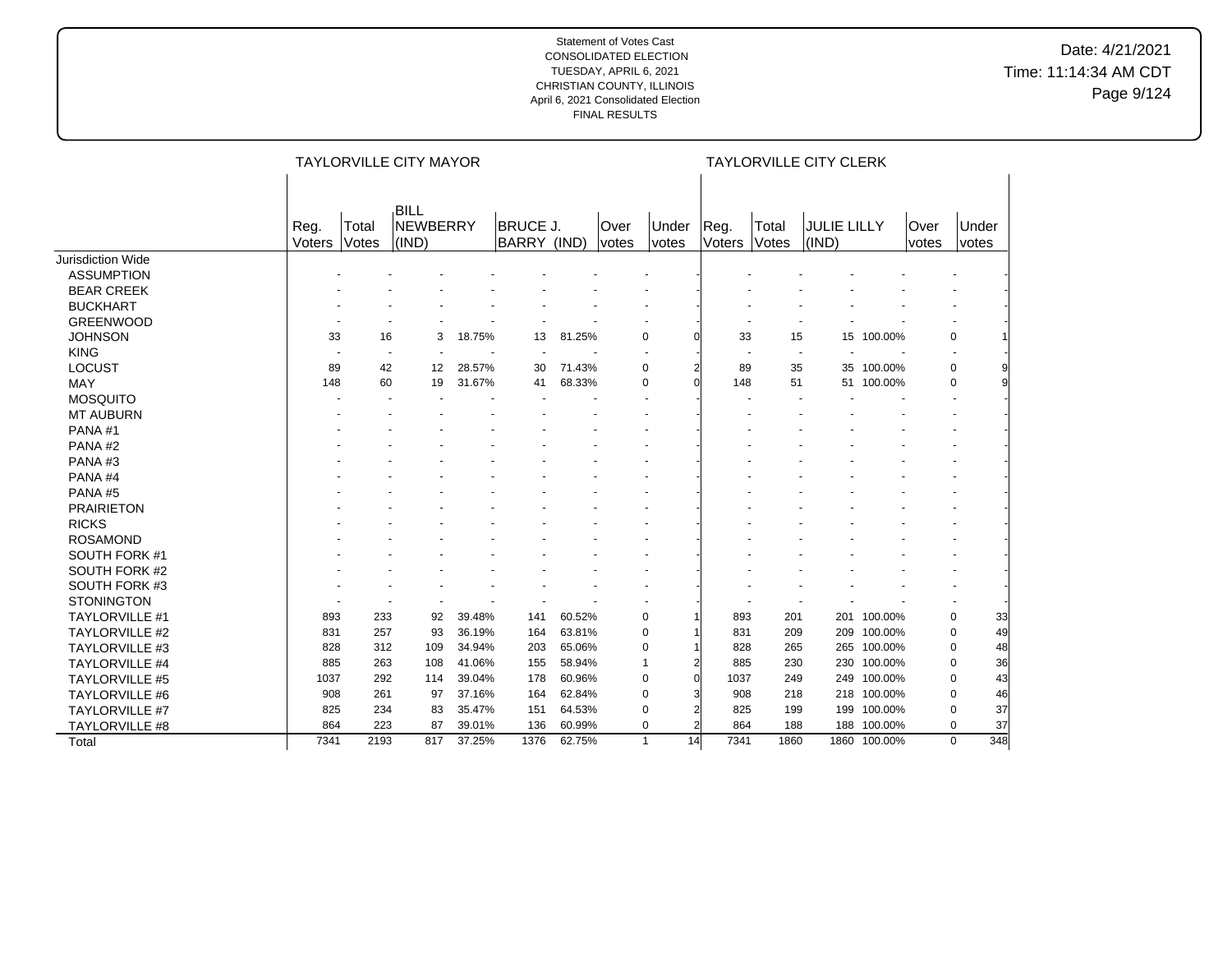|                       |                          |                | <b>TAYLORVILLE CITY TREASURER</b>  |        |                               |        |               |                       |                |                |                         |        | TAYLORVILLE CITY WARD 1 ALDERMAN |        |               |                      |  |
|-----------------------|--------------------------|----------------|------------------------------------|--------|-------------------------------|--------|---------------|-----------------------|----------------|----------------|-------------------------|--------|----------------------------------|--------|---------------|----------------------|--|
|                       | Reg.<br>Voters           | Total<br>Votes | <b>SCOTT</b><br>ALBERSSEN<br>(IND) |        | <b>JACQUE</b><br>NATION (IND) |        | Over<br>votes | Under<br><i>votes</i> | Reg.<br>Voters | Total<br>Votes | JAMES M.<br>McCOY (IND) |        | LARRY W.<br><b>BUDD (IND)</b>    |        | Over<br>votes | Under<br>votes       |  |
| Jurisdiction Wide     |                          |                |                                    |        |                               |        |               |                       |                |                |                         |        |                                  |        |               |                      |  |
| <b>ASSUMPTION</b>     |                          |                |                                    |        |                               |        |               |                       |                |                |                         |        |                                  |        |               |                      |  |
| <b>BEAR CREEK</b>     |                          |                |                                    |        |                               |        |               |                       |                |                |                         |        |                                  |        |               |                      |  |
| <b>BUCKHART</b>       |                          |                |                                    |        |                               |        |               |                       |                |                |                         |        |                                  |        |               |                      |  |
| <b>GREENWOOD</b>      | $\overline{\phantom{a}}$ |                |                                    |        |                               |        |               |                       |                |                |                         |        |                                  |        |               |                      |  |
| <b>JOHNSON</b>        | 33                       | 16             | 11                                 | 68.75% | 5                             | 31.25% |               | $\mathbf 0$           |                |                |                         |        |                                  |        |               |                      |  |
| <b>KING</b>           | $\overline{\phantom{a}}$ | $\sim$         |                                    |        |                               |        |               |                       |                |                |                         |        |                                  |        |               |                      |  |
| <b>LOCUST</b>         | 89                       | 43             | 19                                 | 44.19% | 24                            | 55.81% |               | $\mathbf 0$           |                |                |                         |        |                                  |        |               |                      |  |
| <b>MAY</b>            | 148                      | 59             | 31                                 | 52.54% | 28                            | 47.46% |               | $\Omega$              |                | 5              | 4                       | 25.00% | 3                                | 75.00% |               | 0                    |  |
| <b>MOSQUITO</b>       |                          |                |                                    |        |                               |        |               |                       |                |                |                         |        |                                  |        |               |                      |  |
| <b>MT AUBURN</b>      |                          |                |                                    |        |                               |        |               |                       |                |                |                         |        |                                  |        |               |                      |  |
| PANA#1                |                          |                |                                    |        |                               |        |               |                       |                |                |                         |        |                                  |        |               |                      |  |
| PANA#2                |                          |                |                                    |        |                               |        |               |                       |                |                |                         |        |                                  |        |               |                      |  |
| PANA#3                |                          |                |                                    |        |                               |        |               |                       |                |                |                         |        |                                  |        |               |                      |  |
| PANA#4                |                          |                |                                    |        |                               |        |               |                       |                |                |                         |        |                                  |        |               |                      |  |
| PANA#5                |                          |                |                                    |        |                               |        |               |                       |                |                |                         |        |                                  |        |               |                      |  |
| <b>PRAIRIETON</b>     |                          |                |                                    |        |                               |        |               |                       |                |                |                         |        |                                  |        |               |                      |  |
| <b>RICKS</b>          |                          |                |                                    |        |                               |        |               |                       |                |                |                         |        |                                  |        |               |                      |  |
| <b>ROSAMOND</b>       |                          |                |                                    |        |                               |        |               |                       |                |                |                         |        |                                  |        |               |                      |  |
| SOUTH FORK #1         |                          |                |                                    |        |                               |        |               |                       |                |                |                         |        |                                  |        |               |                      |  |
| SOUTH FORK #2         |                          |                |                                    |        |                               |        |               |                       |                |                |                         |        |                                  |        |               |                      |  |
| SOUTH FORK #3         |                          |                |                                    |        |                               |        |               |                       |                |                |                         |        |                                  |        |               |                      |  |
| <b>STONINGTON</b>     |                          |                |                                    |        |                               |        |               |                       |                |                |                         |        |                                  |        |               |                      |  |
| <b>TAYLORVILLE #1</b> | 893                      | 227            | 122                                | 53.74% | 105                           | 46.26% |               | $\mathbf 0$           | 893            | 230            | 85                      | 36.96% | 145                              | 63.04% |               | 0                    |  |
| <b>TAYLORVILLE #2</b> | 831                      | 250            | 123                                | 49.20% | 127                           | 50.80% |               | $\mathbf 0$           | 831            | 249            | 113                     | 45.38% | 136                              | 54.62% |               | 0                    |  |
| <b>TAYLORVILLE #3</b> | 828                      | 297            | 172                                | 57.91% | 125                           | 42.09% |               | $\mathbf 0$<br>16     |                |                |                         |        |                                  |        |               |                      |  |
| <b>TAYLORVILLE #4</b> | 885                      | 262            | 128                                | 48.85% | 134                           | 51.15% |               | $\mathbf 0$           |                |                |                         |        |                                  |        |               |                      |  |
| <b>TAYLORVILLE #5</b> | 1037                     | 280            | 147                                | 52.50% | 133                           | 47.50% |               | $\mathbf 0$<br>12     |                |                |                         |        |                                  |        |               |                      |  |
| <b>TAYLORVILLE #6</b> | 908                      | 257            | 144                                | 56.03% | 113                           | 43.97% |               | $\mathbf 0$           |                |                |                         |        |                                  |        |               |                      |  |
| <b>TAYLORVILLE #7</b> | 825                      | 228            | 130                                | 57.02% | 98                            | 42.98% |               | -1                    |                |                |                         |        |                                  |        |               |                      |  |
| TAYLORVILLE #8        | 864                      | 216            | 122                                | 56.48% | 94                            | 43.52% |               | $\mathbf 0$           |                |                |                         |        |                                  |        |               |                      |  |
| Total                 | 7341                     | 2135           | 1149                               | 53.82% | 986                           | 46.18% |               | 72<br>$\mathbf{1}$    | 1729           | 483            | 199                     | 41.20% | 284                              | 58.80% |               | $\overline{13}$<br>0 |  |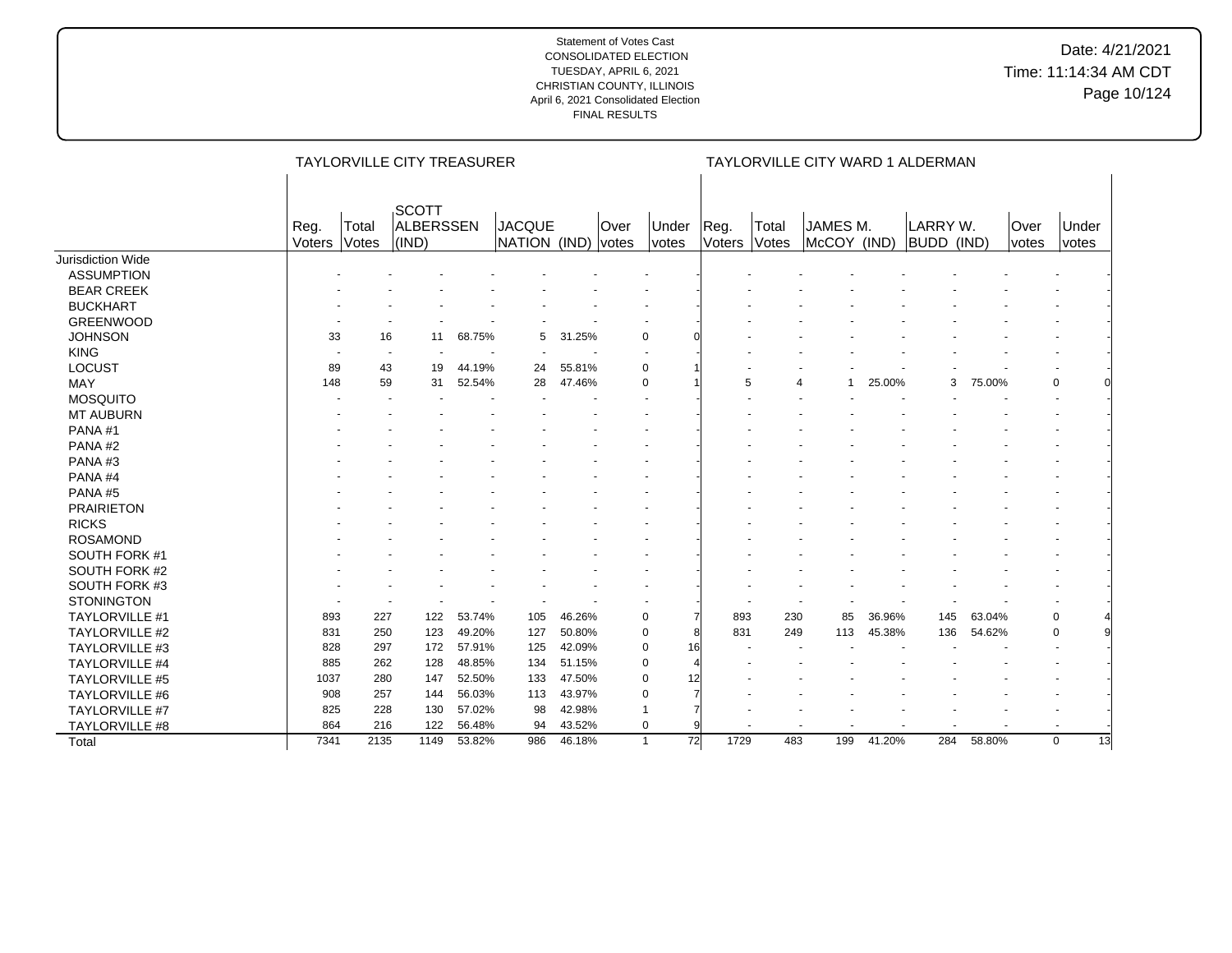|                       |                |                | TAYLORVILLE CITY WARD 2 ALDERMAN |        |                                         |        |                              |        |      |                       |                |                | TAYLORVILLE CITY WARD 3 ALDERMAN |             |      |                    |
|-----------------------|----------------|----------------|----------------------------------|--------|-----------------------------------------|--------|------------------------------|--------|------|-----------------------|----------------|----------------|----------------------------------|-------------|------|--------------------|
|                       | Reg.<br>Voters | Total<br>Votes | JEFFREY T.<br>STONER<br>(IND)    |        | <b>WILLARD LEE</b><br>LANZOTTI<br>(IND) |        | JEREMY<br>WILSON (IND) votes |        | Over | Under<br><i>votes</i> | Reg.<br>Voters | Total<br>Votes | DOUG<br>BROWN (IND) votes        |             | Over | Under<br>votes     |
| Jurisdiction Wide     |                |                |                                  |        |                                         |        |                              |        |      |                       |                |                |                                  |             |      |                    |
| <b>ASSUMPTION</b>     |                |                |                                  |        |                                         |        |                              |        |      |                       |                |                |                                  |             |      |                    |
| <b>BEAR CREEK</b>     |                |                |                                  |        |                                         |        |                              |        |      |                       |                |                |                                  |             |      |                    |
| <b>BUCKHART</b>       |                |                |                                  |        |                                         |        |                              |        |      |                       |                |                |                                  |             |      |                    |
| <b>GREENWOOD</b>      |                |                |                                  |        |                                         |        |                              |        |      |                       |                |                |                                  |             |      |                    |
| <b>JOHNSON</b>        |                |                |                                  |        |                                         |        |                              |        |      |                       |                |                |                                  |             |      |                    |
| <b>KING</b>           |                |                |                                  |        |                                         |        |                              |        |      |                       |                |                |                                  |             |      |                    |
| <b>LOCUST</b>         |                |                |                                  |        |                                         |        |                              |        |      |                       |                |                |                                  |             |      |                    |
| MAY                   |                |                |                                  |        |                                         |        |                              |        |      |                       |                |                |                                  |             |      |                    |
| <b>MOSQUITO</b>       |                |                |                                  |        |                                         |        |                              |        |      |                       |                |                |                                  |             |      |                    |
| MT AUBURN             |                |                |                                  |        |                                         |        |                              |        |      |                       |                |                |                                  |             |      |                    |
| PANA#1                |                |                |                                  |        |                                         |        |                              |        |      |                       |                |                |                                  |             |      |                    |
| PANA#2                |                |                |                                  |        |                                         |        |                              |        |      |                       |                |                |                                  |             |      |                    |
| PANA#3                |                |                |                                  |        |                                         |        |                              |        |      |                       |                |                |                                  |             |      |                    |
| PANA#4                |                |                |                                  |        |                                         |        |                              |        |      |                       |                |                |                                  |             |      |                    |
| PANA#5                |                |                |                                  |        |                                         |        |                              |        |      |                       |                |                |                                  |             |      |                    |
| <b>PRAIRIETON</b>     |                |                |                                  |        |                                         |        |                              |        |      |                       |                |                |                                  |             |      |                    |
| <b>RICKS</b>          |                |                |                                  |        |                                         |        |                              |        |      |                       |                |                |                                  |             |      |                    |
| <b>ROSAMOND</b>       |                |                |                                  |        |                                         |        |                              |        |      |                       |                |                |                                  |             |      |                    |
| SOUTH FORK #1         |                |                |                                  |        |                                         |        |                              |        |      |                       |                |                |                                  |             |      |                    |
| SOUTH FORK #2         |                |                |                                  |        |                                         |        |                              |        |      |                       |                |                |                                  |             |      |                    |
| SOUTH FORK #3         |                |                |                                  |        |                                         |        |                              |        |      |                       |                |                |                                  |             |      |                    |
| <b>STONINGTON</b>     |                |                |                                  |        |                                         |        |                              |        |      |                       |                |                |                                  |             |      |                    |
| <b>TAYLORVILLE #1</b> |                |                |                                  |        |                                         |        |                              |        |      |                       |                |                |                                  |             |      |                    |
| <b>TAYLORVILLE #2</b> |                |                |                                  |        |                                         |        |                              |        |      |                       |                |                |                                  |             |      |                    |
| TAYLORVILLE #3        | 828            | 300            | 52                               | 17.33% | 102                                     | 34.00% | 146                          | 48.67% |      | 5                     |                |                |                                  |             |      |                    |
| TAYLORVILLE #4        | 885            | 254            | 73                               | 28.74% | 101                                     | 39.76% | 80                           | 31.50% |      | 5                     |                |                |                                  |             |      |                    |
| TAYLORVILLE #5        |                |                |                                  |        |                                         |        |                              |        |      |                       | 1037           | 234            | 234                              | 100.00%     |      | $\mathbf 0$<br>58  |
| TAYLORVILLE #6        |                |                |                                  |        |                                         |        |                              |        |      |                       | 908            | 222            |                                  | 222 100.00% |      | 42<br>$\mathbf 0$  |
| TAYLORVILLE #7        |                |                |                                  |        |                                         |        |                              |        |      |                       |                |                |                                  |             |      | $\blacksquare$     |
| TAYLORVILLE #8        |                |                |                                  |        |                                         |        |                              |        |      |                       |                |                |                                  |             |      |                    |
| Total                 | 1713           | 554            | 125                              | 22.56% | 203                                     | 36.64% | 226                          | 40.79% |      | 15<br>10              | 1945           | 456            |                                  | 456 100.00% |      | 100<br>$\mathbf 0$ |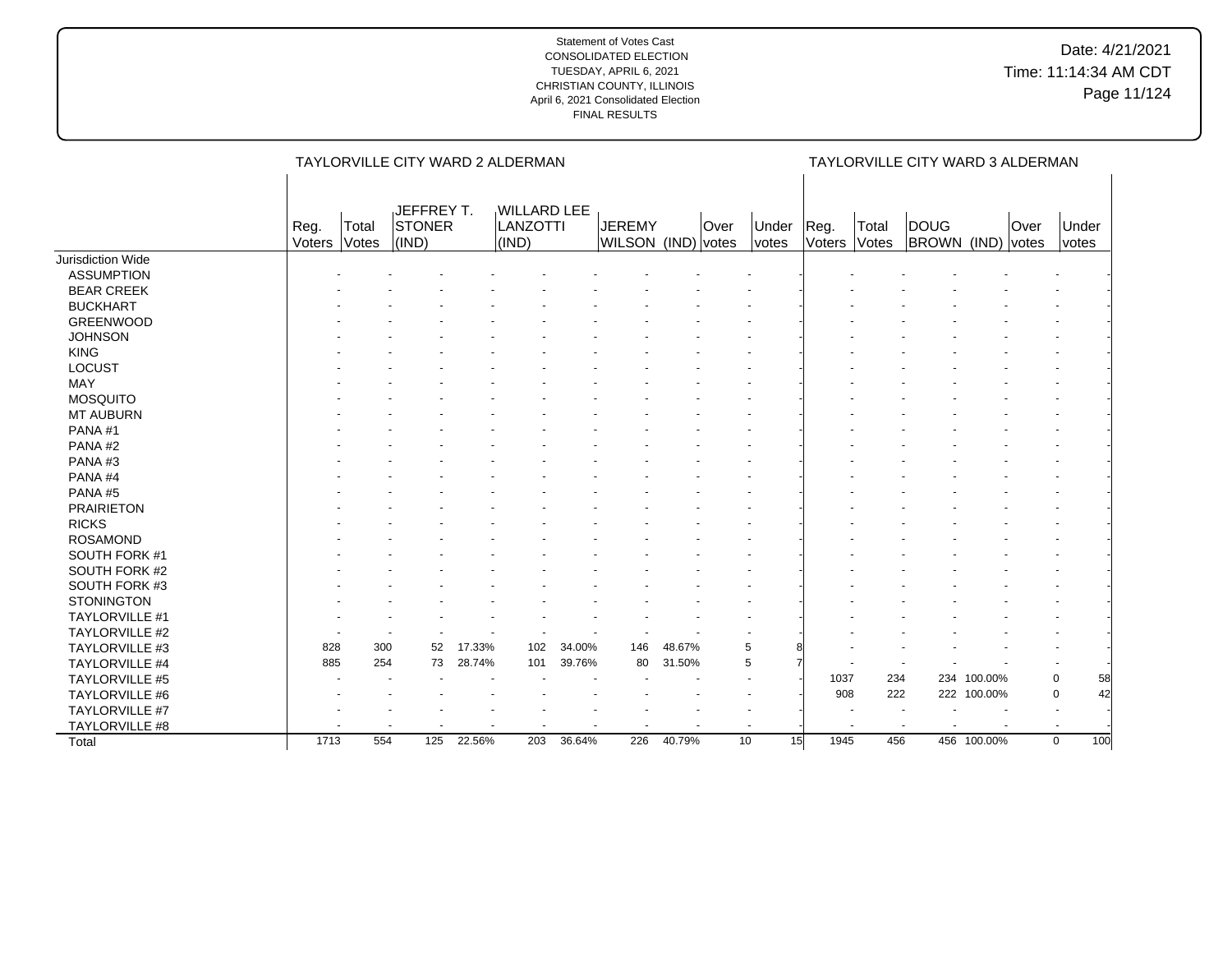Date: 4/21/2021 Time: 11:14:34 AM CDT Page 12/124

|                       |                | TAYLORVILLE CITY WARD 4 ALDERMAN |                                     |             |                          |                |                |                | <b>BULPITT VILLAGE MAYOR</b>               |        |                                |        |               |                |
|-----------------------|----------------|----------------------------------|-------------------------------------|-------------|--------------------------|----------------|----------------|----------------|--------------------------------------------|--------|--------------------------------|--------|---------------|----------------|
|                       | Reg.<br>Voters | Total<br>Votes                   | STEVE<br><b>DORCHINECZ</b><br>(IND) |             | Over<br>votes            | Under<br>votes | Reg.<br>Voters | Total<br>Votes | <b>JOSEPHINE</b><br>RODDEN<br>(IND)        |        | <b>KRIS</b><br>WARREN<br>(IND) |        | Over<br>votes | Under<br>votes |
| Jurisdiction Wide     |                |                                  |                                     |             |                          |                |                |                |                                            |        |                                |        |               |                |
| <b>ASSUMPTION</b>     |                |                                  |                                     |             |                          |                |                |                |                                            |        |                                |        |               |                |
| <b>BEAR CREEK</b>     |                |                                  |                                     |             |                          |                |                |                |                                            |        |                                |        |               |                |
| <b>BUCKHART</b>       |                |                                  |                                     |             |                          |                |                |                |                                            |        |                                |        |               |                |
| <b>GREENWOOD</b>      |                |                                  |                                     |             |                          |                |                |                |                                            |        |                                |        |               |                |
| <b>JOHNSON</b>        | 33             | 15                               |                                     | 15 100.00%  | $\mathbf 0$              |                |                |                |                                            |        |                                |        |               |                |
| <b>KING</b>           |                |                                  |                                     |             |                          |                |                |                |                                            |        |                                |        |               |                |
| LOCUST                | 89             | 39                               |                                     | 39 100.00%  | $\mathbf 0$              |                |                |                |                                            |        |                                |        |               |                |
| MAY                   | 143            | 46                               | 46                                  | 100.00%     | 0                        | 10             |                |                |                                            |        |                                |        |               |                |
| <b>MOSQUITO</b>       |                |                                  |                                     |             | $\overline{\phantom{a}}$ |                |                |                |                                            |        |                                |        |               |                |
| <b>MT AUBURN</b>      |                |                                  |                                     |             |                          |                |                |                |                                            |        |                                |        |               |                |
| PANA#1                |                |                                  |                                     |             |                          |                |                |                |                                            |        |                                |        |               |                |
| PANA#2                |                |                                  |                                     |             |                          |                |                |                |                                            |        |                                |        |               |                |
| PANA#3                |                |                                  |                                     |             |                          |                |                |                |                                            |        |                                |        |               |                |
| PANA#4                |                |                                  |                                     |             |                          |                |                |                |                                            |        |                                |        |               |                |
| PANA#5                |                |                                  |                                     |             |                          |                |                |                |                                            |        |                                |        |               |                |
| <b>PRAIRIETON</b>     |                |                                  |                                     |             |                          |                |                |                |                                            |        |                                |        |               |                |
| <b>RICKS</b>          |                |                                  |                                     |             |                          |                |                |                |                                            |        |                                |        |               |                |
| <b>ROSAMOND</b>       |                |                                  |                                     |             |                          |                |                |                |                                            |        |                                |        |               |                |
| SOUTH FORK #1         |                |                                  |                                     |             |                          |                |                |                |                                            |        |                                |        |               |                |
| SOUTH FORK #2         |                |                                  |                                     |             |                          |                |                |                |                                            |        |                                |        |               |                |
| SOUTH FORK #3         |                |                                  |                                     |             |                          |                | 148            |                | 62<br>27                                   | 43.55% | 35                             | 56.45% | 0             |                |
| <b>STONINGTON</b>     |                |                                  |                                     |             |                          |                |                |                |                                            |        |                                |        |               |                |
| TAYLORVILLE #1        |                |                                  |                                     |             |                          |                |                |                |                                            |        |                                |        |               |                |
| <b>TAYLORVILLE #2</b> |                |                                  |                                     |             |                          |                |                |                |                                            |        |                                |        |               |                |
| TAYLORVILLE #3        |                |                                  |                                     |             |                          |                |                |                |                                            |        |                                |        |               |                |
| <b>TAYLORVILLE #4</b> |                |                                  |                                     |             |                          |                |                |                |                                            |        |                                |        |               |                |
| <b>TAYLORVILLE #5</b> |                |                                  |                                     |             |                          |                |                |                |                                            |        |                                |        |               |                |
| TAYLORVILLE #6        |                |                                  |                                     |             |                          |                |                |                |                                            |        |                                |        |               |                |
| TAYLORVILLE #7        | 825            | 203                              |                                     | 203 100.00% | $\mathbf 0$              | 33             |                |                |                                            |        |                                |        |               |                |
| TAYLORVILLE #8        | 864            | 191                              |                                     | 191 100.00% | $\mathbf 0$              | 34             |                | ٠.             | $\blacksquare$<br>$\overline{\phantom{a}}$ |        |                                |        |               | $\blacksquare$ |
| Total                 | 1954           | 494                              |                                     | 494 100.00% | $\mathbf 0$              | 83             | 148            |                | 62<br>27                                   | 43.55% | 35                             | 56.45% | $\mathbf 0$   |                |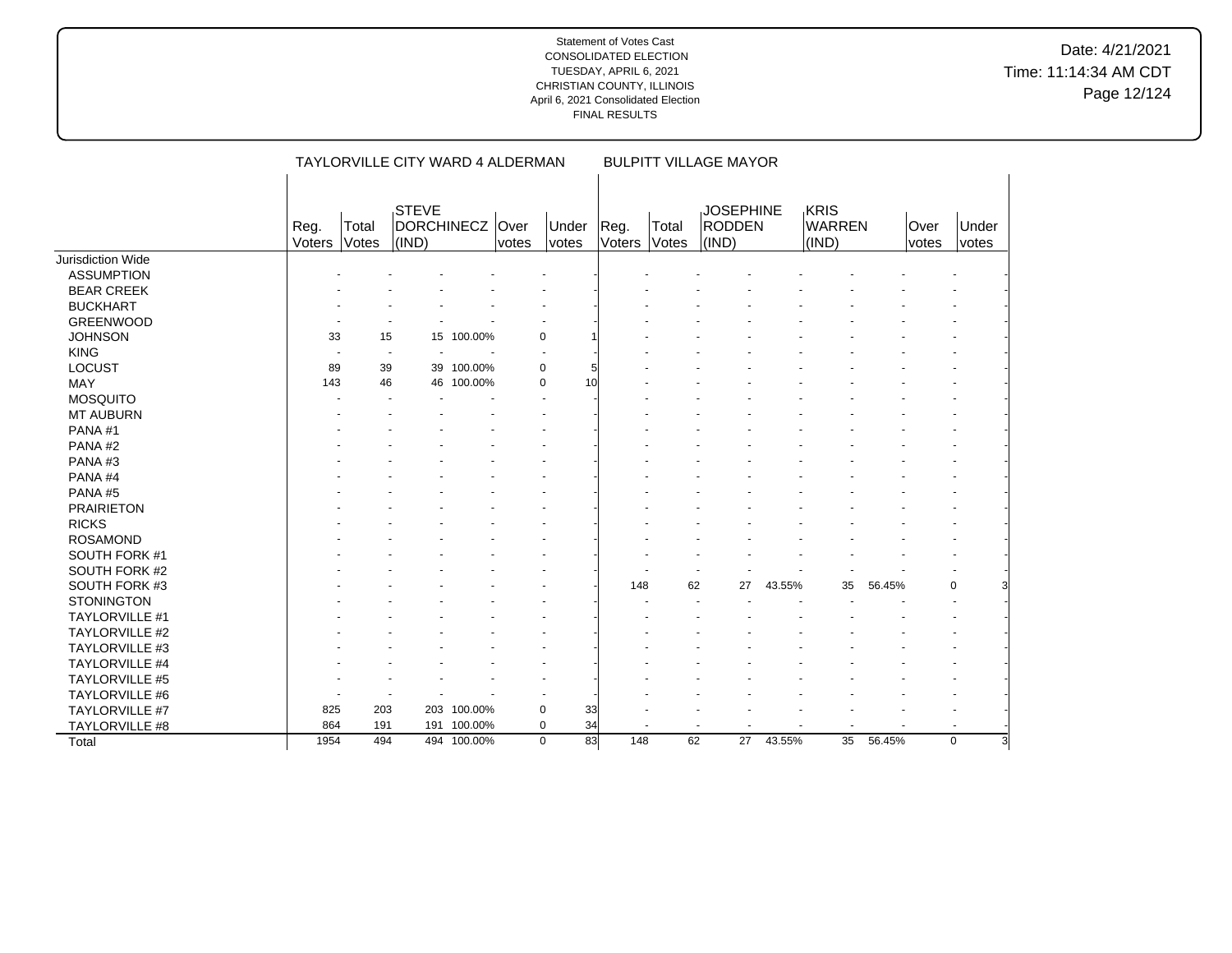# Date: 4/21/2021 Time: 11:14:34 AM CDT Page 13/124

|                       |                |                | <b>BULPITT VILLAGE CLERK</b>            |            |               |                 |                |                | <b>BULPITT VILLAGE TRUSTEE</b>    |        |                              |        |                                              |       |               |                |     |
|-----------------------|----------------|----------------|-----------------------------------------|------------|---------------|-----------------|----------------|----------------|-----------------------------------|--------|------------------------------|--------|----------------------------------------------|-------|---------------|----------------|-----|
|                       | Reg.<br>Voters | Total<br>Votes | <b>LISA</b><br>DENNING<br>$\vert$ (IND) |            | Over<br>votes | Under<br>votes  | Reg.<br>Voters | Total<br>Votes | <b>DONALD</b><br>DENNING<br>(IND) |        | <b>AUSTIN</b><br>MOORE (IND) |        | <b>TOM</b><br><b>CHAMBERS</b><br>$\vert$ (W) |       | Over<br>votes | Under<br>votes |     |
| Jurisdiction Wide     |                |                |                                         |            |               |                 |                |                |                                   |        |                              |        |                                              |       |               |                |     |
| <b>ASSUMPTION</b>     |                |                |                                         |            |               |                 |                |                |                                   |        |                              |        |                                              |       |               |                |     |
| <b>BEAR CREEK</b>     |                |                |                                         |            |               |                 |                |                |                                   |        |                              |        |                                              |       |               |                |     |
| <b>BUCKHART</b>       |                |                |                                         |            |               |                 |                |                |                                   |        |                              |        |                                              |       |               |                |     |
| <b>GREENWOOD</b>      |                |                |                                         |            |               |                 |                |                |                                   |        |                              |        |                                              |       |               |                |     |
| <b>JOHNSON</b>        |                |                |                                         |            |               |                 |                |                |                                   |        |                              |        |                                              |       |               |                |     |
| <b>KING</b>           |                |                |                                         |            |               |                 |                |                |                                   |        |                              |        |                                              |       |               |                |     |
| <b>LOCUST</b>         |                |                |                                         |            |               |                 |                |                |                                   |        |                              |        |                                              |       |               |                |     |
| MAY                   |                |                |                                         |            |               |                 |                |                |                                   |        |                              |        |                                              |       |               |                |     |
| <b>MOSQUITO</b>       |                |                |                                         |            |               |                 |                |                |                                   |        |                              |        |                                              |       |               |                |     |
| <b>MT AUBURN</b>      |                |                |                                         |            |               |                 |                |                |                                   |        |                              |        |                                              |       |               |                |     |
| PANA#1                |                |                |                                         |            |               |                 |                |                |                                   |        |                              |        |                                              |       |               |                |     |
| PANA#2                |                |                |                                         |            |               |                 |                |                |                                   |        |                              |        |                                              |       |               |                |     |
| PANA#3                |                |                |                                         |            |               |                 |                |                |                                   |        |                              |        |                                              |       |               |                |     |
| PANA#4                |                |                |                                         |            |               |                 |                |                |                                   |        |                              |        |                                              |       |               |                |     |
| PANA#5                |                |                |                                         |            |               |                 |                |                |                                   |        |                              |        |                                              |       |               |                |     |
| <b>PRAIRIETON</b>     |                |                |                                         |            |               |                 |                |                |                                   |        |                              |        |                                              |       |               |                |     |
| <b>RICKS</b>          |                |                |                                         |            |               |                 |                |                |                                   |        |                              |        |                                              |       |               |                |     |
| <b>ROSAMOND</b>       |                |                |                                         |            |               |                 |                |                |                                   |        |                              |        |                                              |       |               |                |     |
| SOUTH FORK #1         |                |                |                                         |            |               |                 |                |                |                                   |        |                              |        |                                              |       |               |                |     |
| SOUTH FORK #2         |                |                |                                         |            |               |                 |                |                |                                   |        |                              |        |                                              |       |               |                |     |
| SOUTH FORK #3         | 148            |                | 45<br>45                                | 100.00%    | $\mathbf 0$   | 20              | 148            | 81             | 36                                | 44.44% | 37                           | 45.68% | 8                                            | 9.88% |               | 0              | 114 |
| <b>STONINGTON</b>     |                |                |                                         |            |               |                 |                |                |                                   |        |                              |        |                                              |       |               |                |     |
| TAYLORVILLE #1        |                |                |                                         |            |               |                 |                |                |                                   |        |                              |        |                                              |       |               |                |     |
| <b>TAYLORVILLE #2</b> |                |                |                                         |            |               |                 |                |                |                                   |        |                              |        |                                              |       |               |                |     |
| <b>TAYLORVILLE #3</b> |                |                |                                         |            |               |                 |                |                |                                   |        |                              |        |                                              |       |               |                |     |
| TAYLORVILLE #4        |                |                |                                         |            |               |                 |                |                |                                   |        |                              |        |                                              |       |               |                |     |
| TAYLORVILLE #5        |                |                |                                         |            |               |                 |                |                |                                   |        |                              |        |                                              |       |               |                |     |
| TAYLORVILLE #6        |                |                |                                         |            |               |                 |                |                |                                   |        |                              |        |                                              |       |               |                |     |
| TAYLORVILLE #7        |                |                |                                         |            |               |                 |                |                |                                   |        |                              |        |                                              |       |               |                |     |
| TAYLORVILLE #8        |                |                |                                         |            |               |                 |                |                |                                   |        | $\ddot{\phantom{1}}$         |        |                                              |       |               |                |     |
| Total                 | 148            | 45             |                                         | 45 100.00% | $\mathbf 0$   | $\overline{20}$ | 148            | 81             | 36                                | 44.44% | $\overline{37}$              | 45.68% | 8                                            | 9.88% |               | $\mathbf 0$    | 114 |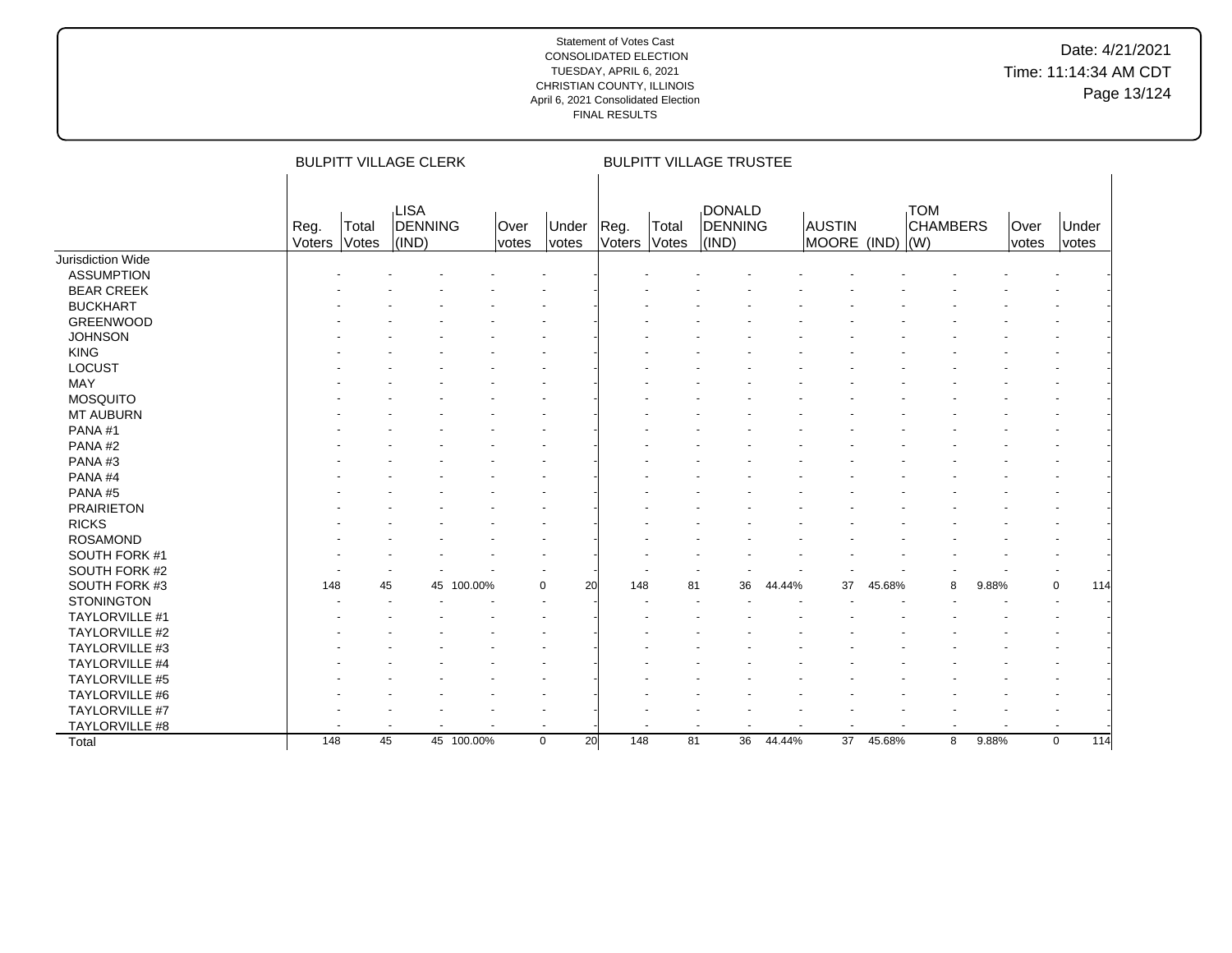|                       |                |                | EDINBURG VILLAGE PRESIDENT    |             |               |                   |                |                | EDINBURG VILLAGE CLERK     |                |                |  |
|-----------------------|----------------|----------------|-------------------------------|-------------|---------------|-------------------|----------------|----------------|----------------------------|----------------|----------------|--|
|                       | Reg.<br>Voters | Total<br>Votes | DAVID M.<br>LUTTRELL<br>(IND) |             | Over<br>votes | Under<br>votes    | Reg.<br>Voters | Total<br>Votes | No Candidate               | Over<br>votes  | Under<br>votes |  |
| Jurisdiction Wide     |                |                |                               |             |               |                   |                |                |                            |                |                |  |
| <b>ASSUMPTION</b>     |                |                |                               |             |               |                   |                |                |                            |                |                |  |
| <b>BEAR CREEK</b>     |                |                |                               |             |               |                   |                |                |                            |                |                |  |
| <b>BUCKHART</b>       | 697            | 172            |                               | 172 100.00% |               | $\mathbf 0$<br>35 | 697            |                | $\Omega$<br>$\Omega$       |                | 0              |  |
| <b>GREENWOOD</b>      |                |                |                               |             |               |                   |                |                |                            |                |                |  |
| <b>JOHNSON</b>        |                |                |                               |             |               |                   |                |                |                            |                |                |  |
| <b>KING</b>           |                |                |                               |             |               |                   |                |                |                            |                |                |  |
| <b>LOCUST</b>         |                |                |                               |             |               |                   |                |                |                            |                |                |  |
| <b>MAY</b>            |                |                |                               |             |               |                   |                |                |                            |                |                |  |
| <b>MOSQUITO</b>       |                |                |                               |             |               |                   |                |                |                            |                |                |  |
| <b>MT AUBURN</b>      |                |                |                               |             |               |                   |                |                |                            |                |                |  |
| PANA#1                |                |                |                               |             |               |                   |                |                |                            |                |                |  |
| PANA#2                |                |                |                               |             |               |                   |                |                |                            |                |                |  |
| PANA#3                |                |                |                               |             |               |                   |                |                |                            |                |                |  |
| PANA#4                |                |                |                               |             |               |                   |                |                |                            |                |                |  |
| PANA#5                |                |                |                               |             |               |                   |                |                |                            |                |                |  |
| <b>PRAIRIETON</b>     |                |                |                               |             |               |                   |                |                |                            |                |                |  |
| <b>RICKS</b>          |                |                |                               |             |               |                   |                |                |                            |                |                |  |
| <b>ROSAMOND</b>       |                |                |                               |             |               |                   |                |                |                            |                |                |  |
| SOUTH FORK #1         |                |                |                               |             |               |                   |                |                |                            |                |                |  |
| SOUTH FORK #2         |                |                |                               |             |               |                   |                |                |                            |                |                |  |
| SOUTH FORK #3         |                |                |                               |             |               |                   |                |                |                            |                |                |  |
| <b>STONINGTON</b>     |                |                |                               |             |               |                   |                |                |                            |                |                |  |
| TAYLORVILLE #1        |                |                |                               |             |               |                   |                |                |                            |                |                |  |
| <b>TAYLORVILLE #2</b> |                |                |                               |             |               |                   |                |                |                            |                |                |  |
| TAYLORVILLE #3        |                |                |                               |             |               |                   |                |                |                            |                |                |  |
| TAYLORVILLE #4        |                |                |                               |             |               |                   |                |                |                            |                |                |  |
| TAYLORVILLE #5        |                |                |                               |             |               |                   |                |                |                            |                |                |  |
| TAYLORVILLE #6        |                |                |                               |             |               |                   |                |                |                            |                |                |  |
| TAYLORVILLE #7        |                |                |                               |             |               |                   |                |                |                            |                |                |  |
| TAYLORVILLE #8        |                |                |                               |             |               | $\blacksquare$    |                |                |                            | $\blacksquare$ |                |  |
| Total                 | 697            | 172            |                               | 172 100.00% |               | $\mathbf 0$<br>35 | 697            |                | $\mathbf 0$<br>$\mathbf 0$ | $\sim$         | 0              |  |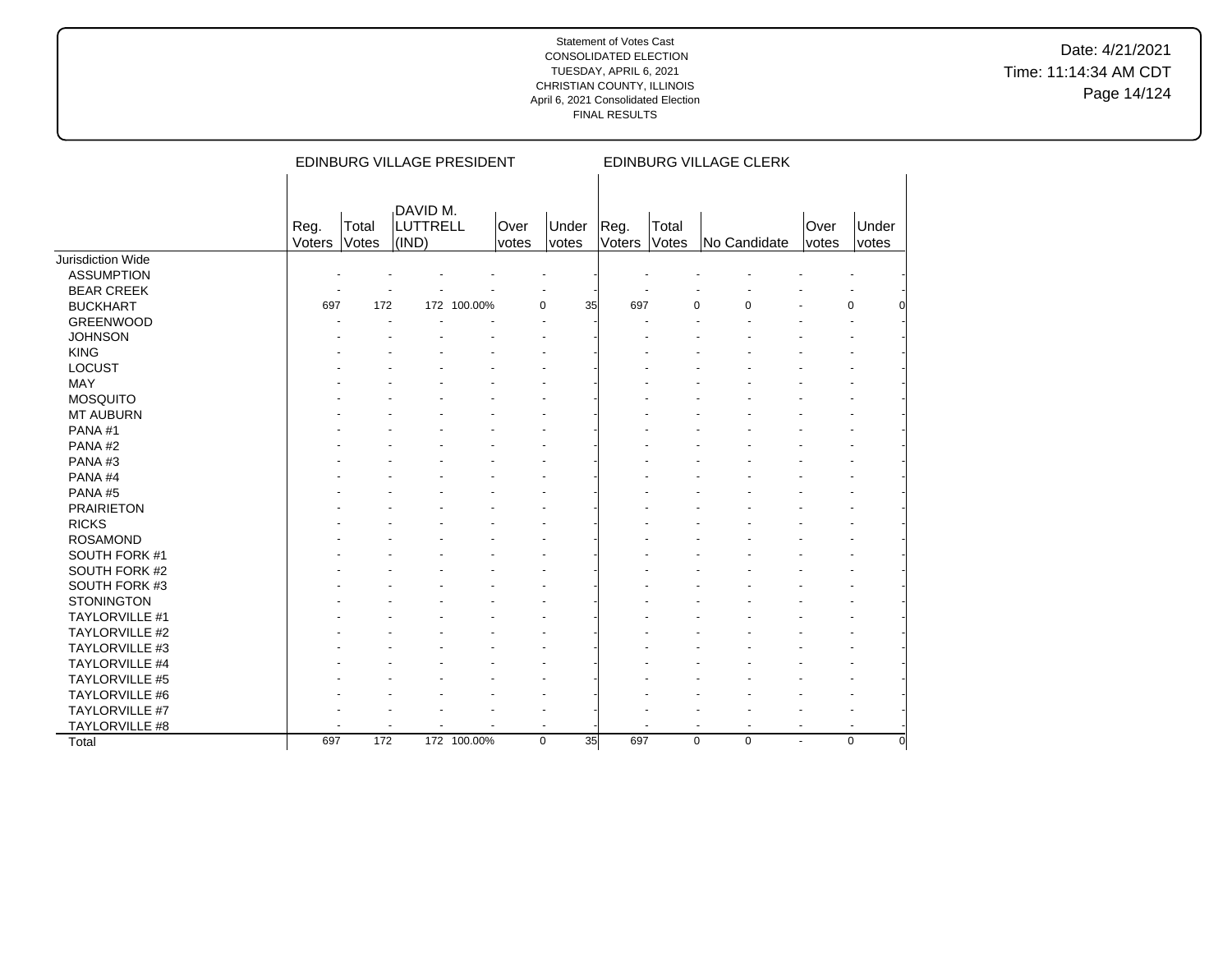Date: 4/21/2021 Time: 11:14:34 AM CDT Page 15/124

|                       |                |                | EDINBURG VILLAGE TRUSTEE                |             |               |                          |                |                |                | HARVEL VILLAGE PRESIDENT            |               |             |                |
|-----------------------|----------------|----------------|-----------------------------------------|-------------|---------------|--------------------------|----------------|----------------|----------------|-------------------------------------|---------------|-------------|----------------|
|                       | Reg.<br>Voters | Total<br>Votes | <b>CLAY</b><br><b>DAVIDSON</b><br>(IND) |             | Over<br>votes | Under<br>votes           | Reg.<br>Voters | Total<br>Votes |                | CATHIE L.<br><b>DOWNEY</b><br>(IND) | Over<br>votes |             | Under<br>votes |
| Jurisdiction Wide     |                |                |                                         |             |               |                          |                |                |                |                                     |               |             |                |
| <b>ASSUMPTION</b>     |                |                |                                         |             |               |                          |                |                |                |                                     |               |             |                |
| <b>BEAR CREEK</b>     |                |                |                                         |             |               |                          |                |                |                |                                     |               |             |                |
| <b>BUCKHART</b>       | 697            | 178            |                                         | 178 100.00% |               | 443<br>0                 |                |                |                |                                     |               |             |                |
| <b>GREENWOOD</b>      |                |                |                                         |             |               |                          |                |                |                |                                     |               |             |                |
| <b>JOHNSON</b>        |                |                |                                         |             |               |                          |                |                |                |                                     |               |             |                |
| <b>KING</b>           |                |                |                                         |             |               |                          |                | 32             | $\overline{7}$ |                                     | 7 100.00%     | $\Omega$    |                |
| LOCUST                |                |                |                                         |             |               |                          |                |                |                |                                     |               |             |                |
| MAY                   |                |                |                                         |             |               |                          |                |                |                |                                     |               |             |                |
| <b>MOSQUITO</b>       |                |                |                                         |             |               |                          |                |                |                |                                     |               |             |                |
| <b>MT AUBURN</b>      |                |                |                                         |             |               |                          |                |                |                |                                     |               |             |                |
| PANA#1                |                |                |                                         |             |               |                          |                |                |                |                                     |               |             |                |
| PANA#2                |                |                |                                         |             |               |                          |                |                |                |                                     |               |             |                |
| PANA#3                |                |                |                                         |             |               |                          |                |                |                |                                     |               |             |                |
| PANA#4                |                |                |                                         |             |               |                          |                |                |                |                                     |               |             |                |
| PANA#5                |                |                |                                         |             |               |                          |                |                |                |                                     |               |             |                |
| <b>PRAIRIETON</b>     |                |                |                                         |             |               |                          |                |                |                |                                     |               |             |                |
| <b>RICKS</b>          |                |                |                                         |             |               |                          |                |                |                |                                     |               |             |                |
| <b>ROSAMOND</b>       |                |                |                                         |             |               |                          |                |                |                |                                     |               |             |                |
| SOUTH FORK #1         |                |                |                                         |             |               |                          |                |                |                |                                     |               |             |                |
| SOUTH FORK #2         |                |                |                                         |             |               |                          |                |                |                |                                     |               |             |                |
| SOUTH FORK #3         |                |                |                                         |             |               |                          |                |                |                |                                     |               |             |                |
| <b>STONINGTON</b>     |                |                |                                         |             |               |                          |                |                |                |                                     |               |             |                |
| TAYLORVILLE #1        |                |                |                                         |             |               |                          |                |                |                |                                     |               |             |                |
| TAYLORVILLE #2        |                |                |                                         |             |               |                          |                |                |                |                                     |               |             |                |
| TAYLORVILLE #3        |                |                |                                         |             |               |                          |                |                |                |                                     |               |             |                |
| TAYLORVILLE #4        |                |                |                                         |             |               |                          |                |                |                |                                     |               |             |                |
| <b>TAYLORVILLE #5</b> |                |                |                                         |             |               |                          |                |                |                |                                     |               |             |                |
| TAYLORVILLE #6        |                |                |                                         |             |               |                          |                |                |                |                                     |               |             |                |
| TAYLORVILLE #7        |                |                |                                         |             |               |                          |                |                |                |                                     |               |             |                |
| TAYLORVILLE #8        |                |                |                                         |             |               | $\overline{\phantom{a}}$ |                |                | $\blacksquare$ |                                     |               |             |                |
| Total                 | 697            | 178            |                                         | 178 100.00% |               | $\mathbf 0$<br>443       |                | 32             | $\overline{7}$ |                                     | 7 100.00%     | $\mathbf 0$ |                |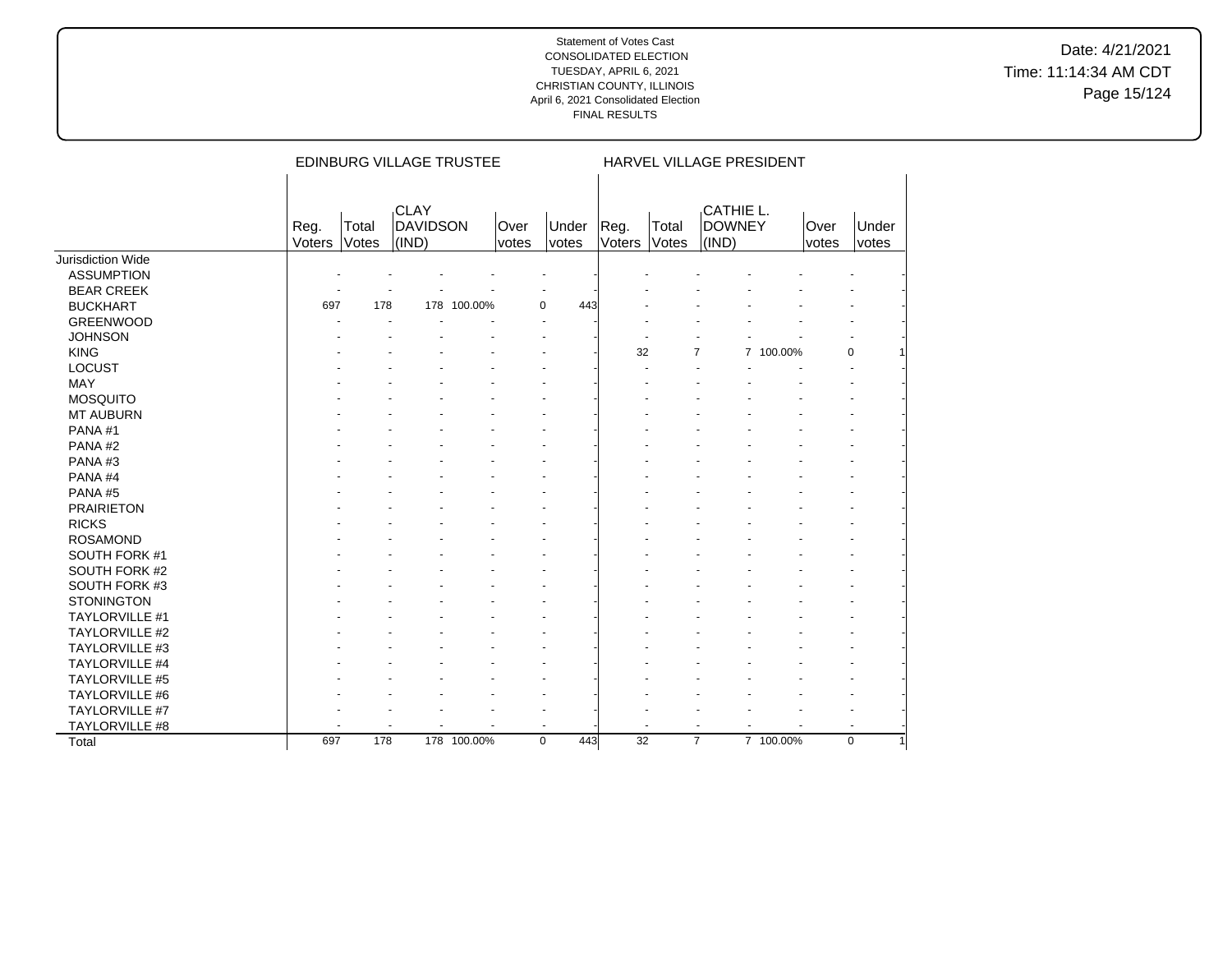# Date: 4/21/2021 Time: 11:14:34 AM CDT Page 16/124

|                       |                 |                | HARVEL VILLAGE CLERK             |                |               |                |                 |                 | HARVEL VILLAGE TRUSTEE 4-YEAR TERM |        |                                                  |        |       |                |   |
|-----------------------|-----------------|----------------|----------------------------------|----------------|---------------|----------------|-----------------|-----------------|------------------------------------|--------|--------------------------------------------------|--------|-------|----------------|---|
|                       | Reg.<br>Voters  | Total<br>Votes | No Candidate                     |                | Over<br>votes | Under<br>votes | Reg.<br>Voters  | Total<br>Votes  | DAVID L.<br>YARD (IND)             |        | RONALD R.<br><b>BERGSCHNEI</b> Over<br>DER (IND) |        | votes | Under<br>votes |   |
| Jurisdiction Wide     |                 |                |                                  |                |               |                |                 |                 |                                    |        |                                                  |        |       |                |   |
| <b>ASSUMPTION</b>     |                 |                |                                  |                |               |                |                 |                 |                                    |        |                                                  |        |       |                |   |
| <b>BEAR CREEK</b>     |                 |                |                                  |                |               |                |                 |                 |                                    |        |                                                  |        |       |                |   |
| <b>BUCKHART</b>       |                 |                |                                  |                |               |                |                 |                 |                                    |        |                                                  |        |       |                |   |
| <b>GREENWOOD</b>      |                 |                |                                  |                |               |                |                 |                 |                                    |        |                                                  |        |       |                |   |
| <b>JOHNSON</b>        |                 |                |                                  |                |               |                |                 |                 |                                    |        |                                                  |        |       |                |   |
| <b>KING</b>           | 32              |                | $\Omega$<br>$\Omega$             |                | $\mathbf 0$   |                | 32              | 16              | 8                                  | 50.00% | 8                                                | 50.00% |       | 0              |   |
| <b>LOCUST</b>         |                 |                |                                  |                |               |                |                 |                 |                                    |        |                                                  |        |       |                |   |
| MAY                   |                 |                |                                  |                |               |                |                 |                 |                                    |        |                                                  |        |       |                |   |
| <b>MOSQUITO</b>       |                 |                |                                  |                |               |                |                 |                 |                                    |        |                                                  |        |       |                |   |
| <b>MT AUBURN</b>      |                 |                |                                  |                |               |                |                 |                 |                                    |        |                                                  |        |       |                |   |
| PANA#1                |                 |                |                                  |                |               |                |                 |                 |                                    |        |                                                  |        |       |                |   |
| PANA#2                |                 |                |                                  |                |               |                |                 |                 |                                    |        |                                                  |        |       |                |   |
| PANA#3                |                 |                |                                  |                |               |                |                 |                 |                                    |        |                                                  |        |       |                |   |
| PANA#4                |                 |                |                                  |                |               |                |                 |                 |                                    |        |                                                  |        |       |                |   |
| PANA#5                |                 |                |                                  |                |               |                |                 |                 |                                    |        |                                                  |        |       |                |   |
| <b>PRAIRIETON</b>     |                 |                |                                  |                |               |                |                 |                 |                                    |        |                                                  |        |       |                |   |
| <b>RICKS</b>          |                 |                |                                  |                |               |                |                 |                 |                                    |        |                                                  |        |       |                |   |
| <b>ROSAMOND</b>       |                 |                |                                  |                |               |                |                 |                 |                                    |        |                                                  |        |       |                |   |
| SOUTH FORK #1         |                 |                |                                  |                |               |                |                 |                 |                                    |        |                                                  |        |       |                |   |
| SOUTH FORK #2         |                 |                |                                  |                |               |                |                 |                 |                                    |        |                                                  |        |       |                |   |
| SOUTH FORK #3         |                 |                |                                  |                |               |                |                 |                 |                                    |        |                                                  |        |       |                |   |
| <b>STONINGTON</b>     |                 |                |                                  |                |               |                |                 |                 |                                    |        |                                                  |        |       |                |   |
| <b>TAYLORVILLE #1</b> |                 |                |                                  |                |               |                |                 |                 |                                    |        |                                                  |        |       |                |   |
| <b>TAYLORVILLE #2</b> |                 |                |                                  |                |               |                |                 |                 |                                    |        |                                                  |        |       |                |   |
| <b>TAYLORVILLE #3</b> |                 |                |                                  |                |               |                |                 |                 |                                    |        |                                                  |        |       |                |   |
| <b>TAYLORVILLE #4</b> |                 |                |                                  |                |               |                |                 |                 |                                    |        |                                                  |        |       |                |   |
| <b>TAYLORVILLE #5</b> |                 |                |                                  |                |               |                |                 |                 |                                    |        |                                                  |        |       |                |   |
| <b>TAYLORVILLE #6</b> |                 |                |                                  |                |               |                |                 |                 |                                    |        |                                                  |        |       |                |   |
| TAYLORVILLE #7        |                 |                |                                  |                |               |                |                 |                 |                                    |        |                                                  |        |       |                |   |
| TAYLORVILLE #8        |                 | $\blacksquare$ | $\blacksquare$<br>$\blacksquare$ | $\blacksquare$ | $\sim$        |                | $\blacksquare$  |                 | $\overline{a}$<br>$\blacksquare$   |        |                                                  |        |       | $\overline{a}$ |   |
| Total                 | $\overline{32}$ |                | $\mathbf 0$<br>$\mathbf 0$       | $\sim$         | $\mathbf 0$   | $\overline{0}$ | $\overline{32}$ | $\overline{16}$ | 8                                  | 50.00% | 8                                                | 50.00% |       | $\mathbf 0$    | 8 |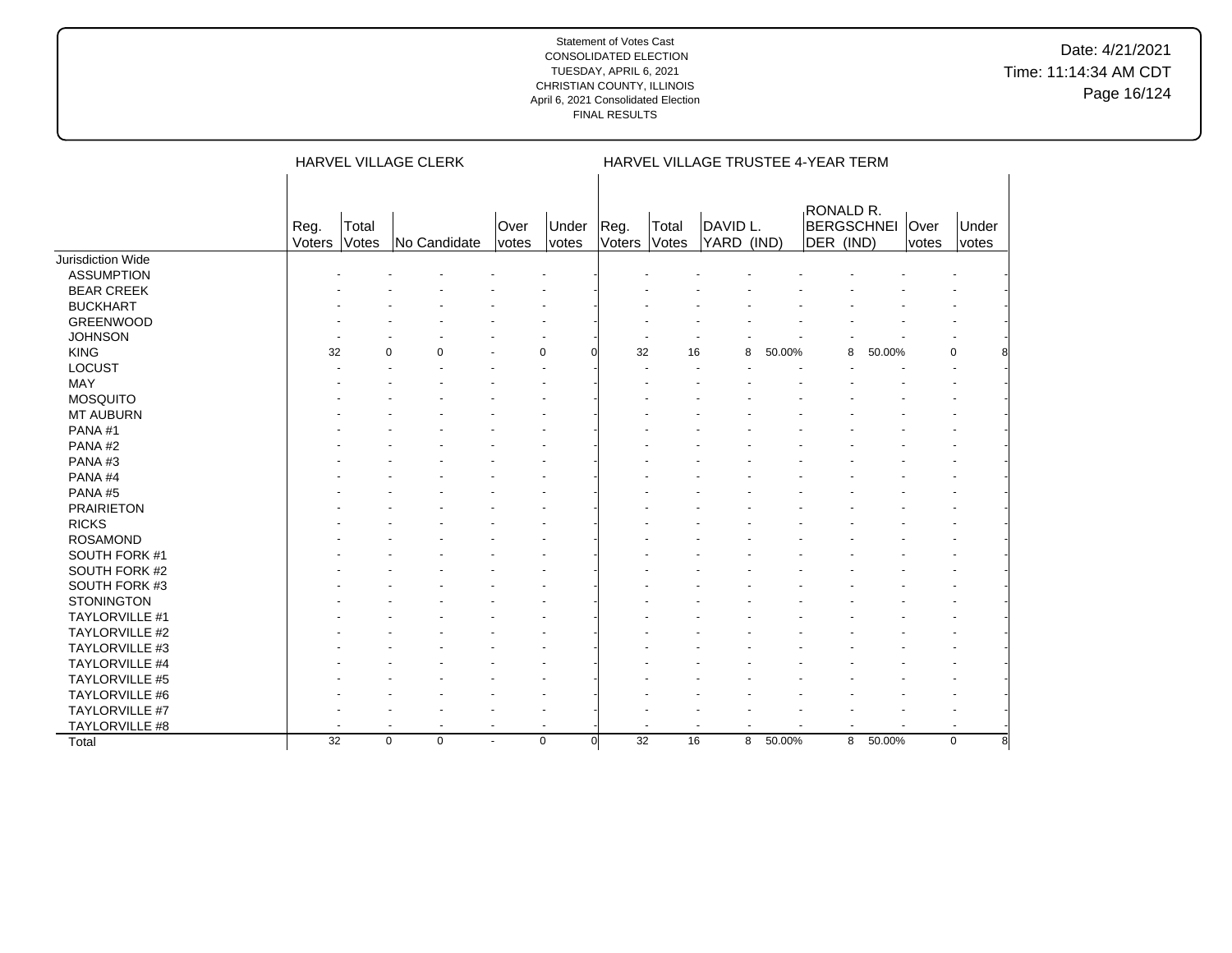Date: 4/21/2021 Time: 11:14:34 AM CDT Page 17/124

|                       | YEAR TERM      |                | HARVEL VILLAGE TRUSTEE UNEXPIRED 2     |               |                       |                |                | JEISYVILLE VILLAGE PRESIDENT      |           |               |                   |  |
|-----------------------|----------------|----------------|----------------------------------------|---------------|-----------------------|----------------|----------------|-----------------------------------|-----------|---------------|-------------------|--|
|                       | Reg.<br>Voters | Total<br>Votes | No Candidate                           | Over<br>votes | Under<br><i>votes</i> | Reg.<br>Voters | Total<br>Votes | MICHAEL<br><b>DRNJEVIC</b><br>(W) |           | Over<br>votes | Under<br>votes    |  |
| Jurisdiction Wide     |                |                |                                        |               |                       |                |                |                                   |           |               |                   |  |
| <b>ASSUMPTION</b>     |                |                |                                        |               |                       |                |                |                                   |           |               |                   |  |
| <b>BEAR CREEK</b>     |                |                |                                        |               |                       |                |                |                                   |           |               |                   |  |
| <b>BUCKHART</b>       |                |                |                                        |               |                       |                |                |                                   |           |               |                   |  |
| <b>GREENWOOD</b>      |                |                |                                        |               |                       |                |                |                                   |           |               |                   |  |
| <b>JOHNSON</b>        |                |                |                                        |               |                       |                |                |                                   |           |               |                   |  |
| <b>KING</b>           | 32             | $\Omega$       | $\Omega$                               |               | $\mathbf 0$           |                |                |                                   |           |               |                   |  |
| <b>LOCUST</b>         |                |                |                                        |               |                       |                |                |                                   |           |               |                   |  |
| MAY                   |                |                |                                        |               |                       |                |                |                                   |           |               |                   |  |
| <b>MOSQUITO</b>       |                |                |                                        |               |                       |                |                |                                   |           |               |                   |  |
| <b>MT AUBURN</b>      |                |                |                                        |               |                       |                |                |                                   |           |               |                   |  |
| PANA#1                |                |                |                                        |               |                       |                |                |                                   |           |               |                   |  |
| PANA#2                |                |                |                                        |               |                       |                |                |                                   |           |               |                   |  |
| PANA#3                |                |                |                                        |               |                       |                |                |                                   |           |               |                   |  |
| PANA#4                |                |                |                                        |               |                       |                |                |                                   |           |               |                   |  |
| PANA#5                |                |                |                                        |               |                       |                |                |                                   |           |               |                   |  |
| <b>PRAIRIETON</b>     |                |                |                                        |               |                       |                |                |                                   |           |               |                   |  |
| <b>RICKS</b>          |                |                |                                        |               |                       |                |                |                                   |           |               |                   |  |
| <b>ROSAMOND</b>       |                |                |                                        |               |                       |                |                |                                   |           |               |                   |  |
| SOUTH FORK #1         |                |                |                                        |               |                       |                |                |                                   |           |               |                   |  |
| SOUTH FORK #2         |                |                |                                        |               |                       |                |                |                                   |           |               |                   |  |
| SOUTH FORK #3         |                |                |                                        |               |                       | 77             |                | 9<br>9                            | 100.00%   |               | 19<br>$\Omega$    |  |
| <b>STONINGTON</b>     |                |                |                                        |               |                       |                |                |                                   |           |               |                   |  |
| TAYLORVILLE #1        |                |                |                                        |               |                       |                |                |                                   |           |               |                   |  |
| TAYLORVILLE #2        |                |                |                                        |               |                       |                |                |                                   |           |               |                   |  |
| TAYLORVILLE #3        |                |                |                                        |               |                       |                |                |                                   |           |               |                   |  |
| TAYLORVILLE #4        |                |                |                                        |               |                       |                |                |                                   |           |               |                   |  |
| <b>TAYLORVILLE #5</b> |                |                |                                        |               |                       |                |                |                                   |           |               |                   |  |
| TAYLORVILLE #6        |                |                |                                        |               |                       |                |                |                                   |           |               |                   |  |
| TAYLORVILLE #7        |                |                |                                        |               |                       |                |                |                                   |           |               |                   |  |
| TAYLORVILLE #8        |                |                | $\ddot{\phantom{1}}$<br>$\blacksquare$ | $\sim$        | $\overline{a}$        |                |                | $\overline{\phantom{a}}$          |           |               |                   |  |
| Total                 | 32             | $\mathbf 0$    | 0                                      | $\sim$        | $\mathbf 0$           | 77<br>$\Omega$ |                | 9                                 | 9 100.00% |               | 19<br>$\mathbf 0$ |  |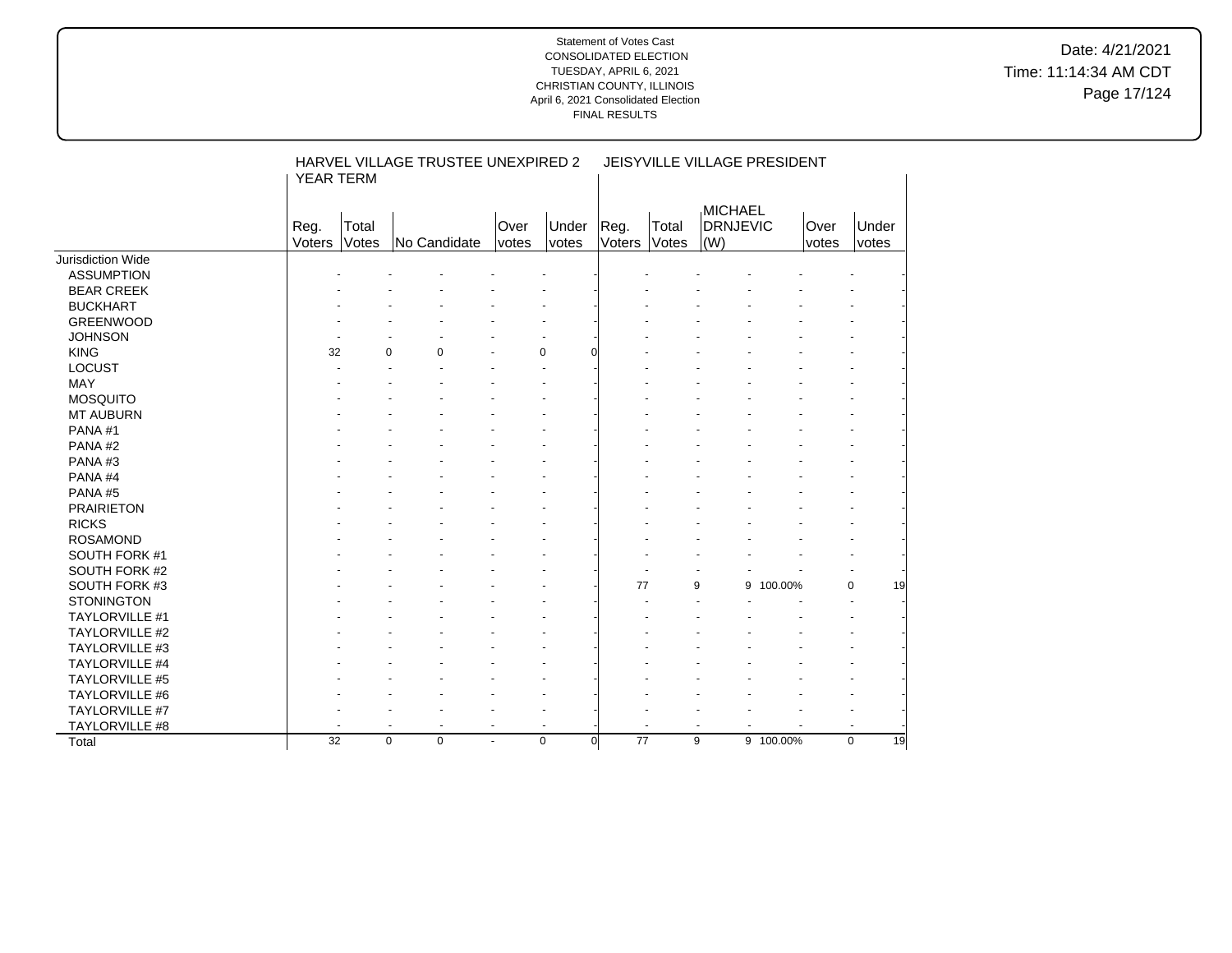|                       |                |                | JEISYVILLE VILLAGE TRUSTEE 4-YEAR TERM |        |                      |        |                      |                       |                |                | JEISYVILLE VILLAGE TRUSTEE UNEXPIRED 2-YEAR TERM |                          |                  |                      |                   |  |
|-----------------------|----------------|----------------|----------------------------------------|--------|----------------------|--------|----------------------|-----------------------|----------------|----------------|--------------------------------------------------|--------------------------|------------------|----------------------|-------------------|--|
|                       | Reg.<br>Voters | Total<br>Votes | <b>KELLI SMITH</b><br>(W)              |        | MATTHEW<br>SMITH (W) |        | Over<br><i>votes</i> | Under<br><i>votes</i> | Reg.<br>Voters | Total<br>Votes | <b>RONALD</b><br><b>SUMMERS</b><br>(W)           | (W)                      | <b>TOM CLARK</b> | Over<br><i>votes</i> | Under<br>votes    |  |
| Jurisdiction Wide     |                |                |                                        |        |                      |        |                      |                       |                |                |                                                  |                          |                  |                      |                   |  |
| <b>ASSUMPTION</b>     |                |                |                                        |        |                      |        |                      |                       |                |                |                                                  |                          |                  |                      |                   |  |
| <b>BEAR CREEK</b>     |                |                |                                        |        |                      |        |                      |                       |                |                |                                                  |                          |                  |                      |                   |  |
| <b>BUCKHART</b>       |                |                |                                        |        |                      |        |                      |                       |                |                |                                                  |                          |                  |                      |                   |  |
| <b>GREENWOOD</b>      |                |                |                                        |        |                      |        |                      |                       |                |                |                                                  |                          |                  |                      |                   |  |
| <b>JOHNSON</b>        |                |                |                                        |        |                      |        |                      |                       |                |                |                                                  |                          |                  |                      |                   |  |
| <b>KING</b>           |                |                |                                        |        |                      |        |                      |                       |                |                |                                                  |                          |                  |                      |                   |  |
| <b>LOCUST</b>         |                |                |                                        |        |                      |        |                      |                       |                |                |                                                  |                          |                  |                      |                   |  |
| MAY                   |                |                |                                        |        |                      |        |                      |                       |                |                |                                                  |                          |                  |                      |                   |  |
| <b>MOSQUITO</b>       |                |                |                                        |        |                      |        |                      |                       |                |                |                                                  |                          |                  |                      |                   |  |
| MT AUBURN             |                |                |                                        |        |                      |        |                      |                       |                |                |                                                  |                          |                  |                      |                   |  |
| PANA#1                |                |                |                                        |        |                      |        |                      |                       |                |                |                                                  |                          |                  |                      |                   |  |
| PANA#2                |                |                |                                        |        |                      |        |                      |                       |                |                |                                                  |                          |                  |                      |                   |  |
| PANA#3                |                |                |                                        |        |                      |        |                      |                       |                |                |                                                  |                          |                  |                      |                   |  |
| PANA#4                |                |                |                                        |        |                      |        |                      |                       |                |                |                                                  |                          |                  |                      |                   |  |
| PANA#5                |                |                |                                        |        |                      |        |                      |                       |                |                |                                                  |                          |                  |                      |                   |  |
| <b>PRAIRIETON</b>     |                |                |                                        |        |                      |        |                      |                       |                |                |                                                  |                          |                  |                      |                   |  |
| <b>RICKS</b>          |                |                |                                        |        |                      |        |                      |                       |                |                |                                                  |                          |                  |                      |                   |  |
| <b>ROSAMOND</b>       |                |                |                                        |        |                      |        |                      |                       |                |                |                                                  |                          |                  |                      |                   |  |
| SOUTH FORK #1         |                |                |                                        |        |                      |        |                      |                       |                |                |                                                  |                          |                  |                      |                   |  |
| SOUTH FORK #2         |                |                |                                        |        |                      |        |                      |                       |                |                |                                                  |                          |                  |                      |                   |  |
| SOUTH FORK #3         | 77             |                | $\overline{2}$                         | 50.00% |                      | 50.00% | $\Omega$             | 54                    | 77             |                | 5<br>$\Omega$                                    |                          | 100.00%<br>5     |                      | $\Omega$<br>51    |  |
| <b>STONINGTON</b>     |                |                |                                        |        |                      |        |                      |                       |                |                |                                                  |                          |                  |                      |                   |  |
| TAYLORVILLE #1        |                |                |                                        |        |                      |        |                      |                       |                |                |                                                  |                          |                  |                      |                   |  |
| TAYLORVILLE #2        |                |                |                                        |        |                      |        |                      |                       |                |                |                                                  |                          |                  |                      |                   |  |
| TAYLORVILLE #3        |                |                |                                        |        |                      |        |                      |                       |                |                |                                                  |                          |                  |                      |                   |  |
| TAYLORVILLE #4        |                |                |                                        |        |                      |        |                      |                       |                |                |                                                  |                          |                  |                      |                   |  |
| <b>TAYLORVILLE #5</b> |                |                |                                        |        |                      |        |                      |                       |                |                |                                                  |                          |                  |                      |                   |  |
| TAYLORVILLE #6        |                |                |                                        |        |                      |        |                      |                       |                |                |                                                  |                          |                  |                      |                   |  |
| TAYLORVILLE #7        |                |                |                                        |        |                      |        |                      |                       |                |                |                                                  |                          |                  |                      |                   |  |
| TAYLORVILLE #8        |                |                |                                        |        |                      |        |                      |                       |                |                | $\sim$                                           | $\overline{\phantom{a}}$ |                  |                      |                   |  |
| Total                 | 77             |                | $\overline{2}$<br>$\mathbf{1}$         | 50.00% | $\mathbf{1}$         | 50.00% | $\mathbf 0$          | 54                    | 77             |                | 5<br>$\mathbf 0$                                 | $\overline{\phantom{a}}$ | 5 100.00%        |                      | $\mathbf 0$<br>51 |  |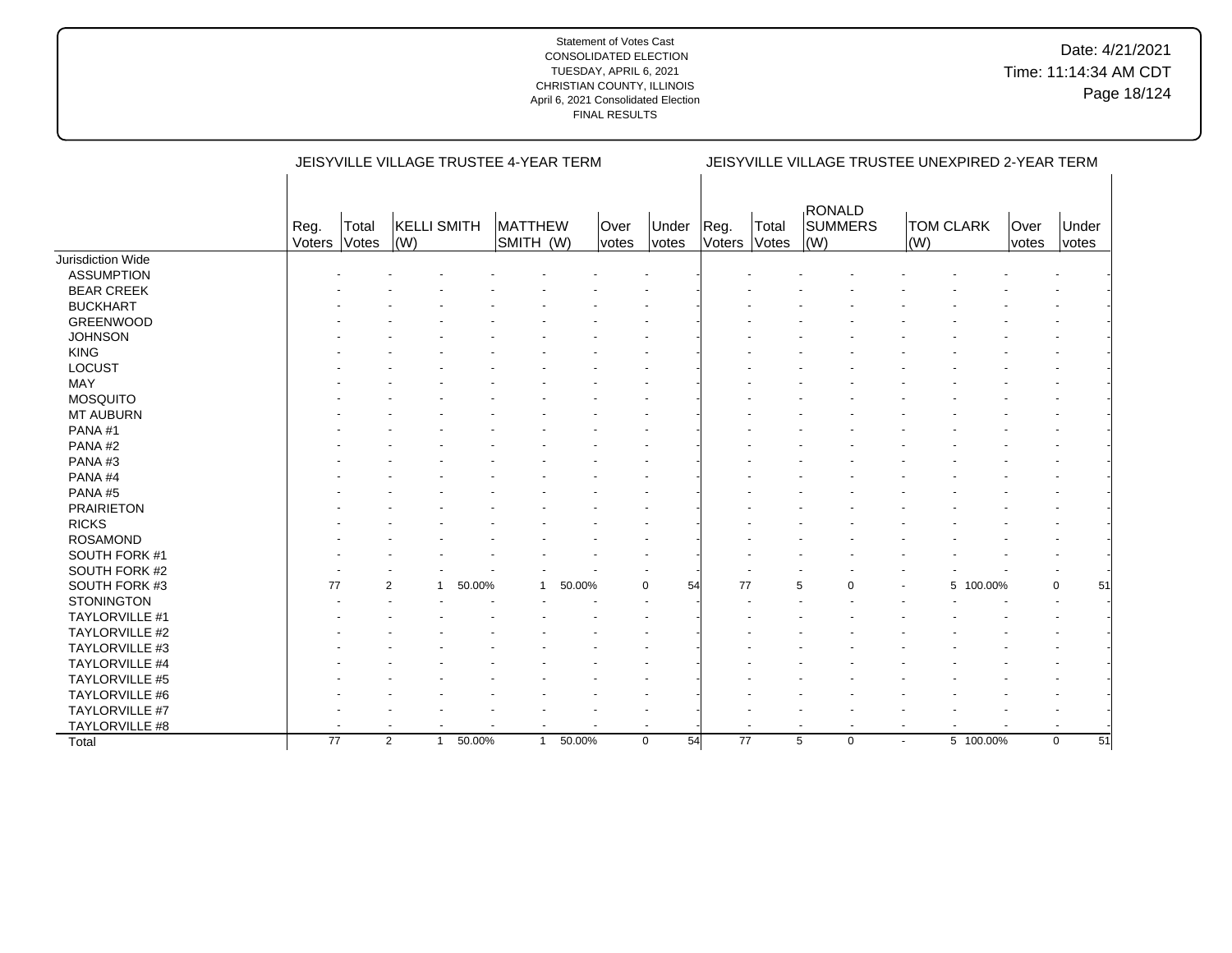Date: 4/21/2021 Time: 11:14:34 AM CDT Page 19/124

|                       |                |                | KINCAID VILLAGE PRESIDENT     |        |                                         |        |               |                |
|-----------------------|----------------|----------------|-------------------------------|--------|-----------------------------------------|--------|---------------|----------------|
|                       | Reg.<br>Voters | Total<br>Votes | DEBORAH I.<br><b>FREESTON</b> |        | <b>ROBERT</b><br>(BOB)<br><b>MORRIS</b> |        | Over<br>votes | Under<br>votes |
| Jurisdiction Wide     |                |                |                               |        |                                         |        |               |                |
| <b>ASSUMPTION</b>     |                |                |                               |        |                                         |        |               |                |
| <b>BEAR CREEK</b>     |                |                |                               |        |                                         |        |               |                |
| <b>BUCKHART</b>       |                |                |                               |        |                                         |        |               |                |
| <b>GREENWOOD</b>      |                |                |                               |        |                                         |        |               |                |
| <b>JOHNSON</b>        |                |                |                               |        |                                         |        |               |                |
| <b>KING</b>           |                |                |                               |        |                                         |        |               |                |
| <b>LOCUST</b>         |                |                |                               |        |                                         |        |               |                |
| <b>MAY</b>            |                |                |                               |        |                                         |        |               |                |
| <b>MOSQUITO</b>       |                |                |                               |        |                                         |        |               |                |
| <b>MT AUBURN</b>      |                |                |                               |        |                                         |        |               |                |
| PANA#1                |                |                |                               |        |                                         |        |               |                |
| PANA#2                |                |                |                               |        |                                         |        |               |                |
| PANA#3                |                |                |                               |        |                                         |        |               |                |
| PANA#4                |                |                |                               |        |                                         |        |               |                |
| PANA#5                |                |                |                               |        |                                         |        |               |                |
| <b>PRAIRIETON</b>     |                |                |                               |        |                                         |        |               |                |
| <b>RICKS</b>          |                |                |                               |        |                                         |        |               |                |
| <b>ROSAMOND</b>       |                |                |                               |        |                                         |        |               |                |
| SOUTH FORK #1         | 790            | 344            | 113                           | 32.85% | 231                                     | 67.15% | 0             | 17             |
| SOUTH FORK #2         |                |                | ÷<br>$\overline{a}$           |        |                                         |        |               |                |
| SOUTH FORK #3         | 117            | 57             | 21                            | 36.84% | 36                                      | 63.16% | $\Omega$      | 5              |
| <b>STONINGTON</b>     |                |                |                               |        |                                         |        |               |                |
| <b>TAYLORVILLE #1</b> |                |                |                               |        |                                         |        |               |                |
| <b>TAYLORVILLE #2</b> |                |                |                               |        |                                         |        |               |                |
| TAYLORVILLE #3        |                |                |                               |        |                                         |        |               |                |
| TAYLORVILLE #4        |                |                |                               |        |                                         |        |               |                |
| <b>TAYLORVILLE #5</b> |                |                |                               |        |                                         |        |               |                |
| TAYLORVILLE #6        |                |                |                               |        |                                         |        |               |                |
| TAYLORVILLE #7        |                |                |                               |        |                                         |        |               |                |
| TAYLORVILLE #8        |                |                |                               |        |                                         |        |               |                |
| Total                 | 907            | 401            | 134                           | 33.42% | 267                                     | 66.58% | $\mathbf 0$   | 22             |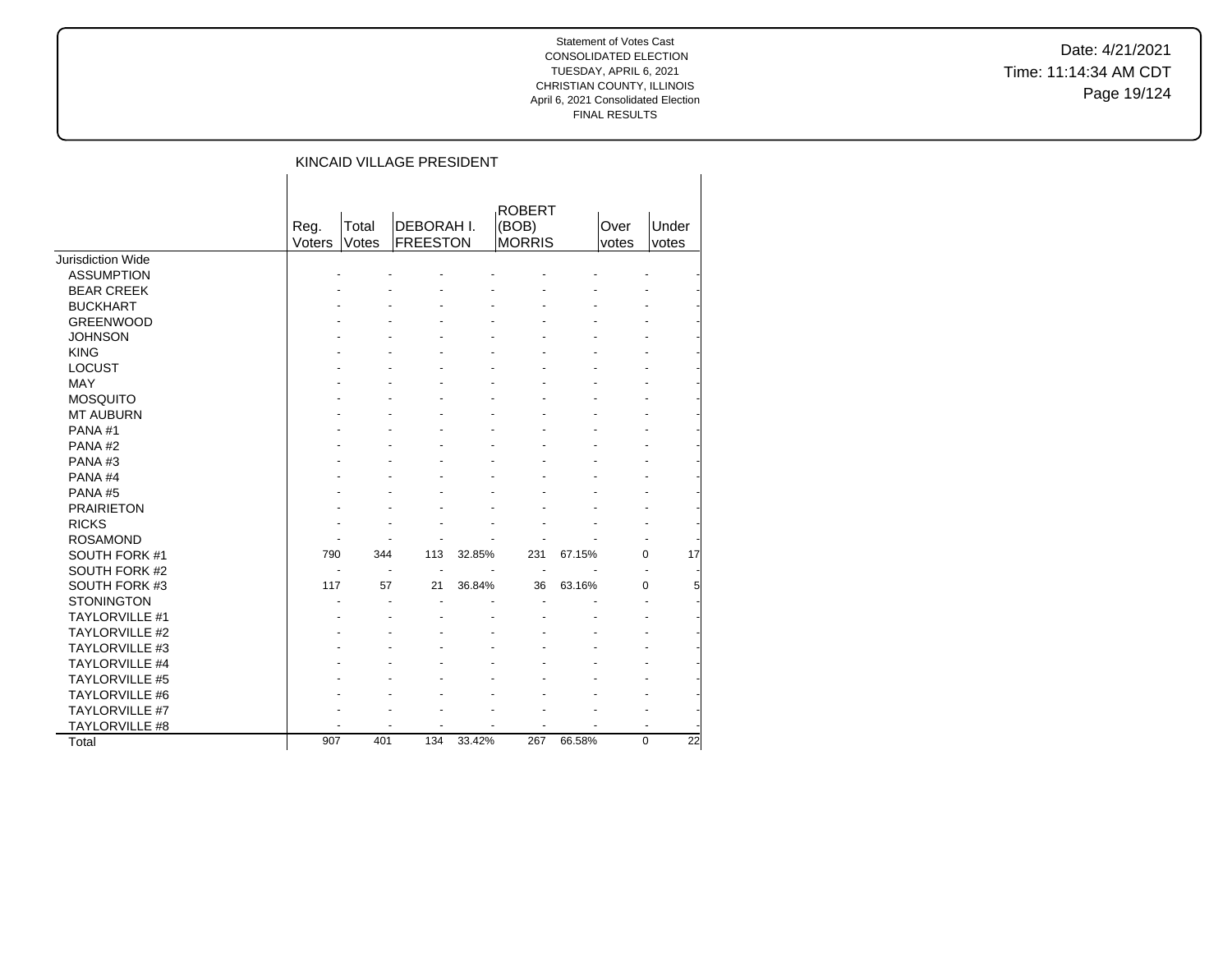# Date: 4/21/2021 Time: 11:14:34 AM CDT Page 20/124

|                       |                          |                | KINCAID VILLAGE TRUSTEE |        |                                 |        |                          |        |                        |        |                        |        |                      |       |                            |        |                          |        |
|-----------------------|--------------------------|----------------|-------------------------|--------|---------------------------------|--------|--------------------------|--------|------------------------|--------|------------------------|--------|----------------------|-------|----------------------------|--------|--------------------------|--------|
|                       | Reg.<br>Voters           | Total<br>Votes | JASON DEES              |        | <b>GARY L.</b><br><b>WARREN</b> |        | ANDREW E.<br>MAHAN       |        | MICHAEL E.<br>LAWRENCE |        | <b>SUE ANN</b><br>PASO |        | BARBARA I.<br>GARNER |       | DANNIE W.<br><b>GIBSON</b> |        | ANGELA<br>WANGER         |        |
| Jurisdiction Wide     |                          |                |                         |        |                                 |        |                          |        |                        |        |                        |        |                      |       |                            |        |                          |        |
| <b>ASSUMPTION</b>     |                          |                |                         |        |                                 |        |                          |        |                        |        |                        |        |                      |       |                            |        |                          |        |
| <b>BEAR CREEK</b>     |                          |                |                         |        |                                 |        |                          |        |                        |        |                        |        |                      |       |                            |        |                          |        |
| <b>BUCKHART</b>       |                          |                |                         |        |                                 |        |                          |        |                        |        |                        |        |                      |       |                            |        |                          |        |
| GREENWOOD             |                          |                |                         |        |                                 |        |                          |        |                        |        |                        |        |                      |       |                            |        |                          |        |
| <b>JOHNSON</b>        |                          |                |                         |        |                                 |        |                          |        |                        |        |                        |        |                      |       |                            |        |                          |        |
| <b>KING</b>           |                          |                |                         |        |                                 |        |                          |        |                        |        |                        |        |                      |       |                            |        |                          |        |
| LOCUST                |                          |                |                         |        |                                 |        |                          |        |                        |        |                        |        |                      |       |                            |        |                          |        |
| <b>MAY</b>            |                          |                |                         |        |                                 |        |                          |        |                        |        |                        |        |                      |       |                            |        |                          |        |
| <b>MOSQUITO</b>       |                          |                |                         |        |                                 |        |                          |        |                        |        |                        |        |                      |       |                            |        |                          |        |
| <b>MT AUBURN</b>      |                          |                |                         |        |                                 |        |                          |        |                        |        |                        |        |                      |       |                            |        |                          |        |
| PANA#1                |                          |                |                         |        |                                 |        |                          |        |                        |        |                        |        |                      |       |                            |        |                          |        |
| PANA#2                |                          |                |                         |        |                                 |        |                          |        |                        |        |                        |        |                      |       |                            |        |                          |        |
| PANA#3                |                          |                |                         |        |                                 |        |                          |        |                        |        |                        |        |                      |       |                            |        |                          |        |
| PANA#4                |                          |                |                         |        |                                 |        |                          |        |                        |        |                        |        |                      |       |                            |        |                          |        |
| PANA#5                |                          |                |                         |        |                                 |        |                          |        |                        |        |                        |        |                      |       |                            |        |                          |        |
| <b>PRAIRIETON</b>     |                          |                |                         |        |                                 |        |                          |        |                        |        |                        |        |                      |       |                            |        |                          |        |
| <b>RICKS</b>          |                          |                |                         |        |                                 |        |                          |        |                        |        |                        |        |                      |       |                            |        |                          |        |
| <b>ROSAMOND</b>       |                          |                |                         |        |                                 |        |                          |        |                        |        |                        |        |                      |       |                            |        |                          |        |
| SOUTH FORK #1         | 790                      | 976            | 102                     | 10.45% | 129                             | 13.22% | 76                       | 7.79%  | 171                    | 17.52% | 138                    | 14.14% | 56                   | 5.74% | 179                        | 18.34% | 125                      | 12.81% |
| SOUTH FORK #2         | $\overline{\phantom{a}}$ |                |                         |        |                                 |        |                          |        |                        |        |                        |        |                      |       |                            |        | $\overline{\phantom{a}}$ |        |
| SOUTH FORK #3         | 117                      | 155            | 21                      | 13.55% | 12                              | 7.74%  | 20                       | 12.90% | 32                     | 20.65% | 17                     | 10.97% | 8                    | 5.16% | 19                         | 12.26% | 26                       | 16.77% |
| <b>STONINGTON</b>     |                          |                |                         |        |                                 |        |                          |        |                        |        |                        |        |                      |       |                            |        |                          |        |
| <b>TAYLORVILLE #1</b> |                          |                |                         |        |                                 |        |                          |        |                        |        |                        |        |                      |       |                            |        |                          |        |
| <b>TAYLORVILLE #2</b> |                          |                |                         |        |                                 |        |                          |        |                        |        |                        |        |                      |       |                            |        |                          |        |
| <b>TAYLORVILLE #3</b> |                          |                |                         |        |                                 |        |                          |        |                        |        |                        |        |                      |       |                            |        |                          |        |
| TAYLORVILLE #4        |                          |                |                         |        |                                 |        |                          |        |                        |        |                        |        |                      |       |                            |        |                          |        |
| TAYLORVILLE #5        |                          |                |                         |        |                                 |        |                          |        |                        |        |                        |        |                      |       |                            |        |                          |        |
| <b>TAYLORVILLE #6</b> |                          |                |                         |        |                                 |        |                          |        |                        |        |                        |        |                      |       |                            |        |                          |        |
| TAYLORVILLE #7        |                          |                |                         |        |                                 |        |                          |        |                        |        |                        |        |                      |       |                            |        |                          |        |
| TAYLORVILLE #8        |                          |                |                         |        |                                 |        | $\overline{\phantom{a}}$ |        |                        |        |                        |        |                      |       |                            |        |                          |        |
| Total                 | 907                      | 1131           | 123                     | 10.88% | 141                             | 12.47% | 96                       | 8.49%  | 203                    | 17.95% | $\overline{155}$       | 13.70% | 64                   | 5.66% | 198                        | 17.51% | 151                      | 13.35% |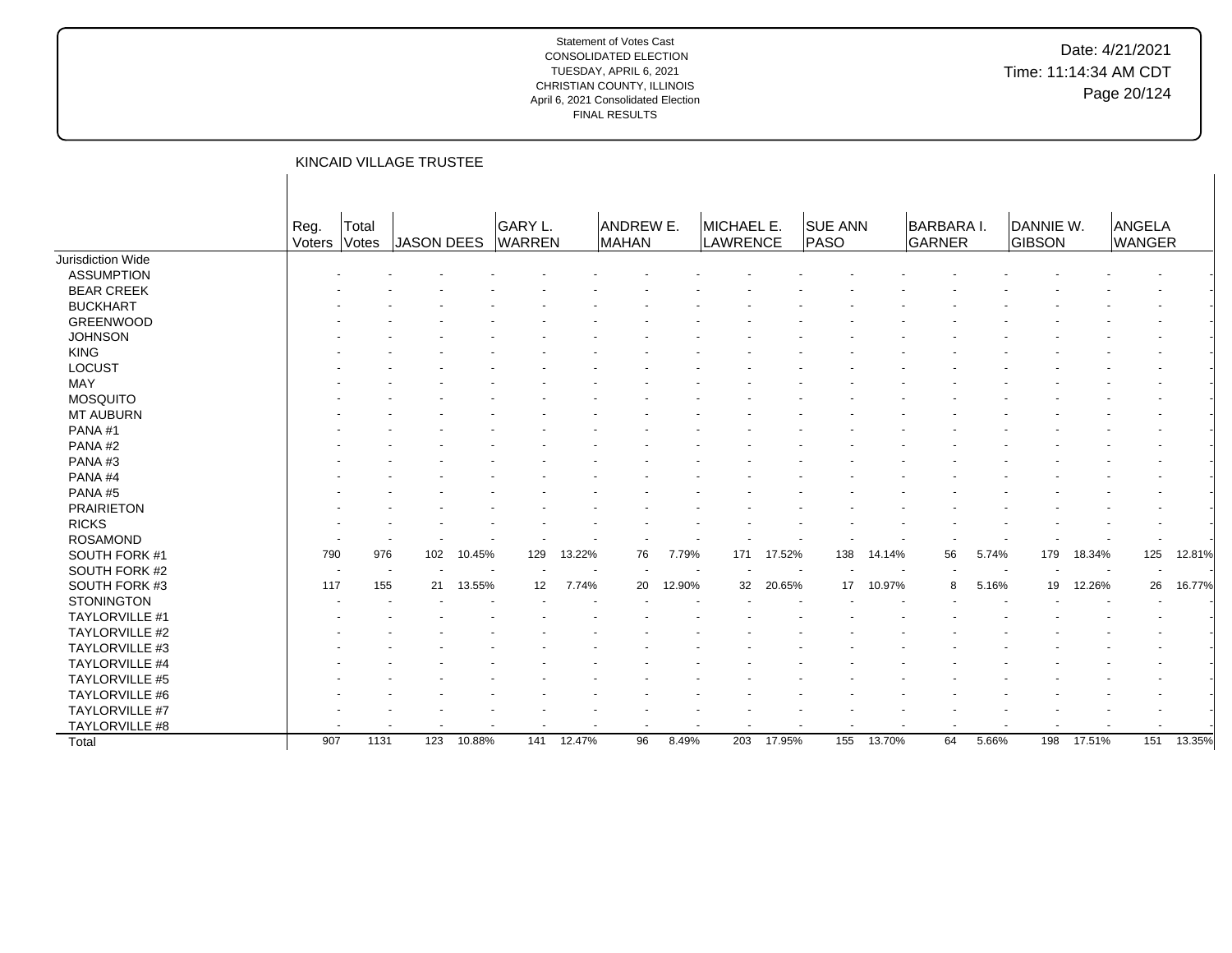Date: 4/21/2021 Time: 11:14:34 AM CDT Page 21/124

|                       |                |                |               | KINCAID VILLAGE TRUSTEE |                |                | MORRISONVILLE VILLAGE MAYOR          |        |                          |        |               |                |
|-----------------------|----------------|----------------|---------------|-------------------------|----------------|----------------|--------------------------------------|--------|--------------------------|--------|---------------|----------------|
|                       | Reg.<br>Voters | Total<br>Votes | Over<br>votes | Under<br>votes          | Reg.<br>Voters | Total<br>Votes | LARRY E.<br><b>TOLLIVER</b><br>(IND) |        | PATRICK R.<br>KANE (IND) |        | Over<br>votes | Under<br>votes |
| Jurisdiction Wide     |                |                |               |                         |                |                |                                      |        |                          |        |               |                |
| <b>ASSUMPTION</b>     |                |                |               |                         |                |                |                                      |        |                          |        |               |                |
| <b>BEAR CREEK</b>     |                |                |               |                         |                |                |                                      |        |                          |        |               |                |
| <b>BUCKHART</b>       |                |                |               |                         |                |                |                                      |        |                          |        |               |                |
| <b>GREENWOOD</b>      |                |                |               |                         |                |                |                                      |        |                          |        |               |                |
| <b>JOHNSON</b>        |                |                |               |                         |                |                |                                      |        |                          |        |               |                |
| <b>KING</b>           |                |                |               |                         |                |                |                                      |        |                          |        |               |                |
| <b>LOCUST</b>         |                |                |               |                         |                |                |                                      |        |                          |        |               |                |
| MAY                   |                |                |               |                         |                |                |                                      |        |                          |        |               |                |
| <b>MOSQUITO</b>       |                |                |               |                         |                |                |                                      |        |                          |        |               |                |
| <b>MT AUBURN</b>      |                |                |               |                         |                |                |                                      |        |                          |        |               |                |
| PANA#1                |                |                |               |                         |                |                |                                      |        |                          |        |               |                |
| PANA#2                |                |                |               |                         |                |                |                                      |        |                          |        |               |                |
| PANA#3                |                |                |               |                         |                |                |                                      |        |                          |        |               |                |
| PANA#4                |                |                |               |                         |                |                |                                      |        |                          |        |               |                |
| PANA#5                |                |                |               |                         |                |                |                                      |        |                          |        |               |                |
| <b>PRAIRIETON</b>     |                |                |               |                         |                |                |                                      |        |                          |        |               |                |
| <b>RICKS</b>          |                |                |               |                         | 713            | 297            | 169                                  | 56.90% | 128                      | 43.10% |               | 0              |
| <b>ROSAMOND</b>       |                |                |               |                         |                |                |                                      |        |                          |        |               |                |
| SOUTH FORK #1         | 790            | 976            |               | 0<br>107                |                |                |                                      |        |                          |        |               |                |
| SOUTH FORK #2         |                |                |               |                         |                |                |                                      |        |                          |        |               |                |
| SOUTH FORK #3         | 117            | 155            |               | 0<br>31                 |                |                |                                      |        |                          |        |               |                |
| <b>STONINGTON</b>     |                |                |               |                         |                |                |                                      |        |                          |        |               |                |
| TAYLORVILLE #1        |                |                |               |                         |                |                |                                      |        |                          |        |               |                |
| TAYLORVILLE #2        |                |                |               |                         |                |                |                                      |        |                          |        |               |                |
| TAYLORVILLE #3        |                |                |               |                         |                |                |                                      |        |                          |        |               |                |
| TAYLORVILLE #4        |                |                |               |                         |                |                |                                      |        |                          |        |               |                |
| <b>TAYLORVILLE #5</b> |                |                |               |                         |                |                |                                      |        |                          |        |               |                |
| TAYLORVILLE #6        |                |                |               |                         |                |                |                                      |        |                          |        |               |                |
| TAYLORVILLE #7        |                |                |               |                         |                |                |                                      |        |                          |        |               |                |
| TAYLORVILLE #8        |                |                |               |                         |                |                |                                      |        |                          |        |               |                |
| Total                 | 907            | 1131           |               | 138<br>0                | 713            | 297            | 169                                  | 56.90% | 128                      | 43.10% |               | $\mathbf 0$    |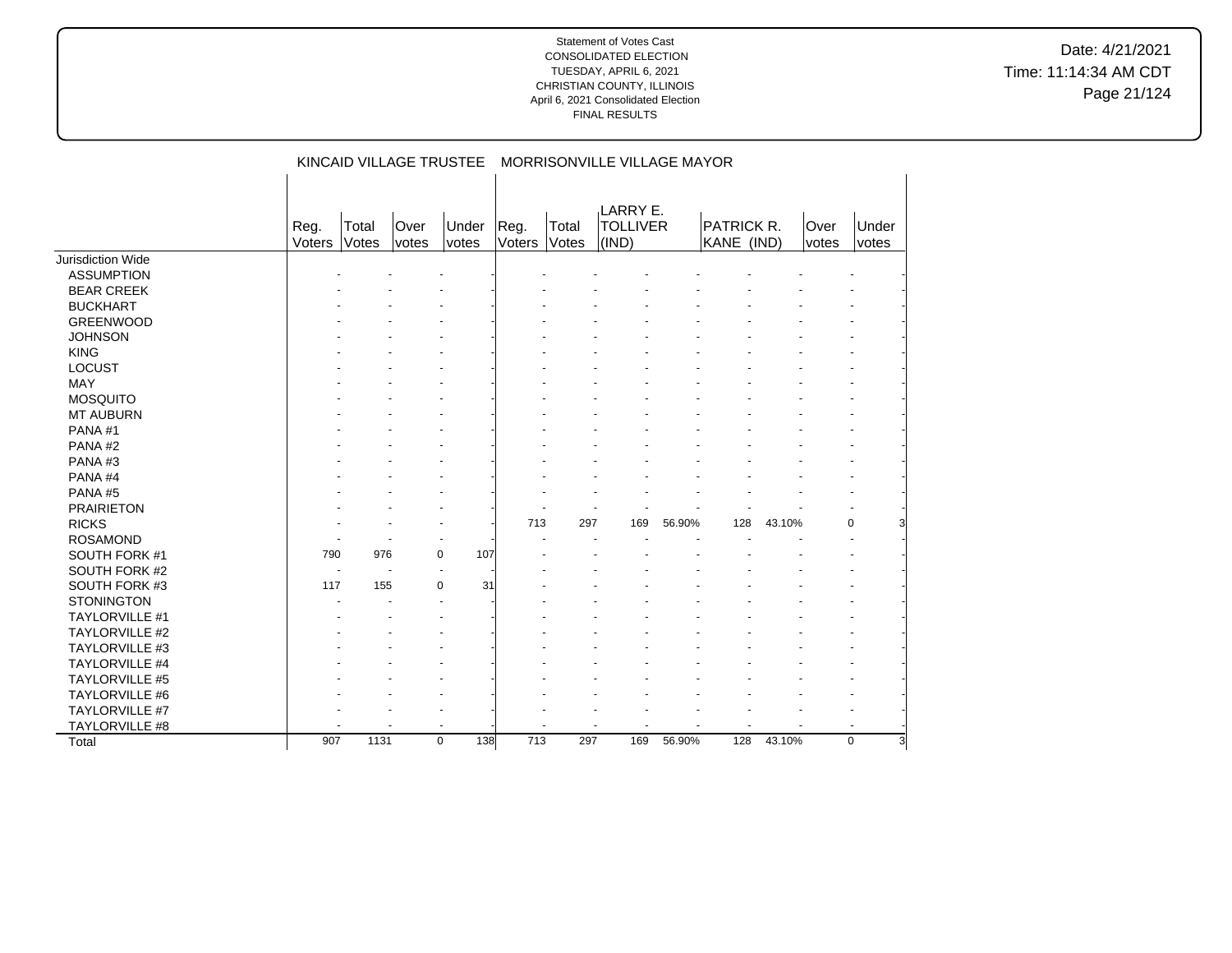Date: 4/21/2021 Time: 11:14:34 AM CDT Page 22/124

|                          |                |                | MORRISONVILLE VILLAGE TRUSTEE |        |                        |                          |                                          |        |                                 |        |               |                |
|--------------------------|----------------|----------------|-------------------------------|--------|------------------------|--------------------------|------------------------------------------|--------|---------------------------------|--------|---------------|----------------|
|                          | Reg.<br>Voters | Total<br>Votes | DIANE L.<br>DAVIS (IND)       |        | DIANE M.<br>RUSH (IND) |                          | KENNETH R.<br><b>BADMAN JR.</b><br>(IND) |        | MARCIA A.<br>ROSENTHAL<br>(IND) |        | Over<br>votes | Under<br>votes |
| <b>Jurisdiction Wide</b> |                |                |                               |        |                        |                          |                                          |        |                                 |        |               |                |
| <b>ASSUMPTION</b>        |                |                |                               |        |                        |                          |                                          |        |                                 |        |               |                |
| <b>BEAR CREEK</b>        |                |                |                               |        |                        |                          |                                          |        |                                 |        |               |                |
| <b>BUCKHART</b>          |                |                |                               |        |                        |                          |                                          |        |                                 |        |               |                |
| <b>GREENWOOD</b>         |                |                |                               |        |                        |                          |                                          |        |                                 |        |               |                |
| <b>JOHNSON</b>           |                |                |                               |        |                        |                          |                                          |        |                                 |        |               |                |
| <b>KING</b>              |                |                |                               |        |                        |                          |                                          |        |                                 |        |               |                |
| <b>LOCUST</b>            |                |                |                               |        |                        |                          |                                          |        |                                 |        |               |                |
| MAY                      |                |                |                               |        |                        |                          |                                          |        |                                 |        |               |                |
| <b>MOSQUITO</b>          |                |                |                               |        |                        |                          |                                          |        |                                 |        |               |                |
| <b>MT AUBURN</b>         |                |                |                               |        |                        |                          |                                          |        |                                 |        |               |                |
| PANA#1                   |                |                |                               |        |                        |                          |                                          |        |                                 |        |               |                |
| PANA#2                   |                |                |                               |        |                        |                          |                                          |        |                                 |        |               |                |
| PANA#3                   |                |                |                               |        |                        |                          |                                          |        |                                 |        |               |                |
| PANA#4                   |                |                |                               |        |                        |                          |                                          |        |                                 |        |               |                |
| PANA#5                   |                |                |                               |        |                        |                          |                                          |        |                                 |        |               |                |
| <b>PRAIRIETON</b>        |                |                |                               |        |                        |                          |                                          |        |                                 |        |               |                |
| <b>RICKS</b>             | 713            | 710            | 165                           | 23.24% | 180                    | 25.35%                   | 186                                      | 26.20% | 179                             | 25.21% |               | 0<br>190       |
| <b>ROSAMOND</b>          |                |                |                               |        |                        |                          |                                          |        |                                 |        |               |                |
| SOUTH FORK #1            |                |                |                               |        |                        |                          |                                          |        |                                 |        |               |                |
| SOUTH FORK #2            |                |                |                               |        |                        |                          |                                          |        |                                 |        |               |                |
| SOUTH FORK #3            |                |                |                               |        |                        |                          |                                          |        |                                 |        |               |                |
| <b>STONINGTON</b>        |                |                |                               |        |                        |                          |                                          |        |                                 |        |               |                |
| TAYLORVILLE #1           |                |                |                               |        |                        |                          |                                          |        |                                 |        |               |                |
| TAYLORVILLE #2           |                |                |                               |        |                        |                          |                                          |        |                                 |        |               |                |
| TAYLORVILLE #3           |                |                |                               |        |                        |                          |                                          |        |                                 |        |               |                |
| TAYLORVILLE #4           |                |                |                               |        |                        |                          |                                          |        |                                 |        |               |                |
| <b>TAYLORVILLE #5</b>    |                |                |                               |        |                        |                          |                                          |        |                                 |        |               |                |
| TAYLORVILLE #6           |                |                |                               |        |                        |                          |                                          |        |                                 |        |               |                |
| TAYLORVILLE #7           |                |                |                               |        |                        |                          |                                          |        |                                 |        |               |                |
| TAYLORVILLE #8           |                |                |                               |        |                        | $\overline{\phantom{a}}$ |                                          |        |                                 |        |               | $\blacksquare$ |
| Total                    | 713            | 710            | 165                           | 23.24% | 180                    | 25.35%                   | 186                                      | 26.20% | 179                             | 25.21% |               | 190<br>0       |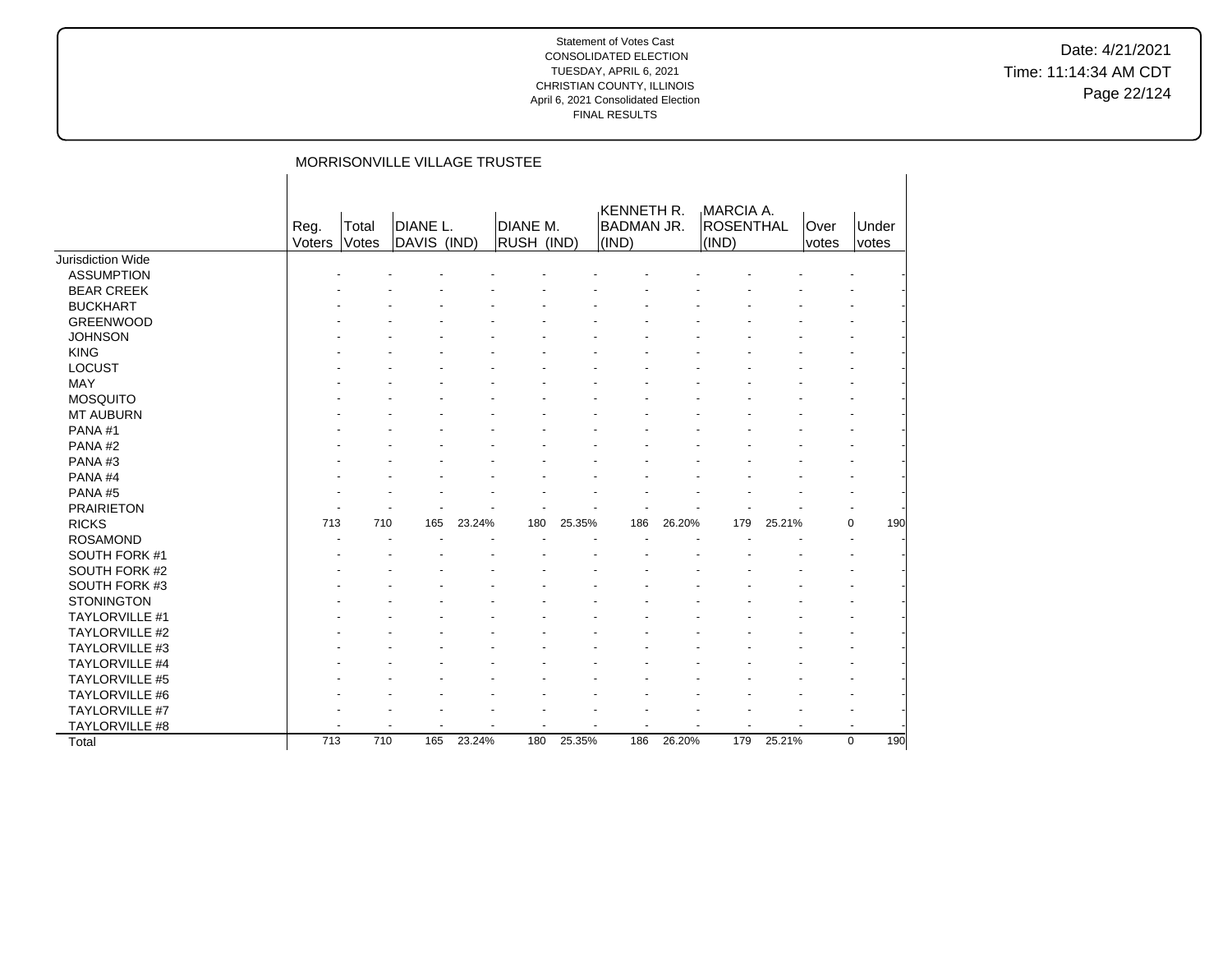Date: 4/21/2021 Time: 11:14:34 AM CDT Page 23/124

# MOWEAQUA VILLAGE PRESIDENT

|                       | Reg.<br>Voters | Total<br>Votes | D. "BOOMER"<br>NEECE (IND) |         | <b>BRAD</b><br><b>METZGER</b><br>(IND) | Over<br>votes |          | Under<br>votes |
|-----------------------|----------------|----------------|----------------------------|---------|----------------------------------------|---------------|----------|----------------|
| Jurisdiction Wide     |                |                |                            |         |                                        |               |          |                |
| <b>ASSUMPTION</b>     |                |                |                            |         |                                        |               |          |                |
| <b>BEAR CREEK</b>     |                |                |                            |         |                                        |               |          |                |
| <b>BUCKHART</b>       |                |                |                            |         |                                        |               |          |                |
| <b>GREENWOOD</b>      |                |                |                            |         |                                        |               |          |                |
| <b>JOHNSON</b>        |                |                |                            |         |                                        |               |          |                |
| <b>KING</b>           |                |                |                            |         |                                        |               |          |                |
| <b>LOCUST</b>         |                |                |                            |         |                                        |               |          |                |
| MAY                   |                |                |                            |         |                                        |               |          |                |
| <b>MOSQUITO</b>       |                |                |                            |         |                                        |               |          |                |
| <b>MT AUBURN</b>      |                |                |                            |         |                                        |               |          |                |
| PANA#1                |                |                |                            |         |                                        |               |          |                |
| PANA#2                |                |                |                            |         |                                        |               |          |                |
| PANA#3                |                |                |                            |         |                                        |               |          |                |
| PANA#4                |                |                |                            |         |                                        |               |          |                |
| PANA#5                |                |                |                            |         |                                        |               |          |                |
| <b>PRAIRIETON</b>     | 8              |                | 1<br>1                     | 100.00% | $\Omega$                               |               | 0        | 0              |
| <b>RICKS</b>          |                |                |                            |         |                                        |               |          |                |
| <b>ROSAMOND</b>       |                |                |                            |         |                                        |               |          |                |
| SOUTH FORK #1         |                |                |                            |         |                                        |               |          |                |
| <b>SOUTH FORK #2</b>  |                |                |                            |         |                                        |               |          |                |
| SOUTH FORK #3         |                |                |                            |         |                                        |               |          |                |
| <b>STONINGTON</b>     |                |                |                            |         |                                        |               |          |                |
| <b>TAYLORVILLE #1</b> |                |                |                            |         |                                        |               |          |                |
| <b>TAYLORVILLE #2</b> |                |                |                            |         |                                        |               |          |                |
| TAYLORVILLE #3        |                |                |                            |         |                                        |               |          |                |
| <b>TAYLORVILLE #4</b> |                |                |                            |         |                                        |               |          |                |
| <b>TAYLORVILLE #5</b> |                |                |                            |         |                                        |               |          |                |
| <b>TAYLORVILLE #6</b> |                |                |                            |         |                                        |               |          |                |
| <b>TAYLORVILLE #7</b> |                |                |                            |         |                                        |               |          |                |
| <b>TAYLORVILLE #8</b> |                |                |                            |         |                                        |               |          |                |
| Total                 | 8              |                | $\mathbf{1}$<br>1 100.00%  |         | $\Omega$                               | ä,            | $\Omega$ | $\Omega$       |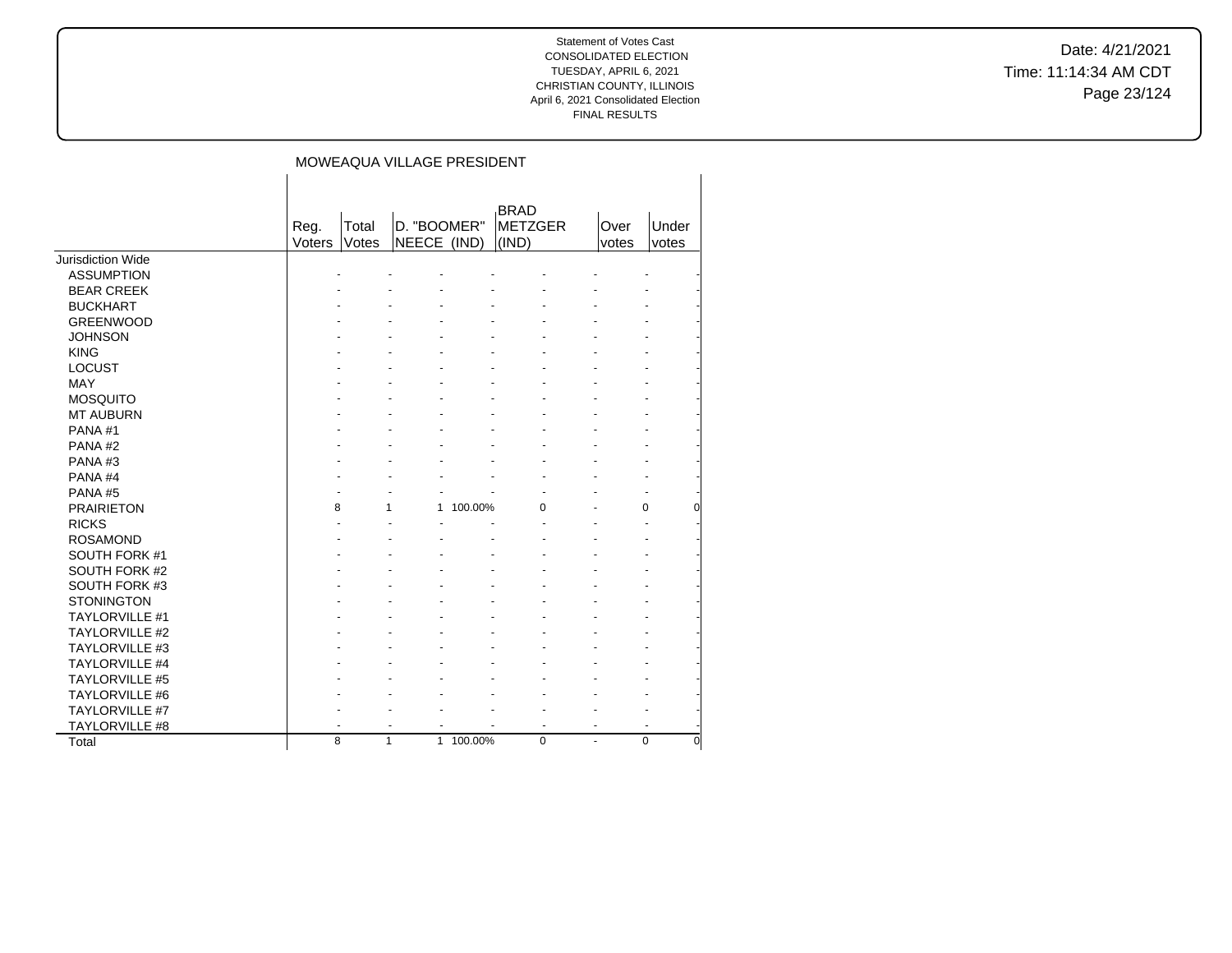Date: 4/21/2021 Time: 11:14:34 AM CDT Page 24/124

|                       |                |                | MOWEAQUA VILLAGE TRUSTEE             |    |                          |                             |                      |                |
|-----------------------|----------------|----------------|--------------------------------------|----|--------------------------|-----------------------------|----------------------|----------------|
|                       | Reg.<br>Voters | Total<br>Votes | MARK E.<br><b>TRAUGHBER</b><br>(IND) |    | SHAWN I.<br>CONLIN (IND) | <b>MIKE SNYDER</b><br>(IND) | Over<br><i>votes</i> | Under<br>votes |
| Jurisdiction Wide     |                |                |                                      |    |                          |                             |                      |                |
| <b>ASSUMPTION</b>     |                |                |                                      |    |                          |                             |                      |                |
| <b>BEAR CREEK</b>     |                |                |                                      |    |                          |                             |                      |                |
| <b>BUCKHART</b>       |                |                |                                      |    |                          |                             |                      |                |
| <b>GREENWOOD</b>      |                |                |                                      |    |                          |                             |                      |                |
| <b>JOHNSON</b>        |                |                |                                      |    |                          |                             |                      |                |
| <b>KING</b>           |                |                |                                      |    |                          |                             |                      |                |
| <b>LOCUST</b>         |                |                |                                      |    |                          |                             |                      |                |
| MAY                   |                |                |                                      |    |                          |                             |                      |                |
| <b>MOSQUITO</b>       |                |                |                                      |    |                          |                             |                      |                |
| <b>MT AUBURN</b>      |                |                |                                      |    |                          |                             |                      |                |
| PANA#1                |                |                |                                      |    |                          |                             |                      |                |
| PANA#2                |                |                |                                      |    |                          |                             |                      |                |
| PANA#3                |                |                |                                      |    |                          |                             |                      |                |
| PANA#4                |                |                |                                      |    |                          |                             |                      |                |
| PANA#5                |                |                |                                      |    |                          |                             |                      |                |
| <b>PRAIRIETON</b>     | 8              | 1              | 0                                    |    | 100.00%<br>$\mathbf{1}$  | 0                           |                      | 0              |
| <b>RICKS</b>          |                |                |                                      |    |                          |                             |                      |                |
| <b>ROSAMOND</b>       |                |                |                                      |    |                          |                             |                      |                |
| SOUTH FORK #1         |                |                |                                      |    |                          |                             |                      |                |
| SOUTH FORK #2         |                |                |                                      |    |                          |                             |                      |                |
| SOUTH FORK #3         |                |                |                                      |    |                          |                             |                      |                |
| <b>STONINGTON</b>     |                |                |                                      |    |                          |                             |                      |                |
| TAYLORVILLE #1        |                |                |                                      |    |                          |                             |                      |                |
| TAYLORVILLE #2        |                |                |                                      |    |                          |                             |                      |                |
| TAYLORVILLE #3        |                |                |                                      |    |                          |                             |                      |                |
| TAYLORVILLE #4        |                |                |                                      |    |                          |                             |                      |                |
| <b>TAYLORVILLE #5</b> |                |                |                                      |    |                          |                             |                      |                |
| TAYLORVILLE #6        |                |                |                                      |    |                          |                             |                      |                |
| TAYLORVILLE #7        |                |                |                                      |    |                          |                             |                      |                |
| TAYLORVILLE #8        |                |                | $\overline{\phantom{a}}$             | ٠  |                          | $\overline{a}$              | ٠                    |                |
| Total                 | 8              | $\mathbf{1}$   | $\mathbf 0$                          | ä, | 100.00%<br>$\mathbf{1}$  | $\mathbf 0$                 | $\blacksquare$       | 0              |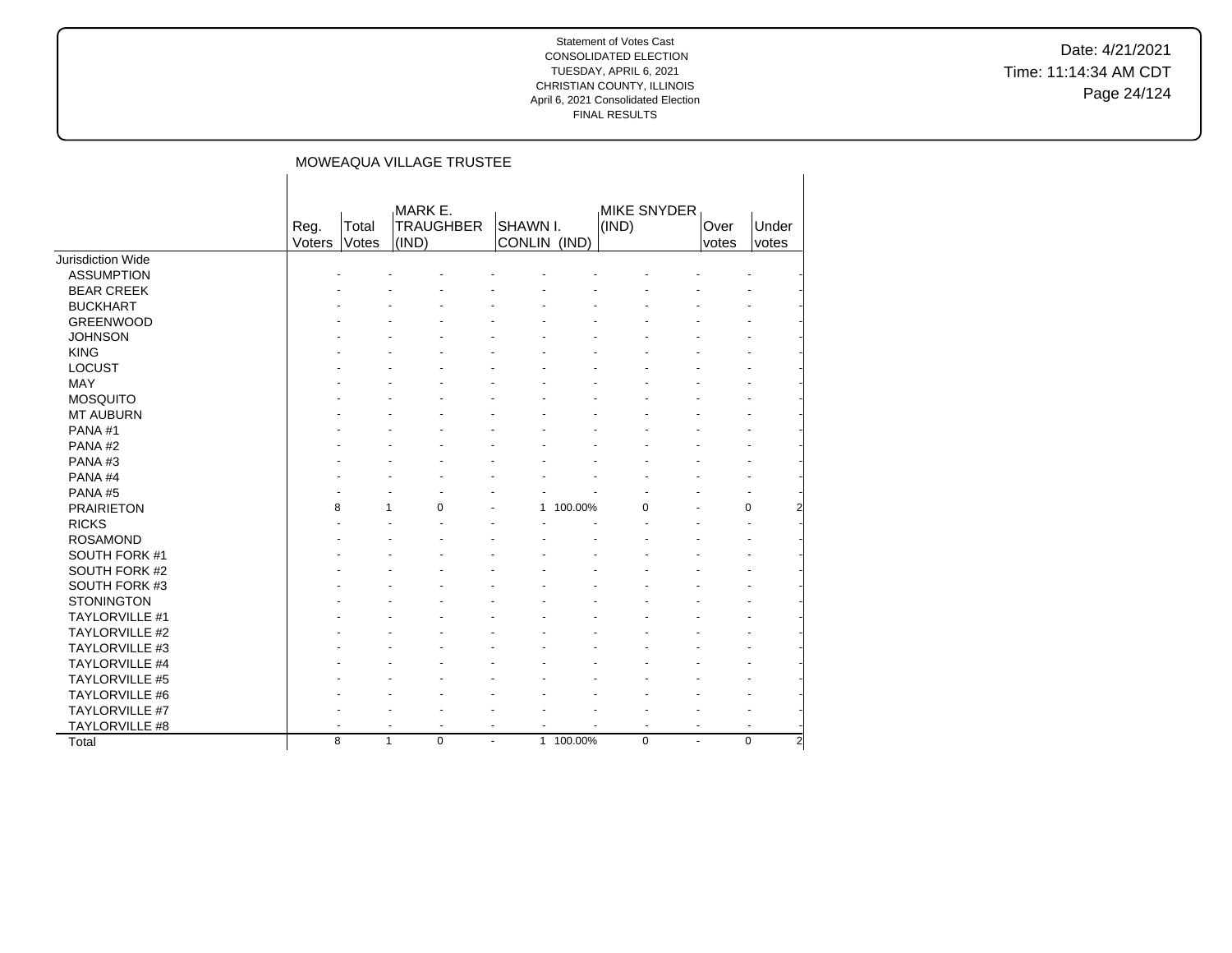|                   |                |                | MT AUBURN VILLAGE MAYOR |        |                     |        |                      |                       |                |                |                 |        | MT AUBURN VILLAGE TRUSTEE 4-YEAR TERM |        |               |                    |
|-------------------|----------------|----------------|-------------------------|--------|---------------------|--------|----------------------|-----------------------|----------------|----------------|-----------------|--------|---------------------------------------|--------|---------------|--------------------|
|                   | Reg.<br>Voters | Total<br>Votes | AMBER<br><b>DOOLEY</b>  |        | MICHEL<br>WHITEHEAD |        | Over<br><i>votes</i> | Under<br><i>votes</i> | Reg.<br>Voters | Total<br>Votes | DENISE<br>CAREY |        | SANDRA<br>GOODER                      |        | Over<br>votes | Under<br>votes     |
| Jurisdiction Wide |                |                |                         |        |                     |        |                      |                       |                |                |                 |        |                                       |        |               |                    |
| <b>ASSUMPTION</b> |                |                |                         |        |                     |        |                      |                       |                |                |                 |        |                                       |        |               |                    |
| <b>BEAR CREEK</b> |                |                |                         |        |                     |        |                      |                       |                |                |                 |        |                                       |        |               |                    |
| <b>BUCKHART</b>   |                |                |                         |        |                     |        |                      |                       |                |                |                 |        |                                       |        |               |                    |
| <b>GREENWOOD</b>  |                |                |                         |        |                     |        |                      |                       |                |                |                 |        |                                       |        |               |                    |
| <b>JOHNSON</b>    |                |                |                         |        |                     |        |                      |                       |                |                |                 |        |                                       |        |               |                    |
| <b>KING</b>       |                |                |                         |        |                     |        |                      |                       |                |                |                 |        |                                       |        |               |                    |
| LOCUST            |                |                |                         |        |                     |        |                      |                       |                |                |                 |        |                                       |        |               |                    |
| <b>MAY</b>        |                |                |                         |        |                     |        |                      |                       |                |                |                 |        |                                       |        |               |                    |
| <b>MOSQUITO</b>   |                |                |                         |        |                     |        |                      |                       |                |                |                 |        |                                       |        |               |                    |
| MT AUBURN         | 306            | 139            | 63                      | 45.32% | 76                  | 54.68% |                      | 0                     | 306            | 164            | 95              | 57.93% | 69                                    | 42.07% |               | 256<br>0           |
| PANA#1            |                |                |                         |        |                     |        |                      |                       |                |                |                 |        |                                       |        |               |                    |
| PANA#2            |                |                |                         |        |                     |        |                      |                       |                |                |                 |        |                                       |        |               |                    |
| PANA#3            |                |                |                         |        |                     |        |                      |                       |                |                |                 |        |                                       |        |               |                    |
| PANA#4            |                |                |                         |        |                     |        |                      |                       |                |                |                 |        |                                       |        |               |                    |
| PANA#5            |                |                |                         |        |                     |        |                      |                       |                |                |                 |        |                                       |        |               |                    |
| <b>PRAIRIETON</b> |                |                |                         |        |                     |        |                      |                       |                |                |                 |        |                                       |        |               |                    |
| <b>RICKS</b>      |                |                |                         |        |                     |        |                      |                       |                |                |                 |        |                                       |        |               |                    |
| <b>ROSAMOND</b>   |                |                |                         |        |                     |        |                      |                       |                |                |                 |        |                                       |        |               |                    |
| SOUTH FORK #1     |                |                |                         |        |                     |        |                      |                       |                |                |                 |        |                                       |        |               |                    |
| SOUTH FORK #2     |                |                |                         |        |                     |        |                      |                       |                |                |                 |        |                                       |        |               |                    |
| SOUTH FORK #3     |                |                |                         |        |                     |        |                      |                       |                |                |                 |        |                                       |        |               |                    |
| <b>STONINGTON</b> |                |                |                         |        |                     |        |                      |                       |                |                |                 |        |                                       |        |               |                    |
| TAYLORVILLE #1    |                |                |                         |        |                     |        |                      |                       |                |                |                 |        |                                       |        |               |                    |
| TAYLORVILLE #2    |                |                |                         |        |                     |        |                      |                       |                |                |                 |        |                                       |        |               |                    |
| TAYLORVILLE #3    |                |                |                         |        |                     |        |                      |                       |                |                |                 |        |                                       |        |               |                    |
| TAYLORVILLE #4    |                |                |                         |        |                     |        |                      |                       |                |                |                 |        |                                       |        |               |                    |
| TAYLORVILLE #5    |                |                |                         |        |                     |        |                      |                       |                |                |                 |        |                                       |        |               |                    |
| TAYLORVILLE #6    |                |                |                         |        |                     |        |                      |                       |                |                |                 |        |                                       |        |               |                    |
| TAYLORVILLE #7    |                |                |                         |        |                     |        |                      |                       |                |                |                 |        |                                       |        |               |                    |
| TAYLORVILLE #8    |                |                |                         |        | ÷                   |        |                      | $\ddot{\phantom{1}}$  |                |                |                 |        |                                       |        |               |                    |
| Total             | 306            | 139            | 63                      | 45.32% | $\overline{76}$     | 54.68% |                      | $\mathbf 0$           | 306            | 164            | $\overline{95}$ | 57.93% | 69                                    | 42.07% |               | $\mathbf 0$<br>256 |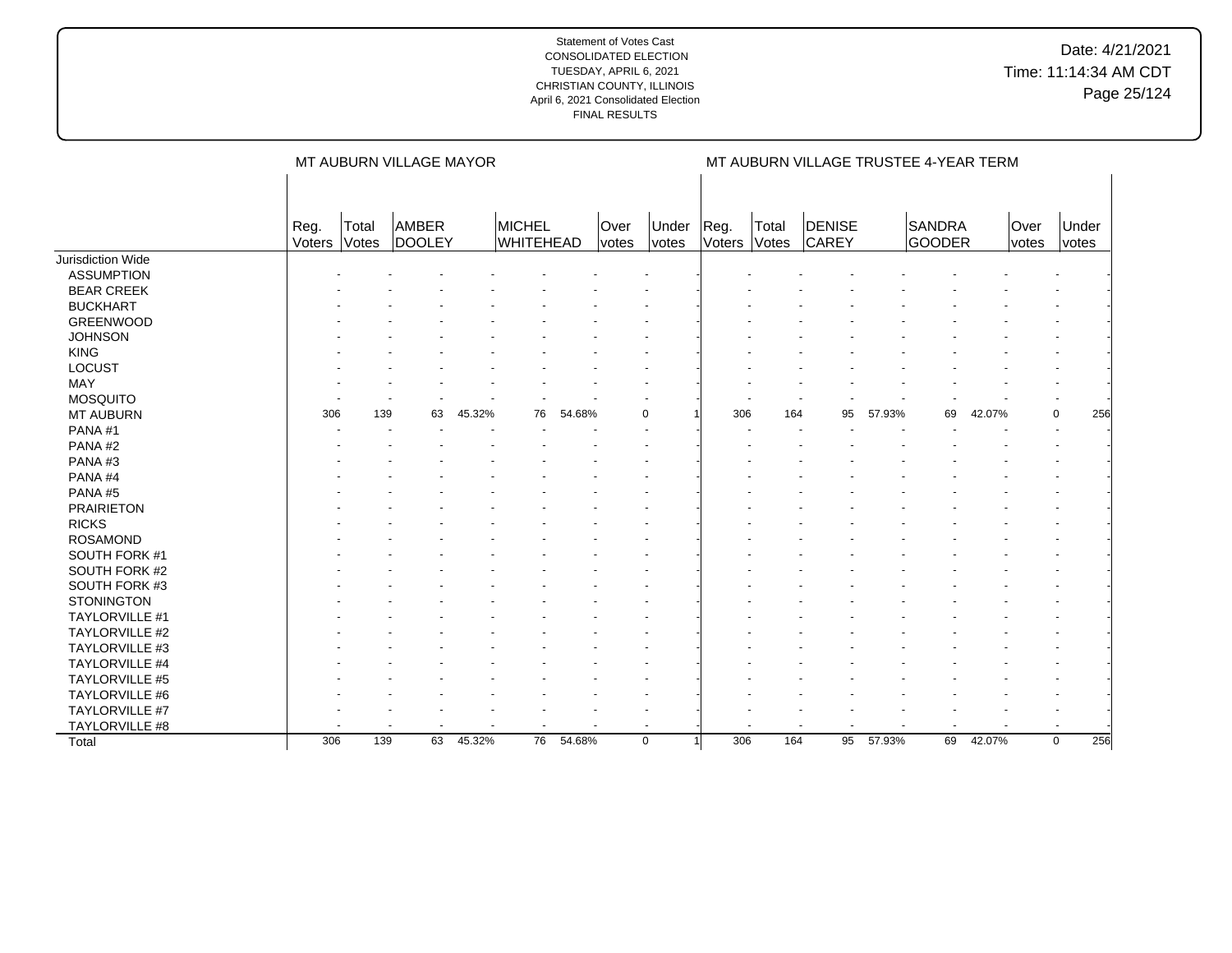|                       |        |       | MT. AUBURN VILLAGE TRUSTEE<br><b>UNEXPIRED 2 YEAR TERM</b> |             |       |                    |        |              | OWANECO VILLAGE MAYOR |            |              |          |
|-----------------------|--------|-------|------------------------------------------------------------|-------------|-------|--------------------|--------|--------------|-----------------------|------------|--------------|----------|
|                       |        |       |                                                            |             |       |                    |        |              |                       |            |              |          |
|                       | Reg.   | Total | <b>SCOTT</b>                                               |             | Over  | Under              | Reg.   | Total        | <b>MATTHEW</b>        |            | <b>Over</b>  | Under    |
|                       | Voters | Votes | <b>VINCENT</b>                                             |             | votes | <i>votes</i>       | Voters | <b>Votes</b> | MIZEUR                |            | <i>votes</i> | votes    |
| Jurisdiction Wide     |        |       |                                                            |             |       |                    |        |              |                       |            |              |          |
| <b>ASSUMPTION</b>     |        |       |                                                            |             |       |                    |        |              |                       |            |              |          |
| <b>BEAR CREEK</b>     |        |       |                                                            |             |       |                    |        |              |                       |            |              |          |
| <b>BUCKHART</b>       |        |       |                                                            |             |       |                    |        |              |                       |            |              |          |
| <b>GREENWOOD</b>      |        |       |                                                            |             |       |                    |        |              |                       |            |              |          |
| <b>JOHNSON</b>        |        |       |                                                            |             |       |                    |        |              |                       |            |              |          |
| <b>KING</b>           |        |       |                                                            |             |       |                    |        |              |                       |            |              |          |
| <b>LOCUST</b>         |        |       |                                                            |             |       |                    | 145    | 33           |                       | 33 100.00% |              | 0        |
| <b>MAY</b>            |        |       |                                                            |             |       |                    |        |              |                       |            |              |          |
| <b>MOSQUITO</b>       |        |       |                                                            |             |       |                    |        |              |                       |            |              |          |
| <b>MT AUBURN</b>      | 306    | 110   |                                                            | 110 100.00% |       | $\mathbf 0$<br>170 |        |              |                       |            |              |          |
| PANA#1                |        |       |                                                            |             |       |                    |        |              |                       |            |              |          |
| PANA#2                |        |       |                                                            |             |       |                    |        |              |                       |            |              |          |
| PANA#3                |        |       |                                                            |             |       |                    |        |              |                       |            |              |          |
| PANA#4                |        |       |                                                            |             |       |                    |        |              |                       |            |              |          |
| PANA#5                |        |       |                                                            |             |       |                    |        |              |                       |            |              |          |
| <b>PRAIRIETON</b>     |        |       |                                                            |             |       |                    |        |              |                       |            |              |          |
| <b>RICKS</b>          |        |       |                                                            |             |       |                    |        |              |                       |            |              |          |
| <b>ROSAMOND</b>       |        |       |                                                            |             |       |                    |        |              |                       |            |              |          |
| SOUTH FORK #1         |        |       |                                                            |             |       |                    |        |              |                       |            |              |          |
| SOUTH FORK #2         |        |       |                                                            |             |       |                    |        |              |                       |            |              |          |
| SOUTH FORK #3         |        |       |                                                            |             |       |                    |        |              |                       |            |              |          |
| <b>STONINGTON</b>     |        |       |                                                            |             |       |                    |        |              |                       |            |              |          |
| TAYLORVILLE #1        |        |       |                                                            |             |       |                    |        |              |                       |            |              |          |
| TAYLORVILLE #2        |        |       |                                                            |             |       |                    |        |              |                       |            |              |          |
| TAYLORVILLE #3        |        |       |                                                            |             |       |                    |        |              |                       |            |              |          |
| TAYLORVILLE #4        |        |       |                                                            |             |       |                    |        |              |                       |            |              |          |
| <b>TAYLORVILLE #5</b> |        |       |                                                            |             |       |                    |        |              |                       |            |              |          |
| TAYLORVILLE #6        |        |       |                                                            |             |       |                    |        |              |                       |            |              |          |
| TAYLORVILLE #7        |        |       |                                                            |             |       |                    |        |              |                       |            |              |          |
| TAYLORVILLE #8        |        |       |                                                            |             |       |                    |        |              |                       |            |              |          |
| Total                 | 306    | 110   |                                                            | 110 100.00% |       | $\mathbf 0$<br>170 | 145    | 33           |                       | 33 100.00% |              | $\Omega$ |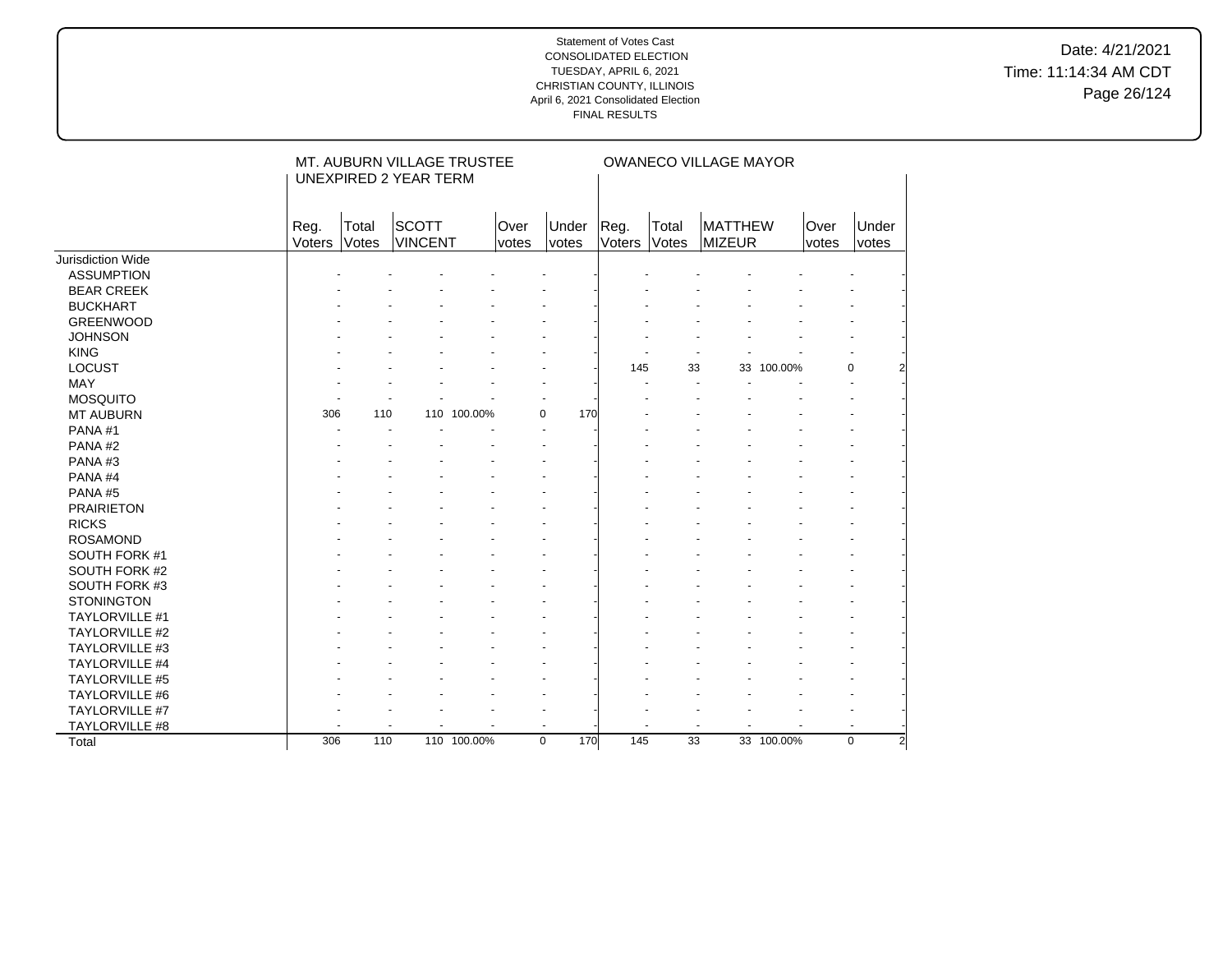# Date: 4/21/2021 Time: 11:14:34 AM CDT Page 27/124

|                       |                   |                 | OWANECO VILLAGE CLERK |               |                       |                |                |                | OWANECO VILLAGE TRUSTEE |        |                  |        |                        |        |                      |                                |
|-----------------------|-------------------|-----------------|-----------------------|---------------|-----------------------|----------------|----------------|----------------|-------------------------|--------|------------------|--------|------------------------|--------|----------------------|--------------------------------|
|                       | Reg.<br>Voters    | Total<br>Votes  | KIMBERLY<br>ANDERSON  | Over<br>votes | Under<br><b>votes</b> |                | Reg.<br>Voters | Total<br>Votes | PAUL<br>MAXWELL         |        | RONALD<br>MOOMEY |        | <b>JOHN</b><br>WILHOUR |        | Over<br><i>votes</i> | Under<br>votes                 |
| Jurisdiction Wide     |                   |                 |                       |               |                       |                |                |                |                         |        |                  |        |                        |        |                      |                                |
| <b>ASSUMPTION</b>     |                   |                 |                       |               |                       |                |                |                |                         |        |                  |        |                        |        |                      |                                |
| <b>BEAR CREEK</b>     |                   |                 |                       |               |                       |                |                |                |                         |        |                  |        |                        |        |                      |                                |
| <b>BUCKHART</b>       |                   |                 |                       |               |                       |                |                |                |                         |        |                  |        |                        |        |                      |                                |
| <b>GREENWOOD</b>      |                   |                 |                       |               |                       |                |                |                |                         |        |                  |        |                        |        |                      |                                |
| <b>JOHNSON</b>        |                   |                 |                       |               |                       |                |                |                |                         |        |                  |        |                        |        |                      |                                |
| <b>KING</b>           |                   |                 |                       |               |                       |                |                |                |                         |        |                  |        |                        |        |                      |                                |
| LOCUST                | 145               | 32              |                       | 32 100.00%    | $\mathbf 0$           |                | 145            | 80             | 22                      | 27.50% | 29               | 36.25% | 29                     | 36.25% |                      | 0<br>25                        |
| MAY                   |                   |                 |                       |               |                       |                |                |                |                         |        |                  |        |                        |        |                      |                                |
| <b>MOSQUITO</b>       |                   |                 |                       |               |                       |                |                |                |                         |        |                  |        |                        |        |                      |                                |
| <b>MT AUBURN</b>      |                   |                 |                       |               |                       |                |                |                |                         |        |                  |        |                        |        |                      |                                |
| PANA#1                |                   |                 |                       |               |                       |                |                |                |                         |        |                  |        |                        |        |                      |                                |
| PANA#2                |                   |                 |                       |               |                       |                |                |                |                         |        |                  |        |                        |        |                      |                                |
| PANA#3                |                   |                 |                       |               |                       |                |                |                |                         |        |                  |        |                        |        |                      |                                |
| PANA#4                |                   |                 |                       |               |                       |                |                |                |                         |        |                  |        |                        |        |                      |                                |
| PANA#5                |                   |                 |                       |               |                       |                |                |                |                         |        |                  |        |                        |        |                      |                                |
| <b>PRAIRIETON</b>     |                   |                 |                       |               |                       |                |                |                |                         |        |                  |        |                        |        |                      |                                |
| <b>RICKS</b>          |                   |                 |                       |               |                       |                |                |                |                         |        |                  |        |                        |        |                      |                                |
| <b>ROSAMOND</b>       |                   |                 |                       |               |                       |                |                |                |                         |        |                  |        |                        |        |                      |                                |
| SOUTH FORK #1         |                   |                 |                       |               |                       |                |                |                |                         |        |                  |        |                        |        |                      |                                |
| SOUTH FORK #2         |                   |                 |                       |               |                       |                |                |                |                         |        |                  |        |                        |        |                      |                                |
| SOUTH FORK #3         |                   |                 |                       |               |                       |                |                |                |                         |        |                  |        |                        |        |                      |                                |
| <b>STONINGTON</b>     |                   |                 |                       |               |                       |                |                |                |                         |        |                  |        |                        |        |                      |                                |
| TAYLORVILLE #1        |                   |                 |                       |               |                       |                |                |                |                         |        |                  |        |                        |        |                      |                                |
| TAYLORVILLE #2        |                   |                 |                       |               |                       |                |                |                |                         |        |                  |        |                        |        |                      |                                |
| TAYLORVILLE #3        |                   |                 |                       |               |                       |                |                |                |                         |        |                  |        |                        |        |                      |                                |
| TAYLORVILLE #4        |                   |                 |                       |               |                       |                |                |                |                         |        |                  |        |                        |        |                      |                                |
| <b>TAYLORVILLE #5</b> |                   |                 |                       |               |                       |                |                |                |                         |        |                  |        |                        |        |                      |                                |
| TAYLORVILLE #6        |                   |                 |                       |               |                       |                |                |                |                         |        |                  |        |                        |        |                      |                                |
| TAYLORVILLE #7        |                   |                 |                       |               |                       |                |                |                |                         |        |                  |        |                        |        |                      |                                |
| TAYLORVILLE #8        |                   |                 |                       |               |                       |                |                |                |                         |        |                  |        |                        |        |                      |                                |
| Total                 | $\frac{145}{145}$ | $\overline{32}$ |                       | 32 100.00%    | $\mathbf 0$           | $\overline{3}$ | 145            | 80             | $\overline{22}$         | 27.50% | $\overline{29}$  | 36.25% | $\overline{29}$        | 36.25% |                      | $\overline{25}$<br>$\mathbf 0$ |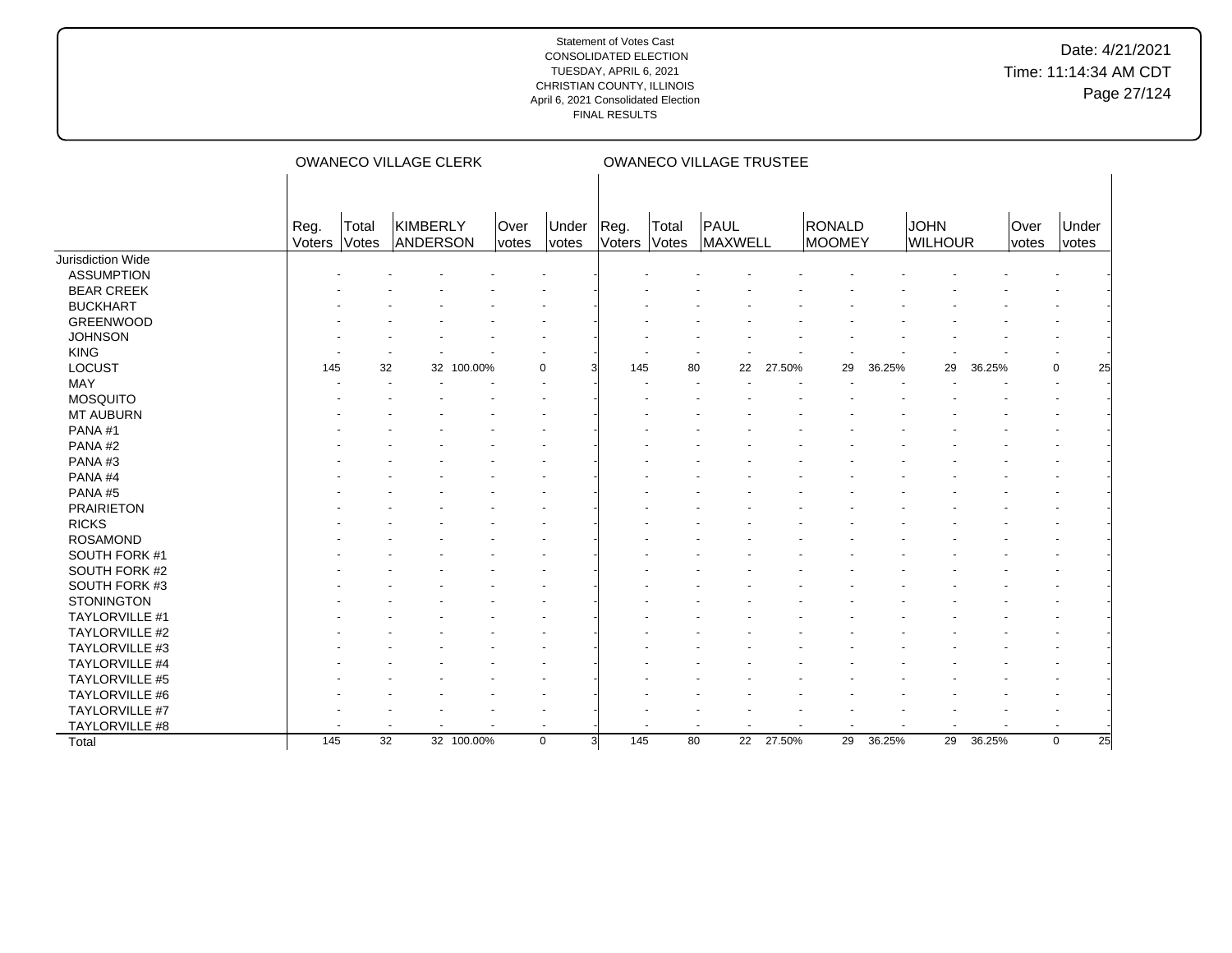# Date: 4/21/2021 Time: 11:14:34 AM CDT Page 28/124

|                       |                          |                 | PALMER VILLAGE MAYOR     |            |               |                |                       |                | PALMER VILLAGE TRUSTEE                               |        |                        |        |               |                   |  |
|-----------------------|--------------------------|-----------------|--------------------------|------------|---------------|----------------|-----------------------|----------------|------------------------------------------------------|--------|------------------------|--------|---------------|-------------------|--|
|                       |                          |                 |                          |            |               |                |                       |                |                                                      |        |                        |        |               |                   |  |
|                       | Reg.<br>Voters           | Total<br>Votes  | MATTHEW<br>McKINNEY      |            | Over<br>votes | Under<br>votes | Reg.<br>Voters        | Total<br>Votes | STEPHEN W.<br><b>JOSTES</b>                          |        | <b>LUANNE</b><br>STONE |        | Over<br>votes | Under<br>votes    |  |
| Jurisdiction Wide     |                          |                 |                          |            |               |                |                       |                |                                                      |        |                        |        |               |                   |  |
| <b>ASSUMPTION</b>     |                          |                 |                          |            |               |                |                       |                |                                                      |        |                        |        |               |                   |  |
| <b>BEAR CREEK</b>     | 136                      | 37              |                          | 37 100.00% |               | 0              | 136<br>5              | 65             | 35                                                   | 53.85% | 30                     | 46.15% |               | 0<br>61           |  |
| <b>BUCKHART</b>       |                          |                 |                          |            |               | $\sim$         |                       |                | $\sim$                                               |        |                        |        |               |                   |  |
| <b>GREENWOOD</b>      |                          |                 |                          |            |               |                |                       |                |                                                      |        |                        |        |               |                   |  |
| <b>JOHNSON</b>        |                          |                 |                          |            |               |                |                       |                |                                                      |        |                        |        |               |                   |  |
| <b>KING</b>           |                          |                 |                          |            |               |                |                       |                |                                                      |        |                        |        |               |                   |  |
| LOCUST                |                          |                 |                          |            |               |                |                       |                |                                                      |        |                        |        |               |                   |  |
| MAY                   |                          |                 |                          |            |               |                |                       |                |                                                      |        |                        |        |               |                   |  |
| <b>MOSQUITO</b>       |                          |                 |                          |            |               |                |                       |                |                                                      |        |                        |        |               |                   |  |
| <b>MT AUBURN</b>      |                          |                 |                          |            |               |                |                       |                |                                                      |        |                        |        |               |                   |  |
| PANA#1                |                          |                 |                          |            |               |                |                       |                |                                                      |        |                        |        |               |                   |  |
| PANA#2                |                          |                 |                          |            |               |                |                       |                |                                                      |        |                        |        |               |                   |  |
| PANA#3                |                          |                 |                          |            |               |                |                       |                |                                                      |        |                        |        |               |                   |  |
| PANA#4                |                          |                 |                          |            |               |                |                       |                |                                                      |        |                        |        |               |                   |  |
| PANA#5                |                          |                 |                          |            |               |                |                       |                |                                                      |        |                        |        |               |                   |  |
| <b>PRAIRIETON</b>     |                          |                 |                          |            |               |                |                       |                |                                                      |        |                        |        |               |                   |  |
| <b>RICKS</b>          |                          |                 |                          |            |               |                |                       |                |                                                      |        |                        |        |               |                   |  |
| <b>ROSAMOND</b>       |                          |                 |                          |            |               |                |                       |                |                                                      |        |                        |        |               |                   |  |
| SOUTH FORK #1         |                          |                 |                          |            |               |                |                       |                |                                                      |        |                        |        |               |                   |  |
| SOUTH FORK #2         |                          |                 |                          |            |               |                |                       |                |                                                      |        |                        |        |               |                   |  |
| SOUTH FORK #3         |                          |                 |                          |            |               |                |                       |                |                                                      |        |                        |        |               |                   |  |
| <b>STONINGTON</b>     |                          |                 |                          |            |               |                |                       |                |                                                      |        |                        |        |               |                   |  |
| TAYLORVILLE #1        |                          |                 |                          |            |               |                |                       |                |                                                      |        |                        |        |               |                   |  |
| <b>TAYLORVILLE #2</b> |                          |                 |                          |            |               |                |                       |                |                                                      |        |                        |        |               |                   |  |
| TAYLORVILLE #3        |                          |                 |                          |            |               |                |                       |                |                                                      |        |                        |        |               |                   |  |
| TAYLORVILLE #4        |                          |                 |                          |            |               |                |                       |                |                                                      |        |                        |        |               |                   |  |
| TAYLORVILLE #5        |                          |                 |                          |            |               |                |                       |                |                                                      |        |                        |        |               |                   |  |
| TAYLORVILLE #6        |                          |                 |                          |            |               |                |                       |                |                                                      |        |                        |        |               |                   |  |
| TAYLORVILLE #7        |                          |                 |                          |            |               |                |                       |                |                                                      |        |                        |        |               |                   |  |
| <b>TAYLORVILLE #8</b> | $\overline{\phantom{a}}$ |                 | $\overline{\phantom{a}}$ |            |               | $\blacksquare$ |                       |                | $\overline{\phantom{a}}$<br>$\overline{\phantom{a}}$ |        |                        |        |               |                   |  |
| Total                 | 136                      | $\overline{37}$ |                          | 37 100.00% |               | $\mathbf 0$    | 5 <sub>5</sub><br>136 | 65             | $\overline{35}$                                      | 53.85% | $\overline{30}$        | 46.15% |               | 61<br>$\mathbf 0$ |  |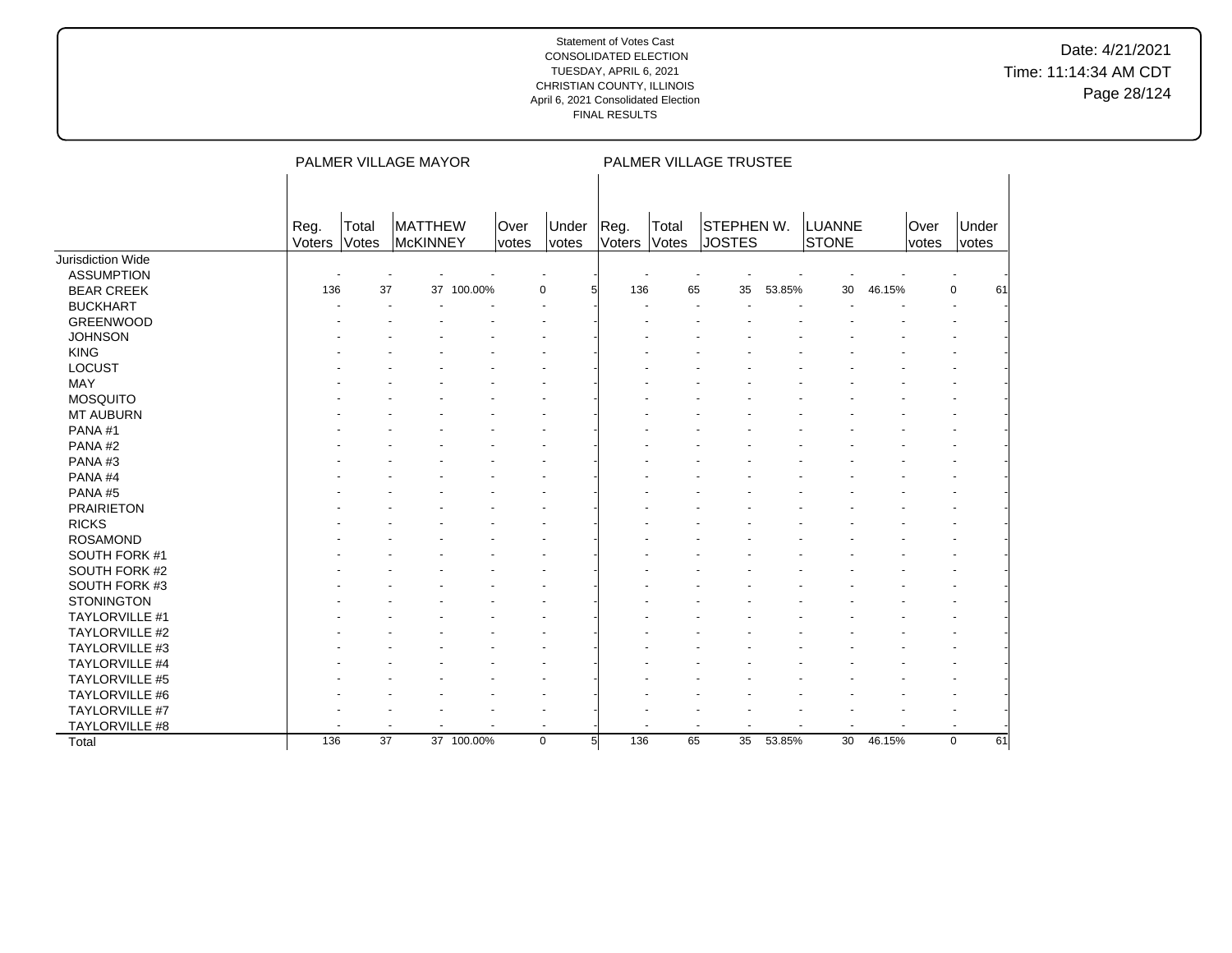|                       |                |                | STONINGTON VILLAGE PRESIDENT |             |               |                   |                |                | STONINGTON VILLAGE TRUSTEE |        |              |        |                                                 |        |               |                    |  |
|-----------------------|----------------|----------------|------------------------------|-------------|---------------|-------------------|----------------|----------------|----------------------------|--------|--------------|--------|-------------------------------------------------|--------|---------------|--------------------|--|
|                       | Reg.<br>Voters | Total<br>Votes | <b>BRUCE</b><br>DOWDY        | (IND)       | Over<br>votes | Under<br>votes    | Reg.<br>Voters | Total<br>Votes | ANDREW                     |        | <b>TAMMY</b> |        | KOREY<br>CALLAN (IND) WILSON (IND) BAILEY (IND) |        | Over<br>votes | Under<br>votes     |  |
| Jurisdiction Wide     |                |                |                              |             |               |                   |                |                |                            |        |              |        |                                                 |        |               |                    |  |
| <b>ASSUMPTION</b>     |                |                |                              |             |               |                   |                |                |                            |        |              |        |                                                 |        |               |                    |  |
| <b>BEAR CREEK</b>     |                |                |                              |             |               |                   |                |                |                            |        |              |        |                                                 |        |               |                    |  |
| <b>BUCKHART</b>       |                |                |                              |             |               |                   |                |                |                            |        |              |        |                                                 |        |               |                    |  |
| <b>GREENWOOD</b>      |                |                |                              |             |               |                   |                |                |                            |        |              |        |                                                 |        |               |                    |  |
| <b>JOHNSON</b>        |                |                |                              |             |               |                   |                |                |                            |        |              |        |                                                 |        |               |                    |  |
| <b>KING</b>           |                |                |                              |             |               |                   |                |                |                            |        |              |        |                                                 |        |               |                    |  |
| LOCUST                |                |                |                              |             |               |                   |                |                |                            |        |              |        |                                                 |        |               |                    |  |
| <b>MAY</b>            |                |                |                              |             |               |                   |                |                |                            |        |              |        |                                                 |        |               |                    |  |
| <b>MOSQUITO</b>       |                |                |                              |             |               |                   |                |                |                            |        |              |        |                                                 |        |               |                    |  |
| <b>MT AUBURN</b>      |                |                |                              |             |               |                   |                |                |                            |        |              |        |                                                 |        |               |                    |  |
| PANA#1                |                |                |                              |             |               |                   |                |                |                            |        |              |        |                                                 |        |               |                    |  |
| PANA#2                |                |                |                              |             |               |                   |                |                |                            |        |              |        |                                                 |        |               |                    |  |
| PANA#3                |                |                |                              |             |               |                   |                |                |                            |        |              |        |                                                 |        |               |                    |  |
| PANA#4                |                |                |                              |             |               |                   |                |                |                            |        |              |        |                                                 |        |               |                    |  |
| PANA#5                |                |                |                              |             |               |                   |                |                |                            |        |              |        |                                                 |        |               |                    |  |
| <b>PRAIRIETON</b>     |                |                |                              |             |               |                   |                |                |                            |        |              |        |                                                 |        |               |                    |  |
| <b>RICKS</b>          |                |                |                              |             |               |                   |                |                |                            |        |              |        |                                                 |        |               |                    |  |
| <b>ROSAMOND</b>       |                |                |                              |             |               |                   |                |                |                            |        |              |        |                                                 |        |               |                    |  |
| SOUTH FORK #1         |                |                |                              |             |               |                   |                |                |                            |        |              |        |                                                 |        |               |                    |  |
| SOUTH FORK #2         |                |                |                              |             |               |                   |                |                |                            |        |              |        |                                                 |        |               |                    |  |
| SOUTH FORK #3         |                |                |                              |             |               |                   |                |                |                            |        |              |        |                                                 |        |               |                    |  |
| <b>STONINGTON</b>     | 598            | 134            | 134                          | 100.00%     |               | $\Omega$<br>29    | 598            | 366            | 126                        | 34.43% | 128          | 34.97% | 112                                             | 30.60% |               | $\mathbf 0$<br>123 |  |
| TAYLORVILLE #1        |                |                |                              |             |               |                   |                |                |                            |        |              |        |                                                 |        |               |                    |  |
| <b>TAYLORVILLE #2</b> |                |                |                              |             |               |                   |                |                |                            |        |              |        |                                                 |        |               |                    |  |
| TAYLORVILLE #3        |                |                |                              |             |               |                   |                |                |                            |        |              |        |                                                 |        |               |                    |  |
| <b>TAYLORVILLE #4</b> |                |                |                              |             |               |                   |                |                |                            |        |              |        |                                                 |        |               |                    |  |
| TAYLORVILLE #5        |                |                |                              |             |               |                   |                |                |                            |        |              |        |                                                 |        |               |                    |  |
| <b>TAYLORVILLE #6</b> |                |                |                              |             |               |                   |                |                |                            |        |              |        |                                                 |        |               |                    |  |
| TAYLORVILLE #7        |                |                |                              |             |               |                   |                |                |                            |        |              |        |                                                 |        |               |                    |  |
| TAYLORVILLE #8        |                |                |                              |             |               |                   |                |                |                            |        |              |        |                                                 |        |               |                    |  |
| Total                 | 598            | 134            |                              | 134 100.00% |               | $\mathbf 0$<br>29 | 598            | 366            | 126                        | 34.43% | 128          | 34.97% | 112                                             | 30.60% |               | 123<br>$\mathbf 0$ |  |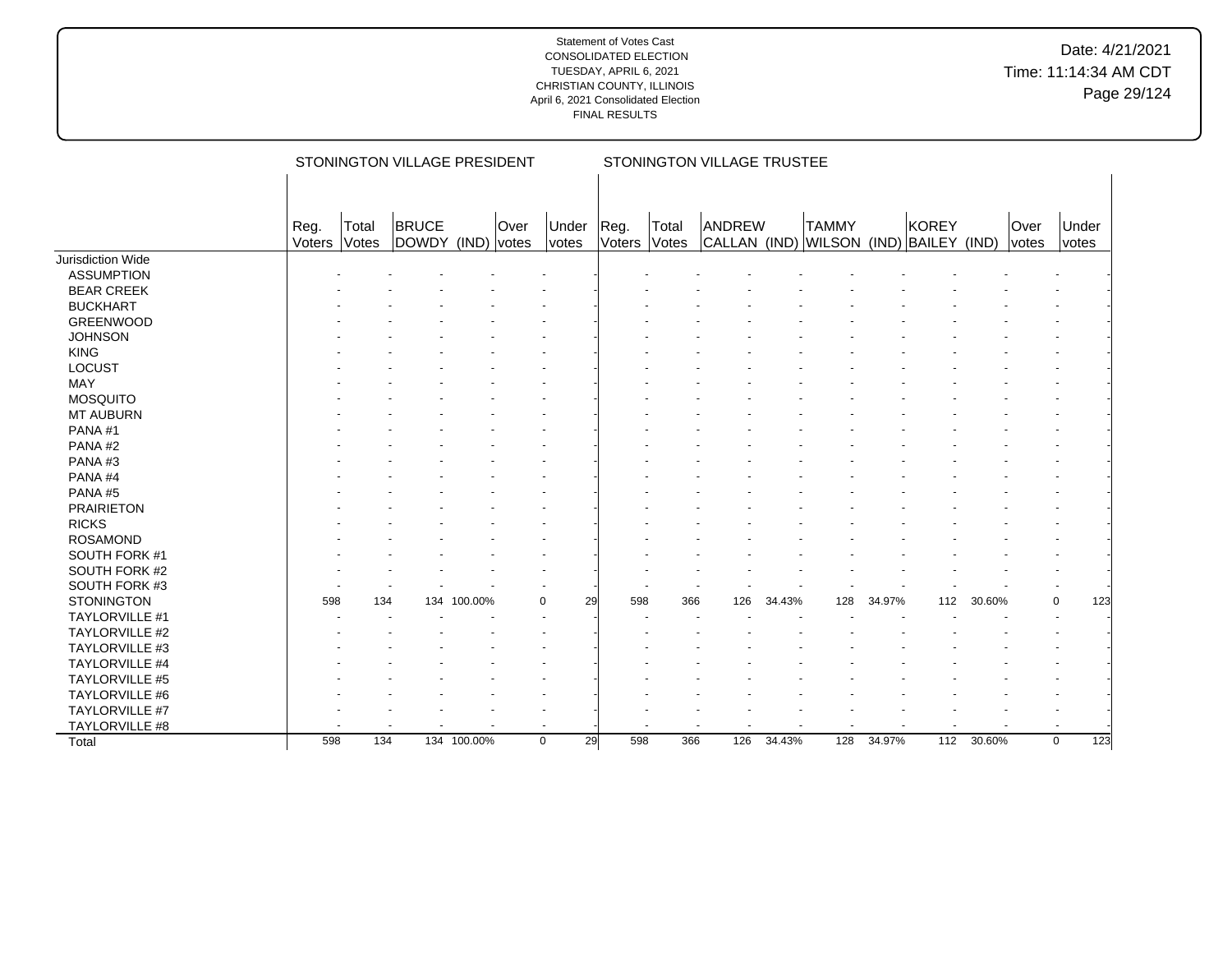# Date: 4/21/2021 Time: 11:14:34 AM CDT Page 30/124

|                         |                |                          | TOVEY VILLAGE PRESIDENT       |             |                          |                |                |                | <b>TOVEY VILLAGE TRUSTEE</b> |        |                          |        |                  |        |               |                |     |
|-------------------------|----------------|--------------------------|-------------------------------|-------------|--------------------------|----------------|----------------|----------------|------------------------------|--------|--------------------------|--------|------------------|--------|---------------|----------------|-----|
|                         |                |                          |                               |             |                          |                |                |                |                              |        |                          |        |                  |        |               |                |     |
|                         | Reg.<br>Voters | Total<br>Votes           | <b>BRIAN</b><br><b>WILBUR</b> |             | Over<br>votes            | Under<br>votes | Reg.<br>Voters | Total<br>Votes | MARGARET<br>PUCCETTI         |        | MICHAEL<br>ZANOTTI       |        | JODY<br>CARRIKER |        | Over<br>votes | Under<br>votes |     |
| Jurisdiction Wide       |                |                          |                               |             |                          |                |                |                |                              |        |                          |        |                  |        |               |                |     |
| <b>ASSUMPTION</b>       |                |                          |                               |             |                          |                |                |                |                              |        |                          |        |                  |        |               |                |     |
| <b>BEAR CREEK</b>       |                |                          |                               |             |                          |                |                |                |                              |        |                          |        |                  |        |               |                |     |
| <b>BUCKHART</b>         |                |                          |                               |             |                          |                |                |                |                              |        |                          |        |                  |        |               |                |     |
| <b>GREENWOOD</b>        |                |                          |                               |             |                          |                |                |                |                              |        |                          |        |                  |        |               |                |     |
| <b>JOHNSON</b>          |                |                          |                               |             |                          |                |                |                |                              |        |                          |        |                  |        |               |                |     |
| <b>KING</b>             |                |                          |                               |             |                          |                |                |                |                              |        |                          |        |                  |        |               |                |     |
| LOCUST                  |                |                          |                               |             |                          |                |                |                |                              |        |                          |        |                  |        |               |                |     |
| MAY                     |                |                          |                               |             |                          |                |                |                |                              |        |                          |        |                  |        |               |                |     |
| <b>MOSQUITO</b>         |                |                          |                               |             |                          |                |                |                |                              |        |                          |        |                  |        |               |                |     |
| <b>MT AUBURN</b>        |                |                          |                               |             |                          |                |                |                |                              |        |                          |        |                  |        |               |                |     |
| PANA#1                  |                |                          |                               |             |                          |                |                |                |                              |        |                          |        |                  |        |               |                |     |
| PANA#2                  |                |                          |                               |             |                          |                |                |                |                              |        |                          |        |                  |        |               |                |     |
| PANA#3                  |                |                          |                               |             |                          |                |                |                |                              |        |                          |        |                  |        |               |                |     |
| PANA#4                  |                |                          |                               |             |                          |                |                |                |                              |        |                          |        |                  |        |               |                |     |
| PANA#5                  |                |                          |                               |             |                          |                |                |                |                              |        |                          |        |                  |        |               |                |     |
| <b>PRAIRIETON</b>       |                |                          |                               |             |                          |                |                |                |                              |        |                          |        |                  |        |               |                |     |
| <b>RICKS</b>            |                |                          |                               |             |                          |                |                |                |                              |        |                          |        |                  |        |               |                |     |
| <b>ROSAMOND</b>         |                |                          |                               |             |                          |                |                |                |                              |        |                          |        |                  |        |               |                |     |
| SOUTH FORK #1           |                |                          |                               |             |                          |                |                |                |                              |        |                          |        |                  |        |               |                |     |
| SOUTH FORK #2           | 302            | 120                      | 120                           | 100.00%     | 0                        | 14             | 302            | 252            | 92                           | 36.51% | 99                       | 39.29% | 61               | 24.21% |               | 0              | 150 |
| SOUTH FORK #3           |                |                          |                               |             |                          |                |                |                |                              |        |                          |        |                  |        |               |                |     |
| <b>STONINGTON</b>       |                |                          |                               |             |                          |                |                |                |                              |        |                          |        |                  |        |               |                |     |
| TAYLORVILLE #1          |                |                          |                               |             |                          |                |                |                |                              |        |                          |        |                  |        |               |                |     |
| <b>TAYLORVILLE #2</b>   |                |                          |                               |             |                          |                |                |                |                              |        |                          |        |                  |        |               |                |     |
| TAYLORVILLE #3          |                |                          |                               |             |                          |                |                |                |                              |        |                          |        |                  |        |               |                |     |
| TAYLORVILLE #4          |                |                          |                               |             |                          |                |                |                |                              |        |                          |        |                  |        |               |                |     |
| TAYLORVILLE #5          |                |                          |                               |             |                          |                |                |                |                              |        |                          |        |                  |        |               |                |     |
| TAYLORVILLE #6          |                |                          |                               |             |                          |                |                |                |                              |        |                          |        |                  |        |               |                |     |
|                         |                |                          |                               |             |                          |                |                |                |                              |        |                          |        |                  |        |               |                |     |
| TAYLORVILLE #7          |                | $\overline{\phantom{a}}$ |                               |             | $\overline{\phantom{a}}$ |                |                |                |                              |        | $\overline{\phantom{a}}$ |        |                  |        |               |                |     |
| TAYLORVILLE #8<br>Total | 302            | 120                      |                               | 120 100.00% | $\mathbf 0$              | 14             | 302            | 252            | $\overline{92}$              | 36.51% | $\overline{99}$          | 39.29% | 61               | 24.21% |               | $\mathbf 0$    | 150 |
|                         |                |                          |                               |             |                          |                |                |                |                              |        |                          |        |                  |        |               |                |     |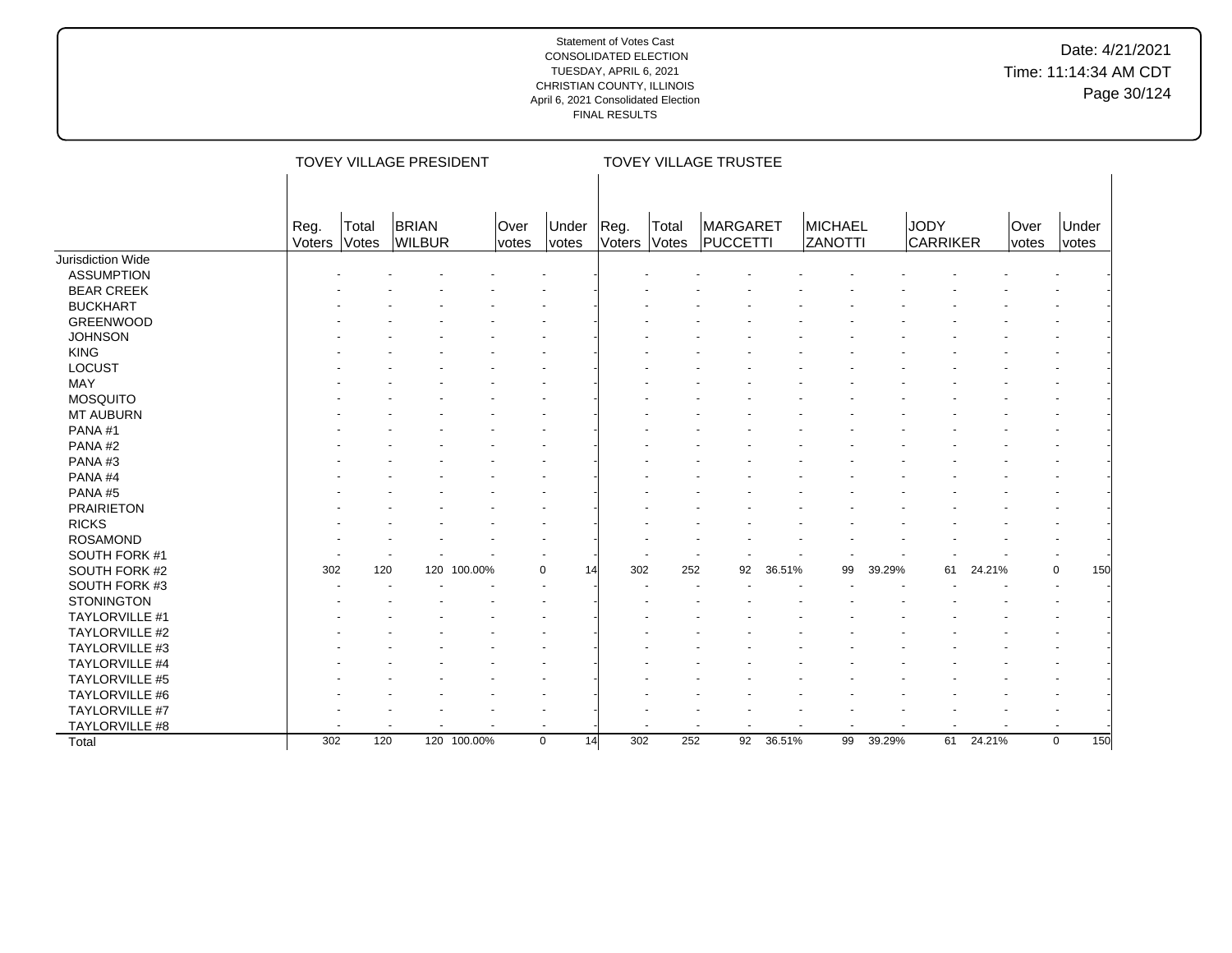|                       |                |                |                           |             | ASSUMPTION TOWNSHIP SUPERVISOR |                |                   |                |                       | ASSUMPTION TOWNSHIP CLERK |             |                           |                      |                      |
|-----------------------|----------------|----------------|---------------------------|-------------|--------------------------------|----------------|-------------------|----------------|-----------------------|---------------------------|-------------|---------------------------|----------------------|----------------------|
|                       | Reg.<br>Voters | Total<br>Votes | <b>PAUL COOK</b><br>(DEM) |             | No Candidate<br>(REP)          | Over<br>votes  | Under<br>votes    | Reg.<br>Voters | Total<br><b>Votes</b> | DAVE REED<br>(DEM)        |             | No Candidate<br>$ $ (REP) | Over<br><i>votes</i> | Under<br>votes       |
| Jurisdiction Wide     |                |                |                           |             |                                |                |                   |                |                       |                           |             |                           |                      |                      |
| <b>ASSUMPTION</b>     | 883            | 284            |                           | 284 100.00% | $\mathbf 0$                    |                | 52<br>$\mathbf 0$ | 883            | 261                   |                           | 261 100.00% | $\mathbf 0$               |                      | 0<br>75              |
| <b>BEAR CREEK</b>     |                |                |                           |             |                                |                |                   |                |                       |                           |             |                           |                      |                      |
| <b>BUCKHART</b>       |                |                |                           |             |                                |                |                   |                |                       |                           |             |                           |                      |                      |
| <b>GREENWOOD</b>      |                |                |                           |             |                                |                |                   |                |                       |                           |             |                           |                      |                      |
| <b>JOHNSON</b>        |                |                |                           |             |                                |                |                   |                |                       |                           |             |                           |                      |                      |
| <b>KING</b>           |                |                |                           |             |                                |                |                   |                |                       |                           |             |                           |                      |                      |
| LOCUST                |                |                |                           |             |                                |                |                   |                |                       |                           |             |                           |                      |                      |
| <b>MAY</b>            |                |                |                           |             |                                |                |                   |                |                       |                           |             |                           |                      |                      |
| <b>MOSQUITO</b>       |                |                |                           |             |                                |                |                   |                |                       |                           |             |                           |                      |                      |
| MT AUBURN             |                |                |                           |             |                                |                |                   |                |                       |                           |             |                           |                      |                      |
| PANA#1                |                |                |                           |             |                                |                |                   |                |                       |                           |             |                           |                      |                      |
| PANA#2                |                |                |                           |             |                                |                |                   |                |                       |                           |             |                           |                      |                      |
| PANA#3                |                |                |                           |             |                                |                |                   |                |                       |                           |             |                           |                      |                      |
| PANA#4                |                |                |                           |             |                                |                |                   |                |                       |                           |             |                           |                      |                      |
| PANA#5                |                |                |                           |             |                                |                |                   |                |                       |                           |             |                           |                      |                      |
| <b>PRAIRIETON</b>     |                |                |                           |             |                                |                |                   |                |                       |                           |             |                           |                      |                      |
| <b>RICKS</b>          |                |                |                           |             |                                |                |                   |                |                       |                           |             |                           |                      |                      |
| <b>ROSAMOND</b>       |                |                |                           |             |                                |                |                   |                |                       |                           |             |                           |                      |                      |
| SOUTH FORK #1         |                |                |                           |             |                                |                |                   |                |                       |                           |             |                           |                      |                      |
| SOUTH FORK #2         |                |                |                           |             |                                |                |                   |                |                       |                           |             |                           |                      |                      |
| SOUTH FORK #3         |                |                |                           |             |                                |                |                   |                |                       |                           |             |                           |                      |                      |
| <b>STONINGTON</b>     |                |                |                           |             |                                |                |                   |                |                       |                           |             |                           |                      |                      |
| TAYLORVILLE #1        |                |                |                           |             |                                |                |                   |                |                       |                           |             |                           |                      |                      |
| <b>TAYLORVILLE #2</b> |                |                |                           |             |                                |                |                   |                |                       |                           |             |                           |                      |                      |
| TAYLORVILLE #3        |                |                |                           |             |                                |                |                   |                |                       |                           |             |                           |                      |                      |
| TAYLORVILLE #4        |                |                |                           |             |                                |                |                   |                |                       |                           |             |                           |                      |                      |
| TAYLORVILLE #5        |                |                |                           |             |                                |                |                   |                |                       |                           |             |                           |                      |                      |
| <b>TAYLORVILLE #6</b> |                |                |                           |             |                                |                |                   |                |                       |                           |             |                           |                      |                      |
| TAYLORVILLE #7        |                |                |                           |             |                                |                |                   |                |                       |                           |             |                           |                      |                      |
| TAYLORVILLE #8        |                |                |                           |             | ÷                              | $\sim$         |                   |                |                       |                           |             |                           |                      |                      |
| Total                 | 883            | 284            |                           | 284 100.00% | $\mathbf 0$                    | $\blacksquare$ | 52<br>$\mathbf 0$ | 883            | $\overline{261}$      |                           | 261 100.00% | $\mathbf 0$               | $\ddot{\phantom{1}}$ | $\overline{75}$<br>0 |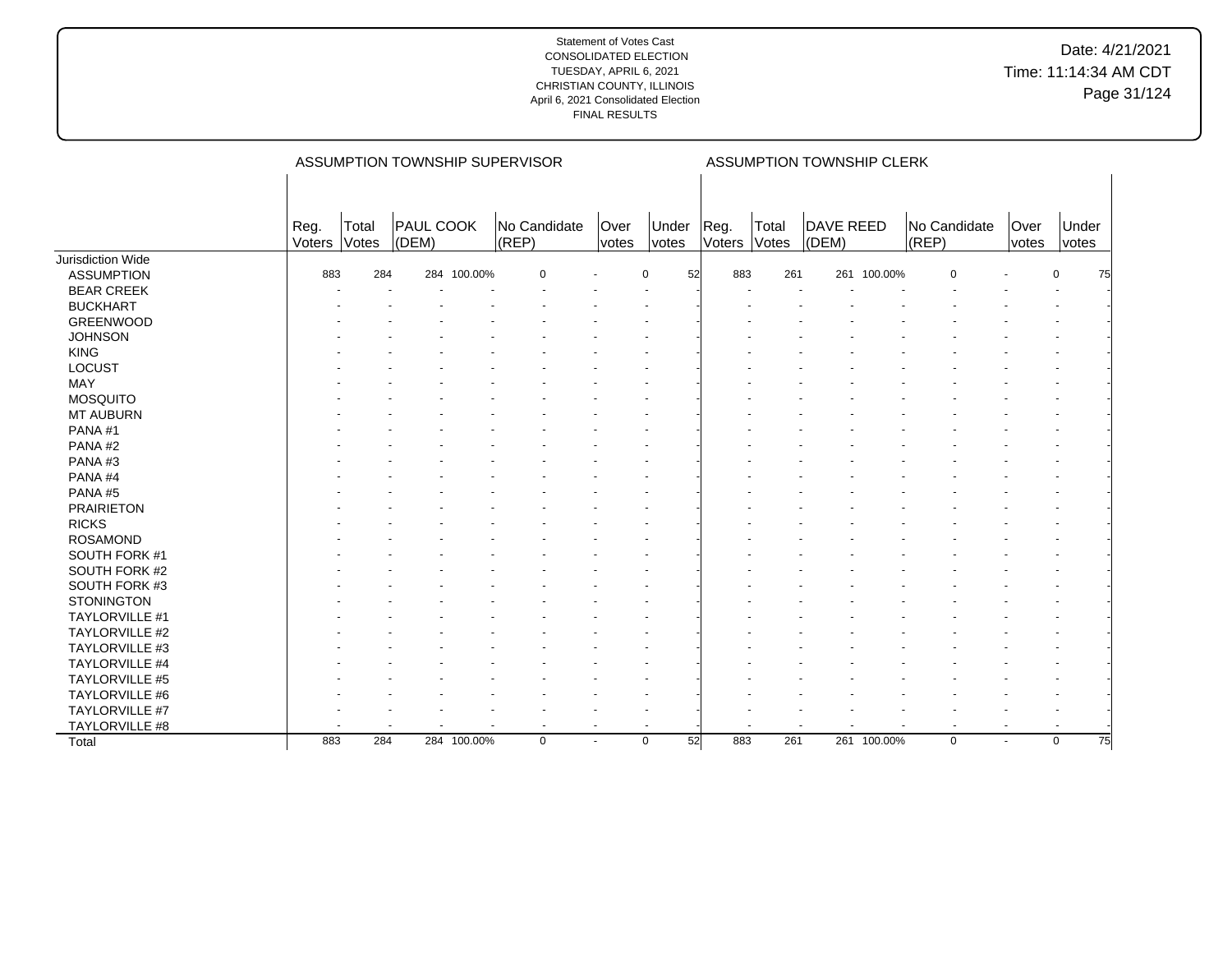|                       |                |                | ASSUMPTION TOWNSHIP ASSESSOR |                |                           |               |                          |                |                |       |             | ASSUMPTION TOWNSHIP HIGHWAY COMMISSIONER |                      |                |                 |
|-----------------------|----------------|----------------|------------------------------|----------------|---------------------------|---------------|--------------------------|----------------|----------------|-------|-------------|------------------------------------------|----------------------|----------------|-----------------|
|                       | Reg.<br>Voters | Total<br>Votes | No Candidate<br>(DEM)        |                | No Candidate<br>$ $ (REP) | Over<br>votes | Under<br>votes           | Reg.<br>Voters | Total<br>Votes | (DEM) |             | KENNY SMITH No Candidate<br>$ $ (REP)    | Over<br><i>votes</i> | Under<br>votes |                 |
| Jurisdiction Wide     |                |                |                              |                |                           |               |                          |                |                |       |             |                                          |                      |                |                 |
| <b>ASSUMPTION</b>     | 883            |                | $\mathbf 0$<br>$\Omega$      |                | $\Omega$                  |               | $\mathbf 0$              | 883            | 285            |       | 285 100.00% | $\Omega$                                 |                      | 0              | 51              |
| <b>BEAR CREEK</b>     |                |                |                              |                |                           |               |                          |                |                |       |             |                                          |                      |                |                 |
| <b>BUCKHART</b>       |                |                |                              |                |                           |               |                          |                |                |       |             |                                          |                      |                |                 |
| <b>GREENWOOD</b>      |                |                |                              |                |                           |               |                          |                |                |       |             |                                          |                      |                |                 |
| <b>JOHNSON</b>        |                |                |                              |                |                           |               |                          |                |                |       |             |                                          |                      |                |                 |
| <b>KING</b>           |                |                |                              |                |                           |               |                          |                |                |       |             |                                          |                      |                |                 |
| LOCUST                |                |                |                              |                |                           |               |                          |                |                |       |             |                                          |                      |                |                 |
| <b>MAY</b>            |                |                |                              |                |                           |               |                          |                |                |       |             |                                          |                      |                |                 |
| <b>MOSQUITO</b>       |                |                |                              |                |                           |               |                          |                |                |       |             |                                          |                      |                |                 |
| MT AUBURN             |                |                |                              |                |                           |               |                          |                |                |       |             |                                          |                      |                |                 |
| PANA#1                |                |                |                              |                |                           |               |                          |                |                |       |             |                                          |                      |                |                 |
| PANA#2                |                |                |                              |                |                           |               |                          |                |                |       |             |                                          |                      |                |                 |
| PANA#3                |                |                |                              |                |                           |               |                          |                |                |       |             |                                          |                      |                |                 |
| PANA#4                |                |                |                              |                |                           |               |                          |                |                |       |             |                                          |                      |                |                 |
| PANA#5                |                |                |                              |                |                           |               |                          |                |                |       |             |                                          |                      |                |                 |
| <b>PRAIRIETON</b>     |                |                |                              |                |                           |               |                          |                |                |       |             |                                          |                      |                |                 |
| <b>RICKS</b>          |                |                |                              |                |                           |               |                          |                |                |       |             |                                          |                      |                |                 |
| <b>ROSAMOND</b>       |                |                |                              |                |                           |               |                          |                |                |       |             |                                          |                      |                |                 |
| SOUTH FORK #1         |                |                |                              |                |                           |               |                          |                |                |       |             |                                          |                      |                |                 |
| SOUTH FORK #2         |                |                |                              |                |                           |               |                          |                |                |       |             |                                          |                      |                |                 |
| SOUTH FORK #3         |                |                |                              |                |                           |               |                          |                |                |       |             |                                          |                      |                |                 |
| <b>STONINGTON</b>     |                |                |                              |                |                           |               |                          |                |                |       |             |                                          |                      |                |                 |
| <b>TAYLORVILLE #1</b> |                |                |                              |                |                           |               |                          |                |                |       |             |                                          |                      |                |                 |
| <b>TAYLORVILLE #2</b> |                |                |                              |                |                           |               |                          |                |                |       |             |                                          |                      |                |                 |
| TAYLORVILLE #3        |                |                |                              |                |                           |               |                          |                |                |       |             |                                          |                      |                |                 |
| TAYLORVILLE #4        |                |                |                              |                |                           |               |                          |                |                |       |             |                                          |                      |                |                 |
| TAYLORVILLE #5        |                |                |                              |                |                           |               |                          |                |                |       |             |                                          |                      |                |                 |
| TAYLORVILLE #6        |                |                |                              |                |                           |               |                          |                |                |       |             |                                          |                      |                |                 |
| TAYLORVILLE #7        |                |                |                              |                |                           |               |                          |                |                |       |             |                                          |                      |                |                 |
| <b>TAYLORVILLE #8</b> |                |                |                              |                | ÷                         | $\sim$        | $\overline{\phantom{a}}$ |                |                |       |             |                                          |                      |                |                 |
| Total                 | 883            |                | $\mathbf 0$<br>$\mathbf 0$   | $\blacksquare$ | $\mathbf 0$               | $\sim$        | $\mathbf 0$<br>$\Omega$  | 883            | 285            |       | 285 100.00% | $\mathbf 0$                              | $\sim$               | 0              | $\overline{51}$ |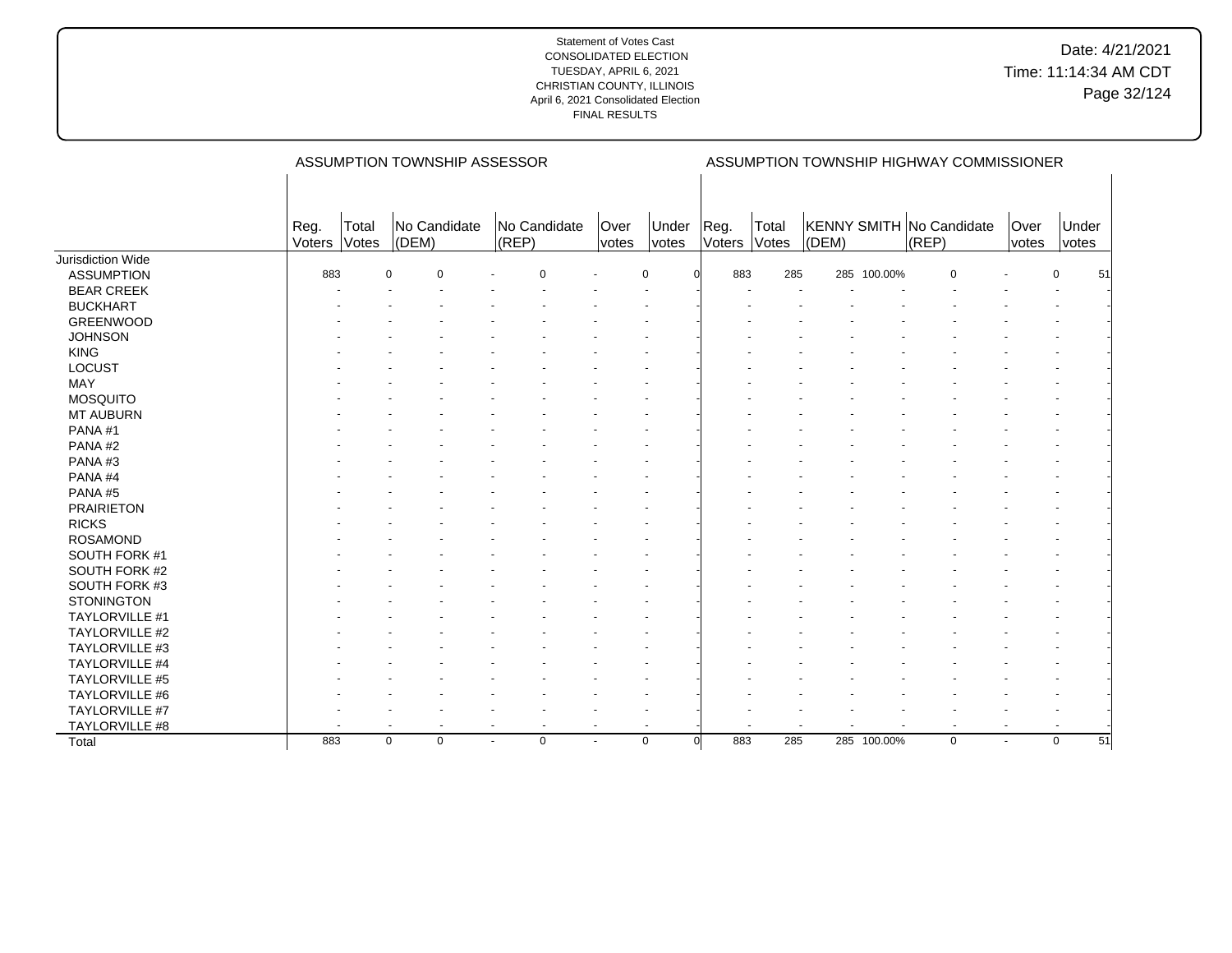# Date: 4/21/2021 Time: 11:14:34 AM CDT Page 33/124

|                       | ASSUMPTION TOWNSHIP TRUSTEE |                |                                  |        |                                 |        |                          |        |                      |        |                       |                          |                |     |
|-----------------------|-----------------------------|----------------|----------------------------------|--------|---------------------------------|--------|--------------------------|--------|----------------------|--------|-----------------------|--------------------------|----------------|-----|
|                       | Reg.<br>Voters              | Total<br>Votes | <b>JOHN</b><br>HOLTHAUS<br>(DEM) |        | <b>CURT</b><br>CORZINE<br>(DEM) |        | DARIN<br>DAMERY<br>(DEM) |        | DANIEL REED<br>(DEM) |        | No Candidate<br>(REP) | Over<br>votes            | Under<br>votes |     |
| Jurisdiction Wide     |                             |                |                                  |        |                                 |        |                          |        |                      |        |                       |                          |                |     |
| <b>ASSUMPTION</b>     | 883                         | 871            | 254                              | 29.16% | 228                             | 26.18% | 205                      | 23.54% | 184                  | 21.13% | O                     |                          | $\Omega$       | 473 |
| <b>BEAR CREEK</b>     |                             |                |                                  |        |                                 |        |                          |        |                      |        |                       |                          |                |     |
| <b>BUCKHART</b>       |                             |                |                                  |        |                                 |        |                          |        |                      |        |                       |                          |                |     |
| <b>GREENWOOD</b>      |                             |                |                                  |        |                                 |        |                          |        |                      |        |                       |                          |                |     |
| <b>JOHNSON</b>        |                             |                |                                  |        |                                 |        |                          |        |                      |        |                       |                          |                |     |
| <b>KING</b>           |                             |                |                                  |        |                                 |        |                          |        |                      |        |                       |                          |                |     |
| LOCUST                |                             |                |                                  |        |                                 |        |                          |        |                      |        |                       |                          |                |     |
| MAY                   |                             |                |                                  |        |                                 |        |                          |        |                      |        |                       |                          |                |     |
| <b>MOSQUITO</b>       |                             |                |                                  |        |                                 |        |                          |        |                      |        |                       |                          |                |     |
| MT AUBURN             |                             |                |                                  |        |                                 |        |                          |        |                      |        |                       |                          |                |     |
| PANA#1                |                             |                |                                  |        |                                 |        |                          |        |                      |        |                       |                          |                |     |
| PANA#2                |                             |                |                                  |        |                                 |        |                          |        |                      |        |                       |                          |                |     |
| PANA#3                |                             |                |                                  |        |                                 |        |                          |        |                      |        |                       |                          |                |     |
| PANA#4                |                             |                |                                  |        |                                 |        |                          |        |                      |        |                       |                          |                |     |
| PANA#5                |                             |                |                                  |        |                                 |        |                          |        |                      |        |                       |                          |                |     |
| <b>PRAIRIETON</b>     |                             |                |                                  |        |                                 |        |                          |        |                      |        |                       |                          |                |     |
| <b>RICKS</b>          |                             |                |                                  |        |                                 |        |                          |        |                      |        |                       |                          |                |     |
| <b>ROSAMOND</b>       |                             |                |                                  |        |                                 |        |                          |        |                      |        |                       |                          |                |     |
| SOUTH FORK #1         |                             |                |                                  |        |                                 |        |                          |        |                      |        |                       |                          |                |     |
| SOUTH FORK #2         |                             |                |                                  |        |                                 |        |                          |        |                      |        |                       |                          |                |     |
| SOUTH FORK #3         |                             |                |                                  |        |                                 |        |                          |        |                      |        |                       |                          |                |     |
| <b>STONINGTON</b>     |                             |                |                                  |        |                                 |        |                          |        |                      |        |                       |                          |                |     |
| TAYLORVILLE #1        |                             |                |                                  |        |                                 |        |                          |        |                      |        |                       |                          |                |     |
| TAYLORVILLE #2        |                             |                |                                  |        |                                 |        |                          |        |                      |        |                       |                          |                |     |
| TAYLORVILLE #3        |                             |                |                                  |        |                                 |        |                          |        |                      |        |                       |                          |                |     |
| TAYLORVILLE #4        |                             |                |                                  |        |                                 |        |                          |        |                      |        |                       |                          |                |     |
| <b>TAYLORVILLE #5</b> |                             |                |                                  |        |                                 |        |                          |        |                      |        |                       |                          |                |     |
| TAYLORVILLE #6        |                             |                |                                  |        |                                 |        |                          |        |                      |        |                       |                          |                |     |
| TAYLORVILLE #7        |                             |                |                                  |        |                                 |        |                          |        |                      |        |                       |                          |                |     |
| TAYLORVILLE #8        |                             |                |                                  |        |                                 |        |                          |        |                      |        |                       |                          |                |     |
| Total                 | 883                         | 871            | 254                              | 29.16% | 228                             | 26.18% | 205                      | 23.54% | 184                  | 21.13% | $\mathbf 0$           | $\overline{\phantom{a}}$ | $\mathbf 0$    | 473 |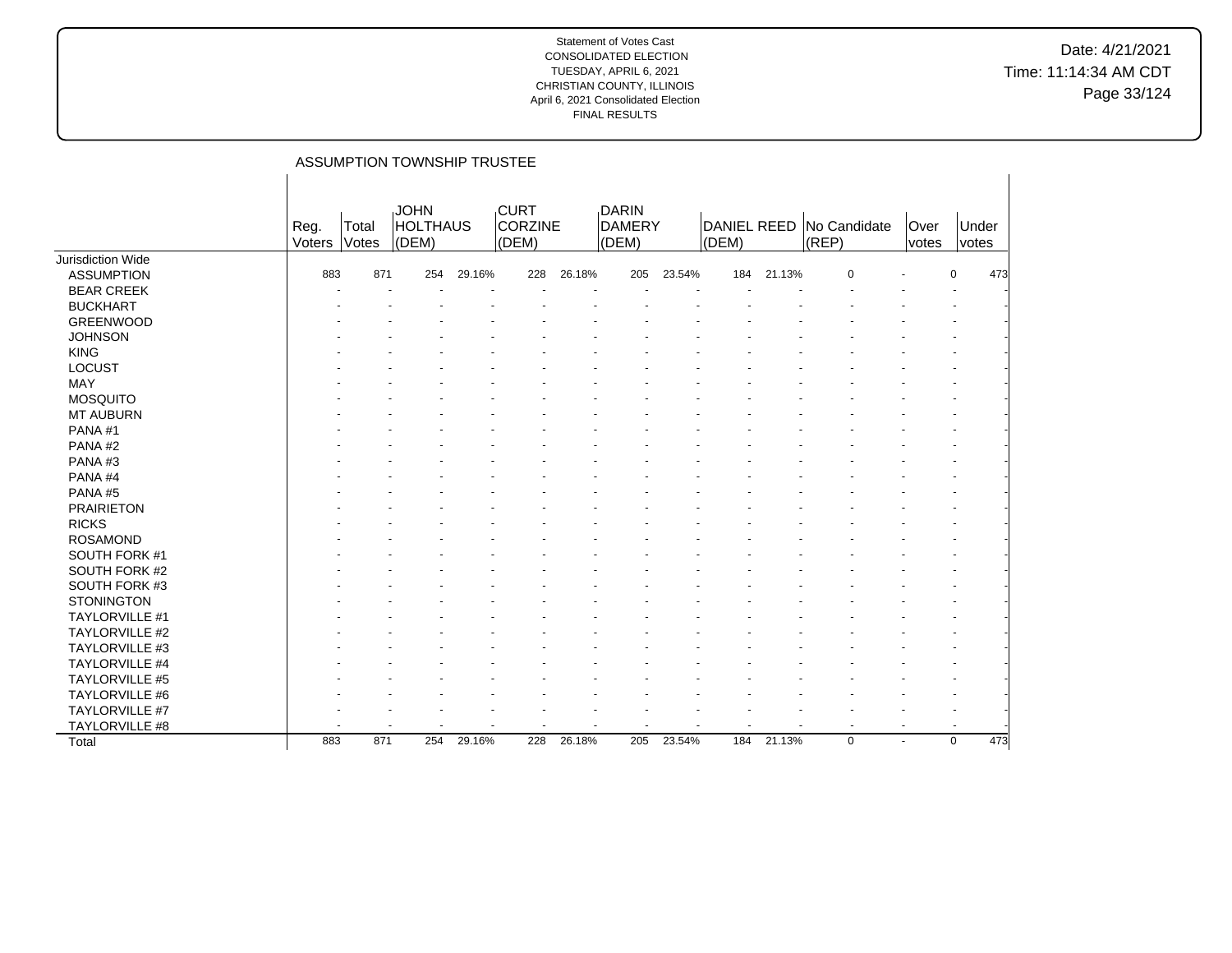|                       |                |                |                                     |            | BEAR CREEK TOWNSHIP SUPERVISOR |                      |                   |                |                 | BEAR CREEK TOWNSHIP CLERK            |            |                           |             |                      |                |    |
|-----------------------|----------------|----------------|-------------------------------------|------------|--------------------------------|----------------------|-------------------|----------------|-----------------|--------------------------------------|------------|---------------------------|-------------|----------------------|----------------|----|
|                       | Reg.<br>Voters | Total<br>Votes | CHAD D.<br><b>WATERMAN</b><br>(DEM) |            | No Candidate<br>(REP)          | Over<br><i>votes</i> | Under<br>votes    | Reg.<br>Voters | Total<br>Votes  | PAULA A.<br><b>WATERMAN</b><br>(DEM) |            | No Candidate<br>$ $ (REP) |             | Over<br><i>votes</i> | Under<br>votes |    |
| Jurisdiction Wide     |                |                |                                     |            |                                |                      |                   |                |                 |                                      |            |                           |             |                      |                |    |
| <b>ASSUMPTION</b>     |                |                |                                     |            |                                |                      |                   |                |                 |                                      |            |                           |             |                      |                |    |
| <b>BEAR CREEK</b>     | 360            | 77             |                                     | 77 100.00% |                                |                      | $\Omega$<br>13    | 360            | 76              |                                      | 76 100.00% |                           |             |                      | 0              | 14 |
| <b>BUCKHART</b>       |                |                |                                     |            |                                |                      |                   |                |                 |                                      |            |                           |             |                      |                |    |
| <b>GREENWOOD</b>      |                |                |                                     |            |                                |                      |                   |                |                 |                                      |            |                           |             |                      |                |    |
| <b>JOHNSON</b>        |                |                |                                     |            |                                |                      |                   |                |                 |                                      |            |                           |             |                      |                |    |
| <b>KING</b>           |                |                |                                     |            |                                |                      |                   |                |                 |                                      |            |                           |             |                      |                |    |
| LOCUST                |                |                |                                     |            |                                |                      |                   |                |                 |                                      |            |                           |             |                      |                |    |
| MAY                   |                |                |                                     |            |                                |                      |                   |                |                 |                                      |            |                           |             |                      |                |    |
| <b>MOSQUITO</b>       |                |                |                                     |            |                                |                      |                   |                |                 |                                      |            |                           |             |                      |                |    |
| <b>MT AUBURN</b>      |                |                |                                     |            |                                |                      |                   |                |                 |                                      |            |                           |             |                      |                |    |
| PANA#1                |                |                |                                     |            |                                |                      |                   |                |                 |                                      |            |                           |             |                      |                |    |
| PANA#2                |                |                |                                     |            |                                |                      |                   |                |                 |                                      |            |                           |             |                      |                |    |
| PANA#3                |                |                |                                     |            |                                |                      |                   |                |                 |                                      |            |                           |             |                      |                |    |
| PANA#4                |                |                |                                     |            |                                |                      |                   |                |                 |                                      |            |                           |             |                      |                |    |
| PANA#5                |                |                |                                     |            |                                |                      |                   |                |                 |                                      |            |                           |             |                      |                |    |
| <b>PRAIRIETON</b>     |                |                |                                     |            |                                |                      |                   |                |                 |                                      |            |                           |             |                      |                |    |
| <b>RICKS</b>          |                |                |                                     |            |                                |                      |                   |                |                 |                                      |            |                           |             |                      |                |    |
| <b>ROSAMOND</b>       |                |                |                                     |            |                                |                      |                   |                |                 |                                      |            |                           |             |                      |                |    |
| SOUTH FORK #1         |                |                |                                     |            |                                |                      |                   |                |                 |                                      |            |                           |             |                      |                |    |
| SOUTH FORK #2         |                |                |                                     |            |                                |                      |                   |                |                 |                                      |            |                           |             |                      |                |    |
| SOUTH FORK #3         |                |                |                                     |            |                                |                      |                   |                |                 |                                      |            |                           |             |                      |                |    |
| <b>STONINGTON</b>     |                |                |                                     |            |                                |                      |                   |                |                 |                                      |            |                           |             |                      |                |    |
| TAYLORVILLE #1        |                |                |                                     |            |                                |                      |                   |                |                 |                                      |            |                           |             |                      |                |    |
| <b>TAYLORVILLE #2</b> |                |                |                                     |            |                                |                      |                   |                |                 |                                      |            |                           |             |                      |                |    |
| TAYLORVILLE #3        |                |                |                                     |            |                                |                      |                   |                |                 |                                      |            |                           |             |                      |                |    |
| TAYLORVILLE #4        |                |                |                                     |            |                                |                      |                   |                |                 |                                      |            |                           |             |                      |                |    |
| TAYLORVILLE #5        |                |                |                                     |            |                                |                      |                   |                |                 |                                      |            |                           |             |                      |                |    |
| TAYLORVILLE #6        |                |                |                                     |            |                                |                      |                   |                |                 |                                      |            |                           |             |                      |                |    |
| TAYLORVILLE #7        |                |                |                                     |            |                                |                      |                   |                |                 |                                      |            |                           |             |                      |                |    |
| TAYLORVILLE #8        |                |                |                                     |            | ÷                              |                      |                   |                |                 |                                      |            |                           |             |                      |                |    |
| Total                 | 360            | 77             |                                     | 77 100.00% | $\mathbf 0$                    | $\sim$               | 13<br>$\mathbf 0$ | 360            | $\overline{76}$ |                                      | 76 100.00% |                           | $\mathbf 0$ | $\blacksquare$       | $\mathbf 0$    | 14 |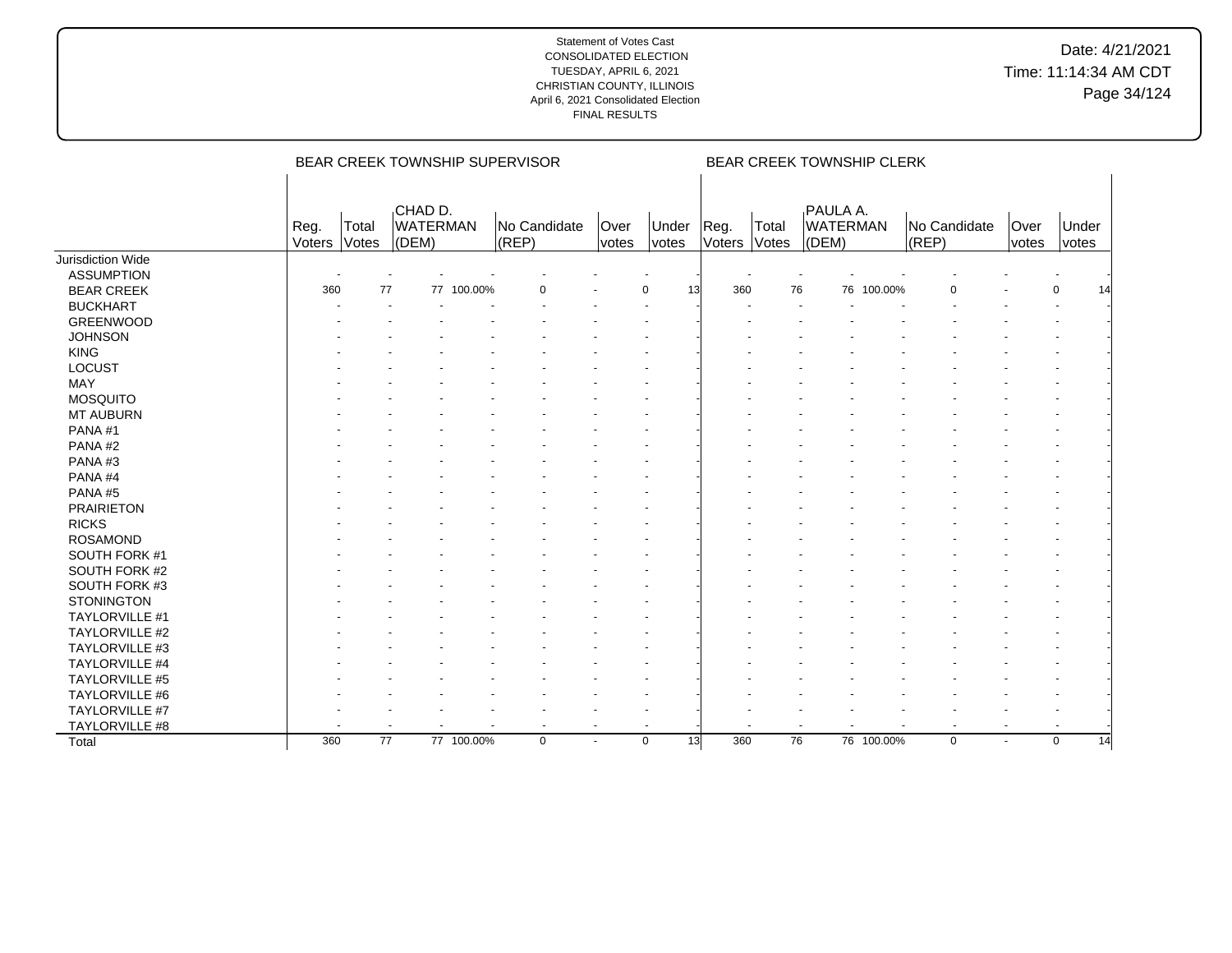Date: 4/21/2021 Time: 11:14:34 AM CDT Page 35/124

| BEAR CREEK TOWNSHIP HIGHWAY COMMISSIONER |  |
|------------------------------------------|--|
|------------------------------------------|--|

|                       | Reg.<br>Voters | Total<br>Votes | No Candidate<br>(DEM) |                | No Candidate<br>(REP)    | <b>DAVID</b><br><b>EGGIMANN</b><br>(IND) | Over<br>votes |          | Under<br>votes |
|-----------------------|----------------|----------------|-----------------------|----------------|--------------------------|------------------------------------------|---------------|----------|----------------|
| Jurisdiction Wide     |                |                |                       |                |                          |                                          |               |          |                |
| <b>ASSUMPTION</b>     |                |                |                       |                |                          |                                          |               |          |                |
| <b>BEAR CREEK</b>     | 360            | 85             | 0                     |                | $\mathbf 0$              | 85 100.00%                               |               | 0        | 5              |
| <b>BUCKHART</b>       |                |                |                       |                |                          |                                          |               |          |                |
| <b>GREENWOOD</b>      |                |                |                       |                |                          |                                          |               |          |                |
| <b>JOHNSON</b>        |                |                |                       |                |                          |                                          |               |          |                |
| <b>KING</b>           |                |                |                       |                |                          |                                          |               |          |                |
| <b>LOCUST</b>         |                |                |                       |                |                          |                                          |               |          |                |
| MAY                   |                |                |                       |                |                          |                                          |               |          |                |
| <b>MOSQUITO</b>       |                |                |                       |                |                          |                                          |               |          |                |
| <b>MT AUBURN</b>      |                |                |                       |                |                          |                                          |               |          |                |
| PANA#1                |                |                |                       |                |                          |                                          |               |          |                |
| PANA#2                |                |                |                       |                |                          |                                          |               |          |                |
| PANA#3                |                |                |                       |                |                          |                                          |               |          |                |
| PANA#4                |                |                |                       |                |                          |                                          |               |          |                |
| PANA#5                |                |                |                       |                |                          |                                          |               |          |                |
| <b>PRAIRIETON</b>     |                |                |                       |                |                          |                                          |               |          |                |
| <b>RICKS</b>          |                |                |                       |                |                          |                                          |               |          |                |
| <b>ROSAMOND</b>       |                |                |                       |                |                          |                                          |               |          |                |
| SOUTH FORK #1         |                |                |                       |                |                          |                                          |               |          |                |
| SOUTH FORK #2         |                |                |                       |                |                          |                                          |               |          |                |
| SOUTH FORK #3         |                |                |                       |                |                          |                                          |               |          |                |
| <b>STONINGTON</b>     |                |                |                       |                |                          |                                          |               |          |                |
| <b>TAYLORVILLE #1</b> |                |                |                       |                |                          |                                          |               |          |                |
| TAYLORVILLE #2        |                |                |                       |                |                          |                                          |               |          |                |
| TAYLORVILLE #3        |                |                |                       |                |                          |                                          |               |          |                |
| TAYLORVILLE #4        |                |                |                       |                |                          |                                          |               |          |                |
| TAYLORVILLE #5        |                |                |                       |                |                          |                                          |               |          |                |
| TAYLORVILLE #6        |                |                |                       |                |                          |                                          |               |          |                |
| <b>TAYLORVILLE #7</b> |                |                |                       |                |                          |                                          |               |          |                |
| TAYLORVILLE #8        |                |                |                       | $\overline{a}$ | $\overline{\phantom{a}}$ |                                          |               |          |                |
| Total                 | 360            | 85             | 0                     | $\overline{a}$ | $\mathbf 0$              | 85 100.00%<br>$\overline{a}$             |               | $\Omega$ | 5              |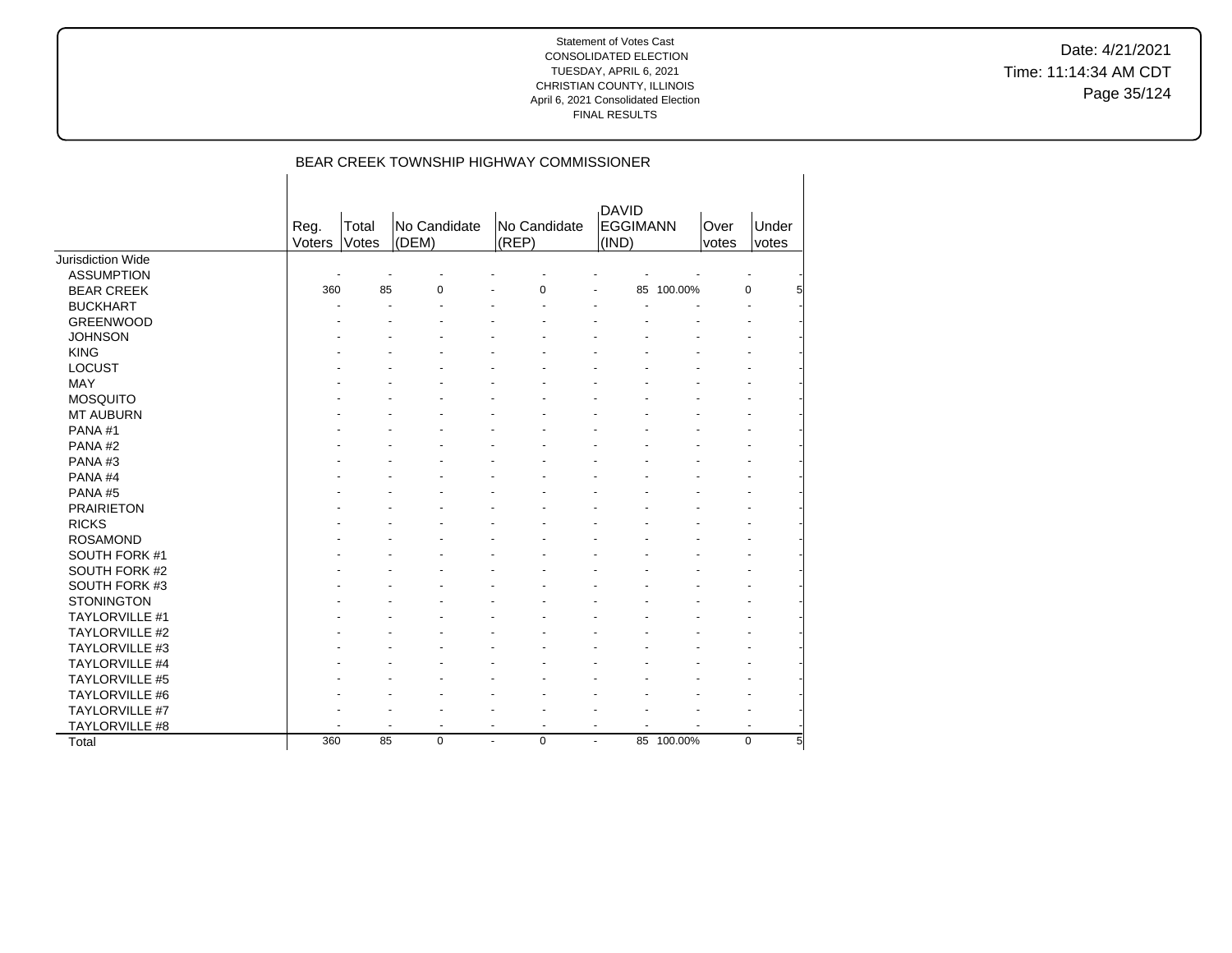Date: 4/21/2021 Time: 11:14:34 AM CDT Page 36/124

|                          | BEAR CREEK TOWNSHIP TRUSTEE      |     |                                    |        |            |        |                                         |        |                                     |        |               |                   |
|--------------------------|----------------------------------|-----|------------------------------------|--------|------------|--------|-----------------------------------------|--------|-------------------------------------|--------|---------------|-------------------|
|                          | Total<br>Reg.<br>Votes<br>Voters |     | <b>BONNIE JACK AMANDA</b><br>(DEM) |        | WEST (DEM) |        | <b>TYRONE</b><br><b>POLEON</b><br>(DEM) |        | ROBERT C.<br><b>WEMPLE</b><br>(REP) |        | Over<br>votes | Under<br>votes    |
| <b>Jurisdiction Wide</b> |                                  |     |                                    |        |            |        |                                         |        |                                     |        |               |                   |
| <b>ASSUMPTION</b>        |                                  |     |                                    |        |            |        |                                         |        |                                     |        |               |                   |
| <b>BEAR CREEK</b>        | 360                              | 287 | 72                                 | 25.09% | 70         | 24.39% | 75                                      | 26.13% | 70                                  | 24.39% |               | 0<br>73           |
| <b>BUCKHART</b>          |                                  |     |                                    |        |            |        |                                         |        |                                     |        |               |                   |
| <b>GREENWOOD</b>         |                                  |     |                                    |        |            |        |                                         |        |                                     |        |               |                   |
| <b>JOHNSON</b>           |                                  |     |                                    |        |            |        |                                         |        |                                     |        |               |                   |
| <b>KING</b>              |                                  |     |                                    |        |            |        |                                         |        |                                     |        |               |                   |
| <b>LOCUST</b>            |                                  |     |                                    |        |            |        |                                         |        |                                     |        |               |                   |
| <b>MAY</b>               |                                  |     |                                    |        |            |        |                                         |        |                                     |        |               |                   |
| <b>MOSQUITO</b>          |                                  |     |                                    |        |            |        |                                         |        |                                     |        |               |                   |
| <b>MT AUBURN</b>         |                                  |     |                                    |        |            |        |                                         |        |                                     |        |               |                   |
| PANA#1                   |                                  |     |                                    |        |            |        |                                         |        |                                     |        |               |                   |
| PANA#2                   |                                  |     |                                    |        |            |        |                                         |        |                                     |        |               |                   |
| PANA#3                   |                                  |     |                                    |        |            |        |                                         |        |                                     |        |               |                   |
| PANA#4                   |                                  |     |                                    |        |            |        |                                         |        |                                     |        |               |                   |
| PANA#5                   |                                  |     |                                    |        |            |        |                                         |        |                                     |        |               |                   |
| <b>PRAIRIETON</b>        |                                  |     |                                    |        |            |        |                                         |        |                                     |        |               |                   |
| <b>RICKS</b>             |                                  |     |                                    |        |            |        |                                         |        |                                     |        |               |                   |
| <b>ROSAMOND</b>          |                                  |     |                                    |        |            |        |                                         |        |                                     |        |               |                   |
| SOUTH FORK #1            |                                  |     |                                    |        |            |        |                                         |        |                                     |        |               |                   |
| SOUTH FORK #2            |                                  |     |                                    |        |            |        |                                         |        |                                     |        |               |                   |
| SOUTH FORK #3            |                                  |     |                                    |        |            |        |                                         |        |                                     |        |               |                   |
| <b>STONINGTON</b>        |                                  |     |                                    |        |            |        |                                         |        |                                     |        |               |                   |
| TAYLORVILLE #1           |                                  |     |                                    |        |            |        |                                         |        |                                     |        |               |                   |
| TAYLORVILLE #2           |                                  |     |                                    |        |            |        |                                         |        |                                     |        |               |                   |
| TAYLORVILLE #3           |                                  |     |                                    |        |            |        |                                         |        |                                     |        |               |                   |
| TAYLORVILLE #4           |                                  |     |                                    |        |            |        |                                         |        |                                     |        |               |                   |
| <b>TAYLORVILLE #5</b>    |                                  |     |                                    |        |            |        |                                         |        |                                     |        |               |                   |
| TAYLORVILLE #6           |                                  |     |                                    |        |            |        |                                         |        |                                     |        |               |                   |
| TAYLORVILLE #7           |                                  |     |                                    |        |            |        |                                         |        |                                     |        |               |                   |
| TAYLORVILLE #8           |                                  |     |                                    |        |            |        |                                         |        |                                     |        |               |                   |
| Total                    | 360                              | 287 | 72                                 | 25.09% | 70         | 24.39% | 75                                      | 26.13% | 70                                  | 24.39% |               | 73<br>$\mathbf 0$ |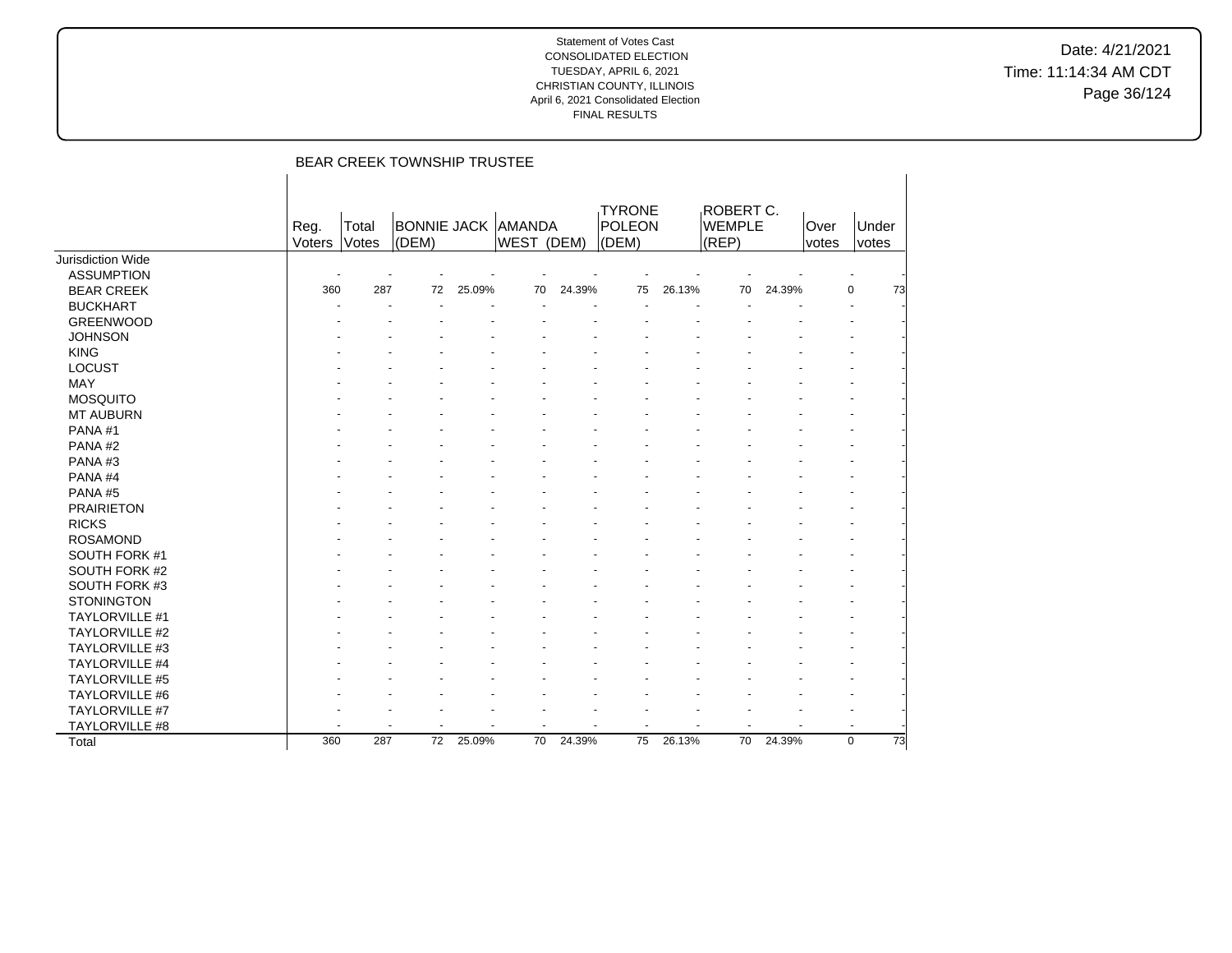|                       |                | <b>BUCKHART TOWNSHIP SUPERVISOR</b> |                                             |             |                       |               |                   |                |                | <b>BUCKHART TOWNSHIP CLERK</b> |                                       |             |               |                   |
|-----------------------|----------------|-------------------------------------|---------------------------------------------|-------------|-----------------------|---------------|-------------------|----------------|----------------|--------------------------------|---------------------------------------|-------------|---------------|-------------------|
|                       | Reg.<br>Voters | Total<br>Votes                      | <b>NANCY</b><br><b>WHITLOW</b><br>$ $ (REP) |             | No Candidate<br>(DEM) | Over<br>votes | Under<br>votes    | Reg.<br>Voters | Total<br>Votes | No Candidate<br>$ $ (REP)      | <b>JANA</b><br><b>SEATON</b><br>(DEM) |             | Over<br>votes | Under<br>votes    |
| Jurisdiction Wide     |                |                                     |                                             |             |                       |               |                   |                |                |                                |                                       |             |               |                   |
| <b>ASSUMPTION</b>     |                |                                     |                                             |             |                       |               |                   |                |                |                                |                                       |             |               |                   |
| <b>BEAR CREEK</b>     |                |                                     |                                             |             |                       |               |                   |                |                |                                |                                       |             |               |                   |
| <b>BUCKHART</b>       | 1232           | 355                                 | 355                                         | 100.00%     |                       |               | 56<br>$\Omega$    | 1232           | 324            | $\Omega$                       | 324                                   | 100.00%     |               | 0<br>87           |
| <b>GREENWOOD</b>      |                |                                     |                                             |             |                       |               |                   |                |                |                                |                                       |             |               |                   |
| <b>JOHNSON</b>        |                |                                     |                                             |             |                       |               |                   |                |                |                                |                                       |             |               |                   |
| <b>KING</b>           |                |                                     |                                             |             |                       |               |                   |                |                |                                |                                       |             |               |                   |
| LOCUST                |                |                                     |                                             |             |                       |               |                   |                |                |                                |                                       |             |               |                   |
| MAY                   |                |                                     |                                             |             |                       |               |                   |                |                |                                |                                       |             |               |                   |
| <b>MOSQUITO</b>       |                |                                     |                                             |             |                       |               |                   |                |                |                                |                                       |             |               |                   |
| <b>MT AUBURN</b>      |                |                                     |                                             |             |                       |               |                   |                |                |                                |                                       |             |               |                   |
| PANA#1                |                |                                     |                                             |             |                       |               |                   |                |                |                                |                                       |             |               |                   |
| PANA#2                |                |                                     |                                             |             |                       |               |                   |                |                |                                |                                       |             |               |                   |
| PANA#3                |                |                                     |                                             |             |                       |               |                   |                |                |                                |                                       |             |               |                   |
| PANA#4                |                |                                     |                                             |             |                       |               |                   |                |                |                                |                                       |             |               |                   |
| PANA#5                |                |                                     |                                             |             |                       |               |                   |                |                |                                |                                       |             |               |                   |
| <b>PRAIRIETON</b>     |                |                                     |                                             |             |                       |               |                   |                |                |                                |                                       |             |               |                   |
| <b>RICKS</b>          |                |                                     |                                             |             |                       |               |                   |                |                |                                |                                       |             |               |                   |
| <b>ROSAMOND</b>       |                |                                     |                                             |             |                       |               |                   |                |                |                                |                                       |             |               |                   |
| SOUTH FORK #1         |                |                                     |                                             |             |                       |               |                   |                |                |                                |                                       |             |               |                   |
| SOUTH FORK #2         |                |                                     |                                             |             |                       |               |                   |                |                |                                |                                       |             |               |                   |
| SOUTH FORK #3         |                |                                     |                                             |             |                       |               |                   |                |                |                                |                                       |             |               |                   |
| <b>STONINGTON</b>     |                |                                     |                                             |             |                       |               |                   |                |                |                                |                                       |             |               |                   |
| TAYLORVILLE #1        |                |                                     |                                             |             |                       |               |                   |                |                |                                |                                       |             |               |                   |
| <b>TAYLORVILLE #2</b> |                |                                     |                                             |             |                       |               |                   |                |                |                                |                                       |             |               |                   |
| TAYLORVILLE #3        |                |                                     |                                             |             |                       |               |                   |                |                |                                |                                       |             |               |                   |
| TAYLORVILLE #4        |                |                                     |                                             |             |                       |               |                   |                |                |                                |                                       |             |               |                   |
| TAYLORVILLE #5        |                |                                     |                                             |             |                       |               |                   |                |                |                                |                                       |             |               |                   |
| TAYLORVILLE #6        |                |                                     |                                             |             |                       |               |                   |                |                |                                |                                       |             |               |                   |
| TAYLORVILLE #7        |                |                                     |                                             |             |                       |               |                   |                |                |                                |                                       |             |               |                   |
| TAYLORVILLE #8        |                |                                     |                                             |             | $\overline{a}$        |               |                   |                |                | $\overline{\phantom{a}}$       | $\overline{\phantom{a}}$              |             |               |                   |
| Total                 | 1232           | 355                                 |                                             | 355 100.00% | $\mathbf 0$           | $\sim$        | 56<br>$\mathbf 0$ | 1232           | 324            | $\mathbf 0$                    | $\overline{\phantom{a}}$              | 324 100.00% |               | $\mathbf 0$<br>87 |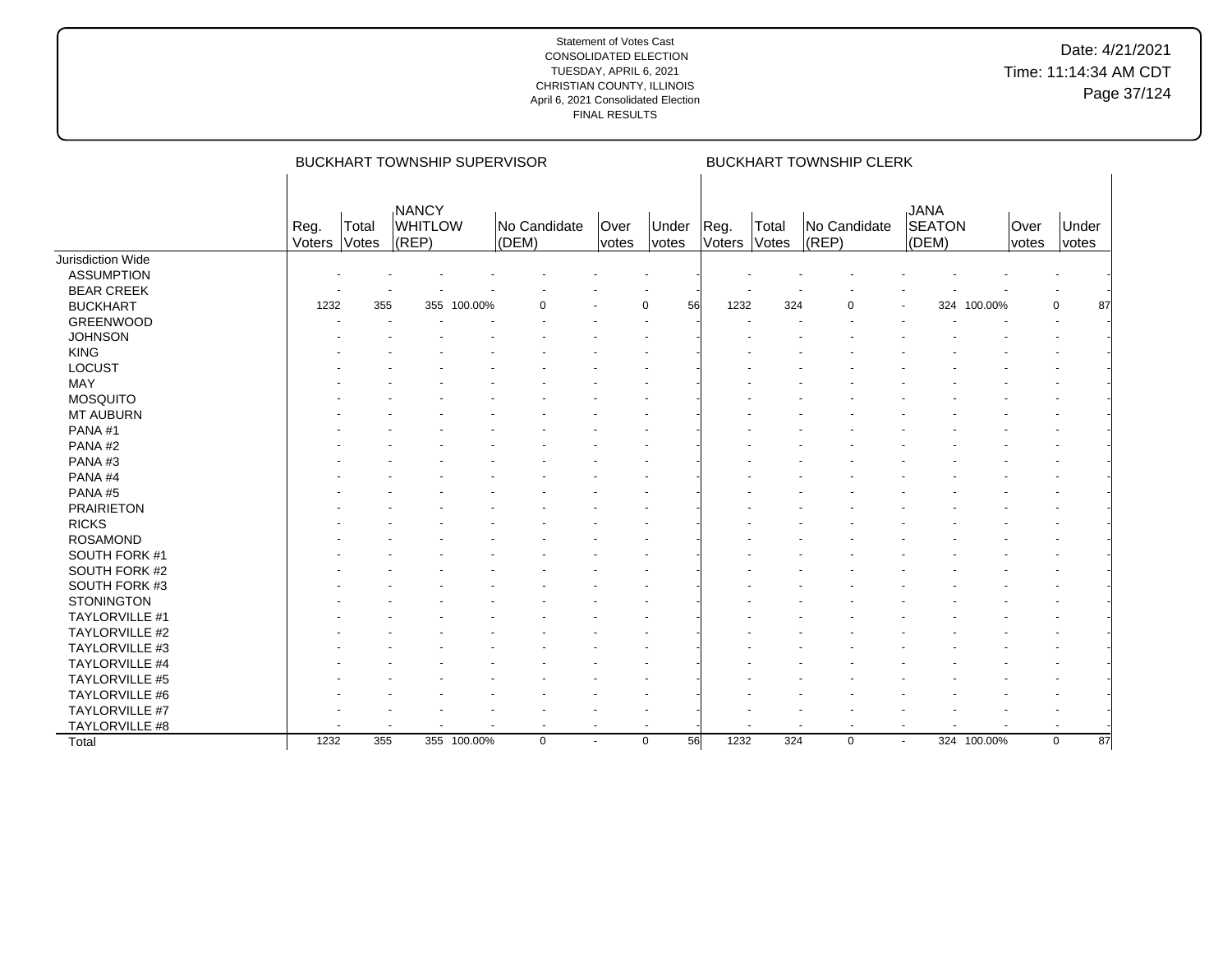Date: 4/21/2021 Time: 11:14:34 AM CDT Page 38/124

## BUCKHART TOWNSHIP ASSESSOR

|                       | Reg.<br>Voters | Total<br>Votes | No Candidate<br>(REP) |    | No Candidate<br>(DEM) | Over<br>votes | Under<br>votes       |
|-----------------------|----------------|----------------|-----------------------|----|-----------------------|---------------|----------------------|
| Jurisdiction Wide     |                |                |                       |    |                       |               |                      |
| <b>ASSUMPTION</b>     |                |                |                       |    |                       |               |                      |
| <b>BEAR CREEK</b>     |                |                |                       |    |                       |               |                      |
| <b>BUCKHART</b>       | 1232           | $\mathbf 0$    | 0                     |    | 0                     |               | 0<br>0               |
| <b>GREENWOOD</b>      |                |                |                       |    |                       |               |                      |
| <b>JOHNSON</b>        |                |                |                       |    |                       |               |                      |
| <b>KING</b>           |                |                |                       |    |                       |               |                      |
| <b>LOCUST</b>         |                |                |                       |    |                       |               |                      |
| <b>MAY</b>            |                |                |                       |    |                       |               |                      |
| <b>MOSQUITO</b>       |                |                |                       |    |                       |               |                      |
| <b>MT AUBURN</b>      |                |                |                       |    |                       |               |                      |
| PANA#1                |                |                |                       |    |                       |               |                      |
| PANA#2                |                |                |                       |    |                       |               |                      |
| PANA#3                |                |                |                       |    |                       |               |                      |
| PANA <sub>#4</sub>    |                |                |                       |    |                       |               |                      |
| PANA#5                |                |                |                       |    |                       |               |                      |
| <b>PRAIRIETON</b>     |                |                |                       |    |                       |               |                      |
| <b>RICKS</b>          |                |                |                       |    |                       |               |                      |
| <b>ROSAMOND</b>       |                |                |                       |    |                       |               |                      |
| SOUTH FORK #1         |                |                |                       |    |                       |               |                      |
| SOUTH FORK #2         |                |                |                       |    |                       |               |                      |
| SOUTH FORK #3         |                |                |                       |    |                       |               |                      |
| <b>STONINGTON</b>     |                |                |                       |    |                       |               |                      |
| TAYLORVILLE #1        |                |                |                       |    |                       |               |                      |
| <b>TAYLORVILLE #2</b> |                |                |                       |    |                       |               |                      |
| <b>TAYLORVILLE #3</b> |                |                |                       |    |                       |               |                      |
| <b>TAYLORVILLE #4</b> |                |                |                       |    |                       |               |                      |
| <b>TAYLORVILLE #5</b> |                |                |                       |    |                       |               |                      |
| <b>TAYLORVILLE #6</b> |                |                |                       |    |                       |               |                      |
| <b>TAYLORVILLE #7</b> |                |                |                       |    |                       |               |                      |
| <b>TAYLORVILLE #8</b> |                |                |                       |    |                       |               |                      |
| Total                 | 1232           | $\Omega$       | $\Omega$              | ä, | $\Omega$              | ٠             | $\Omega$<br>$\Omega$ |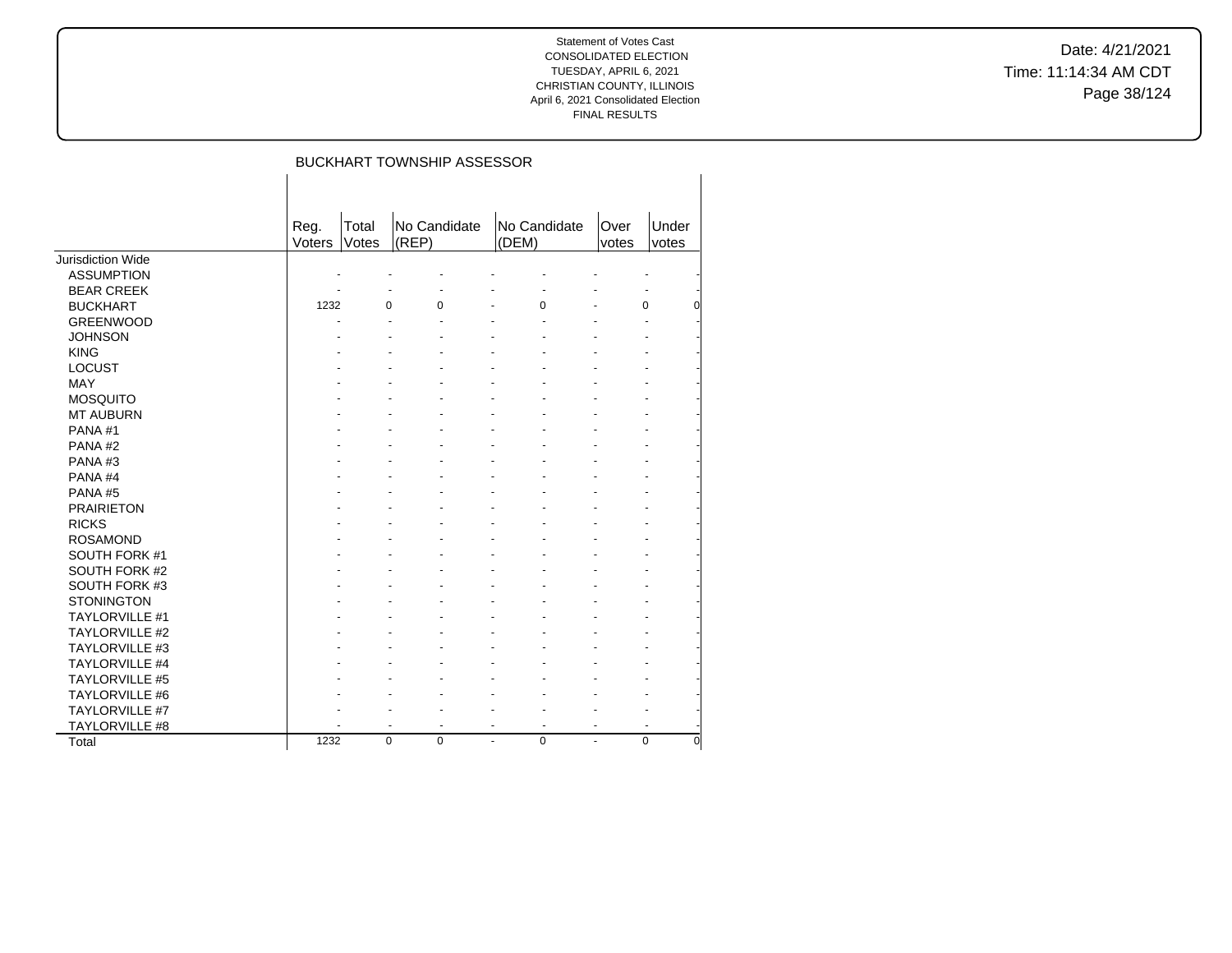Date: 4/21/2021 Time: 11:14:34 AM CDT Page 39/124

|                       |                |                | BUCKHART TOWNSHIP HIGHWAY COMMISSIONER |        |                                        |        |                                   |       |                                 |       |               |                  |
|-----------------------|----------------|----------------|----------------------------------------|--------|----------------------------------------|--------|-----------------------------------|-------|---------------------------------|-------|---------------|------------------|
|                       | Reg.<br>Voters | Total<br>Votes | LANCE<br><b>THOMAS</b><br>(REP)        |        | <b>BLAKE</b><br><b>SEATON</b><br>(DEM) |        | (ED) EDGAR<br>L. VanDORN<br>(IND) |       | <b>WALTER M.</b><br>HOMEIER (W) |       | Over<br>votes | Under<br>votes   |
| Jurisdiction Wide     |                |                |                                        |        |                                        |        |                                   |       |                                 |       |               |                  |
| <b>ASSUMPTION</b>     |                |                |                                        |        |                                        |        |                                   |       |                                 |       |               |                  |
| <b>BEAR CREEK</b>     |                |                |                                        |        |                                        |        |                                   |       |                                 |       |               |                  |
| <b>BUCKHART</b>       | 1232           | 405            | 159                                    | 39.26% | 167                                    | 41.23% | 40                                | 9.88% | 39                              | 9.63% |               | 0                |
| <b>GREENWOOD</b>      |                |                |                                        |        |                                        |        |                                   |       |                                 |       |               |                  |
| <b>JOHNSON</b>        |                |                |                                        |        |                                        |        |                                   |       |                                 |       |               |                  |
| <b>KING</b>           |                |                |                                        |        |                                        |        |                                   |       |                                 |       |               |                  |
| <b>LOCUST</b>         |                |                |                                        |        |                                        |        |                                   |       |                                 |       |               |                  |
| MAY                   |                |                |                                        |        |                                        |        |                                   |       |                                 |       |               |                  |
| <b>MOSQUITO</b>       |                |                |                                        |        |                                        |        |                                   |       |                                 |       |               |                  |
| <b>MT AUBURN</b>      |                |                |                                        |        |                                        |        |                                   |       |                                 |       |               |                  |
| PANA#1                |                |                |                                        |        |                                        |        |                                   |       |                                 |       |               |                  |
| PANA#2                |                |                |                                        |        |                                        |        |                                   |       |                                 |       |               |                  |
| PANA#3                |                |                |                                        |        |                                        |        |                                   |       |                                 |       |               |                  |
| PANA#4                |                |                |                                        |        |                                        |        |                                   |       |                                 |       |               |                  |
| PANA#5                |                |                |                                        |        |                                        |        |                                   |       |                                 |       |               |                  |
| <b>PRAIRIETON</b>     |                |                |                                        |        |                                        |        |                                   |       |                                 |       |               |                  |
| <b>RICKS</b>          |                |                |                                        |        |                                        |        |                                   |       |                                 |       |               |                  |
| <b>ROSAMOND</b>       |                |                |                                        |        |                                        |        |                                   |       |                                 |       |               |                  |
| SOUTH FORK #1         |                |                |                                        |        |                                        |        |                                   |       |                                 |       |               |                  |
| SOUTH FORK #2         |                |                |                                        |        |                                        |        |                                   |       |                                 |       |               |                  |
| SOUTH FORK #3         |                |                |                                        |        |                                        |        |                                   |       |                                 |       |               |                  |
| <b>STONINGTON</b>     |                |                |                                        |        |                                        |        |                                   |       |                                 |       |               |                  |
| TAYLORVILLE #1        |                |                |                                        |        |                                        |        |                                   |       |                                 |       |               |                  |
| <b>TAYLORVILLE #2</b> |                |                |                                        |        |                                        |        |                                   |       |                                 |       |               |                  |
| <b>TAYLORVILLE #3</b> |                |                |                                        |        |                                        |        |                                   |       |                                 |       |               |                  |
| <b>TAYLORVILLE #4</b> |                |                |                                        |        |                                        |        |                                   |       |                                 |       |               |                  |
| <b>TAYLORVILLE #5</b> |                |                |                                        |        |                                        |        |                                   |       |                                 |       |               |                  |
| <b>TAYLORVILLE #6</b> |                |                |                                        |        |                                        |        |                                   |       |                                 |       |               |                  |
| TAYLORVILLE #7        |                |                |                                        |        |                                        |        |                                   |       |                                 |       |               |                  |
| TAYLORVILLE #8        |                |                |                                        |        |                                        |        |                                   |       |                                 |       |               |                  |
| Total                 | 1232           | 405            | 159                                    | 39.26% | 167                                    | 41.23% | 40                                | 9.88% | 39                              | 9.63% |               | $\mathbf 0$<br>6 |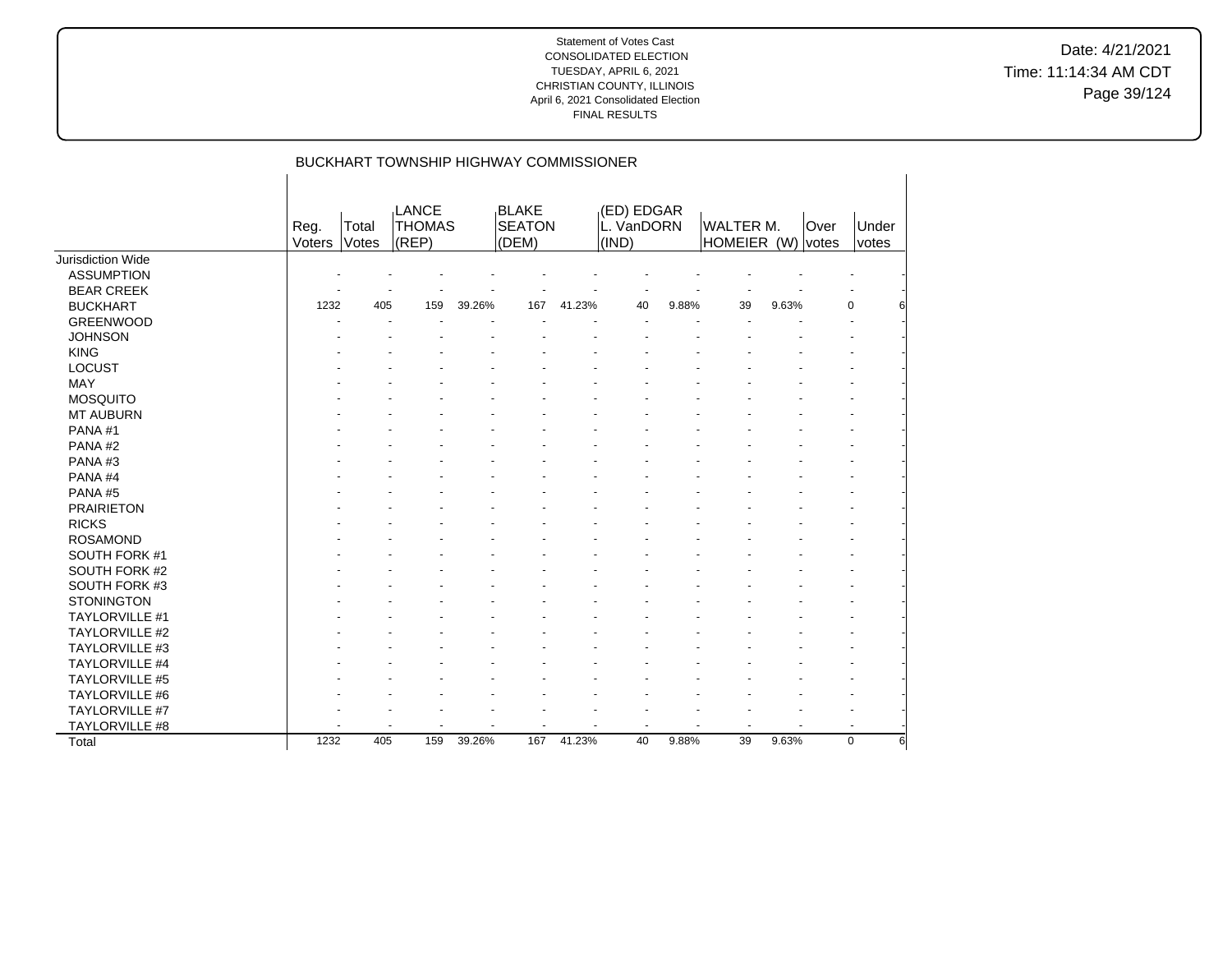Date: 4/21/2021 Time: 11:14:34 AM CDT Page 40/124

|                          | <b>BUCKHART TOWNSHIP TRUSTEE</b> |                |                                            |        |                                       |        |                                    |        |                                 |        |               |                    |
|--------------------------|----------------------------------|----------------|--------------------------------------------|--------|---------------------------------------|--------|------------------------------------|--------|---------------------------------|--------|---------------|--------------------|
|                          | Reg.<br>Voters                   | Total<br>Votes | <b>BRUCE</b><br><b>BROCKELSBY</b><br>(REP) |        | <b>JAMES</b><br><b>DOWDY</b><br>(REP) |        | KATHLEEN<br><b>HEDDEN</b><br>(REP) |        | KYLE<br><b>KOCUREK</b><br>(DEM) |        | Over<br>votes | Under<br>votes     |
| <b>Jurisdiction Wide</b> |                                  |                |                                            |        |                                       |        |                                    |        |                                 |        |               |                    |
| <b>ASSUMPTION</b>        |                                  |                |                                            |        |                                       |        |                                    |        |                                 |        |               |                    |
| <b>BEAR CREEK</b>        |                                  |                |                                            |        |                                       |        |                                    |        |                                 |        |               |                    |
| <b>BUCKHART</b>          | 1232                             | 1112           | 312                                        | 28.06% | 279                                   | 25.09% | 300                                | 26.98% | 221                             | 19.87% |               | 532<br>0           |
| <b>GREENWOOD</b>         |                                  |                |                                            |        |                                       |        |                                    |        |                                 |        |               |                    |
| <b>JOHNSON</b>           |                                  |                |                                            |        |                                       |        |                                    |        |                                 |        |               |                    |
| <b>KING</b>              |                                  |                |                                            |        |                                       |        |                                    |        |                                 |        |               |                    |
| <b>LOCUST</b>            |                                  |                |                                            |        |                                       |        |                                    |        |                                 |        |               |                    |
| MAY                      |                                  |                |                                            |        |                                       |        |                                    |        |                                 |        |               |                    |
| <b>MOSQUITO</b>          |                                  |                |                                            |        |                                       |        |                                    |        |                                 |        |               |                    |
| <b>MT AUBURN</b>         |                                  |                |                                            |        |                                       |        |                                    |        |                                 |        |               |                    |
| PANA#1                   |                                  |                |                                            |        |                                       |        |                                    |        |                                 |        |               |                    |
| PANA#2                   |                                  |                |                                            |        |                                       |        |                                    |        |                                 |        |               |                    |
| PANA#3                   |                                  |                |                                            |        |                                       |        |                                    |        |                                 |        |               |                    |
| PANA#4                   |                                  |                |                                            |        |                                       |        |                                    |        |                                 |        |               |                    |
| PANA#5                   |                                  |                |                                            |        |                                       |        |                                    |        |                                 |        |               |                    |
| <b>PRAIRIETON</b>        |                                  |                |                                            |        |                                       |        |                                    |        |                                 |        |               |                    |
| <b>RICKS</b>             |                                  |                |                                            |        |                                       |        |                                    |        |                                 |        |               |                    |
| <b>ROSAMOND</b>          |                                  |                |                                            |        |                                       |        |                                    |        |                                 |        |               |                    |
| SOUTH FORK #1            |                                  |                |                                            |        |                                       |        |                                    |        |                                 |        |               |                    |
| SOUTH FORK #2            |                                  |                |                                            |        |                                       |        |                                    |        |                                 |        |               |                    |
| SOUTH FORK #3            |                                  |                |                                            |        |                                       |        |                                    |        |                                 |        |               |                    |
| <b>STONINGTON</b>        |                                  |                |                                            |        |                                       |        |                                    |        |                                 |        |               |                    |
| TAYLORVILLE #1           |                                  |                |                                            |        |                                       |        |                                    |        |                                 |        |               |                    |
| TAYLORVILLE #2           |                                  |                |                                            |        |                                       |        |                                    |        |                                 |        |               |                    |
| TAYLORVILLE #3           |                                  |                |                                            |        |                                       |        |                                    |        |                                 |        |               |                    |
| TAYLORVILLE #4           |                                  |                |                                            |        |                                       |        |                                    |        |                                 |        |               |                    |
| <b>TAYLORVILLE #5</b>    |                                  |                |                                            |        |                                       |        |                                    |        |                                 |        |               |                    |
| TAYLORVILLE #6           |                                  |                |                                            |        |                                       |        |                                    |        |                                 |        |               |                    |
| TAYLORVILLE #7           |                                  |                |                                            |        |                                       |        |                                    |        |                                 |        |               |                    |
| TAYLORVILLE #8           |                                  |                |                                            |        |                                       |        |                                    |        |                                 |        |               |                    |
| Total                    | 1232                             | 1112           | 312                                        | 28.06% | 279                                   | 25.09% | 300                                | 26.98% | 221                             | 19.87% |               | 532<br>$\mathbf 0$ |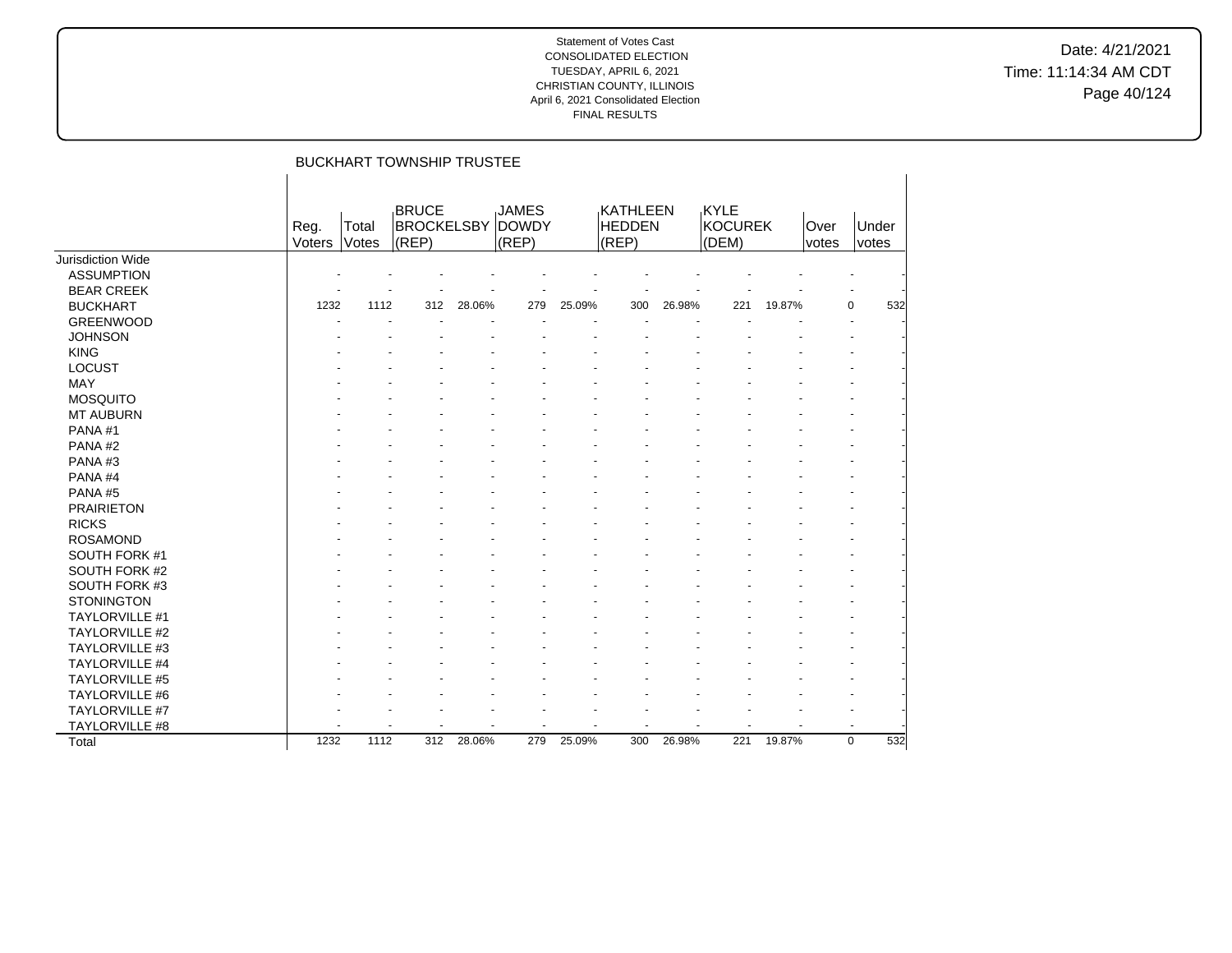Date: 4/21/2021 Time: 11:14:34 AM CDT Page 41/124

|                       |        | <b>GREENWOOD TOWNSHIP SUPERVISOR</b> |                |         |             |   |        |       | <b>GREENWOOD TOWNSHIP CLERK</b> |            |       |             |   |
|-----------------------|--------|--------------------------------------|----------------|---------|-------------|---|--------|-------|---------------------------------|------------|-------|-------------|---|
|                       |        |                                      |                |         |             |   |        |       |                                 |            |       |             |   |
|                       |        |                                      |                |         |             |   |        |       | CARL                            |            |       |             |   |
|                       |        | Total                                | <b>DOROTHY</b> | Over    |             |   |        |       | KETTELKAMP                      |            |       | Under       |   |
|                       | Reg.   |                                      |                |         | Under       |   | Reg.   | Total |                                 |            | Over  |             |   |
|                       | Voters | Votes                                | BOYD (REP)     | votes   | votes       |   | Voters | Votes | (REP)                           |            | votes | votes       |   |
| Jurisdiction Wide     |        |                                      |                |         |             |   |        |       |                                 |            |       |             |   |
| <b>ASSUMPTION</b>     |        |                                      |                |         |             |   |        |       |                                 |            |       |             |   |
| <b>BEAR CREEK</b>     |        |                                      |                |         |             |   |        |       |                                 |            |       |             |   |
| <b>BUCKHART</b>       |        |                                      |                |         |             |   |        |       |                                 |            |       |             |   |
| <b>GREENWOOD</b>      | 142    | 40                                   | 40             | 100.00% | 0           | 6 | 142    | 40    |                                 | 40 100.00% |       | $\Omega$    | 6 |
| <b>JOHNSON</b>        |        |                                      |                |         |             |   |        |       |                                 |            |       |             |   |
| <b>KING</b>           |        |                                      |                |         |             |   |        |       |                                 |            |       |             |   |
| <b>LOCUST</b>         |        |                                      |                |         |             |   |        |       |                                 |            |       |             |   |
| <b>MAY</b>            |        |                                      |                |         |             |   |        |       |                                 |            |       |             |   |
| <b>MOSQUITO</b>       |        |                                      |                |         |             |   |        |       |                                 |            |       |             |   |
| <b>MT AUBURN</b>      |        |                                      |                |         |             |   |        |       |                                 |            |       |             |   |
| PANA#1                |        |                                      |                |         |             |   |        |       |                                 |            |       |             |   |
| PANA#2                |        |                                      |                |         |             |   |        |       |                                 |            |       |             |   |
| PANA#3                |        |                                      |                |         |             |   |        |       |                                 |            |       |             |   |
| PANA#4                |        |                                      |                |         |             |   |        |       |                                 |            |       |             |   |
| PANA#5                |        |                                      |                |         |             |   |        |       |                                 |            |       |             |   |
| <b>PRAIRIETON</b>     |        |                                      |                |         |             |   |        |       |                                 |            |       |             |   |
| <b>RICKS</b>          |        |                                      |                |         |             |   |        |       |                                 |            |       |             |   |
| <b>ROSAMOND</b>       |        |                                      |                |         |             |   |        |       |                                 |            |       |             |   |
| SOUTH FORK #1         |        |                                      |                |         |             |   |        |       |                                 |            |       |             |   |
| SOUTH FORK #2         |        |                                      |                |         |             |   |        |       |                                 |            |       |             |   |
| SOUTH FORK #3         |        |                                      |                |         |             |   |        |       |                                 |            |       |             |   |
| <b>STONINGTON</b>     |        |                                      |                |         |             |   |        |       |                                 |            |       |             |   |
| TAYLORVILLE #1        |        |                                      |                |         |             |   |        |       |                                 |            |       |             |   |
| TAYLORVILLE #2        |        |                                      |                |         |             |   |        |       |                                 |            |       |             |   |
| TAYLORVILLE #3        |        |                                      |                |         |             |   |        |       |                                 |            |       |             |   |
|                       |        |                                      |                |         |             |   |        |       |                                 |            |       |             |   |
| <b>TAYLORVILLE #4</b> |        |                                      |                |         |             |   |        |       |                                 |            |       |             |   |
| TAYLORVILLE #5        |        |                                      |                |         |             |   |        |       |                                 |            |       |             |   |
| TAYLORVILLE #6        |        |                                      |                |         |             |   |        |       |                                 |            |       |             |   |
| TAYLORVILLE #7        |        |                                      |                |         |             |   |        |       |                                 |            |       |             |   |
| TAYLORVILLE #8        |        |                                      |                |         |             |   |        |       |                                 |            |       |             |   |
| Total                 | 142    | 40                                   | 40 100.00%     |         | $\mathbf 0$ | 6 | 142    | 40    |                                 | 40 100.00% |       | $\mathbf 0$ |   |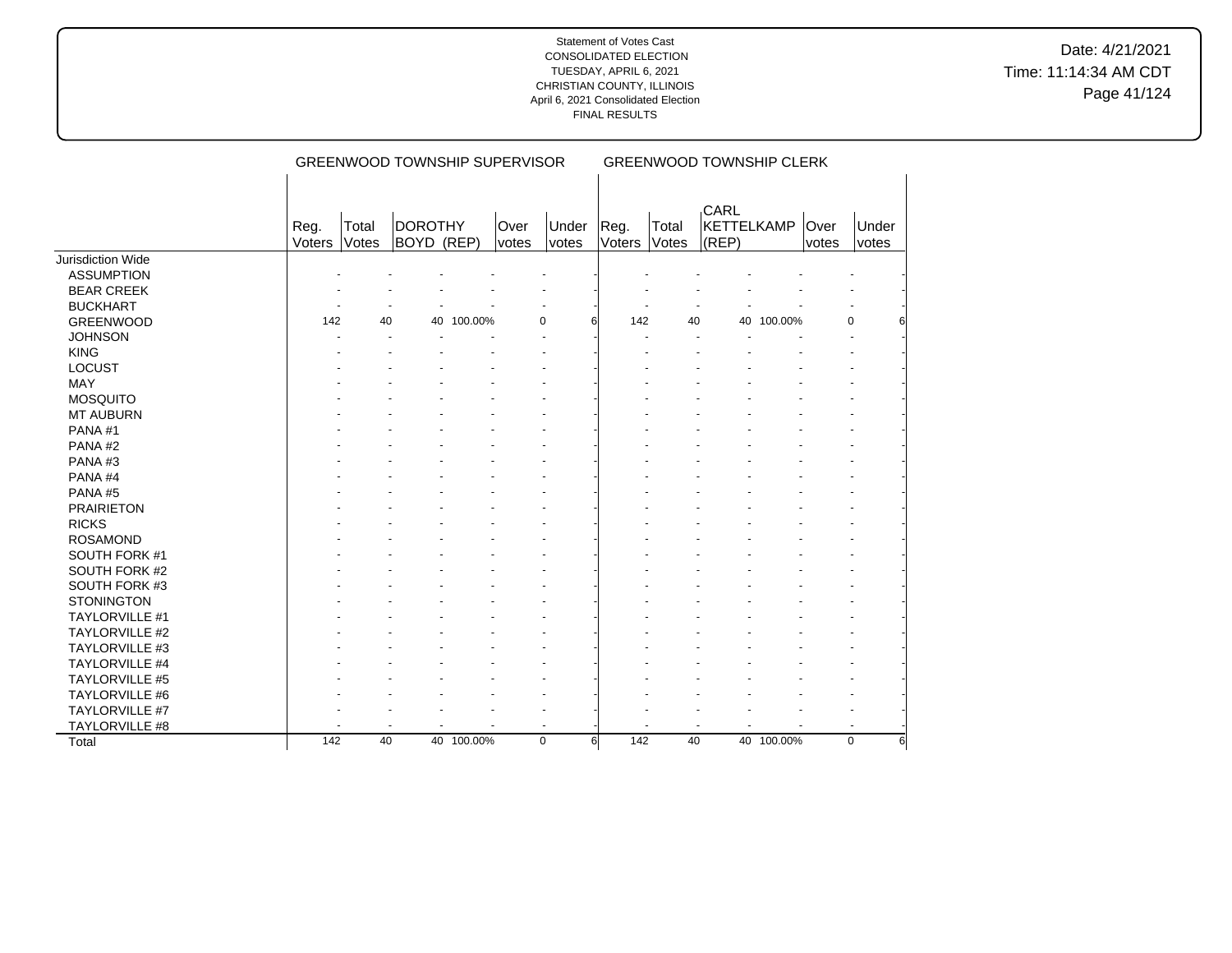Date: 4/21/2021 Time: 11:14:34 AM CDT Page 42/124

|                          |                | <b>GREENWOOD TOWNSHIP HIGHWAY</b><br><b>COMMISSIONER</b> |                                           |            |               |                |
|--------------------------|----------------|----------------------------------------------------------|-------------------------------------------|------------|---------------|----------------|
|                          | Reg.<br>Voters | Total<br>Votes                                           | <b>DALE</b><br><b>LIVINGSTON</b><br>(REP) |            | Over<br>votes | Under<br>votes |
| <b>Jurisdiction Wide</b> |                |                                                          |                                           |            |               |                |
| <b>ASSUMPTION</b>        |                |                                                          |                                           |            |               |                |
| <b>BEAR CREEK</b>        |                |                                                          |                                           |            |               |                |
| <b>BUCKHART</b>          |                |                                                          |                                           |            |               |                |
| <b>GREENWOOD</b>         | 142            | 44                                                       |                                           | 44 100.00% | 0             | $\overline{2}$ |
| <b>JOHNSON</b>           |                |                                                          |                                           |            |               |                |
| <b>KING</b>              |                |                                                          |                                           |            |               |                |
| <b>LOCUST</b>            |                |                                                          |                                           |            |               |                |
| <b>MAY</b>               |                |                                                          |                                           |            |               |                |
| <b>MOSQUITO</b>          |                |                                                          |                                           |            |               |                |
| <b>MT AUBURN</b>         |                |                                                          |                                           |            |               |                |
| PANA#1                   |                |                                                          |                                           |            |               |                |
| PANA#2                   |                |                                                          |                                           |            |               |                |
| PANA#3                   |                |                                                          |                                           |            |               |                |
| PANA#4                   |                |                                                          |                                           |            |               |                |
| PANA#5                   |                |                                                          |                                           |            |               |                |
| <b>PRAIRIETON</b>        |                |                                                          |                                           |            |               |                |
| <b>RICKS</b>             |                |                                                          |                                           |            |               |                |
| <b>ROSAMOND</b>          |                |                                                          |                                           |            |               |                |
| SOUTH FORK #1            |                |                                                          |                                           |            |               |                |
| SOUTH FORK #2            |                |                                                          |                                           |            |               |                |
| SOUTH FORK #3            |                |                                                          |                                           |            |               |                |
| <b>STONINGTON</b>        |                |                                                          |                                           |            |               |                |
| <b>TAYLORVILLE #1</b>    |                |                                                          |                                           |            |               |                |
| <b>TAYLORVILLE #2</b>    |                |                                                          |                                           |            |               |                |
| TAYLORVILLE #3           |                |                                                          |                                           |            |               |                |
| <b>TAYLORVILLE #4</b>    |                |                                                          |                                           |            |               |                |
| <b>TAYLORVILLE #5</b>    |                |                                                          |                                           |            |               |                |
| <b>TAYLORVILLE #6</b>    |                |                                                          |                                           |            |               |                |
| TAYLORVILLE #7           |                |                                                          |                                           |            |               |                |
| TAYLORVILLE #8           |                |                                                          |                                           |            |               |                |
| Total                    | 142            | 44                                                       | 44                                        | 100.00%    | $\Omega$      | $\overline{2}$ |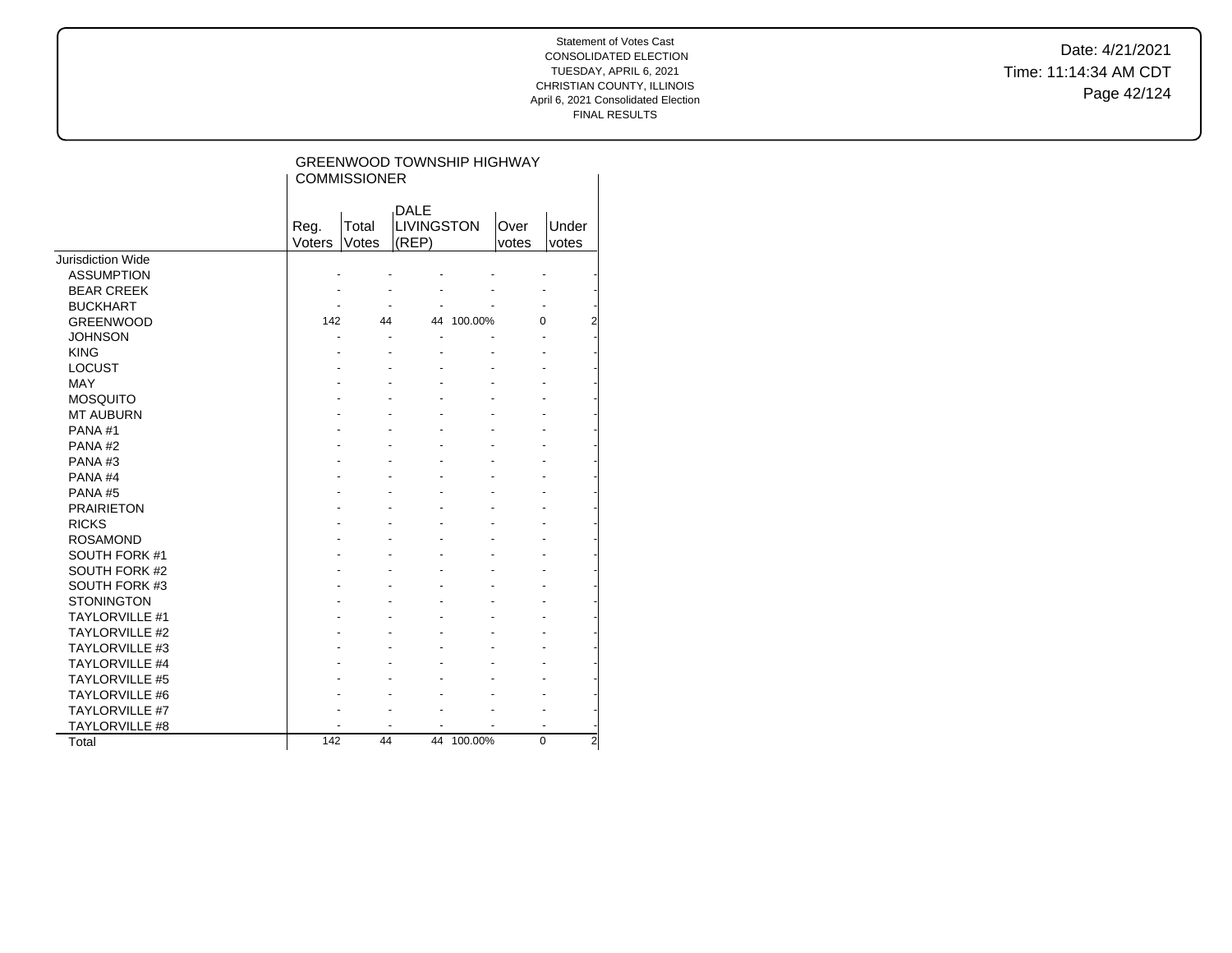Date: 4/21/2021 Time: 11:14:34 AM CDT Page 43/124

|                          |                |                | <b>GREENWOOD TOWNSHIP TRUSTEE</b>  |        |                              |        |                                   |        |                             |        |               |                |    |
|--------------------------|----------------|----------------|------------------------------------|--------|------------------------------|--------|-----------------------------------|--------|-----------------------------|--------|---------------|----------------|----|
|                          | Reg.<br>Voters | Total<br>Votes | <b>BYRON</b><br>SCHNEIDER<br>(REP) |        | <b>DUSTIN</b><br>YESKE (REP) |        | <b>EDWARD</b><br>MICHAEL<br>(REP) |        | CARROLL<br>LUZADER<br>(REP) |        | Over<br>votes | Under<br>votes |    |
| <b>Jurisdiction Wide</b> |                |                |                                    |        |                              |        |                                   |        |                             |        |               |                |    |
| <b>ASSUMPTION</b>        |                |                |                                    |        |                              |        |                                   |        |                             |        |               |                |    |
| <b>BEAR CREEK</b>        |                |                |                                    |        |                              |        |                                   |        |                             |        |               |                |    |
| <b>BUCKHART</b>          |                |                |                                    |        |                              |        |                                   |        |                             |        |               |                |    |
| <b>GREENWOOD</b>         | 142            | 165            | 43                                 | 26.06% | 39                           | 23.64% | 40                                | 24.24% | 43                          | 26.06% |               | $\mathbf 0$    | 19 |
| <b>JOHNSON</b>           |                |                |                                    |        |                              |        |                                   |        |                             |        |               |                |    |
| <b>KING</b>              |                |                |                                    |        |                              |        |                                   |        |                             |        |               |                |    |
| <b>LOCUST</b>            |                |                |                                    |        |                              |        |                                   |        |                             |        |               |                |    |
| <b>MAY</b>               |                |                |                                    |        |                              |        |                                   |        |                             |        |               |                |    |
| <b>MOSQUITO</b>          |                |                |                                    |        |                              |        |                                   |        |                             |        |               |                |    |
| <b>MT AUBURN</b>         |                |                |                                    |        |                              |        |                                   |        |                             |        |               |                |    |
| PANA#1                   |                |                |                                    |        |                              |        |                                   |        |                             |        |               |                |    |
| PANA#2                   |                |                |                                    |        |                              |        |                                   |        |                             |        |               |                |    |
| PANA#3                   |                |                |                                    |        |                              |        |                                   |        |                             |        |               |                |    |
| PANA#4                   |                |                |                                    |        |                              |        |                                   |        |                             |        |               |                |    |
| PANA#5                   |                |                |                                    |        |                              |        |                                   |        |                             |        |               |                |    |
| <b>PRAIRIETON</b>        |                |                |                                    |        |                              |        |                                   |        |                             |        |               |                |    |
| <b>RICKS</b>             |                |                |                                    |        |                              |        |                                   |        |                             |        |               |                |    |
| <b>ROSAMOND</b>          |                |                |                                    |        |                              |        |                                   |        |                             |        |               |                |    |
| SOUTH FORK #1            |                |                |                                    |        |                              |        |                                   |        |                             |        |               |                |    |
| SOUTH FORK #2            |                |                |                                    |        |                              |        |                                   |        |                             |        |               |                |    |
| SOUTH FORK #3            |                |                |                                    |        |                              |        |                                   |        |                             |        |               |                |    |
| <b>STONINGTON</b>        |                |                |                                    |        |                              |        |                                   |        |                             |        |               |                |    |
| TAYLORVILLE #1           |                |                |                                    |        |                              |        |                                   |        |                             |        |               |                |    |
| TAYLORVILLE #2           |                |                |                                    |        |                              |        |                                   |        |                             |        |               |                |    |
| TAYLORVILLE #3           |                |                |                                    |        |                              |        |                                   |        |                             |        |               |                |    |
| TAYLORVILLE #4           |                |                |                                    |        |                              |        |                                   |        |                             |        |               |                |    |
| <b>TAYLORVILLE #5</b>    |                |                |                                    |        |                              |        |                                   |        |                             |        |               |                |    |
| TAYLORVILLE #6           |                |                |                                    |        |                              |        |                                   |        |                             |        |               |                |    |
| TAYLORVILLE #7           |                |                |                                    |        |                              |        |                                   |        |                             |        |               |                |    |
| TAYLORVILLE #8           |                |                |                                    |        |                              |        | ÷                                 |        |                             |        |               |                |    |
| Total                    | 142            | 165            | 43                                 | 26.06% | 39                           | 23.64% | 40                                | 24.24% | 43                          | 26.06% |               | $\mathbf 0$    | 19 |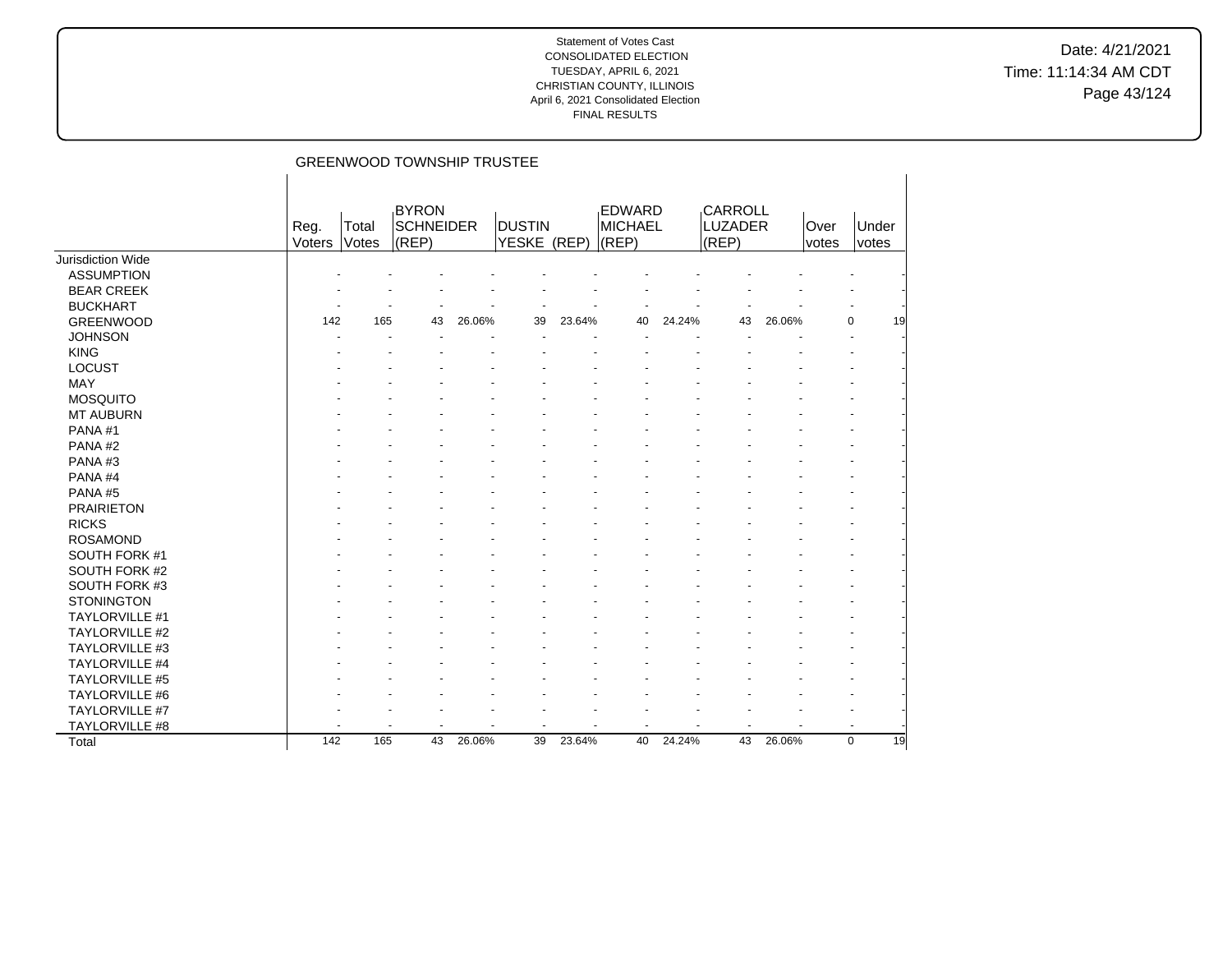|                   |                | JOHNSON TOWNSHIP SUPERVISOR |                                   |             |                          |               |                   |                |                | JOHNSON TOWNSHIP CLERK        |                          |             |               |                                |
|-------------------|----------------|-----------------------------|-----------------------------------|-------------|--------------------------|---------------|-------------------|----------------|----------------|-------------------------------|--------------------------|-------------|---------------|--------------------------------|
|                   | Reg.<br>Voters | Total<br>Votes              | <b>JODI</b><br>HEBERLING<br>(REP) |             | No Candidate<br>(DEM)    | Over<br>votes | Under<br>votes    | Reg.<br>Voters | Total<br>Votes | No Candidate<br>$ $ (REP)     | CARLA A.                 | BLACK (DEM) | Over<br>votes | Under<br>votes                 |
| Jurisdiction Wide |                |                             |                                   |             |                          |               |                   |                |                |                               |                          |             |               |                                |
| <b>ASSUMPTION</b> |                |                             |                                   |             |                          |               |                   |                |                |                               |                          |             |               |                                |
| <b>BEAR CREEK</b> |                |                             |                                   |             |                          |               |                   |                |                |                               |                          |             |               |                                |
| <b>BUCKHART</b>   |                |                             |                                   |             |                          |               |                   |                |                |                               |                          |             |               |                                |
| <b>GREENWOOD</b>  |                |                             |                                   |             |                          |               |                   |                |                |                               |                          |             |               |                                |
| <b>JOHNSON</b>    | 571            | 235                         |                                   | 235 100.00% | U                        |               | 34<br>$\Omega$    | 571            | 198            | $\Omega$                      | 198                      | 100.00%     |               | 0<br>71                        |
| <b>KING</b>       |                |                             |                                   |             |                          |               |                   |                |                |                               |                          |             |               |                                |
| LOCUST            |                |                             |                                   |             |                          |               |                   |                |                |                               |                          |             |               |                                |
| <b>MAY</b>        |                |                             |                                   |             |                          |               |                   |                |                |                               |                          |             |               |                                |
| <b>MOSQUITO</b>   |                |                             |                                   |             |                          |               |                   |                |                |                               |                          |             |               |                                |
| <b>MT AUBURN</b>  |                |                             |                                   |             |                          |               |                   |                |                |                               |                          |             |               |                                |
| PANA#1            |                |                             |                                   |             |                          |               |                   |                |                |                               |                          |             |               |                                |
| PANA#2            |                |                             |                                   |             |                          |               |                   |                |                |                               |                          |             |               |                                |
| PANA#3            |                |                             |                                   |             |                          |               |                   |                |                |                               |                          |             |               |                                |
| PANA#4            |                |                             |                                   |             |                          |               |                   |                |                |                               |                          |             |               |                                |
| PANA#5            |                |                             |                                   |             |                          |               |                   |                |                |                               |                          |             |               |                                |
| <b>PRAIRIETON</b> |                |                             |                                   |             |                          |               |                   |                |                |                               |                          |             |               |                                |
| <b>RICKS</b>      |                |                             |                                   |             |                          |               |                   |                |                |                               |                          |             |               |                                |
| <b>ROSAMOND</b>   |                |                             |                                   |             |                          |               |                   |                |                |                               |                          |             |               |                                |
| SOUTH FORK #1     |                |                             |                                   |             |                          |               |                   |                |                |                               |                          |             |               |                                |
| SOUTH FORK #2     |                |                             |                                   |             |                          |               |                   |                |                |                               |                          |             |               |                                |
| SOUTH FORK #3     |                |                             |                                   |             |                          |               |                   |                |                |                               |                          |             |               |                                |
| <b>STONINGTON</b> |                |                             |                                   |             |                          |               |                   |                |                |                               |                          |             |               |                                |
| TAYLORVILLE #1    |                |                             |                                   |             |                          |               |                   |                |                |                               |                          |             |               |                                |
| TAYLORVILLE #2    |                |                             |                                   |             |                          |               |                   |                |                |                               |                          |             |               |                                |
| TAYLORVILLE #3    |                |                             |                                   |             |                          |               |                   |                |                |                               |                          |             |               |                                |
| TAYLORVILLE #4    |                |                             |                                   |             |                          |               |                   |                |                |                               |                          |             |               |                                |
| TAYLORVILLE #5    |                |                             |                                   |             |                          |               |                   |                |                |                               |                          |             |               |                                |
| TAYLORVILLE #6    |                |                             |                                   |             |                          |               |                   |                |                |                               |                          |             |               |                                |
| TAYLORVILLE #7    |                |                             |                                   |             |                          |               |                   |                |                |                               |                          |             |               |                                |
| TAYLORVILLE #8    |                |                             |                                   |             | $\overline{\phantom{a}}$ | $\sim$        |                   |                |                | $\overline{\phantom{a}}$<br>÷ | $\overline{\phantom{a}}$ |             |               |                                |
| Total             | 571            | 235                         |                                   | 235 100.00% | $\mathbf 0$              | $\sim$        | 34<br>$\mathbf 0$ | 571            | 198            | $\mathbf 0$                   | $\overline{\phantom{a}}$ | 198 100.00% |               | $\mathbf 0$<br>$\overline{71}$ |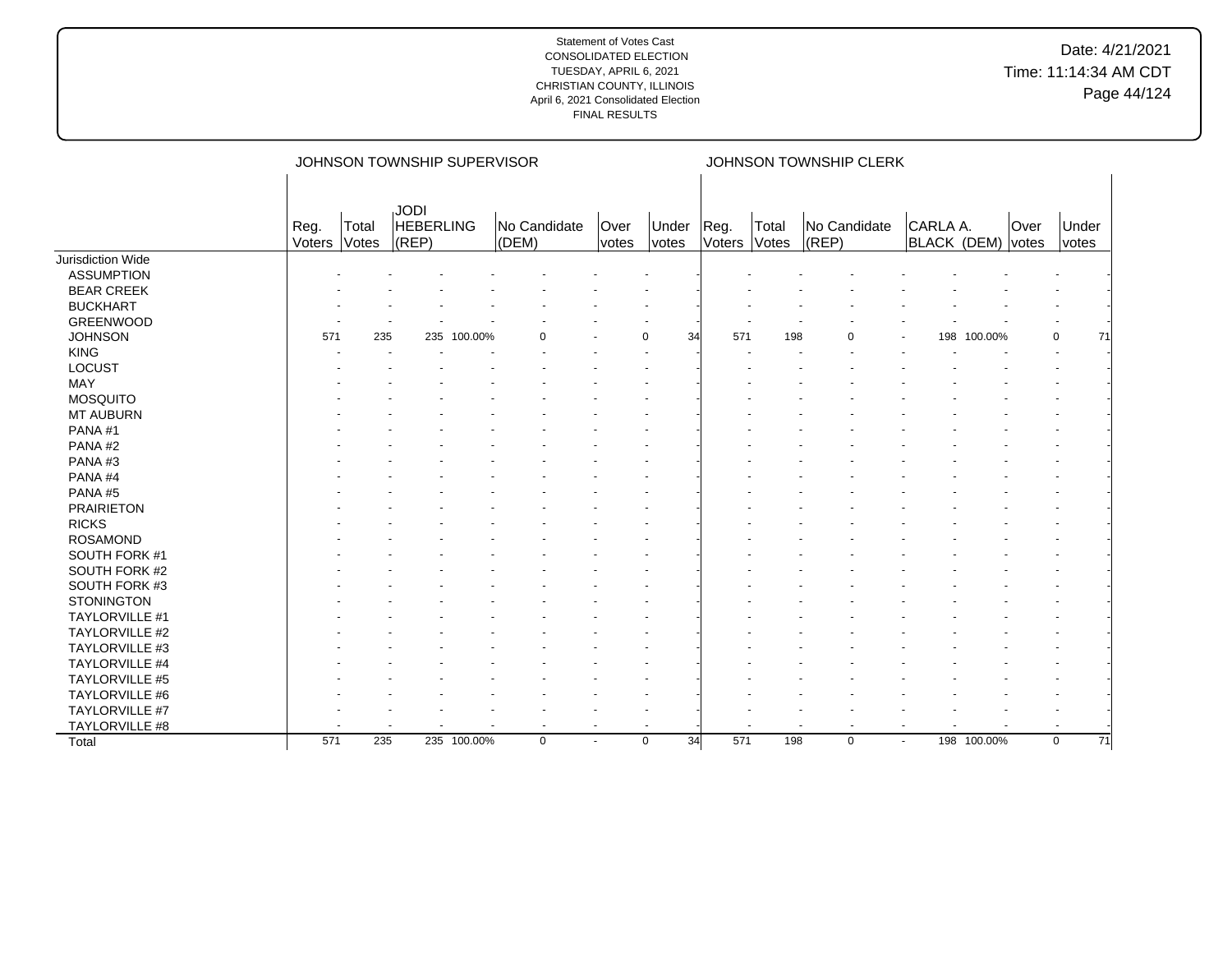$\overline{\phantom{a}}$ 

Date: 4/21/2021 Time: 11:14:34 AM CDT Page 45/124

# JOHNSON TOWNSHIP HIGHWAY COMMISSIONER

|                       |        |       | <b>WAYLON</b> |        | <b>JAMES</b>      |        |       |          |
|-----------------------|--------|-------|---------------|--------|-------------------|--------|-------|----------|
|                       | Reg.   | Total | <b>MOLLET</b> |        | <b>MICENHEIME</b> |        | Over  | Under    |
|                       | Voters | Votes | (REP)         |        | R (DEM)           |        | votes | votes    |
| Jurisdiction Wide     |        |       |               |        |                   |        |       |          |
| <b>ASSUMPTION</b>     |        |       |               |        |                   |        |       |          |
| <b>BEAR CREEK</b>     |        |       |               |        |                   |        |       |          |
| <b>BUCKHART</b>       |        |       |               |        |                   |        |       |          |
| <b>GREENWOOD</b>      |        |       |               |        |                   |        |       |          |
| <b>JOHNSON</b>        | 571    | 268   | 169           | 63.06% | 99                | 36.94% |       | 0        |
| <b>KING</b>           |        |       |               |        |                   |        |       |          |
| <b>LOCUST</b>         |        |       |               |        |                   |        |       |          |
| <b>MAY</b>            |        |       |               |        |                   |        |       |          |
| <b>MOSQUITO</b>       |        |       |               |        |                   |        |       |          |
| <b>MT AUBURN</b>      |        |       |               |        |                   |        |       |          |
| PANA#1                |        |       |               |        |                   |        |       |          |
| PANA#2                |        |       |               |        |                   |        |       |          |
| PANA#3                |        |       |               |        |                   |        |       |          |
| PANA#4                |        |       |               |        |                   |        |       |          |
| PANA#5                |        |       |               |        |                   |        |       |          |
| <b>PRAIRIETON</b>     |        |       |               |        |                   |        |       |          |
| <b>RICKS</b>          |        |       |               |        |                   |        |       |          |
| <b>ROSAMOND</b>       |        |       |               |        |                   |        |       |          |
| SOUTH FORK #1         |        |       |               |        |                   |        |       |          |
| SOUTH FORK #2         |        |       |               |        |                   |        |       |          |
| SOUTH FORK #3         |        |       |               |        |                   |        |       |          |
| <b>STONINGTON</b>     |        |       |               |        |                   |        |       |          |
| <b>TAYLORVILLE #1</b> |        |       |               |        |                   |        |       |          |
| <b>TAYLORVILLE #2</b> |        |       |               |        |                   |        |       |          |
| TAYLORVILLE #3        |        |       |               |        |                   |        |       |          |
| <b>TAYLORVILLE #4</b> |        |       |               |        |                   |        |       |          |
| <b>TAYLORVILLE #5</b> |        |       |               |        |                   |        |       |          |
| TAYLORVILLE #6        |        |       |               |        |                   |        |       |          |
| <b>TAYLORVILLE #7</b> |        |       |               |        |                   |        |       |          |
| <b>TAYLORVILLE #8</b> |        |       |               |        |                   |        |       |          |
| Total                 | 571    | 268   | 169           | 63.06% | 99                | 36.94% |       | $\Omega$ |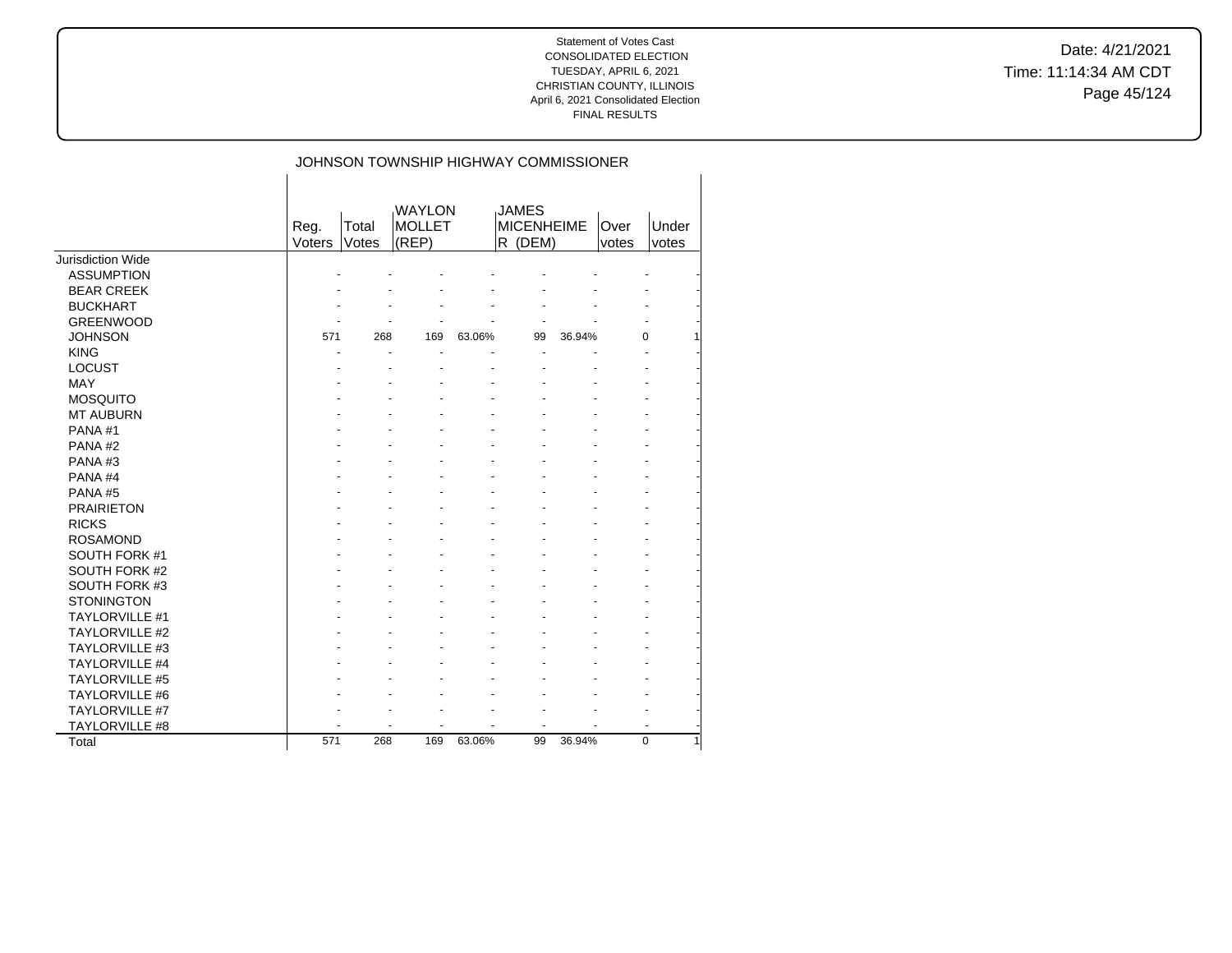## Date: 4/21/2021 Time: 11:14:34 AM CDT Page 46/124

|                          |                |                | JOHNSON TOWNSHIP TRUSTEE            |        |                              |        |                              |        |                             |        |                                |        |               |                    |
|--------------------------|----------------|----------------|-------------------------------------|--------|------------------------------|--------|------------------------------|--------|-----------------------------|--------|--------------------------------|--------|---------------|--------------------|
|                          | Reg.<br>Voters | Total<br>Votes | <b>MATTHEW</b><br>McDONALD<br>(REP) |        | <b>JEREMY</b><br>PIATT (REP) |        | STEPHANIE<br>MOLLET<br>(REP) |        | <b>BETTY FINES</b><br>(DEM) |        | <b>RON</b><br>FLEMING<br>(DEM) |        | Over<br>votes | Under<br>votes     |
| <b>Jurisdiction Wide</b> |                |                |                                     |        |                              |        |                              |        |                             |        |                                |        |               |                    |
| <b>ASSUMPTION</b>        |                |                |                                     |        |                              |        |                              |        |                             |        |                                |        |               |                    |
| <b>BEAR CREEK</b>        |                |                |                                     |        |                              |        |                              |        |                             |        |                                |        |               |                    |
| <b>BUCKHART</b>          |                |                |                                     |        |                              |        |                              |        |                             |        |                                |        |               |                    |
| <b>GREENWOOD</b>         |                |                |                                     |        |                              |        |                              |        |                             |        |                                |        |               |                    |
| <b>JOHNSON</b>           | 571            | 814            | 195                                 | 23.96% | 182                          | 22.36% | 156                          | 19.16% | 137                         | 16.83% | 144                            | 17.69% |               | 0<br>262           |
| <b>KING</b>              |                |                |                                     |        |                              |        |                              |        |                             |        |                                |        |               |                    |
| <b>LOCUST</b>            |                |                |                                     |        |                              |        |                              |        |                             |        |                                |        |               |                    |
| MAY                      |                |                |                                     |        |                              |        |                              |        |                             |        |                                |        |               |                    |
| <b>MOSQUITO</b>          |                |                |                                     |        |                              |        |                              |        |                             |        |                                |        |               |                    |
| <b>MT AUBURN</b>         |                |                |                                     |        |                              |        |                              |        |                             |        |                                |        |               |                    |
| PANA#1                   |                |                |                                     |        |                              |        |                              |        |                             |        |                                |        |               |                    |
| PANA#2                   |                |                |                                     |        |                              |        |                              |        |                             |        |                                |        |               |                    |
| PANA#3                   |                |                |                                     |        |                              |        |                              |        |                             |        |                                |        |               |                    |
| PANA#4                   |                |                |                                     |        |                              |        |                              |        |                             |        |                                |        |               |                    |
| PANA#5                   |                |                |                                     |        |                              |        |                              |        |                             |        |                                |        |               |                    |
| <b>PRAIRIETON</b>        |                |                |                                     |        |                              |        |                              |        |                             |        |                                |        |               |                    |
| <b>RICKS</b>             |                |                |                                     |        |                              |        |                              |        |                             |        |                                |        |               |                    |
| <b>ROSAMOND</b>          |                |                |                                     |        |                              |        |                              |        |                             |        |                                |        |               |                    |
| SOUTH FORK #1            |                |                |                                     |        |                              |        |                              |        |                             |        |                                |        |               |                    |
| SOUTH FORK #2            |                |                |                                     |        |                              |        |                              |        |                             |        |                                |        |               |                    |
| SOUTH FORK #3            |                |                |                                     |        |                              |        |                              |        |                             |        |                                |        |               |                    |
| <b>STONINGTON</b>        |                |                |                                     |        |                              |        |                              |        |                             |        |                                |        |               |                    |
| TAYLORVILLE #1           |                |                |                                     |        |                              |        |                              |        |                             |        |                                |        |               |                    |
| <b>TAYLORVILLE #2</b>    |                |                |                                     |        |                              |        |                              |        |                             |        |                                |        |               |                    |
| TAYLORVILLE #3           |                |                |                                     |        |                              |        |                              |        |                             |        |                                |        |               |                    |
| TAYLORVILLE #4           |                |                |                                     |        |                              |        |                              |        |                             |        |                                |        |               |                    |
| <b>TAYLORVILLE #5</b>    |                |                |                                     |        |                              |        |                              |        |                             |        |                                |        |               |                    |
| TAYLORVILLE #6           |                |                |                                     |        |                              |        |                              |        |                             |        |                                |        |               |                    |
| TAYLORVILLE #7           |                |                |                                     |        |                              |        |                              |        |                             |        |                                |        |               |                    |
| TAYLORVILLE #8           |                |                |                                     |        |                              |        |                              |        |                             |        |                                |        |               |                    |
| Total                    | 571            | 814            | 195                                 | 23.96% | 182                          | 22.36% | 156                          | 19.16% | 137                         | 16.83% | 144                            | 17.69% |               | $\mathbf 0$<br>262 |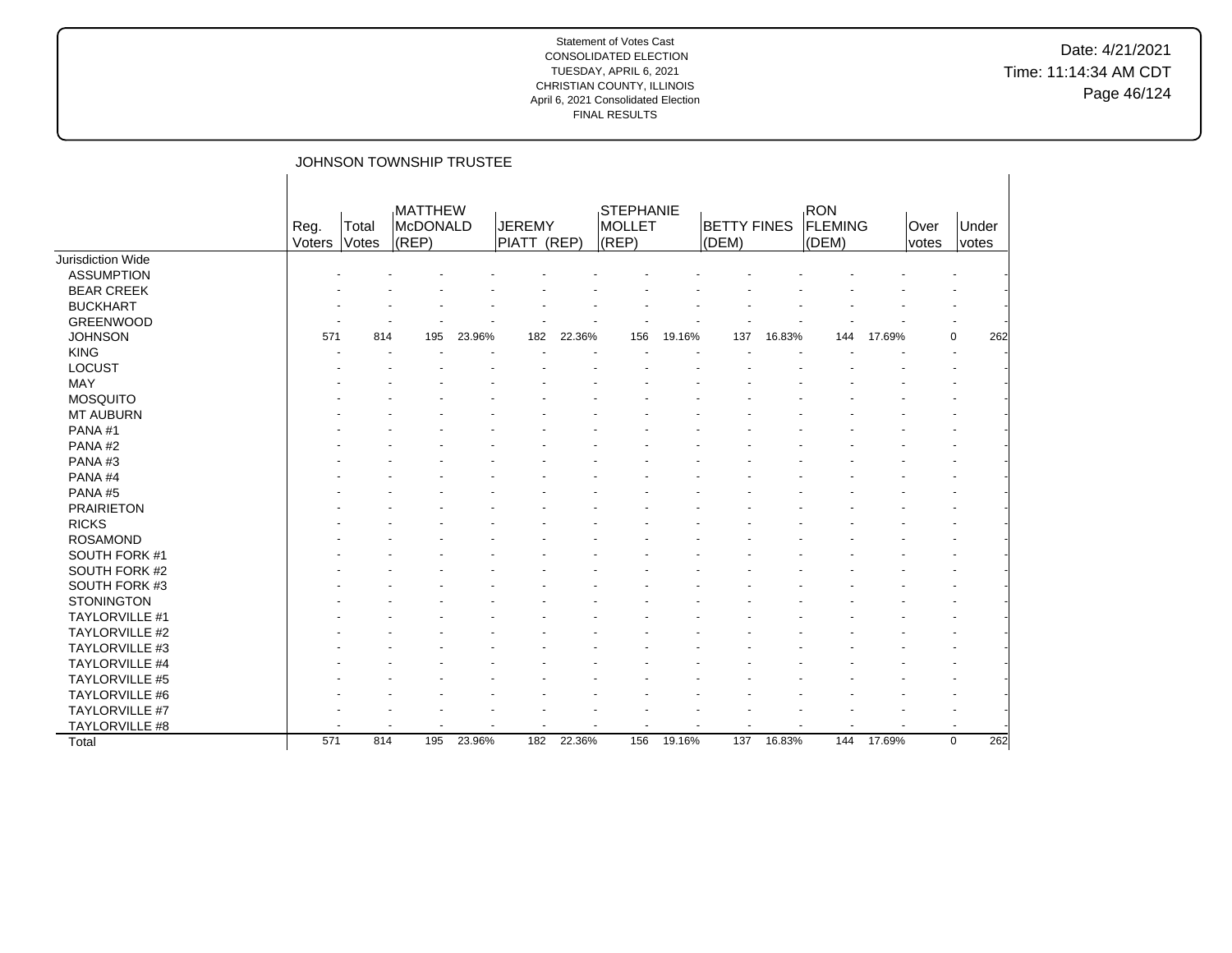|                   |                | KING TOWNSHIP SUPERVISOR                |             |                                     |               |                |                |                |                                          | KING TOWNSHIP CLERK |                           |                      |                |   |
|-------------------|----------------|-----------------------------------------|-------------|-------------------------------------|---------------|----------------|----------------|----------------|------------------------------------------|---------------------|---------------------------|----------------------|----------------|---|
|                   | Reg.<br>Voters | Total<br>No Candidate<br>Votes<br>(DEM) |             | <b>MICHAEL</b><br>MILLBURG<br>(REP) | Over<br>votes | Under<br>votes | Reg.<br>Voters | Total<br>Votes | <b>TINA</b><br><b>ZIMMERMAN</b><br>(DEM) |                     | No Candidate<br>$ $ (REP) | Over<br><i>votes</i> | Under<br>votes |   |
| Jurisdiction Wide |                |                                         |             |                                     |               |                |                |                |                                          |                     |                           |                      |                |   |
| <b>ASSUMPTION</b> |                |                                         |             |                                     |               |                |                |                |                                          |                     |                           |                      |                |   |
| <b>BEAR CREEK</b> |                |                                         |             |                                     |               |                |                |                |                                          |                     |                           |                      |                |   |
| <b>BUCKHART</b>   |                |                                         |             |                                     |               |                |                |                |                                          |                     |                           |                      |                |   |
| <b>GREENWOOD</b>  |                |                                         |             |                                     |               |                |                |                |                                          |                     |                           |                      |                |   |
| <b>JOHNSON</b>    |                |                                         |             |                                     |               |                |                |                |                                          |                     |                           |                      |                |   |
| <b>KING</b>       | 144            | 28                                      | ŋ           |                                     | 28<br>100.00% |                | $\mathbf 0$    | 144            | 23                                       |                     | 23 100.00%                |                      |                | 0 |
| LOCUST            |                |                                         |             |                                     |               |                |                |                |                                          |                     |                           |                      |                |   |
| <b>MAY</b>        |                |                                         |             |                                     |               |                |                |                |                                          |                     |                           |                      |                |   |
| <b>MOSQUITO</b>   |                |                                         |             |                                     |               |                |                |                |                                          |                     |                           |                      |                |   |
| <b>MT AUBURN</b>  |                |                                         |             |                                     |               |                |                |                |                                          |                     |                           |                      |                |   |
| PANA#1            |                |                                         |             |                                     |               |                |                |                |                                          |                     |                           |                      |                |   |
| PANA#2            |                |                                         |             |                                     |               |                |                |                |                                          |                     |                           |                      |                |   |
| PANA#3            |                |                                         |             |                                     |               |                |                |                |                                          |                     |                           |                      |                |   |
| PANA#4            |                |                                         |             |                                     |               |                |                |                |                                          |                     |                           |                      |                |   |
| PANA#5            |                |                                         |             |                                     |               |                |                |                |                                          |                     |                           |                      |                |   |
| <b>PRAIRIETON</b> |                |                                         |             |                                     |               |                |                |                |                                          |                     |                           |                      |                |   |
| <b>RICKS</b>      |                |                                         |             |                                     |               |                |                |                |                                          |                     |                           |                      |                |   |
| <b>ROSAMOND</b>   |                |                                         |             |                                     |               |                |                |                |                                          |                     |                           |                      |                |   |
| SOUTH FORK #1     |                |                                         |             |                                     |               |                |                |                |                                          |                     |                           |                      |                |   |
| SOUTH FORK #2     |                |                                         |             |                                     |               |                |                |                |                                          |                     |                           |                      |                |   |
| SOUTH FORK #3     |                |                                         |             |                                     |               |                |                |                |                                          |                     |                           |                      |                |   |
| <b>STONINGTON</b> |                |                                         |             |                                     |               |                |                |                |                                          |                     |                           |                      |                |   |
| TAYLORVILLE #1    |                |                                         |             |                                     |               |                |                |                |                                          |                     |                           |                      |                |   |
| TAYLORVILLE #2    |                |                                         |             |                                     |               |                |                |                |                                          |                     |                           |                      |                |   |
| TAYLORVILLE #3    |                |                                         |             |                                     |               |                |                |                |                                          |                     |                           |                      |                |   |
| TAYLORVILLE #4    |                |                                         |             |                                     |               |                |                |                |                                          |                     |                           |                      |                |   |
| TAYLORVILLE #5    |                |                                         |             |                                     |               |                |                |                |                                          |                     |                           |                      |                |   |
| TAYLORVILLE #6    |                |                                         |             |                                     |               |                |                |                |                                          |                     |                           |                      |                |   |
| TAYLORVILLE #7    |                |                                         |             |                                     |               |                |                |                |                                          |                     |                           |                      |                |   |
| TAYLORVILLE #8    |                |                                         |             |                                     |               |                | $\overline{a}$ |                |                                          |                     |                           |                      |                |   |
| Total             | 144            | $\overline{28}$                         | $\mathbf 0$ | $\blacksquare$                      | 28 100.00%    |                | $\mathbf 0$    | 144            | $\overline{23}$                          |                     | 23 100.00%                | $\mathbf 0$          | $\sim$         | 0 |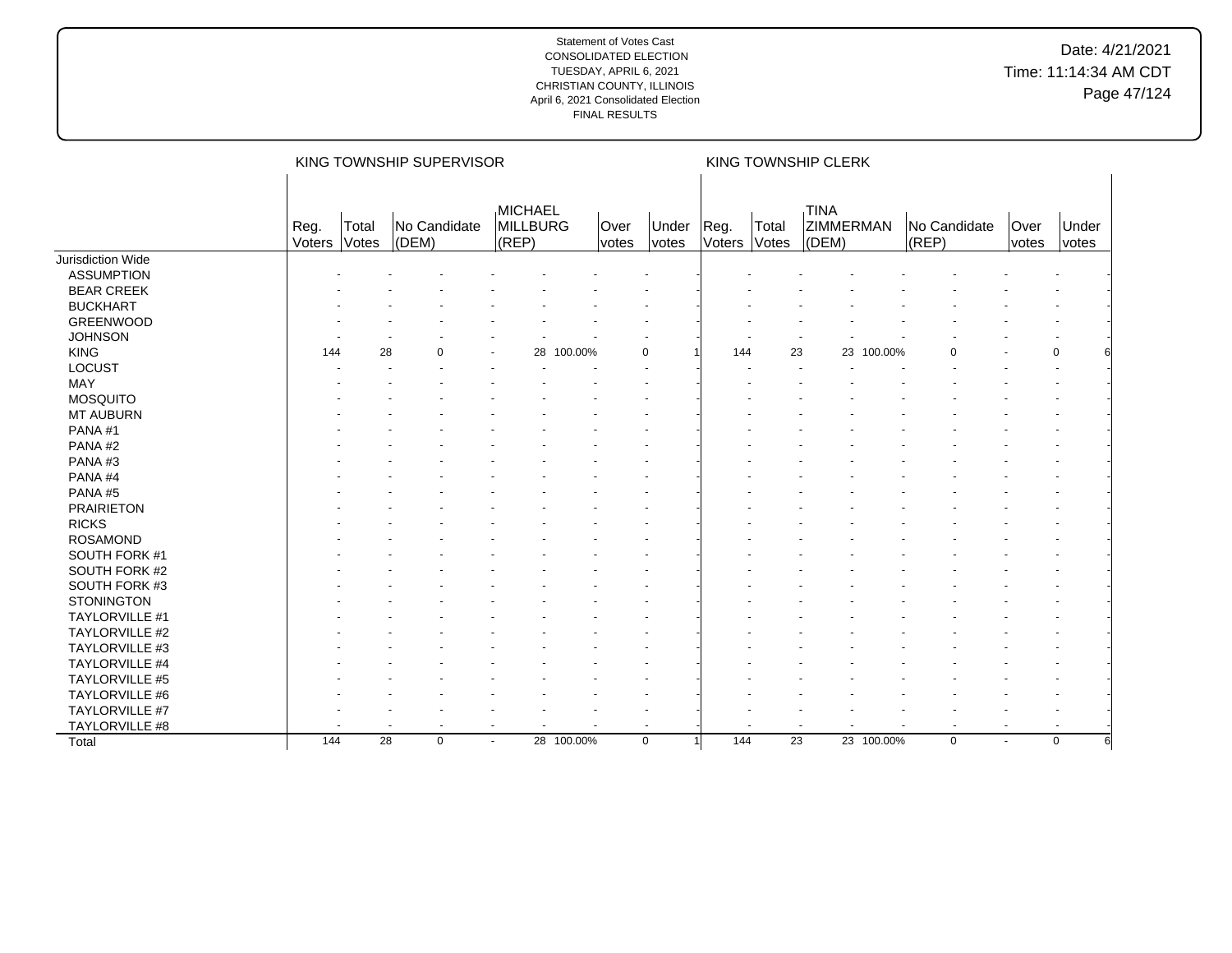Date: 4/21/2021 Time: 11:14:34 AM CDT Page 48/124

### KING TOWNSHIP HIGHWAY COMMISSIONER

|                       | Reg.<br>Voters | Total<br>Votes | No Candidate<br>(DEM) |   | <b>SAM CARTER</b><br>(REP) |         | Over<br>votes | Under<br>votes |
|-----------------------|----------------|----------------|-----------------------|---|----------------------------|---------|---------------|----------------|
| Jurisdiction Wide     |                |                |                       |   |                            |         |               |                |
| <b>ASSUMPTION</b>     |                |                |                       |   |                            |         |               |                |
| <b>BEAR CREEK</b>     |                |                |                       |   |                            |         |               |                |
| <b>BUCKHART</b>       |                |                |                       |   |                            |         |               |                |
| <b>GREENWOOD</b>      |                |                |                       |   |                            |         |               |                |
| <b>JOHNSON</b>        |                |                |                       |   |                            |         |               |                |
| <b>KING</b>           | 144            | 25             | $\Omega$              |   | 25                         | 100.00% | 0             |                |
| <b>LOCUST</b>         |                |                |                       |   |                            |         |               |                |
| MAY                   |                |                |                       |   |                            |         |               |                |
| <b>MOSQUITO</b>       |                |                |                       |   |                            |         |               |                |
| <b>MT AUBURN</b>      |                |                |                       |   |                            |         |               |                |
| PANA#1                |                |                |                       |   |                            |         |               |                |
| PANA#2                |                |                |                       |   |                            |         |               |                |
| PANA#3                |                |                |                       |   |                            |         |               |                |
| PANA <sub>#4</sub>    |                |                |                       |   |                            |         |               |                |
| PANA#5                |                |                |                       |   |                            |         |               |                |
| <b>PRAIRIETON</b>     |                |                |                       |   |                            |         |               |                |
| <b>RICKS</b>          |                |                |                       |   |                            |         |               |                |
| <b>ROSAMOND</b>       |                |                |                       |   |                            |         |               |                |
| SOUTH FORK #1         |                |                |                       |   |                            |         |               |                |
| <b>SOUTH FORK #2</b>  |                |                |                       |   |                            |         |               |                |
| SOUTH FORK #3         |                |                |                       |   |                            |         |               |                |
| <b>STONINGTON</b>     |                |                |                       |   |                            |         |               |                |
| <b>TAYLORVILLE #1</b> |                |                |                       |   |                            |         |               |                |
| <b>TAYLORVILLE #2</b> |                |                |                       |   |                            |         |               |                |
| <b>TAYLORVILLE #3</b> |                |                |                       |   |                            |         |               |                |
| <b>TAYLORVILLE #4</b> |                |                |                       |   |                            |         |               |                |
| <b>TAYLORVILLE #5</b> |                |                |                       |   |                            |         |               |                |
| <b>TAYLORVILLE #6</b> |                |                |                       |   |                            |         |               |                |
| <b>TAYLORVILLE #7</b> |                |                |                       |   |                            |         |               |                |
| <b>TAYLORVILLE #8</b> |                |                |                       |   |                            |         |               |                |
| Total                 | 144            | 25             | $\Omega$              | ٠ | 25                         | 100.00% | $\Omega$      | 4              |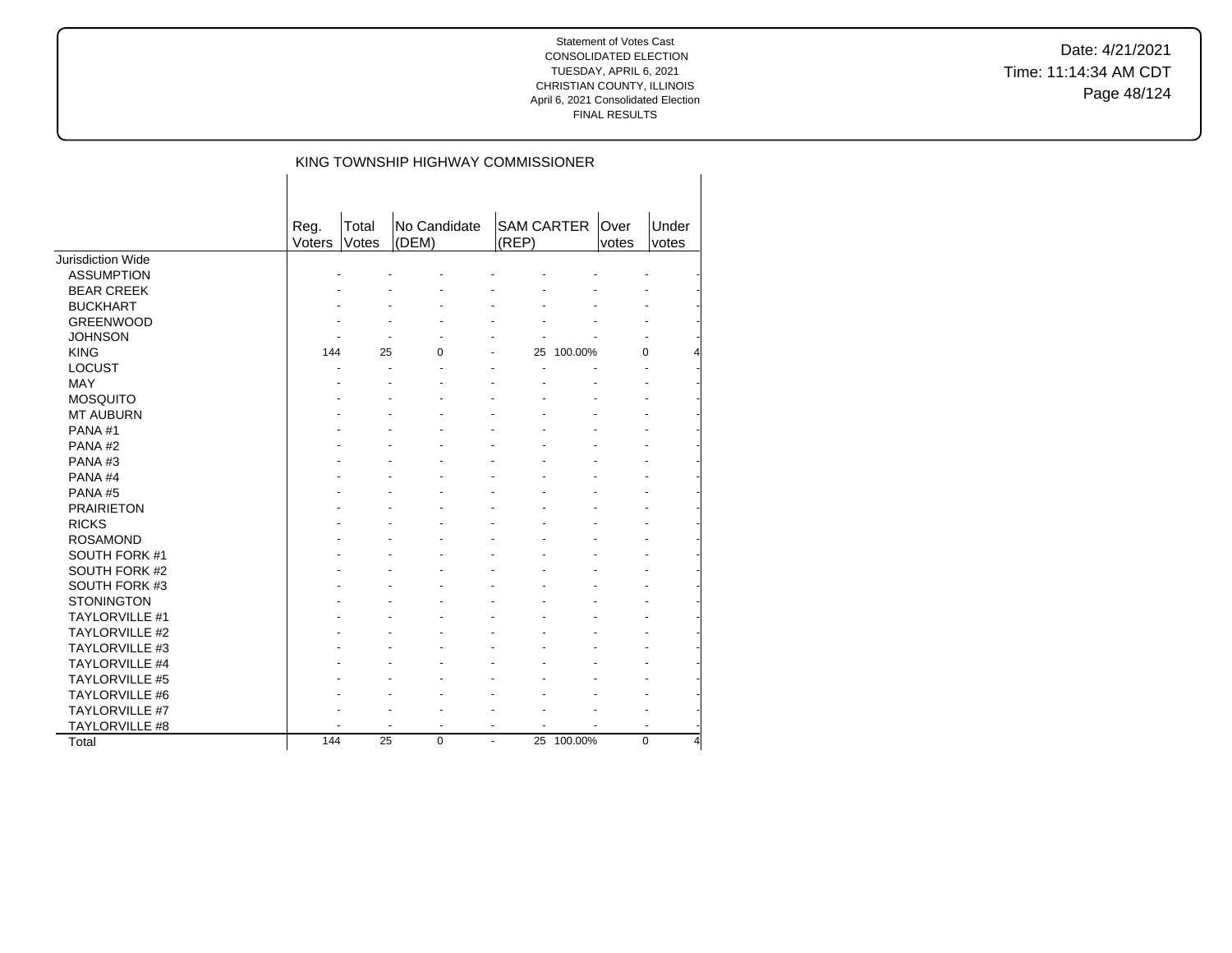Date: 4/21/2021 Time: 11:14:34 AM CDT Page 49/124

|                          |                |                | KING TOWNSHIP TRUSTEE    |        |                                  |        |                           |        |                                   |        |               |                   |
|--------------------------|----------------|----------------|--------------------------|--------|----------------------------------|--------|---------------------------|--------|-----------------------------------|--------|---------------|-------------------|
|                          | Reg.<br>Voters | Total<br>Votes | SHANE<br>AUSTIN<br>(DEM) |        | STEVE<br><b>GERMANN</b><br>(DEM) |        | <b>CHAD WADE</b><br>(REP) |        | DEREKE<br><b>DUNKIRK</b><br>(REP) |        | Over<br>votes | Under<br>votes    |
| <b>Jurisdiction Wide</b> |                |                |                          |        |                                  |        |                           |        |                                   |        |               |                   |
| <b>ASSUMPTION</b>        |                |                |                          |        |                                  |        |                           |        |                                   |        |               |                   |
| <b>BEAR CREEK</b>        |                |                |                          |        |                                  |        |                           |        |                                   |        |               |                   |
| <b>BUCKHART</b>          |                |                |                          |        |                                  |        |                           |        |                                   |        |               |                   |
| <b>GREENWOOD</b>         |                |                |                          |        |                                  |        |                           |        |                                   |        |               |                   |
| <b>JOHNSON</b>           |                |                |                          |        |                                  |        |                           |        |                                   |        |               |                   |
| <b>KING</b>              | 144            | 91             | 18                       | 19.78% | 19                               | 20.88% | 25                        | 27.47% | 29                                | 31.87% |               | 25<br>0           |
| <b>LOCUST</b>            |                |                |                          |        |                                  |        |                           |        |                                   |        |               |                   |
| <b>MAY</b>               |                |                |                          |        |                                  |        |                           |        |                                   |        |               |                   |
| <b>MOSQUITO</b>          |                |                |                          |        |                                  |        |                           |        |                                   |        |               |                   |
| MT AUBURN                |                |                |                          |        |                                  |        |                           |        |                                   |        |               |                   |
| PANA#1                   |                |                |                          |        |                                  |        |                           |        |                                   |        |               |                   |
| PANA#2                   |                |                |                          |        |                                  |        |                           |        |                                   |        |               |                   |
| PANA#3                   |                |                |                          |        |                                  |        |                           |        |                                   |        |               |                   |
| PANA#4                   |                |                |                          |        |                                  |        |                           |        |                                   |        |               |                   |
| PANA#5                   |                |                |                          |        |                                  |        |                           |        |                                   |        |               |                   |
| <b>PRAIRIETON</b>        |                |                |                          |        |                                  |        |                           |        |                                   |        |               |                   |
| <b>RICKS</b>             |                |                |                          |        |                                  |        |                           |        |                                   |        |               |                   |
| <b>ROSAMOND</b>          |                |                |                          |        |                                  |        |                           |        |                                   |        |               |                   |
| SOUTH FORK #1            |                |                |                          |        |                                  |        |                           |        |                                   |        |               |                   |
| SOUTH FORK #2            |                |                |                          |        |                                  |        |                           |        |                                   |        |               |                   |
| SOUTH FORK #3            |                |                |                          |        |                                  |        |                           |        |                                   |        |               |                   |
| <b>STONINGTON</b>        |                |                |                          |        |                                  |        |                           |        |                                   |        |               |                   |
| TAYLORVILLE #1           |                |                |                          |        |                                  |        |                           |        |                                   |        |               |                   |
| TAYLORVILLE #2           |                |                |                          |        |                                  |        |                           |        |                                   |        |               |                   |
| TAYLORVILLE #3           |                |                |                          |        |                                  |        |                           |        |                                   |        |               |                   |
| TAYLORVILLE #4           |                |                |                          |        |                                  |        |                           |        |                                   |        |               |                   |
| <b>TAYLORVILLE #5</b>    |                |                |                          |        |                                  |        |                           |        |                                   |        |               |                   |
| TAYLORVILLE #6           |                |                |                          |        |                                  |        |                           |        |                                   |        |               |                   |
| TAYLORVILLE #7           |                |                |                          |        |                                  |        |                           |        |                                   |        |               |                   |
| TAYLORVILLE #8           |                |                |                          |        |                                  |        |                           |        |                                   |        |               |                   |
| Total                    | 144            | 91             | 18                       | 19.78% | 19                               | 20.88% | 25                        | 27.47% | 29                                | 31.87% |               | 25<br>$\mathbf 0$ |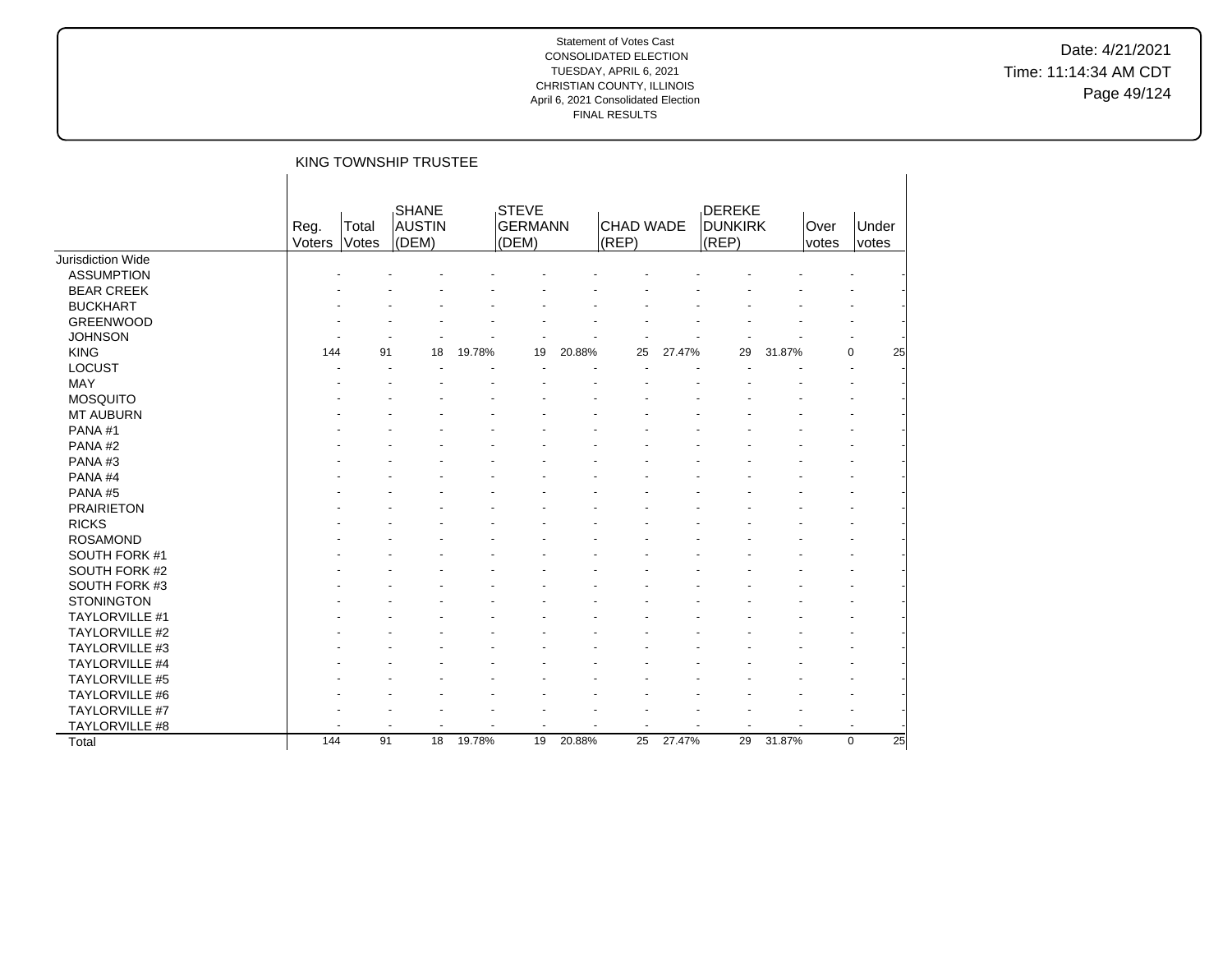|                   |                |                | LOCUST TOWNSHIP SUPERVISOR       |             |                       |               |                   |                |                | LOCUST TOWNSHIP CLERK    |             |                       |                |                                |
|-------------------|----------------|----------------|----------------------------------|-------------|-----------------------|---------------|-------------------|----------------|----------------|--------------------------|-------------|-----------------------|----------------|--------------------------------|
|                   | Reg.<br>Voters | Total<br>Votes | <b>RITA M</b><br>MOOMEY<br>(DEM) |             | No Candidate<br>(REP) | Over<br>votes | Under<br>votes    | Reg.<br>Voters | Total<br>Votes | LINDA<br>MOOMEY<br>(DEM) |             | No Candidate<br>(REP) | Over<br>votes  | Under<br>votes                 |
| Jurisdiction Wide |                |                |                                  |             |                       |               |                   |                |                |                          |             |                       |                |                                |
| <b>ASSUMPTION</b> |                |                |                                  |             |                       |               |                   |                |                |                          |             |                       |                |                                |
| <b>BEAR CREEK</b> |                |                |                                  |             |                       |               |                   |                |                |                          |             |                       |                |                                |
| <b>BUCKHART</b>   |                |                |                                  |             |                       |               |                   |                |                |                          |             |                       |                |                                |
| <b>GREENWOOD</b>  |                |                |                                  |             |                       |               |                   |                |                |                          |             |                       |                |                                |
| <b>JOHNSON</b>    |                |                |                                  |             |                       |               |                   |                |                |                          |             |                       |                |                                |
| <b>KING</b>       |                |                |                                  |             |                       |               |                   |                |                |                          |             |                       |                |                                |
| <b>LOCUST</b>     | 430            | 113            |                                  | 113 100.00% |                       |               | $\mathbf 0$<br>27 | 430            | 117            |                          | 117 100.00% |                       |                | $\mathbf 0$<br>23              |
| <b>MAY</b>        |                |                |                                  |             |                       |               |                   |                |                |                          |             |                       |                |                                |
| <b>MOSQUITO</b>   |                |                |                                  |             |                       |               |                   |                |                |                          |             |                       |                |                                |
| <b>MT AUBURN</b>  |                |                |                                  |             |                       |               |                   |                |                |                          |             |                       |                |                                |
| PANA#1            |                |                |                                  |             |                       |               |                   |                |                |                          |             |                       |                |                                |
| PANA#2            |                |                |                                  |             |                       |               |                   |                |                |                          |             |                       |                |                                |
| PANA#3            |                |                |                                  |             |                       |               |                   |                |                |                          |             |                       |                |                                |
| PANA#4            |                |                |                                  |             |                       |               |                   |                |                |                          |             |                       |                |                                |
| PANA#5            |                |                |                                  |             |                       |               |                   |                |                |                          |             |                       |                |                                |
| <b>PRAIRIETON</b> |                |                |                                  |             |                       |               |                   |                |                |                          |             |                       |                |                                |
| <b>RICKS</b>      |                |                |                                  |             |                       |               |                   |                |                |                          |             |                       |                |                                |
| <b>ROSAMOND</b>   |                |                |                                  |             |                       |               |                   |                |                |                          |             |                       |                |                                |
| SOUTH FORK #1     |                |                |                                  |             |                       |               |                   |                |                |                          |             |                       |                |                                |
| SOUTH FORK #2     |                |                |                                  |             |                       |               |                   |                |                |                          |             |                       |                |                                |
| SOUTH FORK #3     |                |                |                                  |             |                       |               |                   |                |                |                          |             |                       |                |                                |
| <b>STONINGTON</b> |                |                |                                  |             |                       |               |                   |                |                |                          |             |                       |                |                                |
| TAYLORVILLE #1    |                |                |                                  |             |                       |               |                   |                |                |                          |             |                       |                |                                |
| TAYLORVILLE #2    |                |                |                                  |             |                       |               |                   |                |                |                          |             |                       |                |                                |
| TAYLORVILLE #3    |                |                |                                  |             |                       |               |                   |                |                |                          |             |                       |                |                                |
| TAYLORVILLE #4    |                |                |                                  |             |                       |               |                   |                |                |                          |             |                       |                |                                |
| TAYLORVILLE #5    |                |                |                                  |             |                       |               |                   |                |                |                          |             |                       |                |                                |
| TAYLORVILLE #6    |                |                |                                  |             |                       |               |                   |                |                |                          |             |                       |                |                                |
| TAYLORVILLE #7    |                |                |                                  |             |                       |               |                   |                |                |                          |             |                       |                |                                |
| TAYLORVILLE #8    |                |                |                                  |             | ÷                     |               |                   |                |                |                          |             |                       |                |                                |
| Total             | 430            | 113            |                                  | 113 100.00% | $\mathbf 0$           | $\sim$        | 27<br>$\mathbf 0$ | 430            | 117            |                          | 117 100.00% | $\mathbf 0$           | $\blacksquare$ | $\overline{23}$<br>$\mathbf 0$ |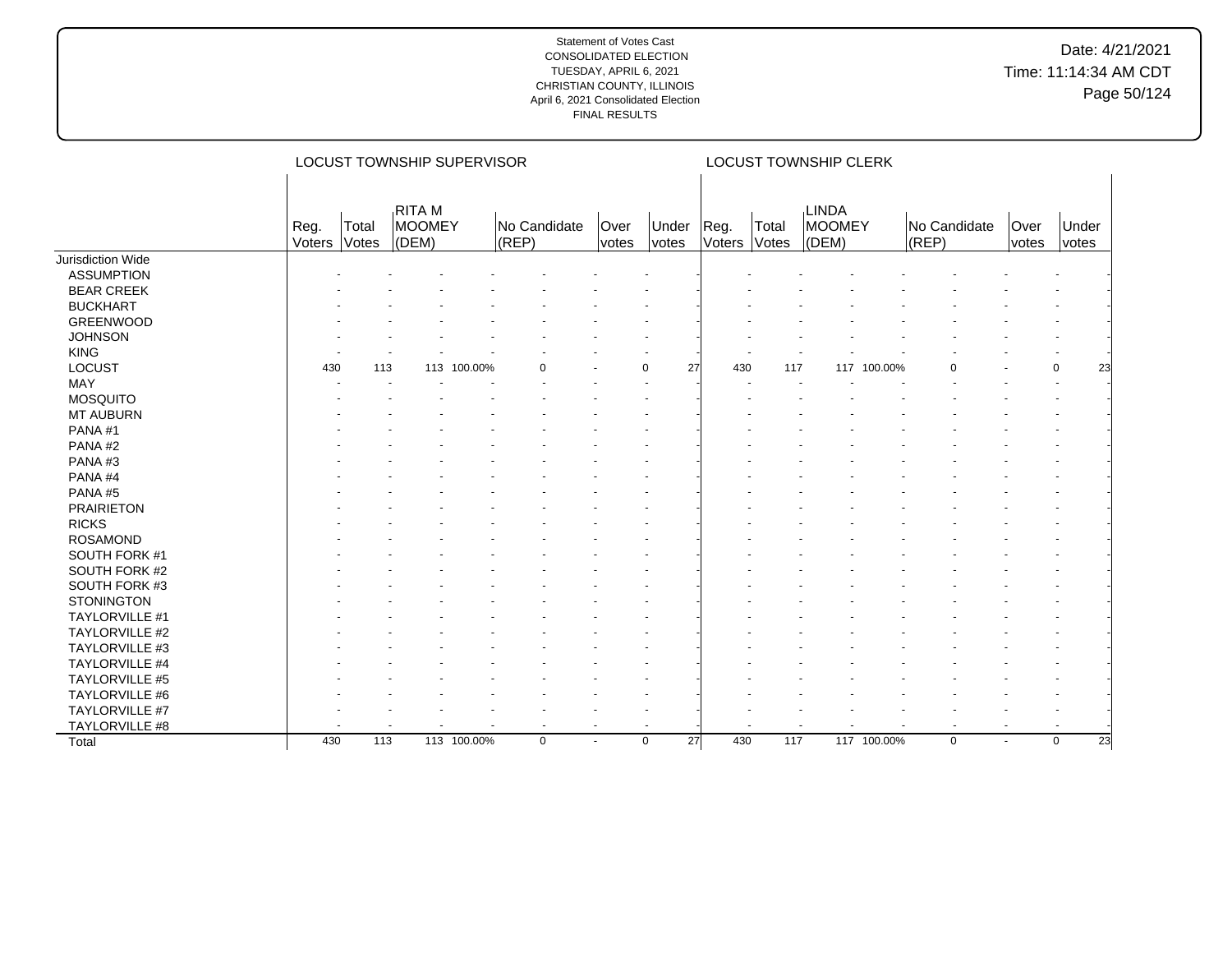$\overline{\phantom{a}}$ 

Date: 4/21/2021 Time: 11:14:34 AM CDT Page 51/124

# LOCUST TOWNSHIP HIGHWAY COMMISSIONER

|                       |        |       | <b>GEORGE A</b> |             |              |                |                |
|-----------------------|--------|-------|-----------------|-------------|--------------|----------------|----------------|
|                       | Reg.   | Total | <b>BUERK Jr</b> |             | No Candidate | Over           | Under          |
|                       | Voters | Votes | (DEM)           |             | (REP)        | votes          | votes          |
| Jurisdiction Wide     |        |       |                 |             |              |                |                |
| <b>ASSUMPTION</b>     |        |       |                 |             |              |                |                |
| <b>BEAR CREEK</b>     |        |       |                 |             |              |                |                |
| <b>BUCKHART</b>       |        |       |                 |             |              |                |                |
| <b>GREENWOOD</b>      |        |       |                 |             |              |                |                |
| <b>JOHNSON</b>        |        |       |                 |             |              |                |                |
| <b>KING</b>           |        |       |                 |             |              |                |                |
| <b>LOCUST</b>         | 430    | 114   | 114             | 100.00%     | $\Omega$     |                | 0<br>26        |
| <b>MAY</b>            |        |       |                 |             |              |                |                |
| <b>MOSQUITO</b>       |        |       |                 |             |              |                |                |
| <b>MT AUBURN</b>      |        |       |                 |             |              |                |                |
| PANA#1                |        |       |                 |             |              |                |                |
| PANA#2                |        |       |                 |             |              |                |                |
| PANA#3                |        |       |                 |             |              |                |                |
| PANA <sub>#4</sub>    |        |       |                 |             |              |                |                |
| PANA#5                |        |       |                 |             |              |                |                |
| <b>PRAIRIETON</b>     |        |       |                 |             |              |                |                |
| <b>RICKS</b>          |        |       |                 |             |              |                |                |
| <b>ROSAMOND</b>       |        |       |                 |             |              |                |                |
| SOUTH FORK #1         |        |       |                 |             |              |                |                |
| SOUTH FORK #2         |        |       |                 |             |              |                |                |
| SOUTH FORK #3         |        |       |                 |             |              |                |                |
| <b>STONINGTON</b>     |        |       |                 |             |              |                |                |
| <b>TAYLORVILLE #1</b> |        |       |                 |             |              |                |                |
| <b>TAYLORVILLE #2</b> |        |       |                 |             |              |                |                |
| <b>TAYLORVILLE #3</b> |        |       |                 |             |              |                |                |
| <b>TAYLORVILLE #4</b> |        |       |                 |             |              |                |                |
| <b>TAYLORVILLE #5</b> |        |       |                 |             |              |                |                |
| TAYLORVILLE #6        |        |       |                 |             |              |                |                |
| <b>TAYLORVILLE #7</b> |        |       |                 |             |              |                |                |
| <b>TAYLORVILLE #8</b> |        |       |                 |             |              |                |                |
| Total                 | 430    | 114   |                 | 114 100.00% | $\Omega$     | $\overline{a}$ | $\Omega$<br>26 |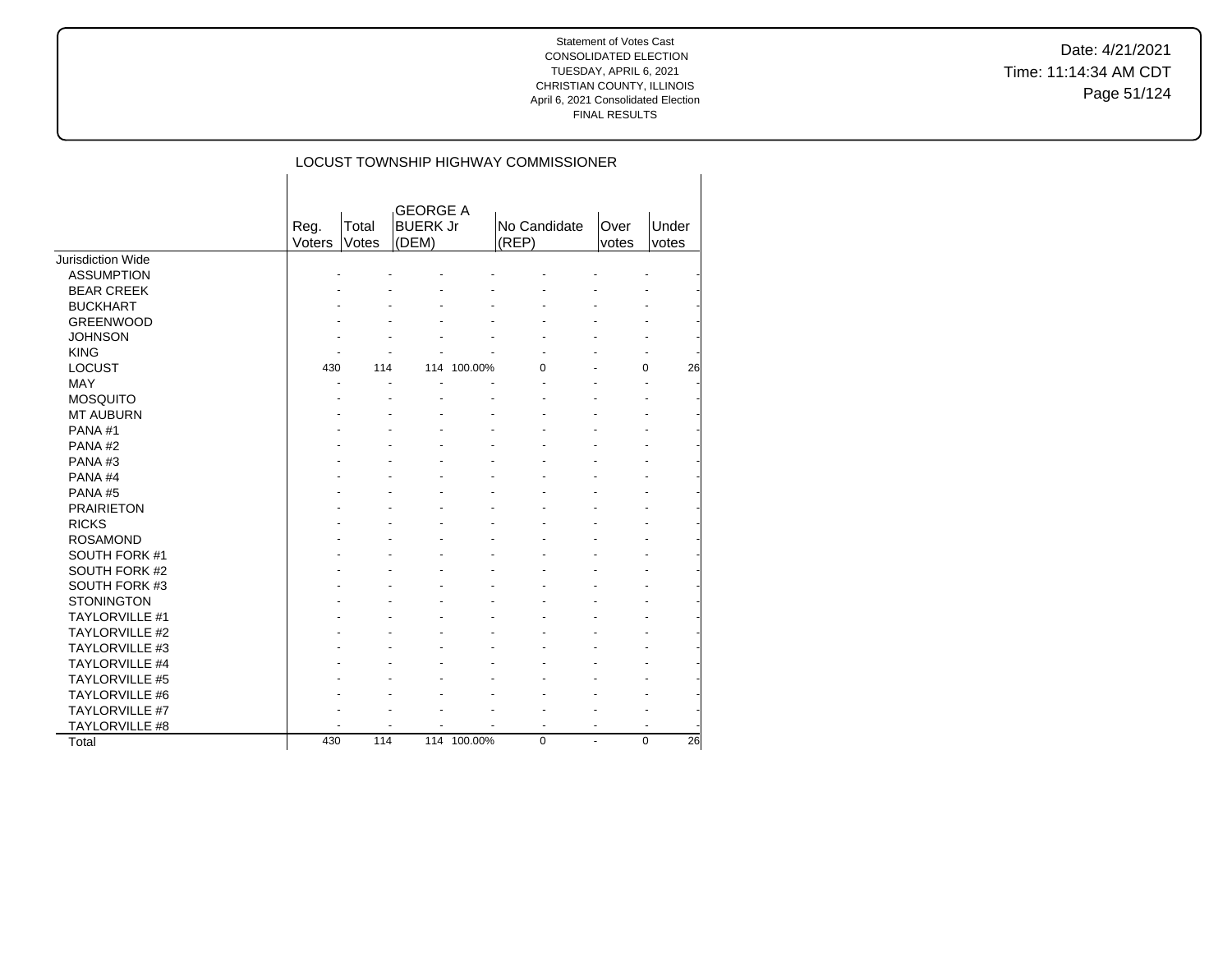Date: 4/21/2021 Time: 11:14:34 AM CDT Page 52/124

|                       |                |                |                             | LOCUST TOWNSHIP TRUSTEE |                               |        |                            |        |                                  |        |                          |                          |               |                |
|-----------------------|----------------|----------------|-----------------------------|-------------------------|-------------------------------|--------|----------------------------|--------|----------------------------------|--------|--------------------------|--------------------------|---------------|----------------|
|                       | Reg.<br>Voters | Total<br>Votes | <b>JOSEPH</b><br>DORR (DEM) |                         | <b>CLIFFORD</b><br>FRYE (DEM) |        | <b>DAVE LARGE</b><br>(DEM) |        | J WYATT<br><b>MYERS</b><br>(DEM) |        | No Candidate<br>(REP)    |                          | Over<br>votes | Under<br>votes |
| Jurisdiction Wide     |                |                |                             |                         |                               |        |                            |        |                                  |        |                          |                          |               |                |
| <b>ASSUMPTION</b>     |                |                |                             |                         |                               |        |                            |        |                                  |        |                          |                          |               |                |
| <b>BEAR CREEK</b>     |                |                |                             |                         |                               |        |                            |        |                                  |        |                          |                          |               |                |
| <b>BUCKHART</b>       |                |                |                             |                         |                               |        |                            |        |                                  |        |                          |                          |               |                |
| <b>GREENWOOD</b>      |                |                |                             |                         |                               |        |                            |        |                                  |        |                          |                          |               |                |
| <b>JOHNSON</b>        |                |                |                             |                         |                               |        |                            |        |                                  |        |                          |                          |               |                |
| <b>KING</b>           |                |                |                             |                         |                               |        |                            |        |                                  |        |                          |                          |               |                |
| LOCUST                | 430            | 405            | 101                         | 24.94%                  | 102                           | 25.19% | 109                        | 26.91% | 93                               | 22.96% | 0                        |                          | 0             | 155            |
| MAY                   |                |                |                             |                         |                               |        |                            |        |                                  |        |                          |                          |               |                |
| <b>MOSQUITO</b>       |                |                |                             |                         |                               |        |                            |        |                                  |        |                          |                          |               |                |
| MT AUBURN             |                |                |                             |                         |                               |        |                            |        |                                  |        |                          |                          |               |                |
| PANA#1                |                |                |                             |                         |                               |        |                            |        |                                  |        |                          |                          |               |                |
| PANA#2                |                |                |                             |                         |                               |        |                            |        |                                  |        |                          |                          |               |                |
| PANA#3                |                |                |                             |                         |                               |        |                            |        |                                  |        |                          |                          |               |                |
| PANA#4                |                |                |                             |                         |                               |        |                            |        |                                  |        |                          |                          |               |                |
| PANA#5                |                |                |                             |                         |                               |        |                            |        |                                  |        |                          |                          |               |                |
| <b>PRAIRIETON</b>     |                |                |                             |                         |                               |        |                            |        |                                  |        |                          |                          |               |                |
| <b>RICKS</b>          |                |                |                             |                         |                               |        |                            |        |                                  |        |                          |                          |               |                |
| <b>ROSAMOND</b>       |                |                |                             |                         |                               |        |                            |        |                                  |        |                          |                          |               |                |
| SOUTH FORK #1         |                |                |                             |                         |                               |        |                            |        |                                  |        |                          |                          |               |                |
| SOUTH FORK #2         |                |                |                             |                         |                               |        |                            |        |                                  |        |                          |                          |               |                |
| SOUTH FORK #3         |                |                |                             |                         |                               |        |                            |        |                                  |        |                          |                          |               |                |
| <b>STONINGTON</b>     |                |                |                             |                         |                               |        |                            |        |                                  |        |                          |                          |               |                |
| TAYLORVILLE #1        |                |                |                             |                         |                               |        |                            |        |                                  |        |                          |                          |               |                |
| TAYLORVILLE #2        |                |                |                             |                         |                               |        |                            |        |                                  |        |                          |                          |               |                |
|                       |                |                |                             |                         |                               |        |                            |        |                                  |        |                          |                          |               |                |
| TAYLORVILLE #3        |                |                |                             |                         |                               |        |                            |        |                                  |        |                          |                          |               |                |
| TAYLORVILLE #4        |                |                |                             |                         |                               |        |                            |        |                                  |        |                          |                          |               |                |
| <b>TAYLORVILLE #5</b> |                |                |                             |                         |                               |        |                            |        |                                  |        |                          |                          |               |                |
| TAYLORVILLE #6        |                |                |                             |                         |                               |        |                            |        |                                  |        |                          |                          |               |                |
| TAYLORVILLE #7        |                |                |                             |                         |                               |        |                            |        |                                  |        |                          |                          |               |                |
| TAYLORVILLE #8        |                |                |                             |                         |                               |        |                            |        | $\overline{\phantom{a}}$         |        | $\overline{\phantom{a}}$ | $\overline{\phantom{a}}$ |               |                |
| Total                 | 430            | 405            | 101                         | 24.94%                  | 102                           | 25.19% | 109                        | 26.91% | 93                               | 22.96% | 0                        | $\overline{a}$           | $\mathbf 0$   | 155            |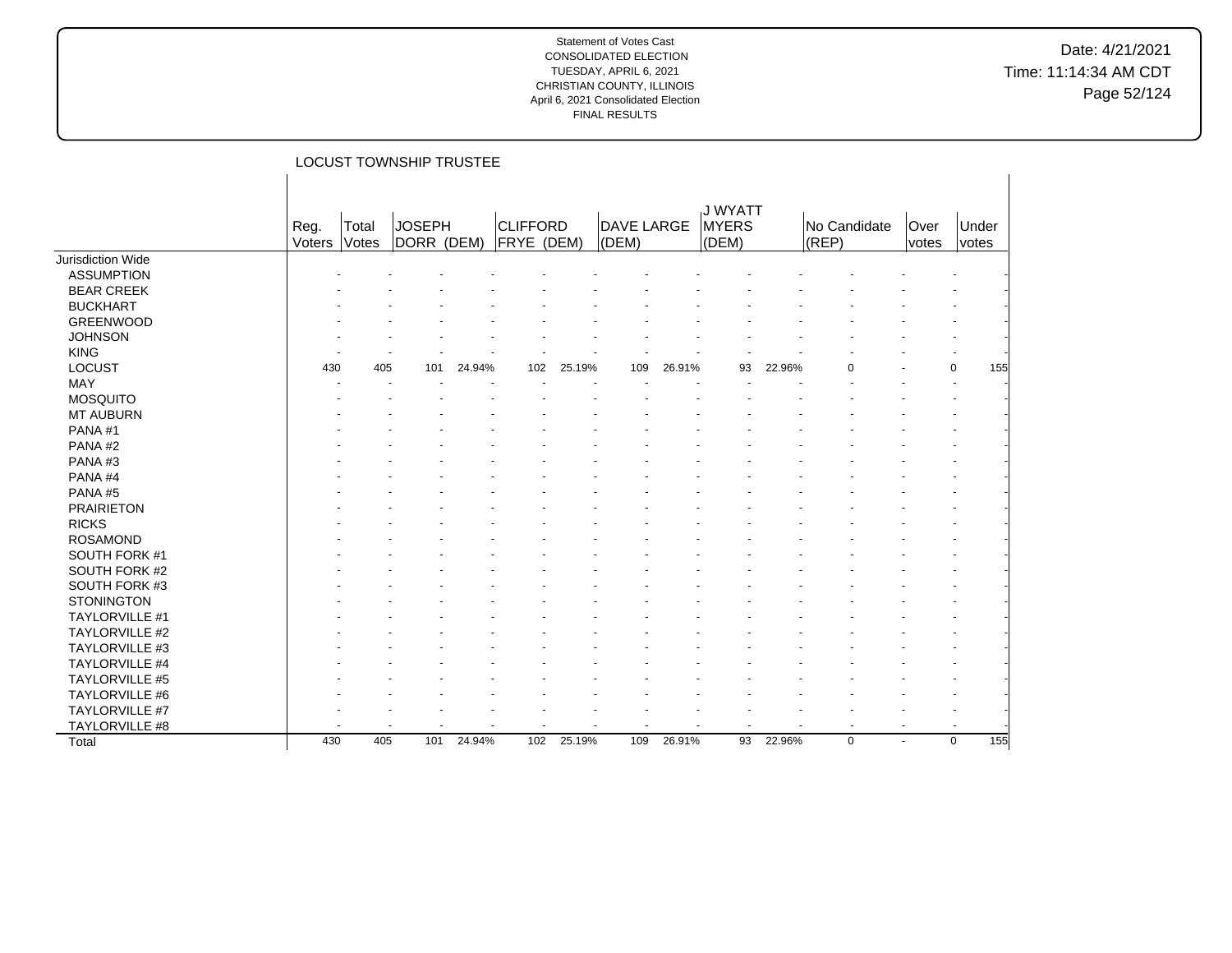|                   |                |                | MAY TOWNSHIP SUPERVISOR          |             |                           |                      |                    |                |                | MAY TOWNSHIP CLERK       |        |                                               |        |               |                   |  |
|-------------------|----------------|----------------|----------------------------------|-------------|---------------------------|----------------------|--------------------|----------------|----------------|--------------------------|--------|-----------------------------------------------|--------|---------------|-------------------|--|
|                   | Reg.<br>Voters | Total<br>Votes | PHIL<br><b>CHAMPLEY</b><br>(DEM) |             | No Candidate<br>$ $ (REP) | Over<br><i>votes</i> | Under<br>votes     | Reg.<br>Voters | Total<br>Votes | MIRIAM JOY<br>BOYD (DEM) |        | <b>WILLIAM</b><br>"BILL"<br><b>BITSCHENAU</b> |        | Over<br>votes | Under<br>votes    |  |
| Jurisdiction Wide |                |                |                                  |             |                           |                      |                    |                |                |                          |        |                                               |        |               |                   |  |
| <b>ASSUMPTION</b> |                |                |                                  |             |                           |                      |                    |                |                |                          |        |                                               |        |               |                   |  |
| <b>BEAR CREEK</b> |                |                |                                  |             |                           |                      |                    |                |                |                          |        |                                               |        |               |                   |  |
| <b>BUCKHART</b>   |                |                |                                  |             |                           |                      |                    |                |                |                          |        |                                               |        |               |                   |  |
| <b>GREENWOOD</b>  |                |                |                                  |             |                           |                      |                    |                |                |                          |        |                                               |        |               |                   |  |
| <b>JOHNSON</b>    |                |                |                                  |             |                           |                      |                    |                |                |                          |        |                                               |        |               |                   |  |
| <b>KING</b>       |                |                |                                  |             |                           |                      |                    |                |                |                          |        |                                               |        |               |                   |  |
| <b>LOCUST</b>     |                |                |                                  |             |                           |                      |                    |                |                |                          |        |                                               |        |               |                   |  |
| <b>MAY</b>        | 1297           | 363            |                                  | 363 100.00% |                           |                      | 136<br>$\mathbf 0$ | 1297           | 486            | 173                      | 35.60% | 313                                           | 64.40% |               | $\mathbf 0$<br>13 |  |
| <b>MOSQUITO</b>   |                |                |                                  |             |                           |                      |                    |                |                |                          |        |                                               |        |               |                   |  |
| <b>MT AUBURN</b>  |                |                |                                  |             |                           |                      |                    |                |                |                          |        |                                               |        |               |                   |  |
| PANA#1            |                |                |                                  |             |                           |                      |                    |                |                |                          |        |                                               |        |               |                   |  |
| PANA#2            |                |                |                                  |             |                           |                      |                    |                |                |                          |        |                                               |        |               |                   |  |
| PANA#3            |                |                |                                  |             |                           |                      |                    |                |                |                          |        |                                               |        |               |                   |  |
| PANA#4            |                |                |                                  |             |                           |                      |                    |                |                |                          |        |                                               |        |               |                   |  |
| PANA#5            |                |                |                                  |             |                           |                      |                    |                |                |                          |        |                                               |        |               |                   |  |
| <b>PRAIRIETON</b> |                |                |                                  |             |                           |                      |                    |                |                |                          |        |                                               |        |               |                   |  |
| <b>RICKS</b>      |                |                |                                  |             |                           |                      |                    |                |                |                          |        |                                               |        |               |                   |  |
| <b>ROSAMOND</b>   |                |                |                                  |             |                           |                      |                    |                |                |                          |        |                                               |        |               |                   |  |
| SOUTH FORK #1     |                |                |                                  |             |                           |                      |                    |                |                |                          |        |                                               |        |               |                   |  |
| SOUTH FORK #2     |                |                |                                  |             |                           |                      |                    |                |                |                          |        |                                               |        |               |                   |  |
| SOUTH FORK #3     |                |                |                                  |             |                           |                      |                    |                |                |                          |        |                                               |        |               |                   |  |
| <b>STONINGTON</b> |                |                |                                  |             |                           |                      |                    |                |                |                          |        |                                               |        |               |                   |  |
| TAYLORVILLE #1    |                |                |                                  |             |                           |                      |                    |                |                |                          |        |                                               |        |               |                   |  |
| TAYLORVILLE #2    |                |                |                                  |             |                           |                      |                    |                |                |                          |        |                                               |        |               |                   |  |
| TAYLORVILLE #3    |                |                |                                  |             |                           |                      |                    |                |                |                          |        |                                               |        |               |                   |  |
| TAYLORVILLE #4    |                |                |                                  |             |                           |                      |                    |                |                |                          |        |                                               |        |               |                   |  |
| TAYLORVILLE #5    |                |                |                                  |             |                           |                      |                    |                |                |                          |        |                                               |        |               |                   |  |
| TAYLORVILLE #6    |                |                |                                  |             |                           |                      |                    |                |                |                          |        |                                               |        |               |                   |  |
| TAYLORVILLE #7    |                |                |                                  |             |                           |                      |                    |                |                |                          |        |                                               |        |               |                   |  |
| TAYLORVILLE #8    |                |                |                                  |             | ÷                         |                      |                    |                |                |                          |        |                                               |        |               |                   |  |
| Total             | 1297           | 363            |                                  | 363 100.00% | $\mathbf 0$               | $\sim$               | 136<br>$\mathbf 0$ | 1297           | 486            | 173                      | 35.60% | 313                                           | 64.40% |               | $\mathbf 0$<br>13 |  |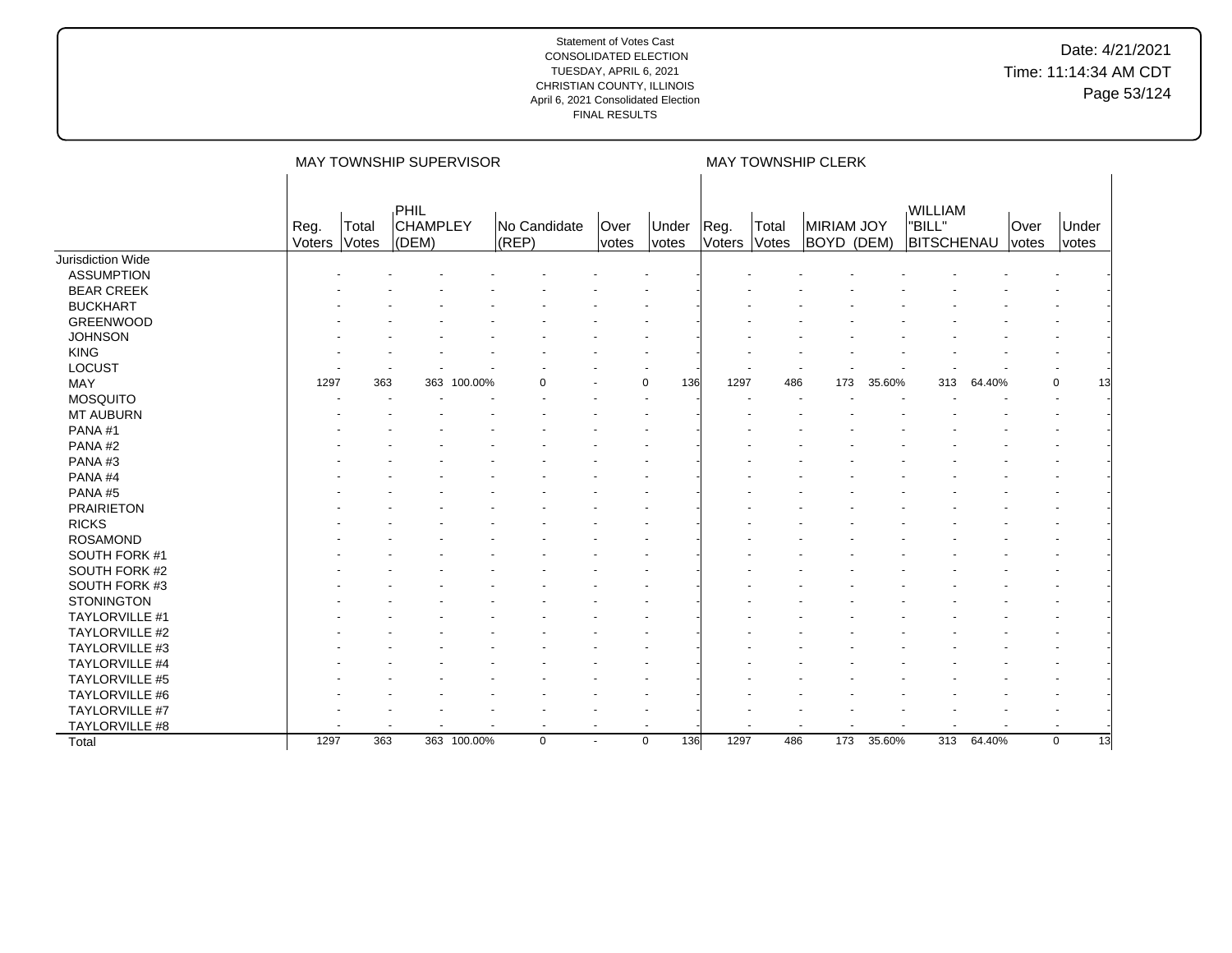|                       |                |                | MAY TOWNSHIP ASSESSOR      |                                         |                      |                          |                |                | MAY TOWNSHIP HIGHWAY COMMISSIONER      |        |                                              |        |               |                |  |
|-----------------------|----------------|----------------|----------------------------|-----------------------------------------|----------------------|--------------------------|----------------|----------------|----------------------------------------|--------|----------------------------------------------|--------|---------------|----------------|--|
|                       | Reg.<br>Voters | Total<br>Votes | No Candidate<br>(DEM)      | No Candidate<br>$ $ (REP)               | Over<br><i>votes</i> | Under<br>votes           | Reg.<br>Voters | Total<br>Votes | <b>CURT</b><br>MICENHEIME<br>$R$ (DEM) |        | <b>JAMES "JIM"</b><br><b>CURTIN</b><br>(REP) |        | Over<br>votes | Under<br>votes |  |
| Jurisdiction Wide     |                |                |                            |                                         |                      |                          |                |                |                                        |        |                                              |        |               |                |  |
| <b>ASSUMPTION</b>     |                |                |                            |                                         |                      |                          |                |                |                                        |        |                                              |        |               |                |  |
| <b>BEAR CREEK</b>     |                |                |                            |                                         |                      |                          |                |                |                                        |        |                                              |        |               |                |  |
| <b>BUCKHART</b>       |                |                |                            |                                         |                      |                          |                |                |                                        |        |                                              |        |               |                |  |
| <b>GREENWOOD</b>      |                |                |                            |                                         |                      |                          |                |                |                                        |        |                                              |        |               |                |  |
| <b>JOHNSON</b>        |                |                |                            |                                         |                      |                          |                |                |                                        |        |                                              |        |               |                |  |
| <b>KING</b>           |                |                |                            |                                         |                      |                          |                |                |                                        |        |                                              |        |               |                |  |
| LOCUST                |                |                |                            |                                         |                      |                          |                |                |                                        |        |                                              |        |               |                |  |
| <b>MAY</b>            | 1297           |                | $\Omega$<br>$\Omega$       |                                         |                      | $\mathbf 0$              | 1297           | 494            | 190                                    | 38.46% | 304                                          | 61.54% |               | 0              |  |
| <b>MOSQUITO</b>       |                |                |                            |                                         |                      |                          |                |                |                                        |        |                                              |        |               |                |  |
| <b>MT AUBURN</b>      |                |                |                            |                                         |                      |                          |                |                |                                        |        |                                              |        |               |                |  |
| PANA#1                |                |                |                            |                                         |                      |                          |                |                |                                        |        |                                              |        |               |                |  |
| PANA#2                |                |                |                            |                                         |                      |                          |                |                |                                        |        |                                              |        |               |                |  |
| PANA#3                |                |                |                            |                                         |                      |                          |                |                |                                        |        |                                              |        |               |                |  |
| PANA#4                |                |                |                            |                                         |                      |                          |                |                |                                        |        |                                              |        |               |                |  |
| PANA#5                |                |                |                            |                                         |                      |                          |                |                |                                        |        |                                              |        |               |                |  |
| <b>PRAIRIETON</b>     |                |                |                            |                                         |                      |                          |                |                |                                        |        |                                              |        |               |                |  |
| <b>RICKS</b>          |                |                |                            |                                         |                      |                          |                |                |                                        |        |                                              |        |               |                |  |
| <b>ROSAMOND</b>       |                |                |                            |                                         |                      |                          |                |                |                                        |        |                                              |        |               |                |  |
| SOUTH FORK #1         |                |                |                            |                                         |                      |                          |                |                |                                        |        |                                              |        |               |                |  |
| SOUTH FORK #2         |                |                |                            |                                         |                      |                          |                |                |                                        |        |                                              |        |               |                |  |
| SOUTH FORK #3         |                |                |                            |                                         |                      |                          |                |                |                                        |        |                                              |        |               |                |  |
| <b>STONINGTON</b>     |                |                |                            |                                         |                      |                          |                |                |                                        |        |                                              |        |               |                |  |
| TAYLORVILLE #1        |                |                |                            |                                         |                      |                          |                |                |                                        |        |                                              |        |               |                |  |
| <b>TAYLORVILLE #2</b> |                |                |                            |                                         |                      |                          |                |                |                                        |        |                                              |        |               |                |  |
| TAYLORVILLE #3        |                |                |                            |                                         |                      |                          |                |                |                                        |        |                                              |        |               |                |  |
| TAYLORVILLE #4        |                |                |                            |                                         |                      |                          |                |                |                                        |        |                                              |        |               |                |  |
| TAYLORVILLE #5        |                |                |                            |                                         |                      |                          |                |                |                                        |        |                                              |        |               |                |  |
| <b>TAYLORVILLE #6</b> |                |                |                            |                                         |                      |                          |                |                |                                        |        |                                              |        |               |                |  |
| TAYLORVILLE #7        |                |                |                            |                                         |                      |                          |                |                |                                        |        |                                              |        |               |                |  |
| <b>TAYLORVILLE #8</b> |                |                |                            | $\overline{\phantom{a}}$                |                      | $\overline{\phantom{a}}$ |                |                |                                        |        |                                              |        |               |                |  |
| Total                 | 1297           |                | $\mathbf 0$<br>$\mathbf 0$ | $\mathbf 0$<br>$\overline{\phantom{a}}$ | $\sim$               | $\mathbf 0$<br>$\Omega$  | 1297           | 494            | 190                                    | 38.46% | 304                                          | 61.54% |               | $\mathbf 0$    |  |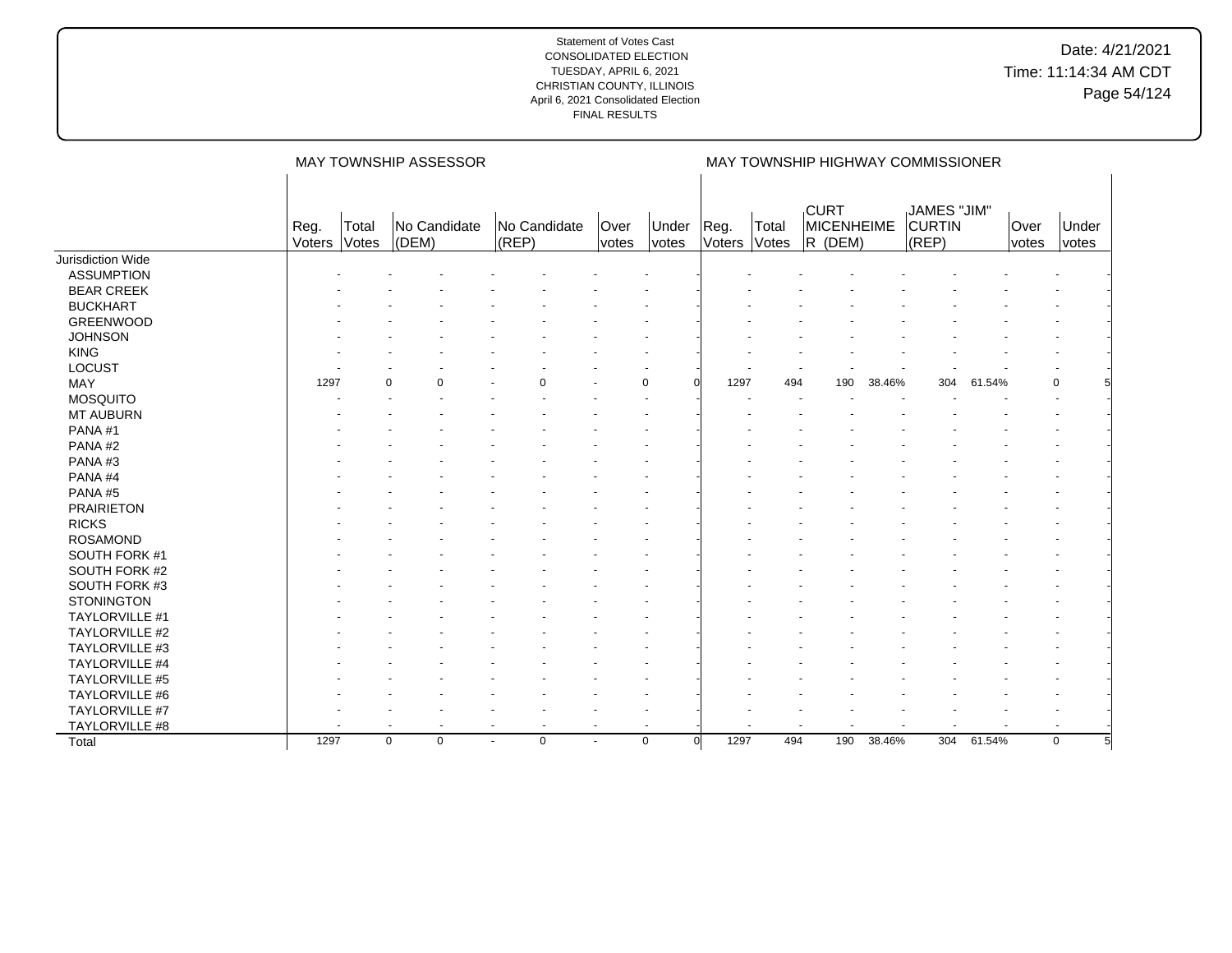## Date: 4/21/2021 Time: 11:14:34 AM CDT Page 55/124

|                       |                |                | MAY TOWNSHIP TRUSTEE      |        |                            |       |                          |       |                            |        |                            |        |                                    |        |                               |           |                           |        |
|-----------------------|----------------|----------------|---------------------------|--------|----------------------------|-------|--------------------------|-------|----------------------------|--------|----------------------------|--------|------------------------------------|--------|-------------------------------|-----------|---------------------------|--------|
|                       | Reg.<br>Voters | Total<br>Votes | ,ED<br>SALISBURY<br>(DEM) |        | TRENT<br>DeCLERCK<br>(DEM) |       | <b>DOUG HOY</b><br>(DEM) |       | <b>BEN CURTIN</b><br>(DEM) |        | VENISE<br>DeVORE<br>McWARD |        | <b>JAMES</b><br>"KEVIN"<br>PEABODY |        | ROBERT<br>"BOB" YARD<br>(REP) |           | SETH<br>McMILLAN<br>(REP) |        |
| Jurisdiction Wide     |                |                |                           |        |                            |       |                          |       |                            |        |                            |        |                                    |        |                               |           |                           |        |
| <b>ASSUMPTION</b>     |                |                |                           |        |                            |       |                          |       |                            |        |                            |        |                                    |        |                               |           |                           |        |
| <b>BEAR CREEK</b>     |                |                |                           |        |                            |       |                          |       |                            |        |                            |        |                                    |        |                               |           |                           |        |
| <b>BUCKHART</b>       |                |                |                           |        |                            |       |                          |       |                            |        |                            |        |                                    |        |                               |           |                           |        |
| <b>GREENWOOD</b>      |                |                |                           |        |                            |       |                          |       |                            |        |                            |        |                                    |        |                               |           |                           |        |
| <b>JOHNSON</b>        |                |                |                           |        |                            |       |                          |       |                            |        |                            |        |                                    |        |                               |           |                           |        |
| <b>KING</b>           |                |                |                           |        |                            |       |                          |       |                            |        |                            |        |                                    |        |                               |           |                           |        |
| <b>LOCUST</b>         |                |                |                           |        |                            |       |                          |       |                            |        |                            |        |                                    |        |                               |           |                           |        |
| MAY                   | 1297           | 1802           | 233                       | 12.93% | 166                        | 9.21% | 134                      | 7.44% | 263                        | 14.59% | 234                        | 12.99% | 263                                | 14.59% | 279                           | 15.48%    | 230                       | 12.76% |
| <b>MOSQUITO</b>       |                |                |                           |        |                            |       |                          |       |                            |        |                            |        |                                    |        |                               |           |                           |        |
| MT AUBURN             |                |                |                           |        |                            |       |                          |       |                            |        |                            |        |                                    |        |                               |           |                           |        |
| PANA#1                |                |                |                           |        |                            |       |                          |       |                            |        |                            |        |                                    |        |                               |           |                           |        |
| PANA#2                |                |                |                           |        |                            |       |                          |       |                            |        |                            |        |                                    |        |                               |           |                           |        |
| PANA#3                |                |                |                           |        |                            |       |                          |       |                            |        |                            |        |                                    |        |                               |           |                           |        |
| PANA#4                |                |                |                           |        |                            |       |                          |       |                            |        |                            |        |                                    |        |                               |           |                           |        |
| PANA#5                |                |                |                           |        |                            |       |                          |       |                            |        |                            |        |                                    |        |                               |           |                           |        |
| <b>PRAIRIETON</b>     |                |                |                           |        |                            |       |                          |       |                            |        |                            |        |                                    |        |                               |           |                           |        |
| <b>RICKS</b>          |                |                |                           |        |                            |       |                          |       |                            |        |                            |        |                                    |        |                               |           |                           |        |
| <b>ROSAMOND</b>       |                |                |                           |        |                            |       |                          |       |                            |        |                            |        |                                    |        |                               |           |                           |        |
| SOUTH FORK #1         |                |                |                           |        |                            |       |                          |       |                            |        |                            |        |                                    |        |                               |           |                           |        |
| SOUTH FORK #2         |                |                |                           |        |                            |       |                          |       |                            |        |                            |        |                                    |        |                               |           |                           |        |
| SOUTH FORK #3         |                |                |                           |        |                            |       |                          |       |                            |        |                            |        |                                    |        |                               |           |                           |        |
| <b>STONINGTON</b>     |                |                |                           |        |                            |       |                          |       |                            |        |                            |        |                                    |        |                               |           |                           |        |
| TAYLORVILLE #1        |                |                |                           |        |                            |       |                          |       |                            |        |                            |        |                                    |        |                               |           |                           |        |
| <b>TAYLORVILLE #2</b> |                |                |                           |        |                            |       |                          |       |                            |        |                            |        |                                    |        |                               |           |                           |        |
| TAYLORVILLE #3        |                |                |                           |        |                            |       |                          |       |                            |        |                            |        |                                    |        |                               |           |                           |        |
| TAYLORVILLE #4        |                |                |                           |        |                            |       |                          |       |                            |        |                            |        |                                    |        |                               |           |                           |        |
| TAYLORVILLE #5        |                |                |                           |        |                            |       |                          |       |                            |        |                            |        |                                    |        |                               |           |                           |        |
| <b>TAYLORVILLE #6</b> |                |                |                           |        |                            |       |                          |       |                            |        |                            |        |                                    |        |                               |           |                           |        |
| TAYLORVILLE #7        |                |                |                           |        |                            |       |                          |       |                            |        |                            |        |                                    |        |                               |           |                           |        |
| TAYLORVILLE #8        |                |                |                           |        |                            |       |                          |       |                            |        |                            |        |                                    |        |                               |           |                           |        |
| Total                 | 1297           | 1802           | 233                       | 12.93% | 166                        | 9.21% | 134                      | 7.44% | 263                        | 14.59% | 234                        | 12.99% | 263                                | 14.59% | 279                           | $15.48\%$ | 230                       | 12.76% |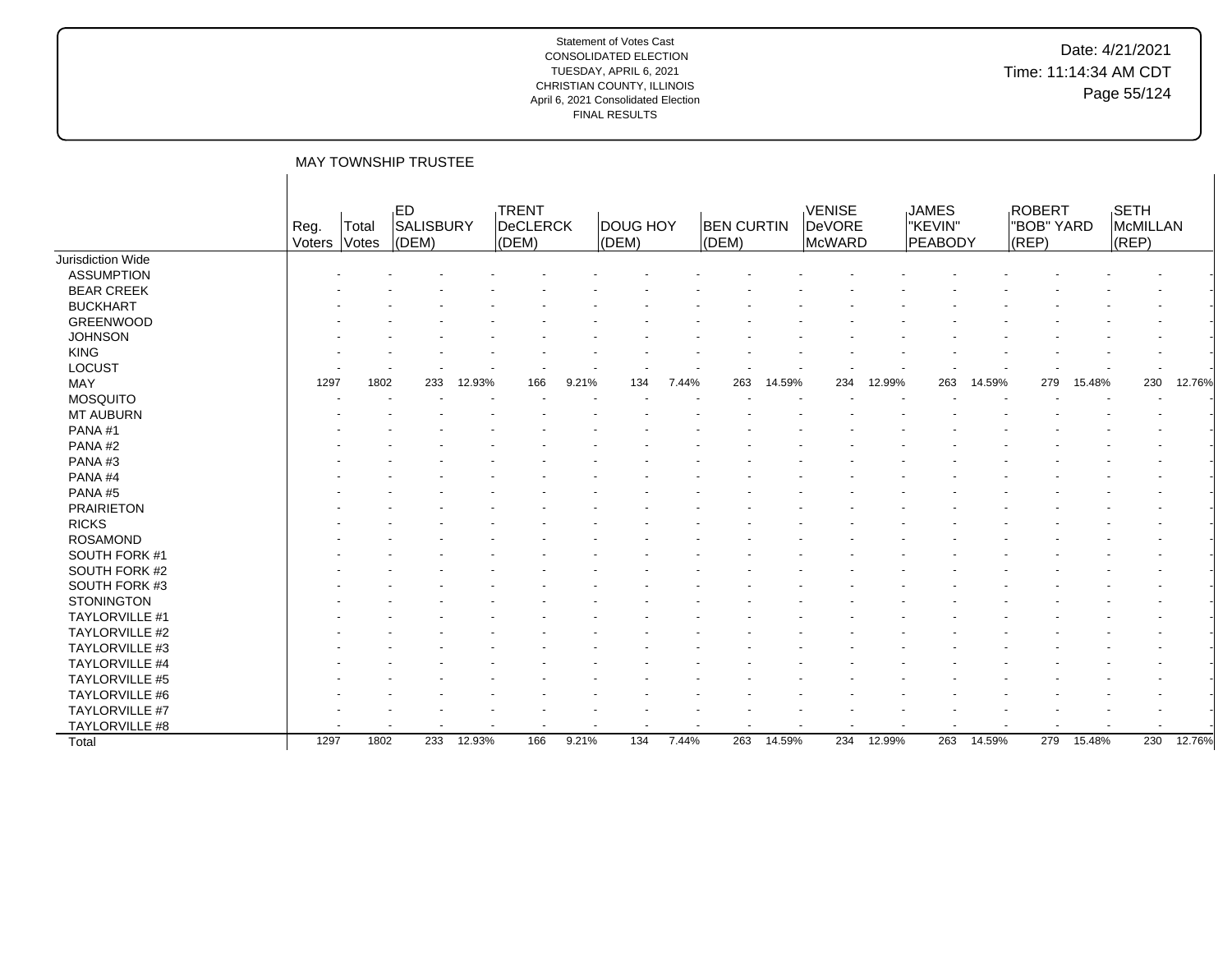Date: 4/21/2021 Time: 11:14:34 AM CDT Page 56/124

|                       |                | <b>MAY TOWNSHIP TRUSTEE</b> |               |                |                |                | MOSQUITO TOWNSHIP SUPERVISOR |                                       |               |          |                |
|-----------------------|----------------|-----------------------------|---------------|----------------|----------------|----------------|------------------------------|---------------------------------------|---------------|----------|----------------|
|                       | Reg.<br>Voters | Total<br>Votes              | Over<br>votes | Under<br>votes | Reg.<br>Voters | Total<br>Votes | No Candidate<br>(DEM)        | ROBERT D.<br><b>BUZAN II</b><br>(REP) | Over<br>votes |          | Under<br>votes |
| Jurisdiction Wide     |                |                             |               |                |                |                |                              |                                       |               |          |                |
| <b>ASSUMPTION</b>     |                |                             |               |                |                |                |                              |                                       |               |          |                |
| <b>BEAR CREEK</b>     |                |                             |               |                |                |                |                              |                                       |               |          |                |
| <b>BUCKHART</b>       |                |                             |               |                |                |                |                              |                                       |               |          |                |
| <b>GREENWOOD</b>      |                |                             |               |                |                |                |                              |                                       |               |          |                |
| <b>JOHNSON</b>        |                |                             |               |                |                |                |                              |                                       |               |          |                |
| <b>KING</b>           |                |                             |               |                |                |                |                              |                                       |               |          |                |
| <b>LOCUST</b>         |                |                             |               |                |                |                |                              |                                       |               |          |                |
| MAY                   | 1297           | 1802                        | 0             | 194            |                |                |                              |                                       |               |          |                |
| <b>MOSQUITO</b>       |                |                             | ٠             |                | 269            | 33             | 0                            |                                       | 33 100.00%    | 0        |                |
| <b>MT AUBURN</b>      |                |                             |               |                |                |                |                              |                                       |               |          |                |
| PANA#1                |                |                             |               |                |                |                |                              |                                       |               |          |                |
| PANA#2                |                |                             |               |                |                |                |                              |                                       |               |          |                |
| PANA#3                |                |                             |               |                |                |                |                              |                                       |               |          |                |
| PANA#4                |                |                             |               |                |                |                |                              |                                       |               |          |                |
| PANA#5                |                |                             |               |                |                |                |                              |                                       |               |          |                |
| <b>PRAIRIETON</b>     |                |                             |               |                |                |                |                              |                                       |               |          |                |
| <b>RICKS</b>          |                |                             |               |                |                |                |                              |                                       |               |          |                |
| <b>ROSAMOND</b>       |                |                             |               |                |                |                |                              |                                       |               |          |                |
| SOUTH FORK #1         |                |                             |               |                |                |                |                              |                                       |               |          |                |
| SOUTH FORK #2         |                |                             |               |                |                |                |                              |                                       |               |          |                |
| SOUTH FORK #3         |                |                             |               |                |                |                |                              |                                       |               |          |                |
| <b>STONINGTON</b>     |                |                             |               |                |                |                |                              |                                       |               |          |                |
| TAYLORVILLE #1        |                |                             |               |                |                |                |                              |                                       |               |          |                |
| <b>TAYLORVILLE #2</b> |                |                             |               |                |                |                |                              |                                       |               |          |                |
| TAYLORVILLE #3        |                |                             |               |                |                |                |                              |                                       |               |          |                |
| TAYLORVILLE #4        |                |                             |               |                |                |                |                              |                                       |               |          |                |
| <b>TAYLORVILLE #5</b> |                |                             |               |                |                |                |                              |                                       |               |          |                |
| TAYLORVILLE #6        |                |                             |               |                |                |                |                              |                                       |               |          |                |
| TAYLORVILLE #7        |                |                             |               |                |                |                |                              |                                       |               |          |                |
| TAYLORVILLE #8        |                |                             |               |                |                |                |                              | $\blacksquare$                        |               |          |                |
| Total                 | 1297           | 1802                        | 0             | 194            | 269            | 33             | $\mathbf 0$                  | $\sim$                                | 33 100.00%    | $\Omega$ | 61             |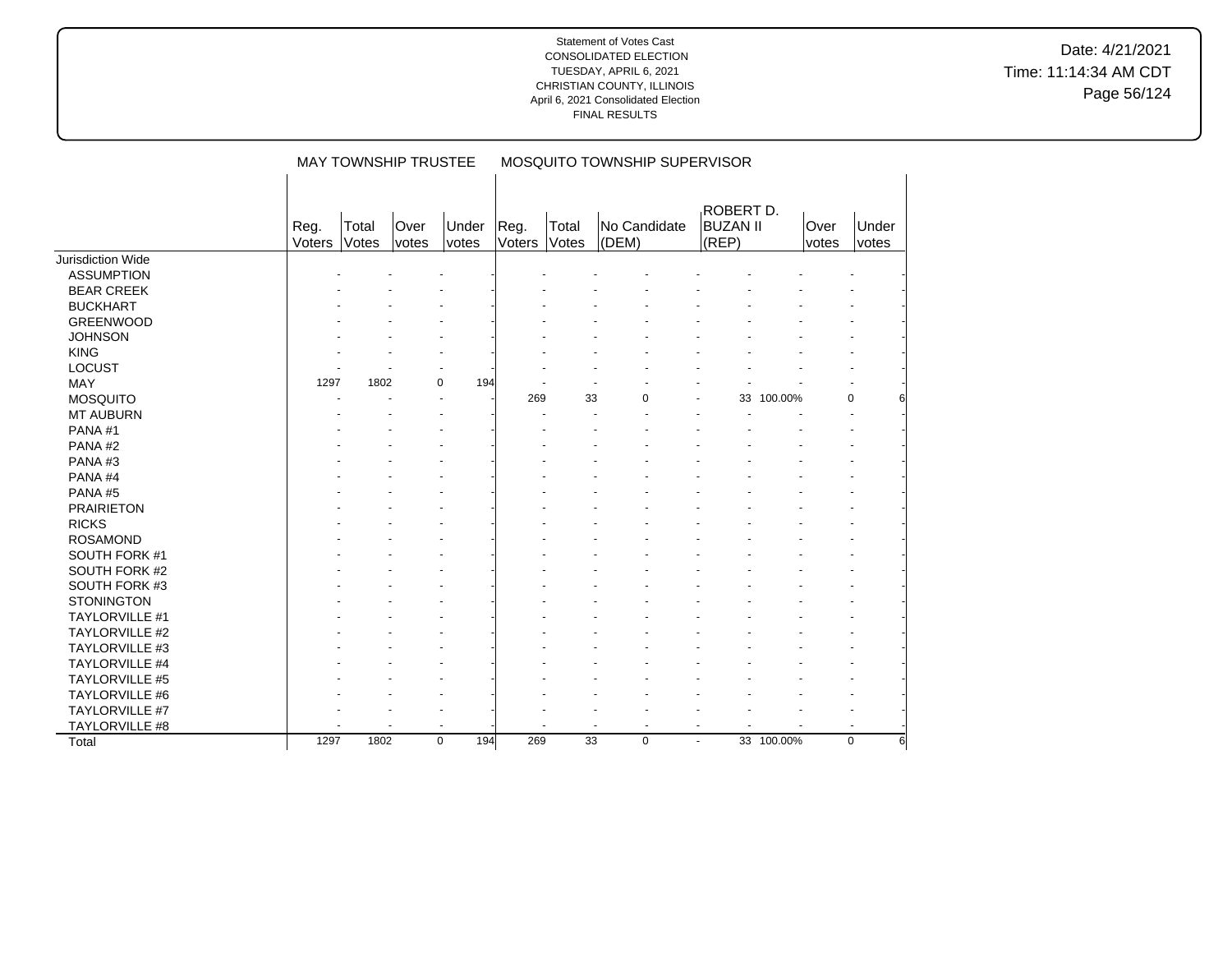|                       |                |                 | MOSQUITO TOWNSHIP CLERK |                                    |               |               |                |                |                 | MOSQUITO TOWNSHIP HIGHWAY COMMISSIONER |                          |                      |               |                |
|-----------------------|----------------|-----------------|-------------------------|------------------------------------|---------------|---------------|----------------|----------------|-----------------|----------------------------------------|--------------------------|----------------------|---------------|----------------|
|                       | Reg.<br>Voters | Total<br>Votes  | No Candidate<br>(DEM)   | KELLY A.<br><b>BROKAW</b><br>(REP) |               | Over<br>votes | Under<br>votes | Reg.<br>Voters | Total<br>Votes  | No Candidate<br>(DEM)                  | (REF)                    | DANIEL E.<br>GREGORY | Over<br>votes | Under<br>votes |
| Jurisdiction Wide     |                |                 |                         |                                    |               |               |                |                |                 |                                        |                          |                      |               |                |
| <b>ASSUMPTION</b>     |                |                 |                         |                                    |               |               |                |                |                 |                                        |                          |                      |               |                |
| <b>BEAR CREEK</b>     |                |                 |                         |                                    |               |               |                |                |                 |                                        |                          |                      |               |                |
| <b>BUCKHART</b>       |                |                 |                         |                                    |               |               |                |                |                 |                                        |                          |                      |               |                |
| <b>GREENWOOD</b>      |                |                 |                         |                                    |               |               |                |                |                 |                                        |                          |                      |               |                |
| <b>JOHNSON</b>        |                |                 |                         |                                    |               |               |                |                |                 |                                        |                          |                      |               |                |
| <b>KING</b>           |                |                 |                         |                                    |               |               |                |                |                 |                                        |                          |                      |               |                |
| LOCUST                |                |                 |                         |                                    |               |               |                |                |                 |                                        |                          |                      |               |                |
| <b>MAY</b>            |                |                 |                         |                                    |               |               |                |                |                 |                                        |                          |                      |               |                |
| <b>MOSQUITO</b>       | 269            | 32              | $\Omega$                |                                    | 32<br>100.00% |               | $\mathbf 0$    | 269            | 34              | 0                                      |                          | 34                   | 100.00%       | 0              |
| <b>MT AUBURN</b>      |                |                 |                         |                                    |               |               |                |                |                 |                                        |                          |                      |               |                |
| PANA#1                |                |                 |                         |                                    |               |               |                |                |                 |                                        |                          |                      |               |                |
| PANA#2                |                |                 |                         |                                    |               |               |                |                |                 |                                        |                          |                      |               |                |
| PANA#3                |                |                 |                         |                                    |               |               |                |                |                 |                                        |                          |                      |               |                |
| PANA#4                |                |                 |                         |                                    |               |               |                |                |                 |                                        |                          |                      |               |                |
| PANA#5                |                |                 |                         |                                    |               |               |                |                |                 |                                        |                          |                      |               |                |
| <b>PRAIRIETON</b>     |                |                 |                         |                                    |               |               |                |                |                 |                                        |                          |                      |               |                |
| <b>RICKS</b>          |                |                 |                         |                                    |               |               |                |                |                 |                                        |                          |                      |               |                |
| <b>ROSAMOND</b>       |                |                 |                         |                                    |               |               |                |                |                 |                                        |                          |                      |               |                |
| SOUTH FORK #1         |                |                 |                         |                                    |               |               |                |                |                 |                                        |                          |                      |               |                |
| SOUTH FORK #2         |                |                 |                         |                                    |               |               |                |                |                 |                                        |                          |                      |               |                |
| SOUTH FORK #3         |                |                 |                         |                                    |               |               |                |                |                 |                                        |                          |                      |               |                |
| <b>STONINGTON</b>     |                |                 |                         |                                    |               |               |                |                |                 |                                        |                          |                      |               |                |
| TAYLORVILLE #1        |                |                 |                         |                                    |               |               |                |                |                 |                                        |                          |                      |               |                |
| <b>TAYLORVILLE #2</b> |                |                 |                         |                                    |               |               |                |                |                 |                                        |                          |                      |               |                |
| TAYLORVILLE #3        |                |                 |                         |                                    |               |               |                |                |                 |                                        |                          |                      |               |                |
| TAYLORVILLE #4        |                |                 |                         |                                    |               |               |                |                |                 |                                        |                          |                      |               |                |
| TAYLORVILLE #5        |                |                 |                         |                                    |               |               |                |                |                 |                                        |                          |                      |               |                |
| <b>TAYLORVILLE #6</b> |                |                 |                         |                                    |               |               |                |                |                 |                                        |                          |                      |               |                |
| TAYLORVILLE #7        |                |                 |                         |                                    |               |               |                |                |                 |                                        |                          |                      |               |                |
| <b>TAYLORVILLE #8</b> |                |                 |                         |                                    |               |               | $\overline{a}$ |                |                 |                                        | $\overline{\phantom{a}}$ |                      |               |                |
| Total                 | 269            | $\overline{32}$ | $\mathbf 0$             | $\sim$                             | 32 100.00%    |               | $\mathbf 0$    | 269            | $\overline{34}$ | $\mathbf 0$                            | $\overline{\phantom{a}}$ | 34 100.00%           |               | $\mathbf 0$    |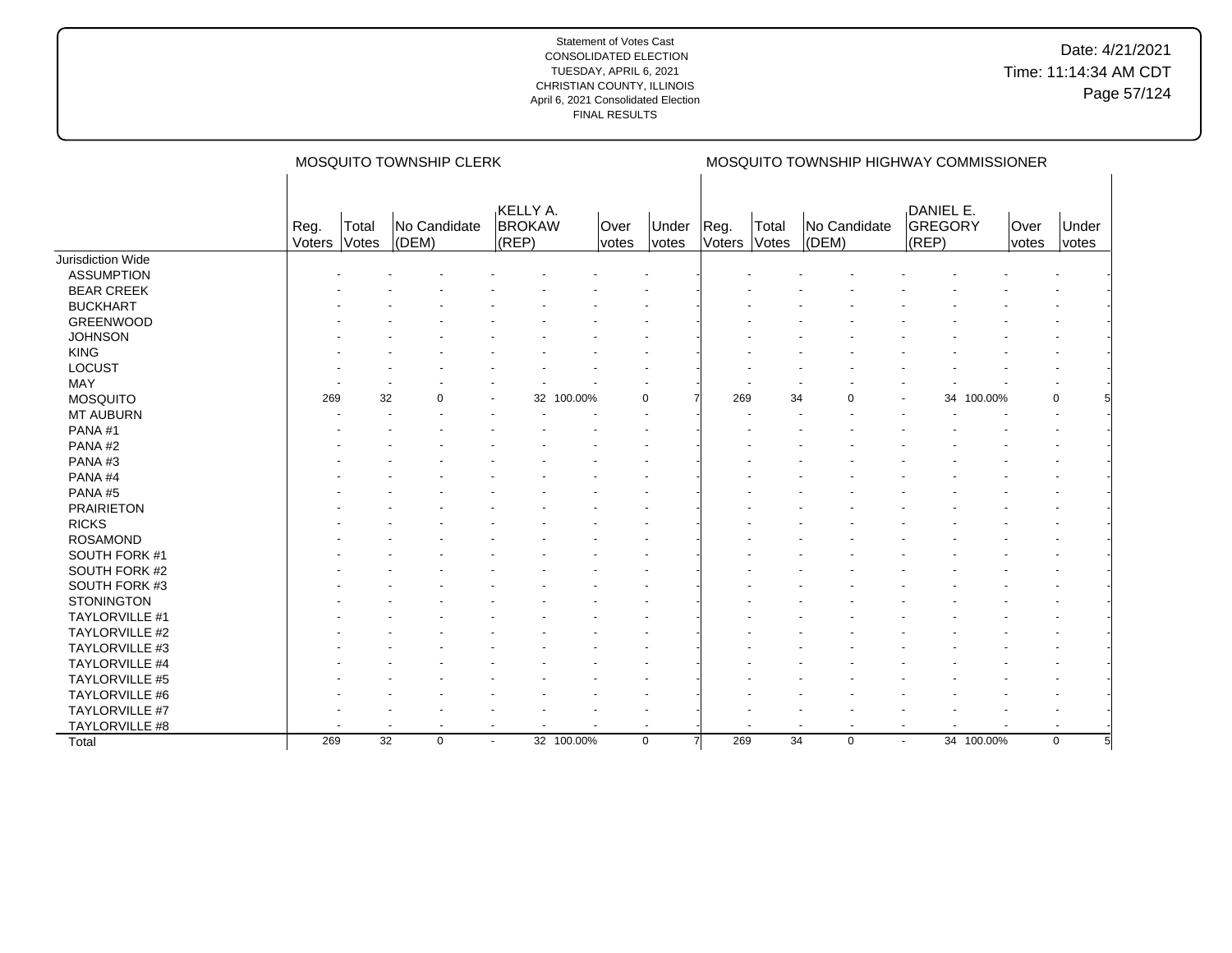Date: 4/21/2021 Time: 11:14:34 AM CDT Page 58/124

|                          |                |                | MOSQUITO TOWNSHIP TRUSTEE        |        |                             |        |                           |        |                                |        |               |                |
|--------------------------|----------------|----------------|----------------------------------|--------|-----------------------------|--------|---------------------------|--------|--------------------------------|--------|---------------|----------------|
|                          | Reg.<br>Voters | Total<br>Votes | SHANE<br><b>BUTCHER</b><br>(DEM) |        | <b>ROLLIN HEAD</b><br>(REP) |        | RAYMOND D.<br>ELDER (REP) |        | <b>ROBERT V.</b><br>HUNT (REP) |        | Over<br>votes | Under<br>votes |
| <b>Jurisdiction Wide</b> |                |                |                                  |        |                             |        |                           |        |                                |        |               |                |
| <b>ASSUMPTION</b>        |                |                |                                  |        |                             |        |                           |        |                                |        |               |                |
| <b>BEAR CREEK</b>        |                |                |                                  |        |                             |        |                           |        |                                |        |               |                |
| <b>BUCKHART</b>          |                |                |                                  |        |                             |        |                           |        |                                |        |               |                |
| <b>GREENWOOD</b>         |                |                |                                  |        |                             |        |                           |        |                                |        |               |                |
| <b>JOHNSON</b>           |                |                |                                  |        |                             |        |                           |        |                                |        |               |                |
| <b>KING</b>              |                |                |                                  |        |                             |        |                           |        |                                |        |               |                |
| <b>LOCUST</b>            |                |                |                                  |        |                             |        |                           |        |                                |        |               |                |
| <b>MAY</b>               |                |                |                                  |        |                             |        |                           |        |                                |        |               |                |
| <b>MOSQUITO</b>          | 269            | 114            | 27                               | 23.68% | 31                          | 27.19% | 29                        | 25.44% | 27                             | 23.68% |               | 0<br>42        |
| <b>MT AUBURN</b>         |                |                |                                  |        |                             |        |                           |        |                                |        |               |                |
| PANA#1                   |                |                |                                  |        |                             |        |                           |        |                                |        |               |                |
| PANA#2                   |                |                |                                  |        |                             |        |                           |        |                                |        |               |                |
| PANA#3                   |                |                |                                  |        |                             |        |                           |        |                                |        |               |                |
| PANA#4                   |                |                |                                  |        |                             |        |                           |        |                                |        |               |                |
| PANA#5                   |                |                |                                  |        |                             |        |                           |        |                                |        |               |                |
| <b>PRAIRIETON</b>        |                |                |                                  |        |                             |        |                           |        |                                |        |               |                |
| <b>RICKS</b>             |                |                |                                  |        |                             |        |                           |        |                                |        |               |                |
| <b>ROSAMOND</b>          |                |                |                                  |        |                             |        |                           |        |                                |        |               |                |
| SOUTH FORK #1            |                |                |                                  |        |                             |        |                           |        |                                |        |               |                |
| SOUTH FORK #2            |                |                |                                  |        |                             |        |                           |        |                                |        |               |                |
| SOUTH FORK #3            |                |                |                                  |        |                             |        |                           |        |                                |        |               |                |
| <b>STONINGTON</b>        |                |                |                                  |        |                             |        |                           |        |                                |        |               |                |
| TAYLORVILLE #1           |                |                |                                  |        |                             |        |                           |        |                                |        |               |                |
| TAYLORVILLE #2           |                |                |                                  |        |                             |        |                           |        |                                |        |               |                |
| TAYLORVILLE #3           |                |                |                                  |        |                             |        |                           |        |                                |        |               |                |
| TAYLORVILLE #4           |                |                |                                  |        |                             |        |                           |        |                                |        |               |                |
| TAYLORVILLE #5           |                |                |                                  |        |                             |        |                           |        |                                |        |               |                |
| TAYLORVILLE #6           |                |                |                                  |        |                             |        |                           |        |                                |        |               |                |
| TAYLORVILLE #7           |                |                |                                  |        |                             |        |                           |        |                                |        |               |                |
| TAYLORVILLE #8           |                |                |                                  |        |                             |        |                           |        |                                |        |               | $\blacksquare$ |
| Total                    | 269            | 114            | 27                               | 23.68% | 31                          | 27.19% | 29                        | 25.44% | 27                             | 23.68% |               | 0<br>42        |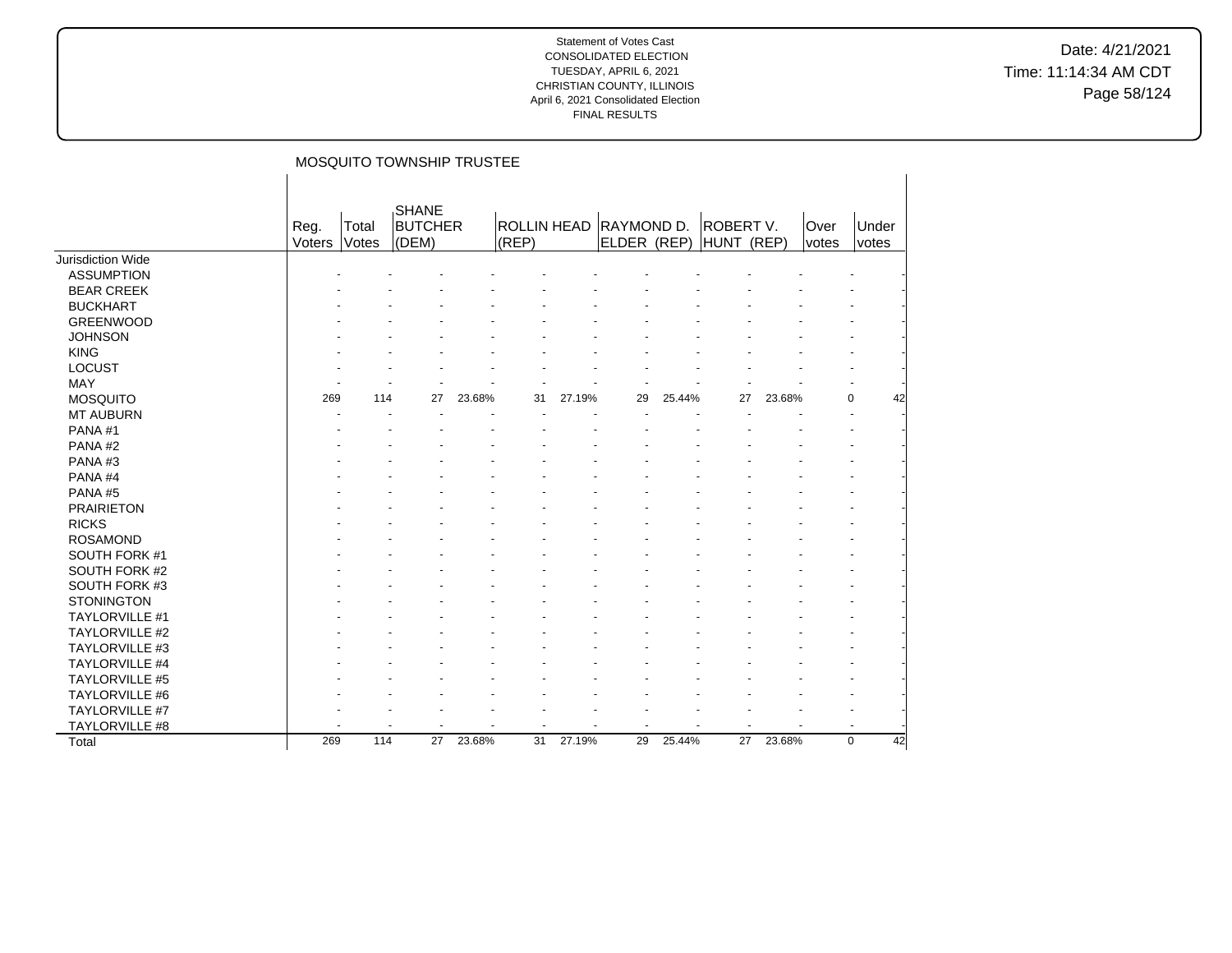|                       |                |                | MT AUBURN TOWNSHIP SUPERVISOR |        |                                        |             |                      |                       |                |                | MT AUBURN TOWNSHIP CLERK |                                  |             |                      |                |    |
|-----------------------|----------------|----------------|-------------------------------|--------|----------------------------------------|-------------|----------------------|-----------------------|----------------|----------------|--------------------------|----------------------------------|-------------|----------------------|----------------|----|
|                       | Reg.<br>Voters | Total<br>Votes | No Candidate<br>(DEM)         |        | <b>WILLIAM E</b><br>MOORE<br>$ $ (REP) |             | Over<br><i>votes</i> | Under<br><b>votes</b> | Reg.<br>Voters | Total<br>Votes | No Candidate<br>(DEM)    | MARILYNY.<br>STUART<br>$ $ (REP) |             | Over<br><i>votes</i> | Under<br>votes |    |
| Jurisdiction Wide     |                |                |                               |        |                                        |             |                      |                       |                |                |                          |                                  |             |                      |                |    |
| <b>ASSUMPTION</b>     |                |                |                               |        |                                        |             |                      |                       |                |                |                          |                                  |             |                      |                |    |
| <b>BEAR CREEK</b>     |                |                |                               |        |                                        |             |                      |                       |                |                |                          |                                  |             |                      |                |    |
| <b>BUCKHART</b>       |                |                |                               |        |                                        |             |                      |                       |                |                |                          |                                  |             |                      |                |    |
| <b>GREENWOOD</b>      |                |                |                               |        |                                        |             |                      |                       |                |                |                          |                                  |             |                      |                |    |
| <b>JOHNSON</b>        |                |                |                               |        |                                        |             |                      |                       |                |                |                          |                                  |             |                      |                |    |
| <b>KING</b>           |                |                |                               |        |                                        |             |                      |                       |                |                |                          |                                  |             |                      |                |    |
| LOCUST                |                |                |                               |        |                                        |             |                      |                       |                |                |                          |                                  |             |                      |                |    |
| MAY                   |                |                |                               |        |                                        |             |                      |                       |                |                |                          |                                  |             |                      |                |    |
| <b>MOSQUITO</b>       |                |                |                               |        |                                        |             |                      |                       |                |                |                          |                                  |             |                      |                |    |
| MT AUBURN             | 684            | 179            | $\cap$                        |        | 179                                    | 100.00%     |                      | $\Omega$              | 684            | 176            | $\Omega$                 | 176                              | 100.00%     |                      | 0              | 12 |
| PANA#1                |                |                |                               |        |                                        |             |                      |                       |                |                |                          |                                  |             |                      |                |    |
| PANA#2                |                |                |                               |        |                                        |             |                      |                       |                |                |                          |                                  |             |                      |                |    |
| PANA#3                |                |                |                               |        |                                        |             |                      |                       |                |                |                          |                                  |             |                      |                |    |
| PANA#4                |                |                |                               |        |                                        |             |                      |                       |                |                |                          |                                  |             |                      |                |    |
| PANA#5                |                |                |                               |        |                                        |             |                      |                       |                |                |                          |                                  |             |                      |                |    |
| <b>PRAIRIETON</b>     |                |                |                               |        |                                        |             |                      |                       |                |                |                          |                                  |             |                      |                |    |
| <b>RICKS</b>          |                |                |                               |        |                                        |             |                      |                       |                |                |                          |                                  |             |                      |                |    |
| <b>ROSAMOND</b>       |                |                |                               |        |                                        |             |                      |                       |                |                |                          |                                  |             |                      |                |    |
| SOUTH FORK #1         |                |                |                               |        |                                        |             |                      |                       |                |                |                          |                                  |             |                      |                |    |
| SOUTH FORK #2         |                |                |                               |        |                                        |             |                      |                       |                |                |                          |                                  |             |                      |                |    |
| SOUTH FORK #3         |                |                |                               |        |                                        |             |                      |                       |                |                |                          |                                  |             |                      |                |    |
| <b>STONINGTON</b>     |                |                |                               |        |                                        |             |                      |                       |                |                |                          |                                  |             |                      |                |    |
| TAYLORVILLE #1        |                |                |                               |        |                                        |             |                      |                       |                |                |                          |                                  |             |                      |                |    |
| TAYLORVILLE #2        |                |                |                               |        |                                        |             |                      |                       |                |                |                          |                                  |             |                      |                |    |
| TAYLORVILLE #3        |                |                |                               |        |                                        |             |                      |                       |                |                |                          |                                  |             |                      |                |    |
| TAYLORVILLE #4        |                |                |                               |        |                                        |             |                      |                       |                |                |                          |                                  |             |                      |                |    |
| <b>TAYLORVILLE #5</b> |                |                |                               |        |                                        |             |                      |                       |                |                |                          |                                  |             |                      |                |    |
| TAYLORVILLE #6        |                |                |                               |        |                                        |             |                      |                       |                |                |                          |                                  |             |                      |                |    |
| TAYLORVILLE #7        |                |                |                               |        |                                        |             |                      |                       |                |                |                          |                                  |             |                      |                |    |
| TAYLORVILLE #8        |                |                |                               |        |                                        |             |                      |                       |                |                | $\overline{\phantom{a}}$ | $\overline{\phantom{a}}$         |             |                      |                |    |
| Total                 | 684            | 179            | $\mathbf 0$                   | $\sim$ |                                        | 179 100.00% |                      | $\mathbf 0$<br>9      | 684            | 176            | 0                        | $\overline{\phantom{a}}$         | 176 100.00% |                      | $\mathbf 0$    | 12 |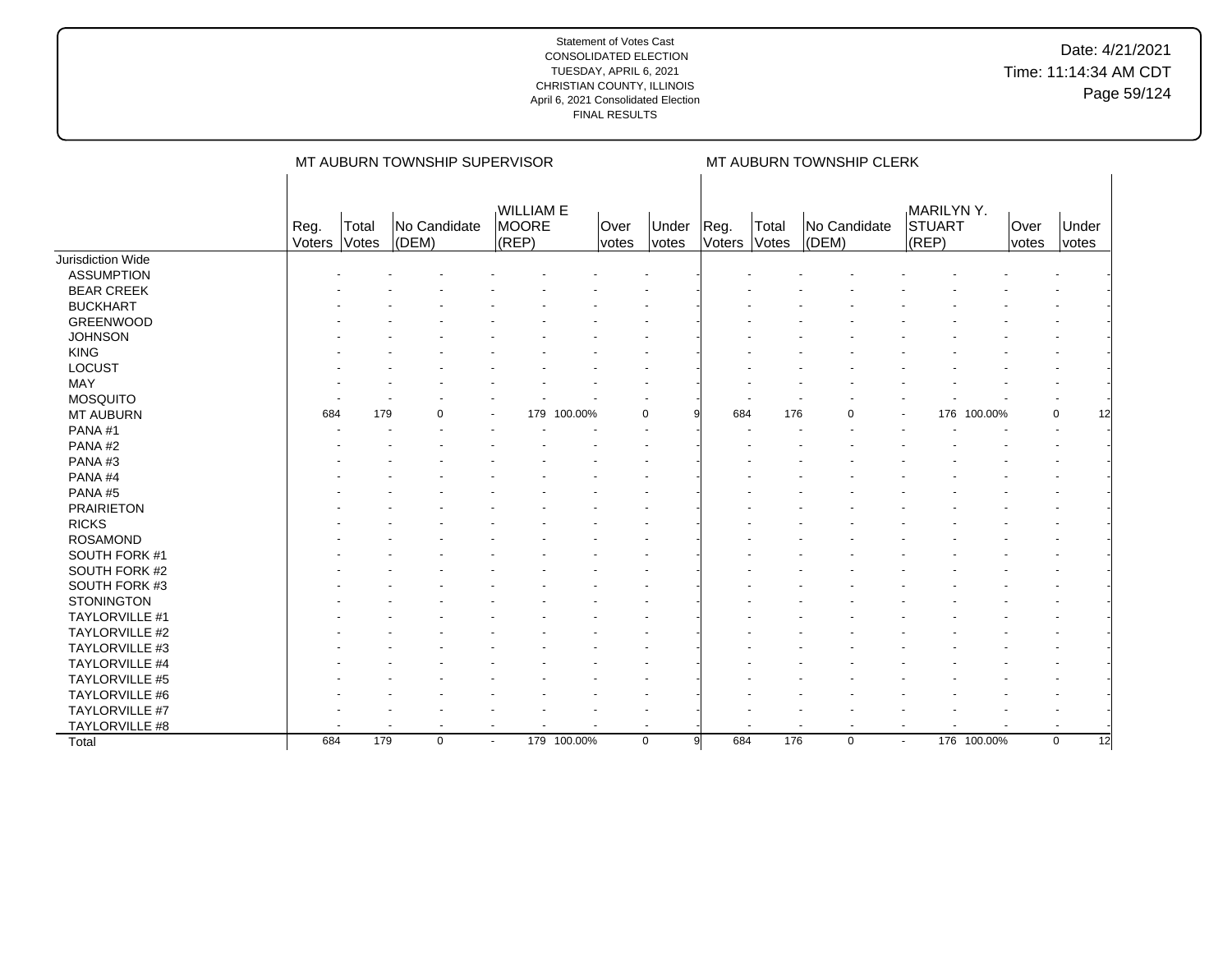Date: 4/21/2021 Time: 11:14:34 AM CDT Page 60/124

|                       |        |       |              | ERIC W.                  |             |       |       |
|-----------------------|--------|-------|--------------|--------------------------|-------------|-------|-------|
|                       | Reg.   | Total | No Candidate | <b>MOORE</b>             |             | Over  | Under |
|                       | Voters | Votes | (DEM)        | (REP)                    |             | votes | votes |
| Jurisdiction Wide     |        |       |              |                          |             |       |       |
| <b>ASSUMPTION</b>     |        |       |              |                          |             |       |       |
| <b>BEAR CREEK</b>     |        |       |              |                          |             |       |       |
| <b>BUCKHART</b>       |        |       |              |                          |             |       |       |
| <b>GREENWOOD</b>      |        |       |              |                          |             |       |       |
| <b>JOHNSON</b>        |        |       |              |                          |             |       |       |
| <b>KING</b>           |        |       |              |                          |             |       |       |
| <b>LOCUST</b>         |        |       |              |                          |             |       |       |
| <b>MAY</b>            |        |       |              |                          |             |       |       |
| <b>MOSQUITO</b>       |        |       |              |                          |             |       |       |
| <b>MT AUBURN</b>      | 684    | 169   | $\Omega$     | 169                      | 100.00%     | 0     | 19    |
| PANA#1                |        |       |              |                          |             |       |       |
| PANA#2                |        |       |              |                          |             |       |       |
| PANA#3                |        |       |              |                          |             |       |       |
| PANA#4                |        |       |              |                          |             |       |       |
| PANA#5                |        |       |              |                          |             |       |       |
| <b>PRAIRIETON</b>     |        |       |              |                          |             |       |       |
| <b>RICKS</b>          |        |       |              |                          |             |       |       |
| <b>ROSAMOND</b>       |        |       |              |                          |             |       |       |
| SOUTH FORK #1         |        |       |              |                          |             |       |       |
| SOUTH FORK #2         |        |       |              |                          |             |       |       |
| SOUTH FORK #3         |        |       |              |                          |             |       |       |
| <b>STONINGTON</b>     |        |       |              |                          |             |       |       |
| TAYLORVILLE #1        |        |       |              |                          |             |       |       |
| <b>TAYLORVILLE #2</b> |        |       |              |                          |             |       |       |
| <b>TAYLORVILLE #3</b> |        |       |              |                          |             |       |       |
| <b>TAYLORVILLE #4</b> |        |       |              |                          |             |       |       |
| <b>TAYLORVILLE #5</b> |        |       |              |                          |             |       |       |
| TAYLORVILLE #6        |        |       |              |                          |             |       |       |
| <b>TAYLORVILLE #7</b> |        |       |              |                          |             |       |       |
| TAYLORVILLE #8        |        |       | ٠            | $\overline{\phantom{a}}$ |             |       |       |
| Total                 | 684    | 169   | $\mathbf 0$  | $\blacksquare$           | 169 100.00% | 0     | 19    |
|                       |        |       |              |                          |             |       |       |

### MT AUBURN TOWNSHIP HIGHWAY COMMISSIONER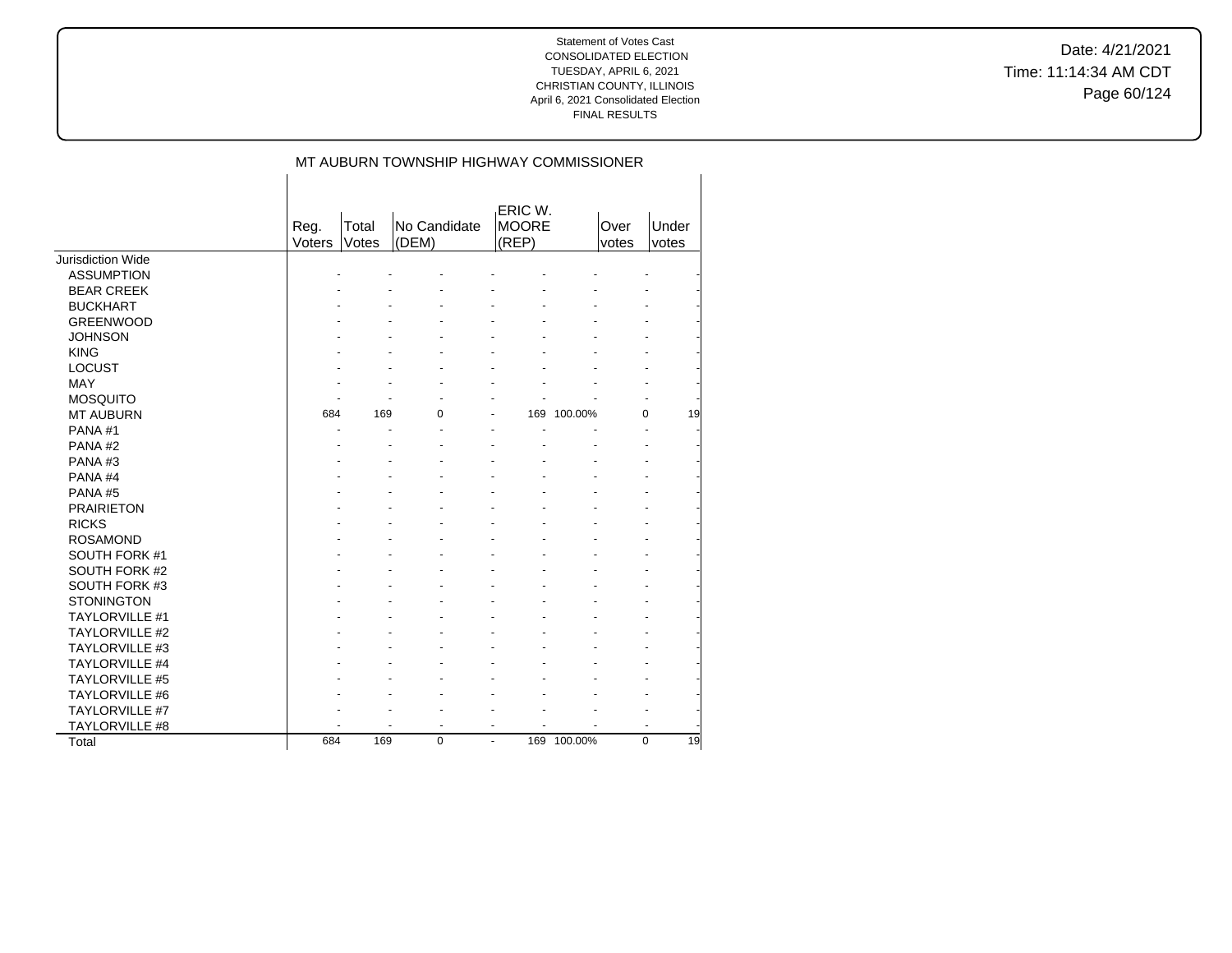Date: 4/21/2021 Time: 11:14:34 AM CDT Page 61/124

|                       |                      |                | MT AUBURN TOWNSHIP TRUSTEE             |        |                                     |        |                                 |        |                        |        |                |                      |
|-----------------------|----------------------|----------------|----------------------------------------|--------|-------------------------------------|--------|---------------------------------|--------|------------------------|--------|----------------|----------------------|
|                       | Reg.<br>Voters       | Total<br>Votes | <b>FRANK</b><br><b>BRAMEL</b><br>(DEM) |        | THOMAS G.<br><b>GIDEON</b><br>(DEM) |        | WILLIAM H.<br>FRANK (DEM) (REP) |        | ALEXANDER<br>R. WINANS |        | lOver<br>votes | Under<br>votes       |
| Jurisdiction Wide     |                      |                |                                        |        |                                     |        |                                 |        |                        |        |                |                      |
| <b>ASSUMPTION</b>     |                      |                |                                        |        |                                     |        |                                 |        |                        |        |                |                      |
| <b>BEAR CREEK</b>     |                      |                |                                        |        |                                     |        |                                 |        |                        |        |                |                      |
| <b>BUCKHART</b>       |                      |                |                                        |        |                                     |        |                                 |        |                        |        |                |                      |
| <b>GREENWOOD</b>      |                      |                |                                        |        |                                     |        |                                 |        |                        |        |                |                      |
| <b>JOHNSON</b>        |                      |                |                                        |        |                                     |        |                                 |        |                        |        |                |                      |
| <b>KING</b>           |                      |                |                                        |        |                                     |        |                                 |        |                        |        |                |                      |
| <b>LOCUST</b>         |                      |                |                                        |        |                                     |        |                                 |        |                        |        |                |                      |
| MAY                   |                      |                |                                        |        |                                     |        |                                 |        |                        |        |                |                      |
| <b>MOSQUITO</b>       |                      |                |                                        |        |                                     |        |                                 |        |                        |        |                |                      |
| <b>MT AUBURN</b>      | 684                  | 525            | 132                                    | 25.14% | 118                                 | 22.48% | 120                             | 22.86% | 155                    | 29.52% |                | 227<br>$\Omega$      |
| PANA#1                | $\ddot{\phantom{1}}$ |                |                                        |        |                                     |        |                                 |        |                        |        |                |                      |
| PANA#2                |                      |                |                                        |        |                                     |        |                                 |        |                        |        |                |                      |
| PANA#3                |                      |                |                                        |        |                                     |        |                                 |        |                        |        |                |                      |
| PANA#4                |                      |                |                                        |        |                                     |        |                                 |        |                        |        |                |                      |
| PANA#5                |                      |                |                                        |        |                                     |        |                                 |        |                        |        |                |                      |
| <b>PRAIRIETON</b>     |                      |                |                                        |        |                                     |        |                                 |        |                        |        |                |                      |
| <b>RICKS</b>          |                      |                |                                        |        |                                     |        |                                 |        |                        |        |                |                      |
| <b>ROSAMOND</b>       |                      |                |                                        |        |                                     |        |                                 |        |                        |        |                |                      |
| SOUTH FORK #1         |                      |                |                                        |        |                                     |        |                                 |        |                        |        |                |                      |
| SOUTH FORK #2         |                      |                |                                        |        |                                     |        |                                 |        |                        |        |                |                      |
| SOUTH FORK #3         |                      |                |                                        |        |                                     |        |                                 |        |                        |        |                |                      |
| <b>STONINGTON</b>     |                      |                |                                        |        |                                     |        |                                 |        |                        |        |                |                      |
| TAYLORVILLE #1        |                      |                |                                        |        |                                     |        |                                 |        |                        |        |                |                      |
| <b>TAYLORVILLE #2</b> |                      |                |                                        |        |                                     |        |                                 |        |                        |        |                |                      |
| TAYLORVILLE #3        |                      |                |                                        |        |                                     |        |                                 |        |                        |        |                |                      |
| TAYLORVILLE #4        |                      |                |                                        |        |                                     |        |                                 |        |                        |        |                |                      |
| <b>TAYLORVILLE #5</b> |                      |                |                                        |        |                                     |        |                                 |        |                        |        |                |                      |
| TAYLORVILLE #6        |                      |                |                                        |        |                                     |        |                                 |        |                        |        |                |                      |
| TAYLORVILLE #7        |                      |                |                                        |        |                                     |        |                                 |        |                        |        |                |                      |
| TAYLORVILLE #8        |                      |                |                                        |        |                                     |        |                                 |        |                        |        |                | $\ddot{\phantom{1}}$ |
| Total                 | 684                  | 525            | 132                                    | 25.14% | 118                                 | 22.48% | 120                             | 22.86% | 155                    | 29.52% |                | 227<br>$\mathbf 0$   |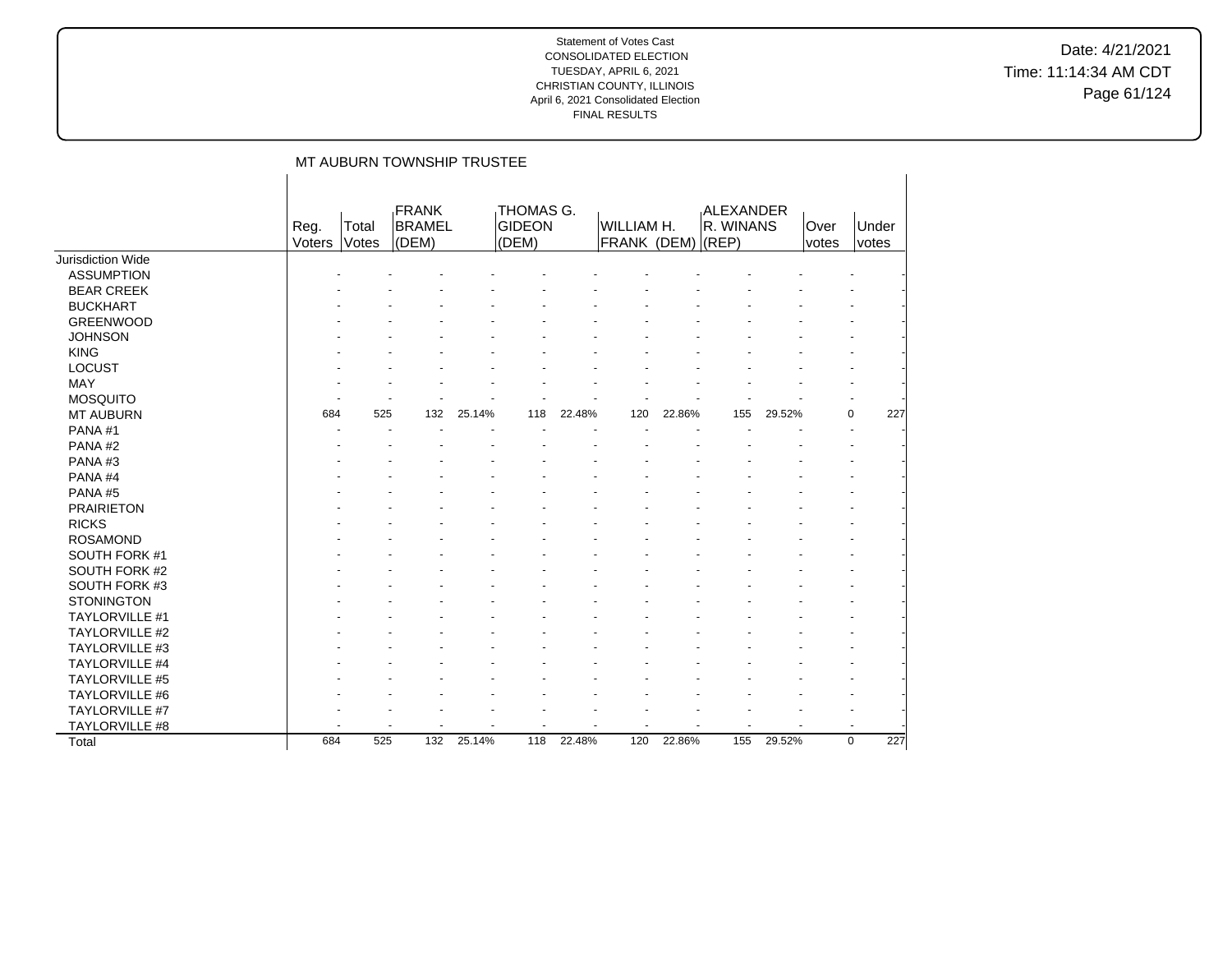|                       |                |                | PANA TOWNSHIP SUPERVISOR |                           |             |       |                       |                |                | PANA TOWNSHIP CLERK   |                                           |             |               |                    |
|-----------------------|----------------|----------------|--------------------------|---------------------------|-------------|-------|-----------------------|----------------|----------------|-----------------------|-------------------------------------------|-------------|---------------|--------------------|
|                       | Reg.<br>Voters | Total<br>Votes | No Candidate<br>(REP)    | TOM LATONIS Over<br>(DEM) |             | votes | Under<br><b>votes</b> | Reg.<br>Voters | Total<br>Votes | No Candidate<br>(REP) | <b>CRYSTAL</b><br><b>WOOLARD</b><br>(DEM) |             | Over<br>votes | Under<br>votes     |
| Jurisdiction Wide     |                |                |                          |                           |             |       |                       |                |                |                       |                                           |             |               |                    |
| <b>ASSUMPTION</b>     |                |                |                          |                           |             |       |                       |                |                |                       |                                           |             |               |                    |
| <b>BEAR CREEK</b>     |                |                |                          |                           |             |       |                       |                |                |                       |                                           |             |               |                    |
| <b>BUCKHART</b>       |                |                |                          |                           |             |       |                       |                |                |                       |                                           |             |               |                    |
| <b>GREENWOOD</b>      |                |                |                          |                           |             |       |                       |                |                |                       |                                           |             |               |                    |
| <b>JOHNSON</b>        |                |                |                          |                           |             |       |                       |                |                |                       |                                           |             |               |                    |
| <b>KING</b>           |                |                |                          |                           |             |       |                       |                |                |                       |                                           |             |               |                    |
| LOCUST                |                |                |                          |                           |             |       |                       |                |                |                       |                                           |             |               |                    |
| <b>MAY</b>            |                |                |                          |                           |             |       |                       |                |                |                       |                                           |             |               |                    |
| <b>MOSQUITO</b>       |                |                |                          |                           |             |       |                       |                |                |                       |                                           |             |               |                    |
| <b>MT AUBURN</b>      |                |                |                          |                           |             |       |                       |                |                |                       |                                           |             |               |                    |
| PANA#1                | 650            | 143            | 0                        |                           | 143 100.00% |       | 27<br>0               | 650            | 141            | $\mathbf 0$           |                                           | 141 100.00% |               | 0<br>29            |
| PANA#2                | 1350           | 289            | $\Omega$                 | 289<br>$\sim$             | 100.00%     |       | 47<br>$\mathbf 0$     | 1350           | 276            | $\pmb{0}$             | $\overline{\phantom{a}}$                  | 276 100.00% |               | 60<br>0            |
| PANA#3                | 769            | 153            | $\Omega$                 | 153<br>$\sim$             | 100.00%     |       | 29<br>$\mathbf 0$     | 769            | 148            | $\mathbf 0$           | 148<br>$\sim$                             | 100.00%     |               | 34<br>0            |
| PANA#4                | 647            | 119            | $\Omega$                 | 119<br>$\blacksquare$     | 100.00%     |       | 26<br>$\mathbf 0$     | 647            | 117            | $\mathbf 0$           | $\blacksquare$                            | 117 100.00% |               | 28<br>0            |
| PANA#5                | 535            | 70             | $\Omega$                 | 70                        | 100.00%     |       | 21<br>0               | 535            | 68             | $\mathbf 0$           | 68                                        | 100.00%     |               | 23<br>0            |
| <b>PRAIRIETON</b>     |                |                |                          |                           |             |       |                       |                |                |                       |                                           |             |               |                    |
| <b>RICKS</b>          |                |                |                          |                           |             |       |                       |                |                |                       |                                           |             |               |                    |
| <b>ROSAMOND</b>       |                |                |                          |                           |             |       |                       |                |                |                       |                                           |             |               |                    |
| SOUTH FORK #1         |                |                |                          |                           |             |       |                       |                |                |                       |                                           |             |               |                    |
| SOUTH FORK #2         |                |                |                          |                           |             |       |                       |                |                |                       |                                           |             |               |                    |
| SOUTH FORK #3         |                |                |                          |                           |             |       |                       |                |                |                       |                                           |             |               |                    |
| <b>STONINGTON</b>     |                |                |                          |                           |             |       |                       |                |                |                       |                                           |             |               |                    |
| TAYLORVILLE #1        |                |                |                          |                           |             |       |                       |                |                |                       |                                           |             |               |                    |
| <b>TAYLORVILLE #2</b> |                |                |                          |                           |             |       |                       |                |                |                       |                                           |             |               |                    |
| TAYLORVILLE #3        |                |                |                          |                           |             |       |                       |                |                |                       |                                           |             |               |                    |
| <b>TAYLORVILLE #4</b> |                |                |                          |                           |             |       |                       |                |                |                       |                                           |             |               |                    |
| <b>TAYLORVILLE #5</b> |                |                |                          |                           |             |       |                       |                |                |                       |                                           |             |               |                    |
| <b>TAYLORVILLE #6</b> |                |                |                          |                           |             |       |                       |                |                |                       |                                           |             |               |                    |
| TAYLORVILLE #7        |                |                |                          |                           |             |       |                       |                |                |                       |                                           |             |               |                    |
| TAYLORVILLE #8        |                |                |                          |                           |             |       |                       |                |                | $\blacksquare$        | $\blacksquare$                            |             |               |                    |
| Total                 | 3951           | 774            | $\mathbf 0$              | $\blacksquare$            | 774 100.00% |       | 150<br>$\mathbf 0$    | 3951           | 750            | $\mathbf 0$           | $\blacksquare$                            | 750 100.00% |               | $\mathbf 0$<br>174 |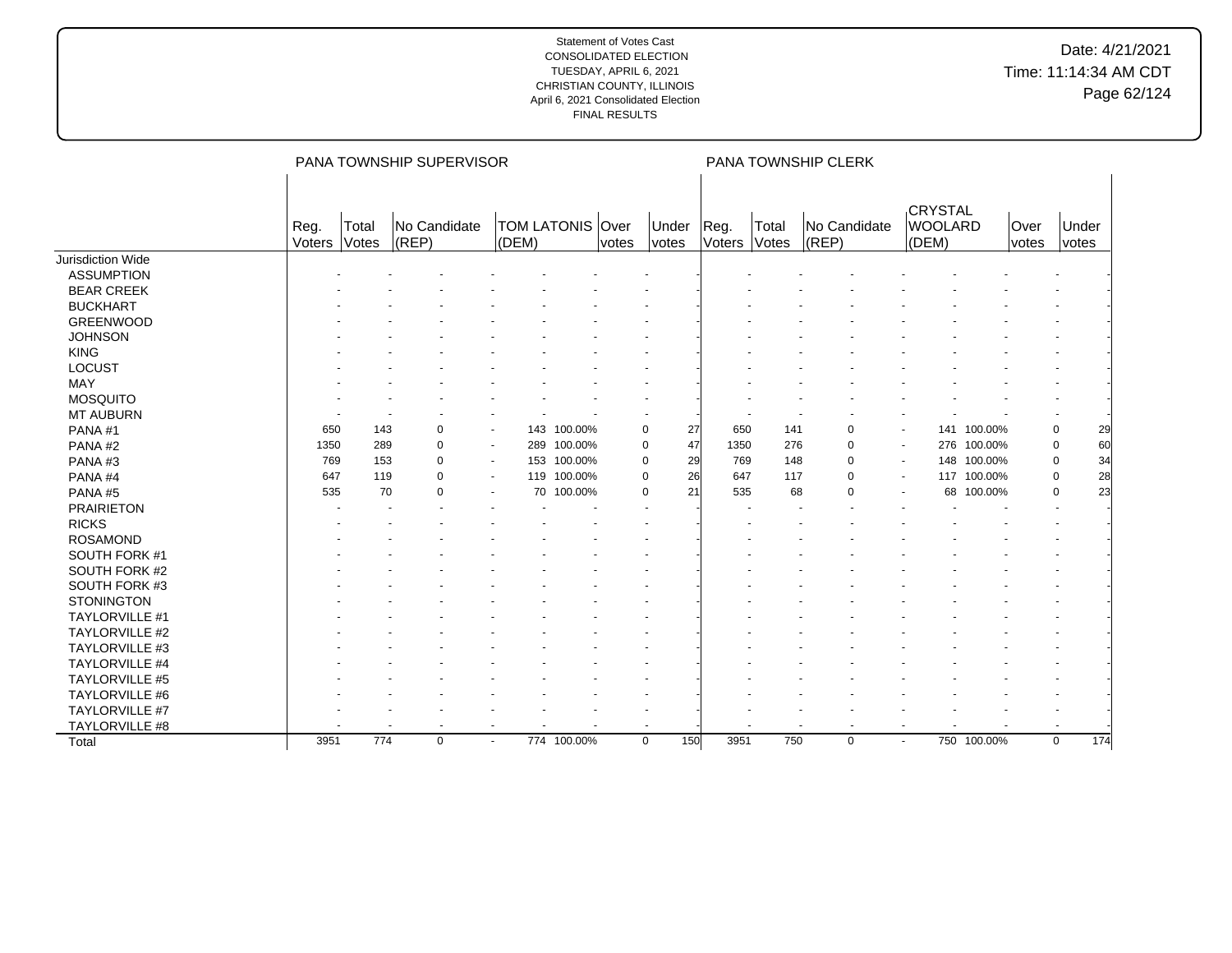|                       |                |                | PANA TOWNSHIP ASSESSOR |                          |             |                      |                          |                |                | PANA TOWNSHIP HIGHWAY COMMISSIONER |                                         |             |               |                    |
|-----------------------|----------------|----------------|------------------------|--------------------------|-------------|----------------------|--------------------------|----------------|----------------|------------------------------------|-----------------------------------------|-------------|---------------|--------------------|
|                       | Reg.<br>Voters | Total<br>Votes | No Candidate<br>(REP)  | AMY<br>FUNNEMAN<br>(DEM) |             | <b>Over</b><br>votes | Under<br><i>votes</i>    | Reg.<br>Voters | Total<br>Votes | No Candidate<br>$ $ (REP)          | <b>CHRIS</b><br><b>SCHAFER</b><br>(DEM) |             | Over<br>votes | Under<br>votes     |
| Jurisdiction Wide     |                |                |                        |                          |             |                      |                          |                |                |                                    |                                         |             |               |                    |
| <b>ASSUMPTION</b>     |                |                |                        |                          |             |                      |                          |                |                |                                    |                                         |             |               |                    |
| <b>BEAR CREEK</b>     |                |                |                        |                          |             |                      |                          |                |                |                                    |                                         |             |               |                    |
| <b>BUCKHART</b>       |                |                |                        |                          |             |                      |                          |                |                |                                    |                                         |             |               |                    |
| <b>GREENWOOD</b>      |                |                |                        |                          |             |                      |                          |                |                |                                    |                                         |             |               |                    |
| <b>JOHNSON</b>        |                |                |                        |                          |             |                      |                          |                |                |                                    |                                         |             |               |                    |
| <b>KING</b>           |                |                |                        |                          |             |                      |                          |                |                |                                    |                                         |             |               |                    |
| <b>LOCUST</b>         |                |                |                        |                          |             |                      |                          |                |                |                                    |                                         |             |               |                    |
| <b>MAY</b>            |                |                |                        |                          |             |                      |                          |                |                |                                    |                                         |             |               |                    |
| <b>MOSQUITO</b>       |                |                |                        |                          |             |                      |                          |                |                |                                    |                                         |             |               |                    |
| <b>MT AUBURN</b>      |                |                |                        |                          |             |                      |                          |                |                |                                    |                                         |             |               |                    |
| PANA#1                | 650            | 144            | 0                      | $\blacksquare$           | 144 100.00% |                      | 26<br>$\mathbf 0$        | 650            | 143            | 0                                  | $\overline{\phantom{a}}$                | 143 100.00% |               | 0<br>27            |
| PANA#2                | 1350           | 292            | $\Omega$               | $\blacksquare$           | 292 100.00% |                      | 44<br>$\mathbf 0$        | 1350           | 294            | $\mathbf 0$                        | $\blacksquare$                          | 294 100.00% |               | 42<br>0            |
| PANA#3                | 769            | 150            | $\Omega$               | $\blacksquare$           | 150 100.00% |                      | 32<br>$\mathbf 0$        | 769            | 155            | $\mathbf 0$                        | $\overline{\phantom{a}}$                | 155 100.00% |               | 27<br>0            |
| PANA#4                | 647            | 126            | $\Omega$               | $\blacksquare$           | 126 100.00% |                      | 19<br>0                  | 647            | 127            | $\mathbf 0$                        | 127<br>$\overline{\phantom{a}}$         | 100.00%     |               | 18<br>0            |
| PANA#5                | 535            | 68             | 0                      | $\blacksquare$           | 68 100.00%  |                      | 23<br>$\mathbf 0$        | 535            | 68             | $\Omega$                           | 68                                      | 100.00%     |               | 23<br>0            |
| <b>PRAIRIETON</b>     |                |                |                        |                          |             |                      |                          |                |                |                                    |                                         |             |               |                    |
| <b>RICKS</b>          |                |                |                        |                          |             |                      |                          |                |                |                                    |                                         |             |               |                    |
| <b>ROSAMOND</b>       |                |                |                        |                          |             |                      |                          |                |                |                                    |                                         |             |               |                    |
| SOUTH FORK #1         |                |                |                        |                          |             |                      |                          |                |                |                                    |                                         |             |               |                    |
| SOUTH FORK #2         |                |                |                        |                          |             |                      |                          |                |                |                                    |                                         |             |               |                    |
| SOUTH FORK #3         |                |                |                        |                          |             |                      |                          |                |                |                                    |                                         |             |               |                    |
| <b>STONINGTON</b>     |                |                |                        |                          |             |                      |                          |                |                |                                    |                                         |             |               |                    |
| <b>TAYLORVILLE #1</b> |                |                |                        |                          |             |                      |                          |                |                |                                    |                                         |             |               |                    |
| <b>TAYLORVILLE #2</b> |                |                |                        |                          |             |                      |                          |                |                |                                    |                                         |             |               |                    |
| TAYLORVILLE #3        |                |                |                        |                          |             |                      |                          |                |                |                                    |                                         |             |               |                    |
| TAYLORVILLE #4        |                |                |                        |                          |             |                      |                          |                |                |                                    |                                         |             |               |                    |
| <b>TAYLORVILLE #5</b> |                |                |                        |                          |             |                      |                          |                |                |                                    |                                         |             |               |                    |
| TAYLORVILLE #6        |                |                |                        |                          |             |                      |                          |                |                |                                    |                                         |             |               |                    |
| TAYLORVILLE #7        |                |                |                        |                          |             |                      |                          |                |                |                                    |                                         |             |               |                    |
| TAYLORVILLE #8        |                |                |                        |                          |             |                      | $\overline{\phantom{a}}$ |                |                | $\overline{\phantom{a}}$           | ٠                                       |             |               |                    |
| Total                 | 3951           | 780            | 0                      | $\blacksquare$           | 780 100.00% |                      | 144<br>$\mathbf 0$       | 3951           | 787            | $\mathbf 0$                        | $\overline{\phantom{a}}$                | 787 100.00% |               | 137<br>$\mathbf 0$ |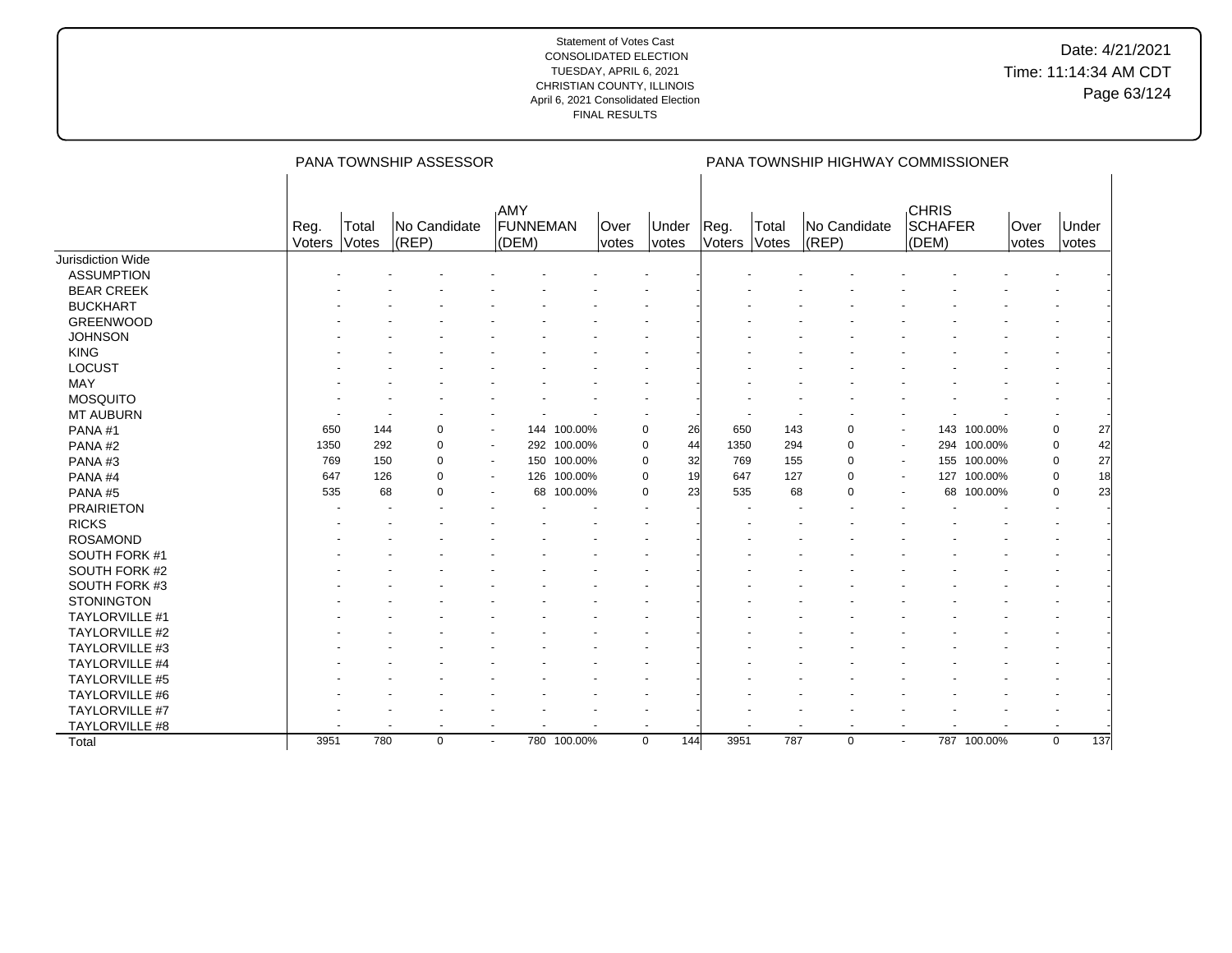## Date: 4/21/2021 Time: 11:14:34 AM CDT Page 64/124

|                       |                |                | PANA TOWNSHIP TRUSTEE       |        |                                        |        |                                |        |                                         |        |                                          |        |               |                |     |
|-----------------------|----------------|----------------|-----------------------------|--------|----------------------------------------|--------|--------------------------------|--------|-----------------------------------------|--------|------------------------------------------|--------|---------------|----------------|-----|
|                       | Reg.<br>Voters | Total<br>Votes | <b>CLINT EPLEY</b><br>(REP) |        | <b>PAUL</b><br><b>SCHMITZ</b><br>(DEM) |        | <b>JOE</b><br>COLEMAN<br>(DEM) |        | <b>HARLEY</b><br>"TOM"<br><b>FOSTER</b> |        | <b>BRETT</b><br><b>HENSCHEN</b><br>(DEM) |        | Over<br>votes | Under<br>votes |     |
| Jurisdiction Wide     |                |                |                             |        |                                        |        |                                |        |                                         |        |                                          |        |               |                |     |
| <b>ASSUMPTION</b>     |                |                |                             |        |                                        |        |                                |        |                                         |        |                                          |        |               |                |     |
| <b>BEAR CREEK</b>     |                |                |                             |        |                                        |        |                                |        |                                         |        |                                          |        |               |                |     |
| <b>BUCKHART</b>       |                |                |                             |        |                                        |        |                                |        |                                         |        |                                          |        |               |                |     |
| <b>GREENWOOD</b>      |                |                |                             |        |                                        |        |                                |        |                                         |        |                                          |        |               |                |     |
| <b>JOHNSON</b>        |                |                |                             |        |                                        |        |                                |        |                                         |        |                                          |        |               |                |     |
| <b>KING</b>           |                |                |                             |        |                                        |        |                                |        |                                         |        |                                          |        |               |                |     |
| <b>LOCUST</b>         |                |                |                             |        |                                        |        |                                |        |                                         |        |                                          |        |               |                |     |
| <b>MAY</b>            |                |                |                             |        |                                        |        |                                |        |                                         |        |                                          |        |               |                |     |
| <b>MOSQUITO</b>       |                |                |                             |        |                                        |        |                                |        |                                         |        |                                          |        |               |                |     |
| <b>MT AUBURN</b>      |                |                |                             |        |                                        |        |                                |        |                                         |        |                                          |        |               |                |     |
| PANA#1                | 650            | 516            | 123                         | 23.84% | 114                                    | 22.09% | 100                            | 19.38% | 72                                      | 13.95% | 107                                      | 20.74% |               | 0              | 164 |
| PANA#2                | 1350           | 1006           | 226                         | 22.47% | 206                                    | 20.48% | 198                            | 19.68% | 144                                     | 14.31% | 232                                      | 23.06% |               | 0              | 338 |
| PANA#3                | 769            | 586            | 132                         | 22.53% | 130                                    | 22.18% | 126                            | 21.50% | 71                                      | 12.12% | 127                                      | 21.67% |               | $\pmb{0}$      | 142 |
| PANA#4                | 647            | 418            | 99                          | 23.68% | 83                                     | 19.86% | 90                             | 21.53% | 55                                      | 13.16% | 91                                       | 21.77% |               | 0              | 162 |
| PANA#5                | 535            | 230            | 58                          | 25.22% | 45                                     | 19.57% | 45                             | 19.57% | 37                                      | 16.09% | 45                                       | 19.57% |               | 0              | 134 |
| <b>PRAIRIETON</b>     |                |                |                             |        |                                        |        |                                |        |                                         |        |                                          |        |               |                |     |
| <b>RICKS</b>          |                |                |                             |        |                                        |        |                                |        |                                         |        |                                          |        |               |                |     |
| <b>ROSAMOND</b>       |                |                |                             |        |                                        |        |                                |        |                                         |        |                                          |        |               |                |     |
| SOUTH FORK #1         |                |                |                             |        |                                        |        |                                |        |                                         |        |                                          |        |               |                |     |
| SOUTH FORK #2         |                |                |                             |        |                                        |        |                                |        |                                         |        |                                          |        |               |                |     |
| SOUTH FORK #3         |                |                |                             |        |                                        |        |                                |        |                                         |        |                                          |        |               |                |     |
| <b>STONINGTON</b>     |                |                |                             |        |                                        |        |                                |        |                                         |        |                                          |        |               |                |     |
| <b>TAYLORVILLE #1</b> |                |                |                             |        |                                        |        |                                |        |                                         |        |                                          |        |               |                |     |
| <b>TAYLORVILLE #2</b> |                |                |                             |        |                                        |        |                                |        |                                         |        |                                          |        |               |                |     |
| TAYLORVILLE #3        |                |                |                             |        |                                        |        |                                |        |                                         |        |                                          |        |               |                |     |
| TAYLORVILLE #4        |                |                |                             |        |                                        |        |                                |        |                                         |        |                                          |        |               |                |     |
| <b>TAYLORVILLE #5</b> |                |                |                             |        |                                        |        |                                |        |                                         |        |                                          |        |               |                |     |
| <b>TAYLORVILLE #6</b> |                |                |                             |        |                                        |        |                                |        |                                         |        |                                          |        |               |                |     |
| TAYLORVILLE #7        |                |                |                             |        |                                        |        |                                |        |                                         |        |                                          |        |               |                |     |
| TAYLORVILLE #8        |                |                |                             |        |                                        |        |                                |        |                                         |        |                                          |        |               |                |     |
| Total                 | 3951           | 2756           | 638                         | 23.15% | 578                                    | 20.97% | 559                            | 20.28% | 379                                     | 13.75% | 602                                      | 21.84% |               | 0              | 940 |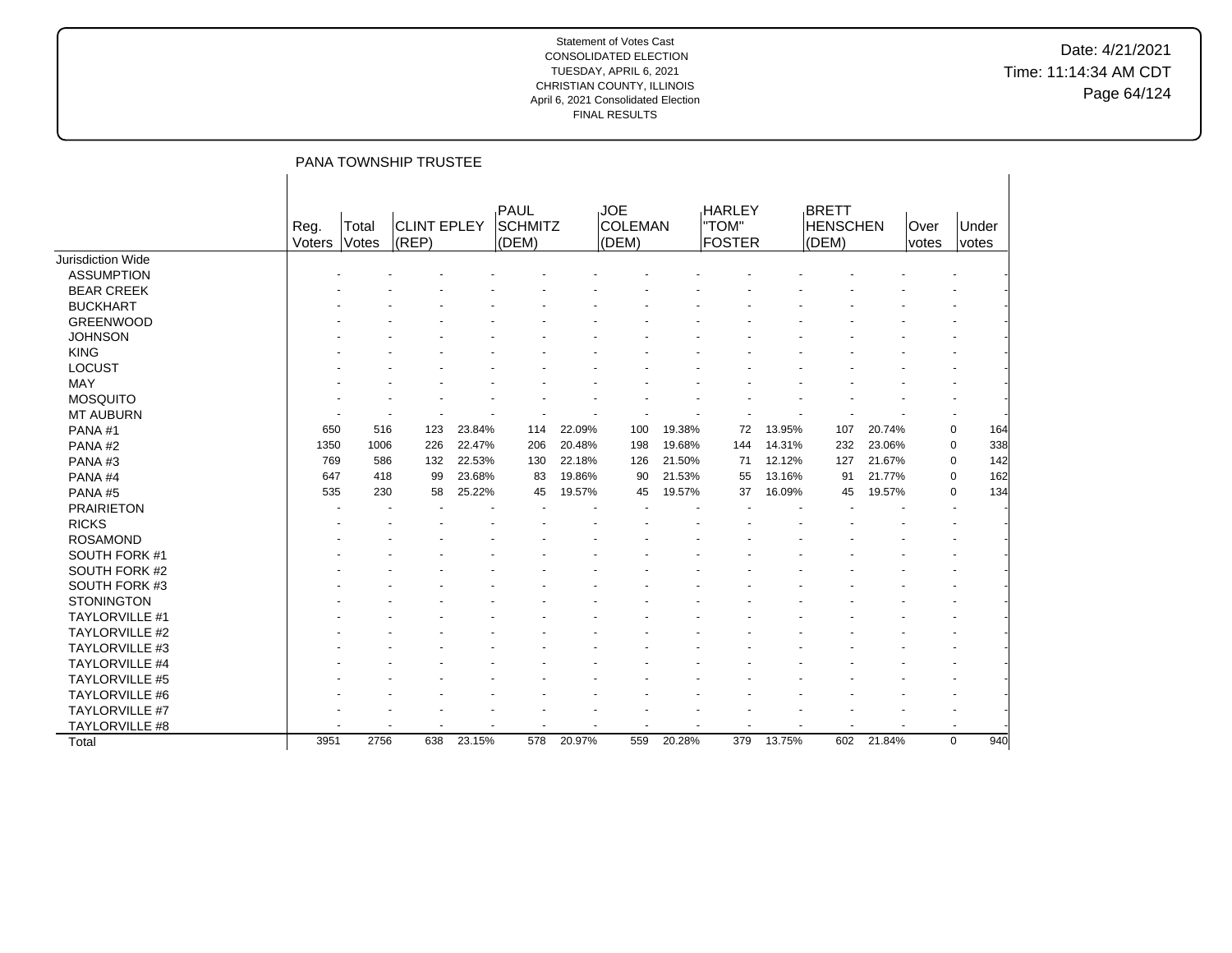|                       |                |                |                            |            | PRAIRIETON TOWNSHIP SUPERVISOR |                |                          |                |                |                 | PRAIRIETON TOWNSHIP CLERK |                |                             |            |                      |                |    |
|-----------------------|----------------|----------------|----------------------------|------------|--------------------------------|----------------|--------------------------|----------------|----------------|-----------------|---------------------------|----------------|-----------------------------|------------|----------------------|----------------|----|
|                       | Reg.<br>Voters | Total<br>Votes | KENNETH C.<br>ZINDEL (REP) |            | No Candidate<br>$ $ (DEM)      |                | Over<br><i>votes</i>     | Under<br>votes | Reg.<br>Voters | Total<br>Votes  | No Candidate<br>(REP)     |                | <b>ALAN LITTLE</b><br>(DEM) |            | Over<br><i>votes</i> | Under<br>votes |    |
| Jurisdiction Wide     |                |                |                            |            |                                |                |                          |                |                |                 |                           |                |                             |            |                      |                |    |
| <b>ASSUMPTION</b>     |                |                |                            |            |                                |                |                          |                |                |                 |                           |                |                             |            |                      |                |    |
| <b>BEAR CREEK</b>     |                |                |                            |            |                                |                |                          |                |                |                 |                           |                |                             |            |                      |                |    |
| <b>BUCKHART</b>       |                |                |                            |            |                                |                |                          |                |                |                 |                           |                |                             |            |                      |                |    |
| <b>GREENWOOD</b>      |                |                |                            |            |                                |                |                          |                |                |                 |                           |                |                             |            |                      |                |    |
| <b>JOHNSON</b>        |                |                |                            |            |                                |                |                          |                |                |                 |                           |                |                             |            |                      |                |    |
| <b>KING</b>           |                |                |                            |            |                                |                |                          |                |                |                 |                           |                |                             |            |                      |                |    |
| LOCUST                |                |                |                            |            |                                |                |                          |                |                |                 |                           |                |                             |            |                      |                |    |
| <b>MAY</b>            |                |                |                            |            |                                |                |                          |                |                |                 |                           |                |                             |            |                      |                |    |
| <b>MOSQUITO</b>       |                |                |                            |            |                                |                |                          |                |                |                 |                           |                |                             |            |                      |                |    |
| <b>MT AUBURN</b>      |                |                |                            |            |                                |                |                          |                |                |                 |                           |                |                             |            |                      |                |    |
| PANA#1                |                |                |                            |            |                                |                |                          |                |                |                 |                           |                |                             |            |                      |                |    |
| PANA#2                |                |                |                            |            |                                |                |                          |                |                |                 |                           |                |                             |            |                      |                |    |
| PANA#3                |                |                |                            |            |                                |                |                          |                |                |                 |                           |                |                             |            |                      |                |    |
| PANA#4                |                |                |                            |            |                                |                |                          |                |                |                 |                           |                |                             |            |                      |                |    |
| PANA#5                |                |                |                            |            |                                |                |                          |                |                |                 |                           |                |                             |            |                      |                |    |
| <b>PRAIRIETON</b>     | 331            | 40             |                            | 40 100.00% | $\Omega$                       |                | $\Omega$                 |                | 331            | 34              |                           | $\Omega$       | 34                          | 100.00%    |                      | 0              | 12 |
| <b>RICKS</b>          |                |                |                            |            |                                |                |                          |                |                |                 |                           |                |                             |            |                      |                |    |
| <b>ROSAMOND</b>       |                |                |                            |            |                                |                |                          |                |                |                 |                           |                |                             |            |                      |                |    |
| SOUTH FORK #1         |                |                |                            |            |                                |                |                          |                |                |                 |                           |                |                             |            |                      |                |    |
| SOUTH FORK #2         |                |                |                            |            |                                |                |                          |                |                |                 |                           |                |                             |            |                      |                |    |
| SOUTH FORK #3         |                |                |                            |            |                                |                |                          |                |                |                 |                           |                |                             |            |                      |                |    |
| <b>STONINGTON</b>     |                |                |                            |            |                                |                |                          |                |                |                 |                           |                |                             |            |                      |                |    |
| TAYLORVILLE #1        |                |                |                            |            |                                |                |                          |                |                |                 |                           |                |                             |            |                      |                |    |
| TAYLORVILLE #2        |                |                |                            |            |                                |                |                          |                |                |                 |                           |                |                             |            |                      |                |    |
| TAYLORVILLE #3        |                |                |                            |            |                                |                |                          |                |                |                 |                           |                |                             |            |                      |                |    |
| TAYLORVILLE #4        |                |                |                            |            |                                |                |                          |                |                |                 |                           |                |                             |            |                      |                |    |
| TAYLORVILLE #5        |                |                |                            |            |                                |                |                          |                |                |                 |                           |                |                             |            |                      |                |    |
| TAYLORVILLE #6        |                |                |                            |            |                                |                |                          |                |                |                 |                           |                |                             |            |                      |                |    |
| TAYLORVILLE #7        |                |                |                            |            |                                |                |                          |                |                |                 |                           |                |                             |            |                      |                |    |
| <b>TAYLORVILLE #8</b> |                |                |                            |            | ÷                              | $\blacksquare$ | $\overline{\phantom{a}}$ |                |                |                 |                           | $\blacksquare$ | $\overline{\phantom{a}}$    |            |                      |                |    |
| Total                 | 331            | 40             |                            | 40 100.00% | $\mathbf 0$                    | $\blacksquare$ | $\mathbf 0$              | 6              | 331            | $\overline{34}$ |                           | $\mathbf 0$    | $\overline{\phantom{a}}$    | 34 100.00% |                      | $\mathbf 0$    | 12 |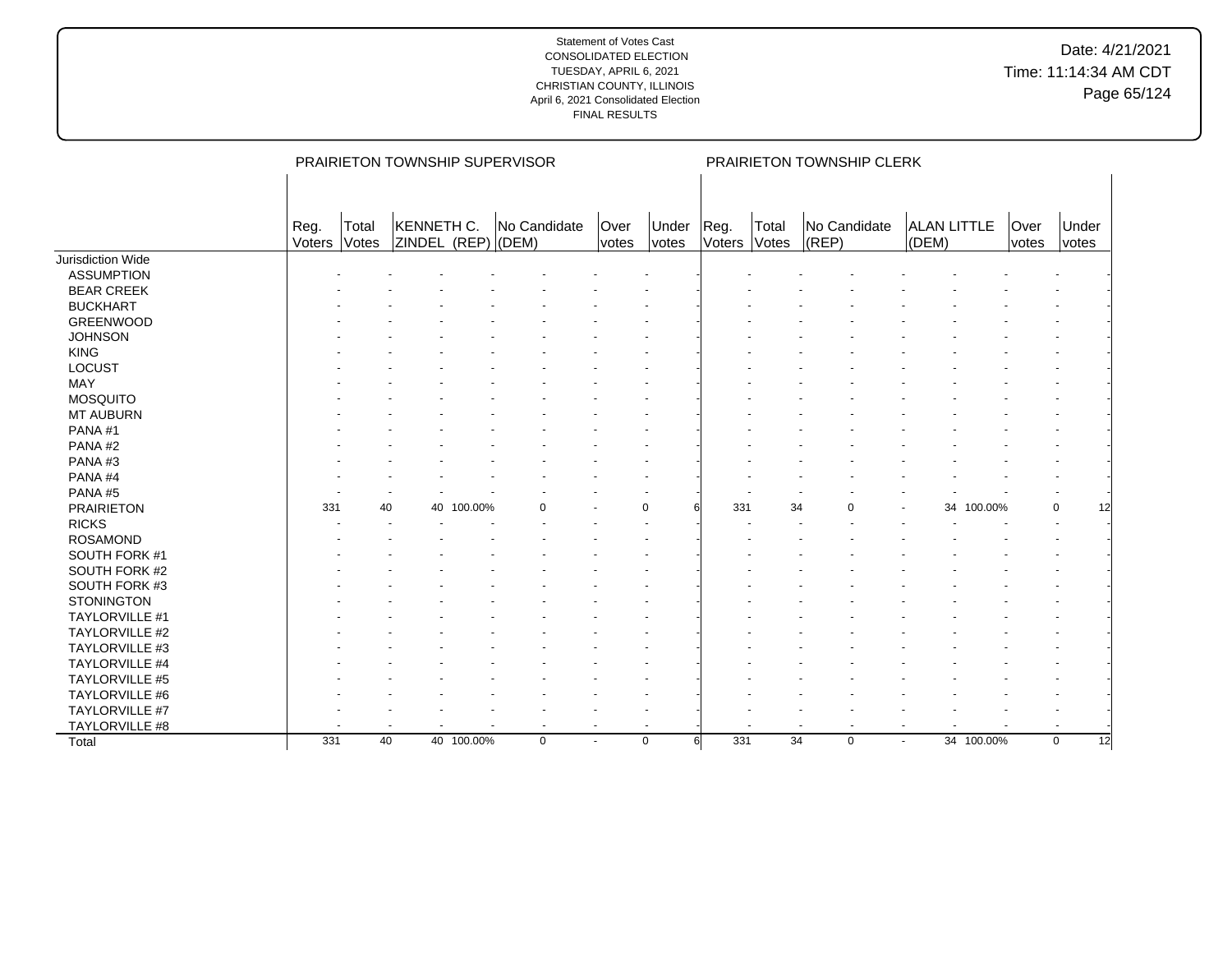Date: 4/21/2021 Time: 11:14:34 AM CDT Page 66/124

| <b>PRAIRIETON TOWNSHIP HIGHWAY COMMISSIONER</b> |
|-------------------------------------------------|
|-------------------------------------------------|

|                       |        |       | <b>JASON</b>   |         |              |       |               |
|-----------------------|--------|-------|----------------|---------|--------------|-------|---------------|
|                       | Reg.   | Total | <b>VINCENT</b> |         | No Candidate | Over  | Under         |
|                       | Voters | Votes | (REP)          |         | (DEM)        | votes | votes         |
| Jurisdiction Wide     |        |       |                |         |              |       |               |
| <b>ASSUMPTION</b>     |        |       |                |         |              |       |               |
| <b>BEAR CREEK</b>     |        |       |                |         |              |       |               |
| <b>BUCKHART</b>       |        |       |                |         |              |       |               |
| <b>GREENWOOD</b>      |        |       |                |         |              |       |               |
| <b>JOHNSON</b>        |        |       |                |         |              |       |               |
| <b>KING</b>           |        |       |                |         |              |       |               |
| <b>LOCUST</b>         |        |       |                |         |              |       |               |
| MAY                   |        |       |                |         |              |       |               |
| <b>MOSQUITO</b>       |        |       |                |         |              |       |               |
| <b>MT AUBURN</b>      |        |       |                |         |              |       |               |
| PANA#1                |        |       |                |         |              |       |               |
| PANA#2                |        |       |                |         |              |       |               |
| PANA#3                |        |       |                |         |              |       |               |
| PANA#4                |        |       |                |         |              |       |               |
| PANA#5                |        |       |                |         |              |       |               |
| <b>PRAIRIETON</b>     | 331    | 41    | 41             | 100.00% | 0            |       | 5<br>0        |
| <b>RICKS</b>          |        |       |                |         |              |       |               |
| <b>ROSAMOND</b>       |        |       |                |         |              |       |               |
| SOUTH FORK #1         |        |       |                |         |              |       |               |
| <b>SOUTH FORK #2</b>  |        |       |                |         |              |       |               |
| SOUTH FORK #3         |        |       |                |         |              |       |               |
| <b>STONINGTON</b>     |        |       |                |         |              |       |               |
| <b>TAYLORVILLE #1</b> |        |       |                |         |              |       |               |
| TAYLORVILLE #2        |        |       |                |         |              |       |               |
| <b>TAYLORVILLE #3</b> |        |       |                |         |              |       |               |
|                       |        |       |                |         |              |       |               |
| <b>TAYLORVILLE #4</b> |        |       |                |         |              |       |               |
| <b>TAYLORVILLE #5</b> |        |       |                |         |              |       |               |
| <b>TAYLORVILLE #6</b> |        |       |                |         |              |       |               |
| <b>TAYLORVILLE #7</b> |        |       |                |         |              |       |               |
| TAYLORVILLE #8        |        |       |                |         |              |       |               |
| Total                 | 331    | 41    | 41             | 100.00% | 0            | ä,    | $\Omega$<br>5 |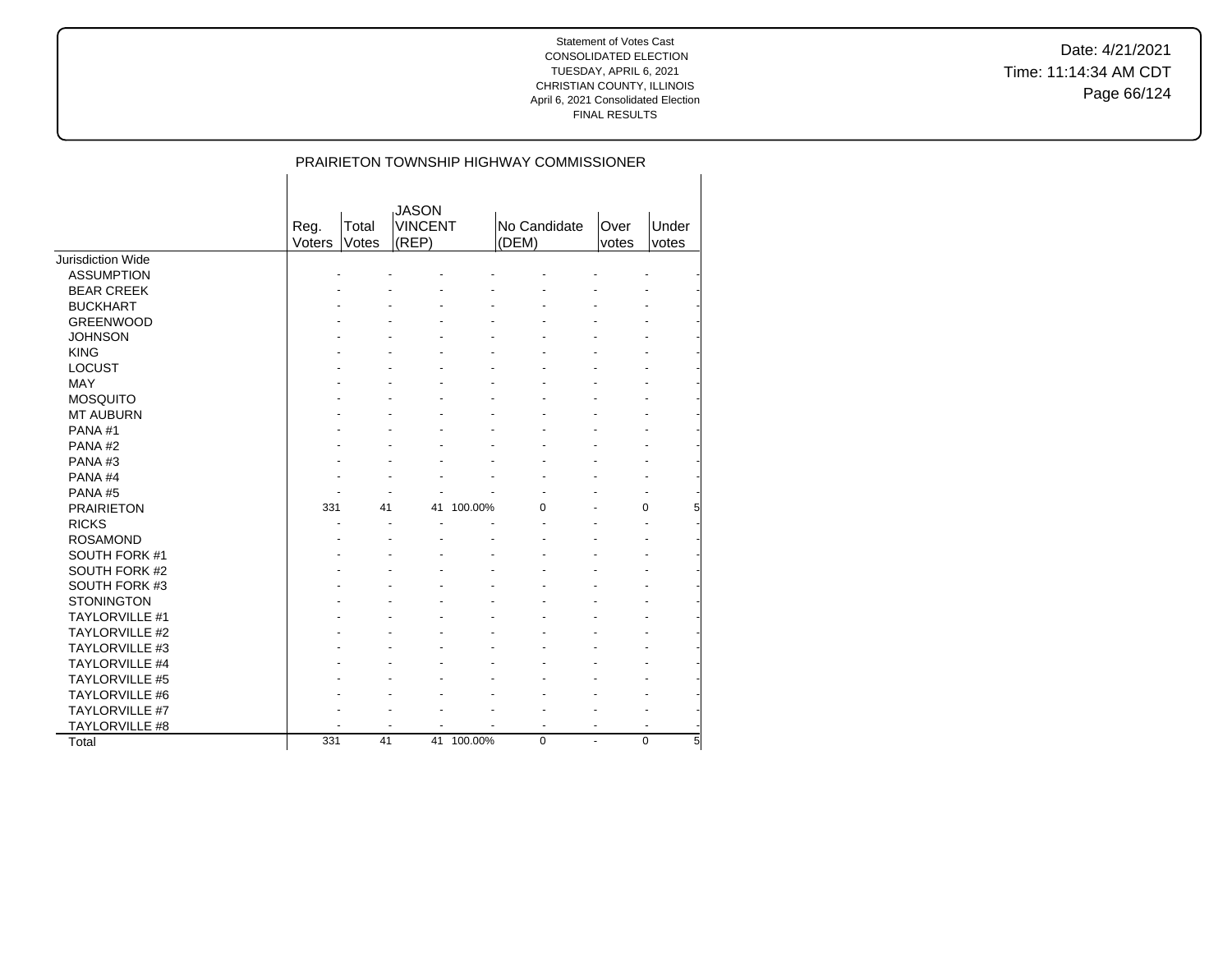Date: 4/21/2021 Time: 11:14:34 AM CDT Page 67/124

|                       |                |                | PRAIRIETON TOWNSHIP TRUSTEE |        |                                    |        |                                        |        |                         |        |               |                |    |
|-----------------------|----------------|----------------|-----------------------------|--------|------------------------------------|--------|----------------------------------------|--------|-------------------------|--------|---------------|----------------|----|
|                       | Reg.<br>Voters | Total<br>Votes | MARK L.<br>DAVIS (REP)      |        | SCOTT D.<br><b>GORDEN</b><br>(REP) |        | ROBERT D.<br><b>VATTHAUER</b><br>(REP) |        | JOHN BONN,<br>JR. (DEM) |        | Over<br>votes | Under<br>votes |    |
| Jurisdiction Wide     |                |                |                             |        |                                    |        |                                        |        |                         |        |               |                |    |
| <b>ASSUMPTION</b>     |                |                |                             |        |                                    |        |                                        |        |                         |        |               |                |    |
| <b>BEAR CREEK</b>     |                |                |                             |        |                                    |        |                                        |        |                         |        |               |                |    |
| <b>BUCKHART</b>       |                |                |                             |        |                                    |        |                                        |        |                         |        |               |                |    |
| <b>GREENWOOD</b>      |                |                |                             |        |                                    |        |                                        |        |                         |        |               |                |    |
| <b>JOHNSON</b>        |                |                |                             |        |                                    |        |                                        |        |                         |        |               |                |    |
| <b>KING</b>           |                |                |                             |        |                                    |        |                                        |        |                         |        |               |                |    |
| LOCUST                |                |                |                             |        |                                    |        |                                        |        |                         |        |               |                |    |
| MAY                   |                |                |                             |        |                                    |        |                                        |        |                         |        |               |                |    |
| <b>MOSQUITO</b>       |                |                |                             |        |                                    |        |                                        |        |                         |        |               |                |    |
| <b>MT AUBURN</b>      |                |                |                             |        |                                    |        |                                        |        |                         |        |               |                |    |
| PANA#1                |                |                |                             |        |                                    |        |                                        |        |                         |        |               |                |    |
| PANA#2                |                |                |                             |        |                                    |        |                                        |        |                         |        |               |                |    |
| PANA#3                |                |                |                             |        |                                    |        |                                        |        |                         |        |               |                |    |
| PANA#4                |                |                |                             |        |                                    |        |                                        |        |                         |        |               |                |    |
| PANA#5                |                |                |                             |        |                                    |        |                                        |        |                         |        |               |                |    |
| <b>PRAIRIETON</b>     | 331            | 140            | 37                          | 26.43% | 40                                 | 28.57% | 37                                     | 26.43% | 26                      | 18.57% |               | 0              | 44 |
| <b>RICKS</b>          |                |                |                             |        |                                    |        |                                        |        |                         |        |               |                |    |
| <b>ROSAMOND</b>       |                |                |                             |        |                                    |        |                                        |        |                         |        |               |                |    |
| SOUTH FORK #1         |                |                |                             |        |                                    |        |                                        |        |                         |        |               |                |    |
| SOUTH FORK #2         |                |                |                             |        |                                    |        |                                        |        |                         |        |               |                |    |
| SOUTH FORK #3         |                |                |                             |        |                                    |        |                                        |        |                         |        |               |                |    |
| <b>STONINGTON</b>     |                |                |                             |        |                                    |        |                                        |        |                         |        |               |                |    |
| TAYLORVILLE #1        |                |                |                             |        |                                    |        |                                        |        |                         |        |               |                |    |
| TAYLORVILLE #2        |                |                |                             |        |                                    |        |                                        |        |                         |        |               |                |    |
| TAYLORVILLE #3        |                |                |                             |        |                                    |        |                                        |        |                         |        |               |                |    |
| TAYLORVILLE #4        |                |                |                             |        |                                    |        |                                        |        |                         |        |               |                |    |
| <b>TAYLORVILLE #5</b> |                |                |                             |        |                                    |        |                                        |        |                         |        |               |                |    |
| TAYLORVILLE #6        |                |                |                             |        |                                    |        |                                        |        |                         |        |               |                |    |
| TAYLORVILLE #7        |                |                |                             |        |                                    |        |                                        |        |                         |        |               |                |    |
| TAYLORVILLE #8        |                |                |                             |        |                                    |        |                                        |        |                         |        |               |                |    |
| Total                 | 331            | 140            | 37                          | 26.43% | 40                                 | 28.57% | 37                                     | 26.43% | 26                      | 18.57% |               | $\mathbf 0$    | 44 |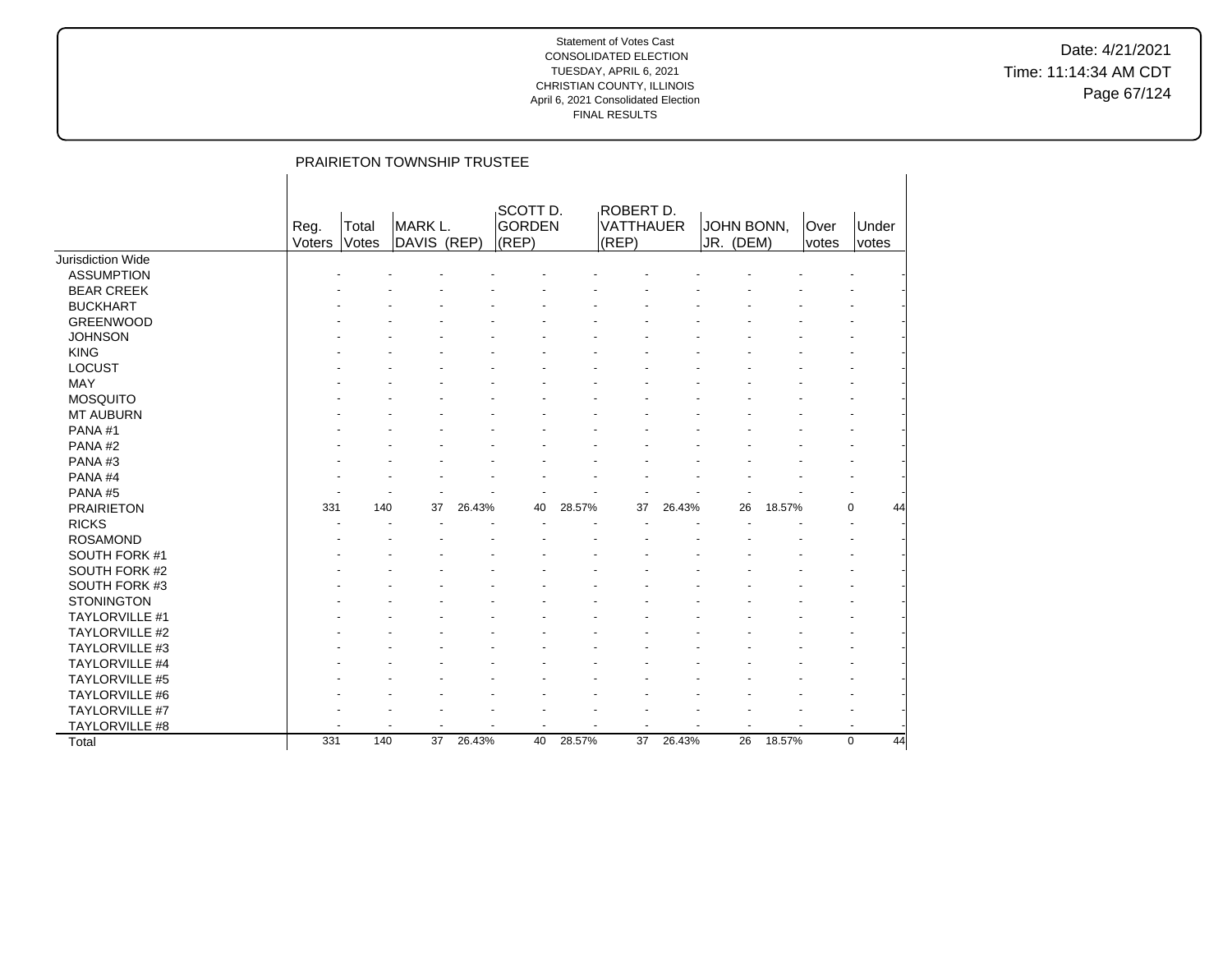|                       |                |                | RICKS TOWNSHIP SUPERVISOR |             |                       |               |                   |                |                | RICKS TOWNSHIP CLERK |             |                                     |               |                |    |
|-----------------------|----------------|----------------|---------------------------|-------------|-----------------------|---------------|-------------------|----------------|----------------|----------------------|-------------|-------------------------------------|---------------|----------------|----|
|                       | Reg.<br>Voters | Total<br>Votes | DANIELLE<br>BELL (REP)    |             | No Candidate<br>(DEM) | Over<br>votes | Under<br>votes    | Reg.<br>Voters | Total<br>Votes | $ $ (REP)            |             | KERI GINGER   No Candidate<br>(DEM) | Over<br>votes | Under<br>votes |    |
| Jurisdiction Wide     |                |                |                           |             |                       |               |                   |                |                |                      |             |                                     |               |                |    |
| <b>ASSUMPTION</b>     |                |                |                           |             |                       |               |                   |                |                |                      |             |                                     |               |                |    |
| <b>BEAR CREEK</b>     |                |                |                           |             |                       |               |                   |                |                |                      |             |                                     |               |                |    |
| <b>BUCKHART</b>       |                |                |                           |             |                       |               |                   |                |                |                      |             |                                     |               |                |    |
| <b>GREENWOOD</b>      |                |                |                           |             |                       |               |                   |                |                |                      |             |                                     |               |                |    |
| <b>JOHNSON</b>        |                |                |                           |             |                       |               |                   |                |                |                      |             |                                     |               |                |    |
| <b>KING</b>           |                |                |                           |             |                       |               |                   |                |                |                      |             |                                     |               |                |    |
| LOCUST                |                |                |                           |             |                       |               |                   |                |                |                      |             |                                     |               |                |    |
| MAY                   |                |                |                           |             |                       |               |                   |                |                |                      |             |                                     |               |                |    |
| <b>MOSQUITO</b>       |                |                |                           |             |                       |               |                   |                |                |                      |             |                                     |               |                |    |
| <b>MT AUBURN</b>      |                |                |                           |             |                       |               |                   |                |                |                      |             |                                     |               |                |    |
| PANA#1                |                |                |                           |             |                       |               |                   |                |                |                      |             |                                     |               |                |    |
| PANA#2                |                |                |                           |             |                       |               |                   |                |                |                      |             |                                     |               |                |    |
| PANA#3                |                |                |                           |             |                       |               |                   |                |                |                      |             |                                     |               |                |    |
| PANA#4                |                |                |                           |             |                       |               |                   |                |                |                      |             |                                     |               |                |    |
| PANA#5                |                |                |                           |             |                       |               |                   |                |                |                      |             |                                     |               |                |    |
| <b>PRAIRIETON</b>     |                |                |                           |             |                       |               |                   |                |                |                      |             |                                     |               |                |    |
| <b>RICKS</b>          | 842            | 274            | 274                       | 100.00%     | $\Omega$              |               | $\Omega$<br>42    | 842            | 276            | 276                  | 100.00%     |                                     |               | $\Omega$       | 40 |
| <b>ROSAMOND</b>       |                |                |                           |             |                       |               |                   |                |                |                      |             |                                     |               |                |    |
| SOUTH FORK #1         |                |                |                           |             |                       |               |                   |                |                |                      |             |                                     |               |                |    |
| SOUTH FORK #2         |                |                |                           |             |                       |               |                   |                |                |                      |             |                                     |               |                |    |
| SOUTH FORK #3         |                |                |                           |             |                       |               |                   |                |                |                      |             |                                     |               |                |    |
| <b>STONINGTON</b>     |                |                |                           |             |                       |               |                   |                |                |                      |             |                                     |               |                |    |
| <b>TAYLORVILLE #1</b> |                |                |                           |             |                       |               |                   |                |                |                      |             |                                     |               |                |    |
| <b>TAYLORVILLE #2</b> |                |                |                           |             |                       |               |                   |                |                |                      |             |                                     |               |                |    |
| <b>TAYLORVILLE #3</b> |                |                |                           |             |                       |               |                   |                |                |                      |             |                                     |               |                |    |
|                       |                |                |                           |             |                       |               |                   |                |                |                      |             |                                     |               |                |    |
| TAYLORVILLE #4        |                |                |                           |             |                       |               |                   |                |                |                      |             |                                     |               |                |    |
| TAYLORVILLE #5        |                |                |                           |             |                       |               |                   |                |                |                      |             |                                     |               |                |    |
| TAYLORVILLE #6        |                |                |                           |             |                       |               |                   |                |                |                      |             |                                     |               |                |    |
| TAYLORVILLE #7        |                |                |                           |             |                       |               |                   |                |                |                      |             |                                     |               |                |    |
| <b>TAYLORVILLE #8</b> |                |                |                           |             |                       |               |                   |                |                |                      |             |                                     |               |                |    |
| Total                 | 842            | 274            |                           | 274 100.00% | $\mathbf 0$           | $\sim$        | 42<br>$\mathbf 0$ | 842            | 276            |                      | 276 100.00% | $\mathbf 0$                         | $\sim$        | $\mathbf 0$    | 40 |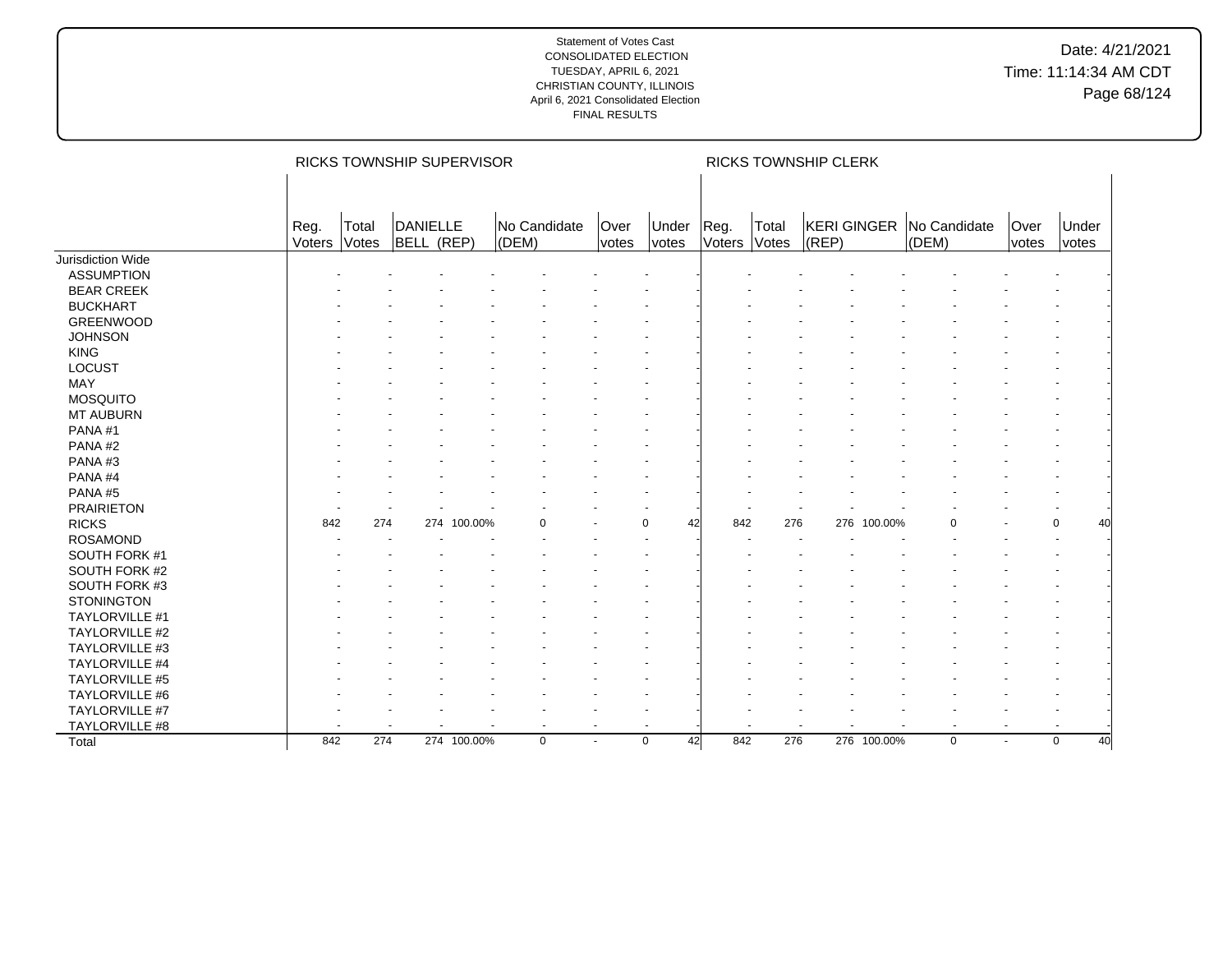|                       |                |                | RICKS TOWNSHIP ASSESSOR    |                |              |                          |                          |                 |                |                                   |             | RICKS TOWNSHIP HIGHWAY COMMISSIONER |               |                   |
|-----------------------|----------------|----------------|----------------------------|----------------|--------------|--------------------------|--------------------------|-----------------|----------------|-----------------------------------|-------------|-------------------------------------|---------------|-------------------|
|                       | Reg.<br>Voters | Total<br>Votes | No Candidate<br>(REP)      | (DEM)          | No Candidate | Over<br><i>votes</i>     | Under<br>votes           | Reg.<br>Voters  | Total<br>Votes | <b>RICHARD</b><br>GRUNDY<br>(REP) |             | No Candidate<br>(DEM)               | Over<br>votes | Under<br>votes    |
| Jurisdiction Wide     |                |                |                            |                |              |                          |                          |                 |                |                                   |             |                                     |               |                   |
| <b>ASSUMPTION</b>     |                |                |                            |                |              |                          |                          |                 |                |                                   |             |                                     |               |                   |
| <b>BEAR CREEK</b>     |                |                |                            |                |              |                          |                          |                 |                |                                   |             |                                     |               |                   |
| <b>BUCKHART</b>       |                |                |                            |                |              |                          |                          |                 |                |                                   |             |                                     |               |                   |
| <b>GREENWOOD</b>      |                |                |                            |                |              |                          |                          |                 |                |                                   |             |                                     |               |                   |
| <b>JOHNSON</b>        |                |                |                            |                |              |                          |                          |                 |                |                                   |             |                                     |               |                   |
| <b>KING</b>           |                |                |                            |                |              |                          |                          |                 |                |                                   |             |                                     |               |                   |
| LOCUST                |                |                |                            |                |              |                          |                          |                 |                |                                   |             |                                     |               |                   |
| <b>MAY</b>            |                |                |                            |                |              |                          |                          |                 |                |                                   |             |                                     |               |                   |
| <b>MOSQUITO</b>       |                |                |                            |                |              |                          |                          |                 |                |                                   |             |                                     |               |                   |
| <b>MT AUBURN</b>      |                |                |                            |                |              |                          |                          |                 |                |                                   |             |                                     |               |                   |
| PANA#1                |                |                |                            |                |              |                          |                          |                 |                |                                   |             |                                     |               |                   |
| PANA#2                |                |                |                            |                |              |                          |                          |                 |                |                                   |             |                                     |               |                   |
| PANA#3                |                |                |                            |                |              |                          |                          |                 |                |                                   |             |                                     |               |                   |
| PANA#4                |                |                |                            |                |              |                          |                          |                 |                |                                   |             |                                     |               |                   |
| PANA#5                |                |                |                            |                |              |                          |                          |                 |                |                                   |             |                                     |               |                   |
| <b>PRAIRIETON</b>     |                |                |                            |                |              |                          |                          |                 |                |                                   |             |                                     |               |                   |
| <b>RICKS</b>          | 842            |                | $\Omega$<br>O              |                | $\Omega$     |                          | $\mathbf 0$              | 842             | 271            | 271                               | 100.00%     |                                     |               | $\Omega$<br>45    |
| <b>ROSAMOND</b>       |                |                |                            |                |              |                          |                          |                 |                |                                   |             |                                     |               |                   |
| SOUTH FORK #1         |                |                |                            |                |              |                          |                          |                 |                |                                   |             |                                     |               |                   |
| SOUTH FORK #2         |                |                |                            |                |              |                          |                          |                 |                |                                   |             |                                     |               |                   |
| SOUTH FORK #3         |                |                |                            |                |              |                          |                          |                 |                |                                   |             |                                     |               |                   |
| <b>STONINGTON</b>     |                |                |                            |                |              |                          |                          |                 |                |                                   |             |                                     |               |                   |
| TAYLORVILLE #1        |                |                |                            |                |              |                          |                          |                 |                |                                   |             |                                     |               |                   |
| TAYLORVILLE #2        |                |                |                            |                |              |                          |                          |                 |                |                                   |             |                                     |               |                   |
| TAYLORVILLE #3        |                |                |                            |                |              |                          |                          |                 |                |                                   |             |                                     |               |                   |
| TAYLORVILLE #4        |                |                |                            |                |              |                          |                          |                 |                |                                   |             |                                     |               |                   |
| TAYLORVILLE #5        |                |                |                            |                |              |                          |                          |                 |                |                                   |             |                                     |               |                   |
| TAYLORVILLE #6        |                |                |                            |                |              |                          |                          |                 |                |                                   |             |                                     |               |                   |
| TAYLORVILLE #7        |                |                |                            |                |              |                          |                          |                 |                |                                   |             |                                     |               |                   |
| <b>TAYLORVILLE #8</b> |                |                |                            |                | ÷            | $\sim$                   | $\overline{\phantom{a}}$ |                 |                |                                   |             |                                     |               |                   |
| Total                 | 842            |                | $\mathbf 0$<br>$\mathbf 0$ | $\blacksquare$ | $\mathbf 0$  | $\overline{\phantom{a}}$ | $\mathbf 0$              | 842<br>$\Omega$ | 271            |                                   | 271 100.00% | $\mathbf 0$                         | $\sim$        | $\mathbf 0$<br>45 |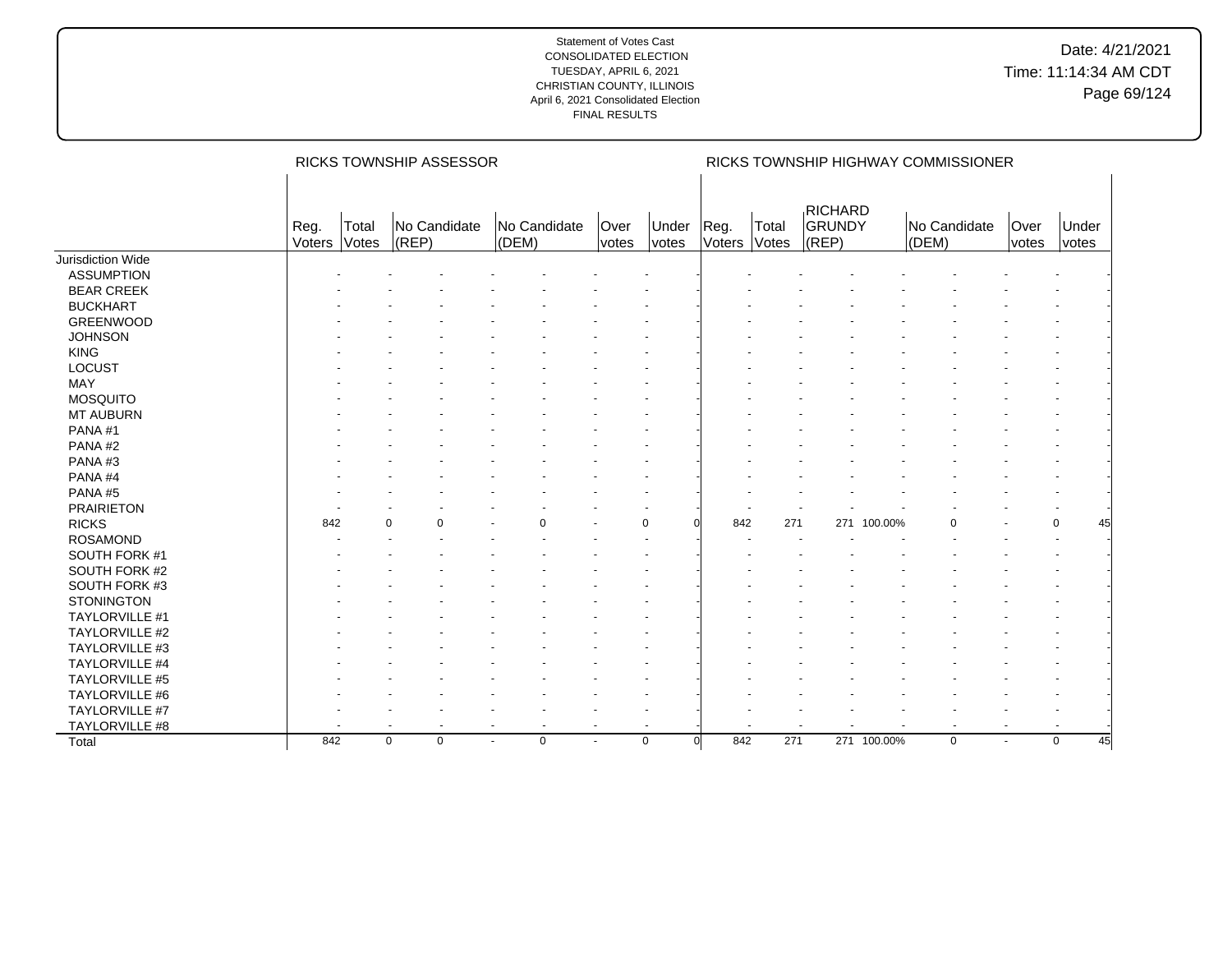Date: 4/21/2021 Time: 11:14:34 AM CDT Page 70/124

|                       |                |                | RICKS TOWNSHIP TRUSTEE  |        |                                    |        |                                        |        |                                       |        |               |                    |
|-----------------------|----------------|----------------|-------------------------|--------|------------------------------------|--------|----------------------------------------|--------|---------------------------------------|--------|---------------|--------------------|
|                       | Reg.<br>Voters | Total<br>Votes | LAWRENCE<br>BEATY (REP) |        | SUSAN<br><b>SCHMEDEKE</b><br>(REP) |        | <b>BRIAN</b><br><b>GRUNDY</b><br>(DEM) |        | <b>JOHN</b><br><b>LANGEN</b><br>(DEM) |        | Over<br>votes | Under<br>votes     |
| Jurisdiction Wide     |                |                |                         |        |                                    |        |                                        |        |                                       |        |               |                    |
| <b>ASSUMPTION</b>     |                |                |                         |        |                                    |        |                                        |        |                                       |        |               |                    |
| <b>BEAR CREEK</b>     |                |                |                         |        |                                    |        |                                        |        |                                       |        |               |                    |
| <b>BUCKHART</b>       |                |                |                         |        |                                    |        |                                        |        |                                       |        |               |                    |
| <b>GREENWOOD</b>      |                |                |                         |        |                                    |        |                                        |        |                                       |        |               |                    |
| <b>JOHNSON</b>        |                |                |                         |        |                                    |        |                                        |        |                                       |        |               |                    |
| <b>KING</b>           |                |                |                         |        |                                    |        |                                        |        |                                       |        |               |                    |
| <b>LOCUST</b>         |                |                |                         |        |                                    |        |                                        |        |                                       |        |               |                    |
| MAY                   |                |                |                         |        |                                    |        |                                        |        |                                       |        |               |                    |
| MOSQUITO              |                |                |                         |        |                                    |        |                                        |        |                                       |        |               |                    |
| <b>MT AUBURN</b>      |                |                |                         |        |                                    |        |                                        |        |                                       |        |               |                    |
| PANA#1                |                |                |                         |        |                                    |        |                                        |        |                                       |        |               |                    |
| PANA#2                |                |                |                         |        |                                    |        |                                        |        |                                       |        |               |                    |
| PANA#3                |                |                |                         |        |                                    |        |                                        |        |                                       |        |               |                    |
| PANA#4                |                |                |                         |        |                                    |        |                                        |        |                                       |        |               |                    |
| PANA#5                |                |                |                         |        |                                    |        |                                        |        |                                       |        |               |                    |
| <b>PRAIRIETON</b>     |                |                |                         |        |                                    |        |                                        |        |                                       |        |               |                    |
| <b>RICKS</b>          | 842            | 869            | 210                     | 24.17% | 217                                | 24.97% | 222                                    | 25.55% | 220                                   | 25.32% |               | 395<br>$\mathbf 0$ |
| <b>ROSAMOND</b>       |                |                |                         |        |                                    |        |                                        |        |                                       |        |               |                    |
| SOUTH FORK #1         |                |                |                         |        |                                    |        |                                        |        |                                       |        |               |                    |
| SOUTH FORK #2         |                |                |                         |        |                                    |        |                                        |        |                                       |        |               |                    |
| SOUTH FORK #3         |                |                |                         |        |                                    |        |                                        |        |                                       |        |               |                    |
| <b>STONINGTON</b>     |                |                |                         |        |                                    |        |                                        |        |                                       |        |               |                    |
| TAYLORVILLE #1        |                |                |                         |        |                                    |        |                                        |        |                                       |        |               |                    |
| TAYLORVILLE #2        |                |                |                         |        |                                    |        |                                        |        |                                       |        |               |                    |
| TAYLORVILLE #3        |                |                |                         |        |                                    |        |                                        |        |                                       |        |               |                    |
| TAYLORVILLE #4        |                |                |                         |        |                                    |        |                                        |        |                                       |        |               |                    |
| TAYLORVILLE #5        |                |                |                         |        |                                    |        |                                        |        |                                       |        |               |                    |
| <b>TAYLORVILLE #6</b> |                |                |                         |        |                                    |        |                                        |        |                                       |        |               |                    |
| TAYLORVILLE #7        |                |                |                         |        |                                    |        |                                        |        |                                       |        |               |                    |
| TAYLORVILLE #8        |                |                |                         |        |                                    |        |                                        |        |                                       |        |               |                    |
| Total                 | 842            | 869            | 210                     | 24.17% | 217                                | 24.97% | 222                                    | 25.55% | 220                                   | 25.32% |               | 395<br>$\mathbf 0$ |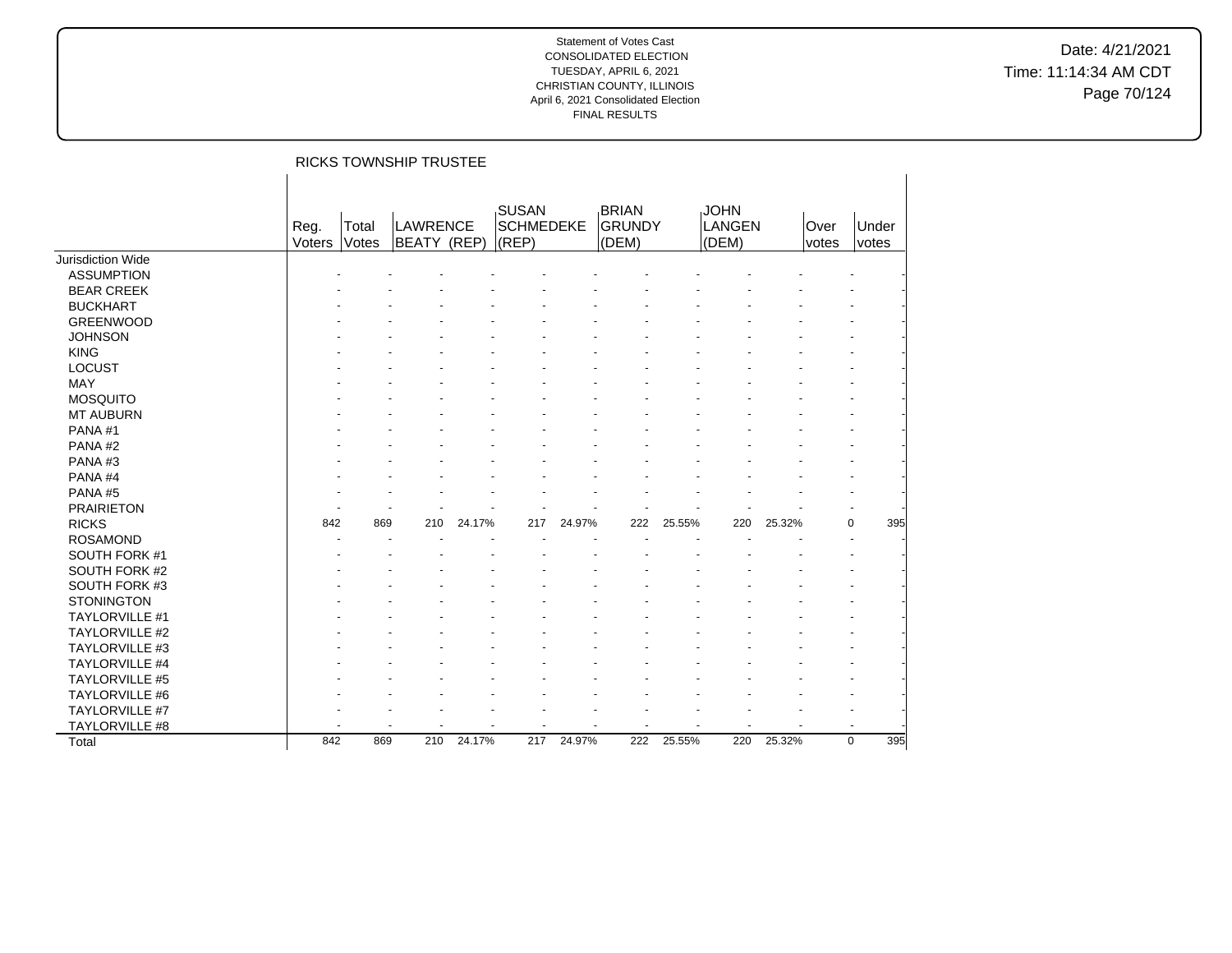Date: 4/21/2021 Time: 11:14:34 AM CDT Page 71/124

|                   |                |                | ROSAMOND TOWNSHIP SUPERVISOR              |            |               |                  |                |                 | ROSAMOND TOWNSHIP CLERK     |            |               |                |
|-------------------|----------------|----------------|-------------------------------------------|------------|---------------|------------------|----------------|-----------------|-----------------------------|------------|---------------|----------------|
|                   | Reg.<br>Voters | Total<br>Votes | <b>DANIEL C</b><br><b>BEYERS</b><br>(REP) |            | Over<br>votes | Under<br>votes   | Reg.<br>Voters | Total<br>Votes  | DALE<br>KLINDWORTH<br>(REP) |            | Over<br>votes | Under<br>votes |
| Jurisdiction Wide |                |                |                                           |            |               |                  |                |                 |                             |            |               |                |
| <b>ASSUMPTION</b> |                |                |                                           |            |               |                  |                |                 |                             |            |               |                |
| <b>BEAR CREEK</b> |                |                |                                           |            |               |                  |                |                 |                             |            |               |                |
| <b>BUCKHART</b>   |                |                |                                           |            |               |                  |                |                 |                             |            |               |                |
| GREENWOOD         |                |                |                                           |            |               |                  |                |                 |                             |            |               |                |
| <b>JOHNSON</b>    |                |                |                                           |            |               |                  |                |                 |                             |            |               |                |
| <b>KING</b>       |                |                |                                           |            |               |                  |                |                 |                             |            |               |                |
| <b>LOCUST</b>     |                |                |                                           |            |               |                  |                |                 |                             |            |               |                |
| MAY               |                |                |                                           |            |               |                  |                |                 |                             |            |               |                |
| <b>MOSQUITO</b>   |                |                |                                           |            |               |                  |                |                 |                             |            |               |                |
| <b>MT AUBURN</b>  |                |                |                                           |            |               |                  |                |                 |                             |            |               |                |
| PANA#1            |                |                |                                           |            |               |                  |                |                 |                             |            |               |                |
| PANA#2            |                |                |                                           |            |               |                  |                |                 |                             |            |               |                |
| PANA#3            |                |                |                                           |            |               |                  |                |                 |                             |            |               |                |
| PANA#4            |                |                |                                           |            |               |                  |                |                 |                             |            |               |                |
| PANA#5            |                |                |                                           |            |               |                  |                |                 |                             |            |               |                |
| <b>PRAIRIETON</b> |                |                |                                           |            |               |                  |                |                 |                             |            |               |                |
| <b>RICKS</b>      |                |                |                                           |            |               |                  |                |                 |                             |            |               |                |
| <b>ROSAMOND</b>   | 242            | 32             |                                           | 32 100.00% |               | $\mathbf 0$      | 242            | 33              |                             | 33 100.00% |               | $\Omega$       |
| SOUTH FORK #1     |                |                |                                           |            |               |                  |                |                 |                             |            |               |                |
| SOUTH FORK #2     |                |                |                                           |            |               |                  |                |                 |                             |            |               |                |
| SOUTH FORK #3     |                |                |                                           |            |               |                  |                |                 |                             |            |               |                |
| <b>STONINGTON</b> |                |                |                                           |            |               |                  |                |                 |                             |            |               |                |
| TAYLORVILLE #1    |                |                |                                           |            |               |                  |                |                 |                             |            |               |                |
| TAYLORVILLE #2    |                |                |                                           |            |               |                  |                |                 |                             |            |               |                |
| TAYLORVILLE #3    |                |                |                                           |            |               |                  |                |                 |                             |            |               |                |
| TAYLORVILLE #4    |                |                |                                           |            |               |                  |                |                 |                             |            |               |                |
| TAYLORVILLE #5    |                |                |                                           |            |               |                  |                |                 |                             |            |               |                |
| TAYLORVILLE #6    |                |                |                                           |            |               |                  |                |                 |                             |            |               |                |
| TAYLORVILLE #7    |                |                |                                           |            |               |                  |                |                 |                             |            |               |                |
| TAYLORVILLE #8    |                |                |                                           |            |               |                  |                |                 |                             |            |               |                |
| Total             | 242            | 32             |                                           | 32 100.00% |               | $\mathbf 0$<br>1 | 242            | $\overline{33}$ |                             | 33 100.00% |               | $\mathbf 0$    |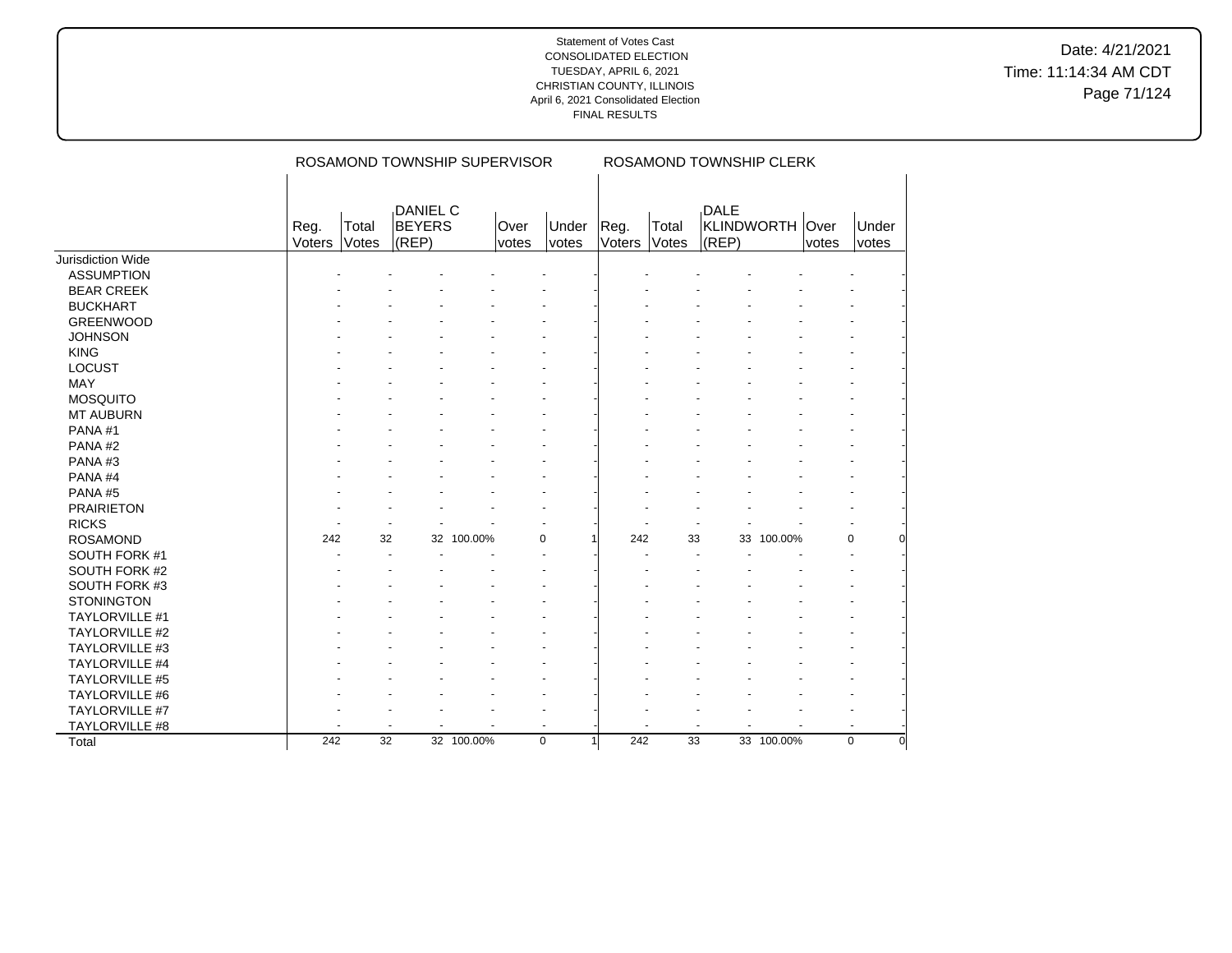Date: 4/21/2021 Time: 11:14:34 AM CDT Page 72/124

|                       | ROSAMOND TOWNSHIP HIGHWAY<br><b>COMMISSIONER</b> |                      |                                        |         |               |                |   |
|-----------------------|--------------------------------------------------|----------------------|----------------------------------------|---------|---------------|----------------|---|
|                       | Reg.<br>Voters                                   | Total<br>Votes       | <b>RYAN</b><br><b>HERBORD</b><br>(REP) |         | Over<br>votes | Under<br>votes |   |
| Jurisdiction Wide     |                                                  |                      |                                        |         |               |                |   |
| <b>ASSUMPTION</b>     |                                                  |                      |                                        |         |               |                |   |
| <b>BEAR CREEK</b>     |                                                  |                      |                                        |         |               |                |   |
| <b>BUCKHART</b>       |                                                  |                      |                                        |         |               |                |   |
| <b>GREENWOOD</b>      |                                                  |                      |                                        |         |               |                |   |
| <b>JOHNSON</b>        |                                                  |                      |                                        |         |               |                |   |
| <b>KING</b>           |                                                  |                      |                                        |         |               |                |   |
| <b>LOCUST</b>         |                                                  |                      |                                        |         |               |                |   |
| <b>MAY</b>            |                                                  |                      |                                        |         |               |                |   |
| <b>MOSQUITO</b>       |                                                  |                      |                                        |         |               |                |   |
| <b>MT AUBURN</b>      |                                                  |                      |                                        |         |               |                |   |
| PANA#1                |                                                  |                      |                                        |         |               |                |   |
| PANA#2                |                                                  |                      |                                        |         |               |                |   |
| PANA#3                |                                                  |                      |                                        |         |               |                |   |
| PANA#4                |                                                  |                      |                                        |         |               |                |   |
| PANA#5                |                                                  |                      |                                        |         |               |                |   |
| <b>PRAIRIETON</b>     |                                                  |                      |                                        |         |               |                |   |
| <b>RICKS</b>          |                                                  |                      |                                        |         |               |                |   |
| <b>ROSAMOND</b>       | 242                                              | 29                   | 29                                     | 100.00% |               | 0              | 4 |
| SOUTH FORK #1         |                                                  | $\ddot{\phantom{1}}$ | ä,<br>$\ddot{\phantom{1}}$             |         |               |                |   |
| SOUTH FORK #2         |                                                  |                      |                                        |         |               |                |   |
| SOUTH FORK #3         |                                                  |                      |                                        |         |               |                |   |
| <b>STONINGTON</b>     |                                                  |                      |                                        |         |               |                |   |
| <b>TAYLORVILLE #1</b> |                                                  |                      |                                        |         |               |                |   |
| <b>TAYLORVILLE #2</b> |                                                  |                      |                                        |         |               |                |   |
| <b>TAYLORVILLE #3</b> |                                                  |                      |                                        |         |               |                |   |
| <b>TAYLORVILLE #4</b> |                                                  |                      |                                        |         |               |                |   |
| <b>TAYLORVILLE #5</b> |                                                  |                      |                                        |         |               |                |   |
| <b>TAYLORVILLE #6</b> |                                                  |                      |                                        |         |               |                |   |
| TAYLORVILLE #7        |                                                  |                      |                                        |         |               |                |   |
| <b>TAYLORVILLE #8</b> |                                                  |                      |                                        |         |               |                |   |
| Total                 | 242                                              | 29                   | 29                                     | 100.00% |               | $\Omega$       | 4 |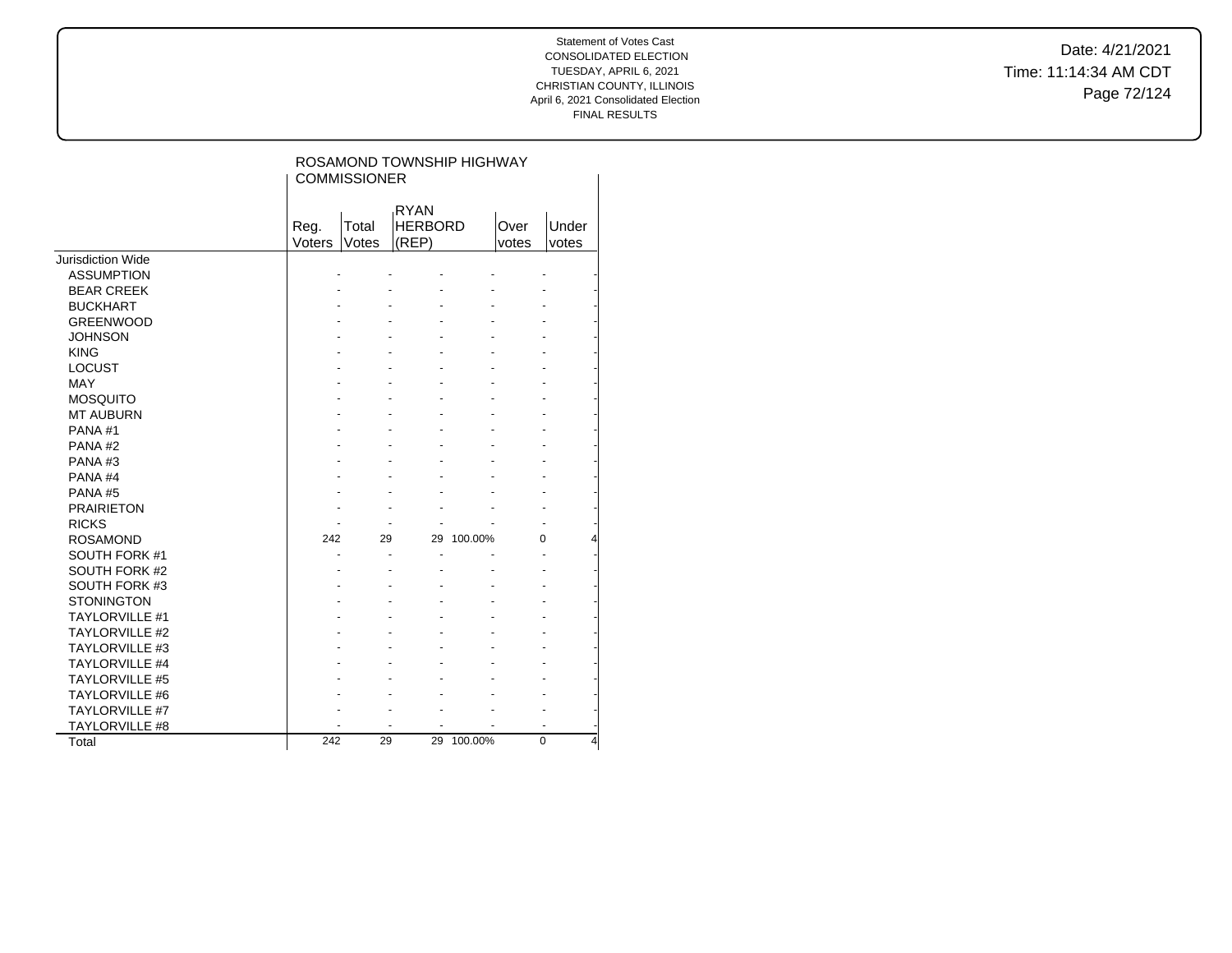Date: 4/21/2021 Time: 11:14:34 AM CDT Page 73/124

|                          |                |                | ROSAMOND TOWNSHIP TRUSTEE                |        |                                       |        |                          |        |                            |        |               |                |
|--------------------------|----------------|----------------|------------------------------------------|--------|---------------------------------------|--------|--------------------------|--------|----------------------------|--------|---------------|----------------|
|                          | Reg.<br>Voters | Total<br>Votes | <b>DOUG</b><br><b>KIRKBRIDE</b><br>(REP) |        | <b>REX</b><br><b>WILHOUR</b><br>(REP) |        | RYAN<br>ELLEDGE<br>(REP) |        | LELAND<br>SCHMITZ<br>(REP) |        | Over<br>votes | Under<br>votes |
| <b>Jurisdiction Wide</b> |                |                |                                          |        |                                       |        |                          |        |                            |        |               |                |
| <b>ASSUMPTION</b>        |                |                |                                          |        |                                       |        |                          |        |                            |        |               |                |
| <b>BEAR CREEK</b>        |                |                |                                          |        |                                       |        |                          |        |                            |        |               |                |
| <b>BUCKHART</b>          |                |                |                                          |        |                                       |        |                          |        |                            |        |               |                |
| <b>GREENWOOD</b>         |                |                |                                          |        |                                       |        |                          |        |                            |        |               |                |
| <b>JOHNSON</b>           |                |                |                                          |        |                                       |        |                          |        |                            |        |               |                |
| <b>KING</b>              |                |                |                                          |        |                                       |        |                          |        |                            |        |               |                |
| <b>LOCUST</b>            |                |                |                                          |        |                                       |        |                          |        |                            |        |               |                |
| MAY                      |                |                |                                          |        |                                       |        |                          |        |                            |        |               |                |
| <b>MOSQUITO</b>          |                |                |                                          |        |                                       |        |                          |        |                            |        |               |                |
| <b>MT AUBURN</b>         |                |                |                                          |        |                                       |        |                          |        |                            |        |               |                |
| PANA#1                   |                |                |                                          |        |                                       |        |                          |        |                            |        |               |                |
| PANA#2                   |                |                |                                          |        |                                       |        |                          |        |                            |        |               |                |
| PANA#3                   |                |                |                                          |        |                                       |        |                          |        |                            |        |               |                |
| PANA#4                   |                |                |                                          |        |                                       |        |                          |        |                            |        |               |                |
| PANA#5                   |                |                |                                          |        |                                       |        |                          |        |                            |        |               |                |
| <b>PRAIRIETON</b>        |                |                |                                          |        |                                       |        |                          |        |                            |        |               |                |
| <b>RICKS</b>             |                |                |                                          |        |                                       |        |                          |        |                            |        |               |                |
| <b>ROSAMOND</b>          | 242            | 124            | 33                                       | 26.61% | 27                                    | 21.77% | 31                       | 25.00% | 33                         | 26.61% |               | 0              |
| SOUTH FORK #1            |                |                |                                          |        |                                       |        |                          |        |                            |        |               |                |
| SOUTH FORK #2            |                |                |                                          |        |                                       |        |                          |        |                            |        |               |                |
| SOUTH FORK #3            |                |                |                                          |        |                                       |        |                          |        |                            |        |               |                |
| <b>STONINGTON</b>        |                |                |                                          |        |                                       |        |                          |        |                            |        |               |                |
| TAYLORVILLE #1           |                |                |                                          |        |                                       |        |                          |        |                            |        |               |                |
| TAYLORVILLE #2           |                |                |                                          |        |                                       |        |                          |        |                            |        |               |                |
| TAYLORVILLE #3           |                |                |                                          |        |                                       |        |                          |        |                            |        |               |                |
| TAYLORVILLE #4           |                |                |                                          |        |                                       |        |                          |        |                            |        |               |                |
| <b>TAYLORVILLE #5</b>    |                |                |                                          |        |                                       |        |                          |        |                            |        |               |                |
| TAYLORVILLE #6           |                |                |                                          |        |                                       |        |                          |        |                            |        |               |                |
| TAYLORVILLE #7           |                |                |                                          |        |                                       |        |                          |        |                            |        |               |                |
| TAYLORVILLE #8           |                |                | ÷                                        |        |                                       |        | $\overline{\phantom{a}}$ |        |                            |        |               | $\blacksquare$ |
| Total                    | 242            | 124            | 33                                       | 26.61% | 27                                    | 21.77% | 31                       | 25.00% | 33                         | 26.61% |               | 0              |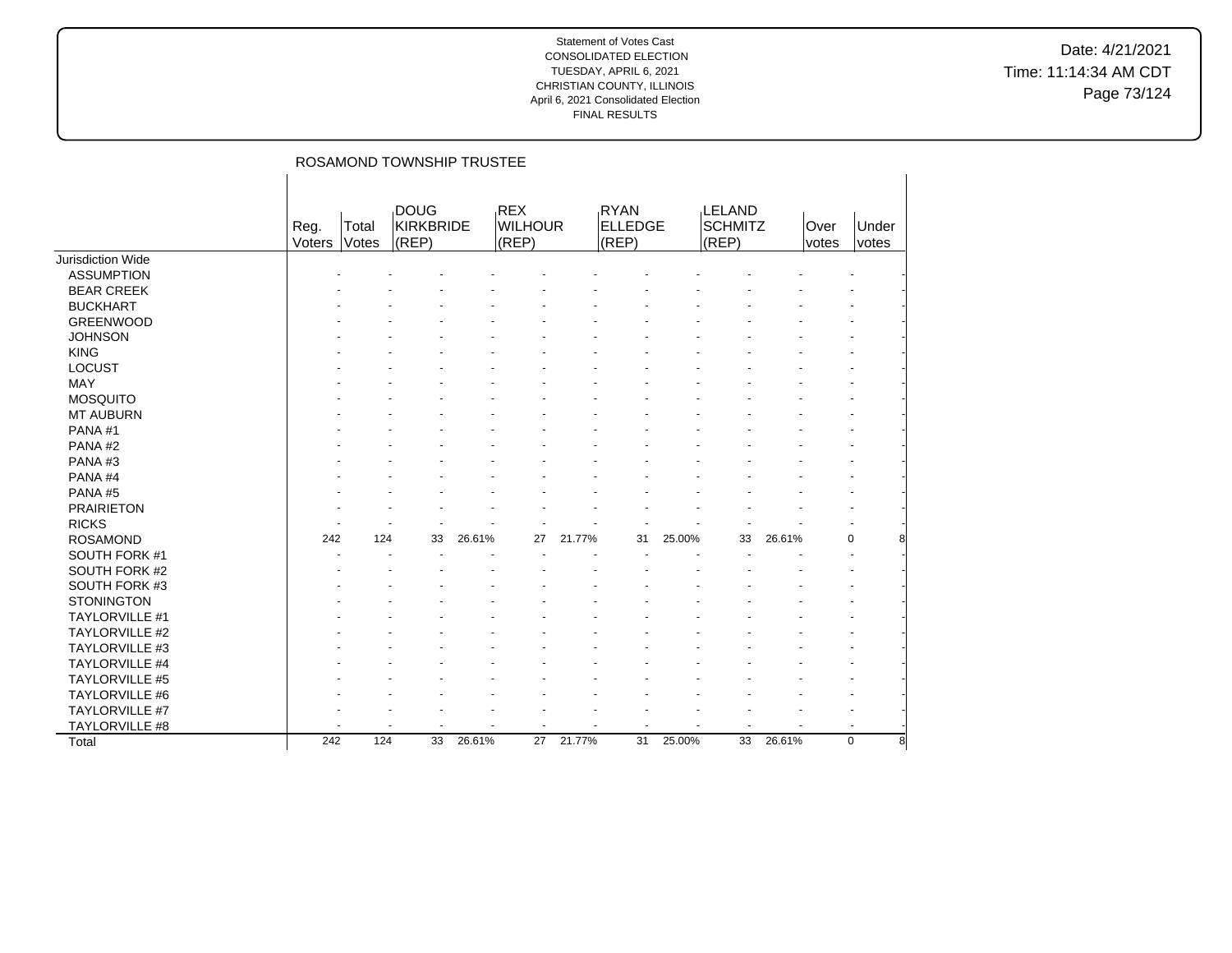|                       |                |                | SOUTH FORK TOWNSHIP SUPERVISOR        |        |                                |        |                      |                |                |                | SOUTH FORK TOWNSHIP CLERK              |        |                             |        |               |                |
|-----------------------|----------------|----------------|---------------------------------------|--------|--------------------------------|--------|----------------------|----------------|----------------|----------------|----------------------------------------|--------|-----------------------------|--------|---------------|----------------|
|                       | Reg.<br>Voters | Total<br>Votes | <b>JACK</b><br><b>HANLON</b><br>(REP) |        | <b>DENNIS R.</b><br>FOLI (DEM) |        | Over<br><i>votes</i> | Under<br>votes | Reg.<br>Voters | Total<br>Votes | <b>MINDY</b><br><b>HARRIS</b><br>(REP) |        | MONICA A.<br>MONTS<br>(DEM) |        | Over<br>votes | Under<br>votes |
| Jurisdiction Wide     |                |                |                                       |        |                                |        |                      |                |                |                |                                        |        |                             |        |               |                |
| <b>ASSUMPTION</b>     |                |                |                                       |        |                                |        |                      |                |                |                |                                        |        |                             |        |               |                |
| <b>BEAR CREEK</b>     |                |                |                                       |        |                                |        |                      |                |                |                |                                        |        |                             |        |               |                |
| <b>BUCKHART</b>       |                |                |                                       |        |                                |        |                      |                |                |                |                                        |        |                             |        |               |                |
| <b>GREENWOOD</b>      |                |                |                                       |        |                                |        |                      |                |                |                |                                        |        |                             |        |               |                |
| <b>JOHNSON</b>        |                |                |                                       |        |                                |        |                      |                |                |                |                                        |        |                             |        |               |                |
| <b>KING</b>           |                |                |                                       |        |                                |        |                      |                |                |                |                                        |        |                             |        |               |                |
| LOCUST                |                |                |                                       |        |                                |        |                      |                |                |                |                                        |        |                             |        |               |                |
| MAY                   |                |                |                                       |        |                                |        |                      |                |                |                |                                        |        |                             |        |               |                |
| <b>MOSQUITO</b>       |                |                |                                       |        |                                |        |                      |                |                |                |                                        |        |                             |        |               |                |
| <b>MT AUBURN</b>      |                |                |                                       |        |                                |        |                      |                |                |                |                                        |        |                             |        |               |                |
| PANA#1                |                |                |                                       |        |                                |        |                      |                |                |                |                                        |        |                             |        |               |                |
| PANA#2                |                |                |                                       |        |                                |        |                      |                |                |                |                                        |        |                             |        |               |                |
| PANA#3                |                |                |                                       |        |                                |        |                      |                |                |                |                                        |        |                             |        |               |                |
| PANA#4                |                |                |                                       |        |                                |        |                      |                |                |                |                                        |        |                             |        |               |                |
| PANA#5                |                |                |                                       |        |                                |        |                      |                |                |                |                                        |        |                             |        |               |                |
| <b>PRAIRIETON</b>     |                |                |                                       |        |                                |        |                      |                |                |                |                                        |        |                             |        |               |                |
| <b>RICKS</b>          |                |                |                                       |        |                                |        |                      |                |                |                |                                        |        |                             |        |               |                |
| <b>ROSAMOND</b>       |                |                |                                       |        |                                |        |                      |                |                |                |                                        |        |                             |        |               |                |
| SOUTH FORK #1         | 803            | 368            | 149                                   | 40.49% | 219                            | 59.51% |                      | $\mathbf 0$    | 803            | 354            | 117                                    | 33.05% | 237                         | 66.95% | $\mathbf 0$   | 16             |
| SOUTH FORK #2         | 462            | 181            | 93                                    | 51.38% | 88                             | 48.62% |                      | $\Omega$       | 462            | 166            | 73                                     | 43.98% | 93                          | 56.02% | $\mathbf 0$   | 16             |
| SOUTH FORK #3         | 476            | 214            | 107                                   | 50.00% | 107                            | 50.00% |                      | $\Omega$       | 476            | 201            | 83                                     | 41.29% | 118                         | 58.71% | $\mathbf 0$   | 17             |
| <b>STONINGTON</b>     |                |                |                                       |        |                                |        |                      |                |                |                |                                        |        |                             |        |               |                |
| <b>TAYLORVILLE #1</b> |                |                |                                       |        |                                |        |                      |                |                |                |                                        |        |                             |        |               |                |
| <b>TAYLORVILLE #2</b> |                |                |                                       |        |                                |        |                      |                |                |                |                                        |        |                             |        |               |                |
| TAYLORVILLE #3        |                |                |                                       |        |                                |        |                      |                |                |                |                                        |        |                             |        |               |                |
| TAYLORVILLE #4        |                |                |                                       |        |                                |        |                      |                |                |                |                                        |        |                             |        |               |                |
| <b>TAYLORVILLE #5</b> |                |                |                                       |        |                                |        |                      |                |                |                |                                        |        |                             |        |               |                |
| TAYLORVILLE #6        |                |                |                                       |        |                                |        |                      |                |                |                |                                        |        |                             |        |               |                |
| TAYLORVILLE #7        |                |                |                                       |        |                                |        |                      |                |                |                |                                        |        |                             |        |               |                |
| TAYLORVILLE #8        |                |                |                                       |        |                                |        |                      |                |                |                |                                        |        |                             |        |               |                |
| Total                 | 1741           | 763            | 349                                   | 45.74% | 414                            | 54.26% |                      | $\mathbf 0$    | 1741           | 721            | 273                                    | 37.86% | 448                         | 62.14% | $\mathbf 0$   | 49             |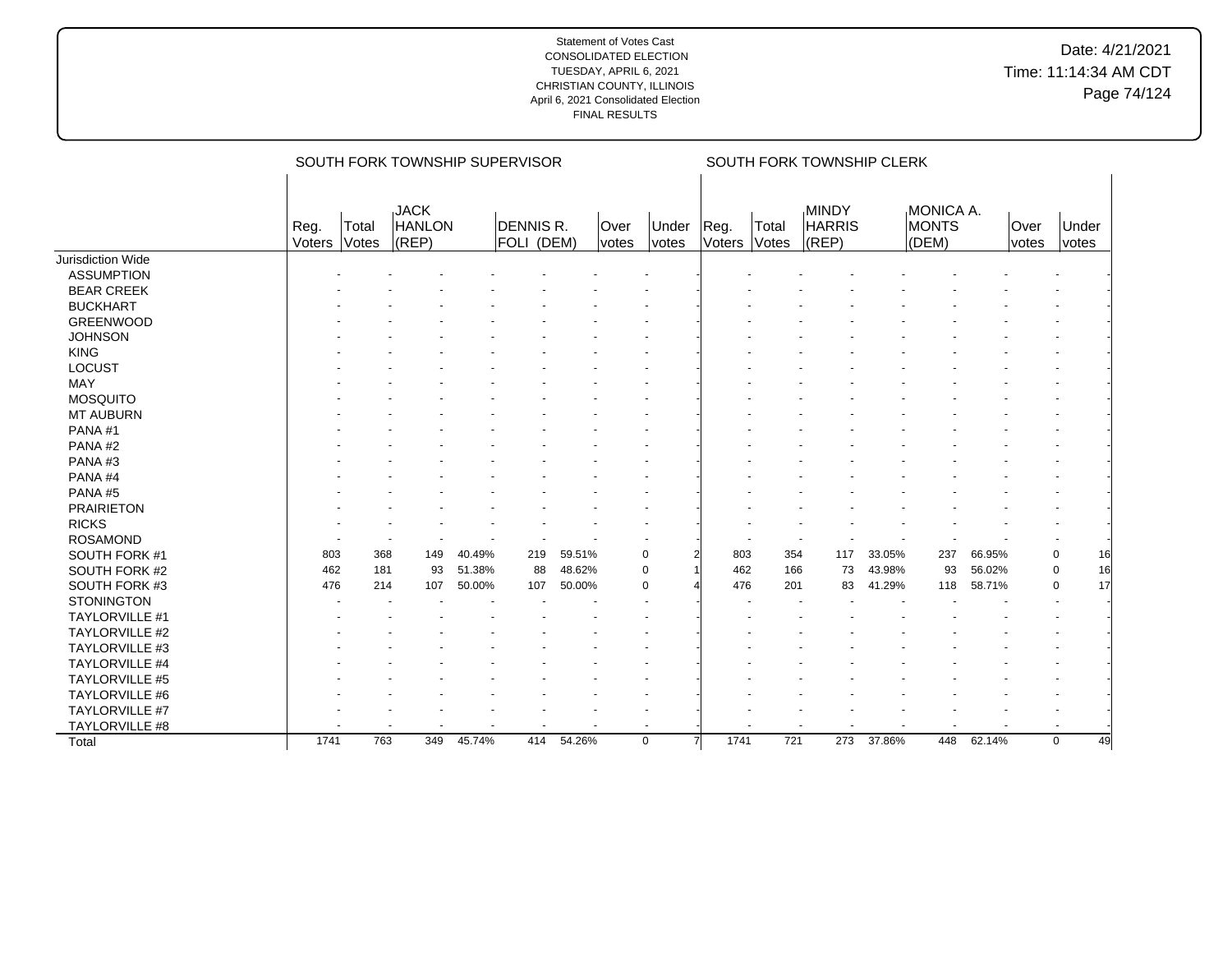|                       |                |                | SOUTH FORK TOWNSHIP ASSESSOR |                                 |                      |                       |                |                | SOUTH FORK TOWNSHIP HIGHWAY COMMISSIONER |        |                                |        |               |                |
|-----------------------|----------------|----------------|------------------------------|---------------------------------|----------------------|-----------------------|----------------|----------------|------------------------------------------|--------|--------------------------------|--------|---------------|----------------|
|                       | Reg.<br>Voters | Total<br>Votes | No Candidate<br>$ $ (REP)    | RAECQUEL L.<br>ZANOTTI<br>(DEM) | Over<br><i>votes</i> | Under<br><b>votes</b> | Reg.<br>Voters | Total<br>Votes | JON<br><b>HIGGASON</b><br>$ $ (REP)      |        | <b>VINCENT A.</b><br>POP (DEM) |        | Over<br>votes | Under<br>votes |
| Jurisdiction Wide     |                |                |                              |                                 |                      |                       |                |                |                                          |        |                                |        |               |                |
| <b>ASSUMPTION</b>     |                |                |                              |                                 |                      |                       |                |                |                                          |        |                                |        |               |                |
| <b>BEAR CREEK</b>     |                |                |                              |                                 |                      |                       |                |                |                                          |        |                                |        |               |                |
| <b>BUCKHART</b>       |                |                |                              |                                 |                      |                       |                |                |                                          |        |                                |        |               |                |
| <b>GREENWOOD</b>      |                |                |                              |                                 |                      |                       |                |                |                                          |        |                                |        |               |                |
| <b>JOHNSON</b>        |                |                |                              |                                 |                      |                       |                |                |                                          |        |                                |        |               |                |
| <b>KING</b>           |                |                |                              |                                 |                      |                       |                |                |                                          |        |                                |        |               |                |
| <b>LOCUST</b>         |                |                |                              |                                 |                      |                       |                |                |                                          |        |                                |        |               |                |
| MAY                   |                |                |                              |                                 |                      |                       |                |                |                                          |        |                                |        |               |                |
| <b>MOSQUITO</b>       |                |                |                              |                                 |                      |                       |                |                |                                          |        |                                |        |               |                |
| <b>MT AUBURN</b>      |                |                |                              |                                 |                      |                       |                |                |                                          |        |                                |        |               |                |
| PANA#1                |                |                |                              |                                 |                      |                       |                |                |                                          |        |                                |        |               |                |
| PANA#2                |                |                |                              |                                 |                      |                       |                |                |                                          |        |                                |        |               |                |
| PANA#3                |                |                |                              |                                 |                      |                       |                |                |                                          |        |                                |        |               |                |
| PANA#4                |                |                |                              |                                 |                      |                       |                |                |                                          |        |                                |        |               |                |
| PANA#5                |                |                |                              |                                 |                      |                       |                |                |                                          |        |                                |        |               |                |
| <b>PRAIRIETON</b>     |                |                |                              |                                 |                      |                       |                |                |                                          |        |                                |        |               |                |
| <b>RICKS</b>          |                |                |                              |                                 |                      |                       |                |                |                                          |        |                                |        |               |                |
| <b>ROSAMOND</b>       |                |                |                              |                                 |                      |                       |                |                |                                          |        |                                |        |               |                |
| SOUTH FORK #1         | 803            | 288            | $\Omega$                     | 288                             | 100.00%              | 0                     | 82             | 803<br>369     | 65                                       | 17.62% | 304                            | 82.38% | 0             |                |
| SOUTH FORK #2         | 462            | 134            | $\Omega$                     |                                 | 134 100.00%          | $\mathbf 0$           | 48             | 462<br>180     | 24                                       | 13.33% | 156                            | 86.67% | 0             |                |
| SOUTH FORK #3         | 476            | 160            | $\Omega$                     | 160                             | 100.00%              | $\Omega$              | 58             | 476<br>215     | 38                                       | 17.67% | 177                            | 82.33% | 0             | 3              |
| <b>STONINGTON</b>     |                |                |                              |                                 |                      |                       |                |                |                                          |        |                                |        |               |                |
| <b>TAYLORVILLE #1</b> |                |                |                              |                                 |                      |                       |                |                |                                          |        |                                |        |               |                |
| <b>TAYLORVILLE #2</b> |                |                |                              |                                 |                      |                       |                |                |                                          |        |                                |        |               |                |
| TAYLORVILLE #3        |                |                |                              |                                 |                      |                       |                |                |                                          |        |                                |        |               |                |
| <b>TAYLORVILLE #4</b> |                |                |                              |                                 |                      |                       |                |                |                                          |        |                                |        |               |                |
| TAYLORVILLE #5        |                |                |                              |                                 |                      |                       |                |                |                                          |        |                                |        |               |                |
| <b>TAYLORVILLE #6</b> |                |                |                              |                                 |                      |                       |                |                |                                          |        |                                |        |               |                |
| TAYLORVILLE #7        |                |                |                              |                                 |                      |                       |                |                |                                          |        |                                |        |               |                |
| TAYLORVILLE #8        |                |                |                              |                                 |                      |                       |                |                | ÷                                        |        |                                |        |               |                |
| Total                 | 1741           | 582            | $\mathbf 0$                  | $\sim$                          | 582 100.00%          | $\mathbf 0$           | 188<br>1741    | 764            | 127                                      | 16.62% | 637                            | 83.38% | $\mathbf 0$   |                |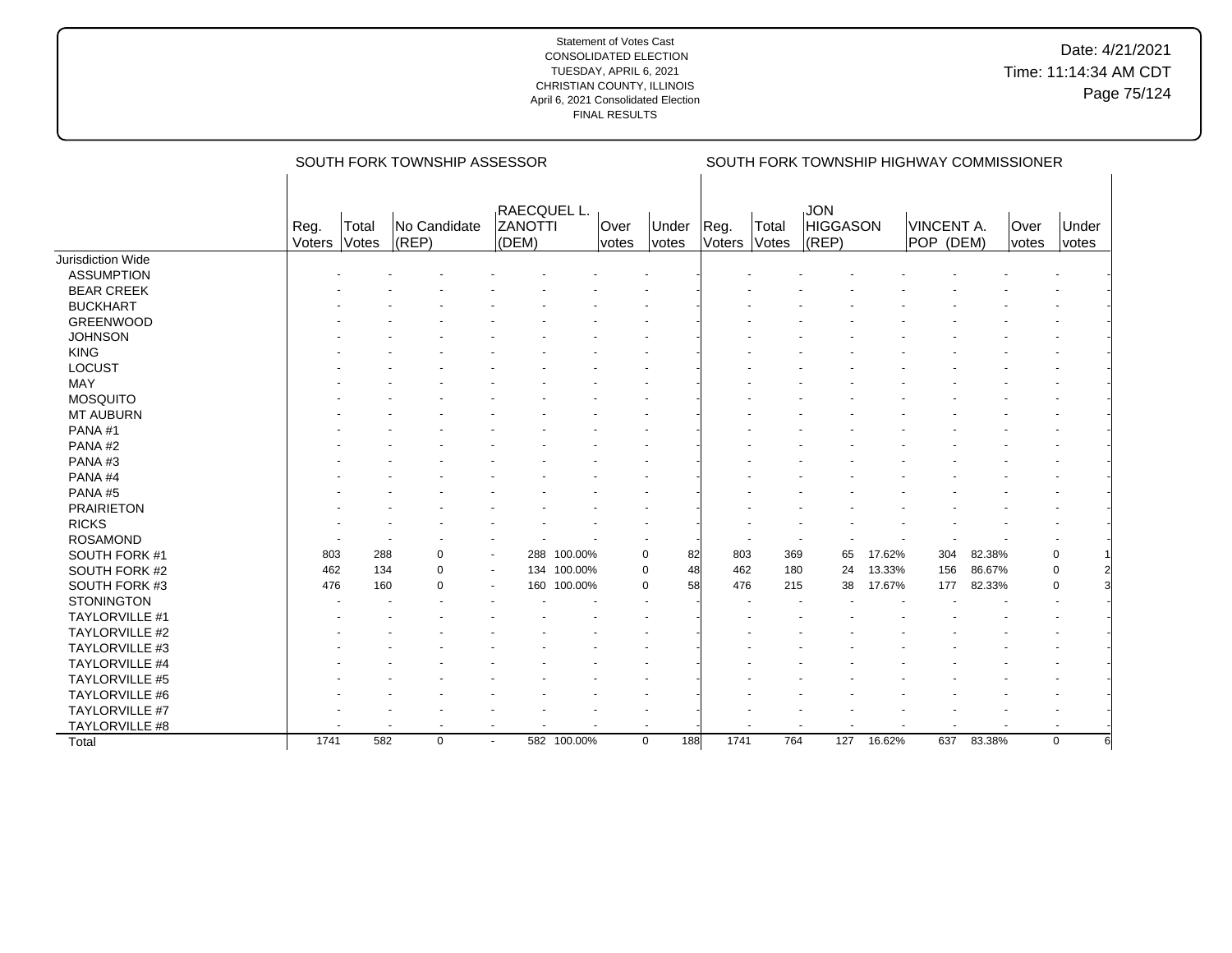# Date: 4/21/2021 Time: 11:14:34 AM CDT Page 76/124

| <b>JASON</b><br>MICHAEL J.<br>CINDY F.<br>MICHAEL<br><b>KIRKENDOLL</b><br><b>PHIL FIAONI</b><br><b>WATSON</b><br><b>ORRISON</b><br><b>SAPETTI</b><br>MARK SMITH<br><b>DEBORAH A.</b><br>Reg.<br>Under<br>Total<br>lOver<br>Voters<br>Votes<br>$ $ (REP)<br>(REP)<br>$ $ (REP)<br>(DEM)<br>(DEM)<br>POP (DEM)<br>(DEM)<br>votes<br>votes<br>Jurisdiction Wide<br><b>ASSUMPTION</b><br><b>BEAR CREEK</b><br><b>BUCKHART</b><br><b>GREENWOOD</b><br><b>JOHNSON</b><br><b>KING</b><br><b>LOCUST</b><br>MAY<br><b>MOSQUITO</b><br><b>MT AUBURN</b><br>PANA#1<br>PANA#2<br>PANA#3<br>PANA#4<br>PANA#5<br><b>PRAIRIETON</b><br><b>RICKS</b><br><b>ROSAMOND</b><br>11.68%<br>SOUTH FORK #1<br>803<br>1284<br>134<br>10.44%<br>68<br>5.30%<br>243<br>18.93%<br>201<br>15.65%<br>236<br>18.38%<br>252<br>19.63%<br>150<br>$\Omega$<br>156<br>572<br>70<br>12.24%<br>11.54%<br>7.87%<br>95<br>16.61%<br>80<br>13.99%<br>18.36%<br>SOUTH FORK #2<br>462<br>66<br>45<br>105<br>19.41%<br>$\Omega$<br>111<br>SOUTH FORK #3<br>10.20%<br>8.62%<br>17.96%<br>15.23%<br>19.11%<br>476<br>696<br>71<br>60<br>48<br>6.90%<br>125<br>106<br>133<br>153<br>21.98%<br>$\Omega$<br><b>STONINGTON</b><br>TAYLORVILLE #1<br><b>TAYLORVILLE #2</b><br><b>TAYLORVILLE #3</b><br>TAYLORVILLE #4<br><b>TAYLORVILLE #5</b><br>TAYLORVILLE #6<br><b>TAYLORVILLE #7</b><br>TAYLORVILLE #8<br>2552<br>10.78%<br>276<br>10.82%<br>6.31%<br>$18.14\%$<br>15.16%<br>18.57%<br>20.22%<br>1741<br>275<br>161<br>463<br>387<br>474<br>516<br>$\mathbf 0$<br>Total |  | SOUTH FORK TOWNSHIP TRUSTEE |  |  |  |  |  |  |  |     |
|----------------------------------------------------------------------------------------------------------------------------------------------------------------------------------------------------------------------------------------------------------------------------------------------------------------------------------------------------------------------------------------------------------------------------------------------------------------------------------------------------------------------------------------------------------------------------------------------------------------------------------------------------------------------------------------------------------------------------------------------------------------------------------------------------------------------------------------------------------------------------------------------------------------------------------------------------------------------------------------------------------------------------------------------------------------------------------------------------------------------------------------------------------------------------------------------------------------------------------------------------------------------------------------------------------------------------------------------------------------------------------------------------------------------------------------------------------------------------------------------------------------------------|--|-----------------------------|--|--|--|--|--|--|--|-----|
|                                                                                                                                                                                                                                                                                                                                                                                                                                                                                                                                                                                                                                                                                                                                                                                                                                                                                                                                                                                                                                                                                                                                                                                                                                                                                                                                                                                                                                                                                                                            |  |                             |  |  |  |  |  |  |  |     |
|                                                                                                                                                                                                                                                                                                                                                                                                                                                                                                                                                                                                                                                                                                                                                                                                                                                                                                                                                                                                                                                                                                                                                                                                                                                                                                                                                                                                                                                                                                                            |  |                             |  |  |  |  |  |  |  |     |
|                                                                                                                                                                                                                                                                                                                                                                                                                                                                                                                                                                                                                                                                                                                                                                                                                                                                                                                                                                                                                                                                                                                                                                                                                                                                                                                                                                                                                                                                                                                            |  |                             |  |  |  |  |  |  |  |     |
|                                                                                                                                                                                                                                                                                                                                                                                                                                                                                                                                                                                                                                                                                                                                                                                                                                                                                                                                                                                                                                                                                                                                                                                                                                                                                                                                                                                                                                                                                                                            |  |                             |  |  |  |  |  |  |  |     |
|                                                                                                                                                                                                                                                                                                                                                                                                                                                                                                                                                                                                                                                                                                                                                                                                                                                                                                                                                                                                                                                                                                                                                                                                                                                                                                                                                                                                                                                                                                                            |  |                             |  |  |  |  |  |  |  |     |
|                                                                                                                                                                                                                                                                                                                                                                                                                                                                                                                                                                                                                                                                                                                                                                                                                                                                                                                                                                                                                                                                                                                                                                                                                                                                                                                                                                                                                                                                                                                            |  |                             |  |  |  |  |  |  |  |     |
|                                                                                                                                                                                                                                                                                                                                                                                                                                                                                                                                                                                                                                                                                                                                                                                                                                                                                                                                                                                                                                                                                                                                                                                                                                                                                                                                                                                                                                                                                                                            |  |                             |  |  |  |  |  |  |  |     |
|                                                                                                                                                                                                                                                                                                                                                                                                                                                                                                                                                                                                                                                                                                                                                                                                                                                                                                                                                                                                                                                                                                                                                                                                                                                                                                                                                                                                                                                                                                                            |  |                             |  |  |  |  |  |  |  |     |
|                                                                                                                                                                                                                                                                                                                                                                                                                                                                                                                                                                                                                                                                                                                                                                                                                                                                                                                                                                                                                                                                                                                                                                                                                                                                                                                                                                                                                                                                                                                            |  |                             |  |  |  |  |  |  |  |     |
|                                                                                                                                                                                                                                                                                                                                                                                                                                                                                                                                                                                                                                                                                                                                                                                                                                                                                                                                                                                                                                                                                                                                                                                                                                                                                                                                                                                                                                                                                                                            |  |                             |  |  |  |  |  |  |  |     |
|                                                                                                                                                                                                                                                                                                                                                                                                                                                                                                                                                                                                                                                                                                                                                                                                                                                                                                                                                                                                                                                                                                                                                                                                                                                                                                                                                                                                                                                                                                                            |  |                             |  |  |  |  |  |  |  |     |
|                                                                                                                                                                                                                                                                                                                                                                                                                                                                                                                                                                                                                                                                                                                                                                                                                                                                                                                                                                                                                                                                                                                                                                                                                                                                                                                                                                                                                                                                                                                            |  |                             |  |  |  |  |  |  |  |     |
|                                                                                                                                                                                                                                                                                                                                                                                                                                                                                                                                                                                                                                                                                                                                                                                                                                                                                                                                                                                                                                                                                                                                                                                                                                                                                                                                                                                                                                                                                                                            |  |                             |  |  |  |  |  |  |  |     |
|                                                                                                                                                                                                                                                                                                                                                                                                                                                                                                                                                                                                                                                                                                                                                                                                                                                                                                                                                                                                                                                                                                                                                                                                                                                                                                                                                                                                                                                                                                                            |  |                             |  |  |  |  |  |  |  |     |
|                                                                                                                                                                                                                                                                                                                                                                                                                                                                                                                                                                                                                                                                                                                                                                                                                                                                                                                                                                                                                                                                                                                                                                                                                                                                                                                                                                                                                                                                                                                            |  |                             |  |  |  |  |  |  |  |     |
|                                                                                                                                                                                                                                                                                                                                                                                                                                                                                                                                                                                                                                                                                                                                                                                                                                                                                                                                                                                                                                                                                                                                                                                                                                                                                                                                                                                                                                                                                                                            |  |                             |  |  |  |  |  |  |  |     |
|                                                                                                                                                                                                                                                                                                                                                                                                                                                                                                                                                                                                                                                                                                                                                                                                                                                                                                                                                                                                                                                                                                                                                                                                                                                                                                                                                                                                                                                                                                                            |  |                             |  |  |  |  |  |  |  |     |
|                                                                                                                                                                                                                                                                                                                                                                                                                                                                                                                                                                                                                                                                                                                                                                                                                                                                                                                                                                                                                                                                                                                                                                                                                                                                                                                                                                                                                                                                                                                            |  |                             |  |  |  |  |  |  |  |     |
|                                                                                                                                                                                                                                                                                                                                                                                                                                                                                                                                                                                                                                                                                                                                                                                                                                                                                                                                                                                                                                                                                                                                                                                                                                                                                                                                                                                                                                                                                                                            |  |                             |  |  |  |  |  |  |  |     |
|                                                                                                                                                                                                                                                                                                                                                                                                                                                                                                                                                                                                                                                                                                                                                                                                                                                                                                                                                                                                                                                                                                                                                                                                                                                                                                                                                                                                                                                                                                                            |  |                             |  |  |  |  |  |  |  |     |
|                                                                                                                                                                                                                                                                                                                                                                                                                                                                                                                                                                                                                                                                                                                                                                                                                                                                                                                                                                                                                                                                                                                                                                                                                                                                                                                                                                                                                                                                                                                            |  |                             |  |  |  |  |  |  |  | 196 |
|                                                                                                                                                                                                                                                                                                                                                                                                                                                                                                                                                                                                                                                                                                                                                                                                                                                                                                                                                                                                                                                                                                                                                                                                                                                                                                                                                                                                                                                                                                                            |  |                             |  |  |  |  |  |  |  |     |
|                                                                                                                                                                                                                                                                                                                                                                                                                                                                                                                                                                                                                                                                                                                                                                                                                                                                                                                                                                                                                                                                                                                                                                                                                                                                                                                                                                                                                                                                                                                            |  |                             |  |  |  |  |  |  |  | 176 |
|                                                                                                                                                                                                                                                                                                                                                                                                                                                                                                                                                                                                                                                                                                                                                                                                                                                                                                                                                                                                                                                                                                                                                                                                                                                                                                                                                                                                                                                                                                                            |  |                             |  |  |  |  |  |  |  |     |
|                                                                                                                                                                                                                                                                                                                                                                                                                                                                                                                                                                                                                                                                                                                                                                                                                                                                                                                                                                                                                                                                                                                                                                                                                                                                                                                                                                                                                                                                                                                            |  |                             |  |  |  |  |  |  |  |     |
|                                                                                                                                                                                                                                                                                                                                                                                                                                                                                                                                                                                                                                                                                                                                                                                                                                                                                                                                                                                                                                                                                                                                                                                                                                                                                                                                                                                                                                                                                                                            |  |                             |  |  |  |  |  |  |  |     |
|                                                                                                                                                                                                                                                                                                                                                                                                                                                                                                                                                                                                                                                                                                                                                                                                                                                                                                                                                                                                                                                                                                                                                                                                                                                                                                                                                                                                                                                                                                                            |  |                             |  |  |  |  |  |  |  |     |
|                                                                                                                                                                                                                                                                                                                                                                                                                                                                                                                                                                                                                                                                                                                                                                                                                                                                                                                                                                                                                                                                                                                                                                                                                                                                                                                                                                                                                                                                                                                            |  |                             |  |  |  |  |  |  |  |     |
|                                                                                                                                                                                                                                                                                                                                                                                                                                                                                                                                                                                                                                                                                                                                                                                                                                                                                                                                                                                                                                                                                                                                                                                                                                                                                                                                                                                                                                                                                                                            |  |                             |  |  |  |  |  |  |  |     |
|                                                                                                                                                                                                                                                                                                                                                                                                                                                                                                                                                                                                                                                                                                                                                                                                                                                                                                                                                                                                                                                                                                                                                                                                                                                                                                                                                                                                                                                                                                                            |  |                             |  |  |  |  |  |  |  |     |
|                                                                                                                                                                                                                                                                                                                                                                                                                                                                                                                                                                                                                                                                                                                                                                                                                                                                                                                                                                                                                                                                                                                                                                                                                                                                                                                                                                                                                                                                                                                            |  |                             |  |  |  |  |  |  |  |     |
|                                                                                                                                                                                                                                                                                                                                                                                                                                                                                                                                                                                                                                                                                                                                                                                                                                                                                                                                                                                                                                                                                                                                                                                                                                                                                                                                                                                                                                                                                                                            |  |                             |  |  |  |  |  |  |  |     |
|                                                                                                                                                                                                                                                                                                                                                                                                                                                                                                                                                                                                                                                                                                                                                                                                                                                                                                                                                                                                                                                                                                                                                                                                                                                                                                                                                                                                                                                                                                                            |  |                             |  |  |  |  |  |  |  | 528 |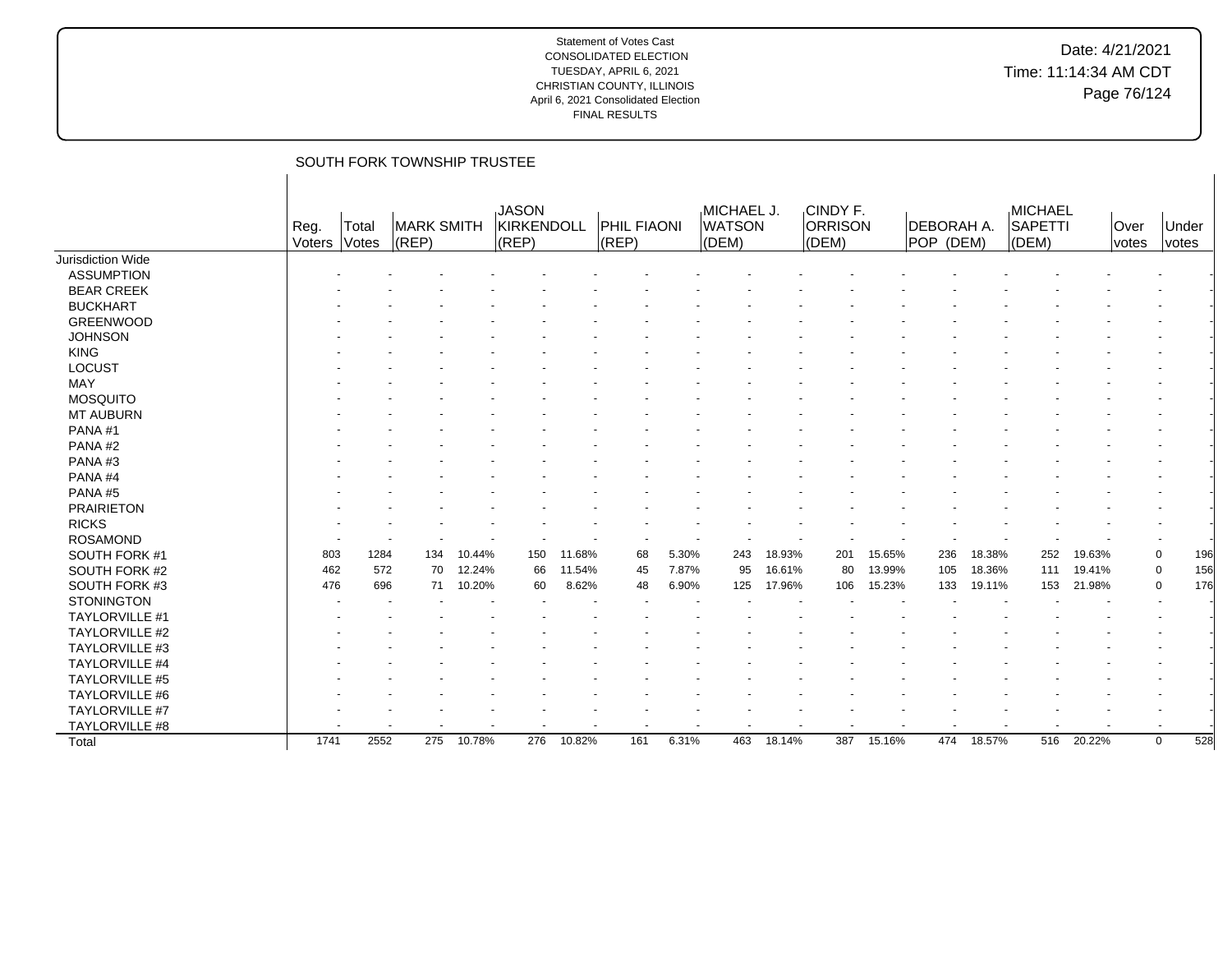|                       |                |                | STONINGTON TOWNSHIP SUPERVISOR |                          |                                             |               |             |                |                |                       | STONINGTON TOWNSHIP CLERK |                          |                                   |             |               |                   |
|-----------------------|----------------|----------------|--------------------------------|--------------------------|---------------------------------------------|---------------|-------------|----------------|----------------|-----------------------|---------------------------|--------------------------|-----------------------------------|-------------|---------------|-------------------|
|                       | Reg.<br>Voters | Total<br>Votes | No Candidate<br>$ $ (REP)      |                          | <b>ROBERT G</b><br><b>HOLTHAUS</b><br>(DEM) | Over<br>votes |             | Under<br>votes | Reg.<br>Voters | Total<br><b>Votes</b> | No Candidate<br>(REP)     |                          | <b>CRAIG A</b><br>PAULEK<br>(DEM) |             | Over<br>votes | Under<br>votes    |
| Jurisdiction Wide     |                |                |                                |                          |                                             |               |             |                |                |                       |                           |                          |                                   |             |               |                   |
| <b>ASSUMPTION</b>     |                |                |                                |                          |                                             |               |             |                |                |                       |                           |                          |                                   |             |               |                   |
| <b>BEAR CREEK</b>     |                |                |                                |                          |                                             |               |             |                |                |                       |                           |                          |                                   |             |               |                   |
| <b>BUCKHART</b>       |                |                |                                |                          |                                             |               |             |                |                |                       |                           |                          |                                   |             |               |                   |
| <b>GREENWOOD</b>      |                |                |                                |                          |                                             |               |             |                |                |                       |                           |                          |                                   |             |               |                   |
| <b>JOHNSON</b>        |                |                |                                |                          |                                             |               |             |                |                |                       |                           |                          |                                   |             |               |                   |
| <b>KING</b>           |                |                |                                |                          |                                             |               |             |                |                |                       |                           |                          |                                   |             |               |                   |
| LOCUST                |                |                |                                |                          |                                             |               |             |                |                |                       |                           |                          |                                   |             |               |                   |
| MAY                   |                |                |                                |                          |                                             |               |             |                |                |                       |                           |                          |                                   |             |               |                   |
| MOSQUITO              |                |                |                                |                          |                                             |               |             |                |                |                       |                           |                          |                                   |             |               |                   |
| MT AUBURN             |                |                |                                |                          |                                             |               |             |                |                |                       |                           |                          |                                   |             |               |                   |
| PANA#1                |                |                |                                |                          |                                             |               |             |                |                |                       |                           |                          |                                   |             |               |                   |
| PANA#2                |                |                |                                |                          |                                             |               |             |                |                |                       |                           |                          |                                   |             |               |                   |
| PANA#3                |                |                |                                |                          |                                             |               |             |                |                |                       |                           |                          |                                   |             |               |                   |
| PANA#4                |                |                |                                |                          |                                             |               |             |                |                |                       |                           |                          |                                   |             |               |                   |
| PANA#5                |                |                |                                |                          |                                             |               |             |                |                |                       |                           |                          |                                   |             |               |                   |
| <b>PRAIRIETON</b>     |                |                |                                |                          |                                             |               |             |                |                |                       |                           |                          |                                   |             |               |                   |
| <b>RICKS</b>          |                |                |                                |                          |                                             |               |             |                |                |                       |                           |                          |                                   |             |               |                   |
| <b>ROSAMOND</b>       |                |                |                                |                          |                                             |               |             |                |                |                       |                           |                          |                                   |             |               |                   |
| SOUTH FORK #1         |                |                |                                |                          |                                             |               |             |                |                |                       |                           |                          |                                   |             |               |                   |
| SOUTH FORK #2         |                |                |                                |                          |                                             |               |             |                |                |                       |                           |                          |                                   |             |               |                   |
| SOUTH FORK #3         |                |                |                                |                          |                                             |               |             |                |                |                       |                           |                          |                                   |             |               |                   |
| <b>STONINGTON</b>     | 727            | 173            | $\Omega$                       |                          | 173                                         | 100.00%       | $\mathbf 0$ | 31             | 727            | 159                   | 0                         |                          |                                   | 159 100.00% |               | $\mathbf 0$<br>45 |
| <b>TAYLORVILLE #1</b> |                |                |                                |                          |                                             |               |             |                |                |                       |                           |                          |                                   |             |               |                   |
| TAYLORVILLE #2        |                |                |                                |                          |                                             |               |             |                |                |                       |                           |                          |                                   |             |               |                   |
| TAYLORVILLE #3        |                |                |                                |                          |                                             |               |             |                |                |                       |                           |                          |                                   |             |               |                   |
| TAYLORVILLE #4        |                |                |                                |                          |                                             |               |             |                |                |                       |                           |                          |                                   |             |               |                   |
| <b>TAYLORVILLE #5</b> |                |                |                                |                          |                                             |               |             |                |                |                       |                           |                          |                                   |             |               |                   |
| TAYLORVILLE #6        |                |                |                                |                          |                                             |               |             |                |                |                       |                           |                          |                                   |             |               |                   |
| TAYLORVILLE #7        |                |                |                                |                          |                                             |               |             |                |                |                       |                           |                          |                                   |             |               |                   |
| TAYLORVILLE #8        |                |                |                                |                          |                                             |               |             |                |                |                       |                           | $\overline{\phantom{a}}$ |                                   |             |               |                   |
| Total                 | 727            | 173            | $\mathbf 0$                    | $\overline{\phantom{a}}$ |                                             | 173 100.00%   | $\mathbf 0$ | 31             | 727            | 159                   | 0                         | $\blacksquare$           |                                   | 159 100.00% |               | $\mathbf 0$<br>45 |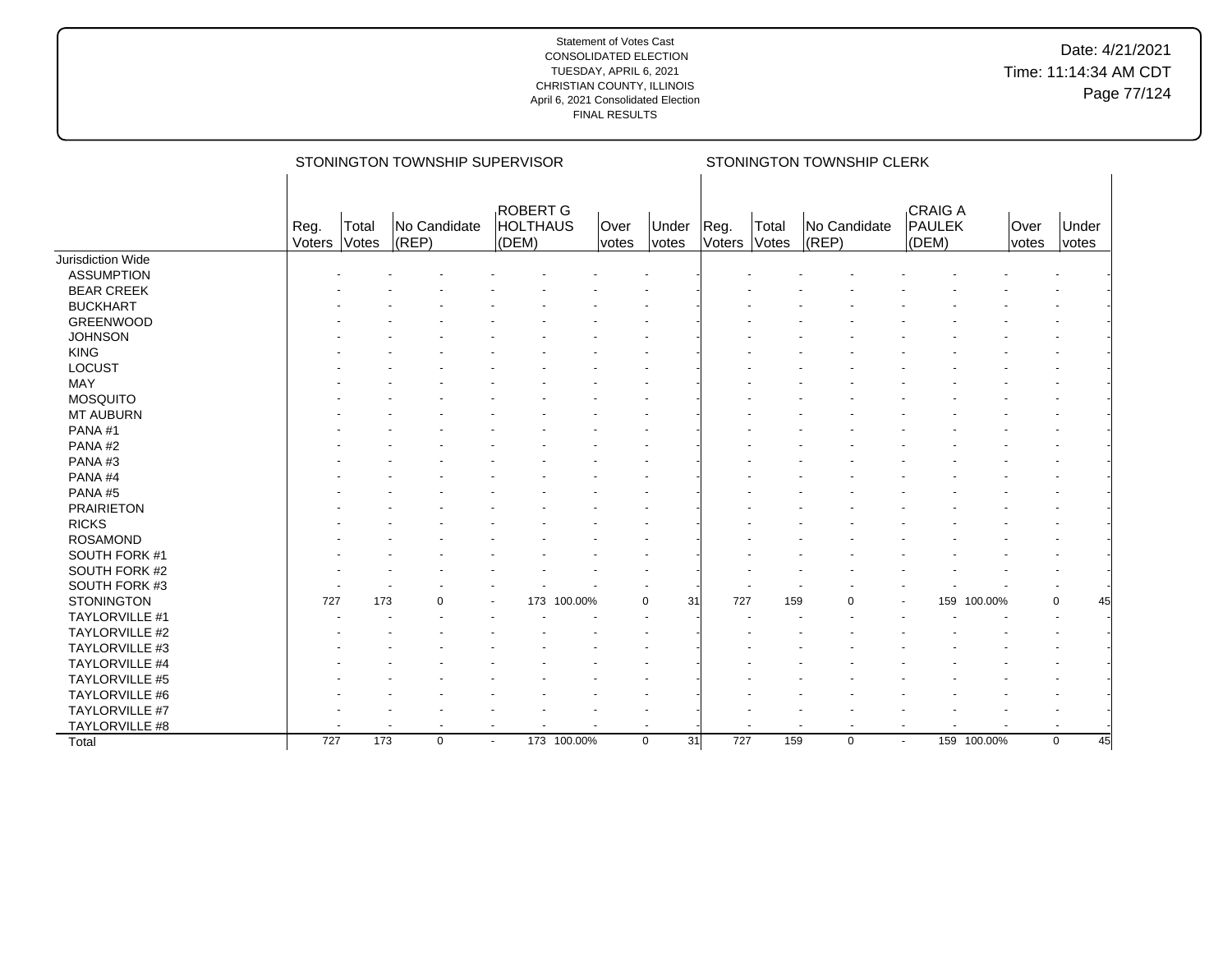Date: 4/21/2021 Time: 11:14:34 AM CDT Page 78/124

|                       |                |                |                                       |             | STONINGTON TOWNSHIP HIGHWAY COMMISSIONER |                      |                |                 |
|-----------------------|----------------|----------------|---------------------------------------|-------------|------------------------------------------|----------------------|----------------|-----------------|
|                       | Reg.<br>Voters | Total<br>Votes | <b>TOM</b><br><b>WISEMAN</b><br>(REP) |             | No Candidate<br>(DEM)                    | <b>Over</b><br>votes |                | Under<br>votes  |
| Jurisdiction Wide     |                |                |                                       |             |                                          |                      |                |                 |
| <b>ASSUMPTION</b>     |                |                |                                       |             |                                          |                      |                |                 |
| <b>BEAR CREEK</b>     |                |                |                                       |             |                                          |                      |                |                 |
| <b>BUCKHART</b>       |                |                |                                       |             |                                          |                      |                |                 |
| <b>GREENWOOD</b>      |                |                |                                       |             |                                          |                      |                |                 |
| <b>JOHNSON</b>        |                |                |                                       |             |                                          |                      |                |                 |
| <b>KING</b>           |                |                |                                       |             |                                          |                      |                |                 |
| <b>LOCUST</b>         |                |                |                                       |             |                                          |                      |                |                 |
| <b>MAY</b>            |                |                |                                       |             |                                          |                      |                |                 |
| <b>MOSQUITO</b>       |                |                |                                       |             |                                          |                      |                |                 |
| <b>MT AUBURN</b>      |                |                |                                       |             |                                          |                      |                |                 |
| PANA#1                |                |                |                                       |             |                                          |                      |                |                 |
| PANA#2                |                |                |                                       |             |                                          |                      |                |                 |
| PANA#3                |                |                |                                       |             |                                          |                      |                |                 |
| PANA#4                |                |                |                                       |             |                                          |                      |                |                 |
| PANA#5                |                |                |                                       |             |                                          |                      |                |                 |
| <b>PRAIRIETON</b>     |                |                |                                       |             |                                          |                      |                |                 |
| <b>RICKS</b>          |                |                |                                       |             |                                          |                      |                |                 |
| <b>ROSAMOND</b>       |                |                |                                       |             |                                          |                      |                |                 |
| SOUTH FORK #1         |                |                |                                       |             |                                          |                      |                |                 |
| SOUTH FORK #2         |                |                |                                       |             |                                          |                      |                |                 |
| SOUTH FORK #3         |                |                |                                       |             |                                          |                      |                |                 |
| <b>STONINGTON</b>     | 727            | 182            |                                       | 182 100.00% | $\Omega$                                 |                      | 0              | 22              |
| <b>TAYLORVILLE #1</b> |                |                |                                       |             |                                          |                      | ä,             |                 |
| <b>TAYLORVILLE #2</b> |                |                |                                       |             |                                          |                      |                |                 |
| <b>TAYLORVILLE #3</b> |                |                |                                       |             |                                          |                      |                |                 |
| TAYLORVILLE #4        |                |                |                                       |             |                                          |                      |                |                 |
| <b>TAYLORVILLE #5</b> |                |                |                                       |             |                                          |                      |                |                 |
| <b>TAYLORVILLE #6</b> |                |                |                                       |             |                                          |                      |                |                 |
| <b>TAYLORVILLE #7</b> |                |                |                                       |             |                                          |                      |                |                 |
| TAYLORVILLE #8        |                |                | $\overline{\phantom{a}}$              |             | $\overline{\phantom{a}}$                 | ٠                    | $\overline{a}$ |                 |
| Total                 | 727            | 182            |                                       | 182 100.00% | $\mathbf 0$                              |                      | 0              | $\overline{22}$ |
|                       |                |                |                                       |             |                                          |                      |                |                 |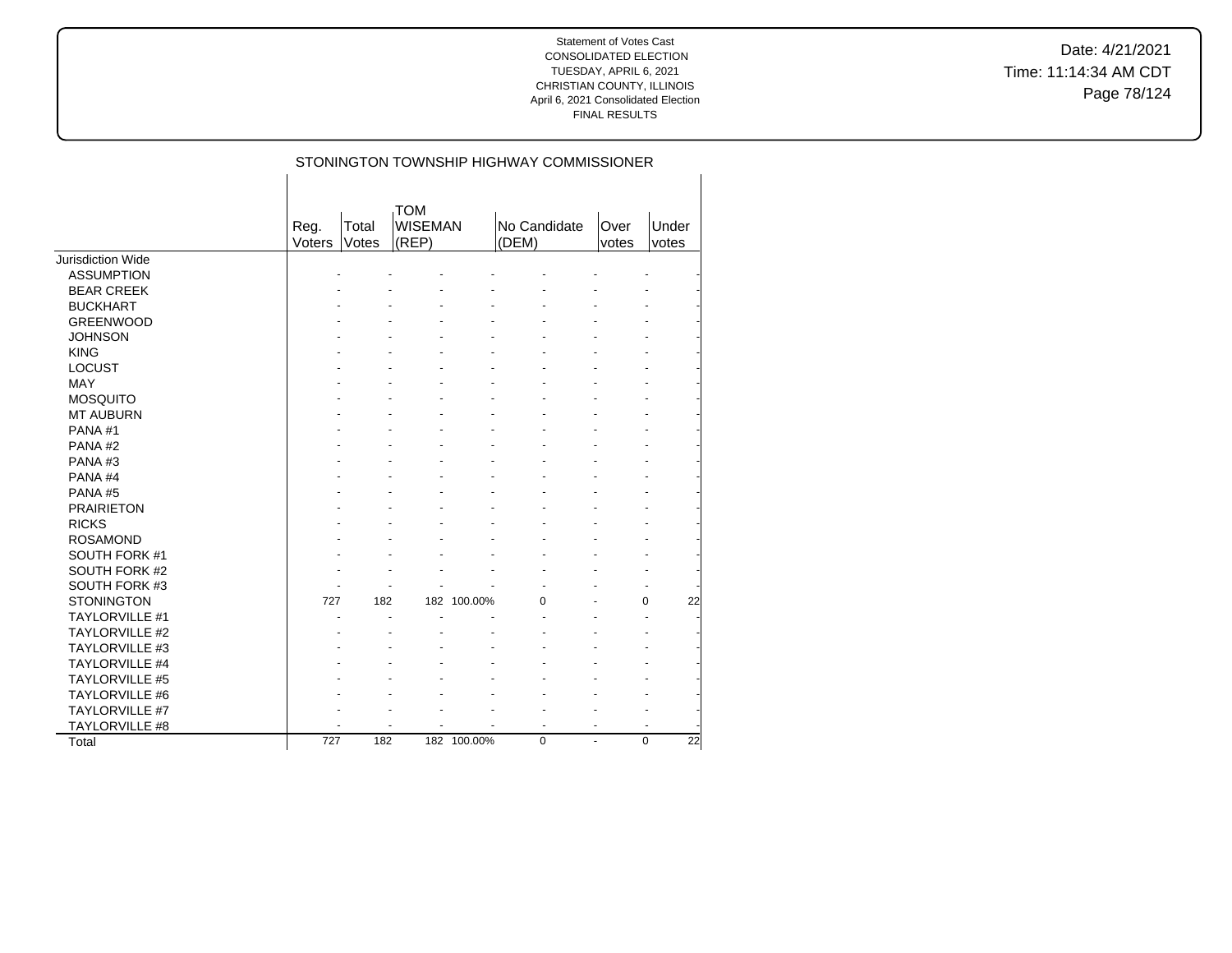# Date: 4/21/2021 Time: 11:14:34 AM CDT Page 79/124

### STONINGTON TOWNSHIP TRUSTEE

|                       | Reg.<br>Voters | Total<br>Votes | RICHARD<br><b>COOPER</b><br>(REP) |        | SCOTT<br><b>CAMPBELL</b><br>(REP) |       | <b>WYATT</b><br>BOLLINGER<br>$ $ (REP) |        | SCOTT<br>KUNTZMAN<br>(REP) |       | ROBERT R<br>CARLS (DEM) (DEM) |        | <b>CJ STICKEL</b> |        | R ERIC<br><b>SWIGERT</b><br>(DEM) |        | <b>Over</b><br>votes | Under<br>votes     |
|-----------------------|----------------|----------------|-----------------------------------|--------|-----------------------------------|-------|----------------------------------------|--------|----------------------------|-------|-------------------------------|--------|-------------------|--------|-----------------------------------|--------|----------------------|--------------------|
| Jurisdiction Wide     |                |                |                                   |        |                                   |       |                                        |        |                            |       |                               |        |                   |        |                                   |        |                      |                    |
| <b>ASSUMPTION</b>     |                |                |                                   |        |                                   |       |                                        |        |                            |       |                               |        |                   |        |                                   |        |                      |                    |
| <b>BEAR CREEK</b>     |                |                |                                   |        |                                   |       |                                        |        |                            |       |                               |        |                   |        |                                   |        |                      |                    |
| <b>BUCKHART</b>       |                |                |                                   |        |                                   |       |                                        |        |                            |       |                               |        |                   |        |                                   |        |                      |                    |
| GREENWOOD             |                |                |                                   |        |                                   |       |                                        |        |                            |       |                               |        |                   |        |                                   |        |                      |                    |
| <b>JOHNSON</b>        |                |                |                                   |        |                                   |       |                                        |        |                            |       |                               |        |                   |        |                                   |        |                      |                    |
| <b>KING</b>           |                |                |                                   |        |                                   |       |                                        |        |                            |       |                               |        |                   |        |                                   |        |                      |                    |
| LOCUST                |                |                |                                   |        |                                   |       |                                        |        |                            |       |                               |        |                   |        |                                   |        |                      |                    |
| MAY                   |                |                |                                   |        |                                   |       |                                        |        |                            |       |                               |        |                   |        |                                   |        |                      |                    |
| <b>MOSQUITO</b>       |                |                |                                   |        |                                   |       |                                        |        |                            |       |                               |        |                   |        |                                   |        |                      |                    |
| <b>MT AUBURN</b>      |                |                |                                   |        |                                   |       |                                        |        |                            |       |                               |        |                   |        |                                   |        |                      |                    |
| PANA#1                |                |                |                                   |        |                                   |       |                                        |        |                            |       |                               |        |                   |        |                                   |        |                      |                    |
| PANA#2                |                |                |                                   |        |                                   |       |                                        |        |                            |       |                               |        |                   |        |                                   |        |                      |                    |
| PANA#3                |                |                |                                   |        |                                   |       |                                        |        |                            |       |                               |        |                   |        |                                   |        |                      |                    |
| PANA#4                |                |                |                                   |        |                                   |       |                                        |        |                            |       |                               |        |                   |        |                                   |        |                      |                    |
| PANA#5                |                |                |                                   |        |                                   |       |                                        |        |                            |       |                               |        |                   |        |                                   |        |                      |                    |
| <b>PRAIRIETON</b>     |                |                |                                   |        |                                   |       |                                        |        |                            |       |                               |        |                   |        |                                   |        |                      |                    |
| <b>RICKS</b>          |                |                |                                   |        |                                   |       |                                        |        |                            |       |                               |        |                   |        |                                   |        |                      |                    |
| <b>ROSAMOND</b>       |                |                |                                   |        |                                   |       |                                        |        |                            |       |                               |        |                   |        |                                   |        |                      |                    |
| SOUTH FORK #1         |                |                |                                   |        |                                   |       |                                        |        |                            |       |                               |        |                   |        |                                   |        |                      |                    |
| SOUTH FORK #2         |                |                |                                   |        |                                   |       |                                        |        |                            |       |                               |        |                   |        |                                   |        |                      |                    |
| SOUTH FORK #3         |                |                |                                   |        |                                   |       |                                        |        |                            |       |                               |        |                   |        |                                   |        |                      |                    |
| <b>STONINGTON</b>     | 727            | 693            | 144                               | 20.78% | 58                                | 8.37% | 102                                    | 14.72% | 57                         | 8.23% | 119                           | 17.17% | 109               | 15.73% | 104                               | 15.01% | $\Omega$             | 123                |
| <b>TAYLORVILLE #1</b> |                |                |                                   |        |                                   |       |                                        |        |                            |       |                               |        |                   |        |                                   |        |                      |                    |
| TAYLORVILLE #2        |                |                |                                   |        |                                   |       |                                        |        |                            |       |                               |        |                   |        |                                   |        |                      |                    |
| TAYLORVILLE #3        |                |                |                                   |        |                                   |       |                                        |        |                            |       |                               |        |                   |        |                                   |        |                      |                    |
| <b>TAYLORVILLE #4</b> |                |                |                                   |        |                                   |       |                                        |        |                            |       |                               |        |                   |        |                                   |        |                      |                    |
| <b>TAYLORVILLE #5</b> |                |                |                                   |        |                                   |       |                                        |        |                            |       |                               |        |                   |        |                                   |        |                      |                    |
| TAYLORVILLE #6        |                |                |                                   |        |                                   |       |                                        |        |                            |       |                               |        |                   |        |                                   |        |                      |                    |
| <b>TAYLORVILLE #7</b> |                |                |                                   |        |                                   |       |                                        |        |                            |       |                               |        |                   |        |                                   |        |                      |                    |
| <b>TAYLORVILLE #8</b> |                |                |                                   |        |                                   |       |                                        |        |                            |       |                               |        |                   |        |                                   |        |                      |                    |
| Total                 | 727            | 693            | 144                               | 20.78% | 58                                | 8.37% | 102                                    | 14.72% | 57                         | 8.23% | 119                           | 17.17% | 109               | 15.73% | 104                               | 15.01% |                      | 123<br>$\mathbf 0$ |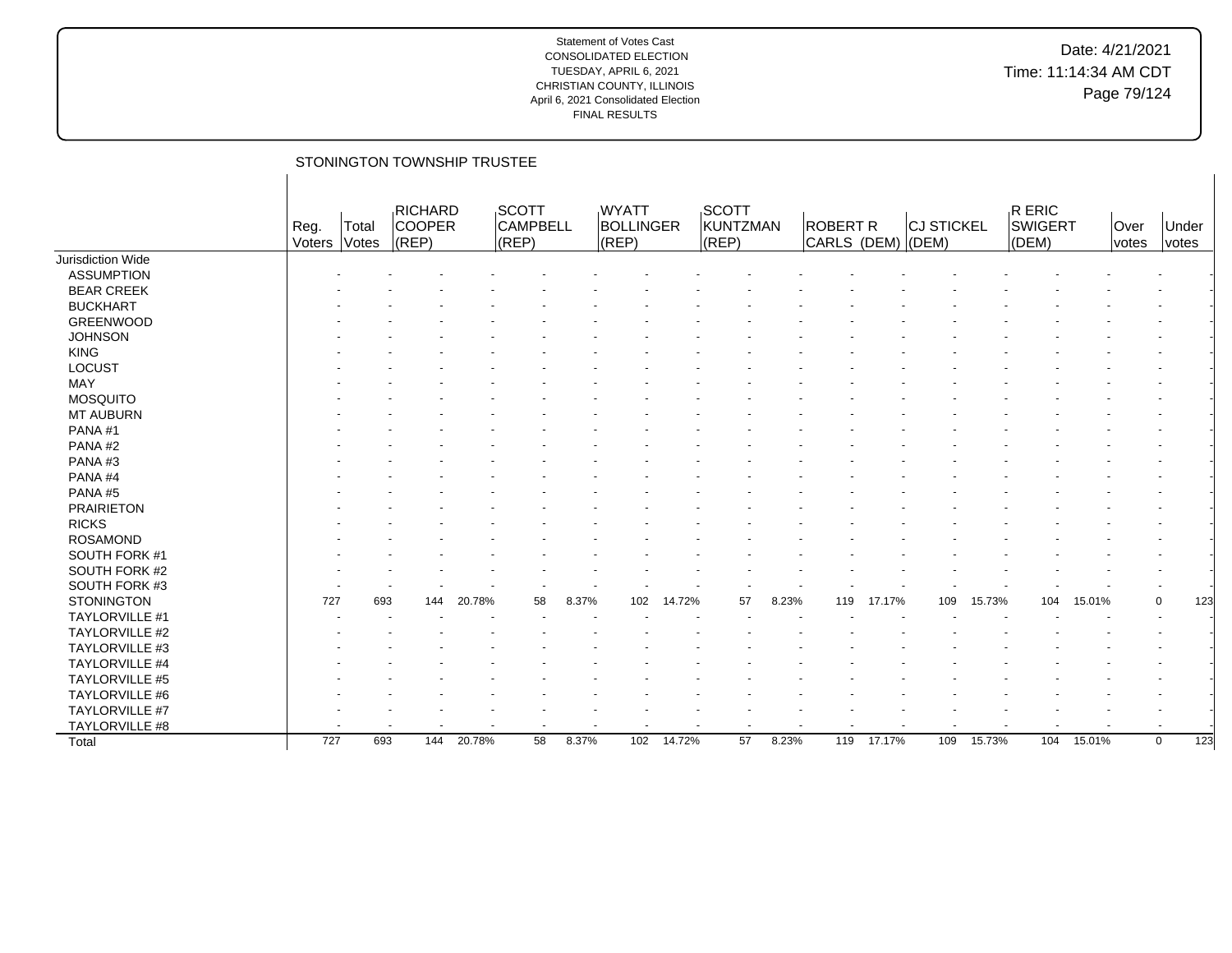|                       |                       |                | <b>TAYLORVILLE TOWNSHIP SUPERVISOR</b>     |        |                                  |        |                             |                      |                |                | <b>TAYLORVILLE TOWNSHIP CLERK</b>         |        |                                           |        |                      |                    |
|-----------------------|-----------------------|----------------|--------------------------------------------|--------|----------------------------------|--------|-----------------------------|----------------------|----------------|----------------|-------------------------------------------|--------|-------------------------------------------|--------|----------------------|--------------------|
|                       |                       |                |                                            |        |                                  |        |                             |                      |                |                |                                           |        |                                           |        |                      |                    |
|                       | Reg.<br><b>Voters</b> | Total<br>Votes | <b>BILLIE</b><br><b>HEBERLING</b><br>(DEM) |        | <b>DEBORAH C.</b><br>McCOY (REP) |        | <b>Over</b><br><i>votes</i> | Under<br>votes       | Reg.<br>Voters | Total<br>Votes | <b>JACQUE</b><br><b>WILLISON</b><br>(DEM) |        | <b>KATHY</b><br><b>GRONEWALD</b><br>(REP) |        | Over<br><i>votes</i> | Under<br>votes     |
| Jurisdiction Wide     |                       |                |                                            |        |                                  |        |                             |                      |                |                |                                           |        |                                           |        |                      |                    |
| <b>ASSUMPTION</b>     |                       |                |                                            |        |                                  |        |                             |                      |                |                |                                           |        |                                           |        |                      |                    |
| <b>BEAR CREEK</b>     |                       |                |                                            |        |                                  |        |                             |                      |                |                |                                           |        |                                           |        |                      |                    |
| <b>BUCKHART</b>       |                       |                |                                            |        |                                  |        |                             |                      |                |                |                                           |        |                                           |        |                      |                    |
| <b>GREENWOOD</b>      |                       |                |                                            |        |                                  |        |                             |                      |                |                |                                           |        |                                           |        |                      |                    |
| <b>JOHNSON</b>        |                       |                |                                            |        |                                  |        |                             |                      |                |                |                                           |        |                                           |        |                      |                    |
| <b>KING</b>           |                       |                |                                            |        |                                  |        |                             |                      |                |                |                                           |        |                                           |        |                      |                    |
| <b>LOCUST</b>         |                       |                |                                            |        |                                  |        |                             |                      |                |                |                                           |        |                                           |        |                      |                    |
| MAY                   |                       |                |                                            |        |                                  |        |                             |                      |                |                |                                           |        |                                           |        |                      |                    |
| <b>MOSQUITO</b>       |                       |                |                                            |        |                                  |        |                             |                      |                |                |                                           |        |                                           |        |                      |                    |
| <b>MT AUBURN</b>      |                       |                |                                            |        |                                  |        |                             |                      |                |                |                                           |        |                                           |        |                      |                    |
| PANA#1                |                       |                |                                            |        |                                  |        |                             |                      |                |                |                                           |        |                                           |        |                      |                    |
| PANA#2                |                       |                |                                            |        |                                  |        |                             |                      |                |                |                                           |        |                                           |        |                      |                    |
| PANA#3                |                       |                |                                            |        |                                  |        |                             |                      |                |                |                                           |        |                                           |        |                      |                    |
| PANA#4                |                       |                |                                            |        |                                  |        |                             |                      |                |                |                                           |        |                                           |        |                      |                    |
| PANA#5                |                       |                |                                            |        |                                  |        |                             |                      |                |                |                                           |        |                                           |        |                      |                    |
| <b>PRAIRIETON</b>     |                       |                |                                            |        |                                  |        |                             |                      |                |                |                                           |        |                                           |        |                      |                    |
| <b>RICKS</b>          |                       |                |                                            |        |                                  |        |                             |                      |                |                |                                           |        |                                           |        |                      |                    |
| <b>ROSAMOND</b>       |                       |                |                                            |        |                                  |        |                             |                      |                |                |                                           |        |                                           |        |                      |                    |
| SOUTH FORK #1         |                       |                |                                            |        |                                  |        |                             |                      |                |                |                                           |        |                                           |        |                      |                    |
| SOUTH FORK #2         |                       |                |                                            |        |                                  |        |                             |                      |                |                |                                           |        |                                           |        |                      |                    |
| SOUTH FORK #3         |                       |                |                                            |        |                                  |        |                             |                      |                |                |                                           |        |                                           |        |                      |                    |
| <b>STONINGTON</b>     |                       |                |                                            |        | $\overline{\phantom{a}}$         |        |                             |                      |                |                |                                           |        |                                           |        |                      |                    |
| TAYLORVILLE #1        | 930                   | 241            | 131                                        | 54.36% | 110                              | 45.64% |                             | 0                    | 3<br>930       | 234            | 94                                        | 40.17% | 140                                       | 59.83% |                      | $\mathbf 0$<br>10  |
| <b>TAYLORVILLE #2</b> | 857                   | 252            | 132                                        | 52.38% | 120                              | 47.62% |                             | $\mathbf 0$<br>16    | 857            | 254            | 106                                       | 41.73% | 148                                       | 58.27% |                      | $\mathbf 0$<br>14  |
| TAYLORVILLE #3        | 835                   | 303            | 186                                        | 61.39% | 117                              | 38.61% |                             | 17<br>0              | 835            | 300            | 135                                       | 45.00% | 165                                       | 55.00% |                      | 20<br>$\mathbf 0$  |
| <b>TAYLORVILLE #4</b> | 1397                  | 384            | 215                                        | 55.99% | 169                              | 44.01% |                             | 10 <sup>1</sup><br>0 | 1397           | 376            | 151                                       | 40.16% | 225                                       | 59.84% |                      | 18<br>$\mathbf 0$  |
| <b>TAYLORVILLE #5</b> | 1337                  | 344            | 175                                        | 50.87% | 169                              | 49.13% |                             | 16<br>$\Omega$       | 1337           | 338            | 117                                       | 34.62% | 221                                       | 65.38% |                      | $\mathbf 0$<br>22  |
| <b>TAYLORVILLE #6</b> | 908                   | 253            | 147                                        | 58.10% | 106                              | 41.90% |                             | $\Omega$<br>11       | 908            | 248            | 108                                       | 43.55% | 140                                       | 56.45% |                      | 16<br>$\mathbf 0$  |
| <b>TAYLORVILLE #7</b> | 871                   | 226            | 130                                        | 57.52% | 96                               | 42.48% |                             | 17<br>$\mathbf 0$    | 871            | 229            | 103                                       | 44.98% | 126                                       | 55.02% |                      | $\mathbf 0$<br>14  |
| TAYLORVILLE #8        | 973                   | 238            | 120                                        | 50.42% | 118                              | 49.58% |                             | 14<br>$\mathbf{1}$   | 973            | 238            | 102                                       | 42.86% | 136                                       | 57.14% |                      | $\mathbf 0$<br>15  |
| Total                 | 8108                  | 2241           | 1236                                       | 55.15% | 1005                             | 44.85% |                             | 104<br>$\mathbf{1}$  | 8108           | 2217           | 916                                       | 41.32% | 1301                                      | 58.68% |                      | 129<br>$\mathbf 0$ |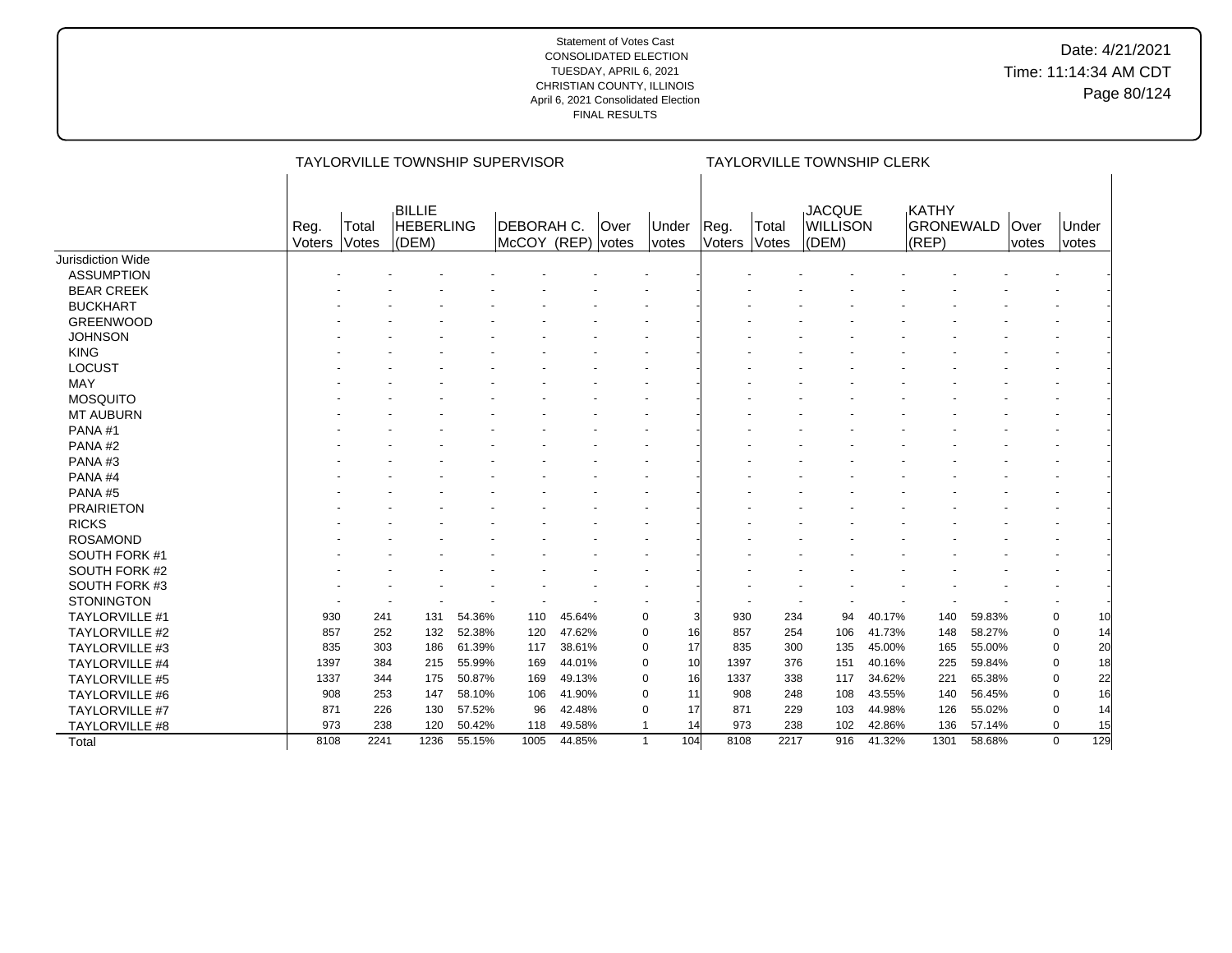|                       |                |                | TAYLORVILLE TOWNSHIP ASSESSOR |           |              |                      |                       |                |                | TAYLORVILLE TOWNSHIP HIGHWAY COMMISSIONER |        |                            |        |                      |                |    |
|-----------------------|----------------|----------------|-------------------------------|-----------|--------------|----------------------|-----------------------|----------------|----------------|-------------------------------------------|--------|----------------------------|--------|----------------------|----------------|----|
|                       | Reg.<br>Voters | Total<br>Votes | No Candidate<br>(DEM)         | $ $ (REP) | No Candidate | Over<br><i>votes</i> | Under<br><i>votes</i> | Reg.<br>Voters | Total<br>Votes | <b>KURT</b><br><b>ZEITLER</b><br>(DEM)    |        | <b>BRENT WEST</b><br>(REP) |        | <b>Over</b><br>votes | Under<br>votes |    |
| Jurisdiction Wide     |                |                |                               |           |              |                      |                       |                |                |                                           |        |                            |        |                      |                |    |
| <b>ASSUMPTION</b>     |                |                |                               |           |              |                      |                       |                |                |                                           |        |                            |        |                      |                |    |
| <b>BEAR CREEK</b>     |                |                |                               |           |              |                      |                       |                |                |                                           |        |                            |        |                      |                |    |
| <b>BUCKHART</b>       |                |                |                               |           |              |                      |                       |                |                |                                           |        |                            |        |                      |                |    |
| <b>GREENWOOD</b>      |                |                |                               |           |              |                      |                       |                |                |                                           |        |                            |        |                      |                |    |
| <b>JOHNSON</b>        |                |                |                               |           |              |                      |                       |                |                |                                           |        |                            |        |                      |                |    |
| <b>KING</b>           |                |                |                               |           |              |                      |                       |                |                |                                           |        |                            |        |                      |                |    |
| LOCUST                |                |                |                               |           |              |                      |                       |                |                |                                           |        |                            |        |                      |                |    |
| MAY                   |                |                |                               |           |              |                      |                       |                |                |                                           |        |                            |        |                      |                |    |
| <b>MOSQUITO</b>       |                |                |                               |           |              |                      |                       |                |                |                                           |        |                            |        |                      |                |    |
| <b>MT AUBURN</b>      |                |                |                               |           |              |                      |                       |                |                |                                           |        |                            |        |                      |                |    |
| PANA#1                |                |                |                               |           |              |                      |                       |                |                |                                           |        |                            |        |                      |                |    |
| PANA#2                |                |                |                               |           |              |                      |                       |                |                |                                           |        |                            |        |                      |                |    |
| PANA#3                |                |                |                               |           |              |                      |                       |                |                |                                           |        |                            |        |                      |                |    |
| PANA#4                |                |                |                               |           |              |                      |                       |                |                |                                           |        |                            |        |                      |                |    |
| PANA#5                |                |                |                               |           |              |                      |                       |                |                |                                           |        |                            |        |                      |                |    |
| <b>PRAIRIETON</b>     |                |                |                               |           |              |                      |                       |                |                |                                           |        |                            |        |                      |                |    |
| <b>RICKS</b>          |                |                |                               |           |              |                      |                       |                |                |                                           |        |                            |        |                      |                |    |
| <b>ROSAMOND</b>       |                |                |                               |           |              |                      |                       |                |                |                                           |        |                            |        |                      |                |    |
| SOUTH FORK #1         |                |                |                               |           |              |                      |                       |                |                |                                           |        |                            |        |                      |                |    |
| SOUTH FORK #2         |                |                |                               |           |              |                      |                       |                |                |                                           |        |                            |        |                      |                |    |
| SOUTH FORK #3         |                |                |                               |           |              |                      |                       |                |                |                                           |        |                            |        |                      |                |    |
| <b>STONINGTON</b>     |                |                |                               |           |              |                      |                       |                |                |                                           |        |                            |        |                      |                |    |
| <b>TAYLORVILLE #1</b> | 930            |                | $\Omega$<br>$\Omega$          |           | $\Omega$     |                      | $\Omega$              | 930            | 237            | 77                                        | 32.49% | 160                        | 67.51% |                      | 0              |    |
| <b>TAYLORVILLE #2</b> | 857            |                | 0<br>$\mathbf 0$              |           | $\Omega$     |                      | 0                     | 857            | 260            | 89                                        | 34.23% | 171                        | 65.77% |                      | $\mathbf 0$    |    |
| TAYLORVILLE #3        | 835            |                | $\Omega$<br>$\mathbf 0$       |           | $\Omega$     |                      | $\Omega$              | 835            | 310            | 127                                       | 40.97% | 183                        | 59.03% |                      | $\mathbf 0$    | 10 |
| <b>TAYLORVILLE #4</b> | 1397           |                | $\Omega$<br>$\mathbf 0$       |           | $\Omega$     |                      | $\Omega$              | 1397           | 382            | 130                                       | 34.03% | 252                        | 65.97% |                      | $\mathbf 0$    | 12 |
| <b>TAYLORVILLE #5</b> | 1337           |                | $\Omega$<br>$\Omega$          |           | $\Omega$     |                      | $\Omega$              | 1337           | 346            | 98                                        | 28.32% | 248                        | 71.68% |                      | 0              | 14 |
| <b>TAYLORVILLE #6</b> | 908            |                | $\mathbf 0$<br>$\mathbf 0$    |           | $\Omega$     | $\sim$               | $\mathbf 0$           | 908            | 252            | 83                                        | 32.94% | 169                        | 67.06% |                      | 0              | 12 |
| <b>TAYLORVILLE #7</b> | 871            |                | $\mathbf 0$<br>$\mathbf 0$    |           | $\mathbf 0$  | $\overline{a}$       | $\mathbf 0$           | 871            | 229            | 104                                       | 45.41% | 125                        | 54.59% |                      | $\mathbf 0$    | 14 |
| <b>TAYLORVILLE #8</b> | 973            |                | $\mathbf 0$<br>$\mathbf 0$    | $\sim$    | $\mathbf 0$  | $\sim$               | $\mathbf 0$           | 973            | 241            | 85                                        | 35.27% | 156                        | 64.73% |                      | $\mathbf 0$    | 12 |
| Total                 | 8108           |                | $\Omega$<br>$\Omega$          | $\sim$    | $\Omega$     | $\ddot{\phantom{1}}$ | $\Omega$              | 8108<br>O      | 2257           | 793                                       | 35.14% | 1464                       | 64.86% |                      | $\mathbf 0$    | 89 |
|                       |                |                |                               |           |              |                      |                       |                |                |                                           |        |                            |        |                      |                |    |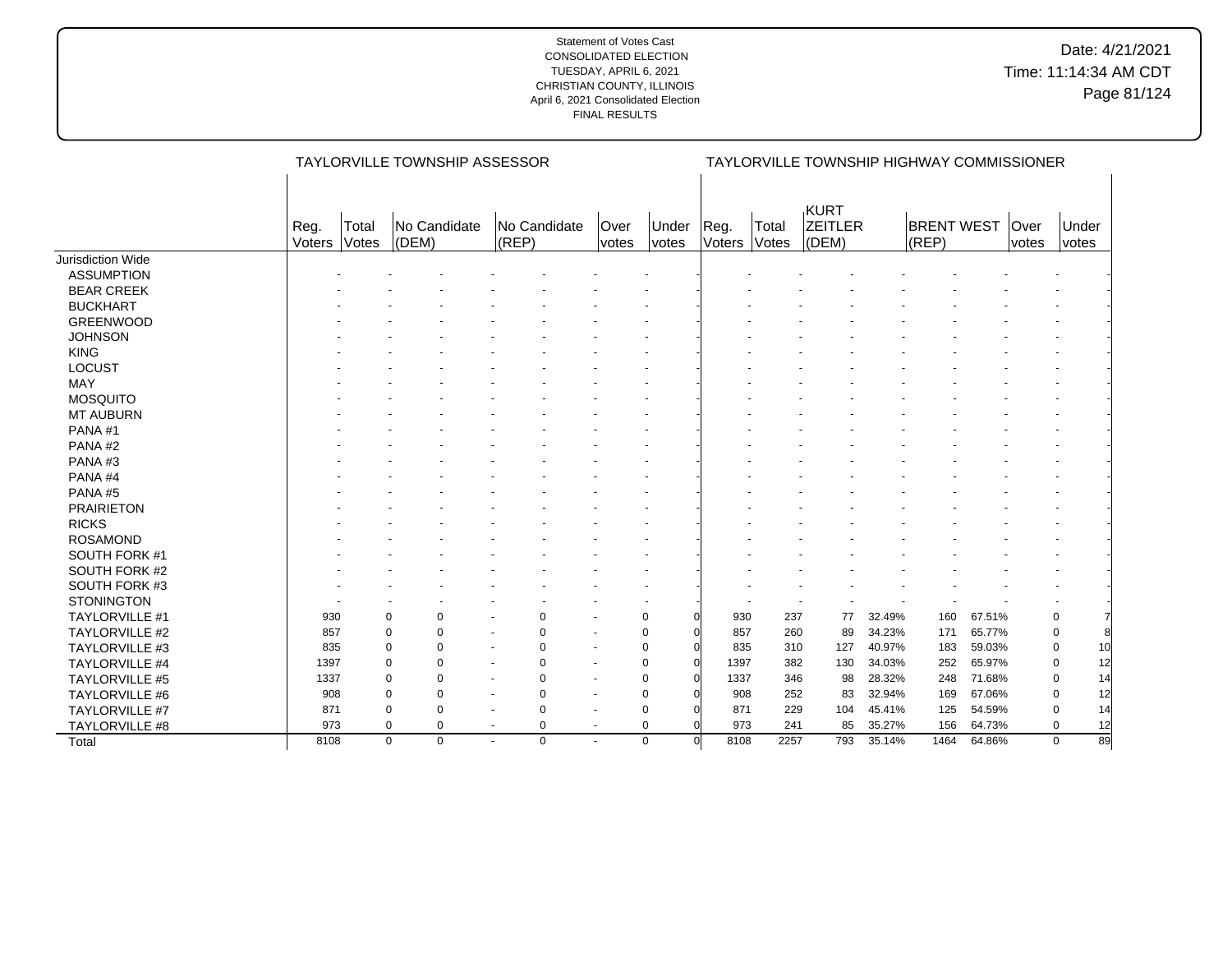# Date: 4/21/2021 Time: 11:14:34 AM CDT Page 82/124

## TAYLORVILLE TOWNSHIP TRUSTEE

|                       | Reg.<br><b>Voters</b> | Total<br><b>Votes</b> | PATRICK<br>KRETZER<br>(DEM) |        | WESLEY<br><b>WILSON</b><br>(DEM) |        | <b>TERRY L.</b><br>ALLEN (DEM) |        | <b>BEVERLY</b><br><b>GRAHAM</b><br>(DEM) |        | <b>TANYA RENO</b><br>(REP) |        | <b>KAY</b><br>FREVERT<br>$ $ (REP) |        | <b>GLEN BERRY</b><br>(REP) |        | VINCENT O.<br><b>HARRIS II</b><br>(REP) |        |
|-----------------------|-----------------------|-----------------------|-----------------------------|--------|----------------------------------|--------|--------------------------------|--------|------------------------------------------|--------|----------------------------|--------|------------------------------------|--------|----------------------------|--------|-----------------------------------------|--------|
| Jurisdiction Wide     |                       |                       |                             |        |                                  |        |                                |        |                                          |        |                            |        |                                    |        |                            |        |                                         |        |
| <b>ASSUMPTION</b>     |                       |                       |                             |        |                                  |        |                                |        |                                          |        |                            |        |                                    |        |                            |        |                                         |        |
| <b>BEAR CREEK</b>     |                       |                       |                             |        |                                  |        |                                |        |                                          |        |                            |        |                                    |        |                            |        |                                         |        |
| <b>BUCKHART</b>       |                       |                       |                             |        |                                  |        |                                |        |                                          |        |                            |        |                                    |        |                            |        |                                         |        |
| <b>GREENWOOD</b>      |                       |                       |                             |        |                                  |        |                                |        |                                          |        |                            |        |                                    |        |                            |        |                                         |        |
| <b>JOHNSON</b>        |                       |                       |                             |        |                                  |        |                                |        |                                          |        |                            |        |                                    |        |                            |        |                                         |        |
| <b>KING</b>           |                       |                       |                             |        |                                  |        |                                |        |                                          |        |                            |        |                                    |        |                            |        |                                         |        |
| LOCUST                |                       |                       |                             |        |                                  |        |                                |        |                                          |        |                            |        |                                    |        |                            |        |                                         |        |
| MAY                   |                       |                       |                             |        |                                  |        |                                |        |                                          |        |                            |        |                                    |        |                            |        |                                         |        |
| <b>MOSQUITO</b>       |                       |                       |                             |        |                                  |        |                                |        |                                          |        |                            |        |                                    |        |                            |        |                                         |        |
| <b>MT AUBURN</b>      |                       |                       |                             |        |                                  |        |                                |        |                                          |        |                            |        |                                    |        |                            |        |                                         |        |
| PANA#1                |                       |                       |                             |        |                                  |        |                                |        |                                          |        |                            |        |                                    |        |                            |        |                                         |        |
| PANA#2                |                       |                       |                             |        |                                  |        |                                |        |                                          |        |                            |        |                                    |        |                            |        |                                         |        |
| PANA#3                |                       |                       |                             |        |                                  |        |                                |        |                                          |        |                            |        |                                    |        |                            |        |                                         |        |
| PANA#4                |                       |                       |                             |        |                                  |        |                                |        |                                          |        |                            |        |                                    |        |                            |        |                                         |        |
| PANA#5                |                       |                       |                             |        |                                  |        |                                |        |                                          |        |                            |        |                                    |        |                            |        |                                         |        |
| <b>PRAIRIETON</b>     |                       |                       |                             |        |                                  |        |                                |        |                                          |        |                            |        |                                    |        |                            |        |                                         |        |
| <b>RICKS</b>          |                       |                       |                             |        |                                  |        |                                |        |                                          |        |                            |        |                                    |        |                            |        |                                         |        |
| <b>ROSAMOND</b>       |                       |                       |                             |        |                                  |        |                                |        |                                          |        |                            |        |                                    |        |                            |        |                                         |        |
| SOUTH FORK #1         |                       |                       |                             |        |                                  |        |                                |        |                                          |        |                            |        |                                    |        |                            |        |                                         |        |
| SOUTH FORK #2         |                       |                       |                             |        |                                  |        |                                |        |                                          |        |                            |        |                                    |        |                            |        |                                         |        |
| SOUTH FORK #3         |                       |                       |                             |        |                                  |        |                                |        |                                          |        |                            |        |                                    |        |                            |        |                                         |        |
| <b>STONINGTON</b>     |                       |                       |                             |        |                                  |        |                                |        |                                          |        |                            |        |                                    |        |                            |        |                                         |        |
| TAYLORVILLE #1        | 930                   | 839                   | 110                         | 13.11% | 91                               | 10.85% | 90                             | 10.73% | 99                                       | 11.80% | 97                         | 11.56% | 147                                | 17.52% | 112                        | 13.35% | 93                                      | 11.08% |
| <b>TAYLORVILLE #2</b> | 857                   | 914                   | 125                         | 13.68% | 100                              | 10.94% | 97                             | 10.61% | 113                                      | 12.36% | 105                        | 11.49% | 168                                | 18.38% | 108                        | 11.82% | 98                                      | 10.72% |
| <b>TAYLORVILLE #3</b> | 835                   | 1073                  | 166                         | 15.47% | 148                              | 13.79% | 137                            | 12.77% | 139                                      | 12.95% | 115                        | 10.72% | 165                                | 15.38% | 105                        | 9.79%  | 98                                      | 9.13%  |
| <b>TAYLORVILLE #4</b> | 1397                  | 1317                  | 165                         | 12.53% | 138                              | 10.48% | 158                            | 12.00% | 149                                      | 11.31% | 157                        | 11.92% | 240                                | 18.22% | 164                        | 12.45% | 146                                     | 11.09% |
| <b>TAYLORVILLE #5</b> | 1337                  | 1223                  | 150                         | 12.26% | 128                              | 10.47% | 132                            | 10.79% | 133                                      | 10.87% | 164                        | 13.41% | 206                                | 16.84% | 160                        | 13.08% | 150                                     | 12.26% |
| TAYLORVILLE #6        | 908                   | 901                   | 118                         | 13.10% | 100                              | 11.10% | 105                            | 11.65% | 123                                      | 13.65% | 92                         | 10.21% | 162                                | 17.98% | 101                        | 11.21% | 100                                     | 11.10% |
| <b>TAYLORVILLE #7</b> | 871                   | 817                   | 130                         | 15.91% | 108                              | 13.22% | 98                             | 12.00% | 98                                       | 12.00% | 81                         | 9.91%  | 131                                | 16.03% | 80                         | 9.79%  | 91                                      | 11.14% |
| <b>TAYLORVILLE #8</b> | 973                   | 875                   | 134                         | 15.31% | 98                               | 11.20% | 86                             | 9.83%  | 91                                       | 10.40% | 107                        | 12.23% | 166                                | 18.97% | 108                        | 12.34% | 85                                      | 9.71%  |
| Total                 | 8108                  | 7959                  | 1098                        | 13.80% | 911                              | 11.45% | 903                            | 11.35% | 945                                      | 11.87% | 918                        | 11.53% | 1385                               | 17.40% | 938                        | 11.79% | 861                                     | 10.82% |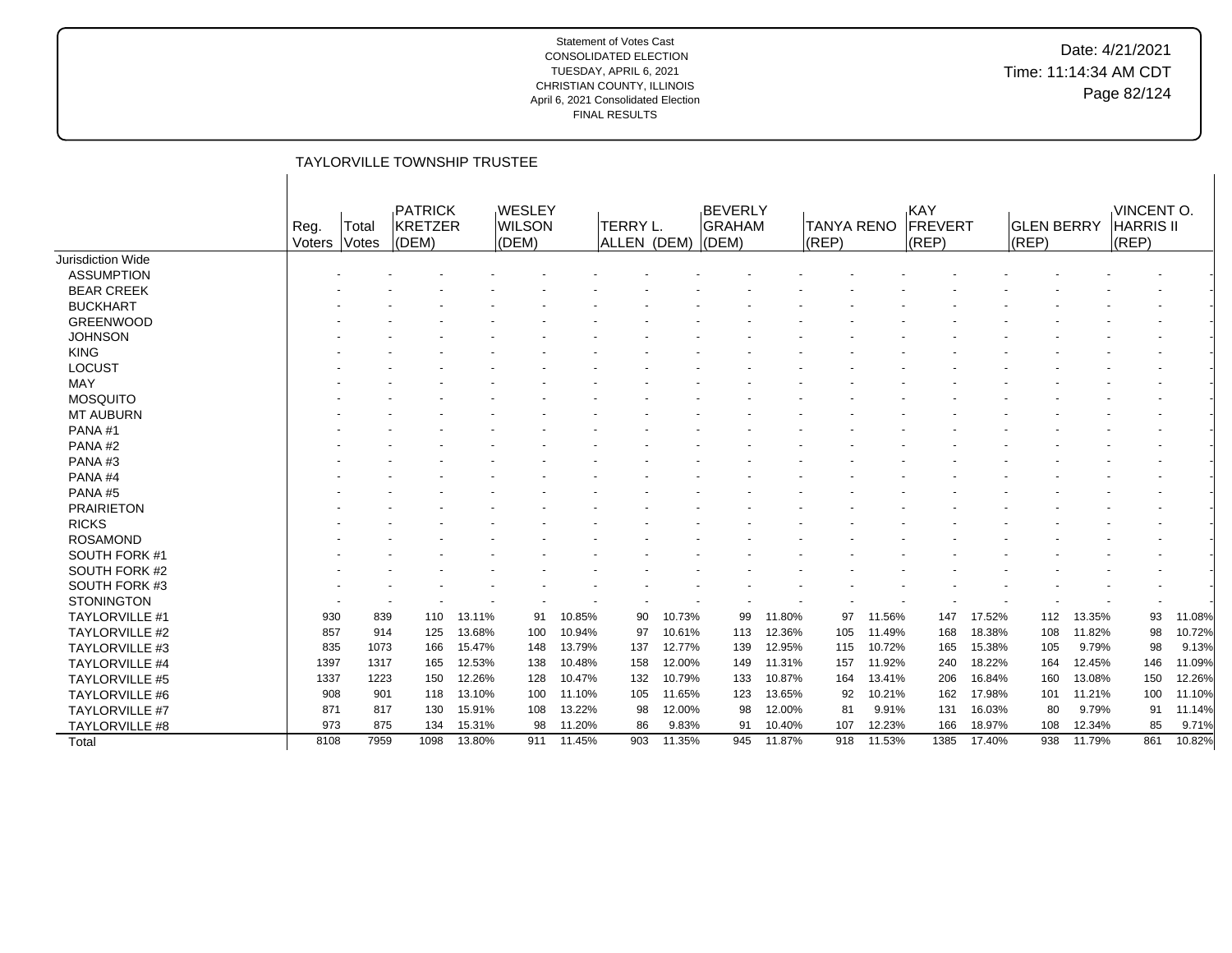|                       | <b>TRUSTEE</b> |                | <b>TAYLORVILLE TOWNSHIP</b> |                        |                |                | MULTI-TOWNSHIP ASSESSOR (BEAR<br>CREEK-KING-JOHNSON) |                |                |                       |                | MULTI-TOWNSHIP ASSESSOR<br>(GREENWOOD-LOCUST-ROSAMOND) |               |                |  |
|-----------------------|----------------|----------------|-----------------------------|------------------------|----------------|----------------|------------------------------------------------------|----------------|----------------|-----------------------|----------------|--------------------------------------------------------|---------------|----------------|--|
|                       | Reg.<br>Voters | Total<br>Votes | Over<br>votes               | Under<br><i>votes</i>  | Reg.<br>Voters | Total<br>Votes | No Candidate                                         | Over<br>votes  | Under<br>votes | Reg.<br>Voters        | Total<br>Votes | No Candidate                                           | Over<br>votes | Under<br>votes |  |
| Jurisdiction Wide     |                |                |                             |                        |                |                |                                                      |                |                |                       |                |                                                        |               |                |  |
| <b>ASSUMPTION</b>     |                |                |                             |                        |                |                |                                                      |                |                |                       |                |                                                        |               |                |  |
| <b>BEAR CREEK</b>     |                |                |                             |                        | 360            | $\Omega$       | $\Omega$                                             |                | 0              |                       |                |                                                        |               |                |  |
| <b>BUCKHART</b>       |                |                |                             |                        |                |                |                                                      |                |                |                       |                |                                                        |               |                |  |
| <b>GREENWOOD</b>      |                |                |                             |                        |                |                |                                                      |                |                | 142                   |                | $\Omega$<br>$\Omega$                                   |               | $\Omega$       |  |
| <b>JOHNSON</b>        |                |                |                             |                        | 571            | $\mathbf 0$    | $\Omega$                                             |                | $\Omega$       |                       |                |                                                        |               |                |  |
| <b>KING</b>           |                |                |                             |                        | 144            | $\Omega$       | $\Omega$                                             |                | $\Omega$       |                       |                |                                                        |               |                |  |
| LOCUST                |                |                |                             |                        |                |                |                                                      |                |                | 430                   |                | $\Omega$<br>$\Omega$                                   |               | $\mathbf 0$    |  |
| <b>MAY</b>            |                |                |                             |                        |                |                |                                                      |                |                |                       |                |                                                        |               |                |  |
| <b>MOSQUITO</b>       |                |                |                             |                        |                |                |                                                      |                |                |                       |                |                                                        |               |                |  |
| <b>MT AUBURN</b>      |                |                |                             |                        |                |                |                                                      |                |                |                       |                |                                                        |               |                |  |
| PANA#1                |                |                |                             |                        |                |                |                                                      |                |                |                       |                |                                                        |               |                |  |
| PANA#2                |                |                |                             |                        |                |                |                                                      |                |                |                       |                |                                                        |               |                |  |
| PANA#3                |                |                |                             |                        |                |                |                                                      |                |                |                       |                |                                                        |               |                |  |
| PANA#4                |                |                |                             |                        |                |                |                                                      |                |                |                       |                |                                                        |               |                |  |
| PANA#5                |                |                |                             |                        |                |                |                                                      |                |                |                       |                |                                                        |               |                |  |
| <b>PRAIRIETON</b>     |                |                |                             |                        |                |                |                                                      |                |                |                       |                |                                                        |               |                |  |
| <b>RICKS</b>          |                |                |                             |                        |                |                |                                                      |                |                |                       |                |                                                        |               |                |  |
| <b>ROSAMOND</b>       |                |                |                             |                        |                |                |                                                      |                |                | 242                   |                | $\Omega$<br>$\Omega$                                   |               | $\Omega$       |  |
| SOUTH FORK #1         |                |                |                             |                        |                |                |                                                      |                |                |                       |                |                                                        |               |                |  |
| SOUTH FORK #2         |                |                |                             |                        |                |                |                                                      |                |                |                       |                |                                                        |               |                |  |
| SOUTH FORK #3         |                |                |                             |                        |                |                |                                                      |                |                |                       |                |                                                        |               |                |  |
| <b>STONINGTON</b>     |                |                |                             |                        |                |                |                                                      |                |                |                       |                |                                                        |               |                |  |
| <b>TAYLORVILLE #1</b> | 930            | 839            |                             | 137<br>0               |                |                |                                                      |                |                |                       |                |                                                        |               |                |  |
| <b>TAYLORVILLE #2</b> | 857            | 914            |                             | 0<br>158               |                |                |                                                      |                |                |                       |                |                                                        |               |                |  |
| TAYLORVILLE #3        | 835            | 1073           |                             | 207<br>$\mathbf 0$     |                |                |                                                      |                |                |                       |                |                                                        |               |                |  |
| TAYLORVILLE #4        | 1397           | 1317           |                             | 255<br>$\overline{1}$  |                |                |                                                      |                |                |                       |                |                                                        |               |                |  |
| TAYLORVILLE #5        | 1337           | 1223           |                             | 213<br>$\overline{1}$  |                |                |                                                      |                |                |                       |                |                                                        |               |                |  |
| <b>TAYLORVILLE #6</b> | 908            | 901            |                             | $\mathbf 0$<br>155     |                |                |                                                      |                |                |                       |                |                                                        |               |                |  |
| TAYLORVILLE #7        | 871            | 817            |                             | 155<br>$\mathbf 0$     |                |                |                                                      |                |                |                       |                |                                                        |               |                |  |
| TAYLORVILLE #8        | 973            | 875            |                             | 137<br>0               |                |                | $\blacksquare$                                       |                |                |                       |                |                                                        |               |                |  |
| Total                 | 8108           | 7959           |                             | $\overline{2}$<br>1417 | 1075           | $\mathbf 0$    | $\mathbf 0$                                          | $\blacksquare$ | $\Omega$       | 814<br>$\overline{0}$ |                | $\mathbf 0$<br>$\mathbf 0$                             | $\sim$        | $\mathbf 0$    |  |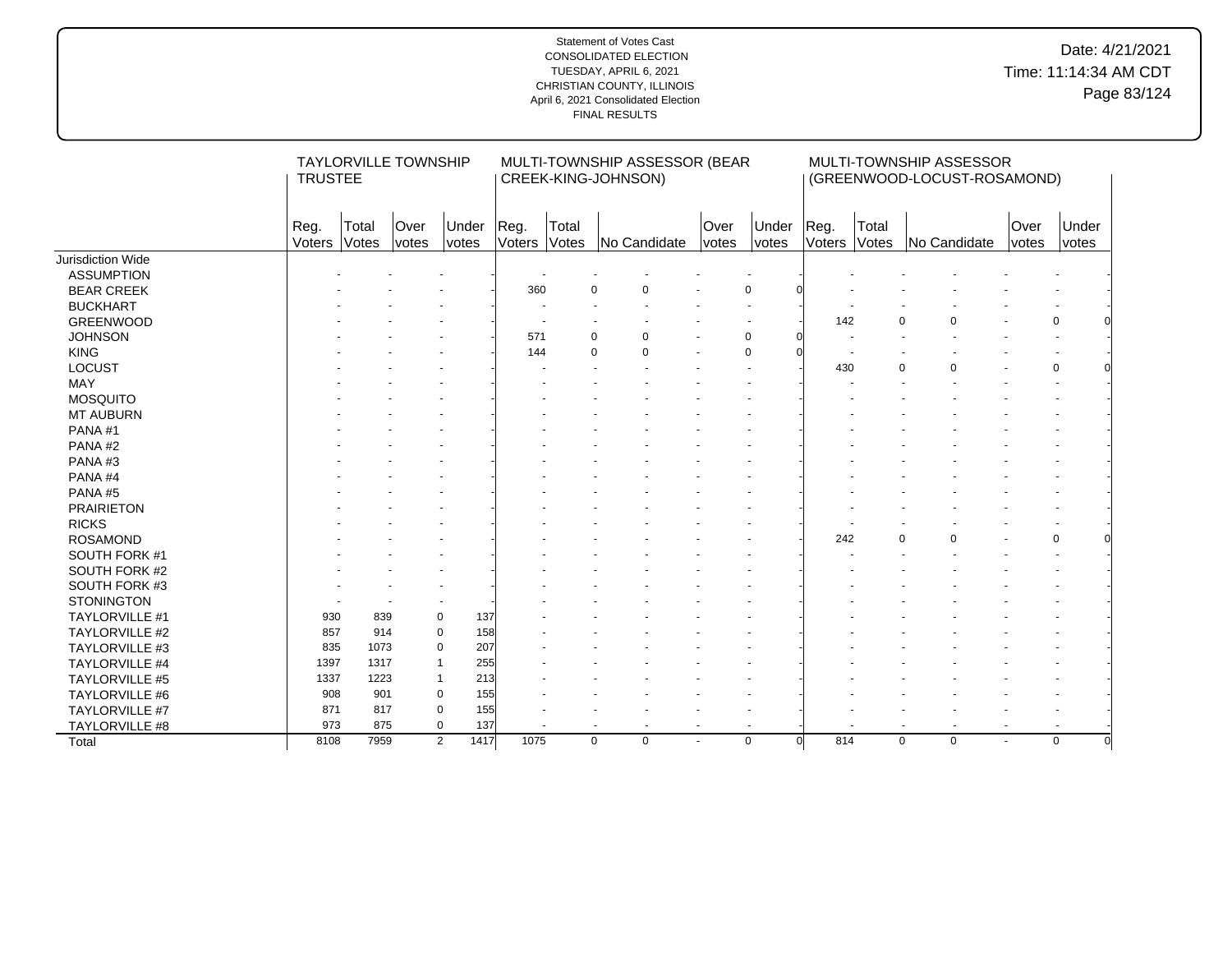Date: 4/21/2021 Time: 11:14:34 AM CDT Page 84/124

|                               |            |       | MULTI-TOWNSHIP ASSESSOR (MOSQUITO- |             |       |              |      |              |             | MULTI-TOWNSHIP ASSESSOR (PRAIRIETON |       |             |
|-------------------------------|------------|-------|------------------------------------|-------------|-------|--------------|------|--------------|-------------|-------------------------------------|-------|-------------|
|                               | MT AUBURN) |       |                                    |             |       |              |      | -STONINGTON) |             |                                     |       |             |
|                               |            |       | <b>ELIZABETH A.</b>                |             |       |              |      |              |             |                                     |       |             |
|                               | Reg.       | Total | <b>VINCENT</b>                     |             | Over  | Under        | Reg. | Total        |             |                                     | Over  | Under       |
|                               | Voters     | Votes | (DEM)                              |             | votes | <i>votes</i> |      | Voters Votes |             | No Candidate                        | votes | votes       |
| Jurisdiction Wide             |            |       |                                    |             |       |              |      |              |             |                                     |       |             |
| <b>ASSUMPTION</b>             |            |       |                                    |             |       |              |      |              |             |                                     |       |             |
| <b>BEAR CREEK</b>             |            |       |                                    |             |       |              |      |              |             |                                     |       |             |
| <b>BUCKHART</b>               |            |       |                                    |             |       |              |      |              |             |                                     |       |             |
| <b>GREENWOOD</b>              |            |       |                                    |             |       |              |      |              |             |                                     |       |             |
|                               |            |       |                                    |             |       |              |      |              |             |                                     |       |             |
| <b>JOHNSON</b><br><b>KING</b> |            |       |                                    |             |       |              |      |              |             |                                     |       |             |
|                               |            |       |                                    |             |       |              |      |              |             |                                     |       |             |
| <b>LOCUST</b>                 |            |       |                                    |             |       |              |      |              |             |                                     |       |             |
| MAY                           |            |       |                                    |             |       |              |      |              |             |                                     |       |             |
| <b>MOSQUITO</b>               | 269        | 26    |                                    | 26 100.00%  |       | $\mathbf 0$  | 13   |              |             |                                     |       |             |
| <b>MT AUBURN</b>              | 684        | 145   |                                    | 145 100.00% |       | 0            | 43   |              |             |                                     |       |             |
| PANA#1                        |            |       |                                    |             |       |              |      |              |             |                                     |       |             |
| PANA#2                        |            |       |                                    |             |       |              |      |              |             |                                     |       |             |
| PANA#3                        |            |       |                                    |             |       |              |      |              |             |                                     |       |             |
| PANA#4                        |            |       |                                    |             |       |              |      |              |             |                                     |       |             |
| PANA#5                        |            |       |                                    |             |       |              |      |              |             |                                     |       |             |
| <b>PRAIRIETON</b>             |            |       |                                    |             |       |              |      | 331          | $\Omega$    | $\Omega$                            |       | 0           |
| <b>RICKS</b>                  |            |       |                                    |             |       |              |      |              |             |                                     |       |             |
| <b>ROSAMOND</b>               |            |       |                                    |             |       |              |      |              |             |                                     |       |             |
| SOUTH FORK #1                 |            |       |                                    |             |       |              |      |              |             |                                     |       |             |
| SOUTH FORK #2                 |            |       |                                    |             |       |              |      |              |             |                                     |       |             |
| SOUTH FORK #3                 |            |       |                                    |             |       |              |      |              |             |                                     |       |             |
| <b>STONINGTON</b>             |            |       |                                    |             |       |              |      | 727          | $\Omega$    | $\Omega$                            |       | 0           |
| TAYLORVILLE #1                |            |       |                                    |             |       |              |      |              |             |                                     |       |             |
| TAYLORVILLE #2                |            |       |                                    |             |       |              |      |              |             |                                     |       |             |
| TAYLORVILLE #3                |            |       |                                    |             |       |              |      |              |             |                                     |       |             |
| TAYLORVILLE #4                |            |       |                                    |             |       |              |      |              |             |                                     |       |             |
| <b>TAYLORVILLE #5</b>         |            |       |                                    |             |       |              |      |              |             |                                     |       |             |
| TAYLORVILLE #6                |            |       |                                    |             |       |              |      |              |             |                                     |       |             |
| TAYLORVILLE #7                |            |       |                                    |             |       |              |      |              |             |                                     |       |             |
| TAYLORVILLE #8                |            |       |                                    |             |       |              |      |              |             |                                     |       |             |
| Total                         | 953        | 171   |                                    | 171 100.00% |       | $\mathbf 0$  | 56   | 1058         | $\mathbf 0$ | 0                                   | ÷.    | $\mathbf 0$ |
|                               |            |       |                                    |             |       |              |      |              |             |                                     |       |             |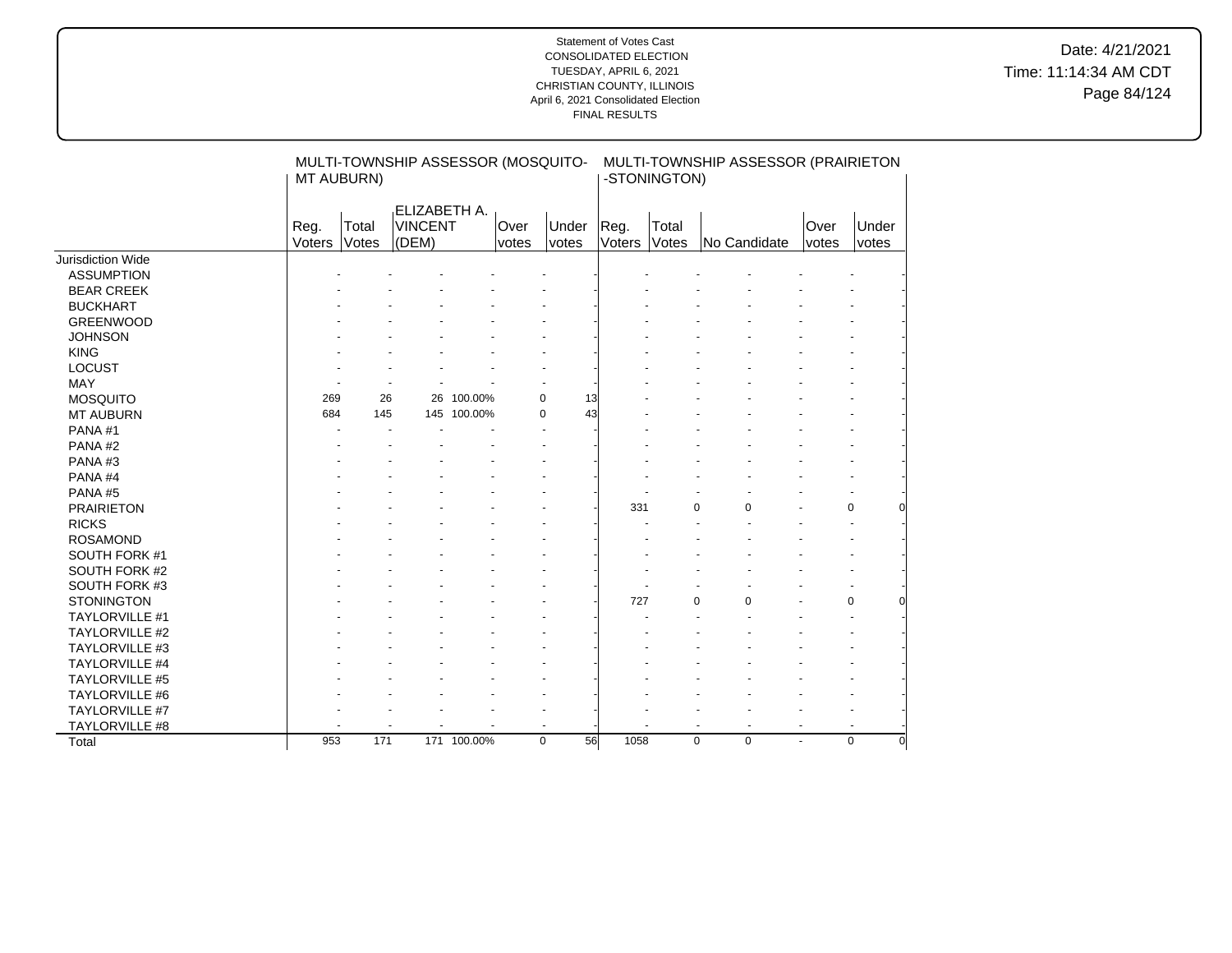|                       |                |                          | EDINBURG PARK DISTRICT COMMISSIONER |        |                     |        |               |                    |                | <b>COMMISSIONER</b> | PRAIRIETON PARK DISTRICT                             |                          |                |
|-----------------------|----------------|--------------------------|-------------------------------------|--------|---------------------|--------|---------------|--------------------|----------------|---------------------|------------------------------------------------------|--------------------------|----------------|
|                       | Reg.<br>Voters | Total<br>Votes           | <b>CHAD</b><br>SANDERS              |        | GARRETT<br>STEPHENS |        | Over<br>votes | Under<br>votes     | Reg.<br>Voters | Total<br>Votes      | No Candidate                                         | Over<br>votes            | Under<br>votes |
| Jurisdiction Wide     |                |                          |                                     |        |                     |        |               |                    |                |                     |                                                      |                          |                |
| <b>ASSUMPTION</b>     |                |                          |                                     |        |                     |        |               |                    |                |                     |                                                      |                          |                |
| <b>BEAR CREEK</b>     |                |                          |                                     |        |                     |        |               |                    |                |                     |                                                      |                          |                |
| <b>BUCKHART</b>       | 1164           | 540                      | 252                                 | 46.67% | 288                 | 53.33% |               | $\Omega$<br>238    |                |                     |                                                      |                          |                |
| <b>GREENWOOD</b>      |                |                          |                                     |        |                     |        |               |                    |                |                     |                                                      |                          |                |
| <b>JOHNSON</b>        |                |                          |                                     |        |                     |        |               |                    |                |                     |                                                      |                          |                |
| <b>KING</b>           |                |                          |                                     |        |                     |        |               |                    |                |                     |                                                      |                          |                |
| <b>LOCUST</b>         |                |                          |                                     |        |                     |        |               |                    |                |                     |                                                      |                          |                |
| MAY                   |                |                          |                                     |        |                     |        |               |                    |                |                     |                                                      |                          |                |
| <b>MOSQUITO</b>       |                |                          |                                     |        |                     |        |               |                    |                |                     |                                                      |                          |                |
| <b>MT AUBURN</b>      | 244            | 28                       | 12                                  | 42.86% | 16                  | 57.14% |               | $\mathbf 0$<br>18  |                |                     |                                                      |                          |                |
| PANA#1                |                |                          |                                     |        |                     |        |               |                    |                |                     |                                                      |                          |                |
| PANA#2                |                |                          |                                     |        |                     |        |               |                    |                |                     |                                                      |                          |                |
| PANA#3                |                |                          |                                     |        |                     |        |               |                    |                |                     |                                                      |                          |                |
| PANA#4                |                |                          |                                     |        |                     |        |               |                    |                |                     |                                                      |                          |                |
| PANA#5                |                |                          |                                     |        |                     |        |               |                    |                |                     |                                                      |                          |                |
| <b>PRAIRIETON</b>     |                |                          |                                     |        |                     |        |               |                    | 331            |                     | 0<br>$\Omega$                                        |                          | 0              |
| <b>RICKS</b>          |                |                          |                                     |        |                     |        |               |                    |                |                     |                                                      |                          |                |
| <b>ROSAMOND</b>       |                |                          |                                     |        |                     |        |               |                    |                |                     |                                                      |                          |                |
| SOUTH FORK #1         |                |                          |                                     |        |                     |        |               |                    |                |                     |                                                      |                          |                |
| SOUTH FORK #2         | 78             | 29                       | 14                                  | 48.28% | 15                  | 51.72% |               | $\mathbf 0$<br>21  |                |                     |                                                      |                          |                |
| SOUTH FORK #3         |                |                          |                                     |        |                     |        |               |                    |                |                     |                                                      |                          |                |
| <b>STONINGTON</b>     |                |                          |                                     |        |                     |        |               |                    |                |                     |                                                      |                          |                |
| <b>TAYLORVILLE #1</b> |                |                          |                                     |        |                     |        |               |                    |                |                     |                                                      |                          |                |
| <b>TAYLORVILLE #2</b> |                |                          |                                     |        |                     |        |               |                    |                |                     |                                                      |                          |                |
| TAYLORVILLE #3        |                |                          |                                     |        |                     |        |               |                    |                |                     |                                                      |                          |                |
| TAYLORVILLE #4        | 41             | 8                        | 3                                   | 37.50% | 5                   | 62.50% |               | $\mathbf 0$        |                |                     |                                                      |                          |                |
| <b>TAYLORVILLE #5</b> |                |                          |                                     |        |                     |        |               |                    |                |                     |                                                      |                          |                |
| TAYLORVILLE #6        |                |                          |                                     |        |                     |        |               |                    |                |                     |                                                      |                          |                |
| TAYLORVILLE #7        |                |                          |                                     |        |                     |        |               |                    |                |                     |                                                      |                          |                |
| TAYLORVILLE #8        | $\blacksquare$ | $\overline{\phantom{a}}$ |                                     |        |                     |        |               | $\sim$             |                |                     | $\overline{\phantom{a}}$<br>$\overline{\phantom{a}}$ | $\overline{\phantom{a}}$ |                |
| Total                 | 1527           | 605                      | 281                                 | 46.45% | 324                 | 53.55% |               | $\mathbf 0$<br>279 | 331            |                     | 0<br>0                                               | $\overline{a}$           | $\mathbf 0$    |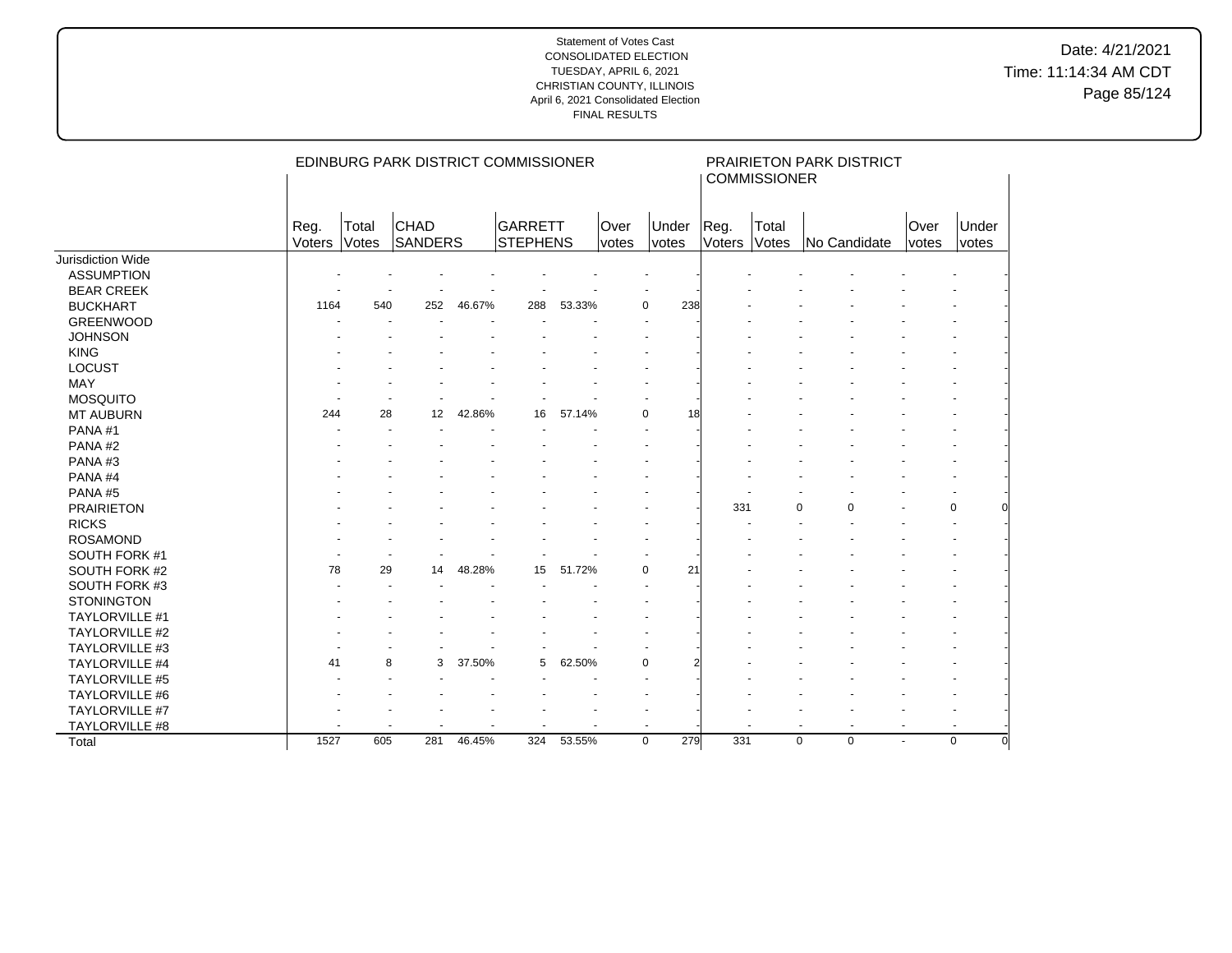Date: 4/21/2021 Time: 11:14:34 AM CDT Page 86/124

|                          |                |                | STONINGTON PARK DISTRICT COMMISSIONER |        |                                |        |                                |        |               |                          |
|--------------------------|----------------|----------------|---------------------------------------|--------|--------------------------------|--------|--------------------------------|--------|---------------|--------------------------|
|                          | Reg.<br>Voters | Total<br>Votes | <b>GERRY</b><br><b>GILPIN</b>         |        | <b>GINNY</b><br><b>SHAPIRO</b> |        | <b>LESLIE</b><br><b>DeVORE</b> |        | Over<br>votes | Under<br>votes           |
| <b>Jurisdiction Wide</b> |                |                |                                       |        |                                |        |                                |        |               |                          |
| <b>ASSUMPTION</b>        |                |                |                                       |        |                                |        |                                |        |               |                          |
| <b>BEAR CREEK</b>        |                |                |                                       |        |                                |        |                                |        |               |                          |
| <b>BUCKHART</b>          |                |                |                                       |        |                                |        |                                |        |               |                          |
| <b>GREENWOOD</b>         |                |                |                                       |        |                                |        |                                |        |               |                          |
| <b>JOHNSON</b>           |                |                |                                       |        |                                |        |                                |        |               |                          |
| <b>KING</b>              |                |                |                                       |        |                                |        |                                |        |               |                          |
| <b>LOCUST</b>            |                |                |                                       |        |                                |        |                                |        |               |                          |
| <b>MAY</b>               |                |                |                                       |        |                                |        |                                |        |               |                          |
| <b>MOSQUITO</b>          |                |                |                                       |        |                                |        |                                |        |               |                          |
| <b>MT AUBURN</b>         |                |                |                                       |        |                                |        |                                |        |               |                          |
| PANA#1                   |                |                |                                       |        |                                |        |                                |        |               |                          |
| PANA#2                   |                |                |                                       |        |                                |        |                                |        |               |                          |
| PANA#3                   |                |                |                                       |        |                                |        |                                |        |               |                          |
| PANA#4                   |                |                |                                       |        |                                |        |                                |        |               |                          |
| PANA#5                   |                |                |                                       |        |                                |        |                                |        |               |                          |
| <b>PRAIRIETON</b>        |                |                |                                       |        |                                |        |                                |        |               |                          |
| <b>RICKS</b>             |                |                |                                       |        |                                |        |                                |        |               |                          |
| <b>ROSAMOND</b>          |                |                |                                       |        |                                |        |                                |        |               |                          |
| SOUTH FORK #1            |                |                |                                       |        |                                |        |                                |        |               |                          |
| SOUTH FORK #2            |                |                |                                       |        |                                |        |                                |        |               |                          |
| SOUTH FORK #3            |                |                |                                       |        |                                |        |                                |        |               |                          |
| <b>STONINGTON</b>        | 720            | 319            | 106                                   | 33.23% | 108                            | 33.86% | 105                            | 32.92% |               | $\Omega$<br>85           |
| TAYLORVILLE #1           |                |                |                                       |        |                                |        |                                |        |               | ÷                        |
| <b>TAYLORVILLE #2</b>    |                |                |                                       |        |                                |        |                                |        |               |                          |
| TAYLORVILLE #3           |                |                |                                       |        |                                |        |                                |        |               |                          |
| <b>TAYLORVILLE #4</b>    |                |                |                                       |        |                                |        |                                |        |               |                          |
| <b>TAYLORVILLE #5</b>    |                |                |                                       |        |                                |        |                                |        |               |                          |
| TAYLORVILLE #6           |                |                |                                       |        |                                |        |                                |        |               |                          |
| TAYLORVILLE #7           |                |                |                                       |        |                                |        |                                |        |               |                          |
| TAYLORVILLE #8           |                |                | ä,                                    |        | ÷                              |        |                                |        |               | $\overline{\phantom{a}}$ |
| Total                    | 720            | 319            | 106                                   | 33.23% | 108                            | 33.86% | 105                            | 32.92% |               | 85<br>$\Omega$           |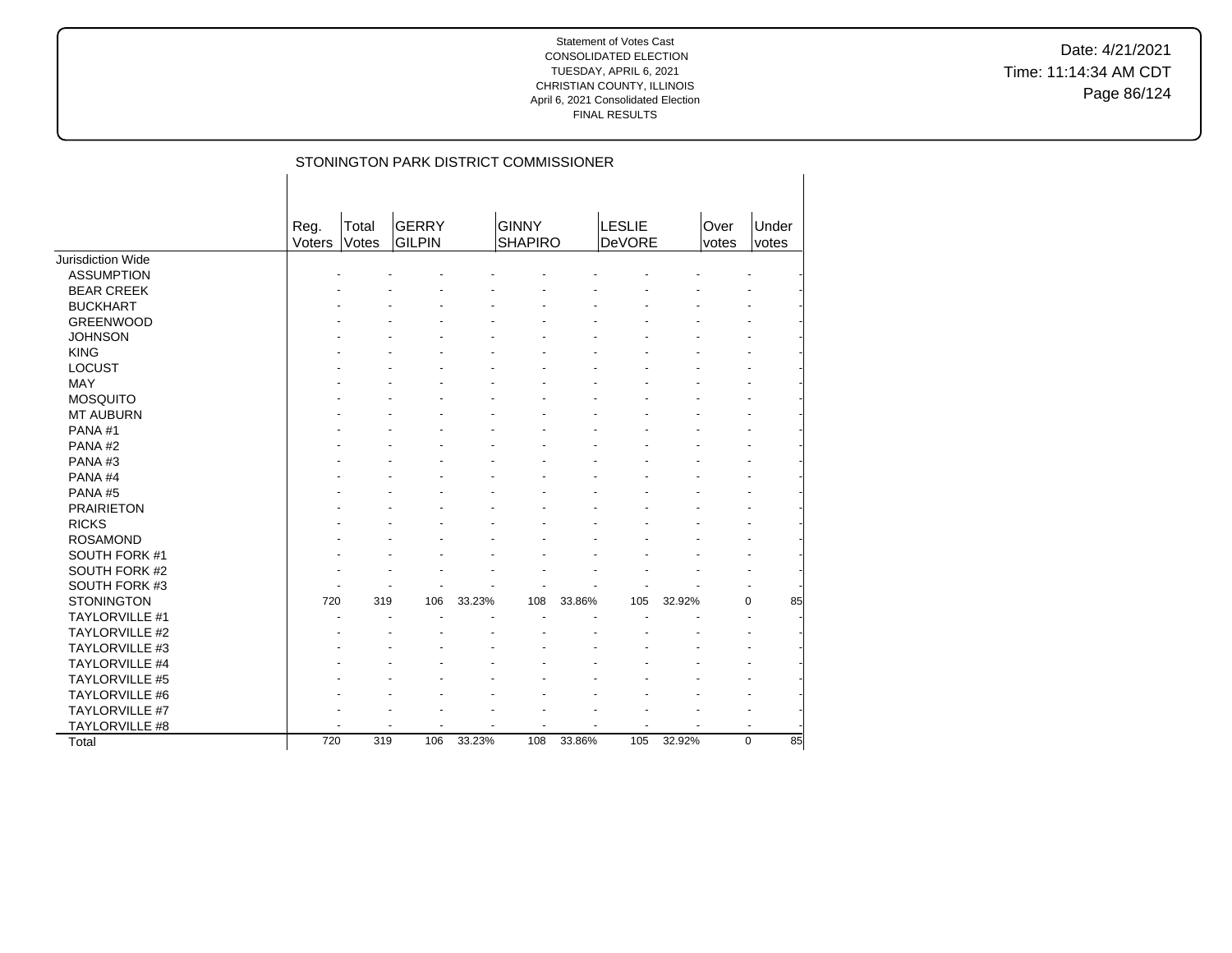|                       |                       |                                                      | <b>TAYLORVILLE PARK DISTRICT TRUSTEE</b> |        |                   |        |                      |                       |                       |                |                          |        | ASSUMPTION LIBRARY DISTRICT TRUSTEE 6-YEAR TERM |        |               |                    |                |
|-----------------------|-----------------------|------------------------------------------------------|------------------------------------------|--------|-------------------|--------|----------------------|-----------------------|-----------------------|----------------|--------------------------|--------|-------------------------------------------------|--------|---------------|--------------------|----------------|
|                       | Reg.<br><b>Voters</b> | Total<br>Votes                                       | <b>JEFF</b><br><b>HANCOCK</b>            |        | <b>TERI GREER</b> |        | Over<br><i>votes</i> | Under<br><i>votes</i> | Reg.<br><b>Voters</b> | Total<br>Votes | HEATHER<br>LUDWIG        |        | <b>ELIZABETH</b><br><b>WORKMAN</b>              |        | Over<br>votes | Under<br>votes     |                |
| Jurisdiction Wide     |                       |                                                      |                                          |        |                   |        |                      |                       |                       |                |                          |        |                                                 |        |               |                    |                |
| <b>ASSUMPTION</b>     |                       |                                                      |                                          |        |                   |        |                      |                       | 883                   | 441            | 236                      | 53.51% | 205                                             | 46.49% |               | 0<br>567           |                |
| <b>BEAR CREEK</b>     | 74                    | 18                                                   | 10                                       | 55.56% | 8                 | 44.44% |                      | 0<br>12               |                       |                |                          |        |                                                 |        |               |                    |                |
| <b>BUCKHART</b>       | 68                    | 28                                                   | 16                                       | 57.14% | 12 <sup>°</sup>   | 42.86% |                      | 38<br>$\Omega$        |                       |                |                          |        |                                                 |        |               |                    |                |
| <b>GREENWOOD</b>      |                       | $\overline{\phantom{a}}$<br>$\overline{\phantom{a}}$ |                                          |        |                   |        |                      |                       |                       |                |                          |        |                                                 |        |               |                    |                |
| <b>JOHNSON</b>        | 571                   | 297                                                  | 184                                      | 61.95% | 113               | 38.05% |                      | $\Omega$<br>510       |                       |                |                          |        |                                                 |        |               |                    |                |
| <b>KING</b>           |                       | $\overline{\phantom{a}}$<br>۰.                       |                                          |        |                   |        |                      |                       |                       |                |                          |        |                                                 |        |               |                    |                |
| LOCUST                | 229                   | 94                                                   | 58                                       | 61.70% | 36                | 38.30% |                      | $\Omega$<br>161       | 11                    |                | $\overline{7}$<br>3      | 42.86% | 4                                               | 57.14% |               | 0                  |                |
| <b>MAY</b>            | 1220                  | 538                                                  | 308                                      | 57.25% | 230               | 42.75% |                      | 893<br>$\Omega$       | 13                    |                | 3<br>1                   | 33.33% | 2                                               | 66.67% |               | 0                  |                |
| <b>MOSQUITO</b>       |                       |                                                      |                                          |        |                   |        |                      |                       |                       |                |                          |        |                                                 |        |               |                    |                |
| <b>MT AUBURN</b>      |                       |                                                      |                                          |        |                   |        |                      |                       |                       |                |                          |        |                                                 |        |               |                    |                |
| PANA#1                |                       |                                                      |                                          |        |                   |        |                      |                       |                       |                |                          |        |                                                 |        |               |                    |                |
| PANA#2                |                       |                                                      |                                          |        |                   |        |                      |                       |                       |                |                          |        |                                                 |        |               |                    |                |
| PANA#3                |                       |                                                      |                                          |        |                   |        |                      |                       |                       |                |                          |        |                                                 |        |               |                    |                |
| PANA#4                |                       |                                                      |                                          |        |                   |        |                      |                       | 5                     |                | $\Omega$<br>0            |        | O                                               |        |               | 0                  |                |
| PANA#5                |                       |                                                      |                                          |        |                   |        |                      |                       | $\overline{7}$        |                | 3<br>$\overline{2}$      | 66.67% | $\overline{1}$                                  | 33.33% |               | 0                  |                |
| <b>PRAIRIETON</b>     |                       |                                                      |                                          |        |                   |        |                      |                       | 13                    |                | $\overline{2}$<br>4      | 50.00% | $\overline{2}$                                  | 50.00% |               | 0                  | $\overline{2}$ |
| <b>RICKS</b>          |                       |                                                      |                                          |        |                   |        |                      |                       |                       |                |                          |        |                                                 |        |               |                    |                |
| <b>ROSAMOND</b>       |                       |                                                      |                                          |        |                   |        |                      |                       |                       |                |                          |        |                                                 |        |               |                    |                |
| SOUTH FORK #1         |                       |                                                      |                                          |        |                   |        |                      |                       |                       |                |                          |        |                                                 |        |               |                    |                |
| SOUTH FORK #2         |                       |                                                      |                                          |        |                   |        |                      |                       |                       |                |                          |        |                                                 |        |               |                    |                |
| SOUTH FORK #3         |                       |                                                      |                                          |        |                   |        |                      |                       |                       |                |                          |        |                                                 |        |               |                    |                |
| <b>STONINGTON</b>     | $\overline{7}$        | $\mathbf 0$                                          | $\mathbf 0$                              |        | $\mathbf 0$       |        |                      | 0                     |                       |                |                          |        |                                                 |        |               |                    |                |
| <b>TAYLORVILLE #1</b> | 930                   | 294                                                  | 172                                      | 58.50% | 122               | 41.50% |                      | $\Omega$<br>438       |                       |                |                          |        |                                                 |        |               |                    |                |
| <b>TAYLORVILLE #2</b> | 857                   | 298                                                  | 161                                      | 54.03% | 137               | 45.97% |                      | $\mathbf 0$<br>506    |                       |                |                          |        |                                                 |        |               |                    |                |
| <b>TAYLORVILLE #3</b> | 835                   | 368                                                  | 213                                      | 57.88% | 155               | 42.12% |                      | 592<br>0              |                       |                |                          |        |                                                 |        |               |                    |                |
| <b>TAYLORVILLE #4</b> | 1333                  | 424                                                  | 246                                      | 58.02% | 178               | 41.98% |                      | 728<br>$\mathbf 0$    |                       |                |                          |        |                                                 |        |               |                    |                |
| <b>TAYLORVILLE #5</b> | 1337                  | 395                                                  | 221                                      | 55.95% | 174               | 44.05% |                      | 685<br>0              |                       |                |                          |        |                                                 |        |               |                    |                |
| <b>TAYLORVILLE #6</b> | 908                   | 293                                                  | 170                                      | 58.02% | 123               | 41.98% |                      | 0<br>499              |                       |                |                          |        |                                                 |        |               |                    |                |
| TAYLORVILLE #7        | 871                   | 282                                                  | 159                                      | 56.38% | 123               | 43.62% |                      | $\Omega$<br>447       |                       |                |                          |        |                                                 |        |               |                    |                |
| TAYLORVILLE #8        | 973                   | 280                                                  | 158                                      | 56.43% | 122               | 43.57% |                      | 479<br>0              |                       |                | $\overline{\phantom{a}}$ |        |                                                 |        |               |                    |                |
| Total                 | 10213                 | 3609                                                 | 2076                                     | 57.52% | 1533              | 42.48% |                      | 5994<br>$\mathbf 0$   | 932                   | 458            | 244                      | 53.28% | 214                                             | 46.72% |               | 580<br>$\mathbf 0$ |                |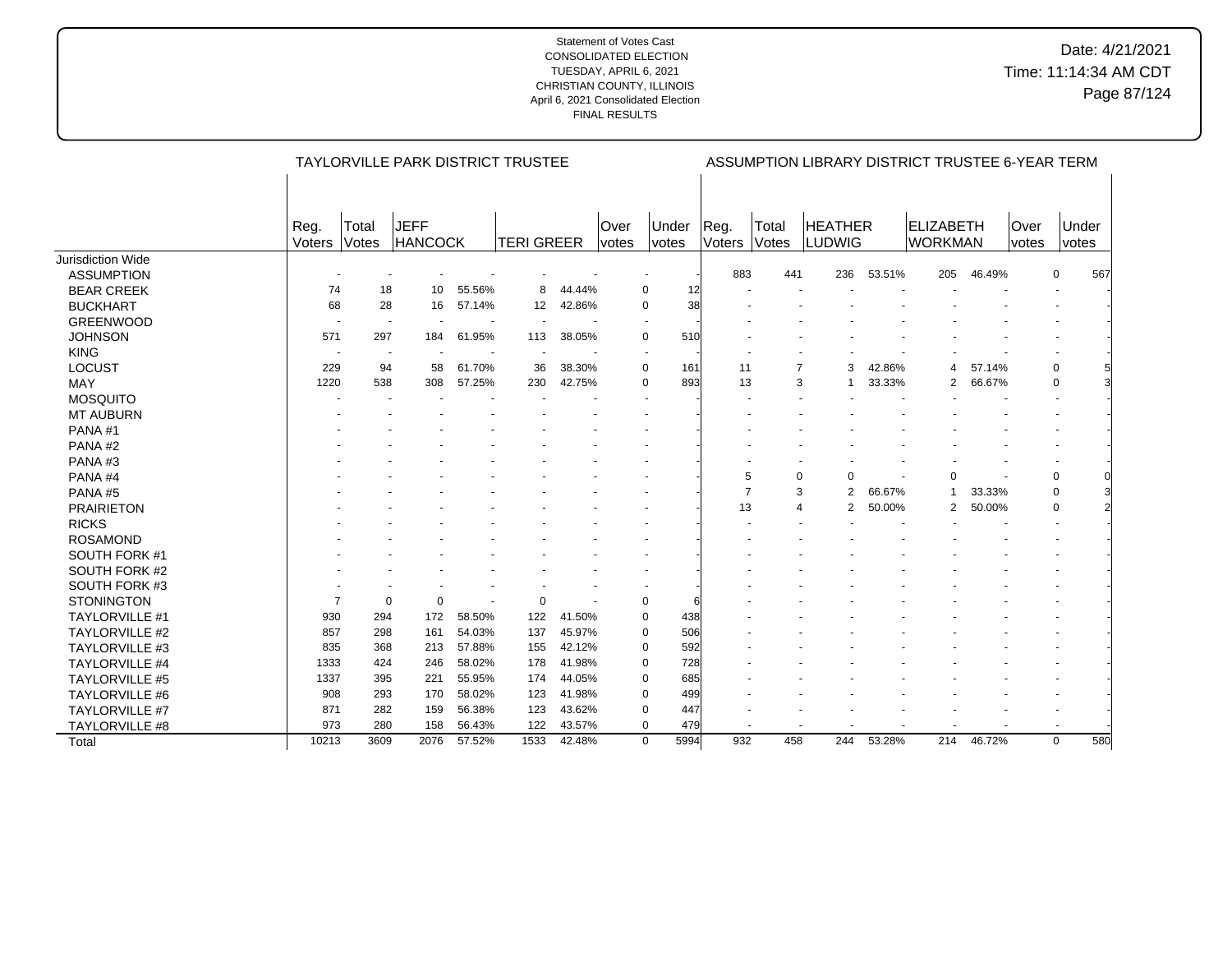|                       |                |                | ASSUMPTION PUBLIC LIBRARY DISTRICT<br>TRUSTEE UNEXPIRED 2 YEAR TERM |             |                      |                   |                |                | BLUE MOUND LIBRARY DISTRICT TRUSTEE |                 |        |                        |        |                                |        |               |                |  |
|-----------------------|----------------|----------------|---------------------------------------------------------------------|-------------|----------------------|-------------------|----------------|----------------|-------------------------------------|-----------------|--------|------------------------|--------|--------------------------------|--------|---------------|----------------|--|
|                       | Reg.<br>Voters | Total<br>Votes | SARAH J<br>MYER                                                     |             | Over<br><i>votes</i> | Under<br>votes    | Reg.<br>Voters | Total<br>Votes | SHARON<br><b>REYNOLDS</b>           |                 |        | AMY E.<br><b>BROWN</b> |        | <b>JULIE</b><br><b>CHAPMAN</b> |        | Over<br>votes | Under<br>votes |  |
| Jurisdiction Wide     |                |                |                                                                     |             |                      |                   |                |                |                                     |                 |        |                        |        |                                |        |               |                |  |
| <b>ASSUMPTION</b>     | 883            | 280            |                                                                     | 280 100.00% |                      | 56<br>$\Omega$    |                |                |                                     |                 |        |                        |        |                                |        |               |                |  |
| <b>BEAR CREEK</b>     |                |                |                                                                     |             |                      |                   |                |                |                                     |                 |        |                        |        |                                |        |               |                |  |
| <b>BUCKHART</b>       |                |                |                                                                     |             |                      |                   |                |                |                                     |                 |        |                        |        |                                |        |               |                |  |
| <b>GREENWOOD</b>      |                |                |                                                                     |             |                      |                   |                |                |                                     |                 |        |                        |        |                                |        |               |                |  |
| <b>JOHNSON</b>        |                |                |                                                                     |             |                      |                   |                |                |                                     |                 |        |                        |        |                                |        |               |                |  |
| <b>KING</b>           |                |                |                                                                     |             |                      |                   |                |                |                                     |                 |        |                        |        |                                |        |               |                |  |
| LOCUST                | 11             |                | 4                                                                   | 4 100.00%   |                      | $\mathbf 0$       |                |                |                                     |                 |        |                        |        |                                |        |               |                |  |
| MAY                   | 13             |                | $\overline{2}$                                                      | 2 100.00%   |                      | $\mathbf 0$       |                |                |                                     |                 |        |                        |        |                                |        |               |                |  |
| <b>MOSQUITO</b>       |                |                |                                                                     |             |                      |                   | 73             |                | 36                                  | 10              | 27.78% | 13                     | 36.11% | 13                             | 36.11% |               | 0              |  |
| <b>MT AUBURN</b>      |                |                |                                                                     |             |                      |                   |                |                |                                     |                 |        |                        |        |                                |        |               |                |  |
| PANA#1                |                |                |                                                                     |             |                      |                   |                |                |                                     |                 |        |                        |        |                                |        |               |                |  |
| PANA#2                |                |                |                                                                     |             |                      |                   |                |                |                                     |                 |        |                        |        |                                |        |               |                |  |
| PANA#3                |                |                |                                                                     |             |                      |                   |                |                |                                     |                 |        |                        |        |                                |        |               |                |  |
| PANA#4                |                | 5              | $\Omega$<br>$\Omega$                                                |             |                      | 0                 |                |                |                                     |                 |        |                        |        |                                |        |               |                |  |
| PANA#5                | $\overline{7}$ |                | $\overline{2}$                                                      | 2 100.00%   |                      | 0                 |                |                |                                     |                 |        |                        |        |                                |        |               |                |  |
| <b>PRAIRIETON</b>     | 13             |                | $\overline{2}$                                                      | 2 100.00%   |                      | 0                 |                | 3              | $\Omega$                            | $\Omega$        |        | O                      |        |                                |        |               | $\mathbf 0$    |  |
| <b>RICKS</b>          |                |                |                                                                     |             |                      |                   |                |                |                                     |                 |        |                        |        |                                |        |               |                |  |
| <b>ROSAMOND</b>       |                |                |                                                                     |             |                      |                   |                |                |                                     |                 |        |                        |        |                                |        |               |                |  |
| SOUTH FORK #1         |                |                |                                                                     |             |                      |                   |                |                |                                     |                 |        |                        |        |                                |        |               |                |  |
| SOUTH FORK #2         |                |                |                                                                     |             |                      |                   |                |                |                                     |                 |        |                        |        |                                |        |               |                |  |
| SOUTH FORK #3         |                |                |                                                                     |             |                      |                   |                |                |                                     |                 |        |                        |        |                                |        |               |                |  |
| <b>STONINGTON</b>     |                |                |                                                                     |             |                      |                   |                |                |                                     |                 |        |                        |        |                                |        |               |                |  |
| <b>TAYLORVILLE #1</b> |                |                |                                                                     |             |                      |                   |                |                |                                     |                 |        |                        |        |                                |        |               |                |  |
| <b>TAYLORVILLE #2</b> |                |                |                                                                     |             |                      |                   |                |                |                                     |                 |        |                        |        |                                |        |               |                |  |
| TAYLORVILLE #3        |                |                |                                                                     |             |                      |                   |                |                |                                     |                 |        |                        |        |                                |        |               |                |  |
| TAYLORVILLE #4        |                |                |                                                                     |             |                      |                   |                |                |                                     |                 |        |                        |        |                                |        |               |                |  |
| <b>TAYLORVILLE #5</b> |                |                |                                                                     |             |                      |                   |                |                |                                     |                 |        |                        |        |                                |        |               |                |  |
| <b>TAYLORVILLE #6</b> |                |                |                                                                     |             |                      |                   |                |                |                                     |                 |        |                        |        |                                |        |               |                |  |
| <b>TAYLORVILLE #7</b> |                |                |                                                                     |             |                      |                   |                |                |                                     |                 |        |                        |        |                                |        |               |                |  |
| TAYLORVILLE #8        |                |                |                                                                     |             |                      |                   |                |                |                                     |                 |        |                        |        |                                |        |               |                |  |
| Total                 | 932            | 290            |                                                                     | 290 100.00% |                      | 56<br>$\mathbf 0$ | 76             |                | 36                                  | 10 <sup>1</sup> | 27.78% | 13                     | 36.11% | 13                             | 36.11% |               | $\mathbf 0$    |  |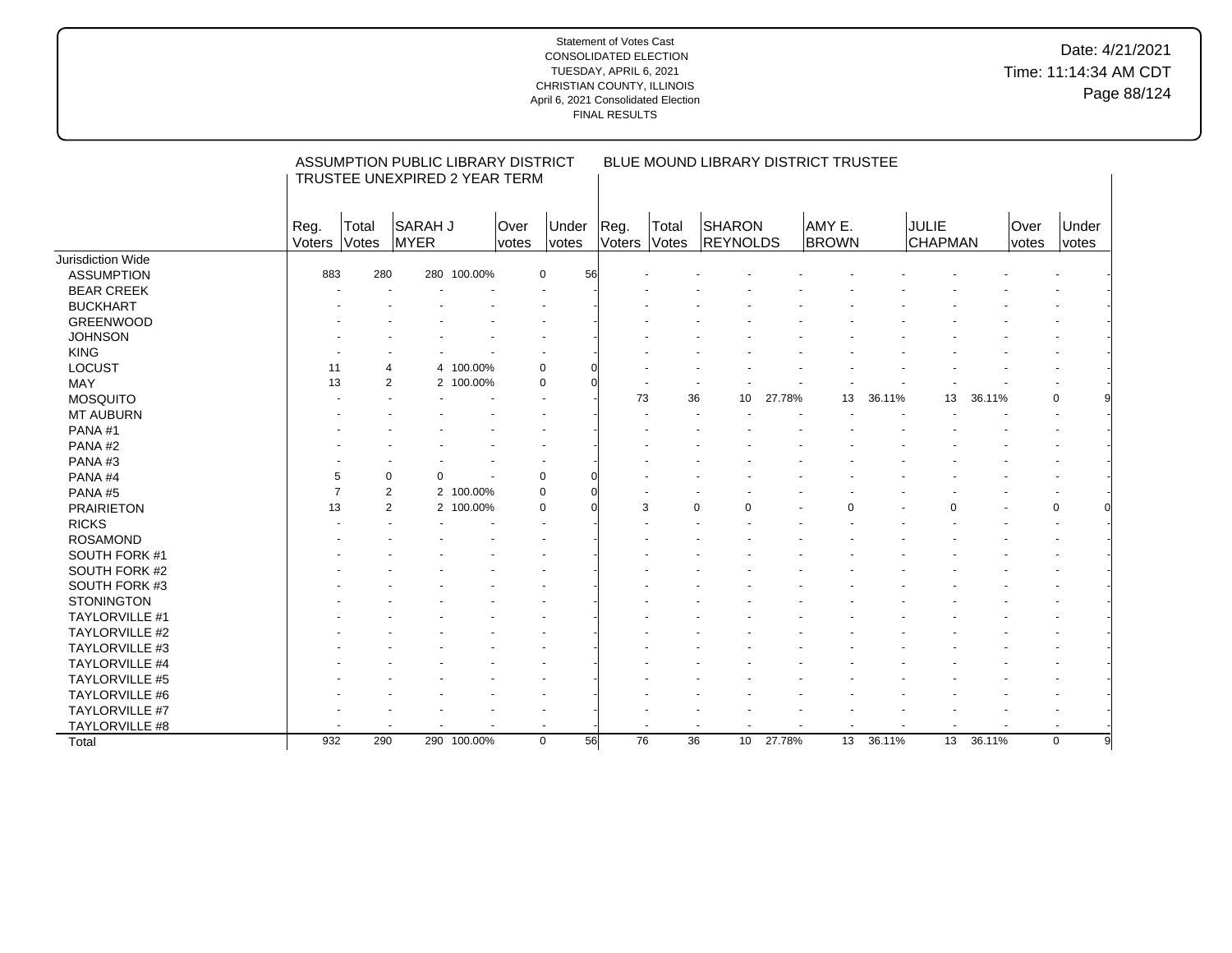Date: 4/21/2021 Time: 11:14:34 AM CDT Page 89/124

# DOYLE LIBRARY DISTRICT TRUSTEE

|                       | Reg.   | Total    |              | Over  | Under         |
|-----------------------|--------|----------|--------------|-------|---------------|
|                       | Voters | Votes    | No Candidate | votes | votes         |
| Jurisdiction Wide     |        |          |              |       |               |
| <b>ASSUMPTION</b>     |        |          |              |       |               |
| <b>BEAR CREEK</b>     |        |          |              |       |               |
| <b>BUCKHART</b>       |        |          |              |       |               |
| <b>GREENWOOD</b>      |        |          |              |       |               |
| <b>JOHNSON</b>        |        |          |              |       |               |
| <b>KING</b>           | 32     | 0        | $\Omega$     |       | 0             |
| <b>LOCUST</b>         |        |          |              |       |               |
| <b>MAY</b>            |        |          |              |       |               |
| <b>MOSQUITO</b>       |        |          |              |       |               |
| <b>MT AUBURN</b>      |        |          |              |       |               |
| PANA#1                |        |          |              |       |               |
| PANA#2                |        |          |              |       |               |
| PANA#3                |        |          |              |       |               |
| PANA#4                |        |          |              |       |               |
| PANA#5                |        |          |              |       |               |
| <b>PRAIRIETON</b>     |        |          |              |       |               |
| <b>RICKS</b>          |        |          |              |       |               |
| <b>ROSAMOND</b>       |        |          |              |       |               |
| SOUTH FORK #1         |        |          |              |       |               |
| <b>SOUTH FORK #2</b>  |        |          |              |       |               |
| SOUTH FORK #3         |        |          |              |       |               |
| <b>STONINGTON</b>     |        |          |              |       |               |
| <b>TAYLORVILLE #1</b> |        |          |              |       |               |
| TAYLORVILLE #2        |        |          |              |       |               |
| <b>TAYLORVILLE #3</b> |        |          |              |       |               |
| <b>TAYLORVILLE #4</b> |        |          |              |       |               |
| <b>TAYLORVILLE #5</b> |        |          |              |       |               |
| <b>TAYLORVILLE #6</b> |        |          |              |       |               |
| <b>TAYLORVILLE #7</b> |        |          |              |       |               |
| <b>TAYLORVILLE #8</b> |        |          |              |       |               |
| Total                 | 32     | $\Omega$ | $\Omega$     |       | $\Omega$<br>0 |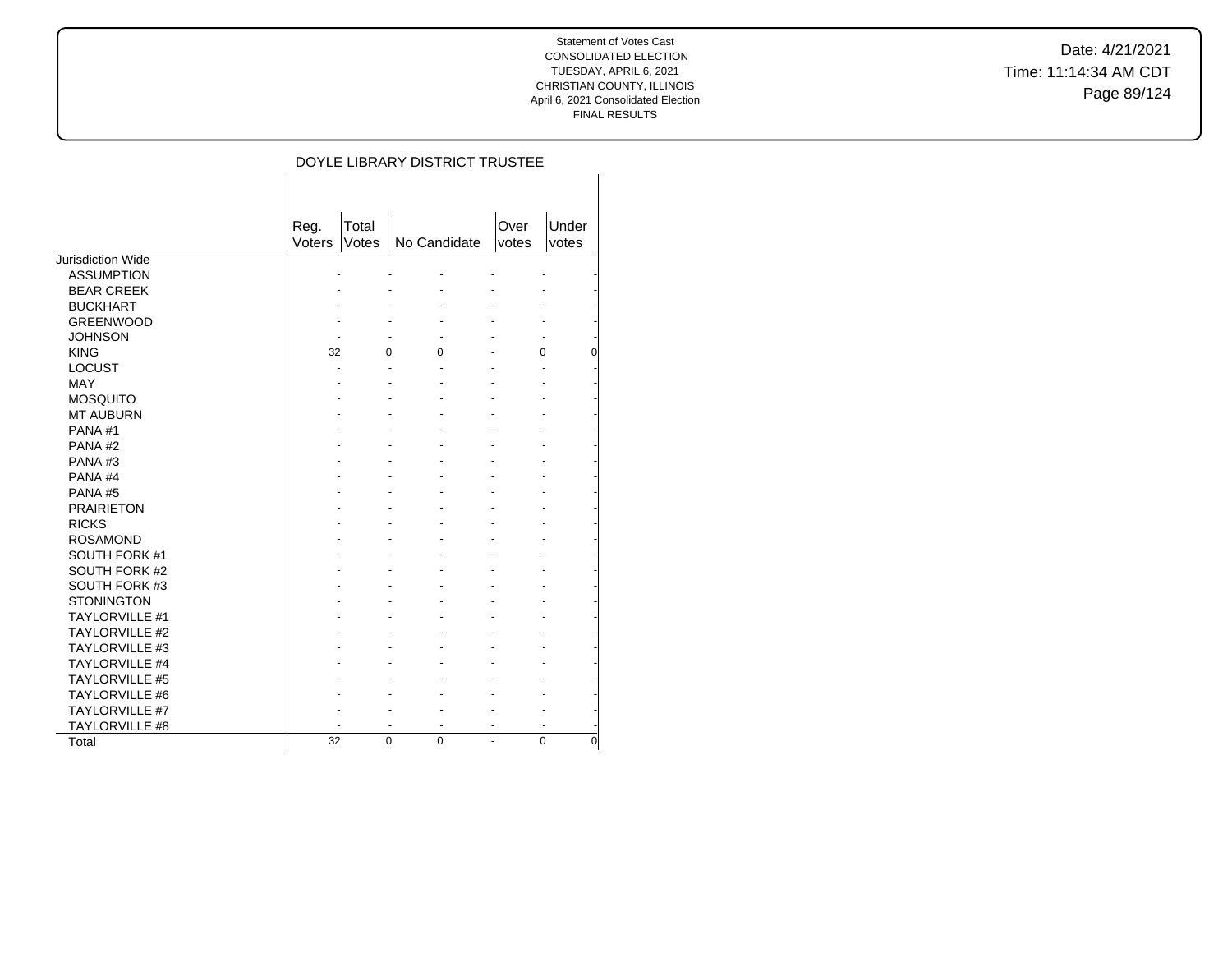Date: 4/21/2021 Time: 11:14:34 AM CDT Page 90/124

|                       |                |                | KITCHELL LIBRARY DISTRICT TRUSTEE |        |                        |        |                       |        |                          |        |               |                    |
|-----------------------|----------------|----------------|-----------------------------------|--------|------------------------|--------|-----------------------|--------|--------------------------|--------|---------------|--------------------|
|                       |                |                |                                   |        |                        |        |                       |        |                          |        |               |                    |
|                       | Reg.<br>Voters | Total<br>Votes | <b>BETH FUCHS</b>                 |        | <b>BRIAN</b><br>GRUNDY |        | <b>JAMIE</b><br>MOORE |        | ADAM<br><b>DEARDORFF</b> |        | Over<br>votes | Under<br>votes     |
| Jurisdiction Wide     |                |                |                                   |        |                        |        |                       |        |                          |        |               |                    |
| <b>ASSUMPTION</b>     |                |                |                                   |        |                        |        |                       |        |                          |        |               |                    |
| <b>BEAR CREEK</b>     |                |                |                                   |        |                        |        |                       |        |                          |        |               |                    |
| <b>BUCKHART</b>       |                |                |                                   |        |                        |        |                       |        |                          |        |               |                    |
| <b>GREENWOOD</b>      |                |                |                                   |        |                        |        |                       |        |                          |        |               |                    |
| <b>JOHNSON</b>        |                |                |                                   |        |                        |        |                       |        |                          |        |               |                    |
| <b>KING</b>           |                |                |                                   |        |                        |        |                       |        |                          |        |               |                    |
| <b>LOCUST</b>         |                |                |                                   |        |                        |        |                       |        |                          |        |               |                    |
| MAY                   |                |                |                                   |        |                        |        |                       |        |                          |        |               |                    |
| <b>MOSQUITO</b>       |                |                |                                   |        |                        |        |                       |        |                          |        |               |                    |
| <b>MT AUBURN</b>      |                |                |                                   |        |                        |        |                       |        |                          |        |               |                    |
| PANA#1                |                |                |                                   |        |                        |        |                       |        |                          |        |               |                    |
| PANA#2                |                |                |                                   |        |                        |        |                       |        |                          |        |               |                    |
| PANA#3                |                |                |                                   |        |                        |        |                       |        |                          |        |               |                    |
| PANA#4                |                |                |                                   |        |                        |        |                       |        |                          |        |               |                    |
| PANA#5                |                |                |                                   |        |                        |        |                       |        |                          |        |               |                    |
| <b>PRAIRIETON</b>     |                |                |                                   |        |                        |        |                       |        |                          |        |               |                    |
| <b>RICKS</b>          | 842            | 949            | 243                               | 25.61% | 232                    | 24.45% | 233                   | 24.55% | 241                      | 25.40% |               | 0<br>315           |
| <b>ROSAMOND</b>       |                |                |                                   |        |                        |        |                       |        |                          |        |               |                    |
| SOUTH FORK #1         |                |                |                                   |        |                        |        |                       |        |                          |        |               |                    |
| SOUTH FORK #2         |                |                |                                   |        |                        |        |                       |        |                          |        |               |                    |
| SOUTH FORK #3         |                |                |                                   |        |                        |        |                       |        |                          |        |               |                    |
| <b>STONINGTON</b>     |                |                |                                   |        |                        |        |                       |        |                          |        |               |                    |
| TAYLORVILLE #1        |                |                |                                   |        |                        |        |                       |        |                          |        |               |                    |
| TAYLORVILLE #2        |                |                |                                   |        |                        |        |                       |        |                          |        |               |                    |
| TAYLORVILLE #3        |                |                |                                   |        |                        |        |                       |        |                          |        |               |                    |
| TAYLORVILLE #4        |                |                |                                   |        |                        |        |                       |        |                          |        |               |                    |
| <b>TAYLORVILLE #5</b> |                |                |                                   |        |                        |        |                       |        |                          |        |               |                    |
| TAYLORVILLE #6        |                |                |                                   |        |                        |        |                       |        |                          |        |               |                    |
| TAYLORVILLE #7        |                |                |                                   |        |                        |        |                       |        |                          |        |               |                    |
| TAYLORVILLE #8        |                |                |                                   |        |                        |        |                       |        |                          |        |               |                    |
| Total                 | 842            | 949            | 243                               | 25.61% | 232                    | 24.45% | 233                   | 24.55% | 241                      | 25.40% |               | 315<br>$\mathbf 0$ |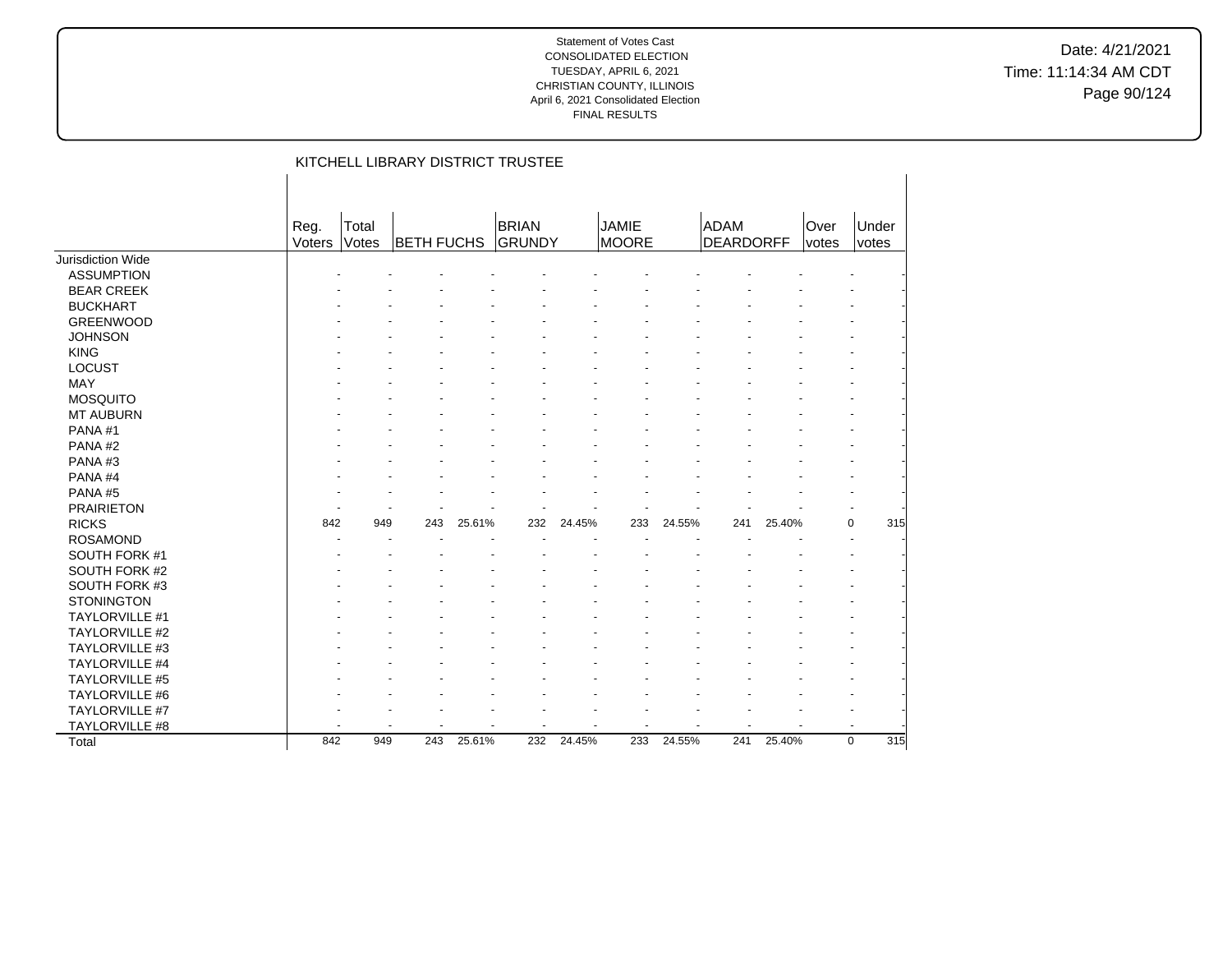Date: 4/21/2021 Time: 11:14:34 AM CDT Page 91/124

## MOWEAQUA LIBRARY DISTRICT TRUSTEE

|                       | Reg.<br>Voters | Total<br>Votes | <b>ROSANNA</b><br><b>McLAIN</b> |        | <b>MARY RUND</b> |        | Over<br>votes | Under<br>votes |
|-----------------------|----------------|----------------|---------------------------------|--------|------------------|--------|---------------|----------------|
| Jurisdiction Wide     |                |                |                                 |        |                  |        |               |                |
| <b>ASSUMPTION</b>     |                |                |                                 |        |                  |        |               |                |
| <b>BEAR CREEK</b>     |                |                |                                 |        |                  |        |               |                |
| <b>BUCKHART</b>       |                |                |                                 |        |                  |        |               |                |
| <b>GREENWOOD</b>      |                |                |                                 |        |                  |        |               |                |
| <b>JOHNSON</b>        |                |                |                                 |        |                  |        |               |                |
| <b>KING</b>           |                |                |                                 |        |                  |        |               |                |
| <b>LOCUST</b>         |                |                |                                 |        |                  |        |               |                |
| <b>MAY</b>            |                |                |                                 |        |                  |        |               |                |
| <b>MOSQUITO</b>       |                |                |                                 |        |                  |        |               |                |
| <b>MT AUBURN</b>      |                |                |                                 |        |                  |        |               |                |
| PANA#1                |                |                |                                 |        |                  |        |               |                |
| PANA#2                |                |                |                                 |        |                  |        |               |                |
| PANA#3                |                |                |                                 |        |                  |        |               |                |
| PANA#4                |                |                |                                 |        |                  |        |               |                |
| PANA#5                |                |                |                                 |        |                  |        |               |                |
| <b>PRAIRIETON</b>     | 266            | 54             | 28                              | 51.85% | 26               | 48.15% | $\Omega$      | 26             |
| <b>RICKS</b>          |                |                |                                 |        |                  |        |               |                |
| <b>ROSAMOND</b>       |                |                |                                 |        |                  |        |               |                |
| SOUTH FORK #1         |                |                |                                 |        |                  |        |               |                |
| SOUTH FORK #2         |                |                |                                 |        |                  |        |               |                |
| SOUTH FORK #3         |                |                |                                 |        |                  |        |               |                |
| <b>STONINGTON</b>     |                |                |                                 |        |                  |        |               |                |
| <b>TAYLORVILLE #1</b> |                |                |                                 |        |                  |        |               |                |
| <b>TAYLORVILLE #2</b> |                |                |                                 |        |                  |        |               |                |
| TAYLORVILLE #3        |                |                |                                 |        |                  |        |               |                |
| <b>TAYLORVILLE #4</b> |                |                |                                 |        |                  |        |               |                |
| TAYLORVILLE #5        |                |                |                                 |        |                  |        |               |                |
| <b>TAYLORVILLE #6</b> |                |                |                                 |        |                  |        |               |                |
| <b>TAYLORVILLE #7</b> |                |                |                                 |        |                  |        |               |                |
| TAYLORVILLE #8        |                |                |                                 |        |                  |        |               |                |
|                       | 266            | 54             | 28                              | 51.85% | 26               | 48.15% | 0             | 26             |
| Total                 |                |                |                                 |        |                  |        |               |                |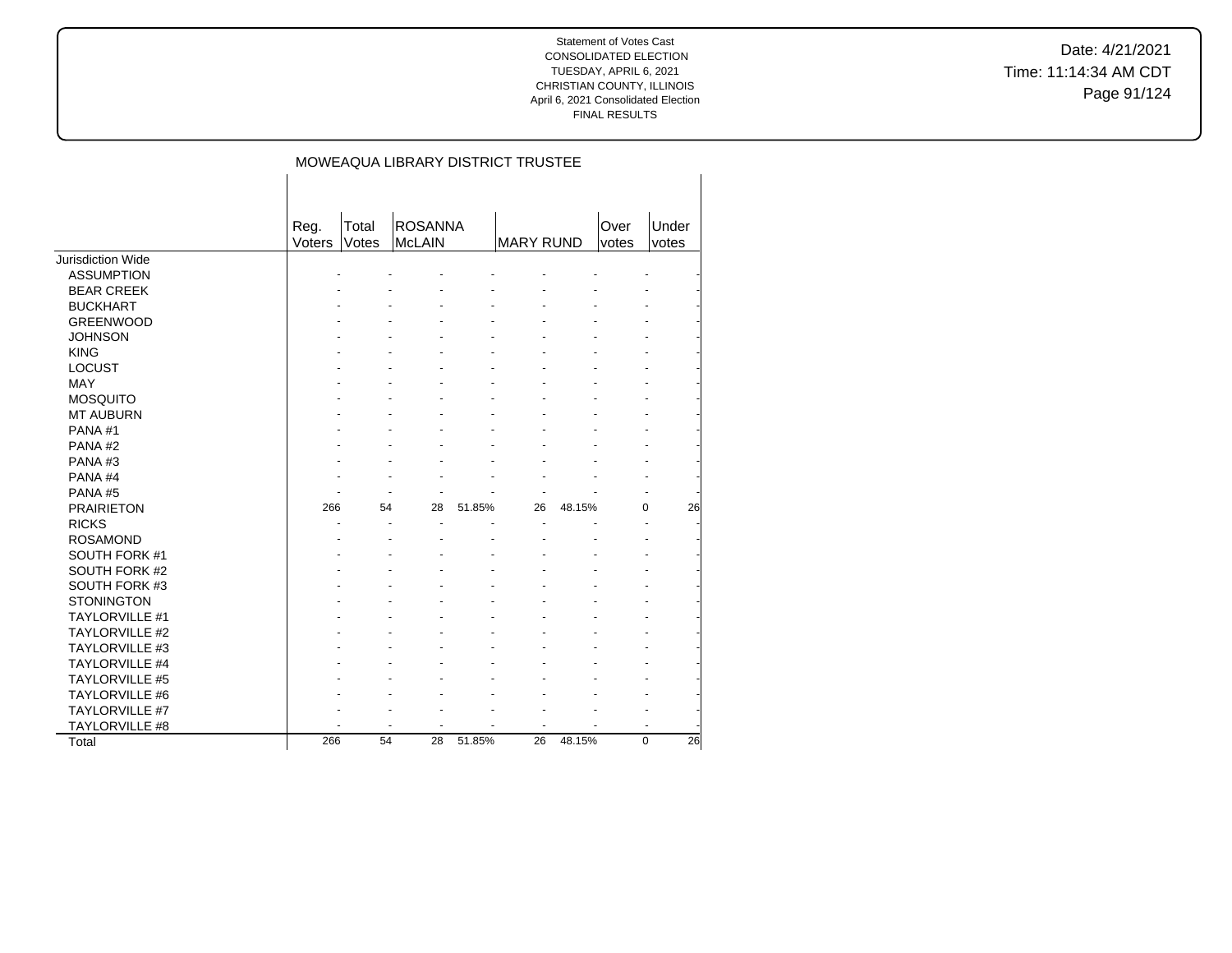|                       |                          |                | ROCHESTER LIBRARY DISTRICT TRUSTEE 4-YEAR TERM |        |                 |        |                     |        |                      |                |                       |                       | ROCHESTER LIBRARY DISTRICT TRUSTEE<br><b>UNEXPIRED 2 YEAR TERM</b> |              |                      |                       |
|-----------------------|--------------------------|----------------|------------------------------------------------|--------|-----------------|--------|---------------------|--------|----------------------|----------------|-----------------------|-----------------------|--------------------------------------------------------------------|--------------|----------------------|-----------------------|
|                       | Reg.<br>Voters           | Total<br>Votes | KIMBERLY A.<br>KURTENBACH DIANA S.             |        | FAIRCHILD       |        | JAMES H.<br>SICHLAU |        | Over<br><i>votes</i> | Under<br>votes | Reg.<br><b>Voters</b> | Total<br><b>Votes</b> | KRISTA<br><b>JIROUTEK</b>                                          |              | Over<br><i>votes</i> | Under<br><b>votes</b> |
| Jurisdiction Wide     |                          |                |                                                |        |                 |        |                     |        |                      |                |                       |                       |                                                                    |              |                      |                       |
| <b>ASSUMPTION</b>     |                          |                |                                                |        |                 |        |                     |        |                      |                |                       |                       |                                                                    |              |                      |                       |
| <b>BEAR CREEK</b>     |                          |                |                                                |        |                 |        |                     |        |                      |                |                       |                       |                                                                    |              |                      |                       |
| <b>BUCKHART</b>       | 3                        | 3              | $\mathbf{1}$                                   | 33.33% | 1               | 33.33% | $\overline{1}$      | 33.33% |                      | $\Omega$       |                       | 3                     |                                                                    | 1 100.00%    |                      | $\mathbf 0$           |
| <b>GREENWOOD</b>      |                          |                |                                                |        |                 |        |                     |        |                      |                |                       |                       |                                                                    |              |                      |                       |
| <b>JOHNSON</b>        |                          |                |                                                |        |                 |        |                     |        |                      |                |                       |                       |                                                                    |              |                      |                       |
| <b>KING</b>           |                          |                |                                                |        |                 |        |                     |        |                      |                |                       |                       |                                                                    |              |                      |                       |
| LOCUST                |                          |                |                                                |        |                 |        |                     |        |                      |                |                       |                       |                                                                    |              |                      |                       |
| <b>MAY</b>            |                          |                |                                                |        |                 |        |                     |        |                      |                |                       |                       |                                                                    |              |                      |                       |
| <b>MOSQUITO</b>       |                          |                |                                                |        |                 |        |                     |        |                      |                |                       |                       |                                                                    |              |                      |                       |
| <b>MT AUBURN</b>      | 114                      | 25             | 8                                              | 32.00% | 9               | 36.00% | 8                   | 32.00% |                      | $\Omega$       | 114                   |                       | 9                                                                  | 100.00%<br>9 |                      | 0                     |
| PANA#1                |                          |                |                                                |        |                 |        |                     |        |                      |                |                       |                       |                                                                    |              |                      |                       |
| PANA#2                |                          |                |                                                |        |                 |        |                     |        |                      |                |                       |                       |                                                                    |              |                      |                       |
| PANA#3                |                          |                |                                                |        |                 |        |                     |        |                      |                |                       |                       |                                                                    |              |                      |                       |
| PANA#4                |                          |                |                                                |        |                 |        |                     |        |                      |                |                       |                       |                                                                    |              |                      |                       |
| PANA#5                |                          |                |                                                |        |                 |        |                     |        |                      |                |                       |                       |                                                                    |              |                      |                       |
| <b>PRAIRIETON</b>     |                          |                |                                                |        |                 |        |                     |        |                      |                |                       |                       |                                                                    |              |                      |                       |
| <b>RICKS</b>          |                          |                |                                                |        |                 |        |                     |        |                      |                |                       |                       |                                                                    |              |                      |                       |
| <b>ROSAMOND</b>       |                          |                |                                                |        |                 |        |                     |        |                      |                |                       |                       |                                                                    |              |                      |                       |
| SOUTH FORK #1         |                          |                |                                                |        |                 |        |                     |        |                      |                |                       |                       |                                                                    |              |                      |                       |
| SOUTH FORK #2         |                          |                |                                                |        |                 |        |                     |        |                      |                |                       |                       |                                                                    |              |                      |                       |
| SOUTH FORK #3         |                          |                |                                                |        |                 |        |                     |        |                      |                |                       |                       |                                                                    |              |                      |                       |
| <b>STONINGTON</b>     |                          |                |                                                |        |                 |        |                     |        |                      |                |                       |                       |                                                                    |              |                      |                       |
| <b>TAYLORVILLE #1</b> |                          |                |                                                |        |                 |        |                     |        |                      |                |                       |                       |                                                                    |              |                      |                       |
| TAYLORVILLE #2        |                          |                |                                                |        |                 |        |                     |        |                      |                |                       |                       |                                                                    |              |                      |                       |
| <b>TAYLORVILLE #3</b> |                          |                |                                                |        |                 |        |                     |        |                      |                |                       |                       |                                                                    |              |                      |                       |
| TAYLORVILLE #4        |                          |                |                                                |        |                 |        |                     |        |                      |                |                       |                       |                                                                    |              |                      |                       |
| <b>TAYLORVILLE #5</b> |                          |                |                                                |        |                 |        |                     |        |                      |                |                       |                       |                                                                    |              |                      |                       |
| <b>TAYLORVILLE #6</b> |                          |                |                                                |        |                 |        |                     |        |                      |                |                       |                       |                                                                    |              |                      |                       |
| TAYLORVILLE #7        |                          |                |                                                |        |                 |        |                     |        |                      |                |                       |                       |                                                                    |              |                      |                       |
| TAYLORVILLE #8        | $\overline{\phantom{a}}$ |                |                                                |        |                 |        |                     |        |                      |                |                       | $\blacksquare$        |                                                                    |              |                      |                       |
| Total                 | 117                      | 28             | 9                                              | 32.14% | 10 <sup>°</sup> | 35.71% | 9                   | 32.14% |                      | $\Omega$       | 5 <sup>1</sup><br>117 |                       | 10                                                                 | 10 100.00%   |                      | $\mathbf 0$           |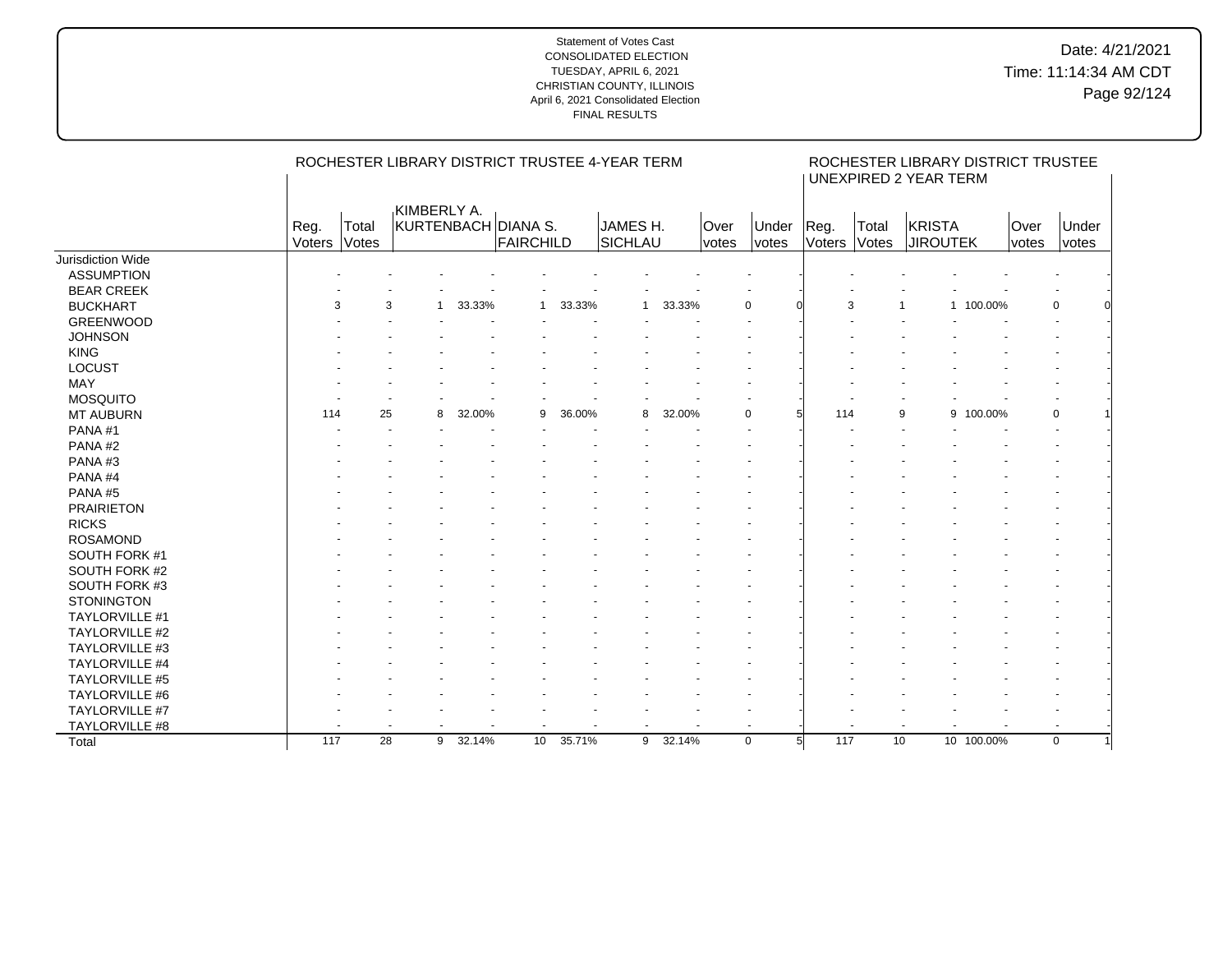Date: 4/21/2021 Time: 11:14:34 AM CDT Page 93/124

|                       |                |                 | STONINGTON TOWNSHIP LIBRARY DISTRICT TRUSTEE |                          |                        |        |                          |                |
|-----------------------|----------------|-----------------|----------------------------------------------|--------------------------|------------------------|--------|--------------------------|----------------|
|                       |                |                 |                                              |                          |                        |        |                          |                |
|                       | Reg.<br>Voters | Total<br>Votes  | <b>JANET</b><br><b>HURELBRINK</b><br>(W)     |                          | MARTHA J.<br>SMITH (W) |        | Over<br>votes            | Under<br>votes |
| Jurisdiction Wide     |                |                 |                                              |                          |                        |        |                          |                |
| <b>ASSUMPTION</b>     |                |                 |                                              |                          |                        |        |                          |                |
| <b>BEAR CREEK</b>     |                |                 |                                              |                          |                        |        |                          |                |
| <b>BUCKHART</b>       |                |                 |                                              |                          |                        |        |                          |                |
| <b>GREENWOOD</b>      |                |                 |                                              |                          |                        |        |                          |                |
| <b>JOHNSON</b>        |                |                 |                                              |                          |                        |        |                          |                |
| <b>KING</b>           |                |                 |                                              |                          |                        |        |                          |                |
| <b>LOCUST</b>         |                |                 |                                              |                          |                        |        |                          |                |
| <b>MAY</b>            |                |                 |                                              |                          |                        |        |                          |                |
| <b>MOSQUITO</b>       |                |                 |                                              |                          |                        |        |                          |                |
| <b>MT AUBURN</b>      |                |                 |                                              |                          |                        |        |                          |                |
| PANA#1                |                |                 |                                              |                          |                        |        |                          |                |
| PANA#2                |                |                 |                                              |                          |                        |        |                          |                |
| PANA#3                |                |                 |                                              |                          |                        |        |                          |                |
| PANA#4                |                |                 |                                              |                          |                        |        |                          |                |
| PANA#5                |                |                 |                                              |                          |                        |        |                          |                |
| <b>PRAIRIETON</b>     |                |                 |                                              |                          |                        |        |                          |                |
| <b>RICKS</b>          |                |                 |                                              |                          |                        |        |                          |                |
| <b>ROSAMOND</b>       |                |                 |                                              |                          |                        |        |                          |                |
| SOUTH FORK #1         |                |                 |                                              |                          |                        |        |                          |                |
| SOUTH FORK #2         |                |                 |                                              |                          |                        |        |                          |                |
| SOUTH FORK #3         |                |                 |                                              |                          |                        |        |                          |                |
| <b>STONINGTON</b>     | 727            | 37              | 20                                           | 54.05%                   | 17                     | 45.95% | $\Omega$                 | 779            |
| <b>TAYLORVILLE #1</b> |                |                 |                                              |                          |                        |        | ÷.                       |                |
| <b>TAYLORVILLE #2</b> |                |                 |                                              |                          |                        |        |                          |                |
| <b>TAYLORVILLE #3</b> |                |                 |                                              |                          |                        |        |                          |                |
| <b>TAYLORVILLE #4</b> |                |                 |                                              |                          |                        |        |                          |                |
| <b>TAYLORVILLE #5</b> |                |                 |                                              |                          |                        |        |                          |                |
| <b>TAYLORVILLE #6</b> |                |                 |                                              |                          |                        |        |                          |                |
| <b>TAYLORVILLE #7</b> |                |                 |                                              |                          |                        |        |                          |                |
| <b>TAYLORVILLE #8</b> |                |                 | $\overline{\phantom{a}}$                     | $\overline{\phantom{a}}$ | ٠                      |        | $\overline{\phantom{a}}$ |                |
| Total                 | 727            | $\overline{37}$ | 20                                           | 54.05%                   | 17                     | 45.95% | 0                        | 779            |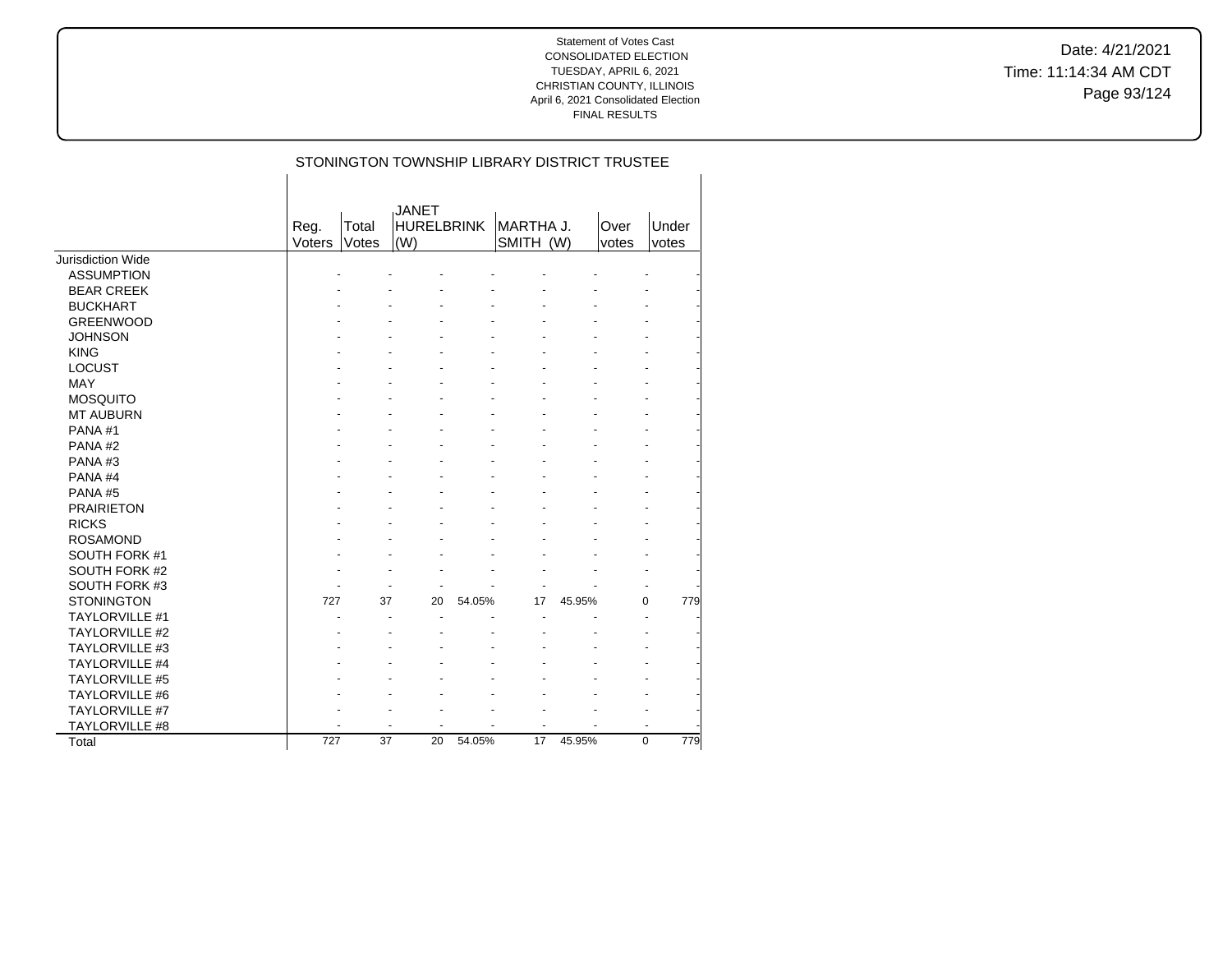Date: 4/21/2021 Time: 11:14:34 AM CDT Page 94/124

|                       |                |                | CENTRAL A & M CUSD NO. 21 BOARD MEMBER |        |                              |         |                               |        |                                         |       |               |             |       |
|-----------------------|----------------|----------------|----------------------------------------|--------|------------------------------|---------|-------------------------------|--------|-----------------------------------------|-------|---------------|-------------|-------|
|                       | Reg.<br>Voters | Total<br>Votes | <b>BRIAN</b><br>HANLEY                 |        | <b>BROCK</b><br><b>BOLTZ</b> |         | <b>BRYAN</b><br><b>BENDER</b> |        | <b>COLLIN</b><br><b>TOWNSEND</b><br>(W) |       | Over<br>votes | votes       | Under |
| Jurisdiction Wide     |                |                |                                        |        |                              |         |                               |        |                                         |       |               |             |       |
| <b>ASSUMPTION</b>     | 881            | 685            | 209                                    | 30.51% | 248                          | 36.20%  | 213                           | 31.09% | 15                                      | 2.19% |               | 0           | 659   |
| <b>BEAR CREEK</b>     |                |                |                                        |        |                              |         |                               |        |                                         |       |               |             |       |
| <b>BUCKHART</b>       |                |                |                                        |        |                              |         |                               |        |                                         |       |               |             |       |
| <b>GREENWOOD</b>      |                |                |                                        |        |                              |         |                               |        |                                         |       |               |             |       |
| <b>JOHNSON</b>        |                |                |                                        |        |                              |         |                               |        |                                         |       |               |             |       |
| <b>KING</b>           |                |                |                                        |        |                              |         |                               |        |                                         |       |               |             |       |
| <b>LOCUST</b>         | 11             | 12             | 4                                      | 33.33% | 4                            | 33.33%  | 4                             | 33.33% | 0                                       |       |               | 0           |       |
| <b>MAY</b>            | 13             |                | 6<br>2                                 | 33.33% | 2                            | 33.33%  | 2                             | 33.33% | 0                                       |       |               | 0           |       |
| <b>MOSQUITO</b>       |                |                |                                        |        |                              |         |                               |        |                                         |       |               |             |       |
| <b>MT AUBURN</b>      |                |                |                                        |        |                              |         |                               |        |                                         |       |               |             |       |
| PANA#1                |                |                |                                        |        |                              |         |                               |        |                                         |       |               |             |       |
| PANA#2                |                |                |                                        |        |                              |         |                               |        |                                         |       |               |             |       |
| PANA#3                |                |                |                                        |        |                              |         |                               |        |                                         |       |               |             |       |
| PANA#4                | 5              |                | 0<br>0                                 |        | $\Omega$                     |         | $\Omega$                      |        | $\mathbf 0$                             |       |               | 0           |       |
| PANA#5                | $\overline{7}$ |                | 2<br>0                                 |        | $\overline{2}$               | 100.00% | $\mathbf 0$                   |        | $\pmb{0}$                               |       |               | 0           | 6     |
| <b>PRAIRIETON</b>     | 279            | 98             | 36                                     | 36.73% | 31                           | 31.63%  | 28                            | 28.57% | 3                                       | 3.06% |               | $\Omega$    | 70    |
| <b>RICKS</b>          |                |                |                                        |        |                              |         |                               |        |                                         |       |               |             |       |
| <b>ROSAMOND</b>       |                |                |                                        |        |                              |         |                               |        |                                         |       |               |             |       |
| SOUTH FORK #1         |                |                |                                        |        |                              |         |                               |        |                                         |       |               |             |       |
| SOUTH FORK #2         |                |                |                                        |        |                              |         |                               |        |                                         |       |               |             |       |
| SOUTH FORK #3         |                |                |                                        |        |                              |         |                               |        |                                         |       |               |             |       |
| <b>STONINGTON</b>     |                |                |                                        |        |                              |         |                               |        |                                         |       |               |             |       |
| TAYLORVILLE #1        |                |                |                                        |        |                              |         |                               |        |                                         |       |               |             |       |
| TAYLORVILLE #2        |                |                |                                        |        |                              |         |                               |        |                                         |       |               |             |       |
| TAYLORVILLE #3        |                |                |                                        |        |                              |         |                               |        |                                         |       |               |             |       |
| TAYLORVILLE #4        |                |                |                                        |        |                              |         |                               |        |                                         |       |               |             |       |
| <b>TAYLORVILLE #5</b> |                |                |                                        |        |                              |         |                               |        |                                         |       |               |             |       |
| TAYLORVILLE #6        |                |                |                                        |        |                              |         |                               |        |                                         |       |               |             |       |
| TAYLORVILLE #7        |                |                |                                        |        |                              |         |                               |        |                                         |       |               |             |       |
| TAYLORVILLE #8        |                |                |                                        |        |                              |         |                               |        | $\sim$                                  |       |               |             |       |
| Total                 | 1196           | 803            | 251                                    | 31.26% | 287                          | 35.74%  | 247                           | 30.76% | 18                                      | 2.24% |               | $\mathbf 0$ | 741   |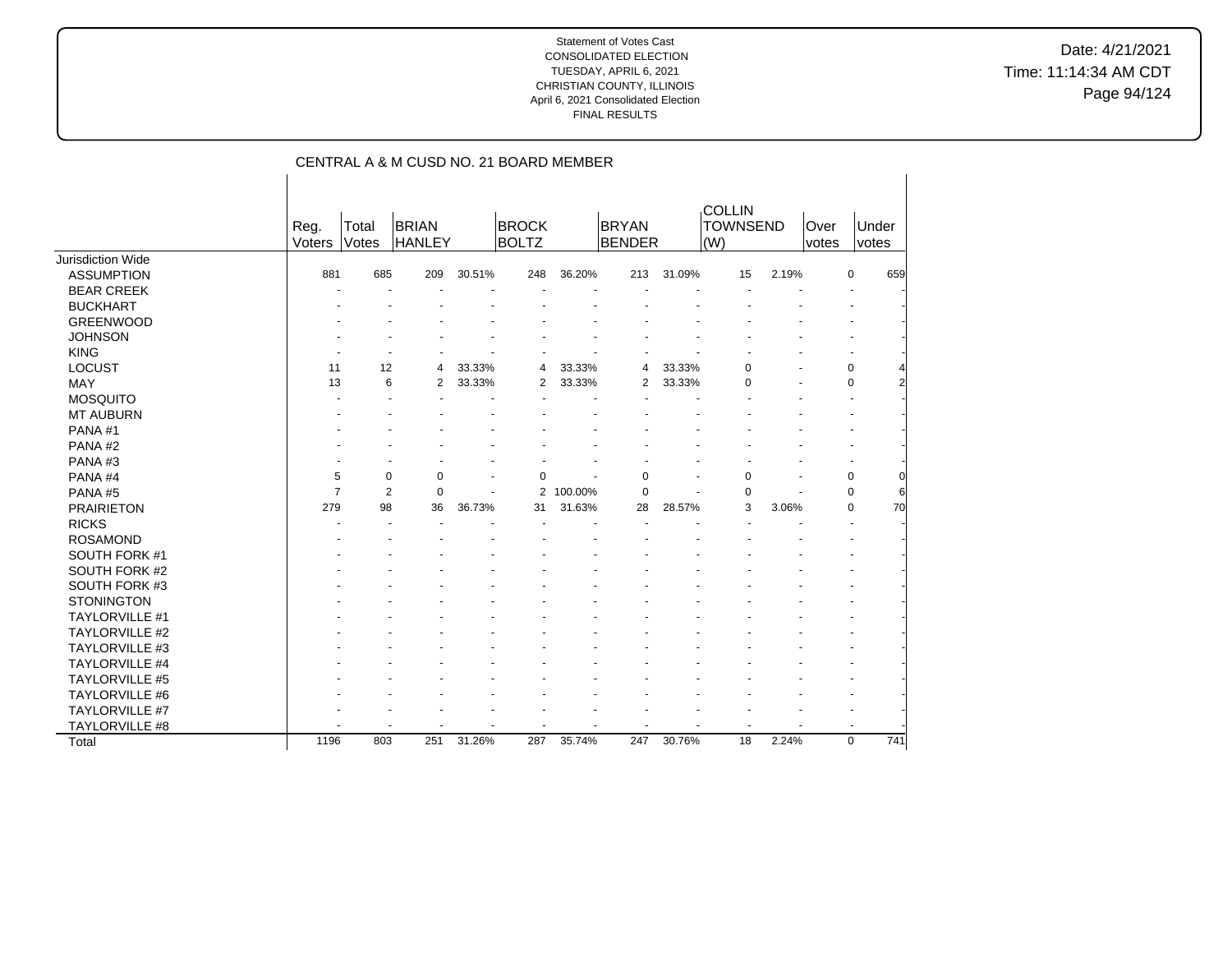Date: 4/21/2021 Time: 11:14:34 AM CDT Page 95/124

|                       | Reg.<br><b>Voters</b> | Total<br>Votes | <b>ADAM</b><br><b>SWINGER</b> |        | <b>CORY</b><br><b>HUNSLEY</b> |        | <b>JULIE</b><br><b>PEACOCK</b> |        | Over<br>votes | Under<br>votes     |
|-----------------------|-----------------------|----------------|-------------------------------|--------|-------------------------------|--------|--------------------------------|--------|---------------|--------------------|
| Jurisdiction Wide     |                       |                |                               |        |                               |        |                                |        |               |                    |
| <b>ASSUMPTION</b>     |                       |                |                               |        |                               |        |                                |        |               |                    |
| <b>BEAR CREEK</b>     |                       |                |                               |        |                               |        |                                |        |               |                    |
| <b>BUCKHART</b>       | 1174                  | 922            | 316                           | 34.27% | 300                           | 32.54% | 306                            | 33.19% |               | 0<br>218           |
| <b>GREENWOOD</b>      |                       |                |                               |        |                               |        |                                |        |               |                    |
| <b>JOHNSON</b>        |                       |                |                               |        |                               |        |                                |        |               |                    |
| <b>KING</b>           |                       |                |                               |        |                               |        |                                |        |               |                    |
| <b>LOCUST</b>         |                       |                |                               |        |                               |        |                                |        |               |                    |
| <b>MAY</b>            |                       |                |                               |        |                               |        |                                |        |               |                    |
| <b>MOSQUITO</b>       |                       |                |                               |        |                               |        |                                |        |               |                    |
| <b>MT AUBURN</b>      | 37                    | 3              | 1                             | 33.33% | 1                             | 33.33% | 1                              | 33.33% |               | 0                  |
| PANA#1                |                       |                |                               |        |                               |        |                                |        |               |                    |
| PANA#2                |                       |                |                               |        |                               |        |                                |        |               |                    |
| PANA#3                |                       |                |                               |        |                               |        |                                |        |               |                    |
| PANA#4                |                       |                |                               |        |                               |        |                                |        |               |                    |
| PANA#5                |                       |                |                               |        |                               |        |                                |        |               |                    |
| <b>PRAIRIETON</b>     |                       |                |                               |        |                               |        |                                |        |               |                    |
| <b>RICKS</b>          |                       |                |                               |        |                               |        |                                |        |               |                    |
| <b>ROSAMOND</b>       |                       |                |                               |        |                               |        |                                |        |               |                    |
| SOUTH FORK #1         |                       |                |                               |        |                               |        |                                |        |               |                    |
| SOUTH FORK #2         | 74                    | 50             | 17                            | 34.00% | 17                            | 34.00% | 16                             | 32.00% |               | 0<br>22            |
| SOUTH FORK #3         |                       |                |                               |        |                               |        |                                |        |               |                    |
| <b>STONINGTON</b>     |                       |                |                               |        |                               |        |                                |        |               |                    |
| <b>TAYLORVILLE #1</b> |                       |                |                               |        |                               |        |                                |        |               |                    |
| <b>TAYLORVILLE #2</b> |                       |                |                               |        |                               |        |                                |        |               |                    |
| <b>TAYLORVILLE #3</b> | 0                     | 0              | $\Omega$                      |        | $\Omega$                      |        | $\Omega$                       |        |               | 0<br>0             |
| <b>TAYLORVILLE #4</b> | 40                    | 12             | 4                             | 33.33% | 4                             | 33.33% | 4                              | 33.33% |               | 0<br>3             |
| <b>TAYLORVILLE #5</b> |                       |                |                               |        |                               |        |                                |        |               |                    |
| <b>TAYLORVILLE #6</b> |                       |                |                               |        |                               |        |                                |        |               |                    |
| <b>TAYLORVILLE #7</b> |                       |                |                               |        |                               |        |                                |        |               |                    |
| <b>TAYLORVILLE #8</b> |                       |                |                               |        |                               |        |                                |        |               |                    |
| Total                 | 1325                  | 987            | 338                           | 34.25% | 322                           | 32.62% | 327                            | 33.13% |               | $\mathbf 0$<br>246 |

## EDINBURG CUSD NO. 4 BOARD MEMBER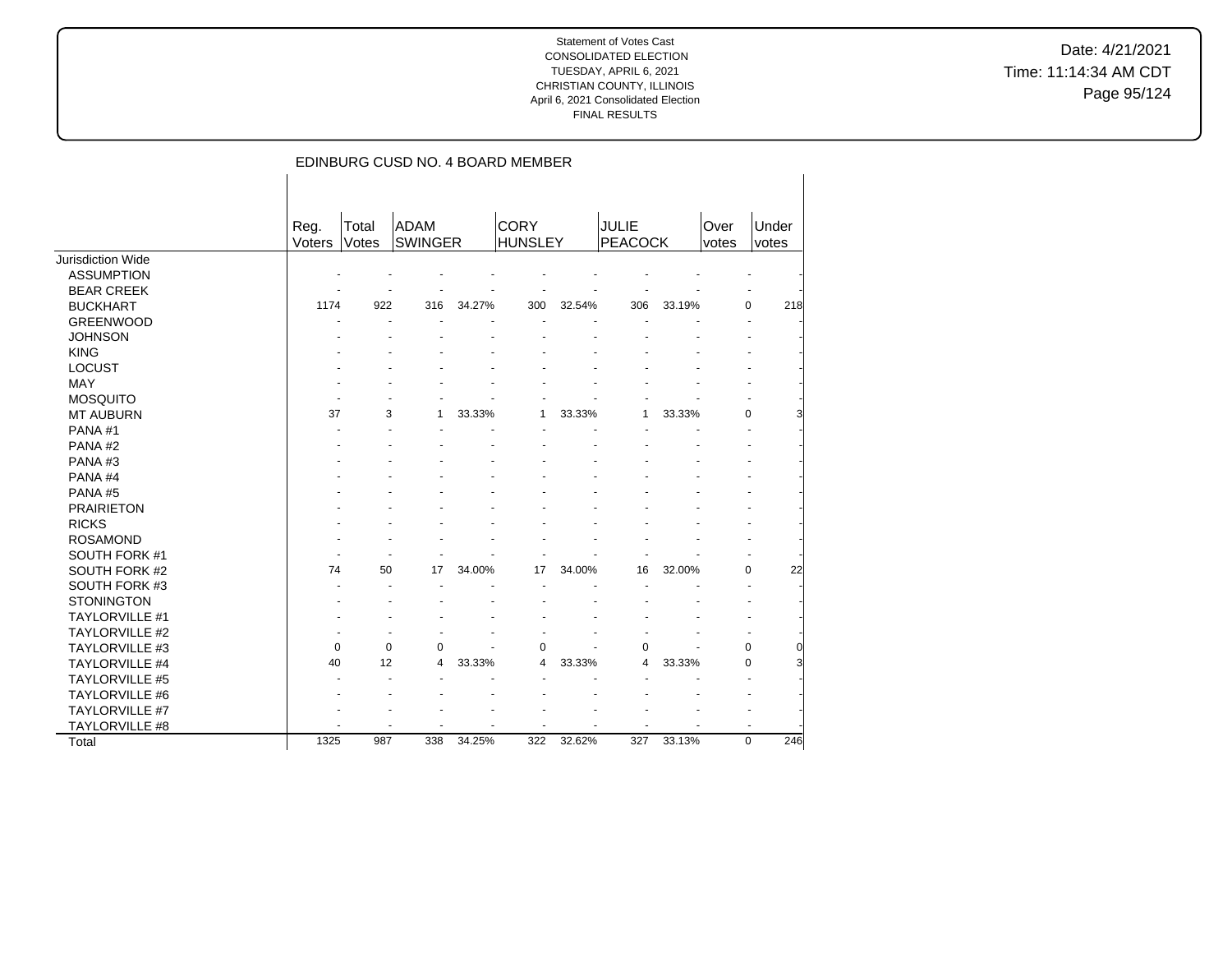Date: 4/21/2021 Time: 11:14:34 AM CDT Page 96/124

|                       |                |                | MERIDIAN CUSD NO.15 BOARD MEMBER |        |          |        |                               |        |                        |        |                           |        |               |                          |
|-----------------------|----------------|----------------|----------------------------------|--------|----------|--------|-------------------------------|--------|------------------------|--------|---------------------------|--------|---------------|--------------------------|
|                       | Reg.<br>Voters | Total<br>Votes | <b>ROBERT</b><br><b>FLACK</b>    |        |          |        | MONTE R.<br>CHRIS JONES HOGAN |        | ADAM<br><b>HERBERT</b> |        | <b>BRADLEY A.</b><br>HUNT |        | Over<br>votes | Under<br>votes           |
| Jurisdiction Wide     |                |                |                                  |        |          |        |                               |        |                        |        |                           |        |               |                          |
| <b>ASSUMPTION</b>     |                |                |                                  |        |          |        |                               |        |                        |        |                           |        |               |                          |
| <b>BEAR CREEK</b>     |                |                |                                  |        |          |        |                               |        |                        |        |                           |        |               |                          |
| <b>BUCKHART</b>       |                |                |                                  |        |          |        |                               |        |                        |        |                           |        |               |                          |
| <b>GREENWOOD</b>      |                |                |                                  |        |          |        |                               |        |                        |        |                           |        |               |                          |
| <b>JOHNSON</b>        |                |                |                                  |        |          |        |                               |        |                        |        |                           |        |               |                          |
| <b>KING</b>           |                |                |                                  |        |          |        |                               |        |                        |        |                           |        |               |                          |
| <b>LOCUST</b>         |                |                |                                  |        |          |        |                               |        |                        |        |                           |        |               |                          |
| MAY                   |                |                |                                  |        |          |        |                               |        |                        |        |                           |        |               |                          |
| <b>MOSQUITO</b>       | 73             | 44             | 8                                | 18.18% | 11       | 25.00% | 11                            | 25.00% | $\overline{7}$         | 15.91% | $\overline{7}$            | 15.91% |               | $\mathbf 0$              |
| <b>MT AUBURN</b>      |                |                |                                  |        |          |        |                               |        |                        |        |                           |        |               |                          |
| PANA#1                |                |                |                                  |        |          |        |                               |        |                        |        |                           |        |               |                          |
| PANA#2                |                |                |                                  |        |          |        |                               |        |                        |        |                           |        |               |                          |
| PANA#3                |                |                |                                  |        |          |        |                               |        |                        |        |                           |        |               |                          |
| PANA#4                |                |                |                                  |        |          |        |                               |        |                        |        |                           |        |               |                          |
| PANA#5                |                |                |                                  |        |          |        |                               |        |                        |        |                           |        |               |                          |
| <b>PRAIRIETON</b>     | 3              | $\Omega$       | $\Omega$                         |        | $\Omega$ |        | $\Omega$                      |        | $\Omega$               |        | $\mathbf 0$               |        |               | $\mathbf 0$              |
| <b>RICKS</b>          |                |                |                                  |        |          |        |                               |        |                        |        |                           |        |               |                          |
| <b>ROSAMOND</b>       |                |                |                                  |        |          |        |                               |        |                        |        |                           |        |               |                          |
| SOUTH FORK #1         |                |                |                                  |        |          |        |                               |        |                        |        |                           |        |               |                          |
| SOUTH FORK #2         |                |                |                                  |        |          |        |                               |        |                        |        |                           |        |               |                          |
| SOUTH FORK #3         |                |                |                                  |        |          |        |                               |        |                        |        |                           |        |               |                          |
| <b>STONINGTON</b>     | 3              |                | $\Omega$<br>$\Omega$             |        | $\Omega$ |        | $\Omega$                      |        | $\Omega$               |        | $\Omega$                  |        |               | $\mathbf 0$              |
| TAYLORVILLE #1        |                |                |                                  |        |          |        |                               |        |                        |        |                           |        |               |                          |
| <b>TAYLORVILLE #2</b> |                |                |                                  |        |          |        |                               |        |                        |        |                           |        |               |                          |
| TAYLORVILLE #3        |                |                |                                  |        |          |        |                               |        |                        |        |                           |        |               |                          |
| TAYLORVILLE #4        |                |                |                                  |        |          |        |                               |        |                        |        |                           |        |               |                          |
| TAYLORVILLE #5        |                |                |                                  |        |          |        |                               |        |                        |        |                           |        |               |                          |
| TAYLORVILLE #6        |                |                |                                  |        |          |        |                               |        |                        |        |                           |        |               |                          |
| TAYLORVILLE #7        |                |                |                                  |        |          |        |                               |        |                        |        |                           |        |               |                          |
| TAYLORVILLE #8        |                |                |                                  |        |          |        |                               |        |                        |        |                           |        |               | $\overline{\phantom{a}}$ |
| Total                 | 79             | 44             | 8                                | 18.18% | 11       | 25.00% | 11                            | 25.00% | $\overline{7}$         | 15.91% | $7\overline{ }$           | 15.91% |               | $\mathbf 0$              |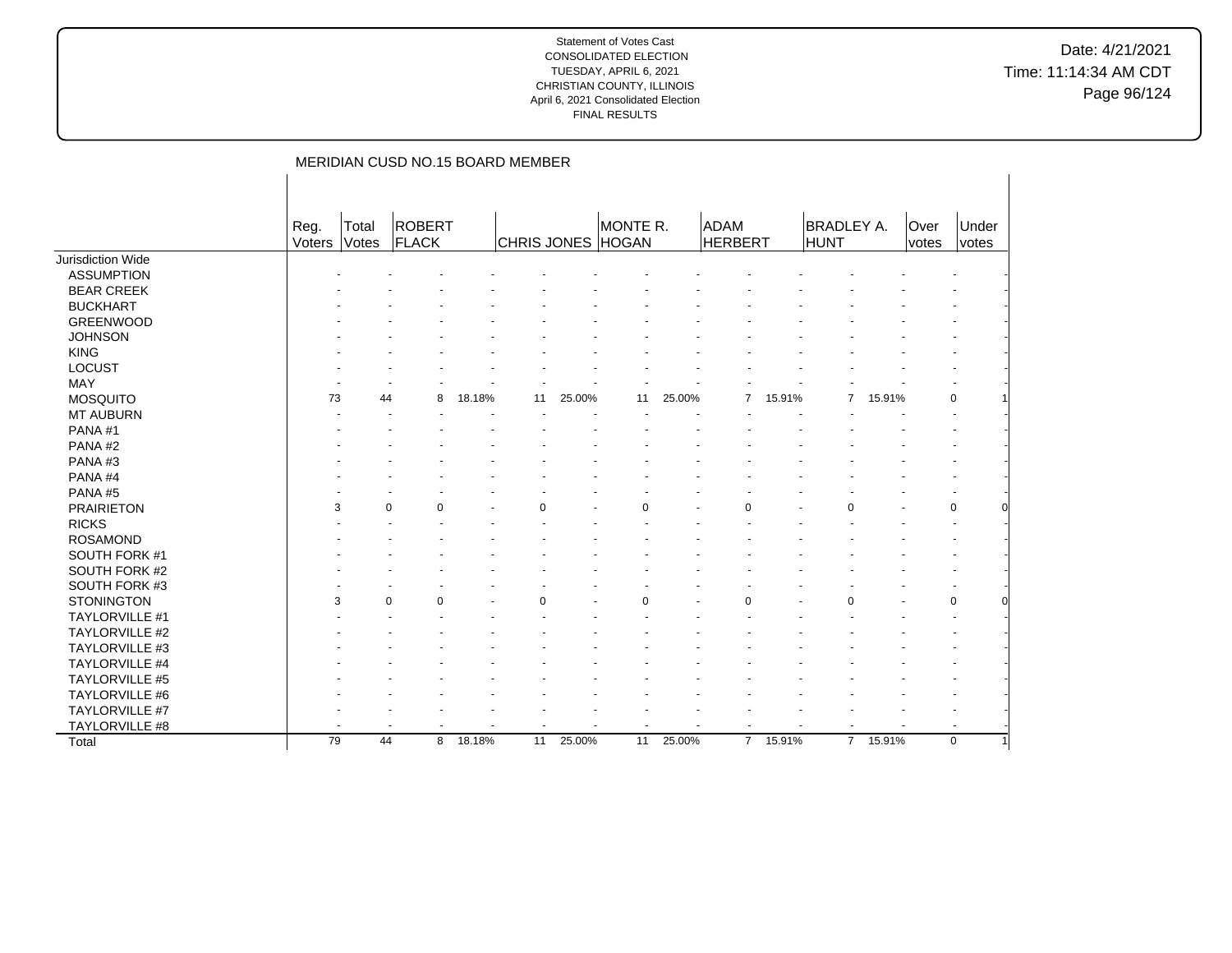Date: 4/21/2021 Time: 11:14:34 AM CDT Page 97/124

|                          |                |                |                                     |        | MORRISONVILLE CUSD NO.1 BOARD MEMBER |        |                              |        |               |                |     |
|--------------------------|----------------|----------------|-------------------------------------|--------|--------------------------------------|--------|------------------------------|--------|---------------|----------------|-----|
|                          | Reg.<br>Voters | Total<br>Votes | <b>MELISSA A</b><br><b>DAVIDSON</b> |        | <b>SESSEY</b><br><b>LYNCH</b>        |        | <b>ANN</b><br><b>GANTHER</b> |        | Over<br>votes | Under<br>votes |     |
| <b>Jurisdiction Wide</b> |                |                |                                     |        |                                      |        |                              |        |               |                |     |
| <b>ASSUMPTION</b>        |                |                |                                     |        |                                      |        |                              |        |               |                |     |
| <b>BEAR CREEK</b>        | 303            | 175            | 67                                  | 38.29% | 50                                   | 28.57% | 58                           | 33.14% |               | 0              | 77  |
| <b>BUCKHART</b>          | $\blacksquare$ | $\blacksquare$ |                                     |        | $\blacksquare$                       |        | $\blacksquare$               |        |               | ٠              |     |
| <b>GREENWOOD</b>         | 24             | 6              | $\overline{2}$                      | 33.33% | $\overline{2}$                       | 33.33% | 2                            | 33.33% |               | 0              | 6   |
| <b>JOHNSON</b>           |                | ÷,             |                                     |        |                                      |        |                              |        |               | ä,             |     |
| <b>KING</b>              | 100            | 39             | 13                                  | 33.33% | 12                                   | 30.77% | 14                           | 35.90% |               | 0              | 9   |
| <b>LOCUST</b>            |                |                |                                     |        |                                      |        |                              |        |               |                |     |
| MAY                      |                |                |                                     |        |                                      |        |                              |        |               |                |     |
| <b>MOSQUITO</b>          |                |                |                                     |        |                                      |        |                              |        |               |                |     |
| <b>MT AUBURN</b>         |                |                |                                     |        |                                      |        |                              |        |               |                |     |
| PANA#1                   |                |                |                                     |        |                                      |        |                              |        |               |                |     |
| PANA#2                   |                |                |                                     |        |                                      |        |                              |        |               |                |     |
| PANA#3                   |                |                |                                     |        |                                      |        |                              |        |               |                |     |
| PANA#4                   |                |                |                                     |        |                                      |        |                              |        |               |                |     |
| PANA#5                   |                |                |                                     |        |                                      |        |                              |        |               |                |     |
| <b>PRAIRIETON</b>        |                |                |                                     |        |                                      |        |                              |        |               |                |     |
| <b>RICKS</b>             | 841            | 715            | 253                                 | 35.38% | 212                                  | 29.65% | 250                          | 34.97% |               | 0              | 233 |
| <b>ROSAMOND</b>          |                |                |                                     |        |                                      |        |                              |        |               |                |     |
| SOUTH FORK #1            |                |                |                                     |        |                                      |        |                              |        |               |                |     |
| <b>SOUTH FORK #2</b>     | 0              | 0              | 0                                   |        | 0                                    |        | 0                            |        |               | 0              | 0   |
| SOUTH FORK #3            | 12             | 3              | 1                                   | 33.33% | 1                                    | 33.33% | 1                            | 33.33% |               | $\Omega$       |     |
| <b>STONINGTON</b>        |                |                |                                     |        |                                      |        |                              |        |               |                |     |
| TAYLORVILLE #1           |                |                |                                     |        |                                      |        |                              |        |               |                |     |
| TAYLORVILLE #2           |                |                |                                     |        |                                      |        |                              |        |               |                |     |
| TAYLORVILLE #3           |                |                |                                     |        |                                      |        |                              |        |               |                |     |
| <b>TAYLORVILLE #4</b>    |                |                |                                     |        |                                      |        |                              |        |               |                |     |
| <b>TAYLORVILLE #5</b>    |                |                |                                     |        |                                      |        |                              |        |               |                |     |
| TAYLORVILLE #6           |                |                |                                     |        |                                      |        |                              |        |               |                |     |
| TAYLORVILLE #7           |                |                |                                     |        |                                      |        |                              |        |               |                |     |
| TAYLORVILLE #8           |                |                |                                     |        |                                      |        |                              |        |               |                |     |
| Total                    | 1280           | 938            | 336                                 | 35.82% | 277                                  | 29.53% | 325                          | 34.65% |               | 0              | 328 |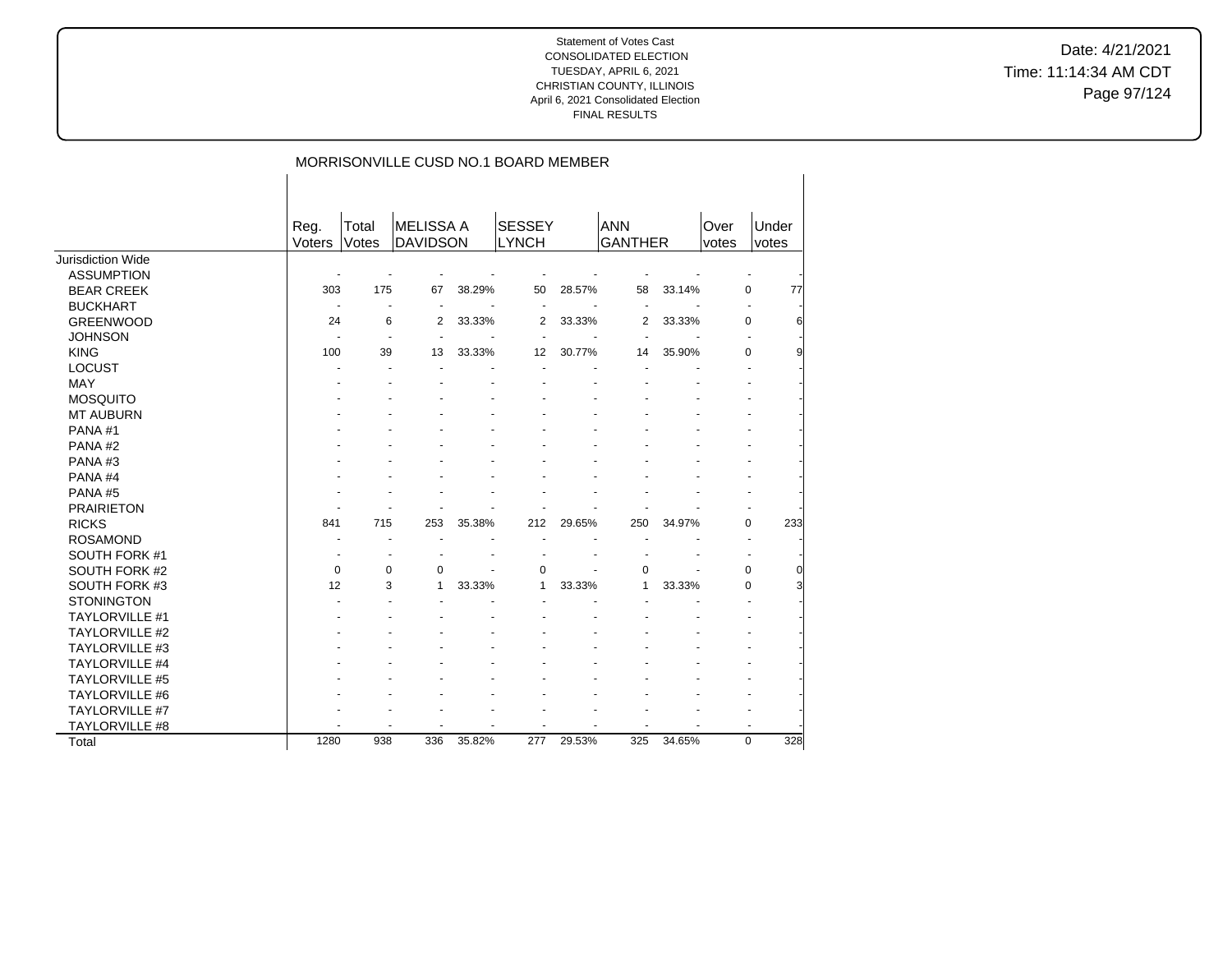Date: 4/21/2021 Time: 11:14:34 AM CDT Page 98/124

|                       |                |                | NOKOMIS CUSD NO. 22 BOARD MEMBER |        |                                 |        |                |        |                           |        |               |                   |
|-----------------------|----------------|----------------|----------------------------------|--------|---------------------------------|--------|----------------|--------|---------------------------|--------|---------------|-------------------|
|                       | Reg.<br>Voters | Total<br>Votes | DENNY<br>BAUMAN                  |        | <b>STEVEN</b><br><b>JANSSEN</b> |        | CARL<br>FESSER |        | CARL<br><b>KETTELKAMP</b> |        | Over<br>votes | Under<br>votes    |
| Jurisdiction Wide     |                |                |                                  |        |                                 |        |                |        |                           |        |               |                   |
| <b>ASSUMPTION</b>     |                |                |                                  |        |                                 |        |                |        |                           |        |               |                   |
| <b>BEAR CREEK</b>     |                |                |                                  |        |                                 |        |                |        |                           |        |               |                   |
| <b>BUCKHART</b>       |                |                |                                  |        |                                 |        |                |        |                           |        |               |                   |
| <b>GREENWOOD</b>      | 66             | 73             | 18                               | 24.66% | 18                              | 24.66% | 18             | 24.66% | 19                        | 26.03% |               | 0<br>11           |
| <b>JOHNSON</b>        |                |                |                                  |        |                                 |        |                |        |                           |        |               |                   |
| <b>KING</b>           |                |                |                                  |        |                                 |        |                |        |                           |        |               |                   |
| <b>LOCUST</b>         |                |                |                                  |        |                                 |        |                |        |                           |        |               |                   |
| MAY                   |                |                |                                  |        |                                 |        |                |        |                           |        |               |                   |
| <b>MOSQUITO</b>       |                |                |                                  |        |                                 |        |                |        |                           |        |               |                   |
| <b>MT AUBURN</b>      |                |                |                                  |        |                                 |        |                |        |                           |        |               |                   |
| PANA#1                |                |                |                                  |        |                                 |        |                |        |                           |        |               |                   |
| PANA#2                |                |                |                                  |        |                                 |        |                |        |                           |        |               |                   |
| PANA#3                |                |                |                                  |        |                                 |        |                |        |                           |        |               |                   |
| PANA#4                |                |                |                                  |        |                                 |        |                |        |                           |        |               |                   |
| PANA#5                |                |                |                                  |        |                                 |        |                |        |                           |        |               |                   |
| <b>PRAIRIETON</b>     |                |                |                                  |        |                                 |        |                |        |                           |        |               |                   |
| <b>RICKS</b>          |                | $\Omega$       | $\Omega$                         |        | 0                               |        | $\Omega$       |        | $\Omega$                  |        |               | 0                 |
| <b>ROSAMOND</b>       |                |                |                                  |        |                                 |        |                |        |                           |        |               |                   |
| SOUTH FORK #1         |                |                |                                  |        |                                 |        |                |        |                           |        |               |                   |
| SOUTH FORK #2         |                |                |                                  |        |                                 |        |                |        |                           |        |               |                   |
| SOUTH FORK #3         |                |                |                                  |        |                                 |        |                |        |                           |        |               |                   |
| <b>STONINGTON</b>     |                |                |                                  |        |                                 |        |                |        |                           |        |               |                   |
| TAYLORVILLE #1        |                |                |                                  |        |                                 |        |                |        |                           |        |               |                   |
| TAYLORVILLE #2        |                |                |                                  |        |                                 |        |                |        |                           |        |               |                   |
| TAYLORVILLE #3        |                |                |                                  |        |                                 |        |                |        |                           |        |               |                   |
| TAYLORVILLE #4        |                |                |                                  |        |                                 |        |                |        |                           |        |               |                   |
| <b>TAYLORVILLE #5</b> |                |                |                                  |        |                                 |        |                |        |                           |        |               |                   |
| TAYLORVILLE #6        |                |                |                                  |        |                                 |        |                |        |                           |        |               |                   |
| TAYLORVILLE #7        |                |                |                                  |        |                                 |        |                |        |                           |        |               |                   |
| TAYLORVILLE #8        |                |                |                                  |        |                                 |        |                |        |                           |        |               |                   |
| Total                 | 67             | 73             | 18                               | 24.66% | 18                              | 24.66% | 18             | 24.66% | 19                        | 26.03% |               | $\mathbf 0$<br>11 |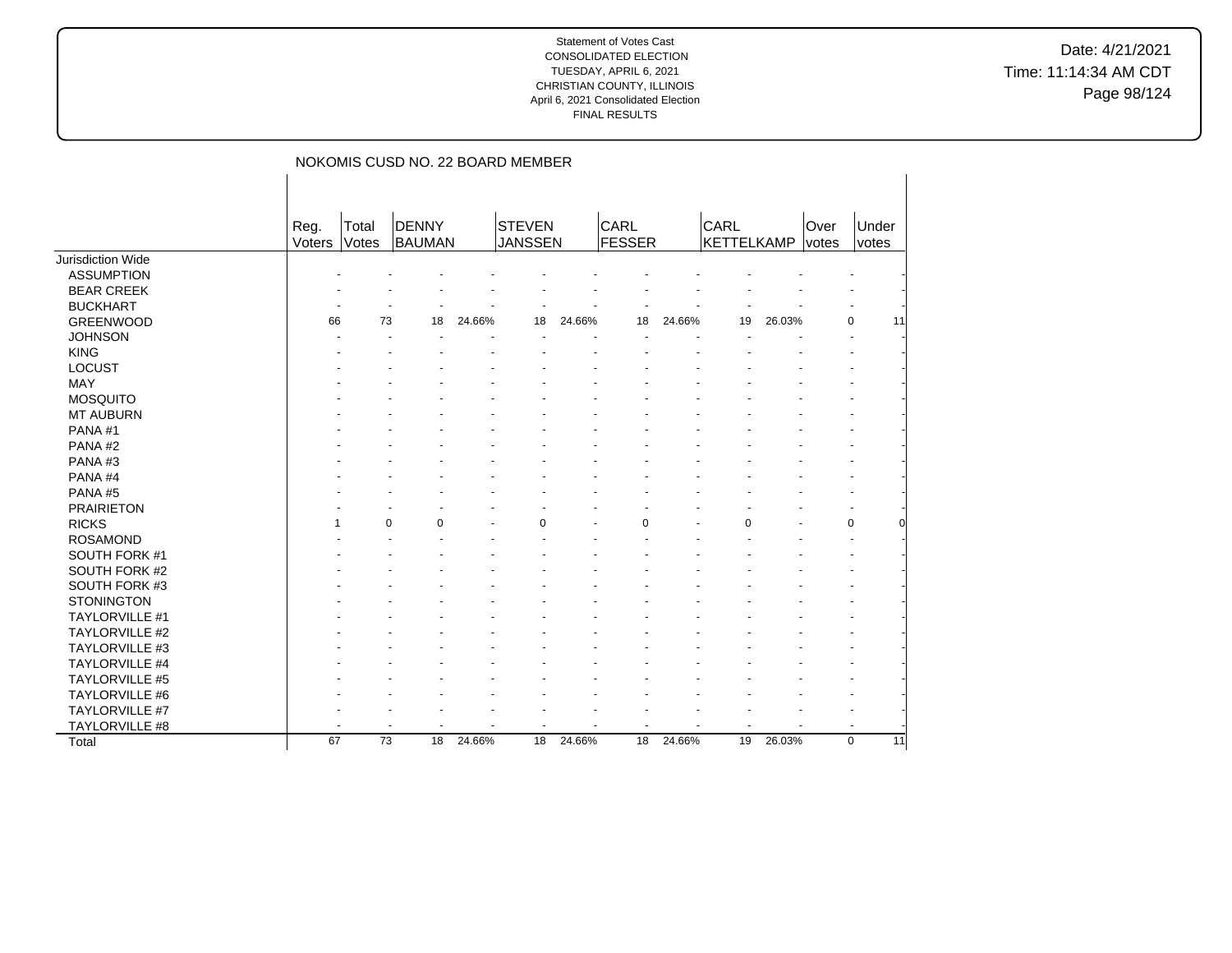Date: 4/21/2021 Time: 11:14:34 AM CDT Page 99/124

|                       |                |                | PANA CUSD NO. 8 BOARD MEMBER |        |                                |        |                                |        |                              |        |               |                |                |
|-----------------------|----------------|----------------|------------------------------|--------|--------------------------------|--------|--------------------------------|--------|------------------------------|--------|---------------|----------------|----------------|
|                       | Reg.<br>Voters | Total<br>Votes | MARK<br><b>BEYERS</b>        |        | <b>KYLE</b><br><b>ANDERSON</b> |        | <b>STEPHEN</b><br><b>GROLL</b> |        | MICHELLE<br><b>BLACKWELL</b> |        | Over<br>votes |                | Under<br>votes |
| Jurisdiction Wide     |                |                |                              |        |                                |        |                                |        |                              |        |               |                |                |
| <b>ASSUMPTION</b>     | 2              |                | 0<br>$\mathbf 0$             |        | 0                              |        | $\mathbf 0$                    |        | $\pmb{0}$                    |        |               | $\mathbf 0$    | $\Omega$       |
| <b>BEAR CREEK</b>     |                |                |                              |        |                                |        |                                |        |                              |        |               |                |                |
| <b>BUCKHART</b>       |                |                |                              |        |                                |        |                                |        |                              |        |               |                |                |
| <b>GREENWOOD</b>      | 22             | 12             | 6                            | 50.00% | 3                              | 25.00% | $\mathbf 0$                    |        | 3                            | 25.00% |               | 0              |                |
| <b>JOHNSON</b>        |                |                |                              |        |                                |        |                                |        |                              |        |               |                |                |
| <b>KING</b>           |                |                |                              |        |                                |        |                                |        |                              |        |               |                |                |
| LOCUST                | 39             | 32             | 12                           | 37.50% | 7                              | 21.88% | 7                              | 21.88% | 6                            | 18.75% |               | 0              | 13             |
| MAY                   |                |                |                              |        |                                |        |                                |        |                              |        |               |                |                |
| <b>MOSQUITO</b>       |                |                |                              |        |                                |        |                                |        |                              |        |               |                |                |
| <b>MT AUBURN</b>      |                |                |                              |        |                                |        |                                |        |                              |        |               |                |                |
| PANA#1                | 650            | 428            | 135                          | 31.54% | 105                            | 24.53% | 60                             | 14.02% | 128                          | 29.91% |               | 2              | 76             |
| PANA#2                | 1350           | 851            | 253                          | 29.73% | 212                            | 24.91% | 149                            | 17.51% | 237                          | 27.85% |               | $\Omega$       | 157            |
| PANA#3                | 769            | 473            | 147                          | 31.08% | 110                            | 23.26% | 84                             | 17.76% | 132                          | 27.91% |               | $\overline{2}$ | 67             |
| PANA#4                | 642            | 348            | 117                          | 33.62% | 87                             | 25.00% | 53                             | 15.23% | 91                           | 26.15% |               | 1              | 84             |
| PANA#5                | 528            | 209            | 66                           | 31.58% | 54                             | 25.84% | 38                             | 18.18% | 51                           | 24.40% |               |                | 55             |
| <b>PRAIRIETON</b>     |                |                |                              |        |                                |        |                                |        |                              |        |               |                |                |
| <b>RICKS</b>          |                |                |                              |        |                                |        |                                |        |                              |        |               |                |                |
| <b>ROSAMOND</b>       | 234            | 91             | 27                           | 29.67% | 27                             | 29.67% | 10                             | 10.99% | 27                           | 29.67% |               | 0              |                |
| SOUTH FORK #1         |                |                |                              |        |                                |        |                                |        |                              |        |               |                |                |
| SOUTH FORK #2         |                |                |                              |        |                                |        |                                |        |                              |        |               |                |                |
| SOUTH FORK #3         |                |                |                              |        |                                |        |                                |        |                              |        |               |                |                |
| <b>STONINGTON</b>     |                |                |                              |        |                                |        |                                |        |                              |        |               |                |                |
| <b>TAYLORVILLE #1</b> |                |                |                              |        |                                |        |                                |        |                              |        |               |                |                |
| TAYLORVILLE #2        |                |                |                              |        |                                |        |                                |        |                              |        |               |                |                |
| TAYLORVILLE #3        |                |                |                              |        |                                |        |                                |        |                              |        |               |                |                |
| TAYLORVILLE #4        |                |                |                              |        |                                |        |                                |        |                              |        |               |                |                |
| <b>TAYLORVILLE #5</b> |                |                |                              |        |                                |        |                                |        |                              |        |               |                |                |
| <b>TAYLORVILLE #6</b> |                |                |                              |        |                                |        |                                |        |                              |        |               |                |                |
| TAYLORVILLE #7        |                |                |                              |        |                                |        |                                |        |                              |        |               |                |                |
| TAYLORVILLE #8        |                |                |                              |        |                                |        |                                |        |                              |        |               |                |                |
| Total                 | 4236           | 2444           | 763                          | 31.22% | 605                            | 24.75% | 401                            | 16.41% | 675                          | 27.62% |               | 6              | 469            |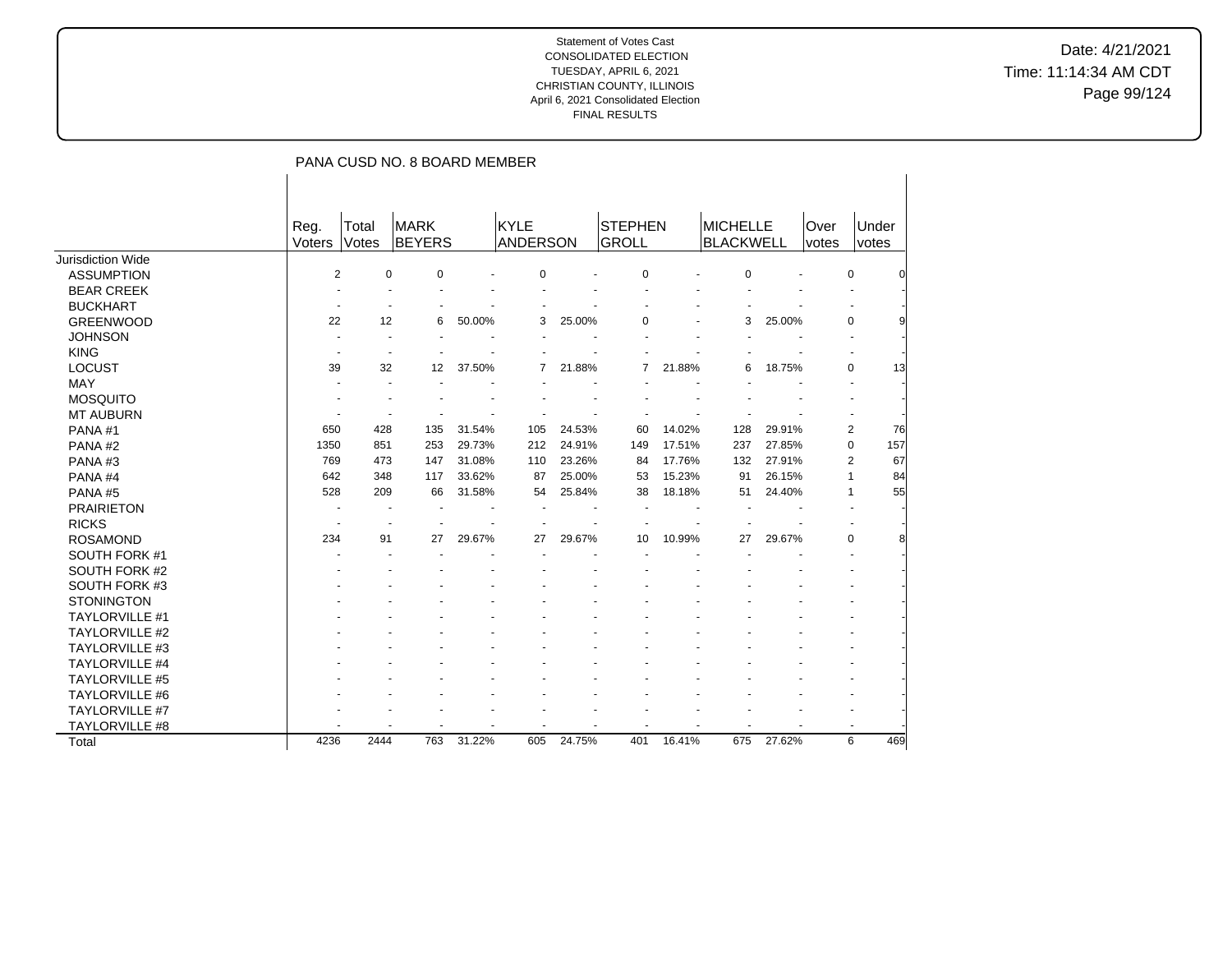Date: 4/21/2021 Time: 11:14:34 AM CDT Page 100/124

# PANHANDLE CUSD NO. 2 BOARD MEMBER

|                       | Reg.<br>Voters | Total<br>Votes | <b>GABE J. POPE SCOTT</b> |        | <b>COWDREY</b> |        | Over<br>votes | Under<br>votes |
|-----------------------|----------------|----------------|---------------------------|--------|----------------|--------|---------------|----------------|
| Jurisdiction Wide     |                |                |                           |        |                |        |               |                |
| <b>ASSUMPTION</b>     |                |                |                           |        |                |        |               |                |
| <b>BEAR CREEK</b>     |                |                |                           |        |                |        |               |                |
| <b>BUCKHART</b>       |                |                |                           |        |                |        |               |                |
| <b>GREENWOOD</b>      |                |                |                           |        |                |        |               |                |
| <b>JOHNSON</b>        |                |                |                           |        |                |        |               |                |
| <b>KING</b>           | 44             | 22             | 13                        | 59.09% | 9              | 40.91% | $\Omega$      | 17             |
| <b>LOCUST</b>         |                |                |                           |        |                |        |               |                |
| <b>MAY</b>            |                |                |                           |        |                |        |               |                |
| <b>MOSQUITO</b>       |                |                |                           |        |                |        |               |                |
| <b>MT AUBURN</b>      |                |                |                           |        |                |        |               |                |
| PANA#1                |                |                |                           |        |                |        |               |                |
| PANA#2                |                |                |                           |        |                |        |               |                |
| PANA#3                |                |                |                           |        |                |        |               |                |
| PANA#4                |                |                |                           |        |                |        |               |                |
| PANA#5                |                |                |                           |        |                |        |               |                |
| <b>PRAIRIETON</b>     |                |                |                           |        |                |        |               |                |
| <b>RICKS</b>          |                |                |                           |        |                |        |               |                |
| <b>ROSAMOND</b>       |                |                |                           |        |                |        |               |                |
| SOUTH FORK #1         |                |                |                           |        |                |        |               |                |
| SOUTH FORK #2         |                |                |                           |        |                |        |               |                |
| SOUTH FORK #3         |                |                |                           |        |                |        |               |                |
| <b>STONINGTON</b>     |                |                |                           |        |                |        |               |                |
| <b>TAYLORVILLE #1</b> |                |                |                           |        |                |        |               |                |
| <b>TAYLORVILLE #2</b> |                |                |                           |        |                |        |               |                |
| <b>TAYLORVILLE #3</b> |                |                |                           |        |                |        |               |                |
| <b>TAYLORVILLE #4</b> |                |                |                           |        |                |        |               |                |
| <b>TAYLORVILLE #5</b> |                |                |                           |        |                |        |               |                |
| <b>TAYLORVILLE #6</b> |                |                |                           |        |                |        |               |                |
| TAYLORVILLE #7        |                |                |                           |        |                |        |               |                |
| TAYLORVILLE #8        |                |                |                           |        |                |        |               |                |
| Total                 | 44             | 22             | 13                        | 59.09% | 9              | 40.91% | $\Omega$      | 17             |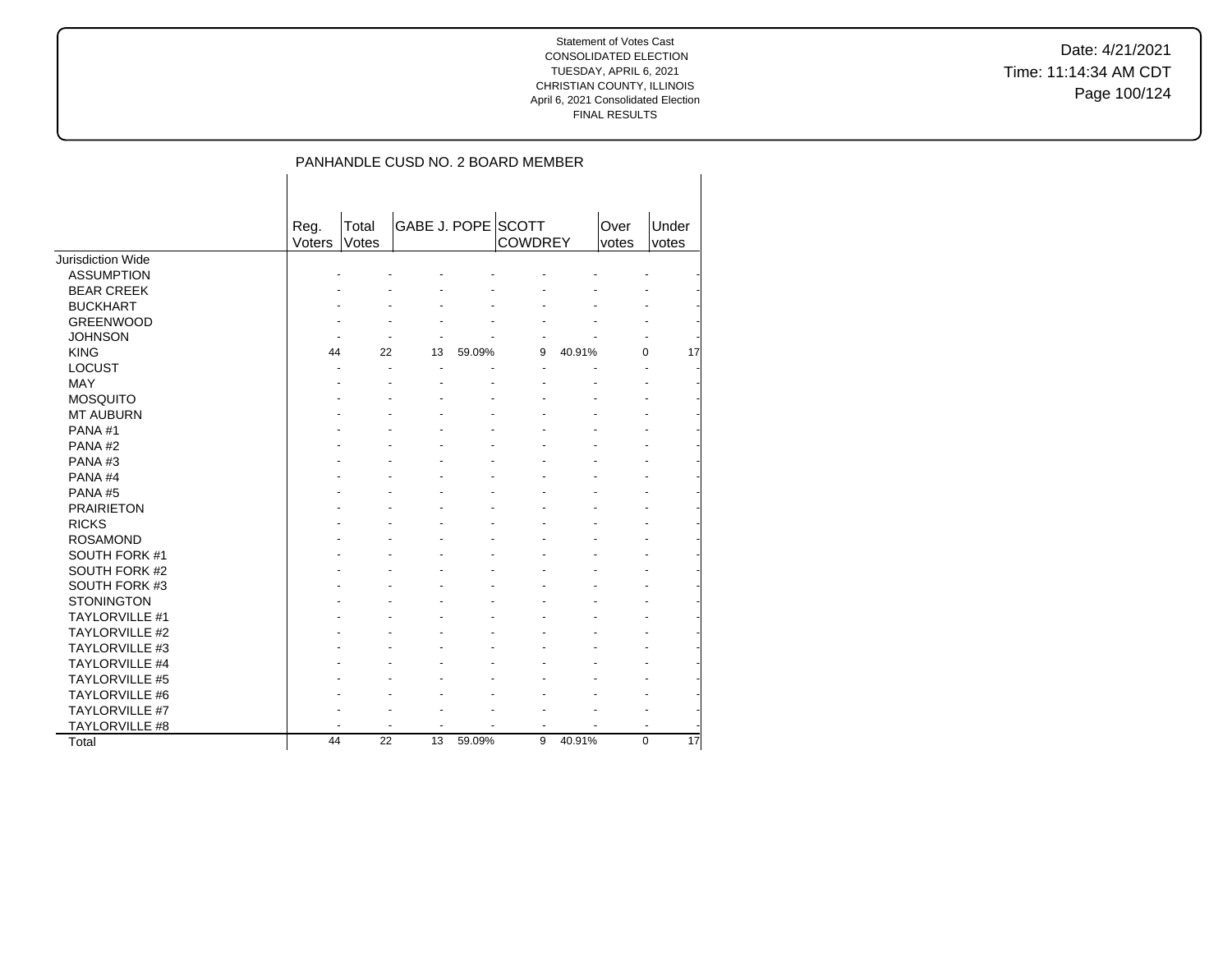|                   |                |                | PAWNEE CUSD NO. 11 BOARD MEMBER |        |                                 |        |                   |        |                        |                       |                   |        |               |                |
|-------------------|----------------|----------------|---------------------------------|--------|---------------------------------|--------|-------------------|--------|------------------------|-----------------------|-------------------|--------|---------------|----------------|
|                   |                |                |                                 |        |                                 |        |                   |        |                        |                       |                   |        |               |                |
|                   | Reg.<br>Voters | Total<br>Votes | JERRY<br><b>CLARKE</b>          |        | <b>JESSICA ANN</b><br>MEGGINSON |        | <b>JOE MORELL</b> |        | SCOTT<br><b>HOWARD</b> |                       | STAN<br>McTAGGART |        | Over<br>votes | Under<br>votes |
| Jurisdiction Wide |                |                |                                 |        |                                 |        |                   |        |                        |                       |                   |        |               |                |
| <b>ASSUMPTION</b> |                |                |                                 |        |                                 |        |                   |        |                        |                       |                   |        |               |                |
| <b>BEAR CREEK</b> |                |                |                                 |        |                                 |        |                   |        |                        |                       |                   |        |               |                |
| <b>BUCKHART</b>   |                |                |                                 |        |                                 |        |                   |        |                        |                       |                   |        |               |                |
| <b>GREENWOOD</b>  |                |                |                                 |        |                                 |        |                   |        |                        |                       |                   |        |               |                |
| <b>JOHNSON</b>    |                |                |                                 |        |                                 |        |                   |        |                        |                       |                   |        |               |                |
| <b>KING</b>       | $\Omega$       |                | $\Omega$<br>$\Omega$            |        | 0                               |        | $\Omega$          |        | O                      |                       | $\Omega$          |        |               | $\Omega$       |
| <b>LOCUST</b>     |                |                |                                 |        |                                 |        |                   |        |                        |                       |                   |        |               |                |
| <b>MAY</b>        |                |                |                                 |        |                                 |        |                   |        |                        |                       |                   |        |               |                |
| <b>MOSQUITO</b>   |                |                |                                 |        |                                 |        |                   |        |                        |                       |                   |        |               |                |
| MT AUBURN         |                |                |                                 |        |                                 |        |                   |        |                        |                       |                   |        |               |                |
| PANA#1            |                |                |                                 |        |                                 |        |                   |        |                        |                       |                   |        |               |                |
| PANA#2            |                |                |                                 |        |                                 |        |                   |        |                        |                       |                   |        |               |                |
| PANA#3            |                |                |                                 |        |                                 |        |                   |        |                        |                       |                   |        |               |                |
| PANA#4            |                |                |                                 |        |                                 |        |                   |        |                        |                       |                   |        |               |                |
| PANA#5            |                |                |                                 |        |                                 |        |                   |        |                        |                       |                   |        |               |                |
| <b>PRAIRIETON</b> |                |                |                                 |        |                                 |        |                   |        |                        |                       |                   |        |               |                |
| <b>RICKS</b>      |                |                |                                 |        |                                 |        |                   |        |                        |                       |                   |        |               |                |
| <b>ROSAMOND</b>   |                |                |                                 |        |                                 |        |                   |        |                        |                       |                   |        |               |                |
| SOUTH FORK #1     |                |                |                                 |        |                                 |        |                   |        |                        |                       |                   |        |               |                |
| SOUTH FORK #2     | 75             | 51             | 11                              | 21.57% | 12                              | 23.53% | 9                 | 17.65% | 7                      | 13.73%                | 12 <sup>°</sup>   | 23.53% |               | 0<br>17        |
| SOUTH FORK #3     |                |                |                                 |        |                                 |        |                   |        |                        |                       |                   |        |               |                |
| <b>STONINGTON</b> |                |                |                                 |        |                                 |        |                   |        |                        |                       |                   |        |               |                |
| TAYLORVILLE #1    |                |                |                                 |        |                                 |        |                   |        |                        |                       |                   |        |               |                |
| TAYLORVILLE #2    |                |                |                                 |        |                                 |        |                   |        |                        |                       |                   |        |               |                |
| TAYLORVILLE #3    |                |                |                                 |        |                                 |        |                   |        |                        |                       |                   |        |               |                |
| TAYLORVILLE #4    |                |                |                                 |        |                                 |        |                   |        |                        |                       |                   |        |               |                |
| TAYLORVILLE #5    |                |                |                                 |        |                                 |        |                   |        |                        |                       |                   |        |               |                |
| TAYLORVILLE #6    |                |                |                                 |        |                                 |        |                   |        |                        |                       |                   |        |               |                |
| TAYLORVILLE #7    |                |                |                                 |        |                                 |        |                   |        |                        |                       |                   |        |               |                |
| TAYLORVILLE #8    |                |                |                                 |        |                                 |        |                   |        |                        |                       |                   |        |               |                |
| Total             | 75             | 51             | 11                              | 21.57% | 12                              | 23.53% | 9                 | 17.65% |                        | $7^{\circ}$<br>13.73% | 12                | 23.53% |               | 17<br>0        |
|                   |                |                |                                 |        |                                 |        |                   |        |                        |                       |                   |        |               |                |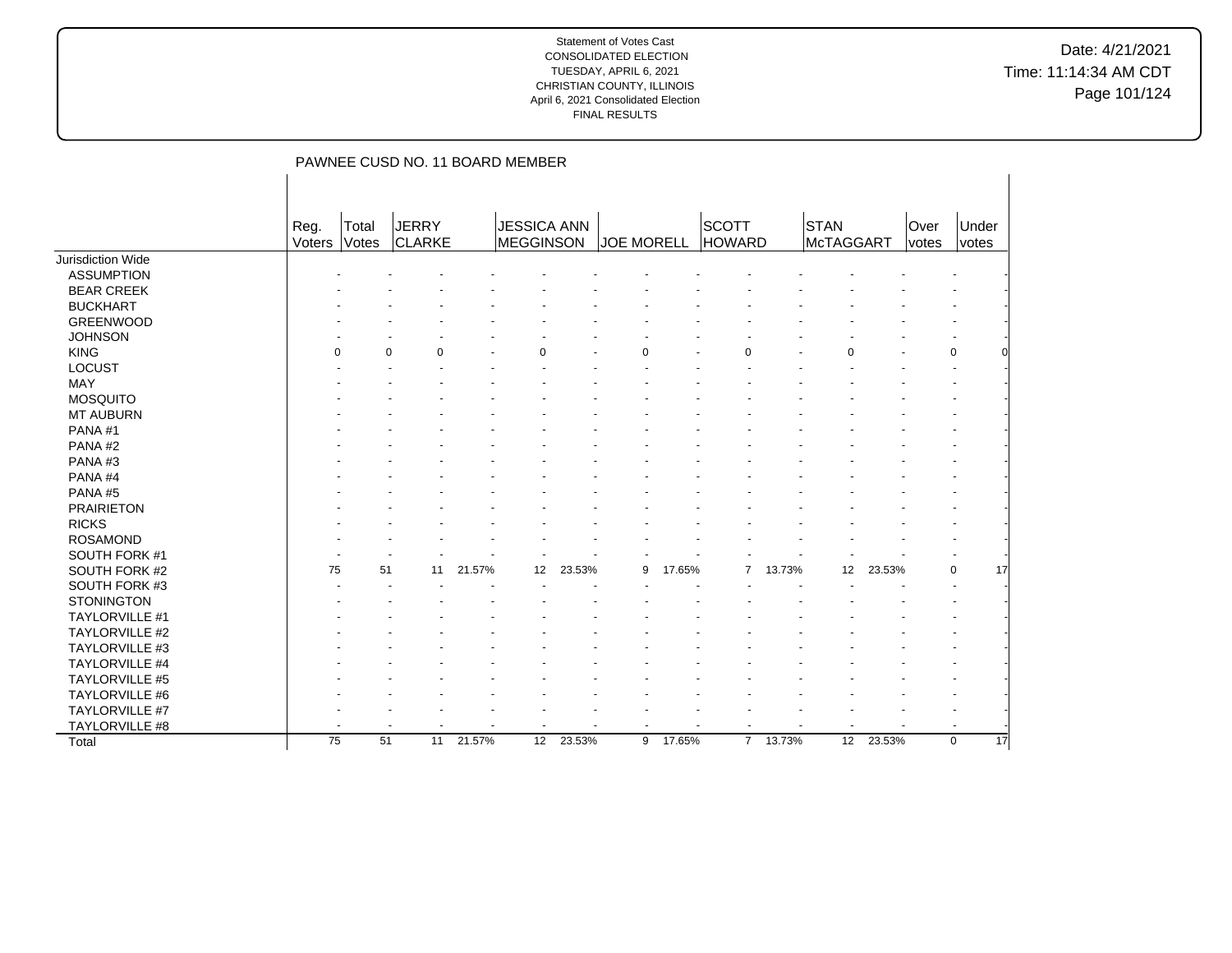Date: 4/21/2021 Time: 11:14:34 AM CDT Page 102/124

|                       | <b>YEAR TERM</b> |                | ROCHESTER CUSD NO. 3A BOARD MEMBER UNEXPIRED 2 |        |                   |        |               |                |
|-----------------------|------------------|----------------|------------------------------------------------|--------|-------------------|--------|---------------|----------------|
|                       | Reg.<br>Voters   | Total<br>Votes | <b>AMY</b><br><b>REYNOLDS</b>                  |        | <b>KEVIN GADE</b> |        | Over<br>votes | Under<br>votes |
| Jurisdiction Wide     |                  |                |                                                |        |                   |        |               |                |
| <b>ASSUMPTION</b>     |                  |                |                                                |        |                   |        |               |                |
| <b>BEAR CREEK</b>     |                  |                |                                                |        |                   |        |               |                |
| <b>BUCKHART</b>       | 3                | $\overline{2}$ | 1                                              | 50.00% | 1                 | 50.00% | 0             |                |
| <b>GREENWOOD</b>      |                  |                |                                                |        |                   |        |               |                |
| <b>JOHNSON</b>        |                  |                |                                                |        |                   |        |               |                |
| <b>KING</b>           |                  |                |                                                |        |                   |        |               |                |
| <b>LOCUST</b>         |                  |                |                                                |        |                   |        |               |                |
| <b>MAY</b>            |                  |                |                                                |        |                   |        |               |                |
| <b>MOSQUITO</b>       |                  |                |                                                |        |                   |        |               |                |
| MT AUBURN             | 114              | 19             | 9                                              | 47.37% | 10                | 52.63% | 0             |                |
| PANA#1                |                  |                |                                                |        |                   |        |               |                |
| PANA#2                |                  |                |                                                |        |                   |        |               |                |
| PANA#3                |                  |                |                                                |        |                   |        |               |                |
| PANA#4                |                  |                |                                                |        |                   |        |               |                |
| PANA#5                |                  |                |                                                |        |                   |        |               |                |
| <b>PRAIRIETON</b>     |                  |                |                                                |        |                   |        |               |                |
| <b>RICKS</b>          |                  |                |                                                |        |                   |        |               |                |
| <b>ROSAMOND</b>       |                  |                |                                                |        |                   |        |               |                |
| SOUTH FORK #1         |                  |                |                                                |        |                   |        |               |                |
| <b>SOUTH FORK #2</b>  |                  |                |                                                |        |                   |        |               |                |
| SOUTH FORK #3         |                  |                |                                                |        |                   |        |               |                |
| <b>STONINGTON</b>     |                  |                |                                                |        |                   |        |               |                |
| <b>TAYLORVILLE #1</b> |                  |                |                                                |        |                   |        |               |                |
| <b>TAYLORVILLE #2</b> |                  |                |                                                |        |                   |        |               |                |
| <b>TAYLORVILLE #3</b> |                  |                |                                                |        |                   |        |               |                |
| <b>TAYLORVILLE #4</b> |                  |                |                                                |        |                   |        |               |                |
| <b>TAYLORVILLE #5</b> |                  |                |                                                |        |                   |        |               |                |
| <b>TAYLORVILLE #6</b> |                  |                |                                                |        |                   |        |               |                |
| TAYLORVILLE #7        |                  |                |                                                |        |                   |        |               |                |
| TAYLORVILLE #8        |                  |                | ٠                                              |        |                   |        |               |                |
| Total                 | 117              | 21             | 10                                             | 47.62% | 11                | 52.38% | 0             |                |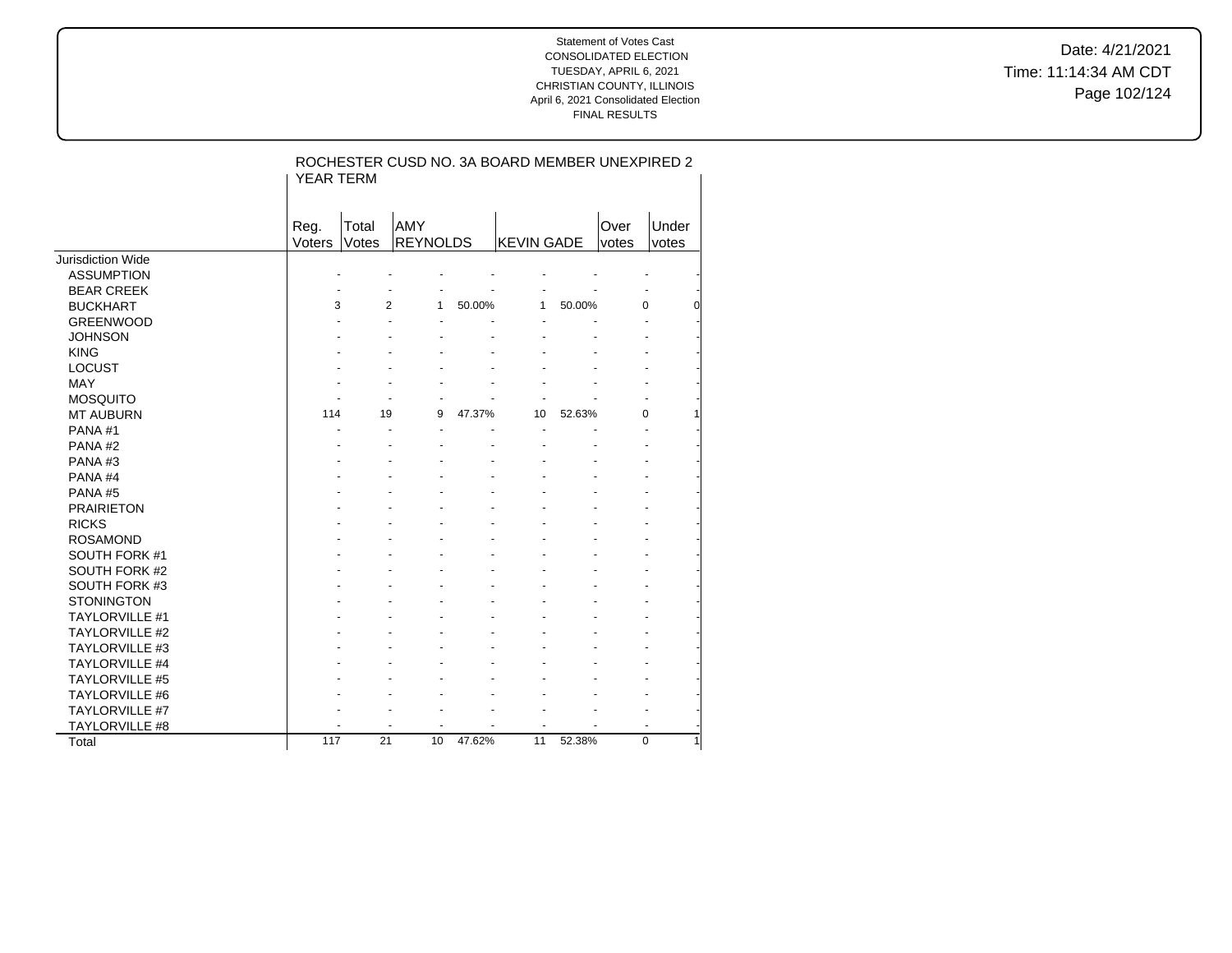|                       |                |                | ROCHESTER CUSD NO. 3A BOARD MEMBER 4-YEAR TERM |        |                            |        |                               |           |                   |        |                     |        |               |                |
|-----------------------|----------------|----------------|------------------------------------------------|--------|----------------------------|--------|-------------------------------|-----------|-------------------|--------|---------------------|--------|---------------|----------------|
|                       | Reg.<br>Voters | Total<br>Votes | <b>AIMEE</b><br><b>JOHNSON</b>                 |        | DONALD M.<br><b>CARLEY</b> |        | <b>CHRISTOPHE</b><br>R JEWELL |           | TODD R.<br>HANNAH |        | L. TAYLOR<br>STURDY |        | Over<br>votes | Under<br>votes |
| Jurisdiction Wide     |                |                |                                                |        |                            |        |                               |           |                   |        |                     |        |               |                |
| <b>ASSUMPTION</b>     |                |                |                                                |        |                            |        |                               |           |                   |        |                     |        |               |                |
| <b>BEAR CREEK</b>     |                |                |                                                |        |                            |        |                               |           |                   |        |                     |        |               |                |
| <b>BUCKHART</b>       | 3              |                | $\Omega$                                       |        | 0                          |        |                               | 1 100.00% | $\Omega$          |        | 0                   |        |               | 0              |
| <b>GREENWOOD</b>      |                |                |                                                |        |                            |        |                               |           |                   |        |                     |        |               |                |
| <b>JOHNSON</b>        |                |                |                                                |        |                            |        |                               |           |                   |        |                     |        |               |                |
| <b>KING</b>           |                |                |                                                |        |                            |        |                               |           |                   |        |                     |        |               |                |
| <b>LOCUST</b>         |                |                |                                                |        |                            |        |                               |           |                   |        |                     |        |               |                |
| MAY                   |                |                |                                                |        |                            |        |                               |           |                   |        |                     |        |               |                |
| <b>MOSQUITO</b>       |                |                |                                                |        |                            |        |                               |           |                   |        |                     |        |               |                |
| MT AUBURN             | 114            | 29             | 5                                              | 17.24% | $\overline{7}$             | 24.14% | $\overline{7}$                | 24.14%    | 5                 | 17.24% | 5                   | 17.24% |               | 0              |
| PANA#1                |                |                |                                                |        |                            |        |                               |           |                   |        |                     |        |               |                |
| PANA#2                |                |                |                                                |        |                            |        |                               |           |                   |        |                     |        |               |                |
| PANA#3                |                |                |                                                |        |                            |        |                               |           |                   |        |                     |        |               |                |
| PANA#4                |                |                |                                                |        |                            |        |                               |           |                   |        |                     |        |               |                |
| PANA#5                |                |                |                                                |        |                            |        |                               |           |                   |        |                     |        |               |                |
| <b>PRAIRIETON</b>     |                |                |                                                |        |                            |        |                               |           |                   |        |                     |        |               |                |
| <b>RICKS</b>          |                |                |                                                |        |                            |        |                               |           |                   |        |                     |        |               |                |
| <b>ROSAMOND</b>       |                |                |                                                |        |                            |        |                               |           |                   |        |                     |        |               |                |
| SOUTH FORK #1         |                |                |                                                |        |                            |        |                               |           |                   |        |                     |        |               |                |
| SOUTH FORK #2         |                |                |                                                |        |                            |        |                               |           |                   |        |                     |        |               |                |
| SOUTH FORK #3         |                |                |                                                |        |                            |        |                               |           |                   |        |                     |        |               |                |
| <b>STONINGTON</b>     |                |                |                                                |        |                            |        |                               |           |                   |        |                     |        |               |                |
| <b>TAYLORVILLE #1</b> |                |                |                                                |        |                            |        |                               |           |                   |        |                     |        |               |                |
| <b>TAYLORVILLE #2</b> |                |                |                                                |        |                            |        |                               |           |                   |        |                     |        |               |                |
| TAYLORVILLE #3        |                |                |                                                |        |                            |        |                               |           |                   |        |                     |        |               |                |
| TAYLORVILLE #4        |                |                |                                                |        |                            |        |                               |           |                   |        |                     |        |               |                |
| <b>TAYLORVILLE #5</b> |                |                |                                                |        |                            |        |                               |           |                   |        |                     |        |               |                |
| TAYLORVILLE #6        |                |                |                                                |        |                            |        |                               |           |                   |        |                     |        |               |                |
| TAYLORVILLE #7        |                |                |                                                |        |                            |        |                               |           |                   |        |                     |        |               |                |
| TAYLORVILLE #8        |                |                |                                                |        |                            |        |                               |           |                   |        |                     |        |               | $\overline{a}$ |
| Total                 | 117            | 30             | 5                                              | 16.67% | $7^{\circ}$                | 23.33% | 8                             | 26.67%    | 5                 | 16.67% | 5                   | 16.67% |               | $\mathbf 0$    |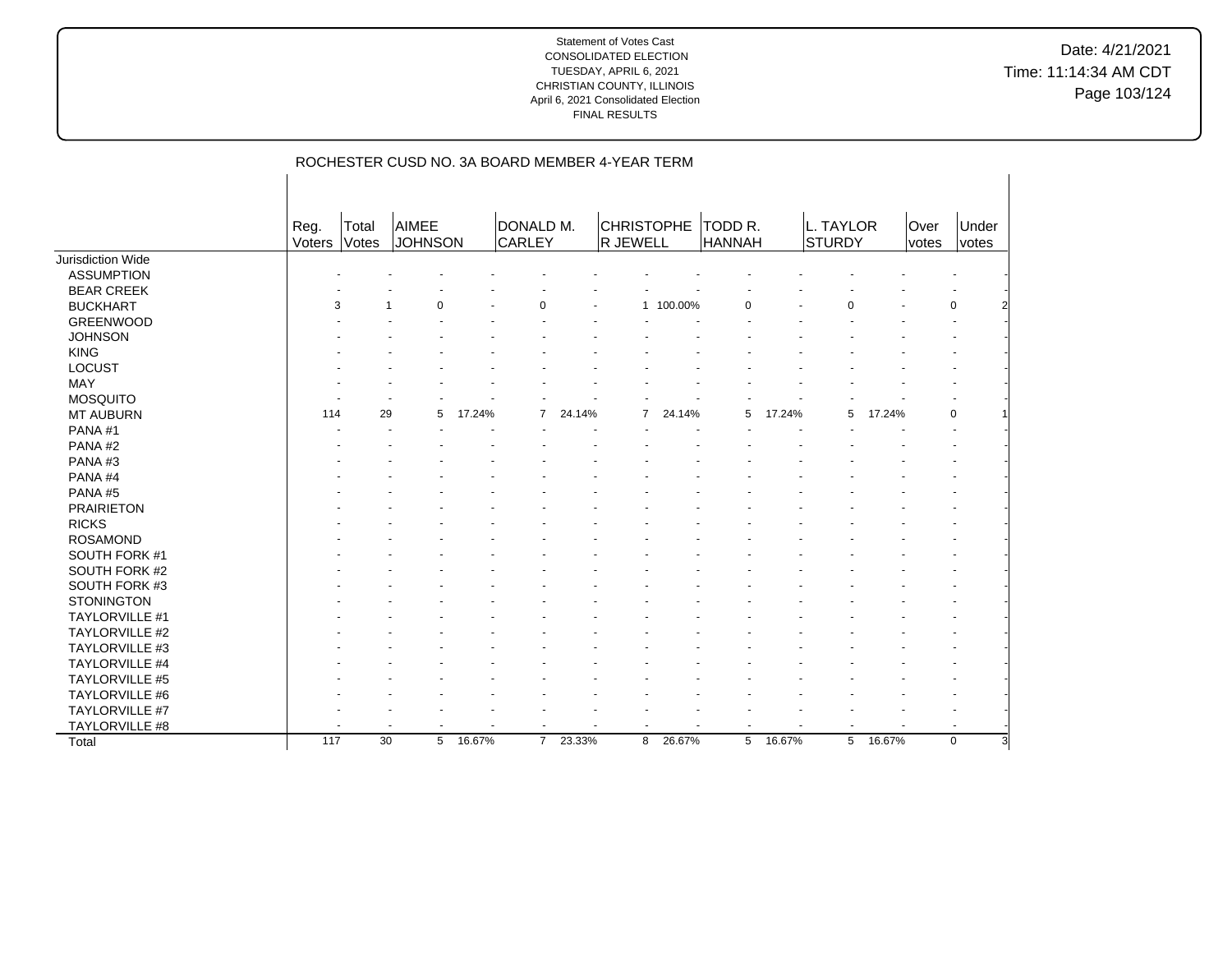Date: 4/21/2021 Time: 11:14:34 AM CDT Page 104/124

|                       |        |       | SANGAMON VALLEY CUSD NO. 9 BOARD MEMBER |        |                |        |                 |        |                 |        |       |                          |   |
|-----------------------|--------|-------|-----------------------------------------|--------|----------------|--------|-----------------|--------|-----------------|--------|-------|--------------------------|---|
|                       |        |       |                                         |        |                |        |                 |        |                 |        |       |                          |   |
|                       |        |       |                                         |        |                |        |                 |        |                 |        |       |                          |   |
|                       | Reg.   | Total | <b>JOSHUA</b>                           |        |                |        | <b>LORI</b>     |        | <b>JESSICA</b>  |        | Over  | Under                    |   |
| Jurisdiction Wide     | Voters | Votes | <b>HILBERT</b>                          |        | MATT WOOD      |        | <b>CAMPBELL</b> |        | <b>BROWNING</b> |        | votes | votes                    |   |
| <b>ASSUMPTION</b>     |        |       |                                         |        |                |        |                 |        |                 |        |       |                          |   |
|                       |        |       |                                         |        |                |        |                 |        |                 |        |       |                          |   |
| <b>BEAR CREEK</b>     |        |       |                                         |        |                |        |                 |        |                 |        |       |                          |   |
| <b>BUCKHART</b>       |        |       |                                         |        |                |        |                 |        |                 |        |       |                          |   |
| <b>GREENWOOD</b>      |        |       |                                         |        |                |        |                 |        |                 |        |       |                          |   |
| <b>JOHNSON</b>        |        |       |                                         |        |                |        |                 |        |                 |        |       |                          |   |
| <b>KING</b>           |        |       |                                         |        |                |        |                 |        |                 |        |       |                          |   |
| <b>LOCUST</b>         |        |       |                                         |        |                |        |                 |        |                 |        |       |                          |   |
| MAY                   |        |       |                                         |        |                |        |                 |        |                 |        |       |                          |   |
| <b>MOSQUITO</b>       | 52     |       | 8<br>2                                  | 25.00% | 2              | 25.00% | 2               | 25.00% | 2               | 25.00% |       | 0                        | 0 |
| MT AUBURN             |        |       |                                         |        |                |        |                 |        |                 |        |       |                          |   |
| PANA#1                |        |       |                                         |        |                |        |                 |        |                 |        |       |                          |   |
| PANA#2                |        |       |                                         |        |                |        |                 |        |                 |        |       |                          |   |
| PANA#3                |        |       |                                         |        |                |        |                 |        |                 |        |       |                          |   |
| PANA#4                |        |       |                                         |        |                |        |                 |        |                 |        |       |                          |   |
| PANA#5                |        |       |                                         |        |                |        |                 |        |                 |        |       |                          |   |
| <b>PRAIRIETON</b>     |        |       |                                         |        |                |        |                 |        |                 |        |       |                          |   |
| <b>RICKS</b>          |        |       |                                         |        |                |        |                 |        |                 |        |       |                          |   |
| <b>ROSAMOND</b>       |        |       |                                         |        |                |        |                 |        |                 |        |       |                          |   |
| SOUTH FORK #1         |        |       |                                         |        |                |        |                 |        |                 |        |       |                          |   |
| SOUTH FORK #2         |        |       |                                         |        |                |        |                 |        |                 |        |       |                          |   |
| SOUTH FORK #3         |        |       |                                         |        |                |        |                 |        |                 |        |       |                          |   |
| <b>STONINGTON</b>     |        |       |                                         |        |                |        |                 |        |                 |        |       |                          |   |
| TAYLORVILLE #1        |        |       |                                         |        |                |        |                 |        |                 |        |       |                          |   |
| TAYLORVILLE #2        |        |       |                                         |        |                |        |                 |        |                 |        |       |                          |   |
| TAYLORVILLE #3        |        |       |                                         |        |                |        |                 |        |                 |        |       |                          |   |
| TAYLORVILLE #4        |        |       |                                         |        |                |        |                 |        |                 |        |       |                          |   |
| <b>TAYLORVILLE #5</b> |        |       |                                         |        |                |        |                 |        |                 |        |       |                          |   |
| <b>TAYLORVILLE #6</b> |        |       |                                         |        |                |        |                 |        |                 |        |       |                          |   |
| TAYLORVILLE #7        |        |       |                                         |        |                |        |                 |        |                 |        |       |                          |   |
| TAYLORVILLE #8        |        |       |                                         |        |                |        |                 |        |                 |        |       | $\overline{\phantom{a}}$ |   |
| Total                 | 52     |       | 8<br>$\overline{2}$                     | 25.00% | $\overline{2}$ | 25.00% | 2               | 25.00% | $\overline{2}$  | 25.00% |       | $\mathbf 0$              | 0 |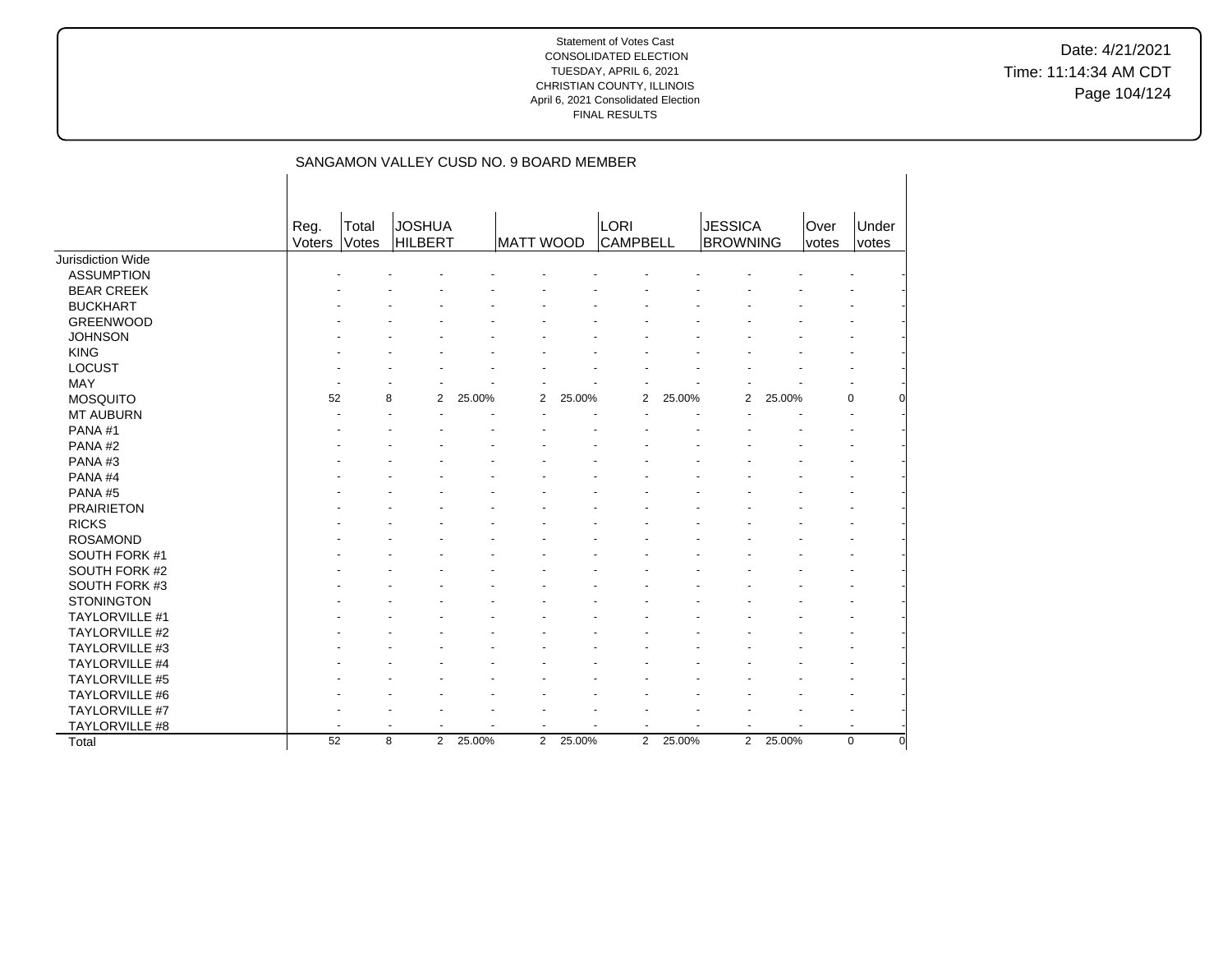Date: 4/21/2021 Time: 11:14:34 AM CDT Page 105/124

|                          |                       |                |                            |        | SOUTH FORK CUSD NO.14 BOARD MEMBER |        |                  |        |               |                    |
|--------------------------|-----------------------|----------------|----------------------------|--------|------------------------------------|--------|------------------|--------|---------------|--------------------|
|                          | Reg.<br><b>Voters</b> | Total<br>Votes | KELLY A.<br><b>DULAKIS</b> |        | <b>BOB</b><br><b>BRANDON</b>       |        | <b>WES AYMER</b> |        | Over<br>votes | Under<br>votes     |
| <b>Jurisdiction Wide</b> |                       |                |                            |        |                                    |        |                  |        |               |                    |
| <b>ASSUMPTION</b>        |                       |                |                            |        |                                    |        |                  |        |               |                    |
| <b>BEAR CREEK</b>        |                       |                |                            |        |                                    |        |                  |        |               |                    |
| <b>BUCKHART</b>          |                       |                |                            |        |                                    |        |                  |        |               |                    |
| <b>GREENWOOD</b>         |                       |                |                            |        |                                    |        |                  |        |               |                    |
| <b>JOHNSON</b>           |                       |                |                            |        |                                    |        |                  |        |               |                    |
| <b>KING</b>              |                       |                |                            |        |                                    |        |                  |        |               |                    |
| <b>LOCUST</b>            |                       |                |                            |        |                                    |        |                  |        |               |                    |
| <b>MAY</b>               |                       |                |                            |        |                                    |        |                  |        |               |                    |
| <b>MOSQUITO</b>          |                       |                |                            |        |                                    |        |                  |        |               |                    |
| <b>MT AUBURN</b>         |                       |                |                            |        |                                    |        |                  |        |               |                    |
| PANA#1                   |                       |                |                            |        |                                    |        |                  |        |               |                    |
| PANA#2                   |                       |                |                            |        |                                    |        |                  |        |               |                    |
| PANA#3                   |                       |                |                            |        |                                    |        |                  |        |               |                    |
| PANA#4                   |                       |                |                            |        |                                    |        |                  |        |               |                    |
| PANA#5                   |                       |                |                            |        |                                    |        |                  |        |               |                    |
| <b>PRAIRIETON</b>        |                       |                |                            |        |                                    |        |                  |        |               |                    |
| <b>RICKS</b>             |                       |                |                            |        |                                    |        |                  |        |               |                    |
| <b>ROSAMOND</b>          |                       |                |                            |        |                                    |        |                  |        |               |                    |
| SOUTH FORK #1            | 803                   | 890            | 318                        | 35.73% | 280                                | 31.46% | 292              | 32.81% |               | 220<br>0           |
| SOUTH FORK #2            | 313                   | 307            | 115                        | 37.46% | 94                                 | 30.62% | 98               | 31.92% |               | 116<br>$\mathbf 0$ |
| SOUTH FORK #3            | 377                   | 404            | 143                        | 35.40% | 129                                | 31.93% | 132              | 32.67% |               | 130<br>0           |
| <b>STONINGTON</b>        |                       |                |                            |        |                                    |        |                  |        |               |                    |
| <b>TAYLORVILLE #1</b>    |                       |                |                            |        |                                    |        |                  |        |               |                    |
| TAYLORVILLE #2           |                       |                |                            |        |                                    |        |                  |        |               |                    |
| <b>TAYLORVILLE #3</b>    |                       |                |                            |        |                                    |        |                  |        |               |                    |
| TAYLORVILLE #4           | 1                     | $\Omega$       | $\Omega$                   |        | $\Omega$                           |        | $\Omega$         |        |               | $\mathbf 0$        |
| <b>TAYLORVILLE #5</b>    |                       |                |                            |        |                                    |        |                  |        |               |                    |
| TAYLORVILLE #6           |                       |                |                            |        |                                    |        |                  |        |               |                    |
| TAYLORVILLE #7           |                       |                |                            |        |                                    |        |                  |        |               |                    |
| TAYLORVILLE #8           |                       |                |                            |        | ٠                                  |        |                  |        |               |                    |
| Total                    | 1494                  | 1601           | 576                        | 35.98% | 503                                | 31.42% | 522              | 32.60% |               | $\mathbf 0$<br>466 |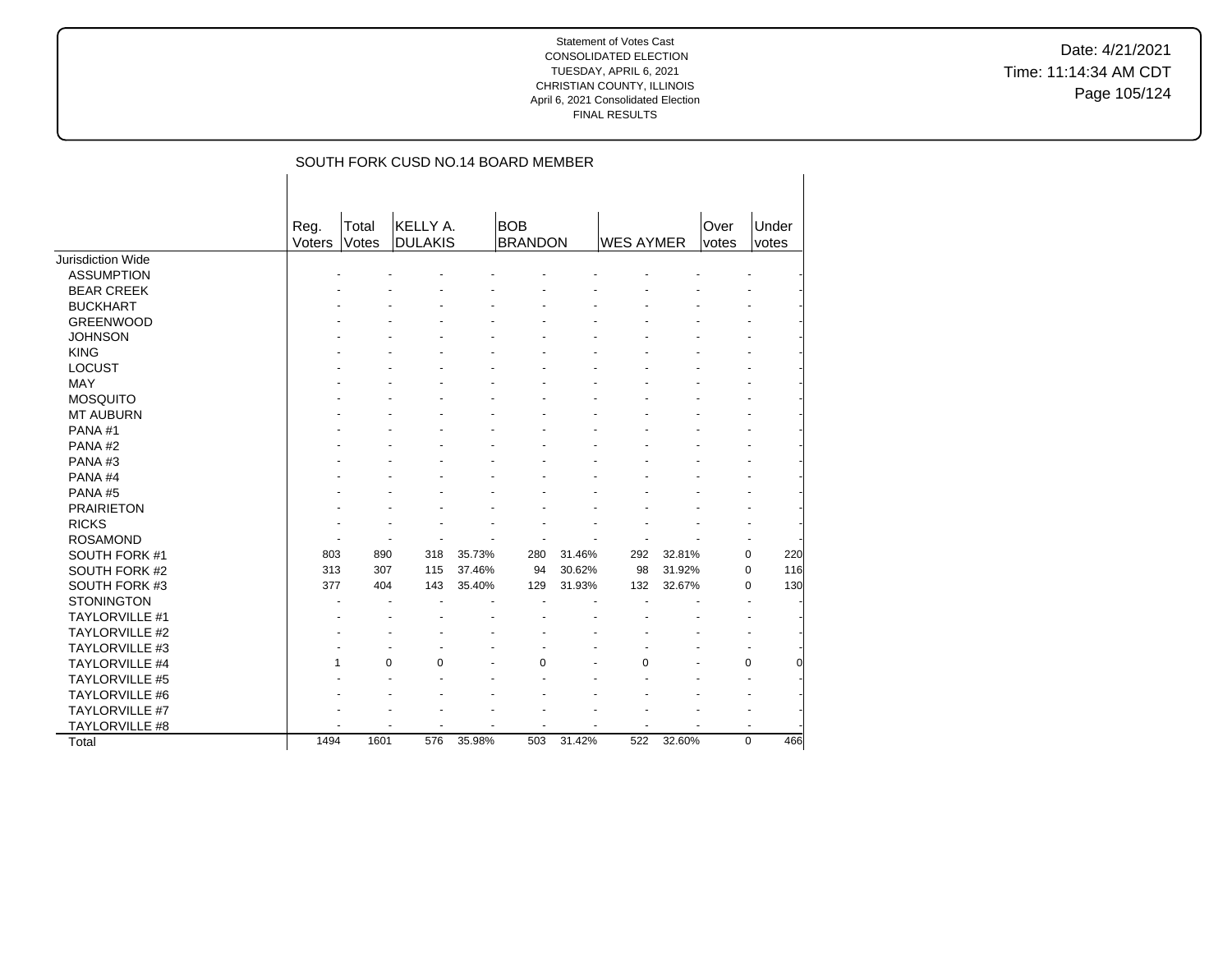Date: 4/21/2021 Time: 11:14:34 AM CDT Page 106/124

|                       | TAYLORVILLE CUSD NO. 3 BOARD OF EDUCATION<br><b>UNEXPIRED 2 YEAR TERM</b> |                |                               |        |                   |        |                |                |  |  |  |  |
|-----------------------|---------------------------------------------------------------------------|----------------|-------------------------------|--------|-------------------|--------|----------------|----------------|--|--|--|--|
|                       | Reg.<br>Voters                                                            | Total<br>Votes | <b>CARLA</b><br><b>MICKEY</b> |        | JIM ANDRUCH votes |        | Over           | Under<br>votes |  |  |  |  |
| Jurisdiction Wide     |                                                                           |                |                               |        |                   |        |                |                |  |  |  |  |
| <b>ASSUMPTION</b>     |                                                                           |                |                               |        |                   |        |                |                |  |  |  |  |
| <b>BEAR CREEK</b>     | 57                                                                        | 6              | $\overline{4}$                | 66.67% | 2                 | 33.33% | 0              | 0              |  |  |  |  |
| <b>BUCKHART</b>       | 55                                                                        | 26             | 15                            | 57.69% | 11                | 42.31% | 0              | $\overline{4}$ |  |  |  |  |
| <b>GREENWOOD</b>      | 30                                                                        | 12             | 5                             | 41.67% | $\overline{7}$    | 58.33% | 0              | $\overline{2}$ |  |  |  |  |
| <b>JOHNSON</b>        | 571                                                                       | 238            | 178                           | 74.79% | 60                | 25.21% | $\overline{2}$ | 29             |  |  |  |  |
| <b>KING</b>           |                                                                           | ٠              | $\blacksquare$                |        | $\blacksquare$    |        | ٠              |                |  |  |  |  |
| <b>LOCUST</b>         | 380                                                                       | 108            | 66                            | 61.11% | 42                | 38.89% | $\mathbf{1}$   | 12             |  |  |  |  |
| <b>MAY</b>            | 1284                                                                      | 426            | 270                           | 63.38% | 156               | 36.62% | $\overline{7}$ | 64             |  |  |  |  |
| <b>MOSQUITO</b>       | 144                                                                       | 20             | 17                            | 85.00% | 3                 | 15.00% | 1              |                |  |  |  |  |
| <b>MT AUBURN</b>      | 533                                                                       | 140            | 69                            | 49.29% | 71                | 50.71% | 4              | 32             |  |  |  |  |
| PANA#1                |                                                                           |                | $\blacksquare$                |        |                   |        |                |                |  |  |  |  |
| PANA#2                |                                                                           |                |                               |        |                   |        |                |                |  |  |  |  |
| PANA#3                |                                                                           |                |                               |        |                   |        |                |                |  |  |  |  |
| PANA <sub>#4</sub>    |                                                                           |                |                               |        |                   |        |                |                |  |  |  |  |
| PANA#5                |                                                                           |                |                               |        |                   |        |                |                |  |  |  |  |
| <b>PRAIRIETON</b>     | 49                                                                        | 3              | 1                             | 33.33% | 2                 | 66.67% | 0              |                |  |  |  |  |
| <b>RICKS</b>          |                                                                           | $\blacksquare$ | ÷                             |        | ÷,                |        | ä,             |                |  |  |  |  |
| <b>ROSAMOND</b>       | 8                                                                         | 0              | 0                             |        | 0                 |        | 0              | 0              |  |  |  |  |
| SOUTH FORK #1         |                                                                           |                |                               |        |                   |        |                |                |  |  |  |  |
| SOUTH FORK #2         |                                                                           |                |                               |        |                   |        |                |                |  |  |  |  |
| SOUTH FORK #3         | 87                                                                        | 29             | 15                            | 51.72% | 14                | 48.28% | 0              | 9              |  |  |  |  |
| <b>STONINGTON</b>     | 724                                                                       | 184            | 123                           | 66.85% | 61                | 33.15% | $\overline{2}$ | 18             |  |  |  |  |
| <b>TAYLORVILLE #1</b> | 930                                                                       | 207            | 105                           | 50.72% | 102               | 49.28% | 0              | 37             |  |  |  |  |
| <b>TAYLORVILLE #2</b> | 857                                                                       | 222            | 140                           | 63.06% | 82                | 36.94% | 0              | 46             |  |  |  |  |
| <b>TAYLORVILLE #3</b> | 835                                                                       | 258            | 149                           | 57.75% | 109               | 42.25% | 4              | 58             |  |  |  |  |
| <b>TAYLORVILLE #4</b> | 1356                                                                      | 331            | 187                           | 56.50% | 144               | 43.50% | 3              | 55             |  |  |  |  |
| <b>TAYLORVILLE #5</b> | 1337                                                                      | 284            | 170                           | 59.86% | 114               | 40.14% | 0              | 76             |  |  |  |  |
| <b>TAYLORVILLE #6</b> | 908                                                                       | 215            | 121                           | 56.28% | 94                | 43.72% | 0              | 49             |  |  |  |  |
| <b>TAYLORVILLE #7</b> | 871                                                                       | 187            | 100                           | 53.48% | 87                | 46.52% | 4              | 52             |  |  |  |  |
| <b>TAYLORVILLE #8</b> | 973                                                                       | 203            | 130                           | 64.04% | 73                | 35.96% | 3              | 47             |  |  |  |  |
| Total                 | 11989                                                                     | 3099           | 1865                          | 60.18% | 1234              | 39.82% | 31             | 592            |  |  |  |  |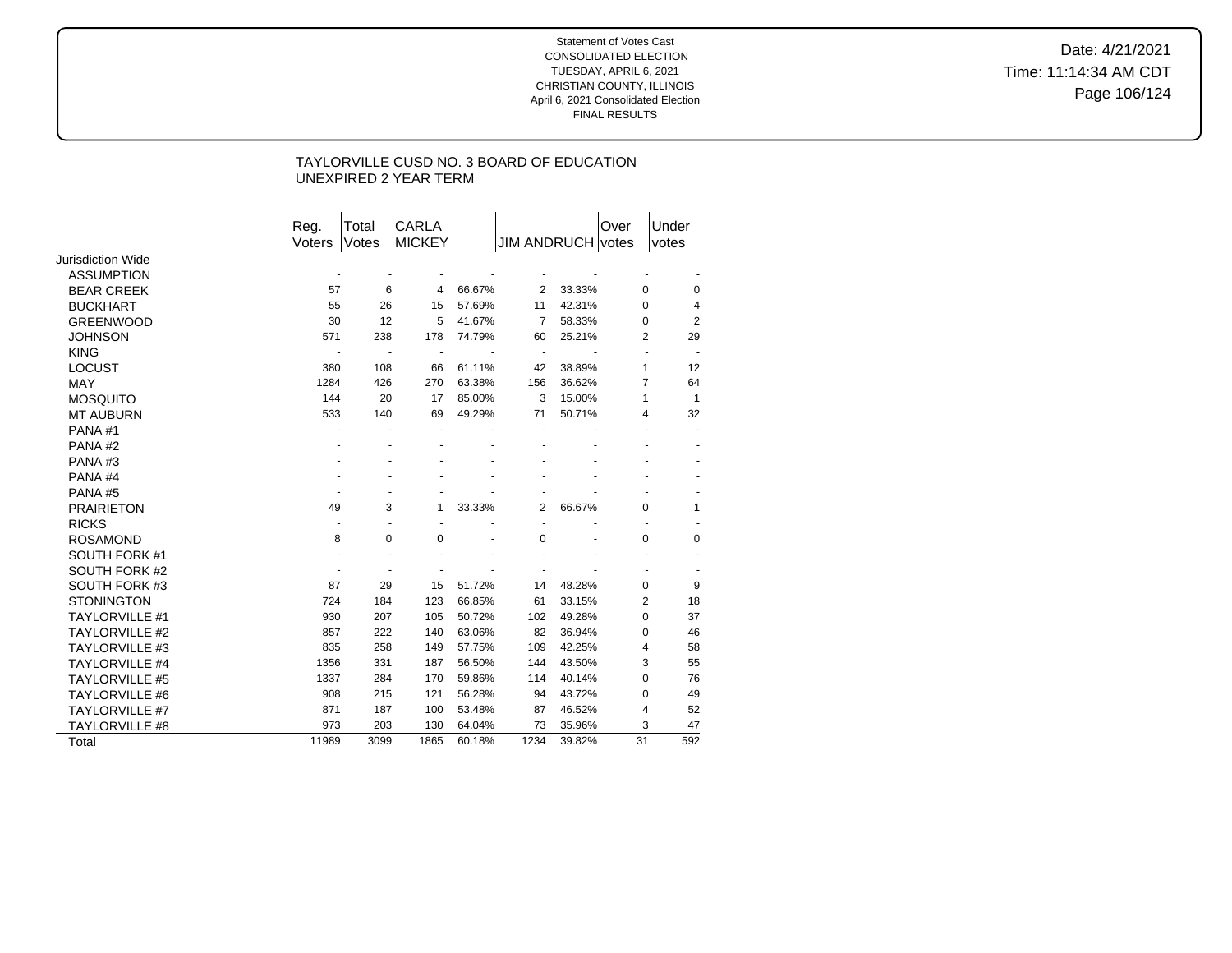Date: 4/21/2021 Time: 11:14:34 AM CDT Page 107/124

|                       |                |                | TAYLORVILLE CUSD NO. 3 BOARD MEMBER 4-YEAR TERM |        |                  |        |               |        |                  |        |       |             |       |
|-----------------------|----------------|----------------|-------------------------------------------------|--------|------------------|--------|---------------|--------|------------------|--------|-------|-------------|-------|
|                       |                |                |                                                 |        |                  |        |               |        |                  |        |       |             |       |
|                       | Reg.           | Total          |                                                 |        | <b>BRENDA F.</b> |        | JENNIFER S.   |        | <b>TRICIA</b>    |        | Over  |             | Under |
|                       | Voters         | Votes          | <b>RICK BRYAN</b>                               |        | <b>PATRICK</b>   |        | <b>NORRIS</b> |        | <b>MARBURGER</b> |        | votes | votes       |       |
| Jurisdiction Wide     |                |                |                                                 |        |                  |        |               |        |                  |        |       |             |       |
| <b>ASSUMPTION</b>     |                |                |                                                 |        |                  |        |               |        |                  |        |       |             |       |
| <b>BEAR CREEK</b>     | 57             | 13             | 2                                               | 15.38% | 2                | 15.38% | 6             | 46.15% | 3                | 23.08% |       | 0           |       |
| <b>BUCKHART</b>       | 55             | 54             | 4                                               | 7.41%  | 19               | 35.19% | 21            | 38.89% | 10               | 18.52% |       | $\mathbf 0$ | 36    |
| <b>GREENWOOD</b>      | 30             | 25             | 6                                               | 24.00% | 6                | 24.00% | 11            | 44.00% | $\overline{2}$   | 8.00%  |       | 0           | 17    |
| <b>JOHNSON</b>        | 571            | 623            | 121                                             | 19.42% | 175              | 28.09% | 206           | 33.07% | 121              | 19.42% |       | 0           | 184   |
| <b>KING</b>           | $\blacksquare$ | $\blacksquare$ |                                                 |        |                  |        |               |        |                  |        |       |             |       |
| <b>LOCUST</b>         | 380            | 287            | 56                                              | 19.51% | 89               | 31.01% | 83            | 28.92% | 59               | 20.56% |       | 0           | 76    |
| <b>MAY</b>            | 1284           | 1150           | 240                                             | 20.87% | 319              | 27.74% | 356           | 30.96% | 235              | 20.43% |       | 0           | 341   |
| <b>MOSQUITO</b>       | 144            | 56             | 4                                               | 7.14%  | 19               | 33.93% | 21            | 37.50% | 12               | 21.43% |       | 1           |       |
| <b>MT AUBURN</b>      | 533            | 334            | 52                                              | 15.57% | 98               | 29.34% | 118           | 35.33% | 66               | 19.76% |       | $\Omega$    | 194   |
| PANA#1                |                |                |                                                 |        |                  |        |               |        |                  |        |       |             |       |
| PANA#2                |                |                |                                                 |        |                  |        |               |        |                  |        |       |             |       |
| PANA#3                |                |                |                                                 |        |                  |        |               |        |                  |        |       |             |       |
| PANA#4                |                |                |                                                 |        |                  |        |               |        |                  |        |       |             |       |
| PANA#5                |                |                |                                                 |        |                  |        |               |        |                  |        |       |             |       |
| <b>PRAIRIETON</b>     | 49             | 9              | 3                                               | 33.33% | 3                | 33.33% | 1             | 11.11% | 2                | 22.22% |       | $\mathbf 0$ |       |
| <b>RICKS</b>          |                |                |                                                 |        |                  |        |               |        |                  |        |       |             |       |
| <b>ROSAMOND</b>       | 8              | $\Omega$       | $\Omega$                                        |        | $\mathbf 0$      |        | 0             |        | $\mathbf 0$      |        |       | $\mathbf 0$ |       |
| SOUTH FORK #1         |                |                |                                                 |        |                  |        |               |        |                  |        |       |             |       |
| SOUTH FORK #2         |                |                |                                                 |        |                  |        |               |        |                  |        |       |             |       |
| SOUTH FORK #3         | 87             | 73             | 11                                              | 15.07% | 21               | 28.77% | 25            | 34.25% | 16               | 21.92% |       | $\mathbf 0$ | 41    |
| <b>STONINGTON</b>     | 724            | 418            | 54                                              | 12.92% | 122              | 29.19% | 145           | 34.69% | 97               | 23.21% |       | $\pmb{0}$   | 194   |
| <b>TAYLORVILLE #1</b> | 930            | 598            | 114                                             | 19.06% | 170              | 28.43% | 177           | 29.60% | 137              | 22.91% |       | 0           | 134   |
| <b>TAYLORVILLE #2</b> | 857            | 627            | 120                                             | 19.14% | 200              | 31.90% | 181           | 28.87% | 126              | 20.10% |       | 0           | 177   |
| <b>TAYLORVILLE #3</b> | 835            | 741            | 161                                             | 21.73% | 221              | 29.82% | 218           | 29.42% | 141              | 19.03% |       | 0           | 219   |
| <b>TAYLORVILLE #4</b> | 1356           | 925            | 176                                             | 19.03% | 272              | 29.41% | 272           | 29.41% | 205              | 22.16% |       | 2           | 236   |
| <b>TAYLORVILLE #5</b> | 1337           | 778            | 162                                             | 20.82% | 217              | 27.89% | 223           | 28.66% | 176              | 22.62% |       | $\mathbf 0$ | 302   |
| <b>TAYLORVILLE #6</b> | 908            | 597            | 120                                             | 20.10% | 171              | 28.64% | 170           | 28.48% | 136              | 22.78% |       | 0           | 195   |
| <b>TAYLORVILLE #7</b> | 871            | 532            | 107                                             | 20.11% | 153              | 28.76% | 157           | 29.51% | 115              | 21.62% |       | $\mathbf 0$ | 197   |
| TAYLORVILLE #8        | 973            | 544            | 100                                             | 18.38% | 168              | 30.88% | 162           | 29.78% | 114              | 20.96% |       | 1           | 212   |
| Total                 | 11989          | 8384           | 1613                                            | 19.24% | 2445             | 29.16% | 2553          | 30.45% | 1773             | 21.15% |       | 4           | 2770  |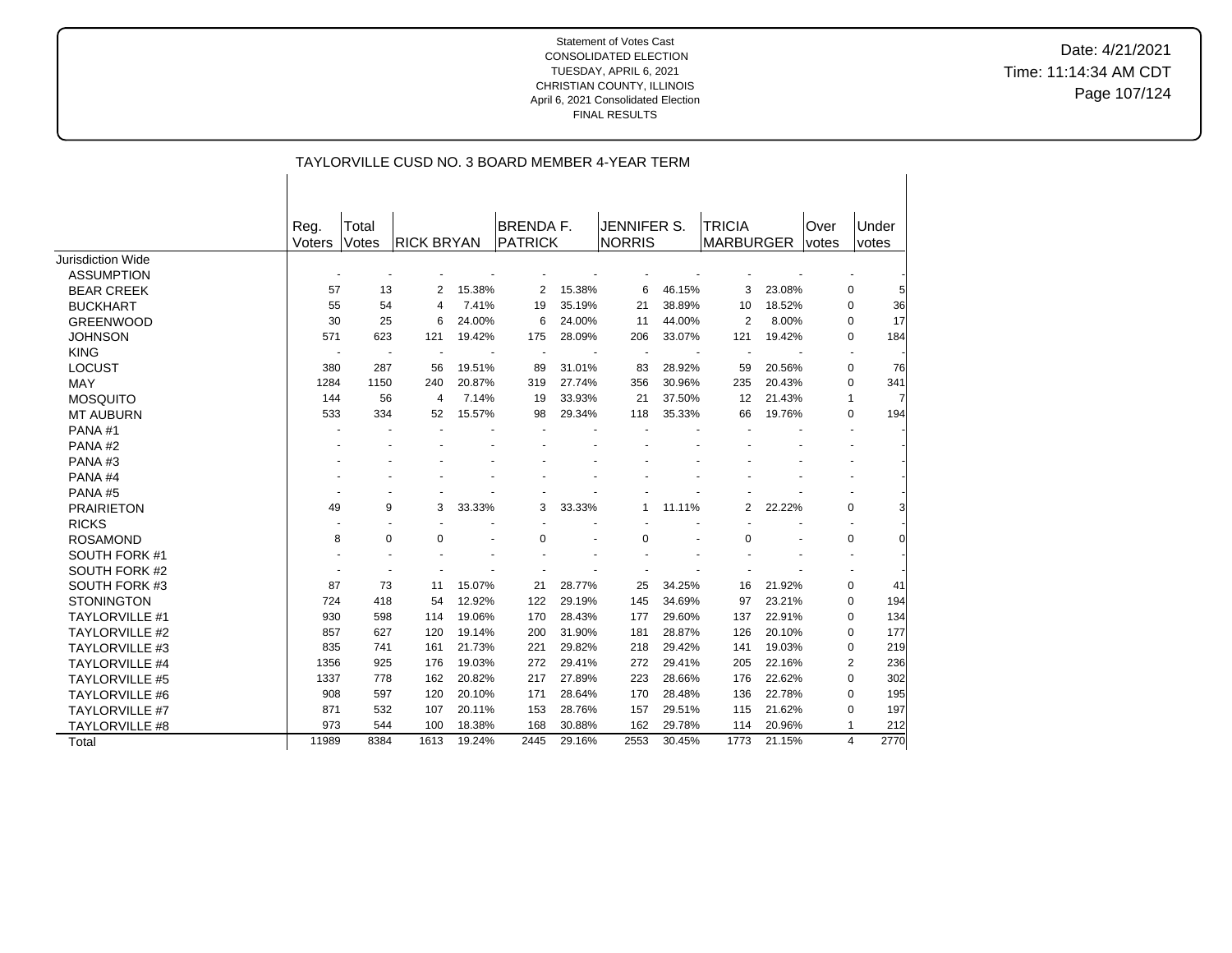Date: 4/21/2021 Time: 11:14:34 AM CDT Page 108/124

| LAKE LAND COMM COLLEGE DISTRICT NO. 517 TRUSTEE |  |  |
|-------------------------------------------------|--|--|
|                                                 |  |  |

|                       | Reg.           | Total                    | <b>THOMAS</b> |        | GARY R.        |        | Over  | Under    |          |
|-----------------------|----------------|--------------------------|---------------|--------|----------------|--------|-------|----------|----------|
|                       | Voters         | Votes                    | <b>WRIGHT</b> |        | <b>CADWELL</b> |        | votes | votes    |          |
| Jurisdiction Wide     |                |                          |               |        |                |        |       |          |          |
| <b>ASSUMPTION</b>     | 4              | 0                        | 0             |        | 0              |        |       | 0        | $\Omega$ |
| <b>BEAR CREEK</b>     | ż.             | $\blacksquare$           |               |        |                |        |       |          |          |
| <b>BUCKHART</b>       |                |                          |               |        |                |        |       |          |          |
| <b>GREENWOOD</b>      | 22             | 7                        | 3             | 42.86% | 4              | 57.14% |       | 0        |          |
| <b>JOHNSON</b>        | ÷              |                          |               |        |                |        |       |          |          |
| <b>KING</b>           |                |                          |               |        |                |        |       |          |          |
| <b>LOCUST</b>         | 39             | 16                       | 9             | 56.25% | 7              | 43.75% |       | $\Omega$ | 14       |
| <b>MAY</b>            |                |                          |               |        |                |        |       |          |          |
| <b>MOSQUITO</b>       |                |                          |               |        |                |        |       |          |          |
| <b>MT AUBURN</b>      |                |                          |               |        |                |        |       |          |          |
| PANA#1                | 650            | 217                      | 107           | 49.31% | 110            | 50.69% |       | 0        | 123      |
| PANA#2                | 1350           | 406                      | 210           | 51.72% | 196            | 48.28% |       | $\Omega$ | 266      |
| PANA#3                | 769            | 239                      | 121           | 50.63% | 118            | 49.37% |       | $\Omega$ | 125      |
| PANA#4                | 642            | 159                      | 87            | 54.72% | 72             | 45.28% |       | $\Omega$ | 131      |
| PANA#5                | 528            | 99                       | 55            | 55.56% | 44             | 44.44% |       | $\Omega$ | 79       |
| <b>PRAIRIETON</b>     | $\blacksquare$ | $\blacksquare$           | ÷.            |        |                |        |       |          |          |
| <b>RICKS</b>          | ÷              | $\overline{\phantom{a}}$ |               |        |                |        |       |          |          |
| <b>ROSAMOND</b>       | 234            | 54                       | 27            | 50.00% | 27             | 50.00% |       | $\Omega$ | 12       |
| SOUTH FORK #1         |                |                          |               |        |                |        |       |          |          |
| <b>SOUTH FORK #2</b>  |                |                          |               |        |                |        |       |          |          |
| SOUTH FORK #3         |                |                          |               |        |                |        |       |          |          |
| <b>STONINGTON</b>     |                |                          |               |        |                |        |       |          |          |
| <b>TAYLORVILLE #1</b> |                |                          |               |        |                |        |       |          |          |
| <b>TAYLORVILLE #2</b> |                |                          |               |        |                |        |       |          |          |
| <b>TAYLORVILLE #3</b> |                |                          |               |        |                |        |       |          |          |
| <b>TAYLORVILLE #4</b> |                |                          |               |        |                |        |       |          |          |
| <b>TAYLORVILLE #5</b> |                |                          |               |        |                |        |       |          |          |
| <b>TAYLORVILLE #6</b> |                |                          |               |        |                |        |       |          |          |
| <b>TAYLORVILLE #7</b> |                |                          |               |        |                |        |       |          |          |
| TAYLORVILLE #8        |                |                          |               |        |                |        |       |          |          |
| Total                 | 4238           | 1197                     | 619           | 51.71% | 578            | 48.29% |       | 0        | 757      |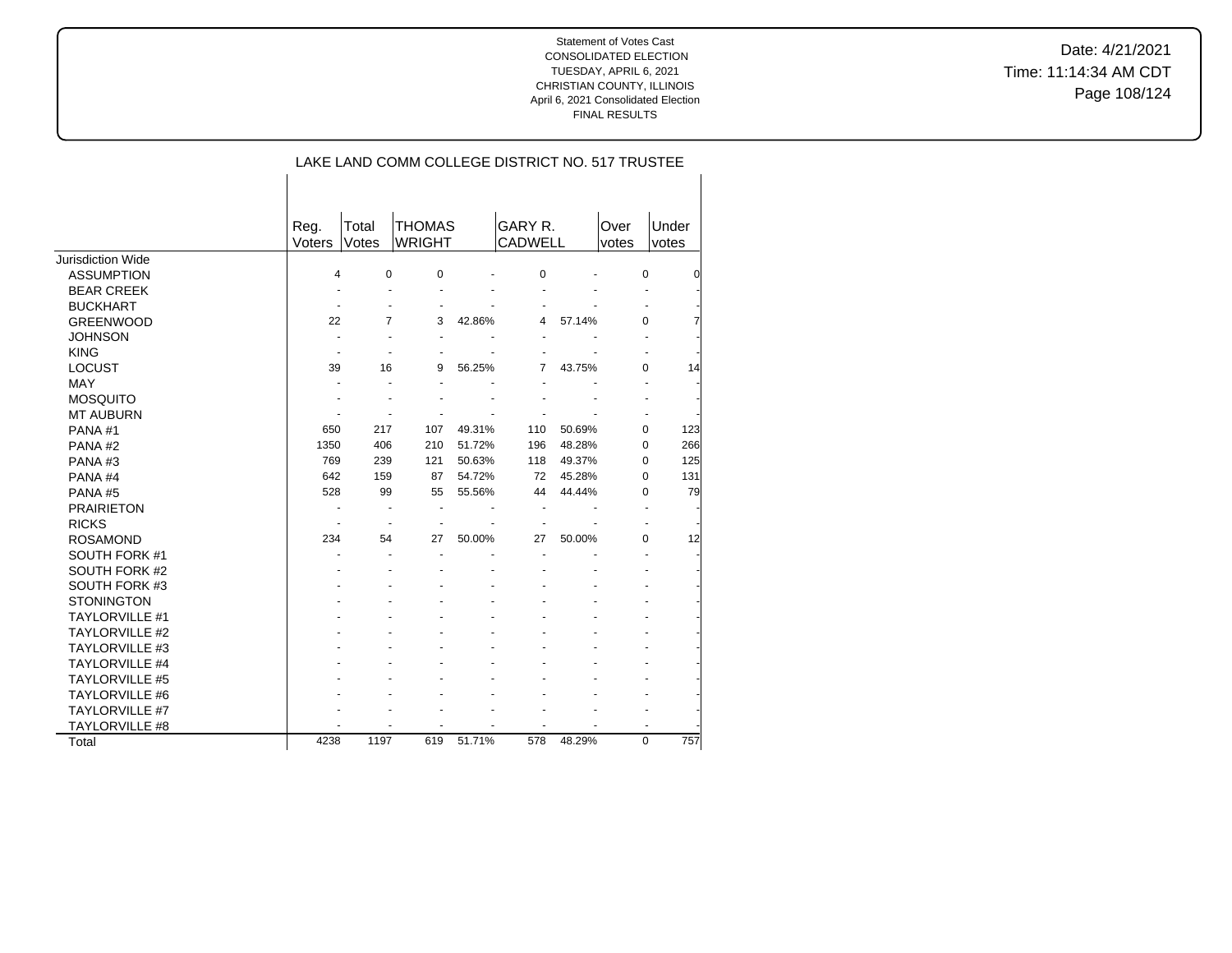|                       |                | RICHLAND COMM COLLEGE DISTRICT NO. 537 TRUSTEE 6-YEAR TERM | RICHLAND COMM COLLEGE DISTRICT<br>NO.537 TRUSTEE UNEXPIRED 2-YEAR |        |                                    |                |                         |        |                             |                 |                |                       |              |               |                          |  |
|-----------------------|----------------|------------------------------------------------------------|-------------------------------------------------------------------|--------|------------------------------------|----------------|-------------------------|--------|-----------------------------|-----------------|----------------|-----------------------|--------------|---------------|--------------------------|--|
|                       | Reg.<br>Voters | Total<br>Votes                                             | ITHOMAS W.<br><b>RITTER</b>                                       |        | JAIME L.<br>SHOBE-<br><b>BROWN</b> |                | VICKI M.<br><b>CARR</b> |        | <b>Over</b><br><i>votes</i> | Under<br>votes  | Reg.<br>Voters | Total<br><b>Votes</b> | No Candidate | Over<br>votes | Under<br>votes           |  |
| Jurisdiction Wide     |                |                                                            |                                                                   |        |                                    |                |                         |        |                             |                 |                |                       |              |               |                          |  |
| <b>ASSUMPTION</b>     | 879            | 434                                                        | 149                                                               | 34.33% | 111                                | 25.58%         | 174                     | 40.09% |                             | 238<br>0        | 879            | $\mathbf 0$           | 0            |               | $\mathbf 0$              |  |
| <b>BEAR CREEK</b>     | $\sim$         | $\sim$                                                     |                                                                   |        |                                    |                |                         |        |                             |                 |                |                       |              |               | $\overline{\phantom{a}}$ |  |
| <b>BUCKHART</b>       | 47             | 20                                                         | 10                                                                | 50.00% | 2                                  | 10.00%         | 8                       | 40.00% |                             | $\Omega$<br>36  | 47             | $\mathbf 0$           | $\Omega$     |               | $\mathbf 0$              |  |
| <b>GREENWOOD</b>      |                |                                                            |                                                                   |        |                                    |                |                         |        |                             |                 |                |                       |              |               |                          |  |
| <b>JOHNSON</b>        |                |                                                            |                                                                   |        |                                    |                |                         |        |                             |                 |                |                       |              |               |                          |  |
| <b>KING</b>           |                |                                                            |                                                                   |        |                                    |                |                         |        |                             |                 |                |                       |              |               |                          |  |
| <b>LOCUST</b>         | 11             | $\overline{7}$                                             | 3                                                                 | 42.86% | $\mathbf{1}$                       | 14.29%         | 3                       | 42.86% |                             | $\mathbf 0$     | 11             | $\mathbf 0$           | $\Omega$     |               | 0                        |  |
| <b>MAY</b>            | 135            | 53                                                         | 22                                                                | 41.51% | 10                                 | 18.87%         | 21                      | 39.62% |                             | 59<br>0         | 135            | $\mathbf 0$           | $\Omega$     |               | 0                        |  |
| <b>MOSQUITO</b>       | 125            | 31                                                         | 14                                                                | 45.16% | 4                                  | 12.90%         | 13                      | 41.94% |                             | 3<br>$\Omega$   | 125            | $\mathbf 0$           | $\Omega$     |               | $\mathbf 0$              |  |
| <b>MT AUBURN</b>      |                |                                                            |                                                                   |        |                                    |                |                         |        |                             |                 |                |                       |              |               |                          |  |
| PANA#1                |                |                                                            |                                                                   |        |                                    |                |                         |        |                             |                 |                |                       |              |               |                          |  |
| PANA#2                |                |                                                            |                                                                   |        |                                    |                |                         |        |                             |                 |                |                       |              |               |                          |  |
| PANA#3                |                |                                                            |                                                                   |        |                                    |                |                         |        |                             |                 |                |                       |              |               |                          |  |
| PANA#4                | 5              | $\mathbf 0$                                                | $\Omega$                                                          |        | 0                                  |                | $\mathbf 0$             |        |                             | 0               | 5              | 0                     | $\Omega$     |               | 0                        |  |
| PANA#5                | $\overline{7}$ | $\overline{4}$                                             | 2                                                                 | 50.00% | 0                                  | $\blacksquare$ | $\overline{2}$          | 50.00% |                             | $\Omega$<br>O   | $\overline{7}$ | $\mathbf 0$           | $\Omega$     |               | 0                        |  |
| <b>PRAIRIETON</b>     | 331            | 71                                                         | 28                                                                | 39.44% | 14                                 | 19.72%         | 29                      | 40.85% |                             | 21<br>$\Omega$  | 331            | $\mathbf 0$           | $\Omega$     |               | $\mathbf 0$              |  |
| <b>RICKS</b>          |                |                                                            |                                                                   |        |                                    |                |                         |        |                             |                 |                |                       |              |               |                          |  |
| <b>ROSAMOND</b>       |                |                                                            |                                                                   |        |                                    |                |                         |        |                             |                 |                |                       |              |               |                          |  |
| SOUTH FORK #1         |                |                                                            |                                                                   |        |                                    |                |                         |        |                             |                 |                |                       |              |               |                          |  |
| SOUTH FORK #2         |                |                                                            |                                                                   |        |                                    |                |                         |        |                             |                 |                |                       |              |               |                          |  |
| SOUTH FORK #3         |                |                                                            |                                                                   |        |                                    |                |                         |        |                             |                 |                |                       |              |               |                          |  |
| <b>STONINGTON</b>     | 727            | 242                                                        | 106                                                               | 43.80% | 45                                 | 18.60%         | 91                      | 37.60% |                             | $\Omega$<br>166 | 727            | $\Omega$              | $\Omega$     |               | 0                        |  |
| TAYLORVILLE #1        |                |                                                            |                                                                   |        |                                    |                |                         |        |                             |                 |                |                       |              |               |                          |  |
| <b>TAYLORVILLE #2</b> |                |                                                            |                                                                   |        |                                    |                |                         |        |                             |                 |                |                       |              |               |                          |  |
| <b>TAYLORVILLE #3</b> |                |                                                            |                                                                   |        |                                    |                |                         |        |                             |                 |                |                       |              |               |                          |  |
| TAYLORVILLE #4        |                |                                                            |                                                                   |        |                                    |                |                         |        |                             |                 |                |                       |              |               |                          |  |
| <b>TAYLORVILLE #5</b> |                |                                                            |                                                                   |        |                                    |                |                         |        |                             |                 |                |                       |              |               |                          |  |
| TAYLORVILLE #6        |                |                                                            |                                                                   |        |                                    |                |                         |        |                             |                 |                |                       |              |               |                          |  |
| <b>TAYLORVILLE #7</b> |                |                                                            |                                                                   |        |                                    |                |                         |        |                             |                 |                |                       |              |               |                          |  |
| TAYLORVILLE #8        |                |                                                            |                                                                   |        |                                    |                |                         |        |                             |                 |                |                       |              |               |                          |  |
| Total                 | 2267           | 862                                                        | 334                                                               | 38.75% | 187                                | 21.69%         | 341                     | 39.56% |                             | 524<br>$\Omega$ | 2267           | 0                     | 0            | $\mathbf{r}$  | $\Omega$                 |  |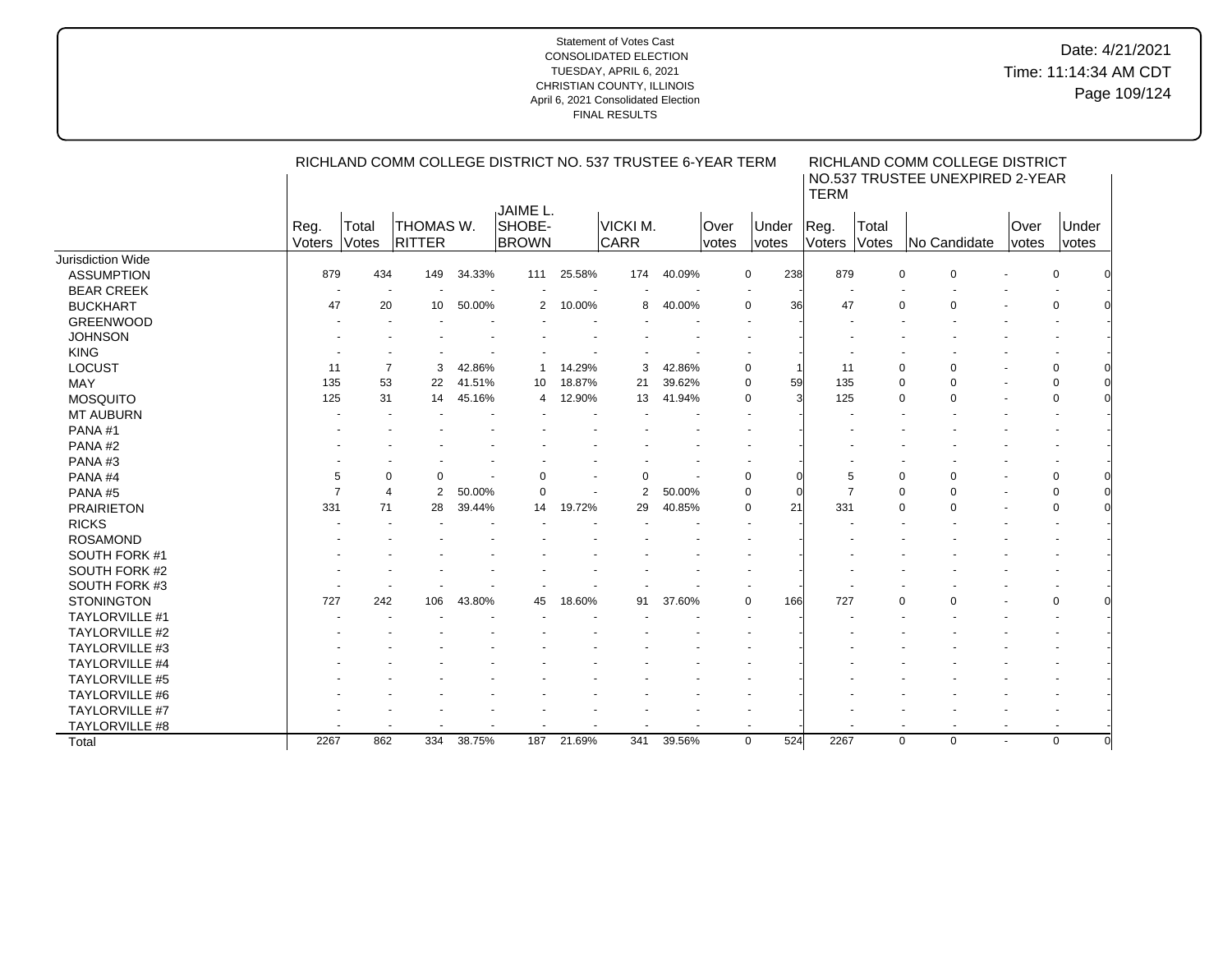# Date: 4/21/2021 Time: 11:14:34 AM CDT Page 110/124

|                       |                |                       | REG BOARD OF SCHOOL TRUSTEES (BOND  |                      |                |          |                |                         |             |                            |                      | REG BOARD OF SCHOOL TRUSTEES (BOND |
|-----------------------|----------------|-----------------------|-------------------------------------|----------------------|----------------|----------|----------------|-------------------------|-------------|----------------------------|----------------------|------------------------------------|
|                       | <b>TERM</b>    |                       | -CHRISTIAN-EFFING-FAYE-MONT) 6-YEAR |                      |                |          |                | -CHRISTIAN-EFFING-FAYE- |             | MONT)UNEXPIRED 4 YEAR TERM |                      |                                    |
|                       | Reg.<br>Voters | Total<br><b>Votes</b> | No Candidate                        | Over<br>votes        | Under<br>votes |          | Reg.<br>Voters | Total<br>Votes          |             | No Candidate               | Over<br>votes        | Under<br>votes                     |
| Jurisdiction Wide     |                |                       |                                     |                      |                |          |                |                         |             |                            |                      |                                    |
| <b>ASSUMPTION</b>     | 2              |                       | $\mathbf 0$<br>$\pmb{0}$            |                      | 0              |          | $\overline{2}$ |                         | $\mathbf 0$ | 0                          |                      | 0                                  |
| <b>BEAR CREEK</b>     | 360            |                       | $\mathbf 0$<br>$\mathbf 0$          |                      | 0              |          | 360            |                         | $\mathbf 0$ | 0                          |                      | $\mathbf 0$                        |
| <b>BUCKHART</b>       | 1229           |                       | $\mathbf 0$<br>$\mathbf 0$          |                      | $\pmb{0}$      | ŋ        | 1229           |                         | $\mathbf 0$ | 0                          |                      | 0<br>$\Omega$                      |
| <b>GREENWOOD</b>      | 142            |                       | $\Omega$<br>$\Omega$                |                      | $\mathbf 0$    |          | 142            |                         | $\Omega$    | $\Omega$                   |                      | $\mathbf 0$<br>$\Omega$            |
| <b>JOHNSON</b>        | 571            |                       | $\mathbf 0$<br>$\mathbf 0$          |                      | $\mathbf 0$    |          | 571            |                         | $\mathbf 0$ | 0                          |                      | $\pmb{0}$<br>$\Omega$              |
| <b>KING</b>           | 144            |                       | $\mathbf 0$<br>$\mathbf 0$          |                      | 0              |          | 144            |                         | $\mathbf 0$ | 0                          |                      | 0<br>$\Omega$                      |
| <b>LOCUST</b>         | 419            |                       | $\mathbf 0$<br>$\mathbf 0$          |                      | 0              | O        | 419            |                         | $\mathbf 0$ | 0                          |                      | 0<br>$\Omega$                      |
| MAY                   | 1284           |                       | $\mathbf 0$<br>$\mathbf 0$          | ÷.                   | $\mathbf 0$    | $\Omega$ | 1284           |                         | $\mathbf 0$ | 0                          |                      | 0<br>$\Omega$                      |
| <b>MOSQUITO</b>       | 144            |                       | $\Omega$<br>$\Omega$                |                      | 0              | U        | 144            |                         | $\Omega$    | $\Omega$                   |                      | $\mathbf 0$<br>$\Omega$            |
| <b>MT AUBURN</b>      | 570            | $\mathbf 0$           | $\mathbf 0$                         | $\ddot{\phantom{1}}$ | $\pmb{0}$      |          | 570            |                         | $\mathbf 0$ | 0                          |                      | 0<br>$\Omega$                      |
| PANA#1                | 650            | $\Omega$              | $\Omega$                            |                      | 0              | ∩        | 650            |                         | $\Omega$    | 0                          |                      | 0<br>$\Omega$                      |
| PANA#2                | 1350           | $\Omega$              | $\Omega$                            |                      | 0              |          | 1350           |                         | $\Omega$    | $\Omega$                   |                      | $\mathbf 0$                        |
| PANA#3                | 769            |                       | $\Omega$<br>$\mathbf 0$             |                      | $\pmb{0}$      |          | 769            |                         | $\Omega$    | $\Omega$                   |                      | 0                                  |
| PANA#4                | 642            |                       | $\Omega$<br>$\Omega$                |                      | 0              |          | 642            |                         | $\Omega$    | $\Omega$                   |                      | $\mathbf 0$<br>O                   |
| PANA#5                | 528            |                       | $\Omega$<br>$\mathbf 0$             | ä,                   | 0              |          | 528            |                         | $\mathbf 0$ | 0                          |                      | $\mathbf 0$<br>O                   |
| <b>PRAIRIETON</b>     | 49             | 0                     | $\Omega$                            | $\blacksquare$       | 0              |          | 49             |                         | $\Omega$    | 0                          |                      | $\mathbf 0$<br>$\Omega$            |
| <b>RICKS</b>          | 842            | $\Omega$              | $\Omega$                            | $\ddot{\phantom{1}}$ | 0              |          | 842            |                         | $\Omega$    | $\Omega$                   |                      | $\mathbf 0$                        |
| <b>ROSAMOND</b>       | 242            |                       | $\Omega$<br>$\mathbf 0$             | $\ddot{\phantom{1}}$ | 0              |          | 242            |                         | $\Omega$    | $\Omega$                   |                      | 0                                  |
| SOUTH FORK #1         | 803            |                       | $\Omega$<br>$\Omega$                |                      | 0              |          | 803            |                         | $\Omega$    | $\Omega$                   |                      | 0                                  |
| SOUTH FORK #2         | 387            |                       | $\Omega$<br>$\mathbf 0$             |                      | 0              |          | 387            |                         | $\mathbf 0$ | $\Omega$                   |                      | 0                                  |
| SOUTH FORK #3         | 476            | $\mathbf 0$           | $\Omega$                            | $\ddot{\phantom{1}}$ | 0              |          | 476            |                         | $\Omega$    | $\Omega$                   |                      | 0                                  |
| <b>STONINGTON</b>     | 724            | $\Omega$              | $\Omega$                            |                      | 0              |          | 724            |                         | $\Omega$    | $\Omega$                   |                      | $\mathbf 0$                        |
| <b>TAYLORVILLE #1</b> | 930            | $\mathbf 0$           | $\mathbf 0$                         |                      | 0              |          | 930            |                         | $\mathbf 0$ | $\mathbf 0$                |                      | 0                                  |
| TAYLORVILLE #2        | 857            | $\mathbf 0$           | $\mathbf 0$                         |                      | 0              |          | 857            |                         | $\mathbf 0$ | $\Omega$                   |                      | 0                                  |
| TAYLORVILLE #3        | 835            |                       | $\mathbf 0$<br>$\mathbf 0$          | ÷.                   | 0              |          | 835            |                         | $\mathbf 0$ | 0                          |                      | $\mathbf 0$<br>$\Omega$            |
| <b>TAYLORVILLE #4</b> | 1397           |                       | $\mathbf 0$<br>$\overline{0}$       | $\ddot{\phantom{1}}$ | 0              | ∩        | 1397           |                         | $\mathbf 0$ | $\mathbf 0$                |                      | 0<br>$\Omega$                      |
| <b>TAYLORVILLE #5</b> | 1337           |                       | $\mathbf 0$<br>$\mathbf 0$          | $\ddot{\phantom{1}}$ | 0              |          | 1337           |                         | $\mathbf 0$ | 0                          | $\ddot{\phantom{1}}$ | 0<br>$\Omega$                      |
| <b>TAYLORVILLE #6</b> | 908            |                       | $\mathbf 0$<br>$\mathbf 0$          | ÷.                   | 0              |          | 908            |                         | $\mathbf 0$ | $\overline{0}$             | ÷.                   | $\pmb{0}$<br>$\Omega$              |
| TAYLORVILLE #7        | 871            |                       | $\mathbf 0$<br>0                    | $\blacksquare$       | 0              |          | 871            |                         | $\mathbf 0$ | 0                          | $\blacksquare$       | 0<br>$\Omega$                      |
| TAYLORVILLE #8        | 973            |                       | 0<br>0                              | $\blacksquare$       | 0              |          | 973            |                         | $\mathbf 0$ | 0                          | $\sim$               | 0                                  |
| Total                 | 20435          |                       | $\Omega$<br>$\Omega$                |                      | 0              | $\Omega$ | 20435          |                         | $\Omega$    | $\Omega$                   | ÷.                   | $\mathbf 0$                        |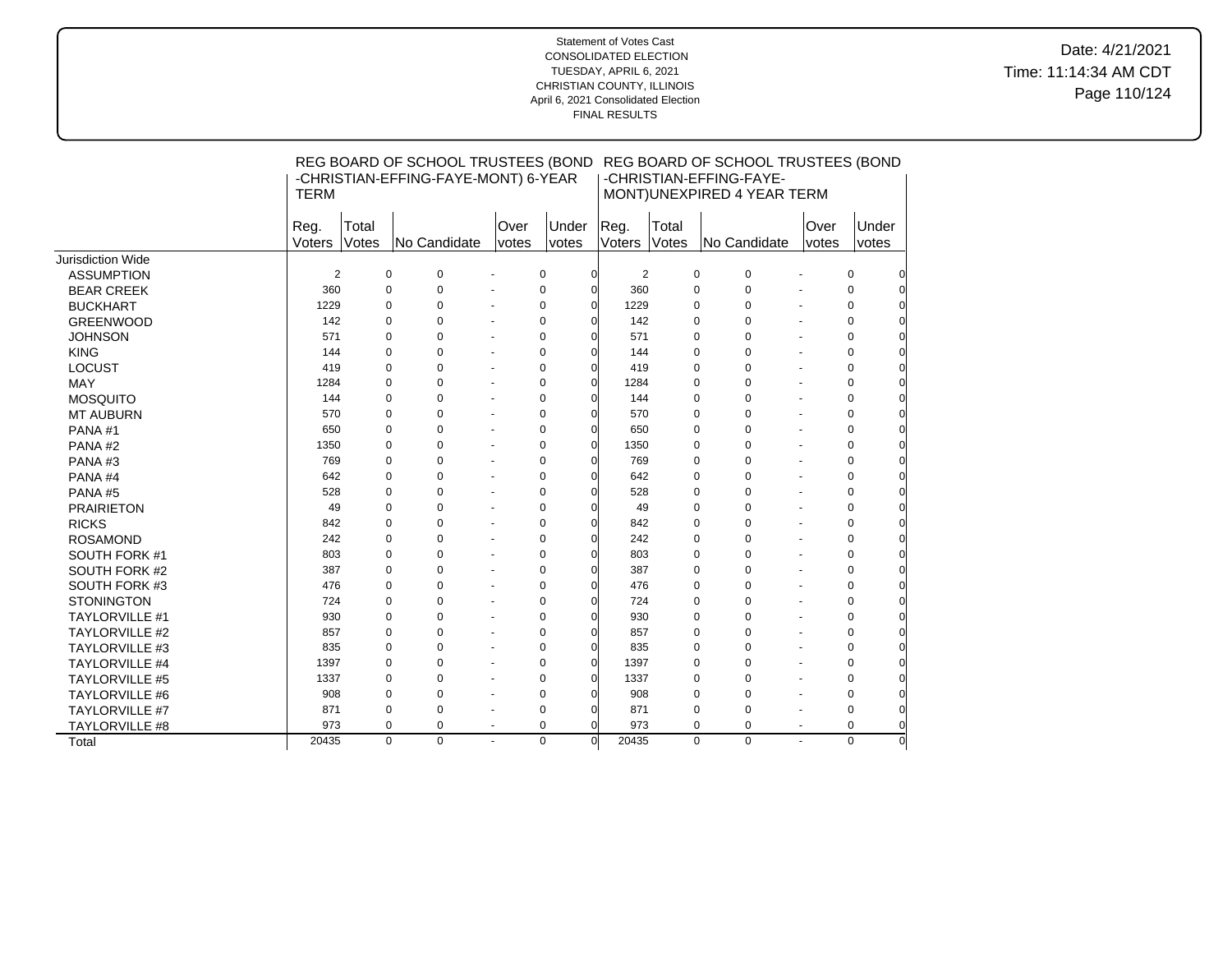Date: 4/21/2021 Time: 11:14:34 AM CDT Page 111/124

|                       |                |                | REG BOARD OF SCHOOL TRUSTEES (CLARK-COLES- |        |            |        |       | REG BOARD OF SCHOOL TRUSTEES |        |       |                            |                |                |
|-----------------------|----------------|----------------|--------------------------------------------|--------|------------|--------|-------|------------------------------|--------|-------|----------------------------|----------------|----------------|
|                       |                |                | CUMB-DOUGLAS-EDGAR-MOULTRIE-SHELBY)        |        |            |        |       |                              |        |       | (MACON-PIATT) 6-YEAR TERM  |                |                |
|                       |                |                |                                            |        |            |        |       |                              |        |       |                            |                |                |
|                       |                |                |                                            |        |            |        |       |                              |        |       |                            |                |                |
|                       | Reg.           | Total          | <b>JAMES</b>                               |        |            |        | Over  | Under                        | Reg.   | Total |                            | Over           | Under          |
|                       | Voters         | Votes          | <b>YOUNG</b>                               |        | ALAN ZUBER |        | votes | votes                        | Voters | Votes | No Candidate               | votes          | votes          |
| Jurisdiction Wide     |                |                |                                            |        |            |        |       |                              |        |       |                            |                |                |
| <b>ASSUMPTION</b>     | 881            | 333            | 157                                        | 47.15% | 176        | 52.85% |       | 339<br>$\Omega$              |        |       |                            |                |                |
| <b>BEAR CREEK</b>     |                |                |                                            |        |            |        |       |                              |        |       |                            |                |                |
| <b>BUCKHART</b>       |                |                |                                            |        |            |        |       |                              |        |       |                            |                |                |
| <b>GREENWOOD</b>      |                |                |                                            |        |            |        |       |                              |        |       |                            |                |                |
| <b>JOHNSON</b>        |                |                |                                            |        |            |        |       |                              |        |       |                            |                |                |
| <b>KING</b>           |                |                |                                            |        |            |        |       |                              |        |       |                            |                |                |
| <b>LOCUST</b>         | 11             | $\overline{7}$ | 4                                          | 57.14% | 3          | 42.86% |       | $\mathbf 0$                  |        |       |                            |                |                |
| MAY                   | 13             | 3              | 2                                          | 66.67% |            | 33.33% |       | $\Omega$                     |        |       |                            |                |                |
| <b>MOSQUITO</b>       |                |                |                                            |        |            |        |       |                              | 125    |       | $\Omega$<br>$\Omega$       |                | $\mathbf 0$    |
| <b>MT AUBURN</b>      |                |                |                                            |        |            |        |       |                              |        |       |                            |                |                |
| PANA#1                |                |                |                                            |        |            |        |       |                              |        |       |                            |                |                |
| PANA#2                |                |                |                                            |        |            |        |       |                              |        |       |                            |                |                |
| PANA#3                |                |                |                                            |        |            |        |       |                              |        |       |                            |                |                |
| PANA#4                | 5              | 0              | 0                                          |        | $\Omega$   |        |       | 0                            |        |       |                            |                |                |
| PANA#5                | $\overline{7}$ | $\mathbf 0$    | $\mathbf 0$                                |        | 0          |        |       | $\mathbf 0$                  |        |       |                            |                |                |
| <b>PRAIRIETON</b>     | 279            | 56             | 27                                         | 48.21% | 29         | 51.79% |       | 28<br>$\Omega$               | 3      |       | $\Omega$<br>$\Omega$       |                | 0              |
| <b>RICKS</b>          |                |                |                                            |        |            |        |       |                              |        |       |                            |                |                |
| <b>ROSAMOND</b>       |                |                |                                            |        |            |        |       |                              |        |       |                            |                |                |
| SOUTH FORK #1         |                |                |                                            |        |            |        |       |                              |        |       |                            |                |                |
| SOUTH FORK #2         |                |                |                                            |        |            |        |       |                              |        |       |                            |                |                |
| SOUTH FORK #3         |                |                |                                            |        |            |        |       |                              |        |       |                            |                |                |
| <b>STONINGTON</b>     |                |                |                                            |        |            |        |       |                              | 3      |       | $\Omega$<br>$\Omega$       |                | $\mathbf 0$    |
| <b>TAYLORVILLE #1</b> |                |                |                                            |        |            |        |       |                              |        |       |                            |                |                |
| <b>TAYLORVILLE #2</b> |                |                |                                            |        |            |        |       |                              |        |       |                            |                |                |
| TAYLORVILLE #3        |                |                |                                            |        |            |        |       |                              |        |       |                            |                |                |
| TAYLORVILLE #4        |                |                |                                            |        |            |        |       |                              |        |       |                            |                |                |
| TAYLORVILLE #5        |                |                |                                            |        |            |        |       |                              |        |       |                            |                |                |
| <b>TAYLORVILLE #6</b> |                |                |                                            |        |            |        |       |                              |        |       |                            |                |                |
| <b>TAYLORVILLE #7</b> |                |                |                                            |        |            |        |       |                              |        |       |                            |                |                |
| TAYLORVILLE #8        |                |                | $\blacksquare$                             |        |            |        |       |                              |        |       | $\overline{\phantom{a}}$   | $\blacksquare$ | $\blacksquare$ |
| Total                 | 1196           | 399            | 190                                        | 47.62% | 209        | 52.38% |       | 373<br>$\mathbf 0$           | 131    |       | $\mathbf 0$<br>$\mathbf 0$ | $\blacksquare$ | $\mathbf 0$    |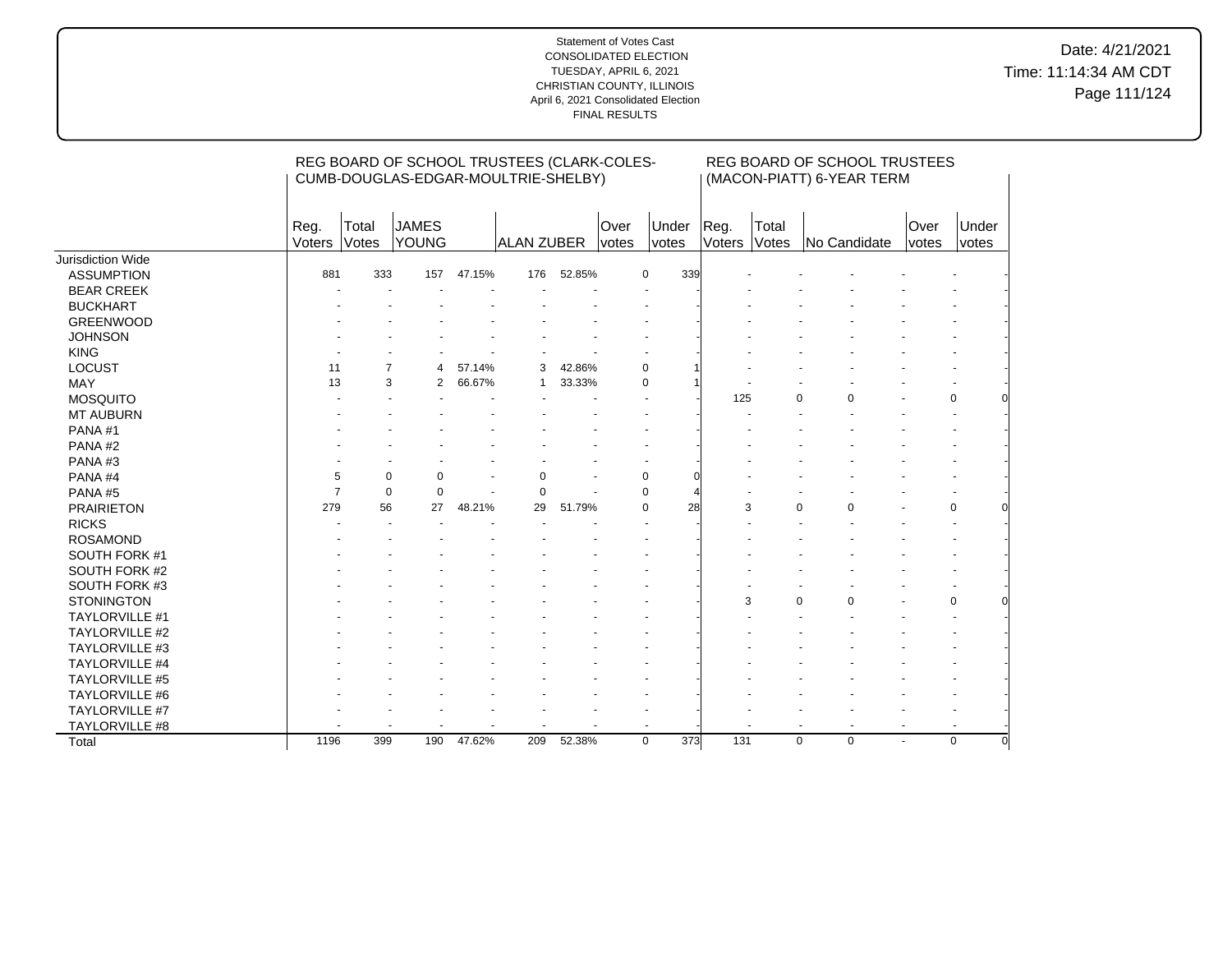Date: 4/21/2021 Time: 11:14:34 AM CDT Page 112/124

|                          |                       |                | REG BOARD OF SCHOOL TRUSTEES        |                |       | REG BOARD OF SCHOOL TRUSTEES |                               |                         |            |       |          |    |
|--------------------------|-----------------------|----------------|-------------------------------------|----------------|-------|------------------------------|-------------------------------|-------------------------|------------|-------|----------|----|
|                          |                       |                | (MACON-PIATT) UNEXPIRED 4 YEAR TERM |                |       |                              | (MENARD-SANGAMON) 6-YEAR TERM |                         |            |       |          |    |
|                          |                       |                |                                     |                |       |                              |                               |                         |            |       |          |    |
|                          |                       |                |                                     |                |       |                              |                               |                         |            |       |          |    |
|                          | Reg.<br><b>Voters</b> | Total<br>Votes | No Candidate                        | Over           | Under | Reg.                         | Total<br>Votes                | MATT<br><b>BUTCHER</b>  |            | Over  | Under    |    |
| <b>Jurisdiction Wide</b> |                       |                |                                     | votes          | votes | Voters                       |                               |                         |            | votes | votes    |    |
|                          |                       |                |                                     |                |       |                              |                               |                         |            |       |          |    |
| <b>ASSUMPTION</b>        |                       |                |                                     |                |       |                              |                               |                         |            |       |          |    |
| <b>BEAR CREEK</b>        |                       |                |                                     |                |       |                              |                               | $\mathbf{1}$            |            |       | $\Omega$ |    |
| <b>BUCKHART</b>          |                       |                |                                     |                |       |                              | 3                             |                         | 1 100.00%  |       |          |    |
| <b>GREENWOOD</b>         |                       |                |                                     |                |       |                              |                               |                         |            |       |          |    |
| <b>JOHNSON</b>           |                       |                |                                     |                |       |                              |                               |                         |            |       |          |    |
| <b>KING</b>              |                       |                |                                     |                |       |                              | 0                             | $\mathbf 0$<br>$\Omega$ |            |       | $\Omega$ |    |
| <b>LOCUST</b>            |                       |                |                                     |                |       |                              |                               |                         |            |       |          |    |
| <b>MAY</b>               |                       |                |                                     |                |       |                              |                               |                         |            |       |          |    |
| <b>MOSQUITO</b>          | 125                   | $\Omega$       | $\Omega$                            |                | 0     |                              |                               |                         |            |       |          |    |
| <b>MT AUBURN</b>         |                       |                |                                     |                | ÷     |                              | 114<br>10                     |                         | 10 100.00% |       | $\Omega$ | 10 |
| PANA#1                   |                       |                |                                     |                |       |                              |                               |                         |            |       |          |    |
| PANA#2                   |                       |                |                                     |                |       |                              |                               |                         |            |       |          |    |
| PANA#3                   |                       |                |                                     |                |       |                              |                               |                         |            |       |          |    |
| PANA#4                   |                       |                |                                     |                |       |                              |                               |                         |            |       |          |    |
| PANA#5                   |                       |                |                                     |                |       |                              |                               |                         |            |       |          |    |
| <b>PRAIRIETON</b>        | 3                     | 0              | 0                                   |                | 0     |                              |                               |                         |            |       |          |    |
| <b>RICKS</b>             |                       |                |                                     |                |       |                              |                               |                         |            |       |          |    |
| <b>ROSAMOND</b>          |                       |                |                                     |                |       |                              |                               |                         |            |       |          |    |
| SOUTH FORK #1            |                       |                |                                     |                |       |                              |                               |                         |            |       |          |    |
| SOUTH FORK #2            |                       |                |                                     |                |       |                              | 75                            | 8                       | 8 100.00%  |       | $\Omega$ | 26 |
| SOUTH FORK #3            |                       |                |                                     |                |       |                              |                               |                         |            |       |          |    |
| <b>STONINGTON</b>        | 3                     | $\Omega$       | $\Omega$                            |                | 0     |                              |                               |                         |            |       |          |    |
| <b>TAYLORVILLE #1</b>    |                       |                |                                     |                |       |                              |                               |                         |            |       |          |    |
| TAYLORVILLE #2           |                       |                |                                     |                |       |                              |                               |                         |            |       |          |    |
| TAYLORVILLE #3           |                       |                |                                     |                |       |                              |                               |                         |            |       |          |    |
| TAYLORVILLE #4           |                       |                |                                     |                |       |                              |                               |                         |            |       |          |    |
| <b>TAYLORVILLE #5</b>    |                       |                |                                     |                |       |                              |                               |                         |            |       |          |    |
| TAYLORVILLE #6           |                       |                |                                     |                |       |                              |                               |                         |            |       |          |    |
| TAYLORVILLE #7           |                       |                |                                     |                |       |                              |                               |                         |            |       |          |    |
| TAYLORVILLE #8           |                       |                |                                     | $\overline{a}$ |       |                              |                               |                         |            |       |          |    |
| Total                    | 131                   | $\mathbf 0$    | $\mathbf 0$                         | $\overline{a}$ | 0     | $\Omega$                     | 192<br>19                     |                         | 19 100.00% |       | $\Omega$ | 37 |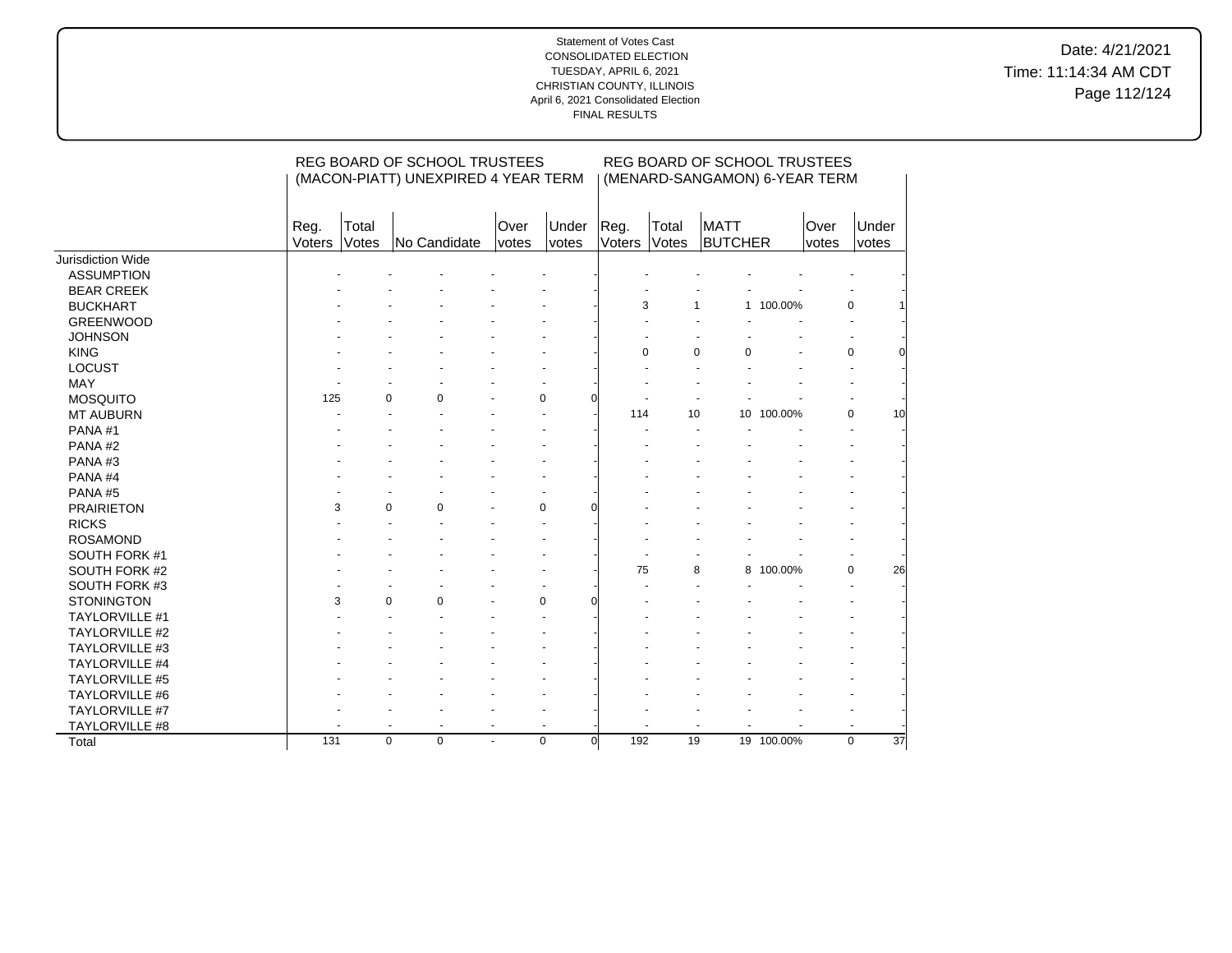# Date: 4/21/2021 Time: 11:14:34 AM CDT Page 113/124

|                       | <b>TERM</b>    |                | <b>REG BOARD OF SCHOOL TRUSTEES</b><br>(MENARD-SANGAMON) UNEXPIRED 2 YEAR |               | <b>TRUSTEE</b> |                  | MORRISONVILLE-PALMER FIRE DISTRICT |                |             |               |                |
|-----------------------|----------------|----------------|---------------------------------------------------------------------------|---------------|----------------|------------------|------------------------------------|----------------|-------------|---------------|----------------|
|                       | Reg.<br>Voters | Total<br>Votes | No Candidate                                                              | Over<br>votes | Under<br>votes | Reg.<br>Voters   | Total<br>Votes                     | MARK<br>FORBES |             | Over<br>votes | Under<br>votes |
| Jurisdiction Wide     |                |                |                                                                           |               |                |                  |                                    |                |             |               |                |
| <b>ASSUMPTION</b>     |                |                |                                                                           |               |                |                  |                                    |                |             |               |                |
| <b>BEAR CREEK</b>     |                |                |                                                                           |               |                | 315              | 78                                 |                | 78 100.00%  | $\mathbf 0$   |                |
| <b>BUCKHART</b>       | 3              | $\Omega$       | 0                                                                         |               | $\mathbf 0$    | $\blacksquare$   |                                    |                |             |               |                |
| <b>GREENWOOD</b>      |                |                |                                                                           |               |                | 47               | 8                                  |                | 8 100.00%   | $\Omega$      |                |
| <b>JOHNSON</b>        |                |                |                                                                           |               |                | 33               | 15                                 |                | 15 100.00%  | $\mathbf 0$   |                |
| <b>KING</b>           | $\Omega$       | $\Omega$       | $\Omega$                                                                  |               | $\mathbf 0$    | 83               | 11                                 |                | 11 100.00%  | $\Omega$      |                |
| <b>LOCUST</b>         |                |                |                                                                           |               |                |                  |                                    |                |             |               |                |
| <b>MAY</b>            |                |                |                                                                           |               |                |                  |                                    |                |             |               |                |
| <b>MOSQUITO</b>       |                |                |                                                                           |               |                |                  |                                    |                |             |               |                |
| <b>MT AUBURN</b>      | 114            | $\Omega$       | $\Omega$                                                                  |               | $\mathbf 0$    |                  |                                    |                |             |               |                |
| PANA#1                |                |                |                                                                           |               |                |                  |                                    |                |             |               |                |
| PANA#2                |                |                |                                                                           |               |                |                  |                                    |                |             |               |                |
| PANA#3                |                |                |                                                                           |               |                |                  |                                    |                |             |               |                |
| PANA#4                |                |                |                                                                           |               |                |                  |                                    |                |             |               |                |
| PANA#5                |                |                |                                                                           |               |                |                  |                                    |                |             |               |                |
| <b>PRAIRIETON</b>     |                |                |                                                                           |               |                |                  |                                    |                |             |               |                |
| <b>RICKS</b>          |                |                |                                                                           |               |                | 834              | 280                                |                | 280 100.00% |               | 34<br>0        |
| <b>ROSAMOND</b>       |                |                |                                                                           |               |                |                  |                                    |                |             |               |                |
| SOUTH FORK #1         |                |                |                                                                           |               |                |                  |                                    |                |             |               |                |
| SOUTH FORK #2         | 75             | $\Omega$       | $\Omega$                                                                  |               | $\mathbf 0$    |                  |                                    |                |             |               |                |
| SOUTH FORK #3         |                |                |                                                                           |               |                |                  |                                    |                |             |               |                |
| <b>STONINGTON</b>     |                |                |                                                                           |               |                |                  |                                    |                |             |               |                |
| <b>TAYLORVILLE #1</b> |                |                |                                                                           |               |                |                  |                                    |                |             |               |                |
| <b>TAYLORVILLE #2</b> |                |                |                                                                           |               |                |                  |                                    |                |             |               |                |
| TAYLORVILLE #3        |                |                |                                                                           |               |                |                  |                                    |                |             |               |                |
| TAYLORVILLE #4        |                |                |                                                                           |               |                |                  |                                    |                |             |               |                |
| TAYLORVILLE #5        |                |                |                                                                           |               |                |                  |                                    |                |             |               |                |
| TAYLORVILLE #6        |                |                |                                                                           |               |                |                  |                                    |                |             |               |                |
| TAYLORVILLE #7        |                |                |                                                                           |               |                |                  |                                    |                |             |               |                |
| TAYLORVILLE #8        |                | ÷.             | $\ddot{\phantom{1}}$                                                      | $\sim$        |                |                  |                                    |                |             |               |                |
| Total                 | 192            | 0              | 0                                                                         | $\sim$        | $\mathbf 0$    | 1312<br>$\Omega$ | 392                                |                | 392 100.00% | $\Omega$      | 48             |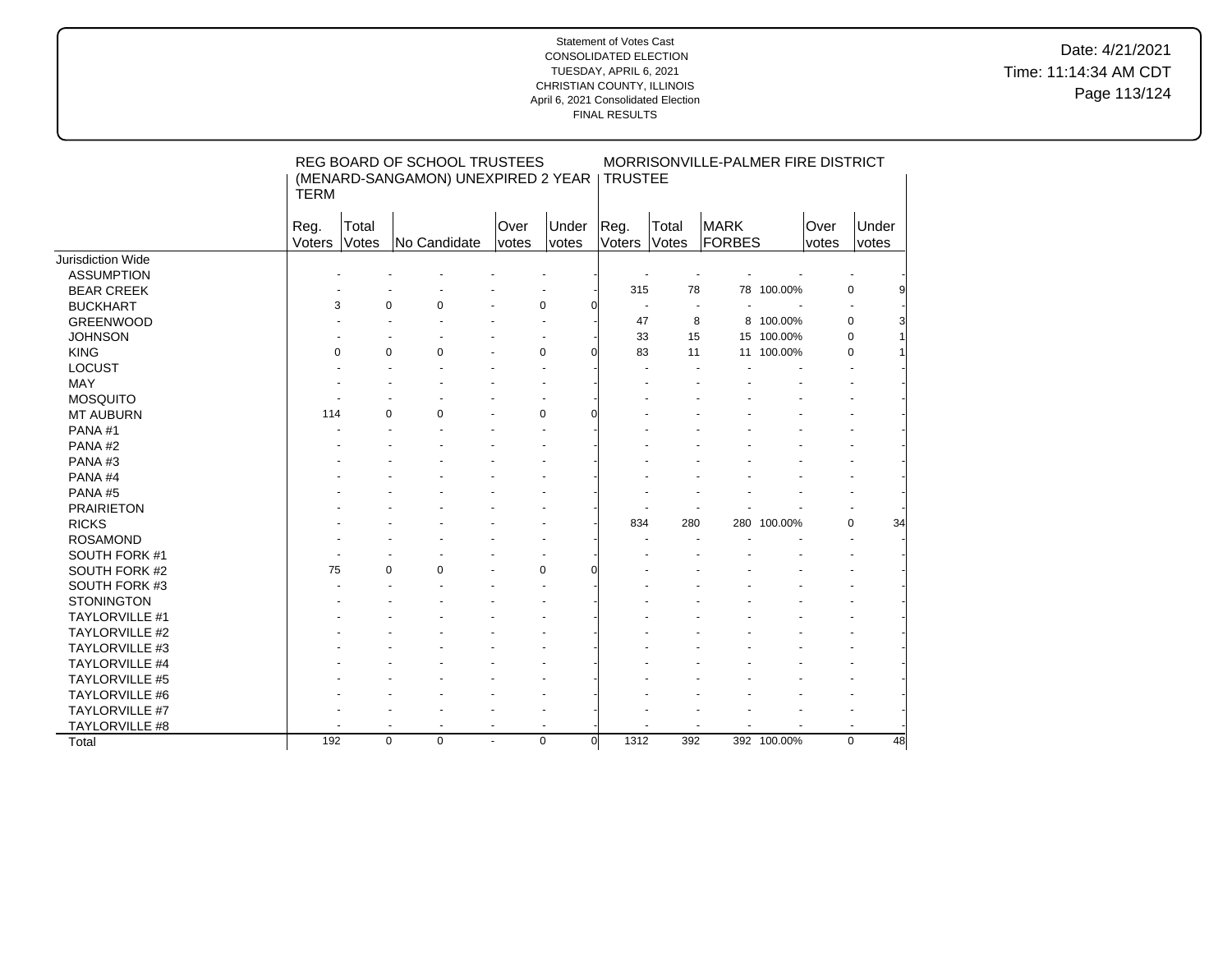# Date: 4/21/2021 Time: 11:14:34 AM CDT Page 114/124

|                       | <b>TRUSTEE</b> |                          | MT AUBURN FIRE PROTECTION DISTRICT |             |               |                       |                       | YEAR TERM      |                |                        | ROCHESTER FIRE PROTECTION DISTRICT TRUSTEE 6 |        |               |                |
|-----------------------|----------------|--------------------------|------------------------------------|-------------|---------------|-----------------------|-----------------------|----------------|----------------|------------------------|----------------------------------------------|--------|---------------|----------------|
|                       | Reg.<br>Voters | Total<br>Votes           | <b>BRYAN</b><br>BRAMEL             |             | Over<br>votes | Under<br><i>votes</i> | Reg.<br><b>Voters</b> | Total<br>Votes | JOHN FOX       |                        | RANDY<br>ROMADKA                             |        | Over<br>votes | Under<br>votes |
| Jurisdiction Wide     |                |                          |                                    |             |               |                       |                       |                |                |                        |                                              |        |               |                |
| <b>ASSUMPTION</b>     |                |                          |                                    |             |               |                       |                       |                |                |                        |                                              |        |               |                |
| <b>BEAR CREEK</b>     |                |                          |                                    |             |               |                       |                       |                |                |                        |                                              |        |               |                |
| <b>BUCKHART</b>       |                |                          |                                    |             |               |                       |                       | 5              | 2              | 50.00%<br>1            | 1                                            | 50.00% |               | 0              |
| <b>GREENWOOD</b>      |                |                          |                                    |             |               |                       |                       |                |                |                        |                                              |        |               |                |
| <b>JOHNSON</b>        |                |                          |                                    |             |               |                       |                       |                |                |                        |                                              |        |               |                |
| <b>KING</b>           |                |                          |                                    |             |               |                       |                       |                |                |                        |                                              |        |               |                |
| <b>LOCUST</b>         |                |                          |                                    |             |               |                       |                       |                |                |                        |                                              |        |               |                |
| <b>MAY</b>            |                |                          |                                    |             |               |                       |                       |                |                |                        |                                              |        |               |                |
| <b>MOSQUITO</b>       | 126            | 16                       |                                    | 16 100.00%  |               | $\mathbf 0$           |                       |                |                |                        |                                              |        |               |                |
| MT AUBURN             | 675            | 172                      |                                    | 172 100.00% |               | 16<br>$\mathbf 0$     |                       |                |                |                        |                                              |        |               |                |
| PANA#1                |                |                          |                                    |             |               |                       |                       |                |                |                        |                                              |        |               |                |
| PANA#2                |                |                          |                                    |             |               |                       |                       |                |                |                        |                                              |        |               |                |
| PANA#3                |                |                          |                                    |             |               |                       |                       |                |                |                        |                                              |        |               |                |
| PANA#4                |                |                          |                                    |             |               |                       |                       |                |                |                        |                                              |        |               |                |
| PANA#5                |                |                          |                                    |             |               |                       |                       |                |                |                        |                                              |        |               |                |
| <b>PRAIRIETON</b>     |                |                          |                                    |             |               |                       |                       |                |                |                        |                                              |        |               |                |
| <b>RICKS</b>          |                |                          |                                    |             |               |                       |                       |                |                |                        |                                              |        |               |                |
| <b>ROSAMOND</b>       |                |                          |                                    |             |               |                       |                       |                |                |                        |                                              |        |               |                |
| SOUTH FORK #1         |                |                          |                                    |             |               |                       |                       |                |                |                        |                                              |        |               |                |
| SOUTH FORK #2         |                |                          |                                    |             |               |                       |                       |                |                |                        |                                              |        |               |                |
| SOUTH FORK #3         |                |                          |                                    |             |               |                       |                       |                |                |                        |                                              |        |               |                |
| <b>STONINGTON</b>     |                |                          |                                    |             |               |                       |                       |                |                |                        |                                              |        |               |                |
| <b>TAYLORVILLE #1</b> |                |                          |                                    |             |               |                       |                       |                |                |                        |                                              |        |               |                |
| <b>TAYLORVILLE #2</b> |                |                          |                                    |             |               |                       |                       |                |                |                        |                                              |        |               |                |
| TAYLORVILLE #3        |                |                          |                                    |             |               |                       |                       |                |                |                        |                                              |        |               |                |
| TAYLORVILLE #4        |                |                          |                                    |             |               |                       |                       |                |                |                        |                                              |        |               |                |
| <b>TAYLORVILLE #5</b> |                |                          |                                    |             |               |                       |                       |                |                |                        |                                              |        |               |                |
| TAYLORVILLE #6        |                |                          |                                    |             |               |                       |                       |                |                |                        |                                              |        |               |                |
| TAYLORVILLE #7        |                |                          |                                    |             |               |                       |                       |                |                |                        |                                              |        |               |                |
| TAYLORVILLE #8        |                | $\overline{\phantom{a}}$ |                                    |             |               | $\blacksquare$        |                       | $\blacksquare$ | $\blacksquare$ |                        |                                              |        |               | $\blacksquare$ |
| Total                 | 801            | 188                      |                                    | 188 100.00% |               | 18<br>$\mathbf 0$     |                       | 5              | $\overline{2}$ | 50.00%<br>$\mathbf{1}$ | $\mathbf{1}$                                 | 50.00% |               | $\mathbf 0$    |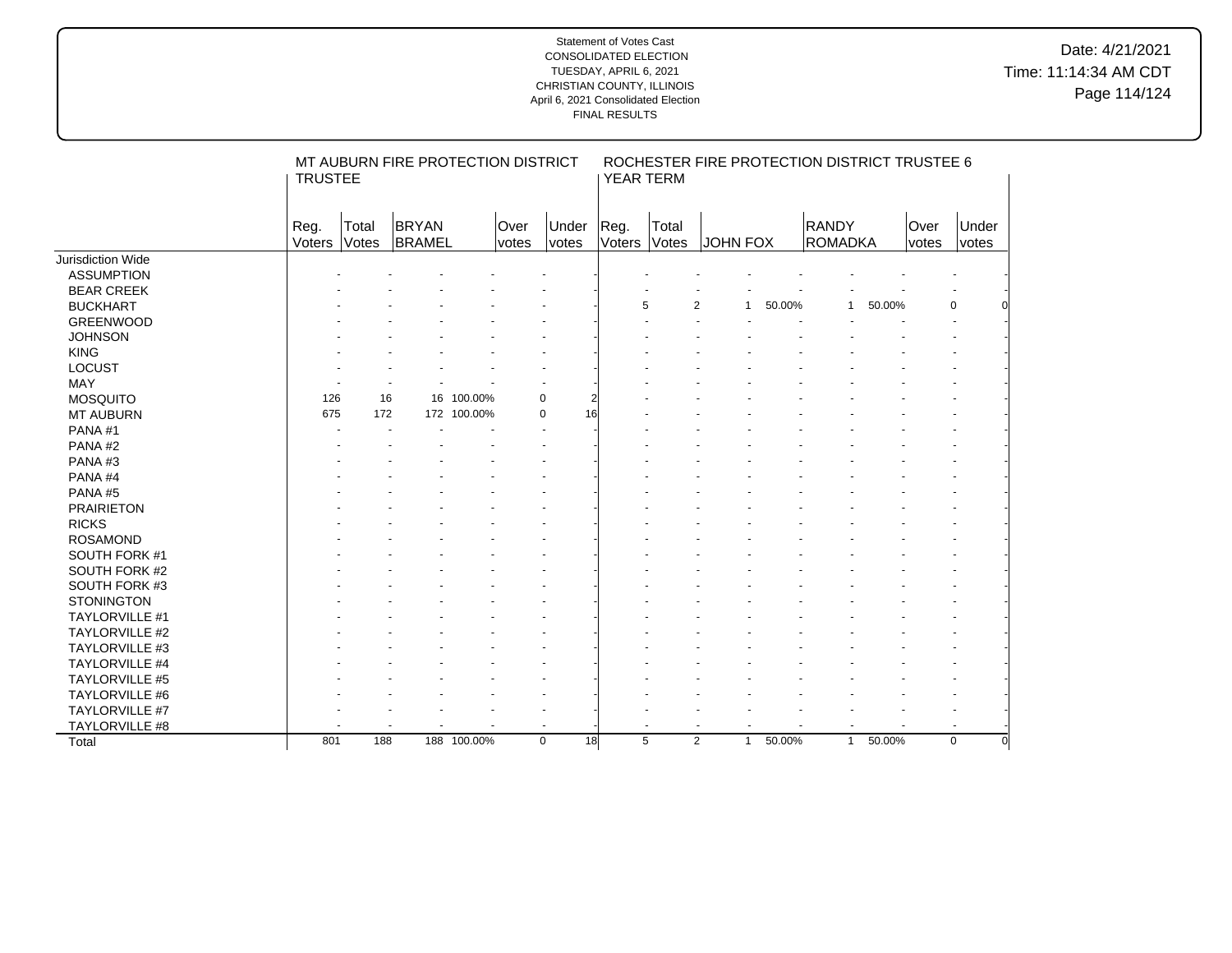## Date: 4/21/2021 Time: 11:14:34 AM CDT Page 115/124

|                       |        |       | ROCHESTER FIRE PROTECTION DISTRICT                   |                          |                          |          |        |                          |          |        | STONINGTON FIRE PROTECTION DISTRICT TRUSTEE 6- |        |             |             |          |
|-----------------------|--------|-------|------------------------------------------------------|--------------------------|--------------------------|----------|--------|--------------------------|----------|--------|------------------------------------------------|--------|-------------|-------------|----------|
|                       |        |       | TRUSTEE UNEXPIRED 2 YEAR TERM                        |                          |                          |          |        | <b>YEAR TERM</b>         |          |        |                                                |        |             |             |          |
|                       |        |       |                                                      |                          |                          |          |        |                          |          |        |                                                |        |             |             |          |
|                       |        |       |                                                      |                          |                          |          |        |                          |          |        |                                                |        |             |             |          |
|                       | Reg.   | Total |                                                      | Over                     | Under                    |          | Reg.   | Total                    |          |        |                                                |        | <b>Over</b> | Under       |          |
|                       | Voters | Votes | No Candidate                                         | votes                    | votes                    |          | Voters | Votes                    |          |        | KEVIN KATER JIM ANDRUCH votes                  |        |             | votes       |          |
| Jurisdiction Wide     |        |       |                                                      |                          |                          |          |        |                          |          |        |                                                |        |             |             |          |
| <b>ASSUMPTION</b>     |        |       |                                                      |                          |                          |          |        |                          |          |        |                                                |        |             |             |          |
| <b>BEAR CREEK</b>     |        |       |                                                      |                          |                          |          |        |                          |          |        |                                                |        |             |             |          |
| <b>BUCKHART</b>       | 5      |       | $\Omega$<br>$\Omega$                                 |                          | $\Omega$                 |          | 47     | 32                       | 11       | 34.38% | 21                                             | 65.62% |             | 0           | 24       |
| <b>GREENWOOD</b>      |        |       |                                                      |                          |                          |          |        |                          |          |        |                                                |        |             |             |          |
| <b>JOHNSON</b>        |        |       |                                                      |                          |                          |          |        |                          |          |        |                                                |        |             |             |          |
| <b>KING</b>           |        |       |                                                      |                          |                          |          |        |                          |          |        |                                                |        |             |             |          |
| LOCUST                |        |       |                                                      |                          |                          |          |        |                          |          |        |                                                |        |             |             |          |
| MAY                   |        |       |                                                      |                          |                          |          | 216    | 91                       | 42       | 46.15% | 49                                             | 53.85% |             | 0           | 103      |
| <b>MOSQUITO</b>       |        |       |                                                      |                          |                          |          |        |                          |          |        |                                                |        |             |             |          |
| <b>MT AUBURN</b>      |        |       |                                                      |                          |                          |          |        |                          |          |        |                                                |        |             |             |          |
| PANA#1                |        |       |                                                      |                          |                          |          |        |                          |          |        |                                                |        |             |             |          |
| PANA#2                |        |       |                                                      |                          |                          |          |        |                          |          |        |                                                |        |             |             |          |
| PANA#3                |        |       |                                                      |                          |                          |          |        |                          |          |        |                                                |        |             |             |          |
| PANA#4                |        |       |                                                      |                          |                          |          |        |                          |          |        |                                                |        |             |             |          |
| PANA#5                |        |       |                                                      |                          |                          |          |        |                          |          |        |                                                |        |             |             |          |
| <b>PRAIRIETON</b>     |        |       |                                                      |                          |                          |          | 71     | 10                       | 6        | 60.00% | 4                                              | 40.00% |             | 0           |          |
| <b>RICKS</b>          |        |       |                                                      |                          |                          |          |        |                          |          |        |                                                |        |             |             |          |
| <b>ROSAMOND</b>       |        |       |                                                      |                          |                          |          |        |                          |          |        |                                                |        |             |             |          |
| SOUTH FORK #1         |        |       |                                                      |                          |                          |          |        |                          |          |        |                                                |        |             |             |          |
| SOUTH FORK #2         |        |       |                                                      |                          |                          |          |        |                          |          |        |                                                |        |             |             |          |
| SOUTH FORK #3         |        |       |                                                      |                          |                          |          |        |                          |          |        |                                                |        |             |             |          |
| <b>STONINGTON</b>     |        |       |                                                      |                          |                          |          | 716    | 240                      | 135      | 56.25% | 105                                            | 43.75% |             | 0           | 158      |
| <b>TAYLORVILLE #1</b> |        |       |                                                      |                          |                          |          |        |                          |          |        |                                                |        |             |             |          |
| <b>TAYLORVILLE #2</b> |        |       |                                                      |                          |                          |          | 3      | 0                        | $\Omega$ |        | $\Omega$                                       |        |             | 0           | $\Omega$ |
| TAYLORVILLE #3        |        |       |                                                      |                          |                          |          |        |                          |          |        |                                                |        |             |             |          |
| <b>TAYLORVILLE #4</b> |        |       |                                                      |                          |                          |          |        |                          |          |        |                                                |        |             |             |          |
| <b>TAYLORVILLE #5</b> |        |       |                                                      |                          |                          |          |        |                          |          |        |                                                |        |             |             |          |
| TAYLORVILLE #6        |        |       |                                                      |                          |                          |          |        |                          |          |        |                                                |        |             |             |          |
| TAYLORVILLE #7        |        |       |                                                      |                          |                          |          |        |                          |          |        |                                                |        |             |             |          |
| TAYLORVILLE #8        |        |       | $\overline{\phantom{a}}$<br>$\overline{\phantom{a}}$ | $\overline{\phantom{a}}$ | $\overline{\phantom{a}}$ |          |        | $\overline{\phantom{a}}$ |          |        |                                                |        |             |             |          |
| Total                 | 5      |       | $\mathbf 0$<br>$\mathbf 0$                           | $\blacksquare$           | $\mathbf 0$              | $\Omega$ | 1053   | 373                      | 194      | 52.01% | 179                                            | 47.99% |             | $\mathbf 0$ | 291      |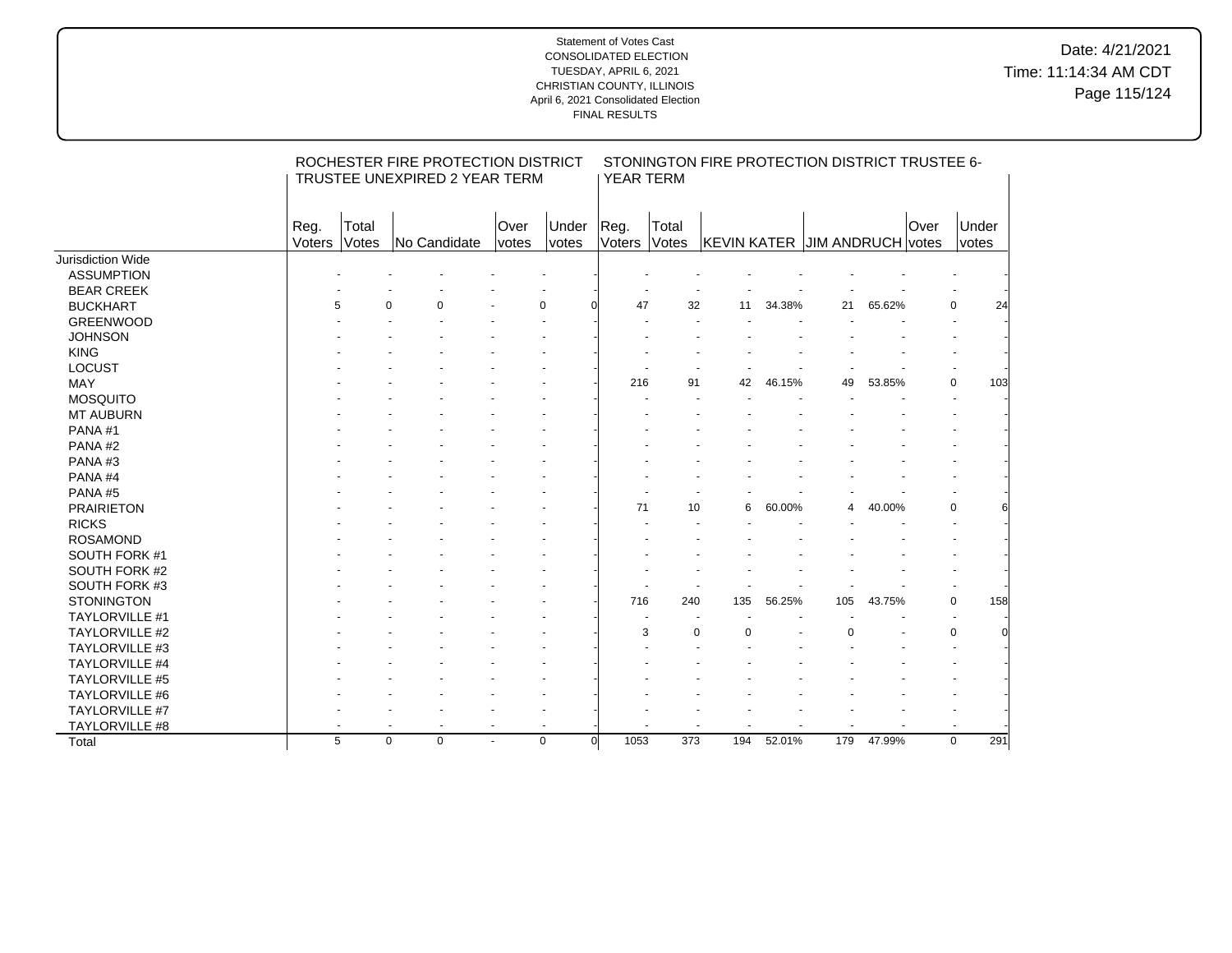## Date: 4/21/2021 Time: 11:14:34 AM CDT Page 116/124

|                       |        |             | STONINGTON FIRE PROTECTION DISTRICT  |             |       |                          |               |       | CHRISTIAN COUNTY PUBLIC SAFETY PROPOSITION TO |        |      |        |       |          |     |
|-----------------------|--------|-------------|--------------------------------------|-------------|-------|--------------------------|---------------|-------|-----------------------------------------------|--------|------|--------|-------|----------|-----|
|                       |        |             | <b>TRUSTEE UNEXPIRED 2 YEAR TERM</b> |             |       |                          |               |       | <b>INCREASE LOCAL SALES TAX</b>               |        |      |        |       |          |     |
|                       |        |             |                                      |             |       |                          |               |       |                                               |        |      |        |       |          |     |
|                       | Reg.   | Total       | <b>JOHN</b>                          |             | Over  | Under                    | Reg.          | Total |                                               |        |      |        | Over  | Under    |     |
|                       | Voters | Votes       | <b>LeVAULT</b>                       |             | votes | votes                    | <b>Voters</b> | Votes | <b>YES</b>                                    |        | NO)  |        | votes | votes    |     |
| Jurisdiction Wide     |        |             |                                      |             |       |                          |               |       |                                               |        |      |        |       |          |     |
| <b>ASSUMPTION</b>     |        |             |                                      |             |       |                          | 883           | 302   | 75                                            | 24.83% | 227  | 75.17% |       | 0        | 34  |
| <b>BEAR CREEK</b>     |        |             |                                      |             |       |                          | 360           | 89    | 21                                            | 23.60% | 68   | 76.40% |       | 0        |     |
| <b>BUCKHART</b>       | 47     | 23          |                                      | 23 100.00%  |       | 0                        | 1232<br>5     | 405   | 88                                            | 21.73% | 317  | 78.27% |       | 0        | 6   |
| <b>GREENWOOD</b>      |        |             |                                      |             |       |                          | 142           | 46    | $\overline{7}$                                | 15.22% | 39   | 84.78% |       | 0        | 0   |
| <b>JOHNSON</b>        |        |             |                                      |             |       |                          | 571           | 261   | 52                                            | 19.92% | 209  | 80.08% |       | $\Omega$ | 8   |
| <b>KING</b>           |        |             |                                      |             |       |                          | 144           | 29    | $\overline{7}$                                | 24.14% | 22   | 75.86% |       | 0        | 0   |
| <b>LOCUST</b>         |        |             |                                      |             |       |                          | 430           | 136   | 29                                            | 21.32% | 107  | 78.68% |       | 0        |     |
| MAY                   | 216    | 74          |                                      | 74 100.00%  |       | $\mathbf 0$<br>23        | 1297          | 485   | 103                                           | 21.24% | 382  | 78.76% |       | 0        | 14  |
| <b>MOSQUITO</b>       |        |             |                                      |             |       |                          | 269           | 37    | $\overline{7}$                                | 18.92% | 30   | 81.08% |       | 0        |     |
| <b>MT AUBURN</b>      |        |             |                                      |             |       |                          | 684           | 183   | 19                                            | 10.38% | 164  | 89.62% |       | 0        | 5   |
| PANA#1                |        |             |                                      |             |       |                          | 650           | 165   | 46                                            | 27.88% | 119  | 72.12% |       | 0        |     |
| PANA#2                |        |             |                                      |             |       |                          | 1350          | 323   | 98                                            | 30.34% | 225  | 69.66% |       | 0        | 13  |
| PANA#3                |        |             |                                      |             |       |                          | 769           | 180   | 48                                            | 26.67% | 132  | 73.33% |       | $\Omega$ |     |
| PANA#4                |        |             |                                      |             |       |                          | 647           | 142   | 34                                            | 23.94% | 108  | 76.06% |       | $\Omega$ | 3   |
| PANA#5                |        |             |                                      |             |       |                          | 535           | 88    | 20                                            | 22.73% | 68   | 77.27% |       | 0        | 3   |
| <b>PRAIRIETON</b>     | 71     | 5           |                                      | 5 100.00%   |       | $\mathbf 0$              | 331           | 44    | 6                                             | 13.64% | 38   | 86.36% |       | $\Omega$ |     |
| <b>RICKS</b>          |        |             |                                      |             |       |                          | 842           | 304   | 62                                            | 20.39% | 242  | 79.61% |       | $\Omega$ | 12  |
| <b>ROSAMOND</b>       |        |             |                                      |             |       |                          | 242           | 32    | 5                                             | 15.62% | 27   | 84.38% |       | 0        |     |
| SOUTH FORK #1         |        |             |                                      |             |       |                          | 803           | 354   | 80                                            | 22.60% | 274  | 77.40% |       | 0        | 16  |
| SOUTH FORK #2         |        |             |                                      |             |       |                          | 462           | 177   | 36                                            | 20.34% | 141  | 79.66% |       | 0        |     |
| SOUTH FORK #3         |        |             |                                      |             |       |                          | 476           | 209   | 27                                            | 12.92% | 182  | 87.08% |       | $\Omega$ |     |
| <b>STONINGTON</b>     | 716    | 164         |                                      | 164 100.00% |       | 35<br>0                  | 727           | 195   | 41                                            | 21.03% | 154  | 78.97% |       | 0        | 9   |
| <b>TAYLORVILLE #1</b> |        |             |                                      |             |       |                          | 930           | 239   | 47                                            | 19.67% | 192  | 80.33% |       | 0        | 5   |
| <b>TAYLORVILLE #2</b> | 3      | $\mathbf 0$ | 0                                    |             |       | $\mathbf 0$              | 857           | 261   | 61                                            | 23.37% | 200  | 76.63% |       | 0        |     |
| <b>TAYLORVILLE #3</b> |        |             |                                      |             |       |                          | 835           | 310   | 70                                            | 22.58% | 240  | 77.42% |       | 0        | 10  |
| <b>TAYLORVILLE #4</b> |        |             |                                      |             |       |                          | 1397          | 381   | 74                                            | 19.42% | 307  | 80.58% |       | 0        | 13  |
| <b>TAYLORVILLE #5</b> |        |             |                                      |             |       |                          | 1337          | 336   | 73                                            | 21.73% | 263  | 78.27% |       | 0        | 24  |
| <b>TAYLORVILLE #6</b> |        |             |                                      |             |       |                          | 908           | 258   | 57                                            | 22.09% | 201  | 77.91% |       | 0        | 6   |
| <b>TAYLORVILLE #7</b> |        |             |                                      |             |       |                          | 871           | 230   | 47                                            | 20.43% | 183  | 79.57% |       | 0        | 13  |
| TAYLORVILLE #8        |        |             |                                      |             |       | $\overline{\phantom{a}}$ | 973           | 237   | 58                                            | 24.47% | 179  | 75.53% |       | 0        | 16  |
| Total                 | 1053   | 266         |                                      | 266 100.00% |       | $\Omega$<br>66           | 21954         | 6438  | 1398                                          | 21.71% | 5040 | 78.29% |       | $\Omega$ | 248 |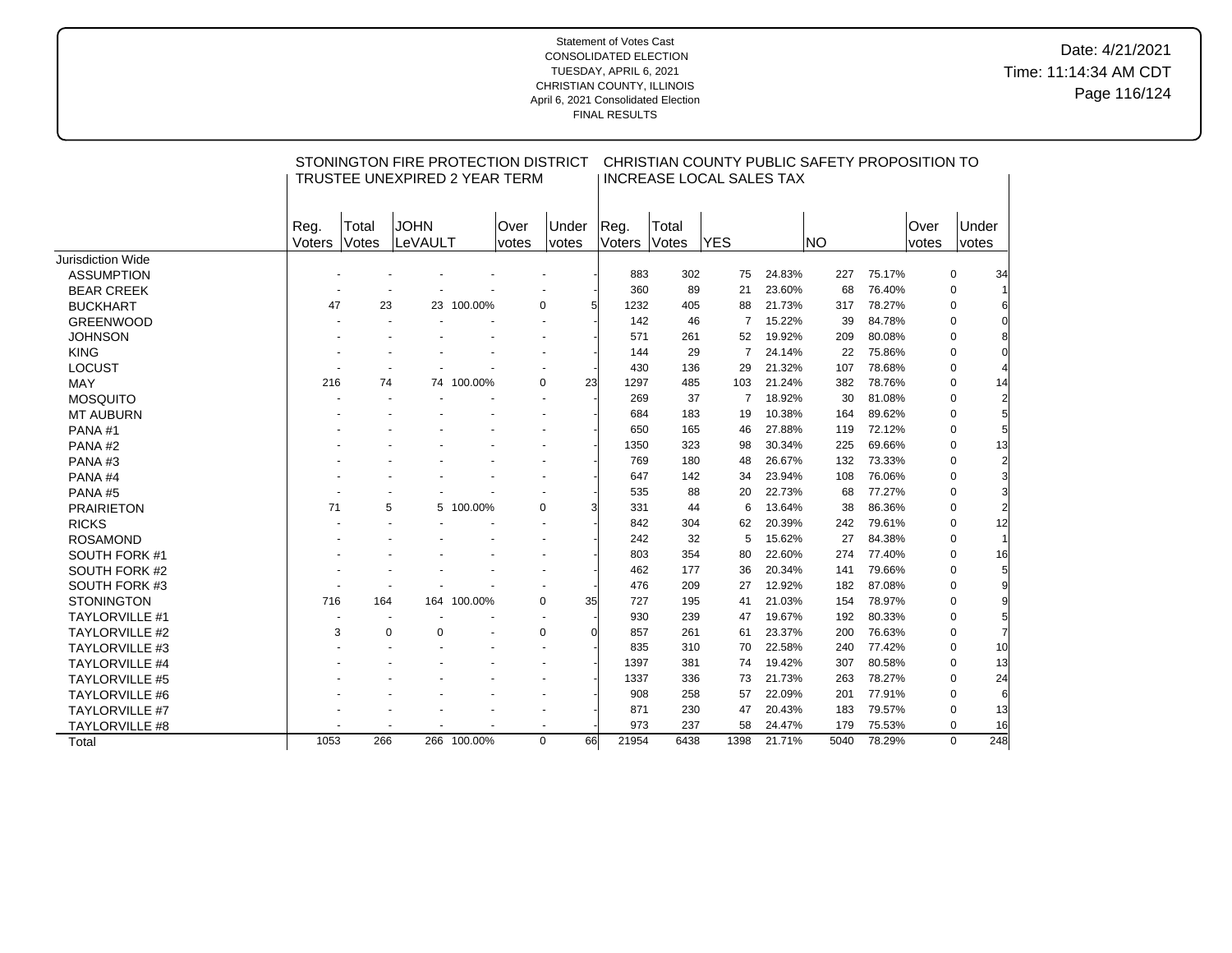|                   | <b>T11N R1W</b> |                          |             |             |     | TAYLORVILLE CUSD 3 PROPOSITION TO ELECT AT LARGE |                          |                         | <b>T11N R2W</b> |                |             |             |           |                           |               | TAYLORVILLE CUSD 3 PROPOSITION TO ELECT AT LARGE |
|-------------------|-----------------|--------------------------|-------------|-------------|-----|--------------------------------------------------|--------------------------|-------------------------|-----------------|----------------|-------------|-------------|-----------|---------------------------|---------------|--------------------------------------------------|
|                   | Reg.<br>Voters  | Total<br>Votes           | <b>YES</b>  |             | NO) |                                                  | Over<br><i>votes</i>     | Under<br><b>votes</b>   | Reg.<br>Voters  | Total<br>Votes | <b>YES</b>  |             | <b>NO</b> |                           | Over<br>votes | Under<br>votes                                   |
| Jurisdiction Wide |                 |                          |             |             |     |                                                  |                          |                         |                 |                |             |             |           |                           |               |                                                  |
| <b>ASSUMPTION</b> |                 |                          |             |             |     |                                                  |                          |                         |                 |                |             |             |           |                           |               |                                                  |
| <b>BEAR CREEK</b> |                 |                          |             |             |     |                                                  |                          |                         |                 |                |             |             |           |                           |               |                                                  |
| <b>BUCKHART</b>   |                 |                          |             |             |     |                                                  |                          |                         |                 |                |             |             |           |                           |               |                                                  |
| GREENWOOD         |                 |                          |             |             |     |                                                  |                          |                         | 30              | 13             |             | 23.08%<br>3 |           | 10<br>76.92%              |               | $\mathbf 0$                                      |
| <b>JOHNSON</b>    |                 |                          |             |             |     |                                                  |                          |                         | $\Omega$        |                | $\mathbf 0$ | $\Omega$    |           | $\Omega$                  |               | $\mathbf 0$                                      |
| <b>KING</b>       |                 |                          |             |             |     |                                                  |                          |                         |                 |                |             |             |           |                           |               |                                                  |
| <b>LOCUST</b>     | $\Omega$        | $\Omega$                 |             |             |     | $\Omega$                                         |                          | $\Omega$                |                 |                |             |             |           |                           |               |                                                  |
| MAY               |                 |                          |             |             |     |                                                  |                          |                         |                 |                |             |             |           |                           |               |                                                  |
| <b>MOSQUITO</b>   |                 |                          |             |             |     |                                                  |                          |                         |                 |                |             |             |           |                           |               |                                                  |
| MT AUBURN         |                 |                          |             |             |     |                                                  |                          |                         |                 |                |             |             |           |                           |               |                                                  |
| PANA#1            |                 |                          |             |             |     |                                                  |                          |                         |                 |                |             |             |           |                           |               |                                                  |
| PANA#2            |                 |                          |             |             |     |                                                  |                          |                         |                 |                |             |             |           |                           |               |                                                  |
| PANA#3            |                 |                          |             |             |     |                                                  |                          |                         |                 |                |             |             |           |                           |               |                                                  |
| PANA#4            |                 |                          |             |             |     |                                                  |                          |                         |                 |                |             |             |           |                           |               |                                                  |
| PANA#5            |                 |                          |             |             |     |                                                  |                          |                         |                 |                |             |             |           |                           |               |                                                  |
| <b>PRAIRIETON</b> |                 |                          |             |             |     |                                                  |                          |                         |                 |                |             |             |           |                           |               |                                                  |
| <b>RICKS</b>      |                 |                          |             |             |     |                                                  |                          |                         |                 |                |             |             |           |                           |               |                                                  |
| <b>ROSAMOND</b>   | 8               | $\Omega$                 |             |             |     | $\Omega$                                         |                          | $\Omega$                |                 |                |             |             |           |                           |               |                                                  |
| SOUTH FORK #1     |                 |                          |             |             |     |                                                  |                          |                         |                 |                |             |             |           |                           |               |                                                  |
| SOUTH FORK #2     |                 |                          |             |             |     |                                                  |                          |                         |                 |                |             |             |           |                           |               |                                                  |
| SOUTH FORK #3     |                 |                          |             |             |     |                                                  |                          |                         |                 |                |             |             |           |                           |               |                                                  |
| <b>STONINGTON</b> |                 |                          |             |             |     |                                                  |                          |                         |                 |                |             |             |           |                           |               |                                                  |
| TAYLORVILLE #1    |                 |                          |             |             |     |                                                  |                          |                         |                 |                |             |             |           |                           |               |                                                  |
| TAYLORVILLE #2    |                 |                          |             |             |     |                                                  |                          |                         |                 |                |             |             |           |                           |               |                                                  |
| TAYLORVILLE #3    |                 |                          |             |             |     |                                                  |                          |                         |                 |                |             |             |           |                           |               |                                                  |
| TAYLORVILLE #4    |                 |                          |             |             |     |                                                  |                          |                         |                 |                |             |             |           |                           |               |                                                  |
| TAYLORVILLE #5    |                 |                          |             |             |     |                                                  |                          |                         |                 |                |             |             |           |                           |               |                                                  |
| TAYLORVILLE #6    |                 |                          |             |             |     |                                                  |                          |                         |                 |                |             |             |           |                           |               |                                                  |
| TAYLORVILLE #7    |                 |                          |             |             |     |                                                  |                          |                         |                 |                |             |             |           |                           |               |                                                  |
| TAYLORVILLE #8    |                 | $\overline{\phantom{0}}$ |             |             |     |                                                  | $\blacksquare$           |                         |                 |                |             |             |           |                           |               |                                                  |
| Total             |                 | 8                        | $\mathbf 0$ | $\mathbf 0$ |     | $\pmb{0}$                                        | $\overline{\phantom{a}}$ | $\mathbf 0$<br>$\Omega$ | 30              | 13             |             | 23.08%<br>3 |           | 10 <sup>°</sup><br>76.92% |               | $\mathbf 0$                                      |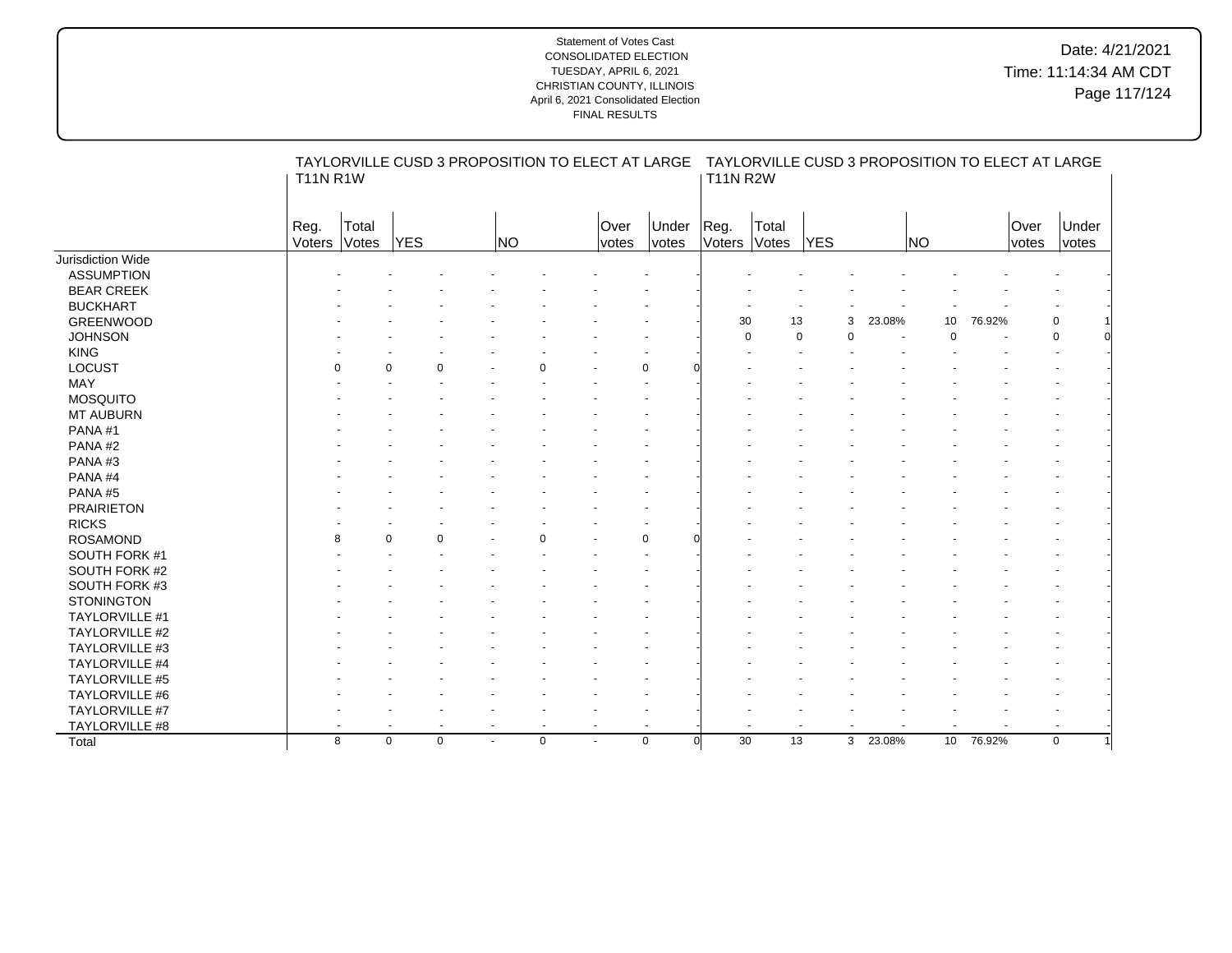|                       | <b>T12N R1W</b> |                |            |        | TAYLORVILLE CUSD 3 PROPOSITION TO ELECT AT LARGE |        |               |                       | <b>T12N R2W</b> |                | TAYLORVILLE CUSD 3 PROPOSITION TO ELECT AT LARGE |        |           |         |               |                |    |
|-----------------------|-----------------|----------------|------------|--------|--------------------------------------------------|--------|---------------|-----------------------|-----------------|----------------|--------------------------------------------------|--------|-----------|---------|---------------|----------------|----|
|                       | Reg.<br>Voters  | Total<br>Votes | <b>YES</b> |        | NO)                                              |        | Over<br>votes | Under<br><i>votes</i> | Reg.<br>Voters  | Total<br>Votes | <b>YES</b>                                       |        | <b>NO</b> |         | Over<br>votes | Under<br>votes |    |
| Jurisdiction Wide     |                 |                |            |        |                                                  |        |               |                       |                 |                |                                                  |        |           |         |               |                |    |
| <b>ASSUMPTION</b>     |                 |                |            |        |                                                  |        |               |                       |                 |                |                                                  |        |           |         |               |                |    |
| <b>BEAR CREEK</b>     |                 |                |            |        |                                                  |        |               |                       |                 |                |                                                  |        |           |         |               |                |    |
| <b>BUCKHART</b>       |                 |                |            |        |                                                  |        |               |                       |                 |                |                                                  |        |           |         |               |                |    |
| <b>GREENWOOD</b>      |                 |                |            |        |                                                  |        |               |                       |                 |                |                                                  |        |           |         |               |                |    |
| <b>JOHNSON</b>        | $\Omega$        | $\Omega$       |            |        |                                                  |        |               | $\Omega$              | 571             | 254            | 65                                               | 25.59% | 189       | 74.41%  |               | $\mathbf 0$    | 15 |
| <b>KING</b>           |                 |                |            |        |                                                  |        |               |                       |                 |                |                                                  |        |           |         |               |                |    |
| LOCUST                | 380             | 115            | 42         | 36.52% | 73                                               | 63.48% |               | $\Omega$              | $\mathbf 0$     | $\pmb{0}$      | $\mathbf 0$                                      |        |           |         |               | $\pmb{0}$      |    |
| MAY                   |                 |                |            |        |                                                  |        |               |                       | $\Omega$        | $\mathbf 0$    | $\Omega$                                         |        |           |         |               | $\Omega$       |    |
| <b>MOSQUITO</b>       |                 |                |            |        |                                                  |        |               |                       |                 |                |                                                  |        |           |         |               |                |    |
| <b>MT AUBURN</b>      |                 |                |            |        |                                                  |        |               |                       |                 |                |                                                  |        |           |         |               |                |    |
| PANA#1                |                 |                |            |        |                                                  |        |               |                       |                 |                |                                                  |        |           |         |               |                |    |
| PANA#2                |                 |                |            |        |                                                  |        |               |                       |                 |                |                                                  |        |           |         |               |                |    |
| PANA#3                |                 |                |            |        |                                                  |        |               |                       |                 |                |                                                  |        |           |         |               |                |    |
| PANA#4                |                 |                |            |        |                                                  |        |               |                       |                 |                |                                                  |        |           |         |               |                |    |
| PANA#5                |                 |                |            |        |                                                  |        |               |                       |                 |                |                                                  |        |           |         |               |                |    |
| <b>PRAIRIETON</b>     |                 |                |            |        |                                                  |        |               |                       |                 |                |                                                  |        |           |         |               |                |    |
| <b>RICKS</b>          |                 |                |            |        |                                                  |        |               |                       |                 |                |                                                  |        |           |         |               |                |    |
| <b>ROSAMOND</b>       |                 |                |            |        |                                                  |        |               |                       |                 |                |                                                  |        |           |         |               |                |    |
| SOUTH FORK #1         |                 |                |            |        |                                                  |        |               |                       |                 |                |                                                  |        |           |         |               |                |    |
| SOUTH FORK #2         |                 |                |            |        |                                                  |        |               |                       |                 |                |                                                  |        |           |         |               |                |    |
| SOUTH FORK #3         |                 |                |            |        |                                                  |        |               |                       |                 |                |                                                  |        |           |         |               |                |    |
| <b>STONINGTON</b>     |                 |                |            |        |                                                  |        |               |                       |                 |                |                                                  |        |           |         |               |                |    |
| TAYLORVILLE #1        |                 |                |            |        |                                                  |        |               |                       |                 |                |                                                  |        |           |         |               |                |    |
| <b>TAYLORVILLE #2</b> |                 |                |            |        |                                                  |        |               |                       |                 |                |                                                  |        |           |         |               |                |    |
| TAYLORVILLE #3        |                 |                |            |        |                                                  |        |               |                       |                 |                |                                                  |        |           |         |               |                |    |
| TAYLORVILLE #4        |                 |                |            |        |                                                  |        |               |                       |                 |                |                                                  |        |           |         |               |                |    |
| TAYLORVILLE #5        |                 |                |            |        |                                                  |        |               |                       | 3               | 3              | $\Omega$                                         |        | 3         | 100.00% |               | 0              |    |
| TAYLORVILLE #6        |                 |                |            |        |                                                  |        |               |                       |                 |                |                                                  |        |           |         |               |                |    |
| <b>TAYLORVILLE #7</b> |                 |                |            |        |                                                  |        |               |                       |                 |                |                                                  |        |           |         |               |                |    |
| TAYLORVILLE #8        |                 |                |            |        |                                                  |        |               |                       |                 |                |                                                  |        |           |         |               |                |    |
| Total                 | 380             | 115            | 42         | 36.52% | 73                                               | 63.48% |               | $\mathbf 0$           | 574<br>6        | 257            | 65                                               | 25.29% | 192       | 74.71%  |               | $\mathbf 0$    | 15 |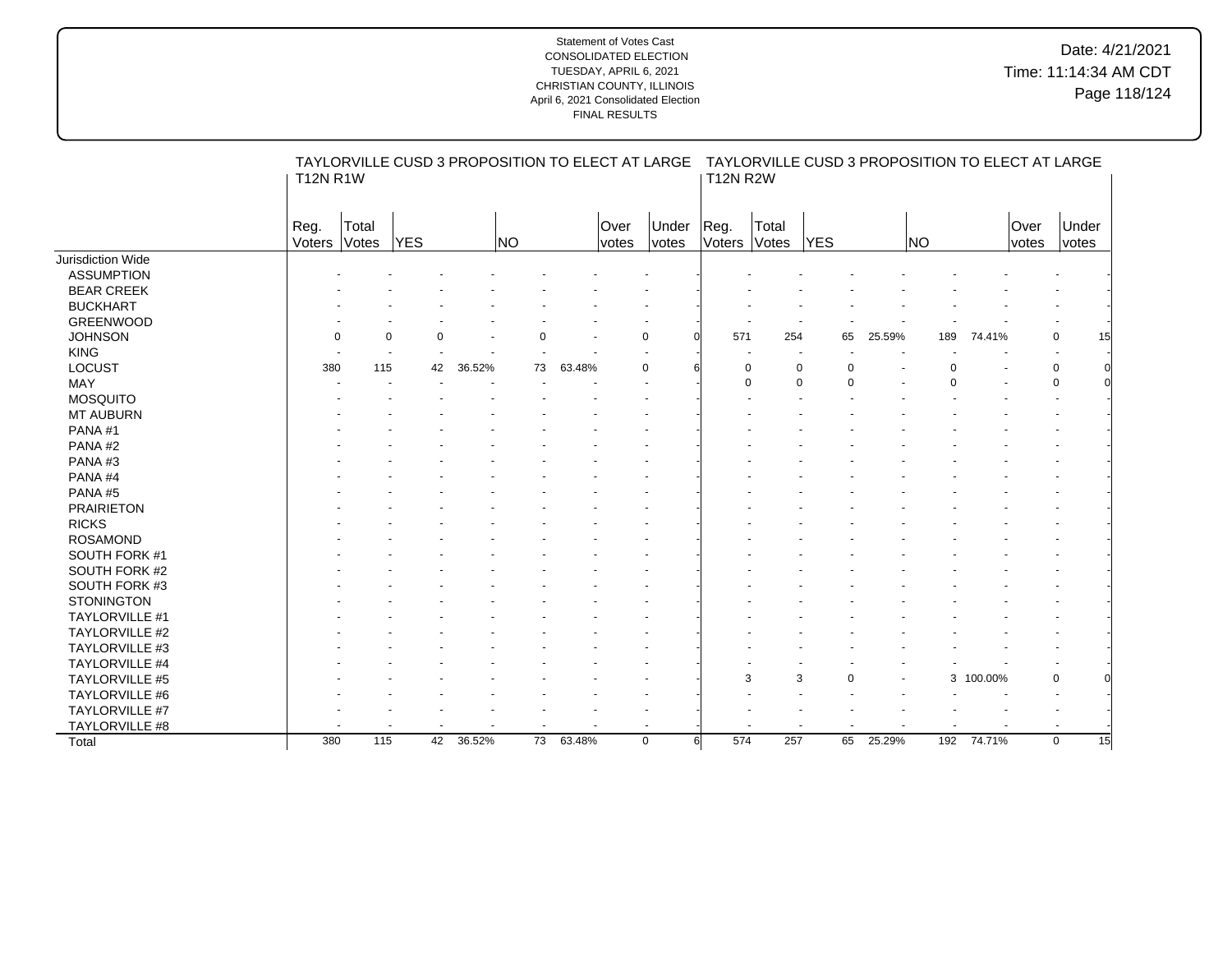|                   | <b>T12N R3W</b> |                |            |                        | TAYLORVILLE CUSD 3 PROPOSITION TO ELECT AT LARGE |        |                      |                         | <b>T13N R1W</b> |                | TAYLORVILLE CUSD 3 PROPOSITION TO ELECT AT LARGE |        |             |        |               |                                |
|-------------------|-----------------|----------------|------------|------------------------|--------------------------------------------------|--------|----------------------|-------------------------|-----------------|----------------|--------------------------------------------------|--------|-------------|--------|---------------|--------------------------------|
|                   | Reg.<br>Voters  | Total<br>Votes | <b>YES</b> |                        | <b>NO</b>                                        |        | Over<br><i>votes</i> | Under<br><i>votes</i>   | Reg.<br>Voters  | Total<br>Votes | <b>YES</b>                                       |        | <b>NO</b>   |        | Over<br>votes | Under<br>votes                 |
| Jurisdiction Wide |                 |                |            |                        |                                                  |        |                      |                         |                 |                |                                                  |        |             |        |               |                                |
| <b>ASSUMPTION</b> |                 |                |            |                        |                                                  |        |                      |                         |                 |                |                                                  |        |             |        |               |                                |
| <b>BEAR CREEK</b> | 57              | 6              |            | 16.67%                 | 5                                                | 83.33% |                      | $\mathbf 0$             |                 |                |                                                  |        |             |        |               |                                |
| <b>BUCKHART</b>   |                 |                |            |                        |                                                  |        |                      |                         |                 |                |                                                  |        |             |        |               |                                |
| <b>GREENWOOD</b>  |                 |                |            |                        |                                                  |        |                      |                         |                 |                |                                                  |        |             |        |               |                                |
| <b>JOHNSON</b>    | 0               | $\Omega$       |            |                        |                                                  |        |                      | $\Omega$                |                 |                |                                                  |        |             |        |               |                                |
| <b>KING</b>       |                 |                |            |                        |                                                  |        |                      |                         |                 |                |                                                  |        |             |        |               |                                |
| <b>LOCUST</b>     |                 |                |            |                        |                                                  |        |                      |                         | $\Omega$        | $\mathbf 0$    | $\Omega$                                         |        | $\Omega$    |        |               | 0                              |
| MAY               |                 |                |            |                        |                                                  |        |                      |                         | 1284            | 466            | 162                                              | 34.76% | 304         | 65.24% |               | 31<br>0                        |
| <b>MOSQUITO</b>   |                 |                |            |                        |                                                  |        |                      |                         |                 |                |                                                  |        |             |        |               |                                |
| MT AUBURN         |                 |                |            |                        |                                                  |        |                      |                         |                 |                |                                                  |        |             |        |               |                                |
| PANA#1            |                 |                |            |                        |                                                  |        |                      |                         |                 |                |                                                  |        |             |        |               |                                |
| PANA#2            |                 |                |            |                        |                                                  |        |                      |                         |                 |                |                                                  |        |             |        |               |                                |
| PANA#3            |                 |                |            |                        |                                                  |        |                      |                         |                 |                |                                                  |        |             |        |               |                                |
| PANA#4            |                 |                |            |                        |                                                  |        |                      |                         |                 |                |                                                  |        |             |        |               |                                |
| PANA#5            |                 |                |            |                        |                                                  |        |                      |                         |                 |                |                                                  |        |             |        |               |                                |
| <b>PRAIRIETON</b> |                 |                |            |                        |                                                  |        |                      |                         |                 | $\Omega$       | $\Omega$                                         |        |             |        |               | $\Omega$                       |
| <b>RICKS</b>      |                 |                |            |                        |                                                  |        |                      |                         |                 |                |                                                  |        |             |        |               |                                |
| <b>ROSAMOND</b>   |                 |                |            |                        |                                                  |        |                      |                         |                 |                |                                                  |        |             |        |               |                                |
| SOUTH FORK #1     |                 |                |            |                        |                                                  |        |                      |                         |                 |                |                                                  |        |             |        |               |                                |
| SOUTH FORK #2     |                 |                |            |                        |                                                  |        |                      |                         |                 |                |                                                  |        |             |        |               |                                |
| SOUTH FORK #3     |                 |                |            |                        |                                                  |        |                      |                         |                 | ∩              |                                                  |        |             |        |               | $\Omega$                       |
| <b>STONINGTON</b> |                 |                |            |                        |                                                  |        |                      |                         |                 |                |                                                  |        |             |        |               |                                |
| TAYLORVILLE #1    |                 |                |            |                        |                                                  |        |                      |                         |                 |                |                                                  |        |             |        |               |                                |
| TAYLORVILLE #2    |                 |                |            |                        |                                                  |        |                      |                         |                 |                |                                                  |        |             |        |               |                                |
| TAYLORVILLE #3    |                 |                |            |                        |                                                  |        |                      |                         |                 |                |                                                  |        |             |        |               |                                |
| TAYLORVILLE #4    |                 |                |            |                        |                                                  |        |                      |                         |                 | $\Omega$       | $\Omega$                                         |        |             |        |               | 0                              |
| TAYLORVILLE #5    |                 |                |            |                        |                                                  |        |                      |                         |                 |                |                                                  |        |             |        |               |                                |
| TAYLORVILLE #6    |                 |                |            |                        |                                                  |        |                      |                         |                 |                |                                                  |        |             |        |               |                                |
| TAYLORVILLE #7    |                 |                |            |                        |                                                  |        |                      |                         |                 |                |                                                  |        |             |        |               |                                |
| TAYLORVILLE #8    |                 |                |            |                        |                                                  |        |                      |                         |                 | $\mathbf 0$    | $\mathbf 0$                                      |        | $\mathbf 0$ |        |               | 0                              |
| Total             | $\overline{57}$ |                | 6          | 16.67%<br>$\mathbf{1}$ | 5                                                | 83.33% |                      | $\mathbf 0$<br>$\Omega$ | 1288            | 466            | 162                                              | 34.76% | 304         | 65.24% |               | $\overline{31}$<br>$\mathbf 0$ |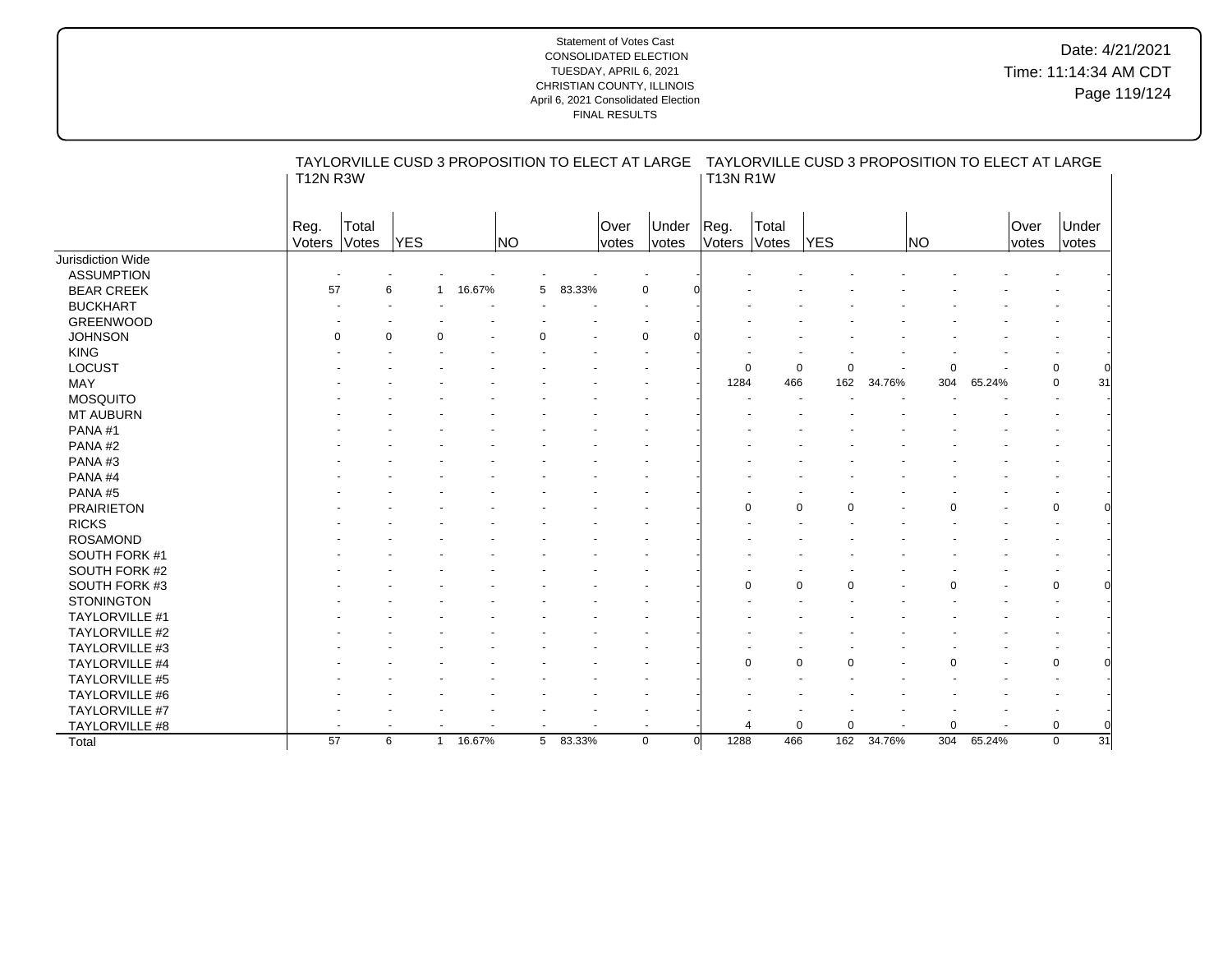|                       | <b>T13N R2W</b> |          | TAYLORVILLE CUSD 3 PROPOSITION TO ELECT AT LARGE |        |           |        |       |                    | <b>T13N R3W</b> |       | TAYLORVILLE CUSD 3 PROPOSITION TO ELECT AT LARGE |        |           |        |             |             |  |
|-----------------------|-----------------|----------|--------------------------------------------------|--------|-----------|--------|-------|--------------------|-----------------|-------|--------------------------------------------------|--------|-----------|--------|-------------|-------------|--|
|                       | Reg.            | Total    |                                                  |        |           |        | Over  | Under              | Reg.            | Total |                                                  |        |           |        | <b>Over</b> | Under       |  |
|                       | Voters          | Votes    | <b>YES</b>                                       |        | <b>NO</b> |        | votes | votes              | Voters          | Votes | <b>YES</b>                                       |        | <b>NO</b> |        | votes       | votes       |  |
| Jurisdiction Wide     |                 |          |                                                  |        |           |        |       |                    |                 |       |                                                  |        |           |        |             |             |  |
| <b>ASSUMPTION</b>     |                 |          |                                                  |        |           |        |       |                    |                 |       |                                                  |        |           |        |             |             |  |
| <b>BEAR CREEK</b>     |                 |          |                                                  |        |           |        |       |                    |                 |       |                                                  |        |           |        |             |             |  |
| <b>BUCKHART</b>       |                 |          |                                                  |        |           |        |       |                    |                 |       |                                                  |        |           |        |             |             |  |
| <b>GREENWOOD</b>      |                 |          |                                                  |        |           |        |       |                    |                 |       |                                                  |        |           |        |             |             |  |
| <b>JOHNSON</b>        |                 | $\Omega$ | $\Omega$<br>n                                    |        | $\Omega$  |        |       | $\mathbf 0$        |                 |       |                                                  |        |           |        |             |             |  |
| <b>KING</b>           |                 |          |                                                  |        |           |        |       |                    |                 |       |                                                  |        |           |        |             |             |  |
| LOCUST                |                 |          |                                                  |        |           |        |       |                    | $\Omega$        |       | $\Omega$<br>$\Omega$                             |        |           |        |             | $\mathbf 0$ |  |
| MAY                   |                 |          |                                                  |        |           |        |       |                    |                 |       |                                                  |        |           |        |             |             |  |
| <b>MOSQUITO</b>       |                 |          |                                                  |        |           |        |       |                    |                 |       |                                                  |        |           |        |             |             |  |
| MT AUBURN             |                 |          |                                                  |        |           |        |       |                    |                 |       |                                                  |        |           |        |             |             |  |
| PANA#1                |                 |          |                                                  |        |           |        |       |                    |                 |       |                                                  |        |           |        |             |             |  |
| PANA#2                |                 |          |                                                  |        |           |        |       |                    |                 |       |                                                  |        |           |        |             |             |  |
| PANA#3                |                 |          |                                                  |        |           |        |       |                    |                 |       |                                                  |        |           |        |             |             |  |
| PANA#4                |                 |          |                                                  |        |           |        |       |                    |                 |       |                                                  |        |           |        |             |             |  |
| PANA#5                |                 |          |                                                  |        |           |        |       |                    |                 |       |                                                  |        |           |        |             |             |  |
| <b>PRAIRIETON</b>     |                 |          |                                                  |        |           |        |       |                    |                 |       |                                                  |        |           |        |             |             |  |
| <b>RICKS</b>          |                 |          |                                                  |        |           |        |       |                    |                 |       |                                                  |        |           |        |             |             |  |
| <b>ROSAMOND</b>       |                 |          |                                                  |        |           |        |       |                    |                 |       |                                                  |        |           |        |             |             |  |
| SOUTH FORK #1         |                 |          |                                                  |        |           |        |       |                    |                 |       |                                                  |        |           |        |             |             |  |
| SOUTH FORK #2         |                 |          |                                                  |        |           |        |       |                    |                 |       |                                                  |        |           |        |             |             |  |
| SOUTH FORK #3         |                 | $\Omega$ | $\Omega$<br>$\Omega$                             |        | $\Omega$  |        |       | $\mathbf 0$        | 87              | 31    | 8                                                | 25.81% | 23        | 74.19% |             | $\mathbf 0$ |  |
| <b>STONINGTON</b>     |                 |          |                                                  |        |           |        |       |                    |                 |       |                                                  |        |           |        |             |             |  |
| <b>TAYLORVILLE #1</b> | 929             | 229      | 82                                               | 35.81% | 147       | 64.19% |       | $\mathbf 0$<br>15  |                 |       |                                                  |        |           |        |             |             |  |
| <b>TAYLORVILLE #2</b> | 857             | 253      | 87                                               | 34.39% | 166       | 65.61% |       | $\mathbf 0$<br>15  |                 |       |                                                  |        |           |        |             |             |  |
| TAYLORVILLE #3        | 835             | 297      | 108                                              | 36.36% | 189       | 63.64% |       | 23<br>$\mathbf 0$  |                 |       |                                                  |        |           |        |             |             |  |
| TAYLORVILLE #4        | 1334            | 363      | 126                                              | 34.71% | 237       | 65.29% |       | 21<br>$\mathbf 0$  | 22              |       | 5<br>$\overline{4}$                              | 80.00% |           | 20.00% |             | 0           |  |
| <b>TAYLORVILLE #5</b> | 1334            | 321      | 136                                              | 42.37% | 185       | 57.63% |       | 36<br>$\mathbf 0$  |                 |       |                                                  |        |           |        |             |             |  |
| <b>TAYLORVILLE #6</b> | 908             | 246      | 82                                               | 33.33% | 164       | 66.67% |       | 18<br>$\mathbf 0$  |                 |       |                                                  |        |           |        |             |             |  |
| TAYLORVILLE #7        | 871             | 215      | 85                                               | 39.53% | 130       | 60.47% |       | 28<br>$\mathbf 0$  |                 |       |                                                  |        |           |        |             |             |  |
| TAYLORVILLE #8        | 969             | 231      | 100                                              | 43.29% | 131       | 56.71% |       | $\mathbf 0$<br>22  |                 |       |                                                  |        |           |        |             |             |  |
| Total                 | 8037            | 2155     | 806                                              | 37.40% | 1349      | 62.60% |       | 178<br>$\mathbf 0$ | 109             | 36    | 12                                               | 33.33% | 24        | 66.67% |             | $\mathbf 0$ |  |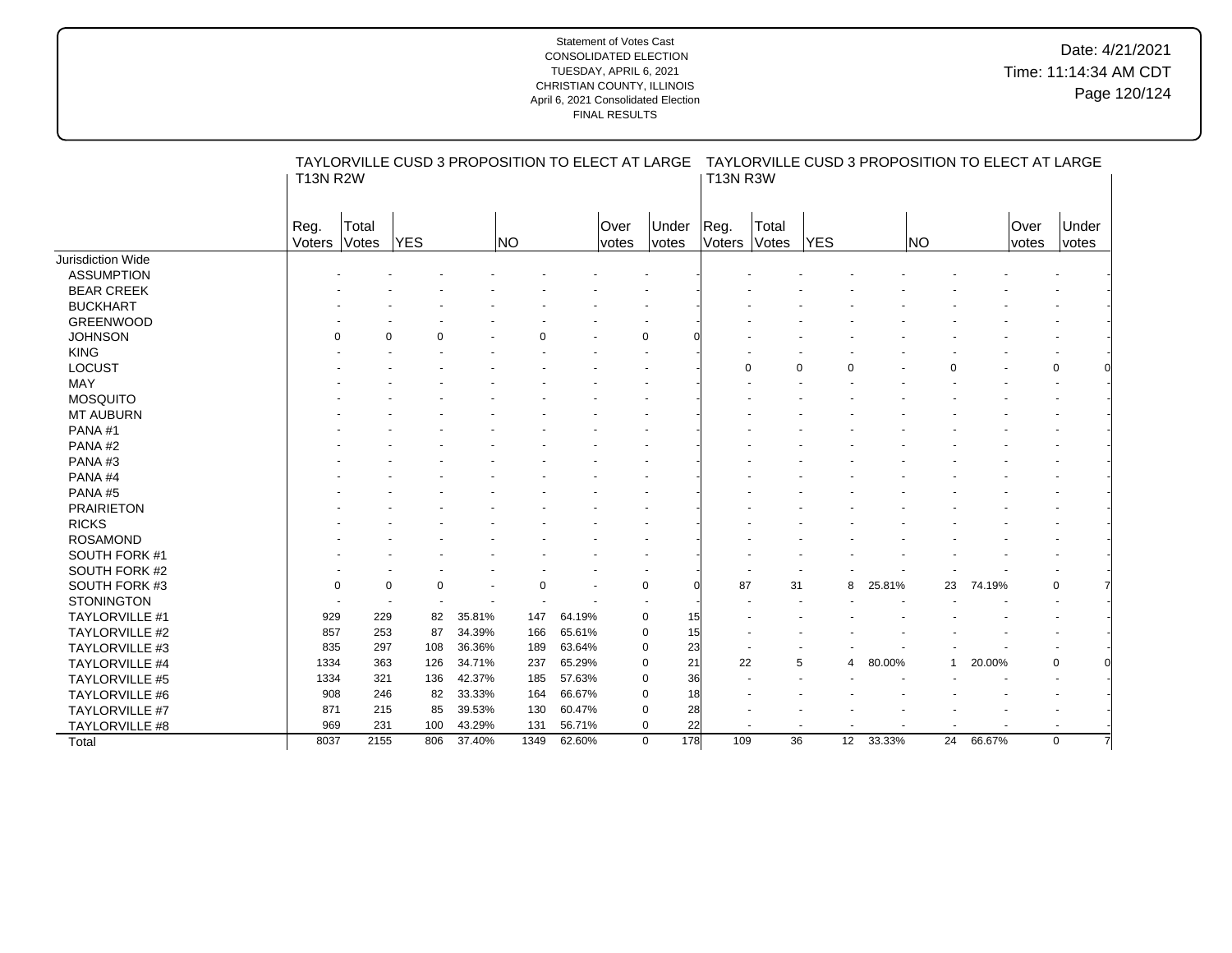|                   | <b>T13N R1E</b> |                             | TAYLORVILLE CUSD 3 PROPOSITION TO ELECT AT LARGE |        |                |        |               | TAYLORVILLE CUSD 3 PROPOSITION TO ELECT AT LARGE<br><b>T14N R1E</b> |                |                |             |                          |                |             |               |                |  |  |
|-------------------|-----------------|-----------------------------|--------------------------------------------------|--------|----------------|--------|---------------|---------------------------------------------------------------------|----------------|----------------|-------------|--------------------------|----------------|-------------|---------------|----------------|--|--|
|                   | Reg.<br>Voters  | Total<br>Votes              | <b>YES</b>                                       |        | <b>NO</b>      |        | Over<br>votes | Under<br><i>votes</i>                                               | Reg.<br>Voters | Total<br>Votes | <b>YES</b>  |                          | <b>NO</b>      |             | Over<br>votes | Under<br>votes |  |  |
| Jurisdiction Wide |                 |                             |                                                  |        |                |        |               |                                                                     |                |                |             |                          |                |             |               |                |  |  |
| <b>ASSUMPTION</b> |                 |                             |                                                  |        |                |        |               |                                                                     |                |                |             |                          |                |             |               |                |  |  |
| <b>BEAR CREEK</b> |                 |                             |                                                  |        |                |        |               |                                                                     |                |                |             |                          |                |             |               |                |  |  |
| <b>BUCKHART</b>   |                 |                             |                                                  |        |                |        |               |                                                                     |                |                |             |                          |                |             |               |                |  |  |
| <b>GREENWOOD</b>  |                 |                             |                                                  |        |                |        |               |                                                                     |                |                |             |                          |                |             |               |                |  |  |
| <b>JOHNSON</b>    |                 |                             |                                                  |        |                |        |               |                                                                     |                |                |             |                          |                |             |               |                |  |  |
| <b>KING</b>       |                 |                             |                                                  |        |                |        |               |                                                                     |                |                |             |                          |                |             |               |                |  |  |
| LOCUST            |                 |                             |                                                  |        |                |        |               |                                                                     |                |                |             |                          |                |             |               |                |  |  |
| MAY               |                 |                             |                                                  |        |                |        |               |                                                                     |                |                |             |                          |                |             |               |                |  |  |
| <b>MOSQUITO</b>   |                 |                             |                                                  |        |                |        |               |                                                                     |                |                |             |                          |                |             |               |                |  |  |
| MT AUBURN         |                 |                             |                                                  |        |                |        |               |                                                                     |                |                |             |                          |                |             |               |                |  |  |
| PANA#1            |                 |                             |                                                  |        |                |        |               |                                                                     |                |                |             |                          |                |             |               |                |  |  |
| PANA#2            |                 |                             |                                                  |        |                |        |               |                                                                     |                |                |             |                          |                |             |               |                |  |  |
| PANA#3            |                 |                             |                                                  |        |                |        |               |                                                                     |                |                |             |                          |                |             |               |                |  |  |
| PANA#4            |                 |                             |                                                  |        |                |        |               |                                                                     |                |                |             |                          |                |             |               |                |  |  |
| PANA#5            |                 |                             |                                                  |        |                |        |               |                                                                     |                |                |             |                          |                |             |               |                |  |  |
| <b>PRAIRIETON</b> | 33              | $\boldsymbol{\vartriangle}$ | 3                                                | 75.00% |                | 25.00% |               | $\mathbf 0$                                                         | 16             |                | 0           | $\Omega$                 |                |             |               | $\Omega$       |  |  |
| <b>RICKS</b>      |                 |                             |                                                  |        |                |        |               |                                                                     |                |                |             |                          |                |             |               |                |  |  |
| <b>ROSAMOND</b>   |                 |                             |                                                  |        |                |        |               |                                                                     |                |                |             |                          |                |             |               |                |  |  |
| SOUTH FORK #1     |                 |                             |                                                  |        |                |        |               |                                                                     |                |                |             |                          |                |             |               |                |  |  |
| SOUTH FORK #2     |                 |                             |                                                  |        |                |        |               |                                                                     |                |                |             |                          |                |             |               |                |  |  |
| SOUTH FORK #3     |                 |                             |                                                  |        |                |        |               |                                                                     |                |                |             |                          |                |             |               |                |  |  |
| <b>STONINGTON</b> |                 |                             |                                                  |        |                |        |               |                                                                     |                |                |             |                          |                |             |               |                |  |  |
| TAYLORVILLE #1    |                 |                             |                                                  |        |                |        |               |                                                                     |                |                |             |                          |                |             |               |                |  |  |
| TAYLORVILLE #2    |                 |                             |                                                  |        |                |        |               |                                                                     |                |                |             |                          |                |             |               |                |  |  |
| TAYLORVILLE #3    |                 |                             |                                                  |        |                |        |               |                                                                     |                |                |             |                          |                |             |               |                |  |  |
| TAYLORVILLE #4    |                 |                             |                                                  |        |                |        |               |                                                                     |                |                |             |                          |                |             |               |                |  |  |
| TAYLORVILLE #5    |                 |                             |                                                  |        |                |        |               |                                                                     |                |                |             |                          |                |             |               |                |  |  |
| TAYLORVILLE #6    |                 |                             |                                                  |        |                |        |               |                                                                     |                |                |             |                          |                |             |               |                |  |  |
| TAYLORVILLE #7    |                 |                             |                                                  |        |                |        |               |                                                                     |                |                |             |                          |                |             |               |                |  |  |
| TAYLORVILLE #8    |                 |                             |                                                  |        |                |        |               | $\blacksquare$                                                      |                |                |             | $\overline{\phantom{a}}$ |                |             |               |                |  |  |
| Total             | 33              |                             | $\overline{4}$<br>3                              | 75.00% | $\overline{1}$ | 25.00% |               | $\mathbf 0$<br>$\Omega$                                             | 16             |                | $\mathbf 0$ | $\mathbf 0$              | $\overline{a}$ | $\mathbf 0$ |               | $\mathbf 0$    |  |  |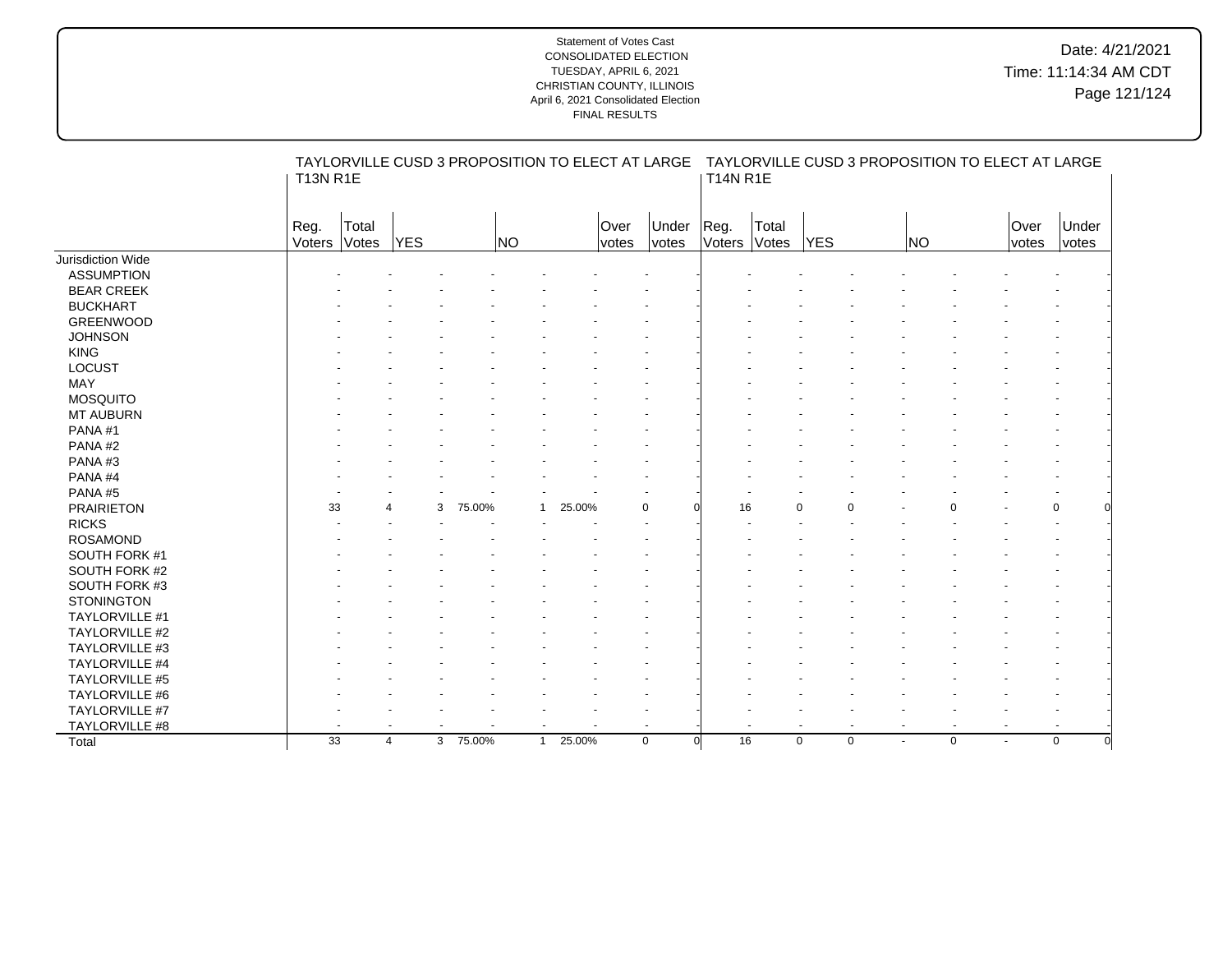|                       | <b>T14N R1W</b> |                | TAYLORVILLE CUSD 3 PROPOSITION TO ELECT AT LARGE |        |           |        |               | TAYLORVILLE CUSD 3 PROPOSITION TO ELECT AT LARGE<br><b>T14N R2W</b> |                |                |             |             |        |           |        |               |                |  |
|-----------------------|-----------------|----------------|--------------------------------------------------|--------|-----------|--------|---------------|---------------------------------------------------------------------|----------------|----------------|-------------|-------------|--------|-----------|--------|---------------|----------------|--|
|                       | Reg.<br>Voters  | Total<br>Votes | <b>YES</b>                                       |        | <b>NO</b> |        | Over<br>votes | Under<br><b>votes</b>                                               | Reg.<br>Voters | Total<br>Votes | YES         |             |        | <b>NO</b> |        | Over<br>votes | Under<br>votes |  |
| Jurisdiction Wide     |                 |                |                                                  |        |           |        |               |                                                                     |                |                |             |             |        |           |        |               |                |  |
| <b>ASSUMPTION</b>     |                 |                |                                                  |        |           |        |               |                                                                     |                |                |             |             |        |           |        |               |                |  |
| <b>BEAR CREEK</b>     |                 |                |                                                  |        |           |        |               |                                                                     |                |                |             |             |        |           |        |               |                |  |
| <b>BUCKHART</b>       |                 |                |                                                  |        |           |        |               |                                                                     | 55             | 26             |             | 7           | 26.92% | 19        | 73.08% |               | $\mathbf 0$    |  |
| <b>GREENWOOD</b>      |                 |                |                                                  |        |           |        |               |                                                                     |                |                |             |             |        |           |        |               |                |  |
| <b>JOHNSON</b>        |                 |                |                                                  |        |           |        |               |                                                                     |                | $\Omega$       | $\mathbf 0$ | $\Omega$    |        |           |        |               | $\mathbf 0$    |  |
| <b>KING</b>           |                 |                |                                                  |        |           |        |               |                                                                     |                |                |             |             |        |           |        |               |                |  |
| LOCUST                |                 |                |                                                  |        |           |        |               |                                                                     |                |                |             |             |        |           |        |               |                |  |
| MAY                   |                 | 0              |                                                  |        | O         |        |               | $\mathbf 0$                                                         |                |                |             |             |        |           |        |               |                |  |
| <b>MOSQUITO</b>       |                 |                |                                                  |        |           |        |               |                                                                     |                |                |             |             |        |           |        |               |                |  |
| MT AUBURN             |                 |                |                                                  |        |           |        |               |                                                                     |                |                |             |             |        |           |        |               |                |  |
| PANA#1                |                 |                |                                                  |        |           |        |               |                                                                     |                |                |             |             |        |           |        |               |                |  |
| PANA#2                |                 |                |                                                  |        |           |        |               |                                                                     |                |                |             |             |        |           |        |               |                |  |
| PANA#3                |                 |                |                                                  |        |           |        |               |                                                                     |                |                |             |             |        |           |        |               |                |  |
| PANA#4                |                 |                |                                                  |        |           |        |               |                                                                     |                |                |             |             |        |           |        |               |                |  |
| PANA#5                |                 |                |                                                  |        |           |        |               |                                                                     |                |                |             |             |        |           |        |               |                |  |
| <b>PRAIRIETON</b>     |                 | 0              | $\Omega$                                         |        | ŋ         |        |               | $\Omega$                                                            |                |                |             |             |        |           |        |               |                |  |
| <b>RICKS</b>          |                 |                |                                                  |        |           |        |               |                                                                     |                |                |             |             |        |           |        |               |                |  |
| <b>ROSAMOND</b>       |                 |                |                                                  |        |           |        |               |                                                                     |                |                |             |             |        |           |        |               |                |  |
| SOUTH FORK #1         |                 |                |                                                  |        |           |        |               |                                                                     |                |                |             |             |        |           |        |               |                |  |
| SOUTH FORK #2         |                 |                |                                                  |        |           |        |               |                                                                     |                |                |             |             |        |           |        |               |                |  |
| SOUTH FORK #3         |                 |                |                                                  |        |           |        |               |                                                                     |                |                |             |             |        |           |        |               |                |  |
| <b>STONINGTON</b>     | 724             | 197            | 40                                               | 20.30% | 157       | 79.70% |               | $\mathbf 0$                                                         |                |                |             |             |        |           |        |               |                |  |
| TAYLORVILLE #1        |                 |                |                                                  |        |           |        |               |                                                                     |                |                | $\Omega$    | $\Omega$    |        |           |        |               | $\mathbf 0$    |  |
| TAYLORVILLE #2        |                 |                |                                                  |        |           |        |               |                                                                     |                | $\Omega$       | $\mathbf 0$ | $\Omega$    |        |           |        |               | $\Omega$       |  |
| TAYLORVILLE #3        |                 |                |                                                  |        |           |        |               |                                                                     |                |                |             |             |        |           |        |               |                |  |
| TAYLORVILLE #4        |                 |                |                                                  |        |           |        |               |                                                                     |                |                |             |             |        |           |        |               |                |  |
| <b>TAYLORVILLE #5</b> |                 |                |                                                  |        |           |        |               |                                                                     |                |                |             |             |        |           |        |               |                |  |
| TAYLORVILLE #6        |                 |                |                                                  |        |           |        |               |                                                                     |                |                |             |             |        |           |        |               |                |  |
| TAYLORVILLE #7        |                 |                |                                                  |        |           |        |               |                                                                     |                |                |             |             |        |           |        |               |                |  |
| TAYLORVILLE #8        |                 |                |                                                  |        |           |        |               |                                                                     |                |                |             |             |        |           |        |               |                |  |
| Total                 | 724             | 197            | 40                                               | 20.30% | 157       | 79.70% |               | $\mathbf 0$                                                         | 56<br>7        | 26             |             | $7^{\circ}$ | 26.92% | 19        | 73.08% |               | $\mathbf 0$    |  |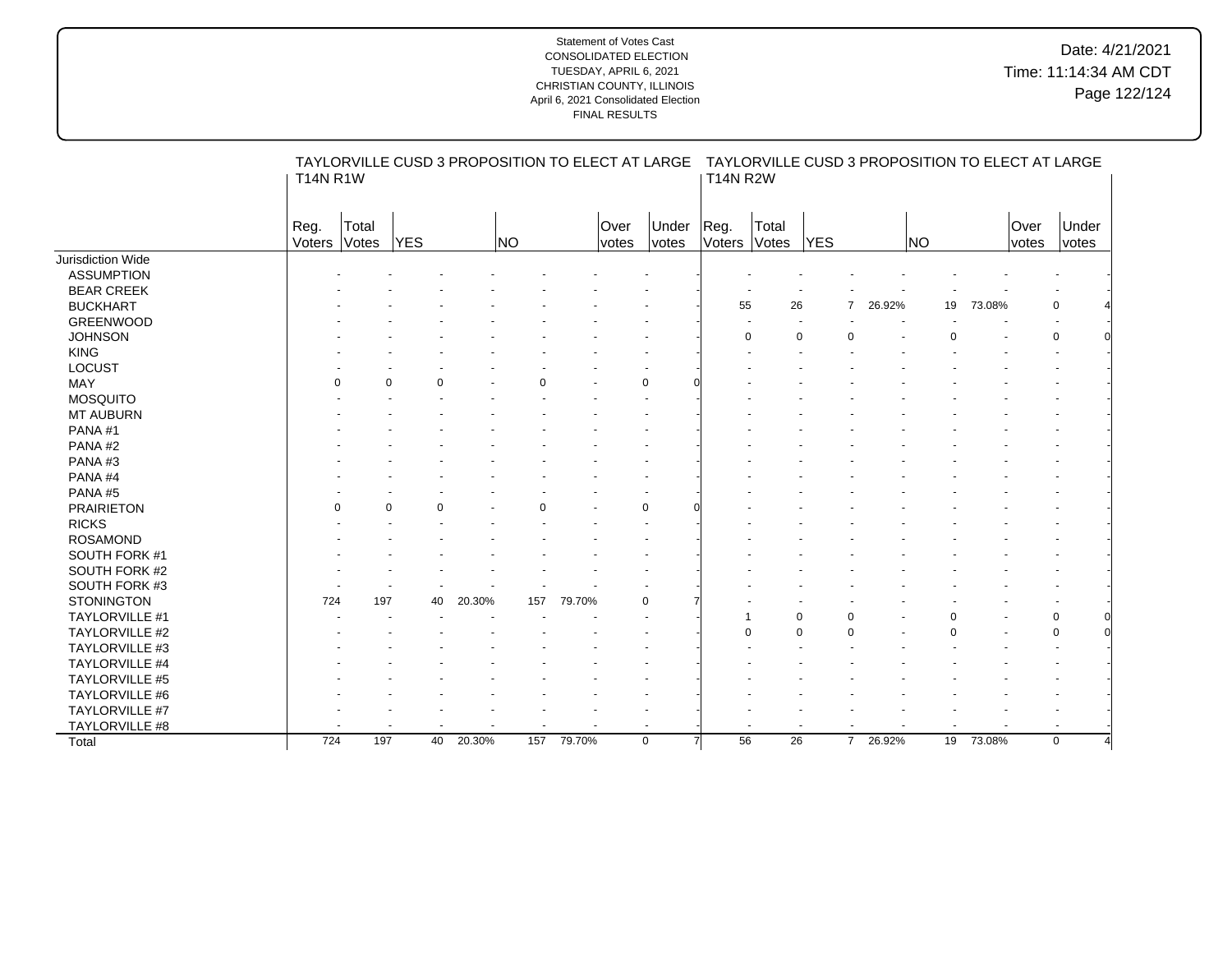| <b>T15N R1W</b><br>Total<br>Reg.<br>Total<br>Over<br>Under<br>Reg.<br>Over<br>Under<br>Voters<br><b>YES</b><br>NO<br><b>YES</b><br><b>NO</b><br>Votes<br>Voters<br>Votes<br>votes<br>votes<br>votes<br>votes<br>Jurisdiction Wide<br><b>ASSUMPTION</b><br><b>BEAR CREEK</b><br><b>BUCKHART</b><br><b>GREENWOOD</b><br><b>JOHNSON</b><br><b>KING</b><br>LOCUST<br>MAY<br><b>MOSQUITO</b><br>15.79%<br>84.21%<br>$\mathbf 0$<br>104<br>19<br>3<br>16<br>16.97%<br>MT AUBURN<br>482<br>165<br>28<br>137<br>83.03%<br>$\mathbf 0$<br>PANA#1<br>PANA#2<br>PANA#3<br>PANA#4<br>PANA#5<br><b>PRAIRIETON</b><br><b>RICKS</b><br><b>ROSAMOND</b><br>SOUTH FORK #1<br>SOUTH FORK #2<br>SOUTH FORK #3<br><b>STONINGTON</b><br>$\Omega$<br>$\Omega$<br>$\Omega$<br>TAYLORVILLE #1<br>TAYLORVILLE #2<br>TAYLORVILLE #3 |  |  | TAYLORVILLE CUSD 3 PROPOSITION TO ELECT AT LARGE |  |  |                 |  |  | TAYLORVILLE CUSD 3 PROPOSITION TO ELECT AT LARGE |  |  |  |  |  |  |  |
|-----------------------------------------------------------------------------------------------------------------------------------------------------------------------------------------------------------------------------------------------------------------------------------------------------------------------------------------------------------------------------------------------------------------------------------------------------------------------------------------------------------------------------------------------------------------------------------------------------------------------------------------------------------------------------------------------------------------------------------------------------------------------------------------------------------|--|--|--------------------------------------------------|--|--|-----------------|--|--|--------------------------------------------------|--|--|--|--|--|--|--|
|                                                                                                                                                                                                                                                                                                                                                                                                                                                                                                                                                                                                                                                                                                                                                                                                           |  |  |                                                  |  |  | <b>T15N R2W</b> |  |  |                                                  |  |  |  |  |  |  |  |
|                                                                                                                                                                                                                                                                                                                                                                                                                                                                                                                                                                                                                                                                                                                                                                                                           |  |  |                                                  |  |  |                 |  |  |                                                  |  |  |  |  |  |  |  |
|                                                                                                                                                                                                                                                                                                                                                                                                                                                                                                                                                                                                                                                                                                                                                                                                           |  |  |                                                  |  |  |                 |  |  |                                                  |  |  |  |  |  |  |  |
|                                                                                                                                                                                                                                                                                                                                                                                                                                                                                                                                                                                                                                                                                                                                                                                                           |  |  |                                                  |  |  |                 |  |  |                                                  |  |  |  |  |  |  |  |
|                                                                                                                                                                                                                                                                                                                                                                                                                                                                                                                                                                                                                                                                                                                                                                                                           |  |  |                                                  |  |  |                 |  |  |                                                  |  |  |  |  |  |  |  |
|                                                                                                                                                                                                                                                                                                                                                                                                                                                                                                                                                                                                                                                                                                                                                                                                           |  |  |                                                  |  |  |                 |  |  |                                                  |  |  |  |  |  |  |  |
|                                                                                                                                                                                                                                                                                                                                                                                                                                                                                                                                                                                                                                                                                                                                                                                                           |  |  |                                                  |  |  |                 |  |  |                                                  |  |  |  |  |  |  |  |
|                                                                                                                                                                                                                                                                                                                                                                                                                                                                                                                                                                                                                                                                                                                                                                                                           |  |  |                                                  |  |  |                 |  |  |                                                  |  |  |  |  |  |  |  |
|                                                                                                                                                                                                                                                                                                                                                                                                                                                                                                                                                                                                                                                                                                                                                                                                           |  |  |                                                  |  |  |                 |  |  |                                                  |  |  |  |  |  |  |  |
|                                                                                                                                                                                                                                                                                                                                                                                                                                                                                                                                                                                                                                                                                                                                                                                                           |  |  |                                                  |  |  |                 |  |  |                                                  |  |  |  |  |  |  |  |
|                                                                                                                                                                                                                                                                                                                                                                                                                                                                                                                                                                                                                                                                                                                                                                                                           |  |  |                                                  |  |  |                 |  |  |                                                  |  |  |  |  |  |  |  |
|                                                                                                                                                                                                                                                                                                                                                                                                                                                                                                                                                                                                                                                                                                                                                                                                           |  |  |                                                  |  |  |                 |  |  |                                                  |  |  |  |  |  |  |  |
|                                                                                                                                                                                                                                                                                                                                                                                                                                                                                                                                                                                                                                                                                                                                                                                                           |  |  |                                                  |  |  |                 |  |  |                                                  |  |  |  |  |  |  |  |
|                                                                                                                                                                                                                                                                                                                                                                                                                                                                                                                                                                                                                                                                                                                                                                                                           |  |  |                                                  |  |  |                 |  |  |                                                  |  |  |  |  |  |  |  |
|                                                                                                                                                                                                                                                                                                                                                                                                                                                                                                                                                                                                                                                                                                                                                                                                           |  |  |                                                  |  |  |                 |  |  |                                                  |  |  |  |  |  |  |  |
|                                                                                                                                                                                                                                                                                                                                                                                                                                                                                                                                                                                                                                                                                                                                                                                                           |  |  |                                                  |  |  |                 |  |  |                                                  |  |  |  |  |  |  |  |
|                                                                                                                                                                                                                                                                                                                                                                                                                                                                                                                                                                                                                                                                                                                                                                                                           |  |  |                                                  |  |  |                 |  |  |                                                  |  |  |  |  |  |  |  |
|                                                                                                                                                                                                                                                                                                                                                                                                                                                                                                                                                                                                                                                                                                                                                                                                           |  |  |                                                  |  |  |                 |  |  |                                                  |  |  |  |  |  |  |  |
|                                                                                                                                                                                                                                                                                                                                                                                                                                                                                                                                                                                                                                                                                                                                                                                                           |  |  |                                                  |  |  |                 |  |  |                                                  |  |  |  |  |  |  |  |
|                                                                                                                                                                                                                                                                                                                                                                                                                                                                                                                                                                                                                                                                                                                                                                                                           |  |  |                                                  |  |  |                 |  |  |                                                  |  |  |  |  |  |  |  |
|                                                                                                                                                                                                                                                                                                                                                                                                                                                                                                                                                                                                                                                                                                                                                                                                           |  |  |                                                  |  |  |                 |  |  |                                                  |  |  |  |  |  |  |  |
|                                                                                                                                                                                                                                                                                                                                                                                                                                                                                                                                                                                                                                                                                                                                                                                                           |  |  |                                                  |  |  |                 |  |  |                                                  |  |  |  |  |  |  |  |
|                                                                                                                                                                                                                                                                                                                                                                                                                                                                                                                                                                                                                                                                                                                                                                                                           |  |  |                                                  |  |  |                 |  |  |                                                  |  |  |  |  |  |  |  |
|                                                                                                                                                                                                                                                                                                                                                                                                                                                                                                                                                                                                                                                                                                                                                                                                           |  |  |                                                  |  |  |                 |  |  |                                                  |  |  |  |  |  |  |  |
|                                                                                                                                                                                                                                                                                                                                                                                                                                                                                                                                                                                                                                                                                                                                                                                                           |  |  |                                                  |  |  |                 |  |  |                                                  |  |  |  |  |  |  |  |
|                                                                                                                                                                                                                                                                                                                                                                                                                                                                                                                                                                                                                                                                                                                                                                                                           |  |  |                                                  |  |  |                 |  |  |                                                  |  |  |  |  |  |  |  |
|                                                                                                                                                                                                                                                                                                                                                                                                                                                                                                                                                                                                                                                                                                                                                                                                           |  |  |                                                  |  |  |                 |  |  |                                                  |  |  |  |  |  |  |  |
|                                                                                                                                                                                                                                                                                                                                                                                                                                                                                                                                                                                                                                                                                                                                                                                                           |  |  |                                                  |  |  |                 |  |  |                                                  |  |  |  |  |  |  |  |
|                                                                                                                                                                                                                                                                                                                                                                                                                                                                                                                                                                                                                                                                                                                                                                                                           |  |  |                                                  |  |  |                 |  |  |                                                  |  |  |  |  |  |  |  |
|                                                                                                                                                                                                                                                                                                                                                                                                                                                                                                                                                                                                                                                                                                                                                                                                           |  |  |                                                  |  |  |                 |  |  |                                                  |  |  |  |  |  |  |  |
|                                                                                                                                                                                                                                                                                                                                                                                                                                                                                                                                                                                                                                                                                                                                                                                                           |  |  |                                                  |  |  |                 |  |  |                                                  |  |  |  |  |  |  |  |
| TAYLORVILLE #4                                                                                                                                                                                                                                                                                                                                                                                                                                                                                                                                                                                                                                                                                                                                                                                            |  |  |                                                  |  |  |                 |  |  |                                                  |  |  |  |  |  |  |  |
| TAYLORVILLE #5                                                                                                                                                                                                                                                                                                                                                                                                                                                                                                                                                                                                                                                                                                                                                                                            |  |  |                                                  |  |  |                 |  |  |                                                  |  |  |  |  |  |  |  |
| TAYLORVILLE #6                                                                                                                                                                                                                                                                                                                                                                                                                                                                                                                                                                                                                                                                                                                                                                                            |  |  |                                                  |  |  |                 |  |  |                                                  |  |  |  |  |  |  |  |
| TAYLORVILLE #7                                                                                                                                                                                                                                                                                                                                                                                                                                                                                                                                                                                                                                                                                                                                                                                            |  |  |                                                  |  |  |                 |  |  |                                                  |  |  |  |  |  |  |  |
| TAYLORVILLE #8<br>$\overline{\phantom{a}}$                                                                                                                                                                                                                                                                                                                                                                                                                                                                                                                                                                                                                                                                                                                                                                |  |  |                                                  |  |  |                 |  |  |                                                  |  |  |  |  |  |  |  |
| 104<br>19<br>15.79%<br>16<br>84.21%<br>482<br>165<br>16.97%<br>137<br>83.03%<br>3<br>$\mathbf 0$<br>28<br>$\mathbf 0$<br>Total                                                                                                                                                                                                                                                                                                                                                                                                                                                                                                                                                                                                                                                                            |  |  |                                                  |  |  |                 |  |  |                                                  |  |  |  |  |  |  |  |